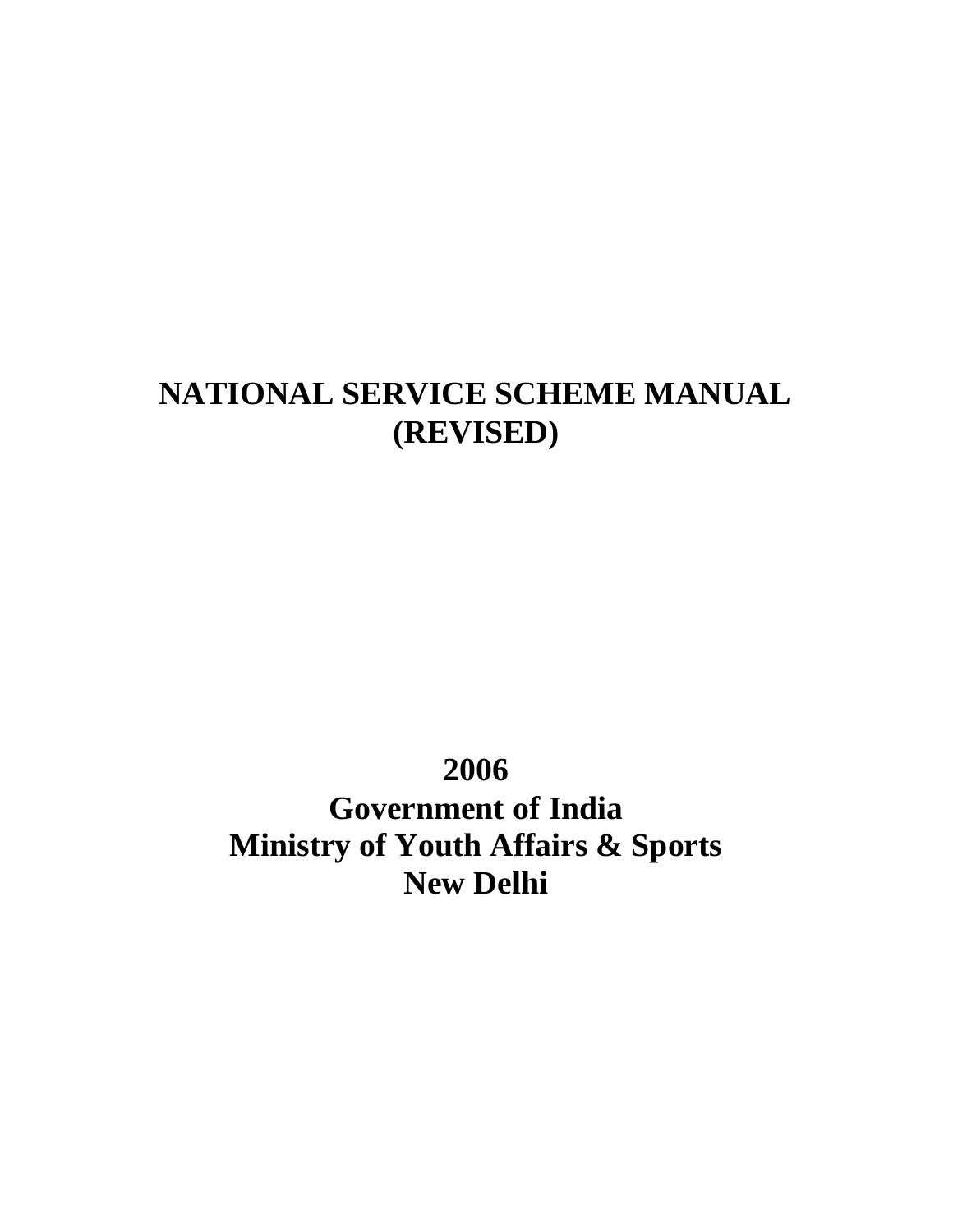# **I N D E X**

| <b>PART-I</b>   | <b>INTRODUCTION OF NATIONAL SERVICE SCHEME</b>                    | $1-8$  |
|-----------------|-------------------------------------------------------------------|--------|
| Chapter 1       | Philosophy of National Service Scheme                             | 01     |
| Chapter 2       | NSS – Basic Concepts                                              | 07     |
| <b>PART-II</b>  | <b>NSS PROGRAMMES AND ACTIVITIES</b>                              | $9-18$ |
| Chapter 1       | <b>Basic Concepts and Components</b>                              | 09     |
| Chapter 2       | <b>NSS Programmes and Activities</b>                              | 13     |
| <b>PART-III</b> | SPECIAL CAMPING PROGRAMME                                         | 19-40  |
| Chapter 1       | <b>Special Camping Programme</b>                                  | 19     |
| Chapter 2       | Planning and Preparation of Special Camping Programme             | 25     |
| Chapter 3       | Financial Pattern of Expenditure for Special Camping Programme 39 |        |
| <b>PART-IV</b>  | <b>ADMINISTRATIVE STRUCTURE</b>                                   | 41-66  |
| Chapter 1       | Administrative Structure at National Level                        | 42     |
| Chapter 2       | Administrative Structure at State Level                           | 46     |
| Chapter 3       | Administrative Structure at University Level                      | 52     |
| Chapter 4       | Administrative Structure at +2 Level                              | 55     |
| Chapter 5       | <b>NSS Advisory Committees</b>                                    | 60     |
| PART-V          | PLANNING OF PROGRAMMES/ACTIVITIES                                 | 67-83  |
| Chapter 1       | Planning at State Level                                           | 67     |
| Chapter 2       | Planning at University Level                                      | 69     |
| Chapter 3       | Planning at Institution Level                                     | 73     |
| Chapter 4       | Planning of NSS Programmes                                        | 75     |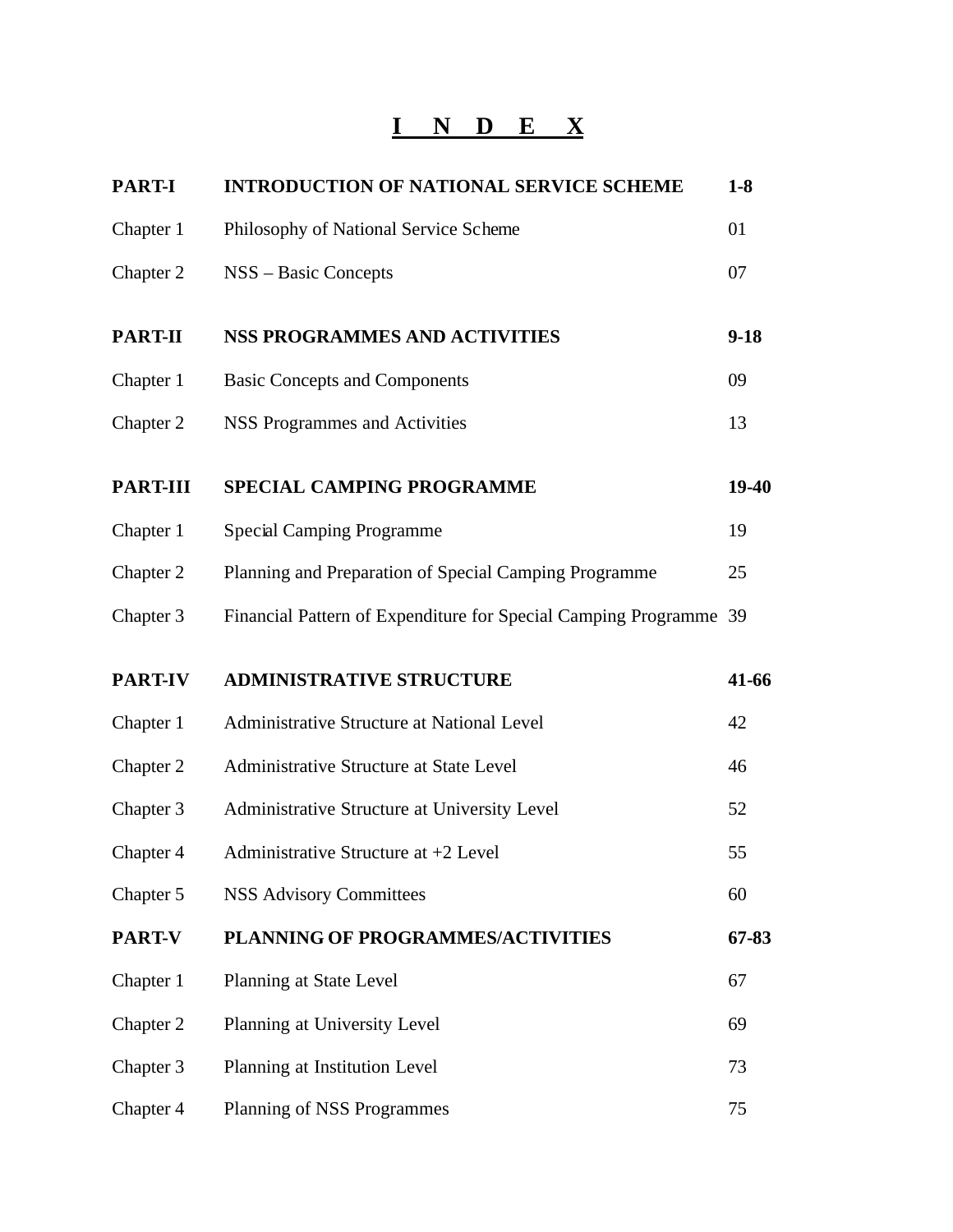| <b>IMPLEMENTATION OF NSS PROGRAMMES</b>                                                               |         |
|-------------------------------------------------------------------------------------------------------|---------|
| NSS at Institution Level – Organisation and<br>Chapter 1<br>Administration of NSS Unit                |         |
| Programme Officer – Appointment, Duties and Functions                                                 | 89      |
| <b>National Service Scheme Volunteers</b>                                                             | 95      |
| Implementation & Administrative Support to NSS Programme<br>At State, University and +2 Council Level | 98      |
| TRAINING, ORIENTATION, RESEARCHAND<br><b>EVALUATION</b>                                               | 107-129 |
| <b>Training and Orientation Centres</b>                                                               | 107     |
| Training of Programme Officers and Key Personnel                                                      | 112     |
| Research, Evaluation and Publication                                                                  | 122     |
| <b>FINANCES AND ACCOUNTS</b>                                                                          | 130-141 |
| Pattern of Financial Expenditure                                                                      | 130     |
| Pattern of Financial Expenditure<br>(University and +2 Council Level)                                 | 132     |
| Pattern of Financial Expenditure at College<br>Level/School at +2 Level                               | 136     |
| Maintenance of Accounts                                                                               | 139     |
|                                                                                                       |         |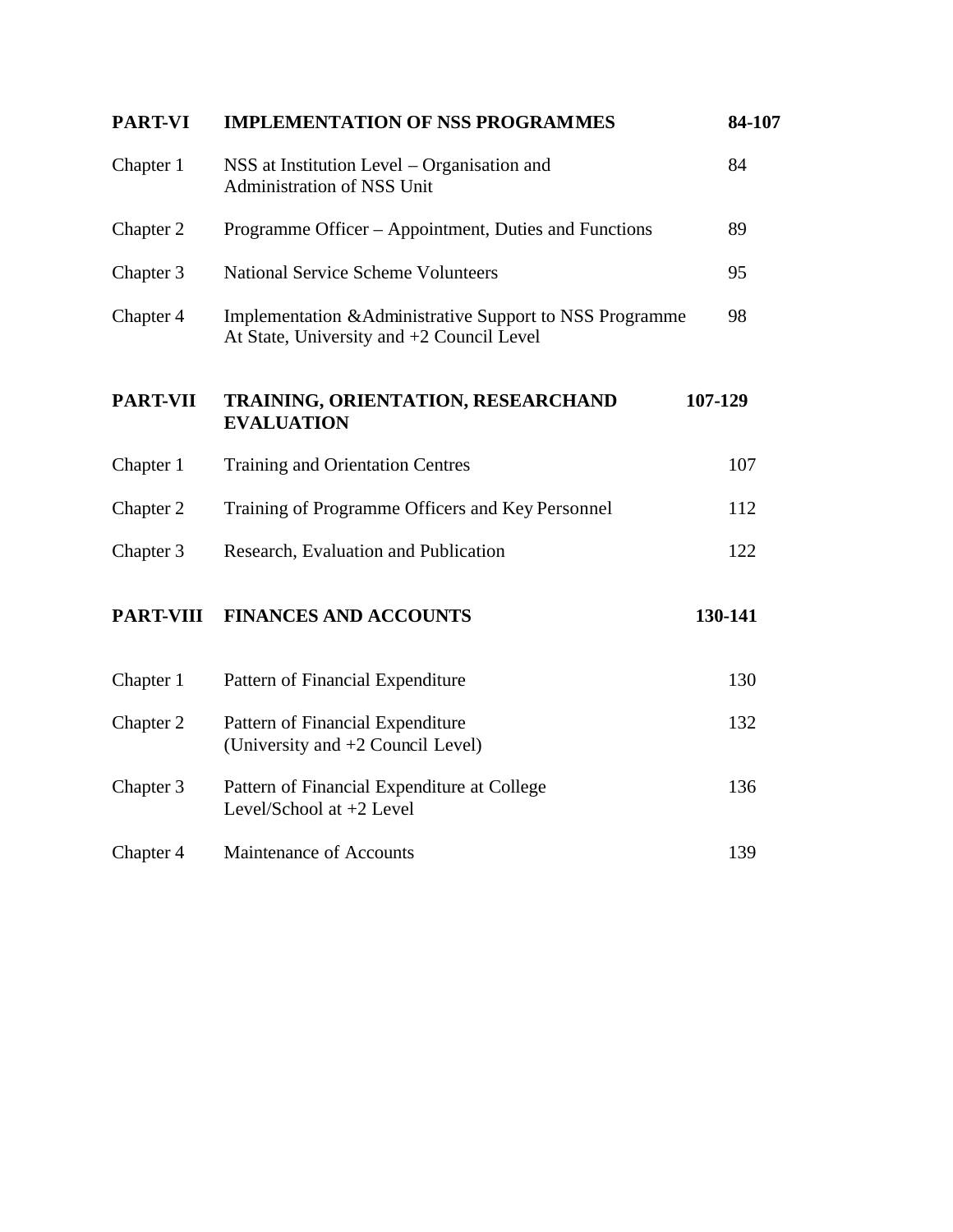## **ANNEXURES**

|--|--|

| 01. | List of National/International Days/Weeks                                          | 142     |
|-----|------------------------------------------------------------------------------------|---------|
| 02. | List of NSS Regional Centres                                                       | 143     |
| 03. | Proforma for Quarterly Report to be submitted by the<br><b>State Liaison Cells</b> | 144-146 |
| 04. | Observance of NSS Day – Change                                                     | 147     |
| 05. | Instruction regarding utilization of interest accrued<br>from Saving Bank Account  | 148     |
| 06. | Out-of-Pocket Allowance – Exemption of Income Tax                                  | 149     |
| 07. | Indira Gandhi NSS Award                                                            | 150-152 |
| 08. | A specimen of Work Diary                                                           | 153-158 |
| 09. | A specimen of NSS Certificate                                                      | 159     |
| 10. | Proforma for Half Yearly Report to be submitted by<br>Universities/+2 Councils     | 160-164 |
| 11. | Proforma for Half Year Report to be submitted by<br>TORCS/TOCs                     | 165-167 |
| 12. | Revision of Administrative Expenditure at University<br>level                      | 168     |
| 13. | Vehicle and equipment purchased out of NSS funds                                   | 169-170 |
| 14. | Purchase of audio-visual equipments out of NSS funds                               | 171     |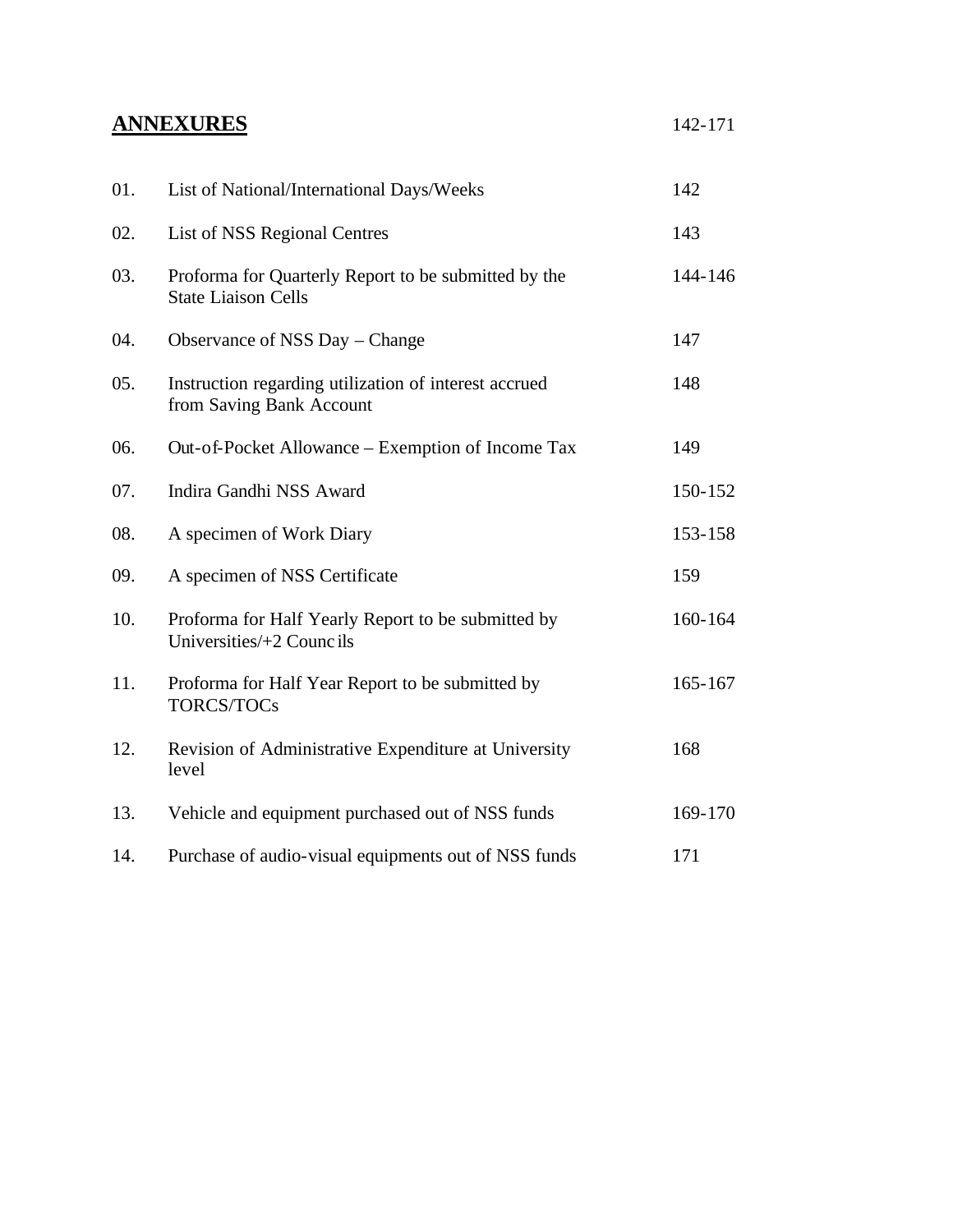## **PART-I INTRODUCTION OF NATIONAL SERVICE SCHEME**

## **Chapter 1 : PHILOSOPHY OF NATIONAL SERVICE SCHEME**

#### **History and Growth of NSS:**

- 1. In India, the idea of involving students in the task of national service dates back to the times of Mahatma Gandhi, the father of the nation. The central theme which he tried to impress upon his student audience time and again, was that they should always keep before them, their social responsibility. The first duty of the students should be, not to treat their period of study as one of the opportunities for indulgence in intellectual luxury, but for preparing themselves for final dedication in the service of those who provided the sinews of the nation with the national goods  $\&$  services so essential to society. Advising them to form a living contact with the community in whose midst their institution is located, he suggested that instead of undertaking academic research about economic and social disability, the students should do "something positive so that the life of the villagers might be raised to a higher material and moral level".
- 2. The post-independence era was marked by an urge for introducing social service for students, both as a measure of educational reform and as a means to improve the quality of educated manpower. The University Grants Commission headed by Dr. Radhakrishnan recommended introduction of national service in the academic institutions on a voluntary basis with a view to developing healthy contacts between the students and teachers on the one hand and establishing a constructive linkage between the campus and the community on the other hand.
- 3. The idea was again considered by the Central Advisory Board of Education (CABE) at its meeting held in January, 1950. After examining the various aspects of the matter and in the light of experience of other countries in this field, the Board recommended that students should devote some time to manual work on a voluntary basis and that the teachers should also associate with them in such work. In the draft First Five year Plan adopted by the Government of India in 1952, the need for social and labour service for students for one year was further stressed. Consequent upon this, labour and social service camps, camp[us work projects, village apprenticeship scheme etc. , were put into operation by various educational institutions. In 1958, the then Prime Minister Pandit Jawaharlal Nehru in his letter to the Chief Ministers, mooted the idea of having social service as a prerequisite for graduation. He further directed the Ministry of Education to formulate a suitable scheme for introduction of national service into the academic institutions.
- 4. In 1959, a draft outline of the scheme was placed before the Education Minister's Conference. The Conference was unanimous about the urgent need for trying out a workable scheme for national service. In view of the fact that education as it was imparted in schools and colleges, left something to be desired and it was necessary to supplement it with programmes which would arouse interest the social and economic reconstruction of the country. It was viewed that if the objectives of the scheme were to be realized, it was essential to integrate social service with the educational process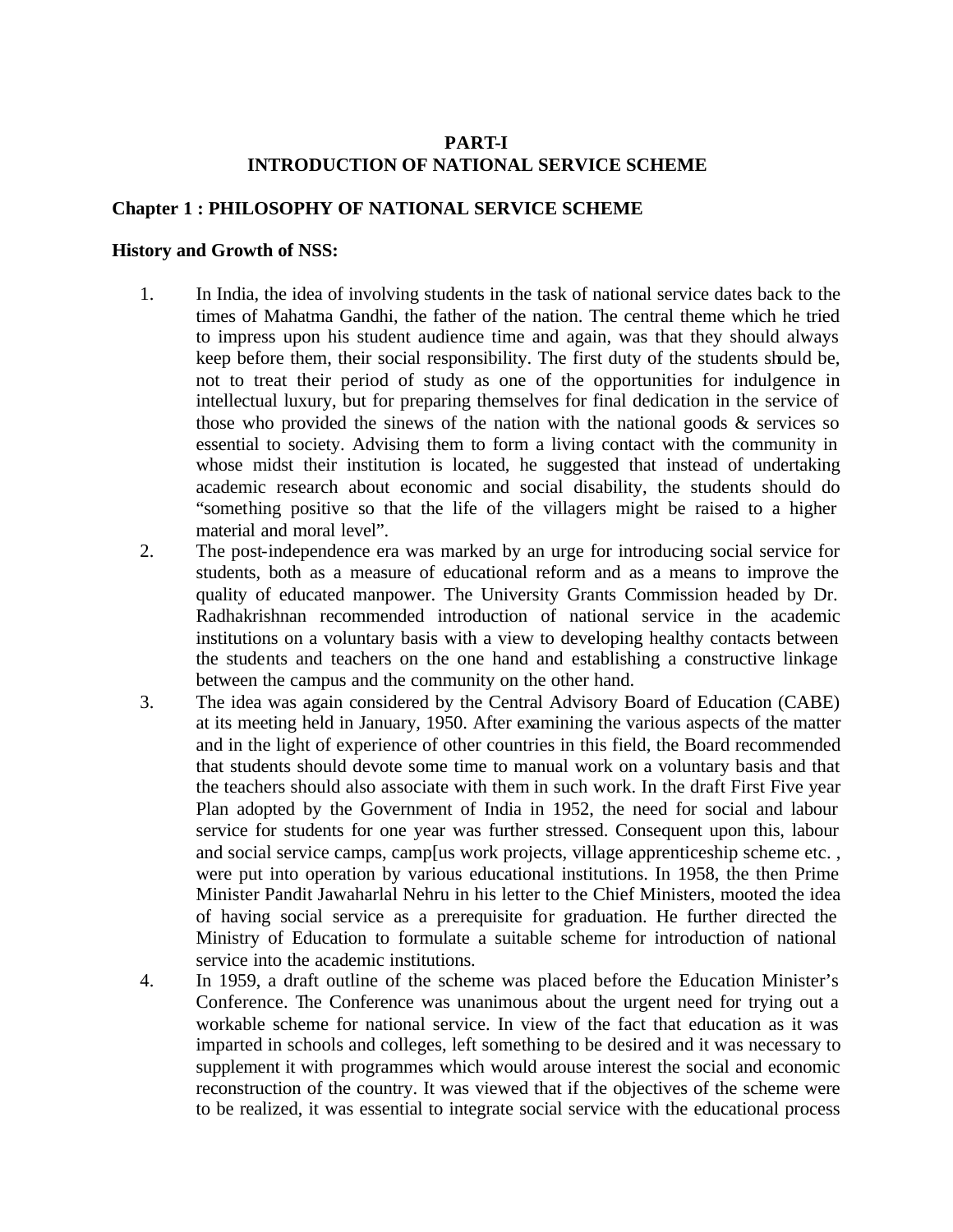as early as possible. The Conference suggested the appointment of a committee to work out details of the proposed pilot project. In pursuance of these recommendations, a National Service Committee was appointed under the Chairmanship of Dr. C.D. Deshmuklh on August 28, 1959 to make concrete suggestions in this direction. The committee recommended that national service for a period of nine months to a year may be made compulsory for all students completing high school education and intending to enroll themselves in a college or a university. The scheme was to include some military training, social service, manual labour and general education. The recommendations of the Committee could not be accepted because of its financial implications and difficulties in implementation.

- 5. In 1960, at the instance of the Government of India, Prof. K.G. Saiyidain studied national service by students implemented in several countries of the world and submitted his report under the title "National Service for the Youth" to the Government with a number of recommendations as to what could be done in India to develop a feasible scheme of social service by students. It was also recommended that social service camps should be open to students as well as non-students within the prescribed age group for better inter-relationship.
- 6. The Education Commission headed by Dr. D.S. Kothari (1964-66) recommended that students at all stages of education should be associated with some form of social service. This was taken into account by the State Education Minister during their conference in April 1967 and they recommended that at the university stage, students could be permitted to join the National Cadet Corps (NCC) which was already in existence on a voluntary basis and an alternative to this could be offered to them in the form of a new programme called the National Service Scheme (NSS). Promising sportsmen, however, should be exempted from both and allowed to join another scheme calle4d the National Sports Organisation (NSO), in view of the need to give priority to the development of sports and athletics.
- 7. The Vice Chancellors' Conference in September, 1969 welcomed this recommendation and suggested that a special committee of Vice Chancellors could be set up to examine this question in detail. In the statement of national policy on education of the Government of India, it was laid down that work experience and national service should be an integral part of education. In May, 1969, a conference of the students' representatives of the universities and institutions of higher learning convened by the Ministry of Education and the University Grants Commission also unanimously declared that national service could be a powerful instrument for national integration. It could be used to introduce urban students to rural life. Projects of permanent value could also be undertaken as a symbol of the contribution of the student community to the progress and upliftment of the nation.
- 8. The details were soon worked out and the Planning Commission sanctioned an outlay of Rs. 5 crores for National Service Scheme (NSS) during the Fourth Five Year Plan. It was stipulated that the NSS programme should be started as a pilot project in select institutions and universities.
- 9. On September 24, 1969, the then Union Education Minister Dr. V.K.R.V. Rao, launched the NSS programme in 37 universities covering all States and simultaneously requested the Chief Ministers of States for their cooperation and help. It was appropriate that the programme was started during the Gandhi Centenary Year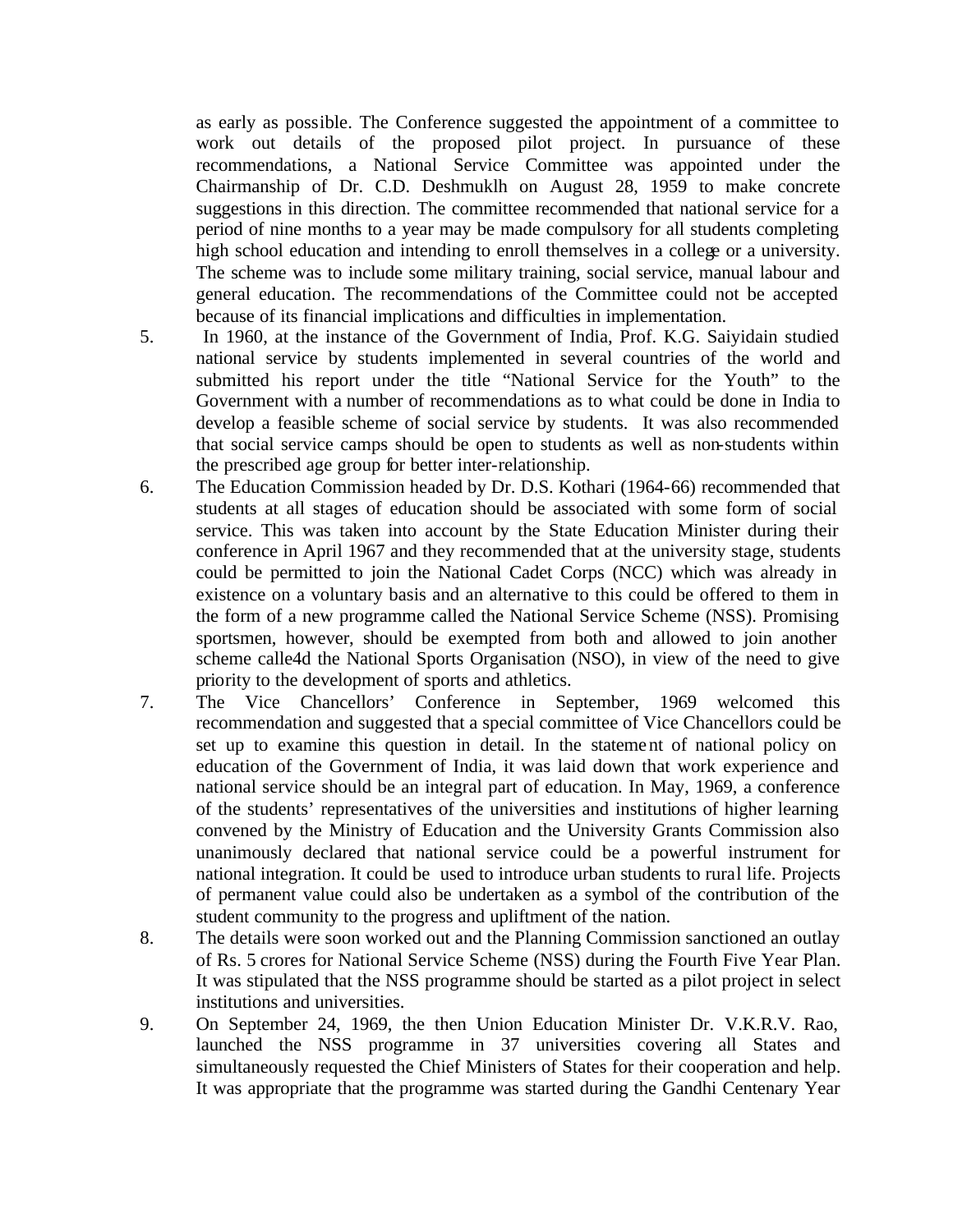as it was Gandhiji who inspired the Indian youth to participate in the movement for Indian independence and the social uplift of the downtrodden masses of our nation.

- 10. The cardinal principle of the programme is that it is organised by the students themselves and both students and teachers through their combined participation in social service, get a sense of involvement in the tasks of national development. Besides, the students, particularly, obtain work experience which might help them to find avenues of self-employment or employment in any organisation at the end of their university career. The initial financial arrangements provided for an expenditure of Rs. 120/- per NSS student per annum to be shared by the Central and the State Governments in the ratio of 7:5 i.e. the Central Government spending Rs. 70/- and State Governments Rs. 50/- respectively per NSS student per year. An amount of Rs. 120/- per NSS student per annum on programmes to be shared by the Central and State Governments in the ration of  $7.5$  (i.e. Rs.  $70/-$  per student by the central government and Rs. 50/- per student by the State Governments). Keeping the inflation in view, it is now under consideration to revise the amount for Special Camping and Regular Activities.
- 11. The response of students to the scheme has been quite encouraging. Starting with an enrollment of 40,000 students in 1969, the coverage of NSS students, increased to 11.36 lakhs during 1995-96. The coverage of NSS students during the  $6<sup>th</sup>$ ,  $7<sup>th</sup>$  and  $8<sup>th</sup>$ Five Year Plan was as under:-

| 1980-81 | 4.75 lakhs    |
|---------|---------------|
| 1981-82 | 5.12 lakhs    |
| 1982-83 | 5.40 lakhs    |
| 1983-84 | 5.71 lakhs    |
| 1984-85 | 6.10 lalkhs   |
| 1985-86 | 7.20 lakhs    |
| 1986-87 | 7.74 lakhs    |
| 1987-88 | 8.50 lakhs    |
| 1988-89 | 8.88 lakhs    |
| 1989-90 | 10.38 lakhs   |
| 1990-91 | 10.97 lakhs   |
| 1991-92 | 10.26 lakhs   |
| 1992-93 | $10.26$ lakhs |
| 1993-94 | 11.16 lakhs   |
| 1994-95 | 11.24 lakhs   |
| 1995-96 | 11.36 lakhs   |
| 1996-97 | 12.89 lakhs   |
| 1997-98 | 13.52 lakhs   |

12. The scheme now extends to all the states ad universities in the country and covers  $+2$ level also in many states. Students, teachers, guardians, persons in authority in government, universities and colleges/schools and the people in general now realize the need and significance of NSS. It has aroused among the student youth an awareness of the realities of life, a better understanding and appreciation of the problems of the people. NSS is, thus, a concrete attempt in making campus relevant to the needs of the community. There are several instances of excellent work and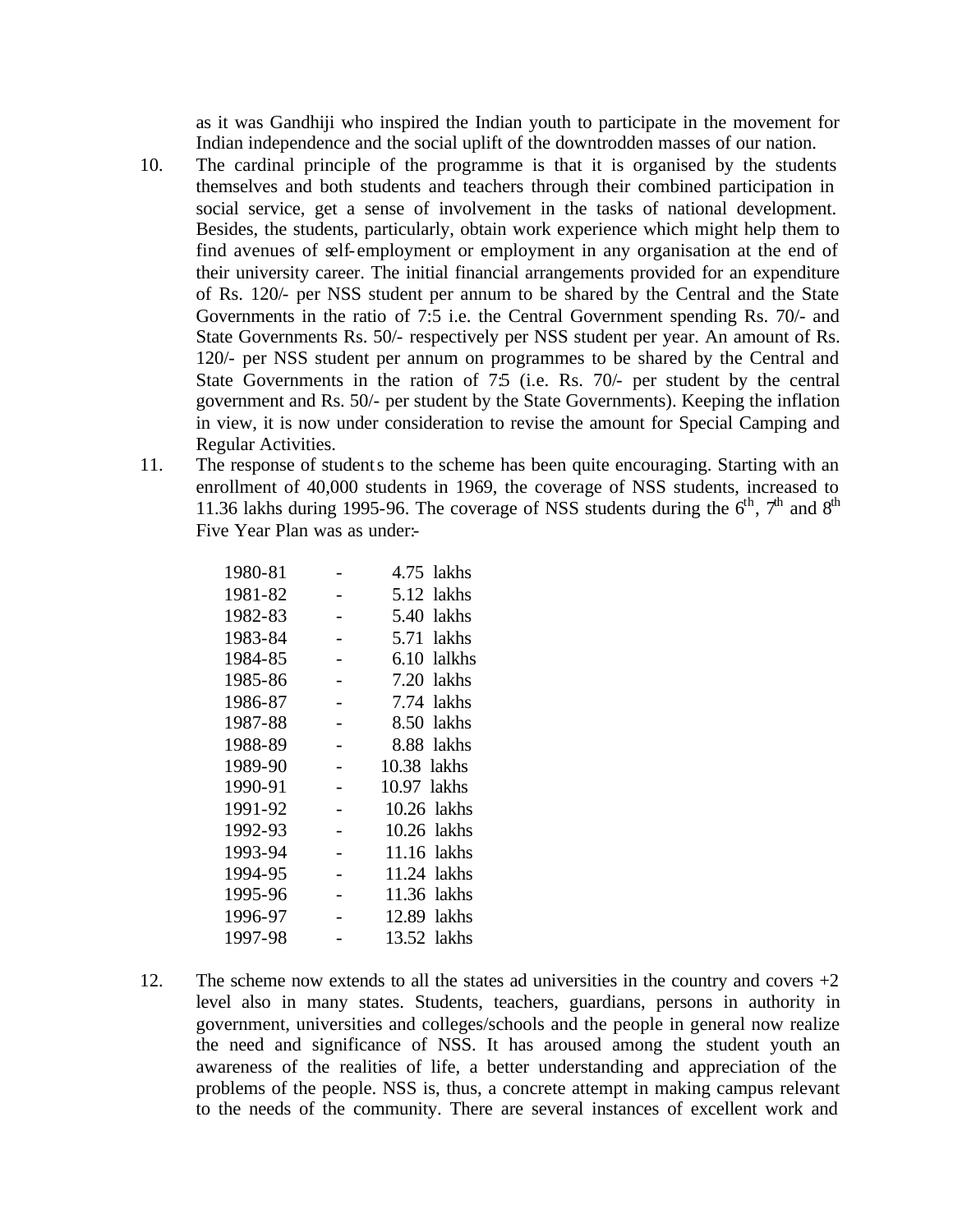exemplary conduct of NSS units which have earned them respect and confidence of the people. The special camping programmes organised under the themes of 'Youth Against Famine (1973)', 'Youth Against Dirt & Disease (1974-75)', 'Youth for Eco-Development' and 'Youth for Rural Reconstruction' 'Youth for National Development and Youth for Literacy (1985-93)' 'Youth for National Integration and Communal Harmony (1993-95)' have resulted in gains both to the community as well as to the students. The theme for the year 1995-96 onwards for Special Camping is Youth for Sustainable Development with focus on Watershed Management and Water land Development'. Themes have been selected in accordance with national priorities. Also, from 1991-92 onwards NSS has launched a nationwide campaign on AIDS Awareness called "Universities Talk AIDS" (UTA) which has earned international attention and appreciation.

13. Community service rendered by university and +2 level students has covered several aspects like adoption of villages for intensive development work, carrying out the medico-social surveys, setting up of medical centres, programmes of mass immunization, sanitation drives, adult education programmes for the weaker sections of the community, blood donation, helping patients in hospitals, helping inmates of orphanages and the physically handicapped etc. NSS volunteers did commendable relief work during natural calamities/emergencies such as cyclones, floods, famine, earthquake, et. From time to time all over the country. The NSS students have also done useful work in organising campaigns for eradication of social evils, and popularization of the nationally accepted objectives like nationalism, democracy, secularism, social harmony and development of scientific temper.

## **Proposed Expansion**

- 14. NSS programme have expanded both quantitatively and qualitatively over the years. A review committee was set up by the Government of India in August, 1984. One of the important recommendations of the committee was that the programme of NSS had great potential and, therefore, should continue and expand. The committee also recommended a 10 percent rate of growth of coverage of students under NSS in each year. This recommendation of the committee has been accepted by the government and by the end of IX Plan, the target of covering 20.00 lakh students under the programme is to be achieved.
- 15. Recently, the scheme has been extended to form an open unit, involving ex-NSS volunteers, and persons having an aptitude for social work.

## **NSS at + 2 Stage**

16. The scheme at +2 stage was introduced in 1985 on an experimental basis in states of Karnataka, Kerala, Tamil Nadu, Goa, Gujarat, West Bengal and Union Territory of Daman and Diu. It has been extended to other states after an evaluation conducted by specialized agencies. By the year 1992 the SS programme has been extended to the States of Gujarat, Kerala, Punjab, Haryana, West Bengal, Rajasthan, Tamil Nadu, Goa and Union Territories of Chandigarh, Delhi and Pondicherry covering 1.60 lakh students. Presently, the total strength of NSS is more than 1.3 million.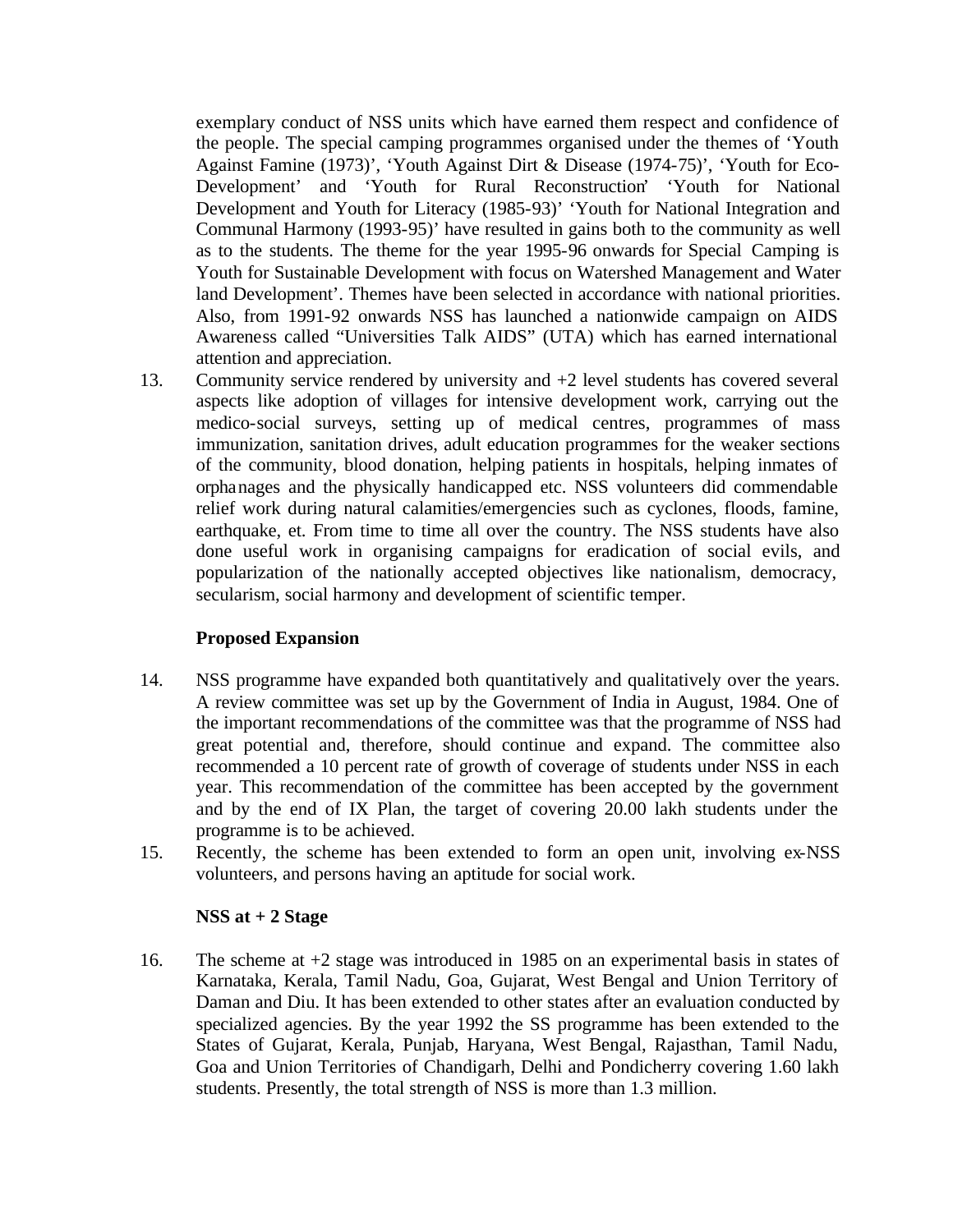16.1 As the role of NSS has been appreciated and recognized in the New Education Policy, the State Governments are requested to increase the coverage. For this purpose, the State Governments are expected to make necessary provisions in their budge t in order to be able to meet the expenditure on 10 percent increase in the number of NSS volunteers every year.

## **Special emphasis in National Policy on Education, 1986 (Revised 1992).**

17. The National Policy on Education 1986, with modification undertaken in 1992 envisages that opportunities will be provided for the youth to involve themselves in national and social development through educational institutions and outside agencies. Students will be required to participate in one or the other existing schemes, namely, the National Service Scheme, National Cadet Corps. The National Service Volunteer Scheme will also be strengthened.

"Academic credit for extension work could be considered and in certain areas directly related to extension activities like social work and rural development" (National Policy on Education – Recommendation para 8.22).

"We strongly reiterate para 8.22 of NPE. Adequate facilities should be provided to ensure that all students participate in one or the other existing schemes, particularly National Service Scheme (NSS) and National Cadet Corps (NCC)" Para 13.4 Central Advisory Board of Education Committee on Policy – January, 1992.

- 17.1 In pursuance of the above recommendations the programme of Action 1992 on National Policy on Education provides that special incentives be evolved to encourage teachers' interest and participation, quite apart from incentives to encourage and sustain participation of students and youth in these programmes. Possible incentives may include the following:-
	- (a) Recognition of the outstanding contribution of teachers to NSS as an extension work under the third dimension of the university system as equivalent to research work.
	- (b) Special incentives for teachers for outstanding contributions under NSS.
	- (c) Special incentives for students with outstanding records under NCC, NSS etc. at the time of their admission to college and university and also for promotion within colleges land universities. (Para No.20.3.3 Programme of Action 1992 on National Policy on Education by Government of India, Ministry of Human Resource Development)
- 17.2 From the above, it is evident that special emphasis has been given to NSS in National Policy on Education in which it has been proposed that every student would be expected to participate either in NSS or NCC. It is now realized that the scheme is useful for the personality development of the students, particularly in the context of the present campus situation in our country where the opportunities to students for personality development and other activities are scarce. There is thus a need for the Centre and the State Governments to work towards a situation where all the students in universities, colleges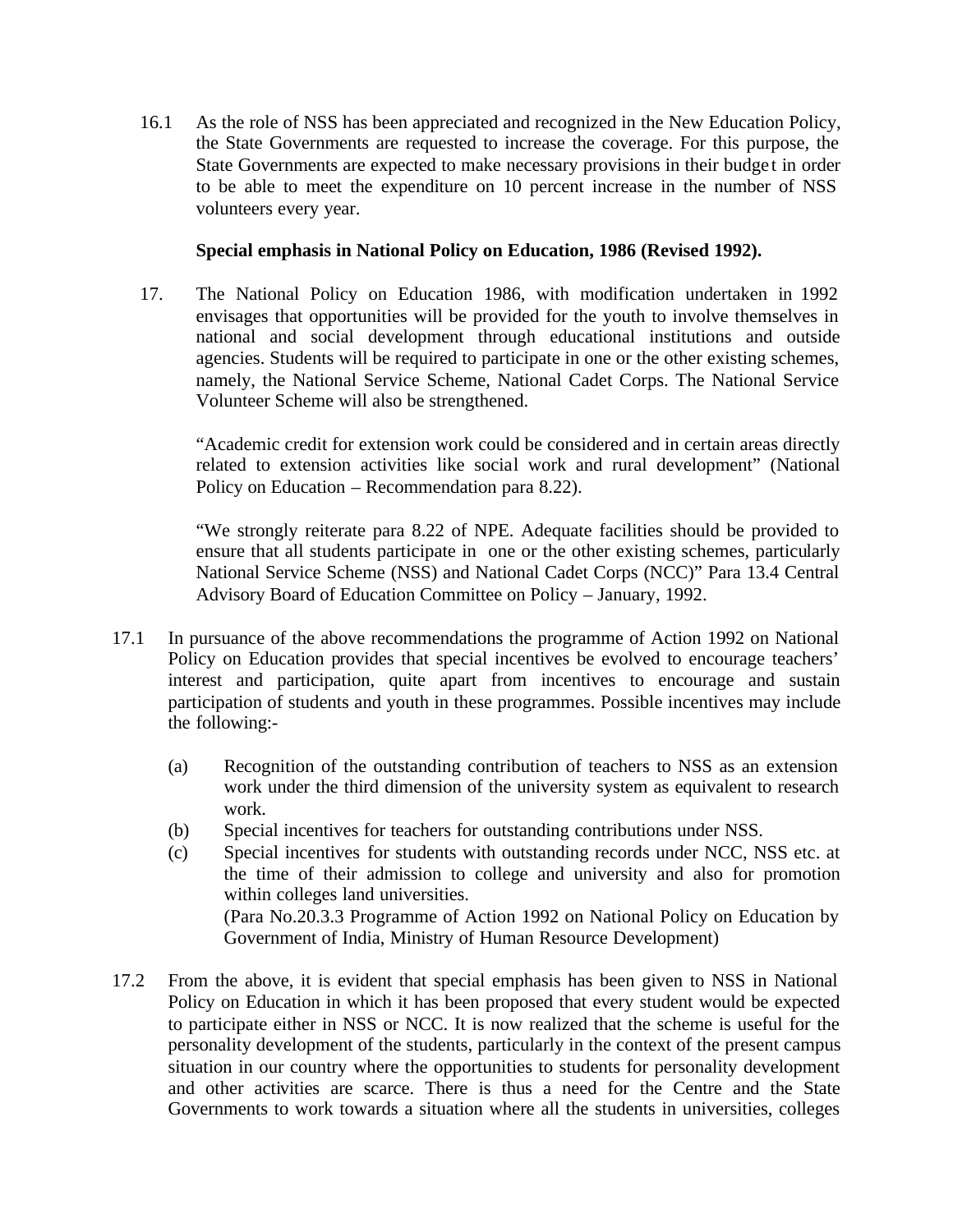and +2 level can have such opportunities through the NSS and NCC as envisaged in National Policy on Education.

18. The past experience of National Service Scheme is quite heartening. It has provided diversified opportunities to students in schools/colleges and universities to develop their personality through community service.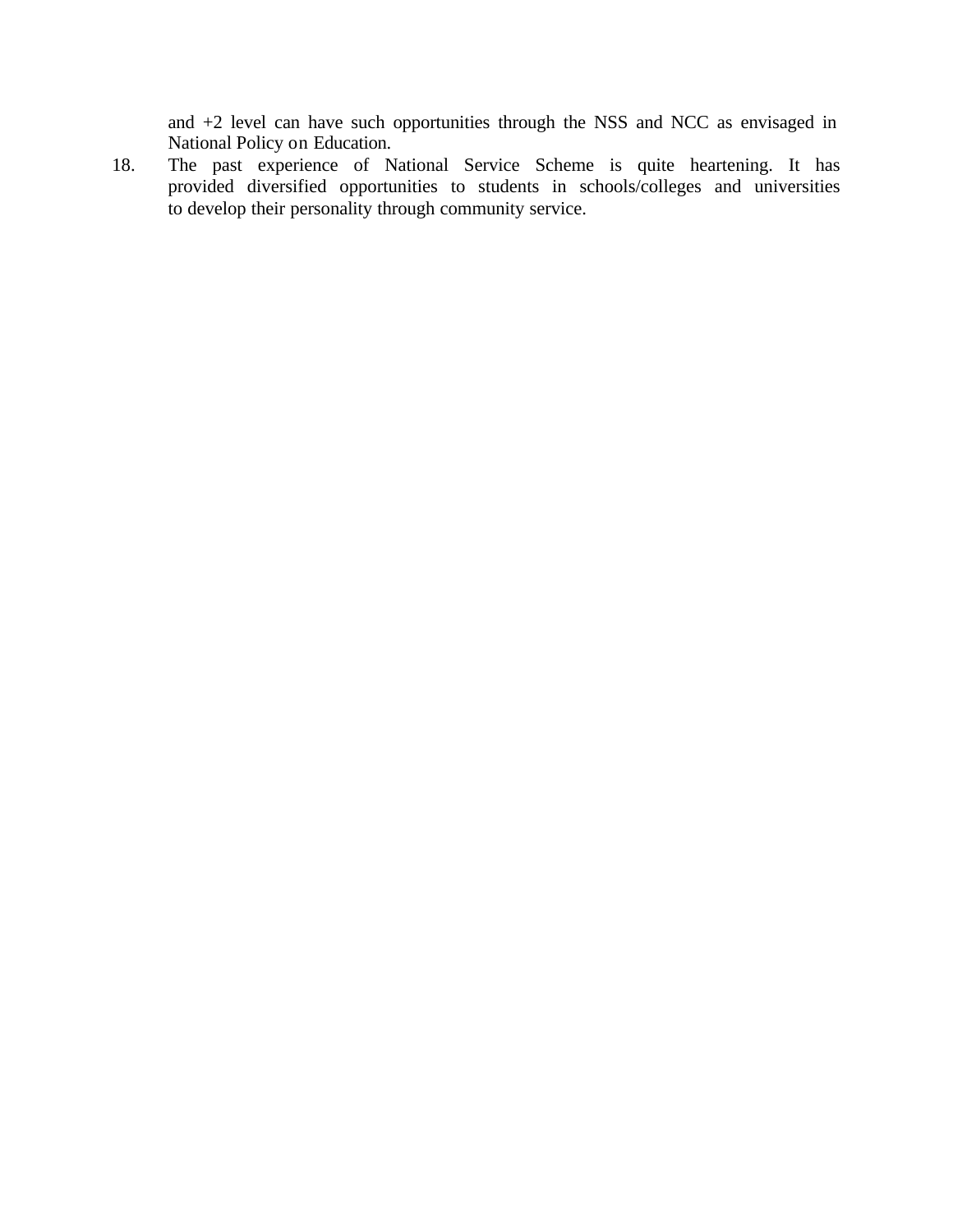#### **Chapter-2 : NSS – BASIC CONCEPTS**

The overall aim of National Service Scheme as envisaged earlier, is to give an extension dimension to the higher education system and orient the student youth to community service while they are studying in educational institution. The reason for the formulation of this objective is the general realization that the college and +2 level students have a tendency to get alienated from the village/slum masses which constitute the majority of the population of the country. The educated youth who are expected to take the reins of administration in future are found to be unaware of the problems of the village/slum community and in certain cases are indifferent towards their needs and problems. Therefore it is necessary to arouse the social conscience of the students, and to provide them an opportunity to work with the people in the villages and slums. It is felt that their interaction with the common villagers and slum dwellers will expose them to the realities of life and bring about a change in their social perception.

#### **Objectives:**

- 1. The broad objectives of NSS are to:
- (i) understand the community in which they work
- (ii) understand themselves in relation to their community;
- (iii) identify the needs and problems of the community and involve them in problem solving process;
- (iv) develop among themselves a sense of social and civic responsibility;
- (v) utilize their knowledge in finding practical solution to individual and community problems;
- (vi) develop competence required for group living and sharing of responsibilities;
- (vii) gain skills in mobilizing community participation;
- (viii) acquire leadership qualities and democratic attitude;
- (ix) develop capacity to meet emergencies and natural disasters and
- (x) practice national integration and social harmony.

## **The Motto**

 2. The motto or watchword of the National Service Scheme is : **'NOT ME BUT YOU'**. This reflects the essence of democratic living and upholds the need for selfless service and appreciation of the other person's point of view and also to show consideration for fellow human beings. It underlines that the welfare of an individual is ultimately dependent on the welfare of society on the whole. Therefore, it should be the aim of the NSS to demonstrate this motto in its day-to-day programme.

## **NSS Symbol**

 3. The symbol of the National Service Scheme, as appearing on the cover page of this Manual is based on the 'Rath' wheel of the Konark Sun Temple situated in Orissa. These giant wheels of the Sun Temple portray the cycle of creation, preservation and release,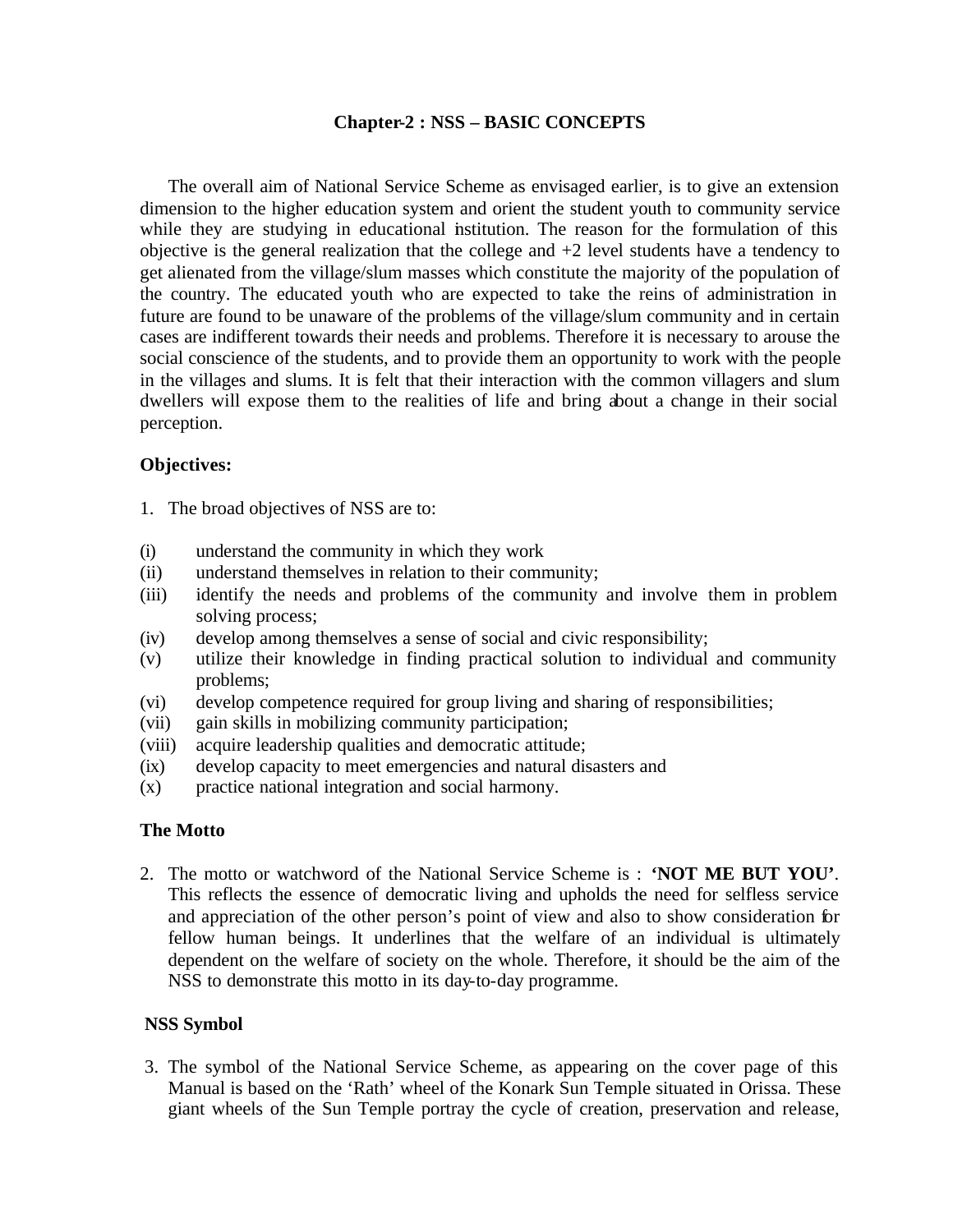and signify the movement in life across time and space. The design of the symbol, a simplified form of the Sun-chariot wheel primarily depicts movement. The wheel signifies the progressive cycle of life. It stands for continuity as well as change and implies the continuous striving of NSS for social transformation and upliftment.

## **NSS Badge**

4. The NSS symbol is embossed on the NSS badge. The NSS volunteers wear it while undertaking any programme of community service. The Konark wheel in the symbol has eight bars which represent the 24 hours of the day. Hence, the badge reminds the wearer to be in readiness for service of the nation round the clock i.e. for 24 hours. The red colour in the badge indicates that the NSS volunteers are full of blood i.e. lively, active, energetic and full of high spirit. The navy blue colour indicates the cosmos of which the NSS is a tiny part, ready to contribute its share for the welfare of the mankind.

## **NSS Day**

5. NSS was formally launched on  $24<sup>th</sup>$  September, 1969, the birth centenary year of the Father of the Nation. Therefore, 24 September is celebrated every year as NSS Day with appropriate programmes and activities.

## **NSS Song**

 6. During Silver Jubilee Year the NSS theme song ha s been composed. All NSS volunteers are expected to learn the theme song and sing the song during NSS programmes and celebrations. The theme song cassette is available and the theme song is given in the end of the Manual.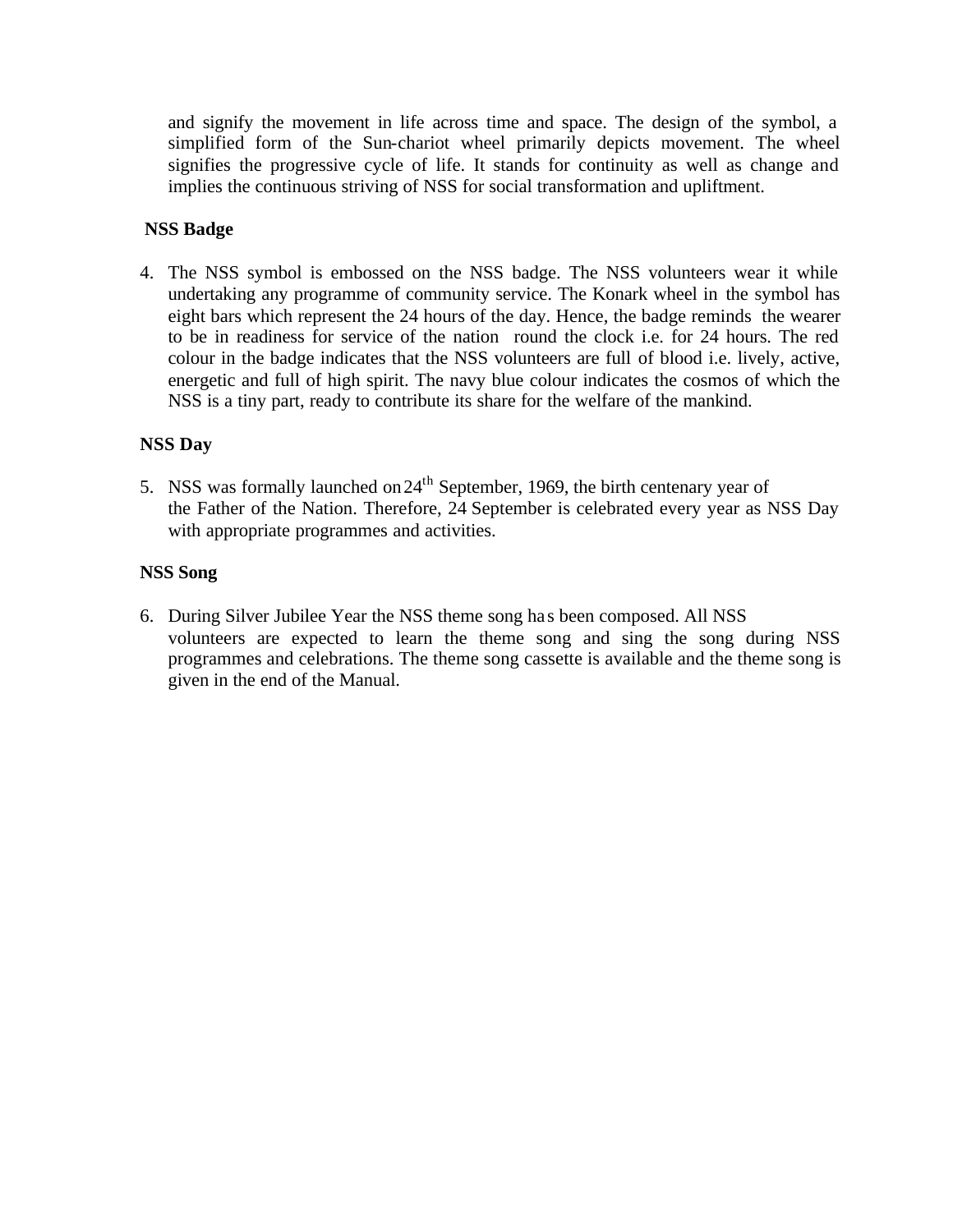## **PART – II NSS PROGRAMMES AND ACTIVITIES**

## **Chapter 1 : BASIC CONCEPTS AND COMPONENTS**

1. The National Service Scheme was started to establish a meaningful linkage between the campus and the community. Mahatma Gandhi, the Father of the Nation, had recognized that the country could not progress in a desired direction until the student youth were motivated to work for the upliftment of the villages/community. For Gandhiji the villages, where majority of the population lived, represent the country i.e. India. Therefore, for the national reconstruction and national resurgence it was deemed fit that the students and teachers should be properly sensitized and utilized for strengthening the Indian society as a whole with particular emphasis on rural community. Therefore, student youth, teachers and the community are considered the three basic components of the National Service Scheme.

## NSS Programme Officer

1.1 The Programme Officer, who is a member of the teaching faculty provides necessary leadership to the youth/NSS students. The teacher/NSS programme officer has the professional knowledge and skills. He/she is also a representative of the school/college and the educated elite and knows the needs and aspirations of student youth. Further he/she is expected to be a role model of the values and the norms of the institution and the society as a whole. Therefore, he/she is the fittest person to provide necessary lead to the students in developing their personality through community service. In fact the Programme Officer is a friend, philosopher and guide to the students in achieving this goal.

## NSS Volunteer

1.2 The NSS volunteer, who is a college/+2 level student is the main beneficiary of the programme by way of development of his/her perception about the community, his/her skill to perform certain jobs, and develop quality of a leader, organiser, and an administrator and development of his/her personality as a whole. Through NSS, he/she gets opportunities to see the community closely and thus gets an experience of human nature in relation to his/her environment. This is how the NSS programme aims to make NSS student youth better citizens through "Development of their personality through Community Service".

## Community

1.3 The community provides NSS volunteer the first hand knowledge of living conditions of masses to the NSS volunteers and thus, the process of mutual learning starts. The interaction of community with students and teachers while on one hand enrich the personality of student volunteers and on the other hand help the community to improve its living conditions.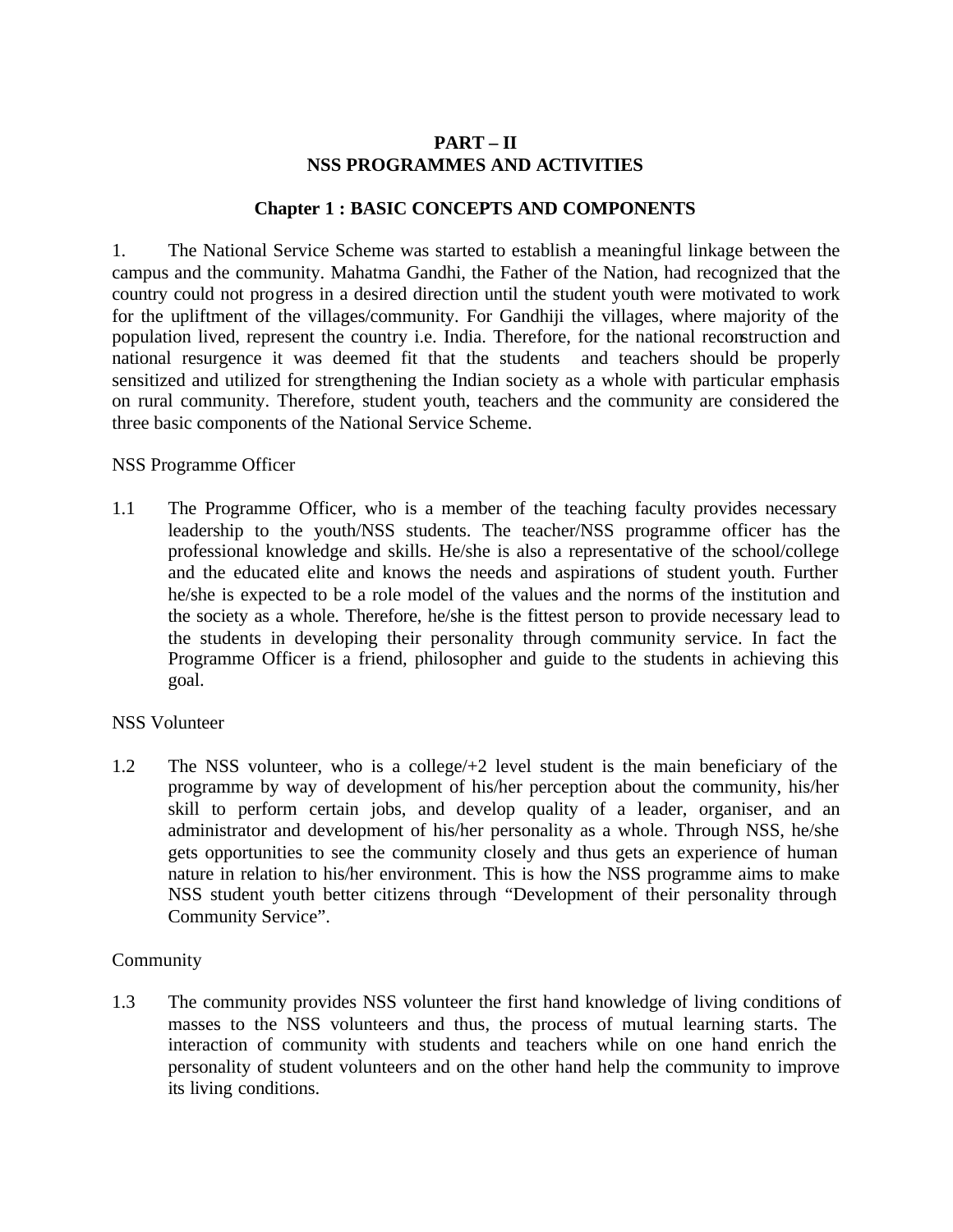## **Aims of NSS Programmes/Activities**

- 1.4 The operational aim of NSS is to integrate the three basic components of the programme. NSS programme should provide a variety of learning experiences which must develop a sense of participation, service and achievement among the volunteers. The activities should aim at the following:-
	- (i) making education more relevant to the present situation to meet the felt needs of the community and supplement the education of the university/college students by bringing them face to face with the rural situation;
	- (ii) Providing opportunities to the students to play their role in planning and executing development projects which would not only help in creating durable community assets in rural areas and urban slums but also results in the improvement of quality of life of the economically and socially weaker sections of the community;
	- (iii) Encouraging students and non-students to work together along with the adults in rural areas;
	- (iv) Developing qualities of leadership by discovering the latent potential among the campers, both students as well as local youth (Rural and Urban), with a view to involve them more intimately in the development programme and also to ensure proper maintenance of the assets created during the camps;
	- (v) Emphasizing dignity of labour and self-help and the need for combining physical work with intellectual pursuits;
	- (vi) Encouraging youth to participate enthusiastically in the process of national development and promote national integration, through corporate living and cooperative action.

While undertaking these activities, each NSS unit should envisage its programmes/activities aimed at instilling discipline, building character, promotion of physical fitness and development of culture.

Classification of NSS Programme

- 1.5 NSS activities have been divided in two major groups. These are regular NSS activities and special camping programme –
	- (a) Regular NSS Activity: Under this, students undertake various programmes in the adopted villages, college/school campuses and urban slums during week ends or after college hours;
	- (b) Special Camping Programme: Under this, camps of 10 days duration are organised in adopted villages or urban slums during vacations with some specific projects by involving local communities. 50% NSS volunteers are expected to participate in these camps. Special Camping programme under NSS has been dealt with in Part III in detail.
- 1.6 NSS Regular Activities: As stated above, NSS volunteers undertake various activities in adopted villages and slums for community service. Duration of these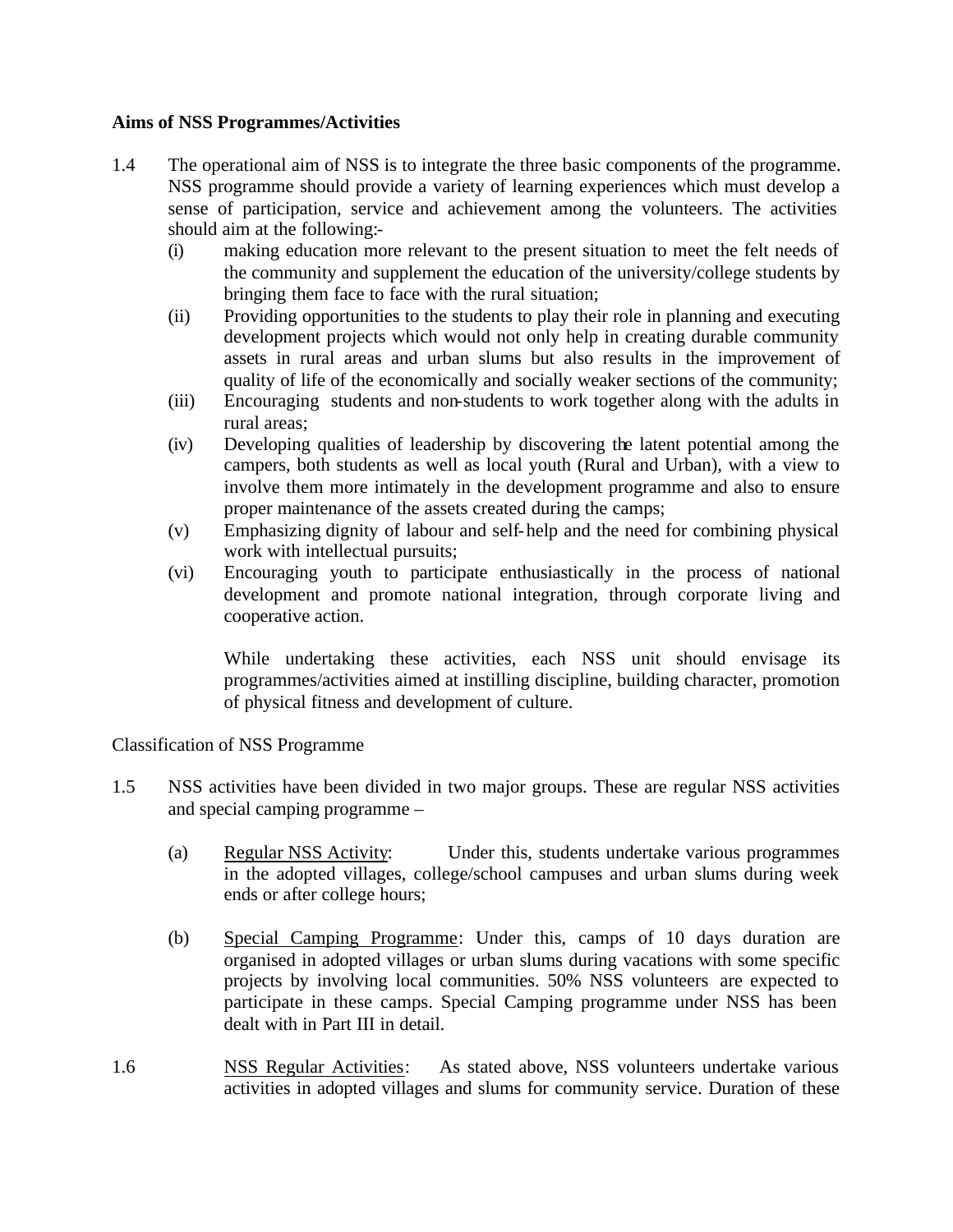services is 120 hours. The NSS units organise the regular activities as detailed below:

- (i) Orientation of NSS volunteers: To get the NSS volunteers acquainted with the basics of NSS programmes, 20 hours are allocated for their orientation through lectures, discussions, field visits and audio-visuals etc.
- (ii) Campus Work: The NSS volunteers may be involved in the projects undertaken for the benefit of the institution and students concerned. Such projects cover development of play grounds, laying of gardens, tree plantation in the premises, awareness programmes on drug-abuse, AIDS, population education and other projects. The NSS volunteers may work on campus projects for not exceeding 30 hours in a year;
- (iii) The remaining 70 hours will be utilized for community service on the projects in adopted villages/urban slums independently or in collaboration with others in this field, as detailed below:
	- (a) Institutional work: The students may be placed with selected voluntary organisations working for the welfare of women, children, aged and disabled outside the campus.
	- (b) Rural Project: The rural projects generally include the working of NSS volunteers in adopted villages for eradication of illiteracy, watershed management and wasteland development, agricultural operations, health, nutrition, hygiene, sanitation, mother and child care, family life education, gender justice, development of rural cooperatives, savings drives, construction of rural roads, campaign against social evils etc.
	- © Urban Projects: In addition to rural projects other include adult education, welfare of slum dwellers, training in civil defence, traffic control, setting up first-aid posts, work in hospitals, orphanages, destitute home, environment, population education, drug, AIDS awareness, and income generation projects etc. Professional and technical institutions having NSS may have to design appropriate programmes for the community based on the needs.
	- (d) Natural calamities & National Emergencies: The NSS units are expected to utilize the services of NSS volunteers at the time of natural calamities and national emergencies for mobilizing public support and rendering necessary assistance to the authorities in rescue, relief and rehabilitation. In such emergencies and calamities the Programme Officers are expected to take the initiative and offer the services of the NSS units and its volunteers to assist the administration. For further details please see page No.23 of the Manual.
	- (e) National Days and Celebrations: The National Service Scheme programmes also include the celebration of National days. The purpose of such a provision is to celebrate such occasions in a befitting manner. List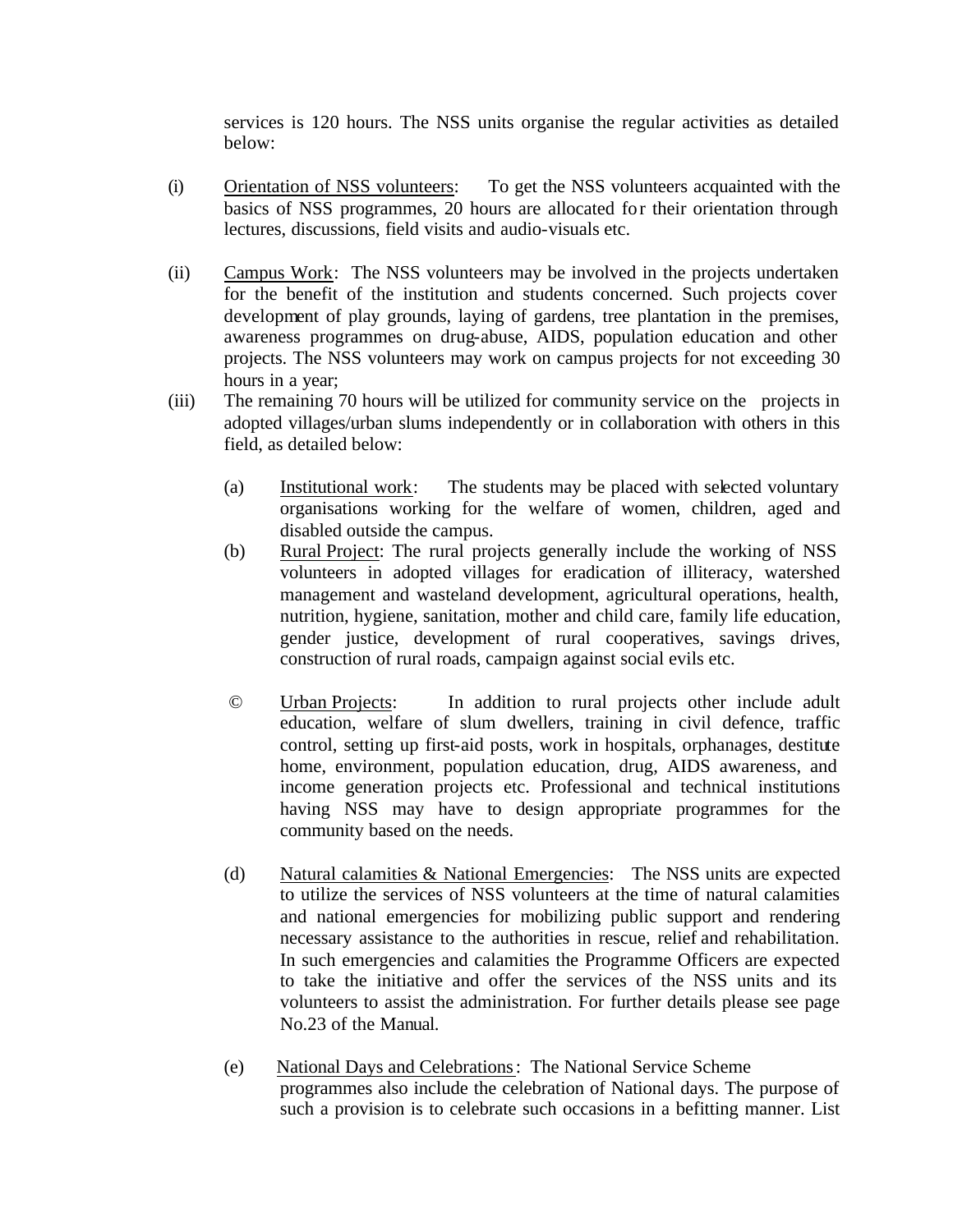of important days and weeks to be celebrated at institutional level are given in Annexure-I.

1.7 National Programmes: In the development perspective of any nation, certain programmes assumes special relevance in view of problems existing or anticipated. In our country, three such programmes have been launched. They are the Mass Programme of Functional Literacy, AIDS Awareness Programme and Sustainable Development with emphasis on Watershed Management & Wasteland Development. It is pertinent to mention here that NSS Volunteers have come forward with zeal to make these programmes a great success.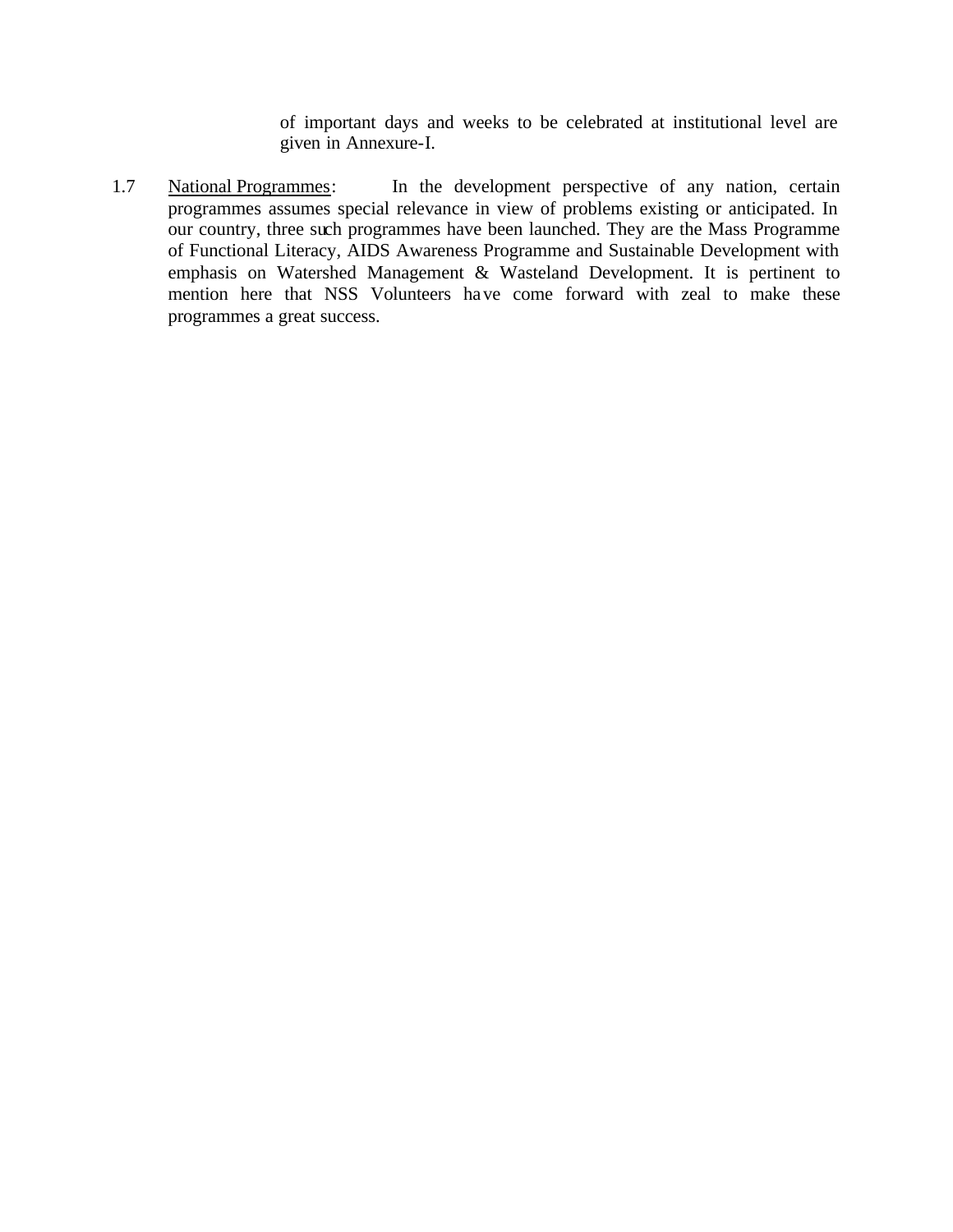## **CHAPTER - 2 : NSS PROGRAMMES AND ACTIVITIES**

## **NSS Regular activities in Adopted Villages, Slums and with Voluntary Organisations**

NSS volunteers generally work with villages, slums and voluntary agencies to complete 120 hours of regular activities during an academic year. The aim of NSS volunteers in these areas has already been discussed I the previous chapter. As perthe fundamental principles of National Service Scheme, a volunteer is expected to remain in constant touch with the community. Hence, it is of vital importance that a particular village/slum is selected for implementation of NSS programmes. As the NSS volunte4er is to live with the members of the community and learn from their experience during his/her tenure in NSS, the village/slum should be carefully selected for adoption by NSS unit.

## 1. **Adoption of Villages**

1.1 Adoption of a village and area is a very meaningful programme in NSS. It is far better to concentrate attention on one village and take up the task for development perspective, than to fritter away energy in many locations involving too many activities which may not be completed at all or where the follow up action may not be possible. From this point of view, village adoption programme should ensure continuity of work vis-à-vis sustained action, evaluation and follow up work.

#### **Contacting Village/Area Leaders**

1.2 As a first step in this programme, it is necessary to establish contact with more than one village which would help to select a village where 'Leadership' is well established. In other words, selecting a village with proper leadership is very important as the sustained follow up action and evaluation is ensured in such places. To start with, the NSS unit can take the help of the Block Authorities, District Panchayat Officer, District Tribal Welfare Officer, District Medical Officer, Extension Officer of Agriculture, Irrigation and Education Departments for the selection of the village. It is to be noted that the selected villages should be within a short distance from the college so that constant contact can easily be made.

#### **Survey of the Village/Area**

1.3 Before drawing up the plan of action, it is absolutely necessary to conduct a comprehensive survey of few villages situated at a short distance from the college. The assistance from the teachers and students of agriculture, economics, commerce, geography, statistics, home science, social work, medicine, psychology and education etc. have to be sought for the purpose. Conducting socio-economic survey can be an interesting field activity which has direct bearing on the curriculum of economics, commerce, statistics, psychology, health education etc. The report of such a survey will provide up-to-date information about the problems and potentials of the village and help in programme planning for village development. The applied field work will help the students to increase their analytical ability and deepen their thinking. Further, this will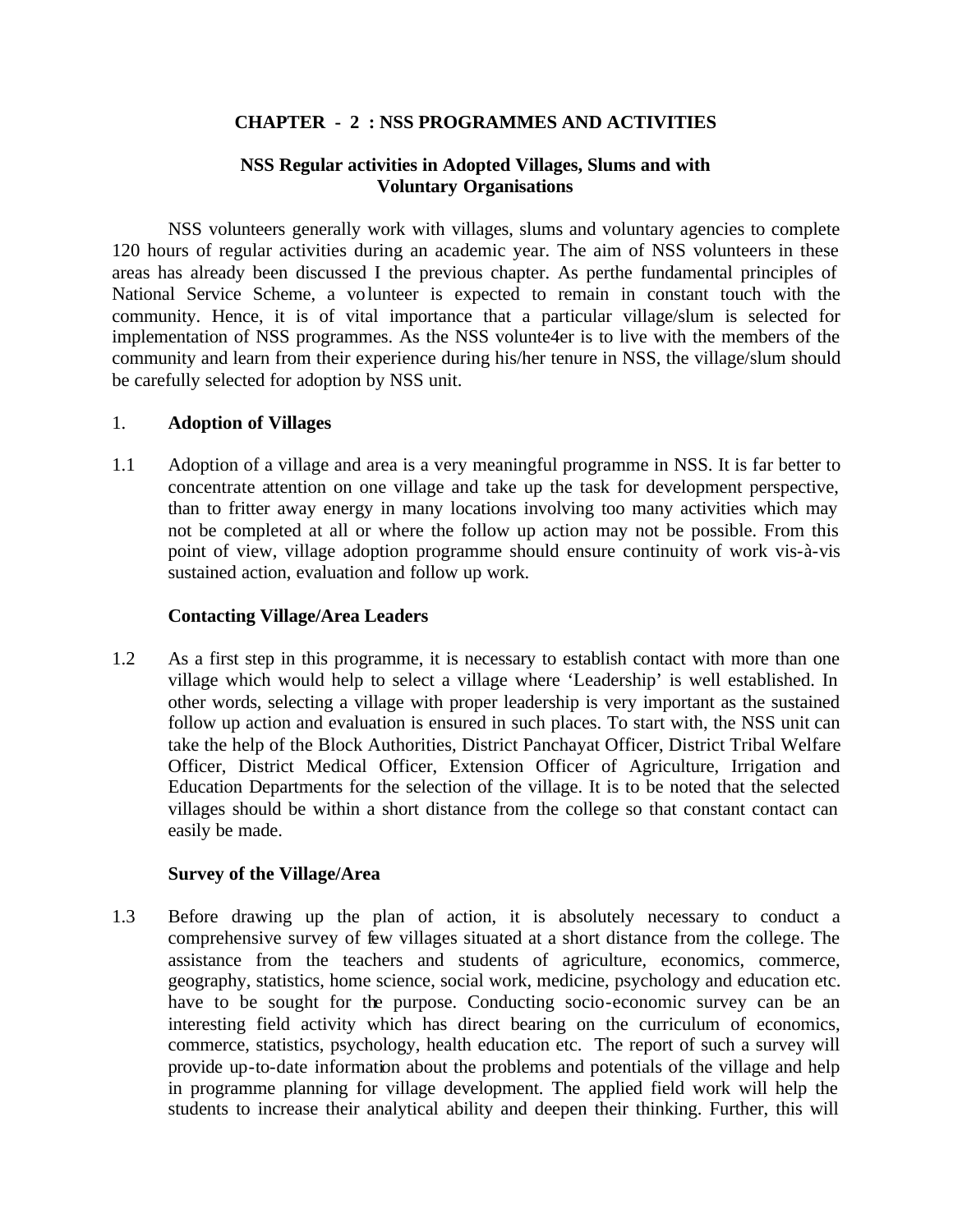help them to identify the problems which have been left unnoticed. The survey work can also be accomplished with the help of PRA exercises (Participatory Rural Appraisal)

## **Identification of Problem(s)**

- 1.4 It is on the basis of this need assessment that projects/programmes are to be formulated. The programme officers should use their discretion and should identify the projects which can be completed by seeking assistance from the communities/other agencies.
- 1.5 As the aim of adoption of village or area is to give new ideas of development to the villagers which would improve their living conditions. Once the trust of the communities is won, they start cooperating with the NSS volunteers and approach them for solution of their problems. One of the important service that can be rendered by NSS volunteers is disseminating information about the latest developments in agriculture, watershed management, wastelands development, non-conventional energy, low cost housing, sanitation, nutrition and personal hygiene, schemes for skill development, income generation, government schemes, legal aid, consumer protection and allied field. A liaison between government and other development agencies like Banks, IRDP, ICDS, NREP, DWCRA, JRY etc. can also be made.
- 1.6 The Programme Officers (PO) should motivate the communities to involve themselves with NSS for the community development work undertaken by the NSS unit. Further he or she will have to seek the help of various government departments and agencies for technical advice and financial assistance. Therefore, he/she must establish lathes good rapport with the government officials and development agencies. For this, it is better if the administration is taken into confidence by prior consultations.

## **Completion of Projects**

1.7 As already stated, the Programme Officer must select the projects very carefully as the image of NSS depends upon the successful completion of such projects. Successful completion of the projects can win appreciation and credit of the community.

## **Evaluation of Project**

1.8 Every project should be evaluated after its completion by involving members of the community, Government officials and Panchayat officials. The NSS unit should learn from the lapses in the execution of the project and plan for the next project keeping in view the bottlenecks and constraints faced by them during the earlier project.

## 2. **Adoption of Slums**

Most of the colleges and universities are usually located in the urban areas. Due to long distance between the college campuses and the villages, the visits to the adopted villages by the NSS volunteers may become expensive and time consuming. In view of this, it is desirable to adopt slum especially by colleges located in urban areas.

## **Survey of the Slum**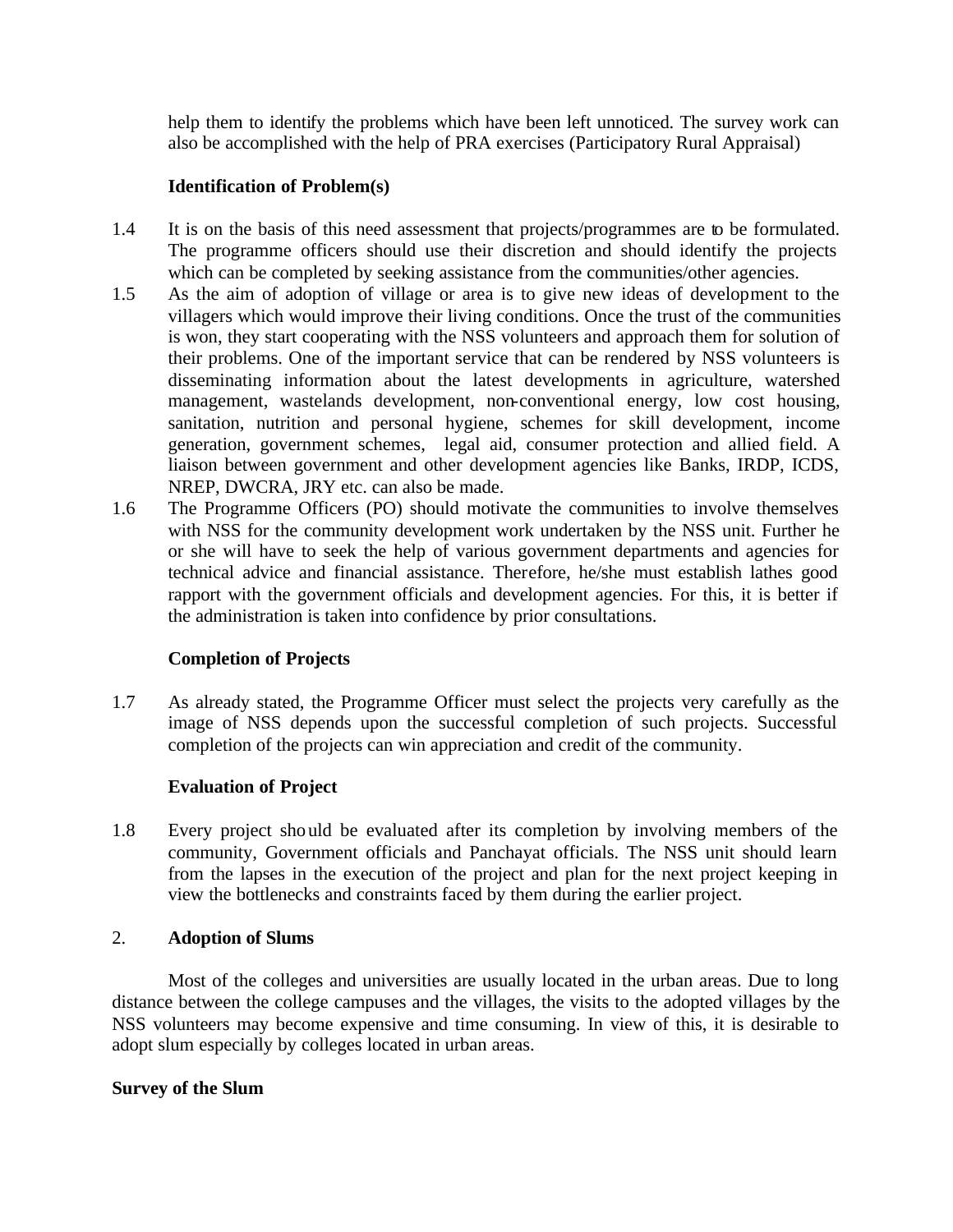- 2.1 For adoption of a slum, there should be composite survey team consisting of students drawn from faculties like, Arts, Science, Engineering, Medicine, Home Science and Social Work etc. The selected areas should be compact and should be easily accessible for students. Areas with acute political conflicts may be avoided.
- 2.2 The issues pertaining to the identification of problems, project planning, interaction and coordination with the various departmental agencies, execution and completion of projects shall be undertaken on the same basis/lines as discussed earlier in the part 'Adoption of Villages'. The progress of projects should also be reviewed frequently.

## **Services in Slums**

2.3 The slum, tenements, jhuggis and jhoupris can be adopted by the NSS units with the aim of slum improvement and check its spread. Under this, activities like providing water, water logging, sanitation, electricity, drainage, health and welfare services, life and living conditions, can be undertaken.

## **NSS volunteers for Slum Work**

- 2.4 Taking into account the living conditions & status of slum dwellers of the slums, only highly motivated, adaptable, mature and skilled students should be selected for slum development.
- 2.5 Following are the tasks which the students can undertaken in slum areas:-
	- (a) As Community Investigators:They can prepare brief community profile on various slums in the city or town covering different amenities, services, and living conditions etc.
	- (b) As Community Workers: They can identify local leaders and in cooperation with them discuss local problems on which cooperative action can be initiated.
	- © As Programme Aides:Studfents can help the local communities in launching a number of programmes like setting up a free milk distribution centre, sanitation drive, recreation, adult lad primary education, health projects like immunization, fairst aid centre, child care, nutrition classes, and free legal aid centres etc. They can also help in forming youth clubs, children's groups, mahila mandals etc.
- (d) As Community Organizers: NSS students, after establishing rapport with the slum dwellers, can form community association to tackle local problems on a group basis with reliance on local resources, self help and mutual aid and with some minimum external assistance.

## **2.6 Some suggestions for Selection of slums**

- (i) There should be a socio-economic survey of the slum by a team of volunteers drawn from different faculties;
- (ii) The selected area should be compact. There should not be more than 300 residents in an adopted slum;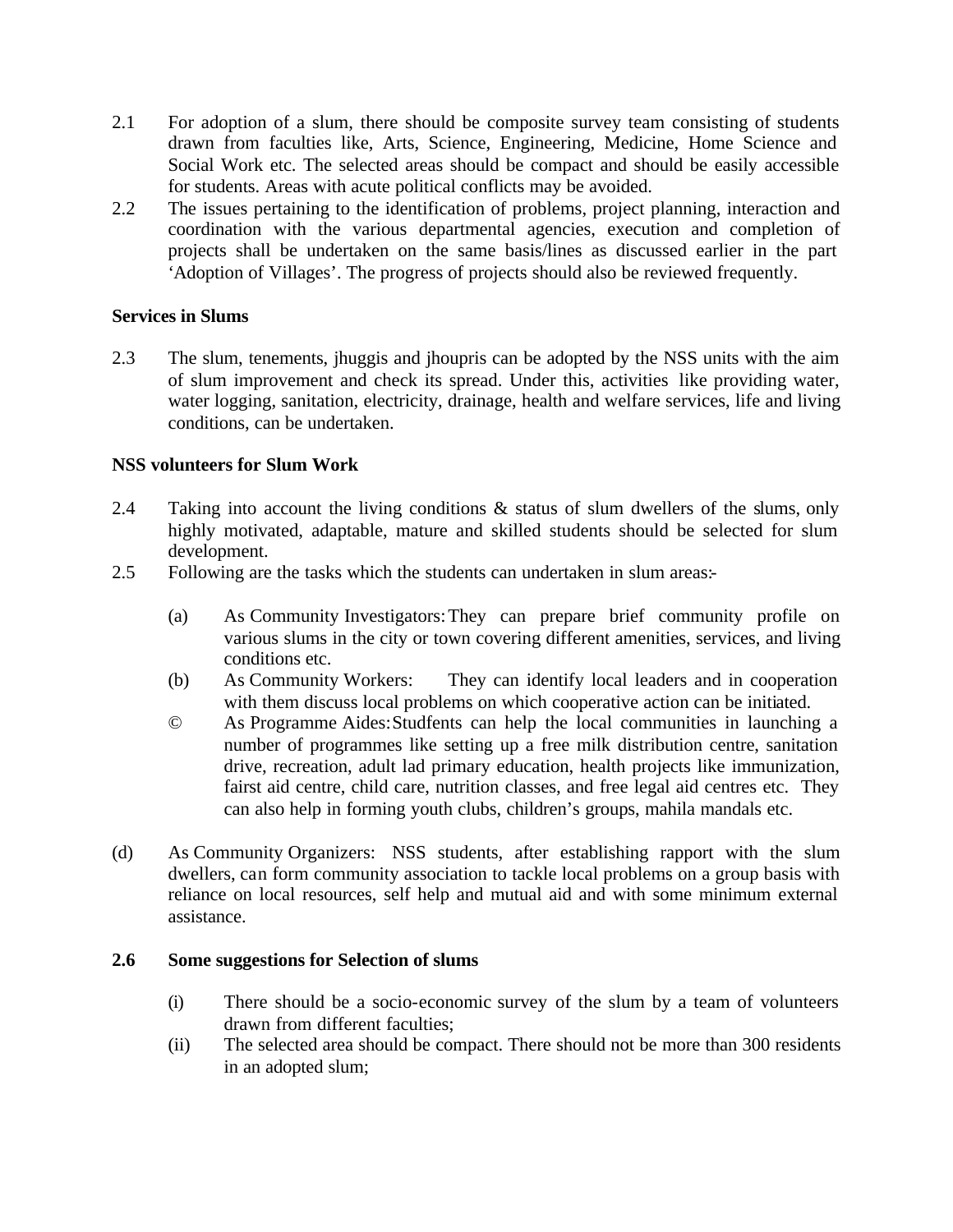- (iii) The community people should be receptive to the ideas of improving their living standard. They should also be ready to coordinate and involve in the projects undertaken by the NSS for their upliftment;
- (iv) The areas where political conflicts are likely to arise should be avoided by the NSS units;
- (v) The area should be easily accessible to the NSS volunteers to undertake frequent visits to slums;
- (vi) The working in the slum needs commitment and hard work. Only sensitive and highly motivated NSS volunteers can find easy to serve in slum areas.

## 3. **Coordination with Voluntary Organisations**

It may be noted that the NSS unit has no financial resource to implement any programme in the adopted villages or slum on its own. Therefore, a successful unit has to closely coordinate with the government agencies and voluntary organisations working in this field.

- 3.1 After identification of the needs of the community and the selection of projects, the programme officer should look for the Government agency or a voluntary organisation who can assist in the completion of a particular project. The different departments of the Government like forest, agriculture, adult education, health, child and family welfare, can render very useful assistance to the project pertaining to community work. Voluntary organisations can also help in forming public opinion in favour of NSS projects. Adult education samitis, Nasha Bandi Boards, Yuva Mandals and Mahila Mandals can provide additional assistance to the NSs units. Similarly voluntary land statutory welfare agencies such as Community Centres, Residential Institutions for children/women, the Aged and Institutions for physically handicapped and disabled can provide a wide scope of the choice of service to the NSS volunteers. NSS volunteers can be placed with these agencies considering the inherent aptitudes and inclinations of NSS volunteers. NSS volunteers must be told to develop a sense of belonging and respect for the people with whom they are working. Working in close collaboration with these agencies will help the NSS volunteers in understanding the problems of a vulnerable section of the society. The work opportunities in the welfare institutions may be enumerated as under:-
	- (i) adoption of welfare institutions and helping the inmates and staff by arranging outings, fund collection drives, reading and writing letters for those who are unable to do so;
	- (ii) propagation of the message of small family norms, health education, small savings drives etc;
	- (iii) working for improvement of physical environment;
	- (iv) programme of non-formal education and general literacy classes;
	- (v) organisation of economic development activities;
	- (vi) establishment of hobby centres and
	- (vii) assisting in the rehabilitation work of the disabled, destitute etc.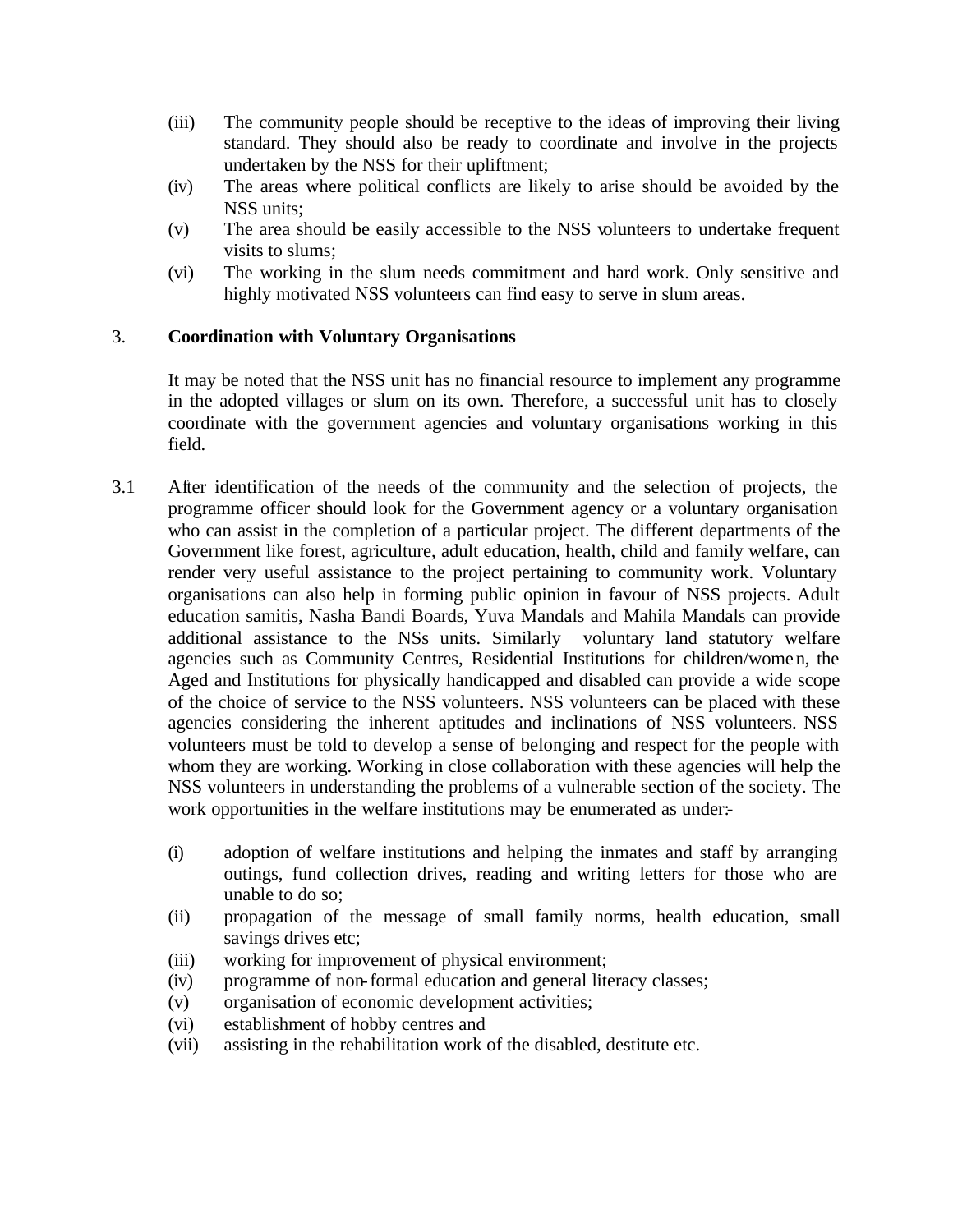In addition, NSS units and welfare agencies can take up joint community development projects and other programmes of community welfare land awareness depending on the local needs.

3.2 The NSS Programme Officers should plan activities in the adopted village or slum in such a way that the leisure time of the NSS volunteers can be utilized in the service of adopted village or slum. Week-end visits to the adopted areas provide suitable opportunities to live with the community and know their problems and make an earnest effort to do something for them. Similarly efforts should be made to follow up the work done in the areas earlier. Such sustained efforts will flower into friendship between the NSS unit and the community. These activities can be arranged through one day camps and frequent visits under regular activities.

## **4. National Service Volunteer Scheme (NSVS)**

This scheme provides opportunities for outstanding Ex-NSS volunteers to undertake service oriented activities on a full time basis.

- 4.1 The placement of the volunteers is made with the university Programme Coordinators, colleges or institutions having NSS units. The NSS volunteers assist the concerned authorities in field work and projects concerning youth and community. They cannot be employed on any clerical or office work. The NSVs is given a stipend of Rs. 500/- per month, and a traveling allowance of Rs. 200/- per month and Rs. 100 as annual contingency expenditure. Selection of NSVs is made by a Committee constituted for this purpose. The placement of volunteer is for a period of one year initially which can be extended for another year subject to assessment of his/her performance. The stipend including traveling allowance and contingency expenditure is borne by the Department of Youth Affairs & Sports
- 4.2 The Department of Youth Affairs & sports has published pamphlets on youth programmes. These pamphlets may be obtained from the Under Secretary, Publication Unit, Department of Youth Affairs & Sports, Shastri Bhawan, New Delhi-110001 or from NSS Regional Centes and Nehru Yuva Kendras.
- 4.3 The Department of Youth & Sports does not entertain proposals regarding any youth programmes directly from the sponsor. These proposals are processed at initial stage by the NSS Regional Centres in their respective region. Therefore, it is desirable that the Regional Centres are approached for detailed information for preparing such proposal in consultation with the Programme Coordinator of the University.
- 4.4 The authorities concerned with National Service Scheme sincerely desire that the benefit of these programmes should reach the NSS volunteers who are the target groups of these programmes.

## **5. Day Camps**

Some universities have informed that NSS volunteers fail to complete the prescribed 120 hours in social work under NSS programme due to disturbance caused to academic session. It was therefore suggested that NSS units may be allowed to organize day camps to complete the prescribed 120 hours of NSS regular work. These camps of 8 hours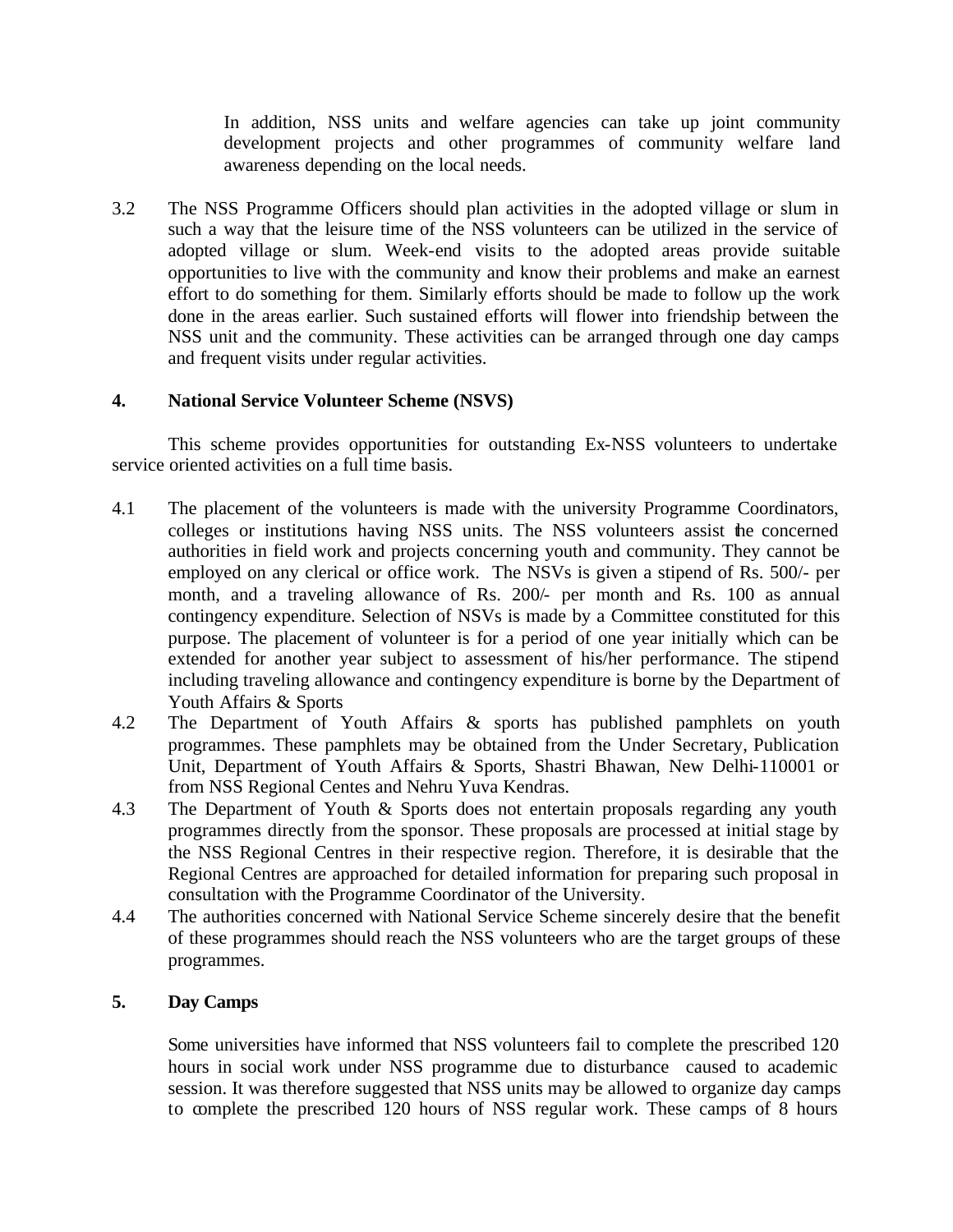duration may be organised on week ends and holidays. They may do the community work for 16 hours in 2 consecutive days. Expenditure not exceeding Rs. 8/- per head per day may be incurred towards refreshment and transport expenses out of college/+2 level NSS regular activity grants meant for the development of programme. Such camps can be organised selectively when felt necessary in consultation with the Principals of the Institutions.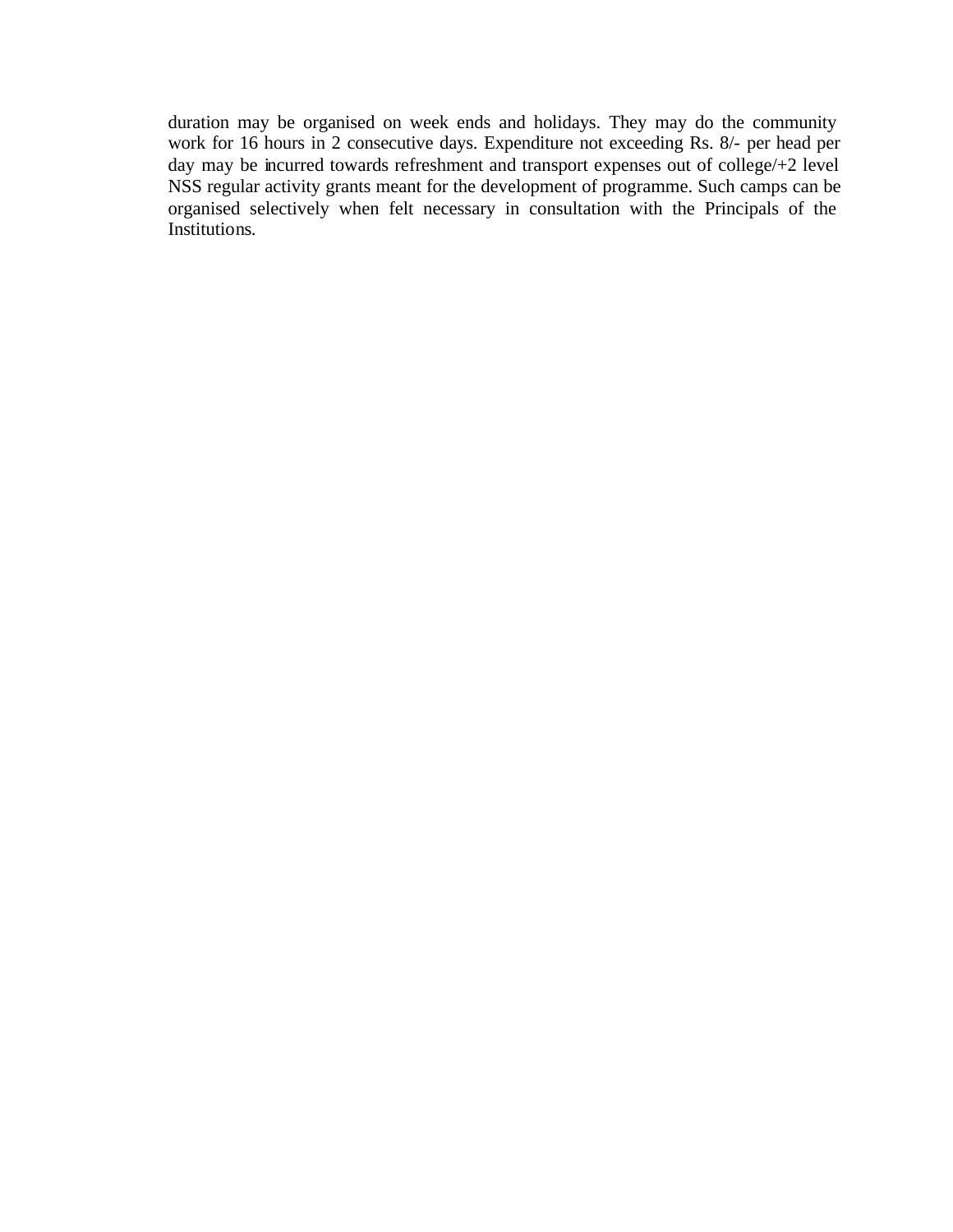## **PART – III SPECIAL CAMPING PROGRAMME**

## **Chapter-1 : SPECIAL CAMPING PROGRAMME**

Special Camping forms an integral part of National Service Scheme. It has special appeal to the youth as it provides unique opportunities to the students for group living, collective experience sharing and constant interaction with community.

1. Special campings are organised generally on various developmental issues of national importance. In the past the themes of the Special Camping Programmes have been 'Youth Against Famine', 'Youth Against Dirt and Disease', 'Youth for Rural Reconstruction', 'Youth for Eco-Development' and 'Youth for Mass Literacy', 'Youth for National Integration &Social Harmony'. The current theme of Special Camp is 'Youth for Sustainable Development with special focus on Watershed Management and Wasteland Development. Every year 50 percent of the volunteers of each NSS unit are expected to participate in special camps which is of ten days duration.

## **Contributions of Special Camping Programme**

1.1 Concerted efforts have to be made for a number of years for reconstruction activities in rural areas and urban slums for improving the living conditions of economically and socially weaker sections of the community. For this, the universities colleges land  $+2$ institutions having NSS have a special role to play in collaboration with other Departments and local authorities engaged in Development work. They should adopt a village or group of villages/urban slums for intensive social development, where special camps are organised by them year after year to create tangible and durable community assets.

## **Objectives of the Special Camping programme**

- 1.2 The primary objectives of the special camping programmes are:-
	- (i) making education more relevant to the present situation to meet the felt needs of the communities and supplement the education of university/college/school students by bringing them face to face with the community situation.
	- (ii) To provide opportunities to students to play their due roles in the implementation of various development programmes by planning and executing development projects, which not only help in creating durable community assets in rural areas and slums but also result in improvement of the condition of weaker sections of the communities.
	- (iii) Encouraging the students and non-students youth to work along with the adults in rural areas, thereby developing their character, social consciousness and commitment, discipline ad healthy and helpful attitudes towards the community;
	- (iv) Building up potential youth leaders by exploring the latent potential among the campers, both students as well as local youth (rural and urban), with a view to involve them more intimately in development projects for longer periods. The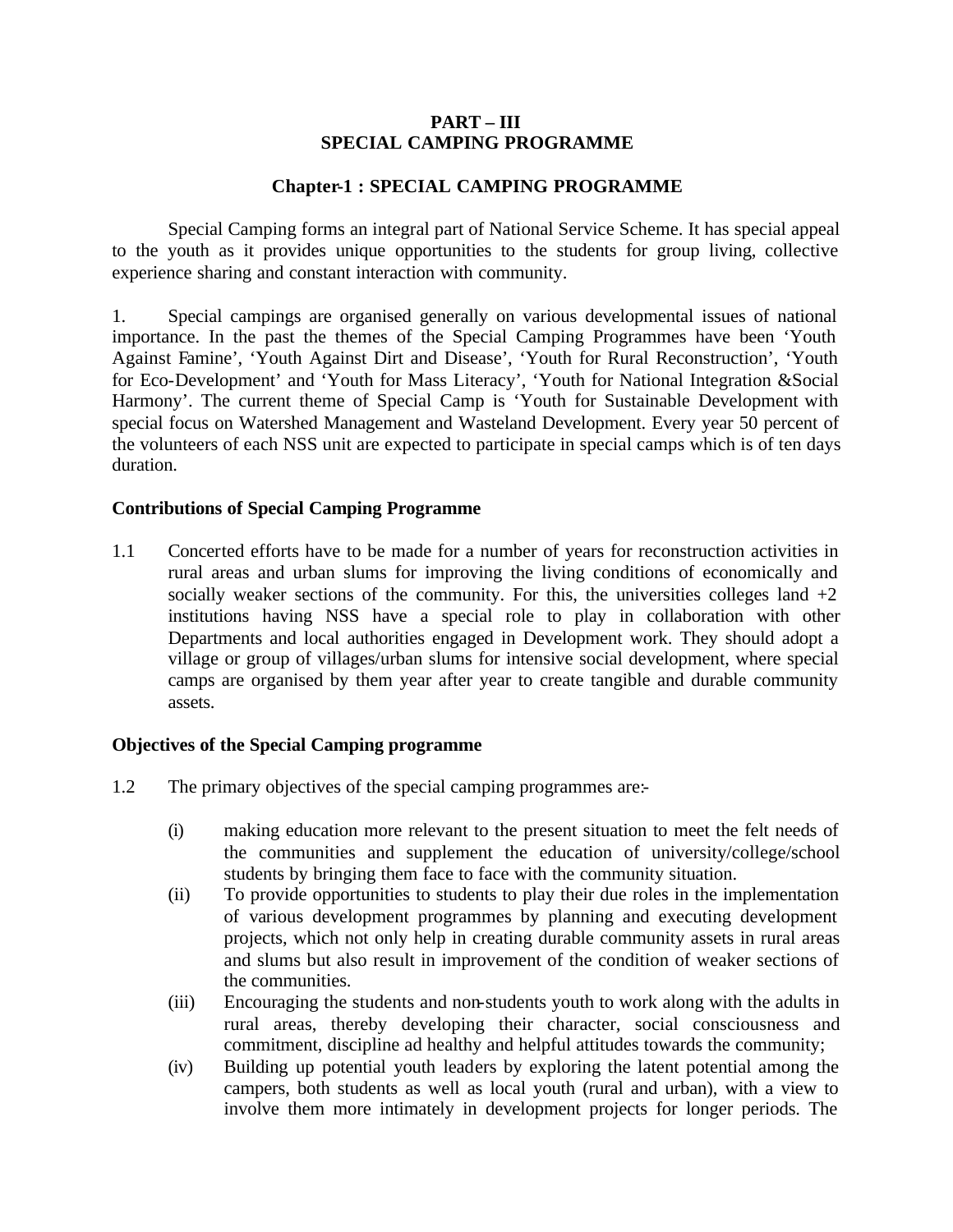local leadership generated during the camps would also be useful in ensuring proper maintenance of the assets created as a result of the camps.

- (v) Emphasizing the dignity of labour and self-help and the need for combining physical work with intellectual pursuits, and
- (vi) Encouraging youth to participate enthusiastically in the process of national development, and promote national integration through democratic living and cooperative action.

## **Suggestive list of activities during Regular as well as Special Camping**

1.3 The aim of the Regular and special Camping Programme is to bring youth face to face with the community and make efforts to improve their life. The NSS volunteers are to devote about 80 hours in Regular Activities for the development of the adopted village. Special Camping has been conceived as an opportunity to live with that community for 10 days, and experience the conditions and problems of the people. The NSS volunteers need to be inspired to take initiatives for the improvement of their condition. Although the focus of the Special Camps change periodically and regular programmes are organised in response to the community needs at the micro-level, some broad areas of activities are enumerated below:-

(a) Environment Enrichment and Conservation: Whereas the main theme for the special camping programme would be "Youth for Sustainable Development", activities aimed at environment – enrichment would be organised under the sub-theme of" Youth for Better Environment". The activities under this sub-theme would inter-alia, include:

- (i) plantation of trees, their preservation and upkeep (each NSS unit should plant and protect at least 1000 saplings);
- (ii) creation of NSS parks/gardens, Tarun Treveni Vanas.
- (iii) Construction & maintenance of village streets, drains, etc. so as to keep the environment clean;
- (iv) Construction of sanitary latrines etc.
- (v) Cleaning of village ponds and wells;
- (vi) Popularization and construction of Gobar Gas Plants, use of non-conventional energy;
- (vii) Environmental sanitation, and disposal of garbage & composting;
- (viii) Prevention of soil erosion, and work for soil conservation,
- (ix) Watershed management and wasteland development
- (x) Preservation and upkeep of monuments, and creation of consciousness about the preservation of cultural heritage among the community.

## (b) Health, Family Welfare and Nutrition Programme:

- (i) Programme of mass immunization;
- (ii) Working with people in nutrition programmes with the help of Home Science and medical college students;
- (iii) Provision of safe and clean drinking water;
- (iv) Integrated child development programmes;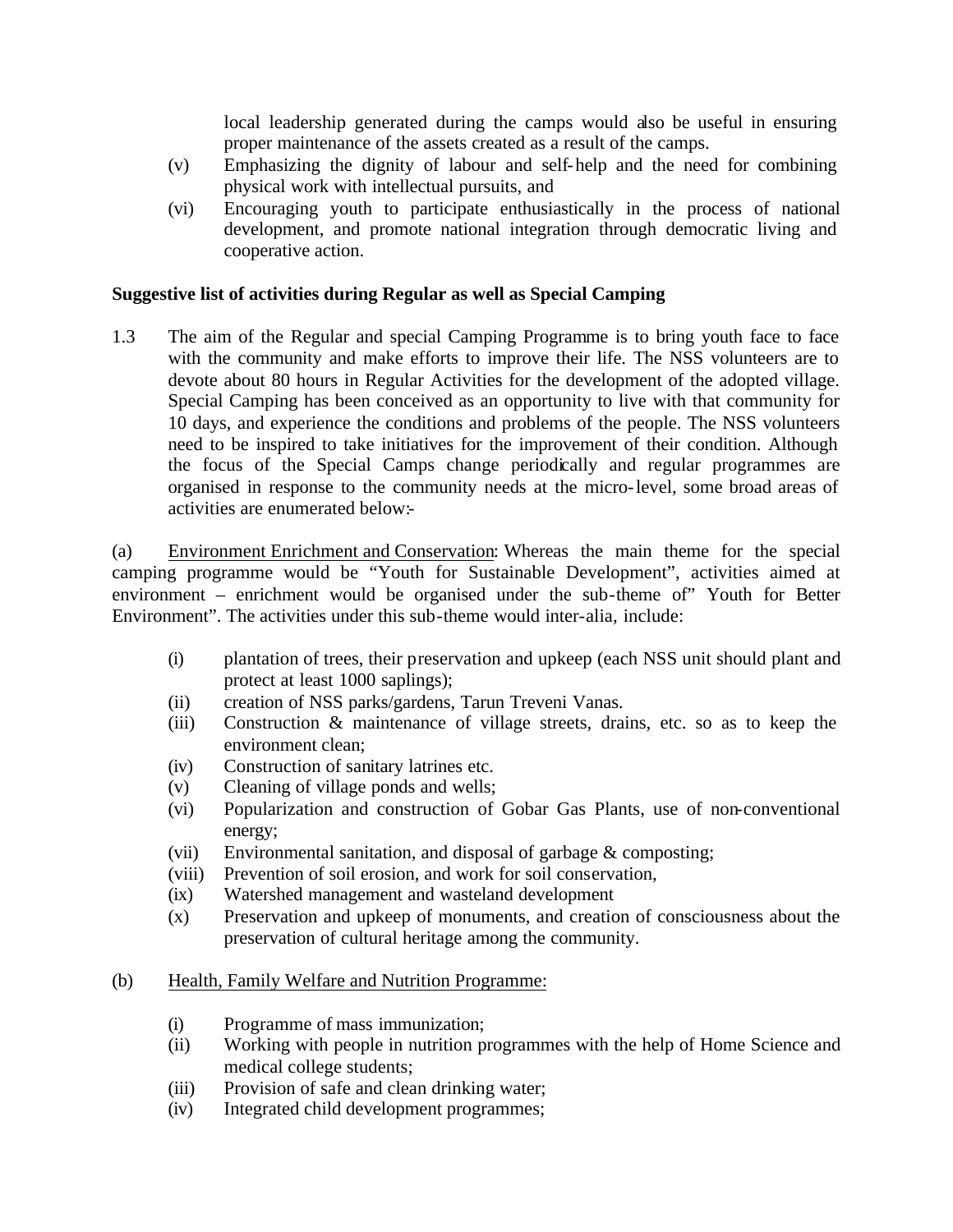- (v) Health education, AIDS Awareness and preliminary health care.
- (vi) Population education and family welfare programme;
- (vii) Life style education centres and counseling centres.

## © Programmes aimed at creating an awareness for improvement of the status of women:

They may, inter-alia, include:

- (i) programmes of educating people and making them aware of women's rights both constitutional and legal;
- (ii) creating consciousness among women that they too contributed to economic and social well-being of the community;
- (iii) creating awareness among women that there is no occupation or vocation which is not open to them provided they acquire the requisite skills; and
- (iv) imparting training to women in sewing, embroidery, knitting and other skills wherever possible.

## (d) Social Service Programmes:

Depending on the local needs and priorities, the following activities/programmes may be undertaken:-

- (i) work in hospitals, for example, serving as ward visitors to cheer the patients, help the patients, arranging occupational or hobby activities for long term patients; guidance service for out-door-patients including guiding visitors about hospital's procedures, letter writing and reading for the patients admitted in the hospital; follow up of patients discharged from the hospital by making home visits and places of work, assistance in running dispensaries etc.
- (ii) work with the organisations of child welfare;
- (iii) work in institutions meant for physically and mentally handicapped;
- (iv) organising blood donation, eye pledge programmes;
- (v) work in Cheshire homes, orphanages, homes for the aged etc.;
- (vi) work in welfare organisations of women;
- (vii) prevention of slums through social education and community action;

## (e) Production Oriented Programmes:

- (i) working with people and explaining and teaching improved agricultural practices;
- (ii) rodent control land pest control practices;
- (iii) weed control;
- (iv) soil-testing, soil health care and soil conservation;
- (v) assistance in repair of agriculture machinery;
- (vi) work for the promotion and strengthening of cooperative societies in villages;
- (vii) assistance and guidance in poultry farming, animal husbandry, care of animal health etc.;
- (viii) popularization of small savings and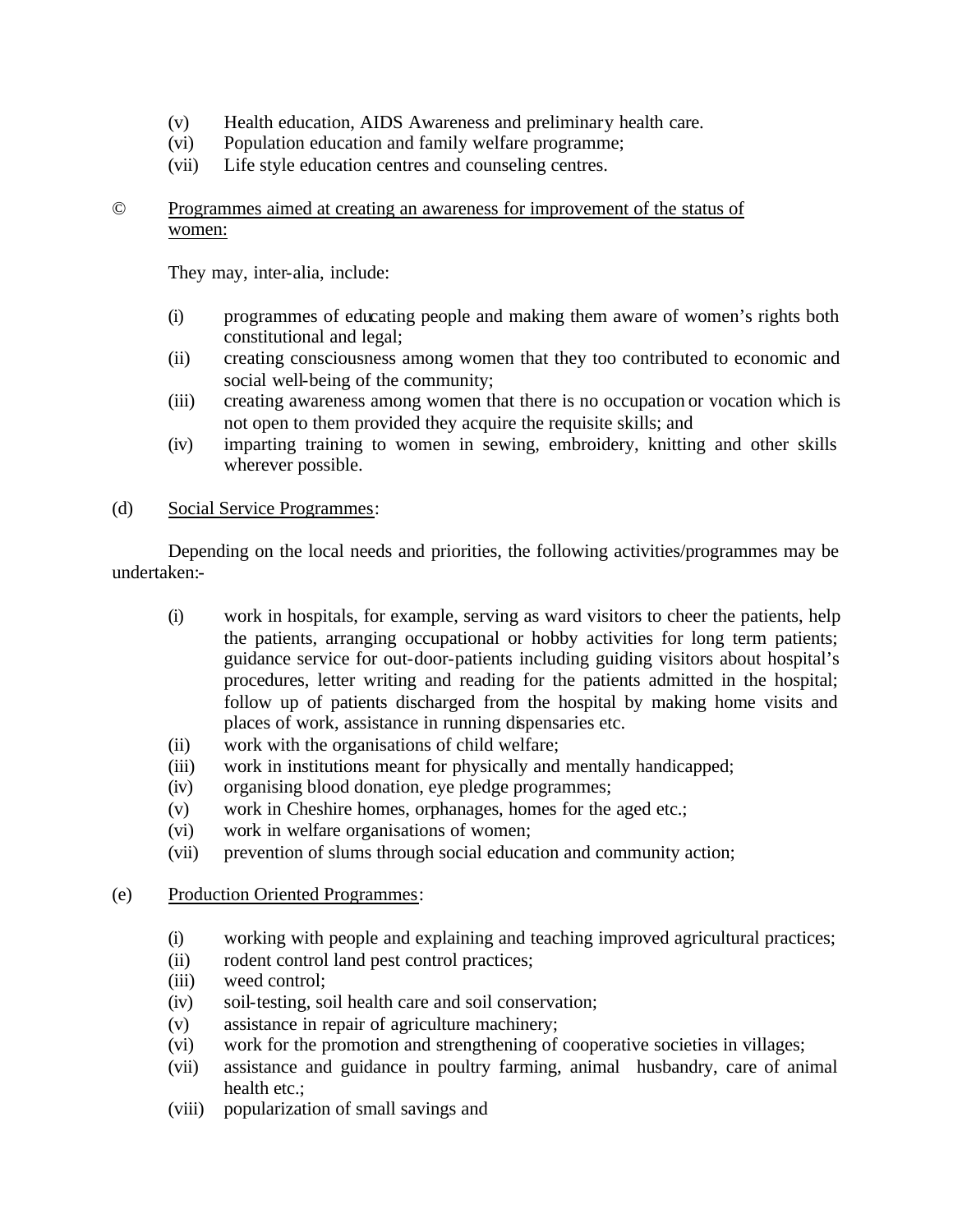(ix) assistance in procuring bank loans

## (f) Relief & Rehabilitation work during Natural Calamities:

These programme would enable the students to understand and share the agonies of the people affected in the wake of natural calamities like cyclone, flood, earthquakes, etc. The main emphasis should be on their participation in programmes, and working with the people to overcome their handicaps, and assisting the local authorities in relief and rehabilitation work in the wake of natural calamities. The NSS students can be involved in:-

- (i) assisting the authorities in distribution of rations, medicine, clothes etc.;
- (ii) assisting the health authorities in inoculation and immunization, supply of medicine etc.;
- (iii) working with the local people in reconstruction of their huts, cleaning of wells, building roads etc.;
- (iv) assisting and working with local authorities in relief and rescue operation;
- (v) collection of clothes and other materials, and sending the same to the affected areas;
- (g) Education and Recreations:

Activities in this field could include:

- (i) adult education (short-duration programmes);
- (ii) pre-school education programmes;
- (iii) programmes of continuing education of school drop outs, remedial coaching of students from weaker sections;
- (iv) work in crèches;
- (v) participatory cultural and recreation programmes for the community including the use of mass media for instruction and recreation, programmes of community singing, dancing etc.;
- (vi) organisation of youth clubs, rural land indigenous sports in collaboration with Nehru Yuva Kendras;
- (vii) programmes including discussions on eradications of social evils like communalism, castism, regionalism, untouchability, drug abuse etc.;
- (viii) non-formal education for rural youth and
- (ix) legal literacy, consumer awareness.
- 1.4 The above is only an illustrative list of the type of activities that can be undertaken. Under the programme it would be open to each NSS Unit to undertake one of these programmes or any other activity which may seem desirable to them according to local needs. The NSS Unit should aim at the integrated development of the area selected for its operation which could be a village or a slum. It has also to be ensured that at least a part of the programme does involve manual work.

Chapter 2 : PLANNING AND PREPARATION OF SPECIAL CAMPING PROGRAMME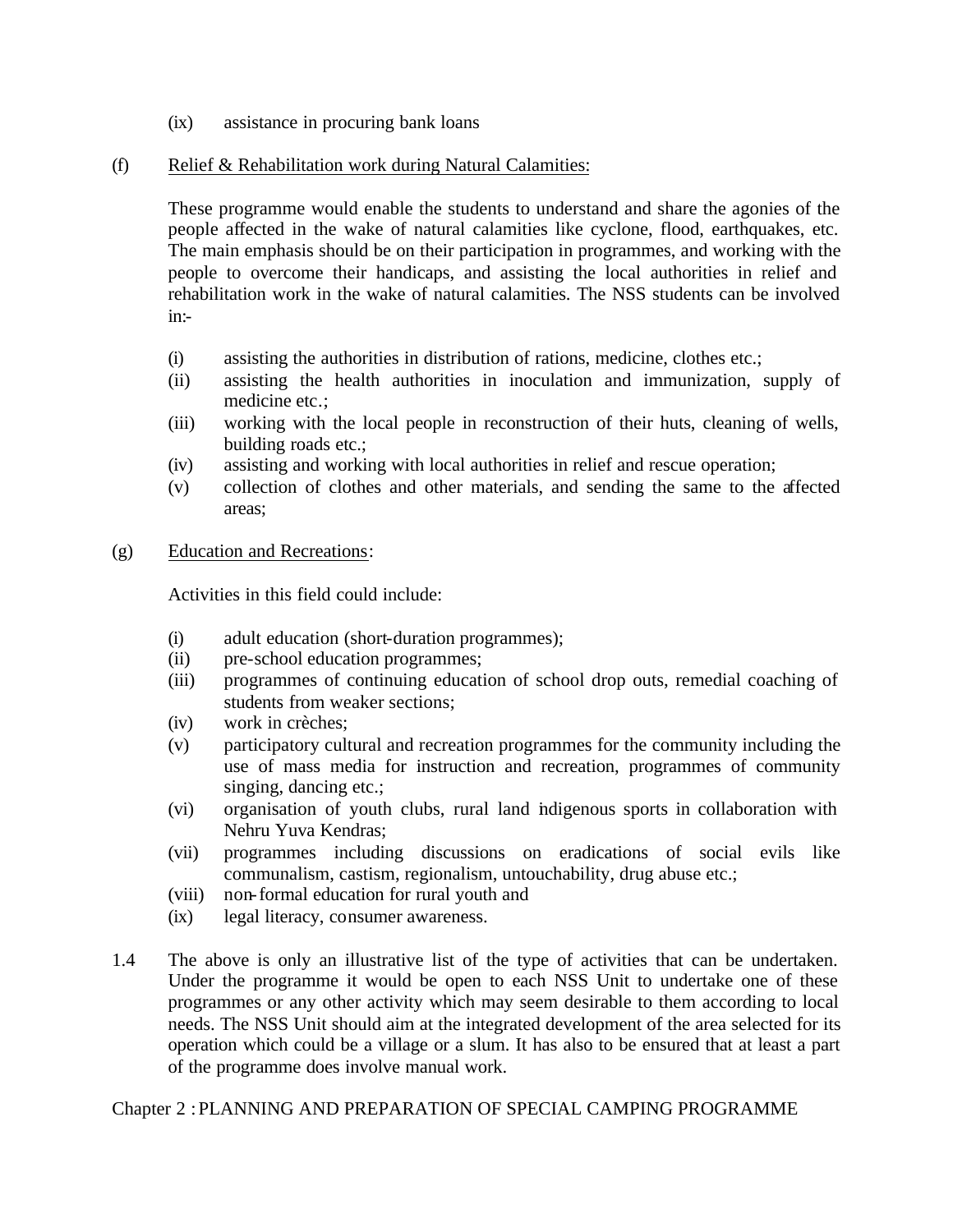## **Planning**

To achieve the objectives of the Special Camping Programme, appropriate planning at State, University and college level lis very essential.

1. The camps under special camping programme should be planned well in advance. Special attention should be paid to the needs of the backward areas.

- 1.1 Planning at the State Level:-
	- (i) Meeting of the State Advisory Committee:

The State Liaison Officer should convene the meeting of the State Advisory Committee and submit the proposal for the conduct of the Special Camping Programme under NSS during the year. All aspects of the camping and special projects to be undertaken at the state, university and +2 level should be brought to the notice of the State Advisory Committee. The allocation of the strength of special Camping Programme and pattern of financial expenditure for special camping programme should also be got approved from the State Advisory Committee as prescribed by the Administrative ad Financial directives.

(ii) Allocation of strength:

A meeting of the Programme Coordinators of the Universities, +2 stage and the Heads of the NSS Regional Centre should be convened. The Programme Coordinators will make the demand of allocation for Special Camping Programme for their Universitiy/+2 Council. The State Liaison Officer will issue necessary orders regarding the allocation of the strength for Special Camping Programme to the various Universities and +2 level.

(iii) Approval of the State Advisory Committee :

The state and university/+2 level projects should be identified and earmarked, so that necessary action may be initiated in time.

(iv) Inter-departmental Coordination :

The State Liaison Officer will take necessary steps to develop coordination with different Departments and agencies which are likely to collaborate in the Special Camping Programme. Meeting of the NSS Programme Coordinators, Head of the NSS Regional Centre and officials of the concerned departments should be convened for discussion and implementation. The representatives of the departments like Health, Rural Development, Panchayati Raj, Agricultural Extension, Land Reforms, Public Relations, PWD, Urban Development, Forest, Khadi and Village Industries, Archaeology etc. are usually associated with the camps.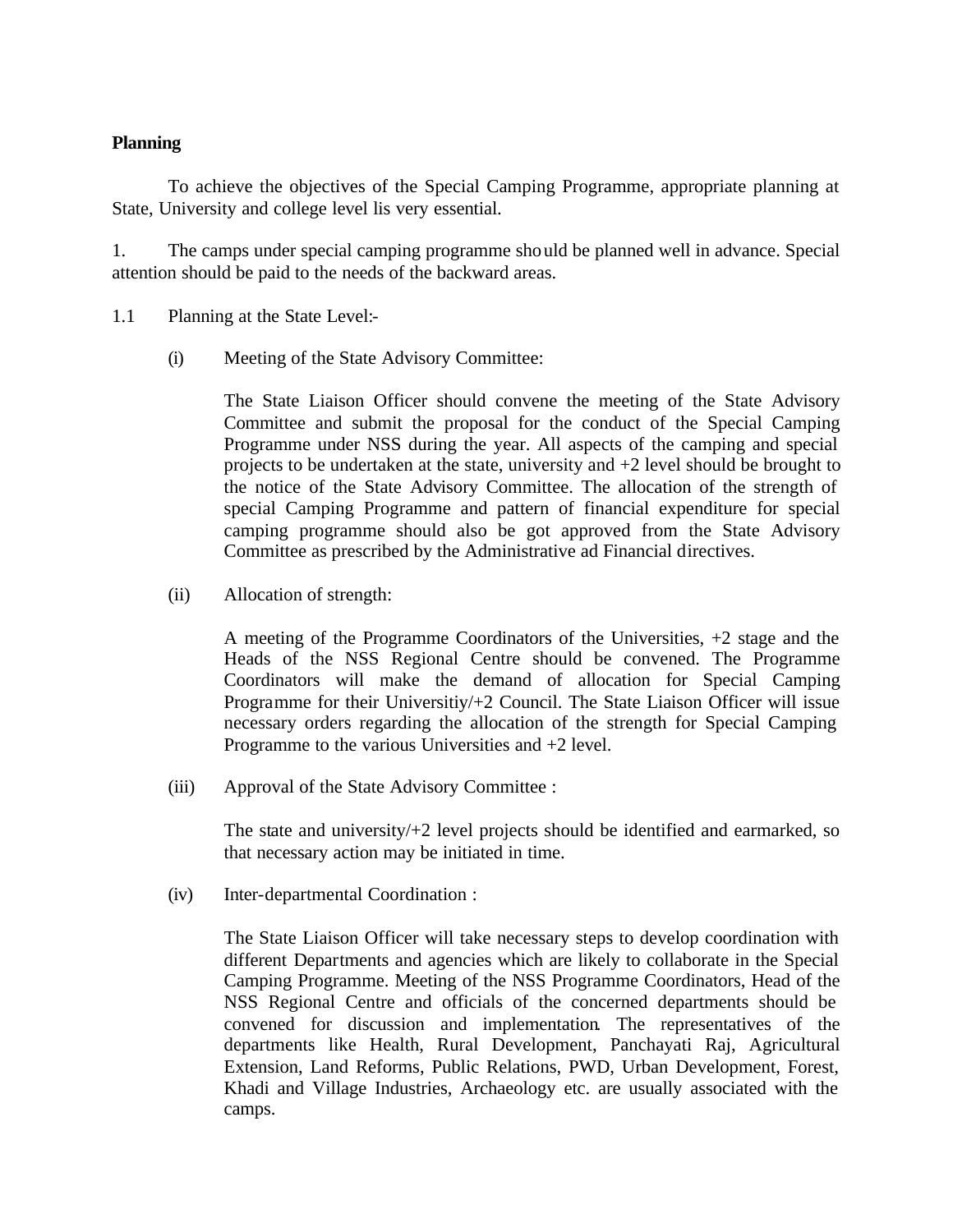(v) Release of grants to the Universities and  $+2$  Council

The State Liaison Officer should ensure that the Special Camping grants reach the Universities and  $+2$  Councils in time. It has been observed that in some cases the State Governments do not release the grants to the Universities in time. In such cases, special camping programme suffers due to non-availability of funds despite release of central share to State Government.

It has been observed that in some cases, the Universities do not release the grants to the colleges in time. In many cases, the grants are released after the camps are over or by the end of the financial year. This is an undesirable practice. The purpose of releasing the grants to the State Government and Universities is defeated if the grants do not reach the NSS unit before holding the camps.

If some University fails to make the grants available to the college before holding the camps, the State Government should take serious note of this default and take corrective measures immediately.

## 1.2 **Planning at University Level**

(i) Meeting of the University Advisory Committee :

The meeting of the University and  $+2$  Advisory Committee should be convened by the concerned Programme Coordinator. The allocation of strength to the various institutions for Special Camping Programme, Financial pattern of expenditure and schedule of the camps should be approved by the University $/+2$ level Advisory Committee.

(ii) Allocation of strength to the colleges/schools for Special Camping programme.

The allocation of strength for special camping should be made in advance; so that NSS Units are in a position to submit the proposals of Special Camping Programme to the Coordinator within time.

(iii) Issue of Guidelines :

The guidelines regarding Special Camping Programme issued for the concerned year and financial directives indicating the financial pattern of expenditure should be brought to the notice of the Principals and Programme Officers.

(iv) Release of grants to the Institutions:

Special Camping grants are to be released to the Institutions one month in advance of the proposed commencement of the camps.

1.3 Planning at Institution level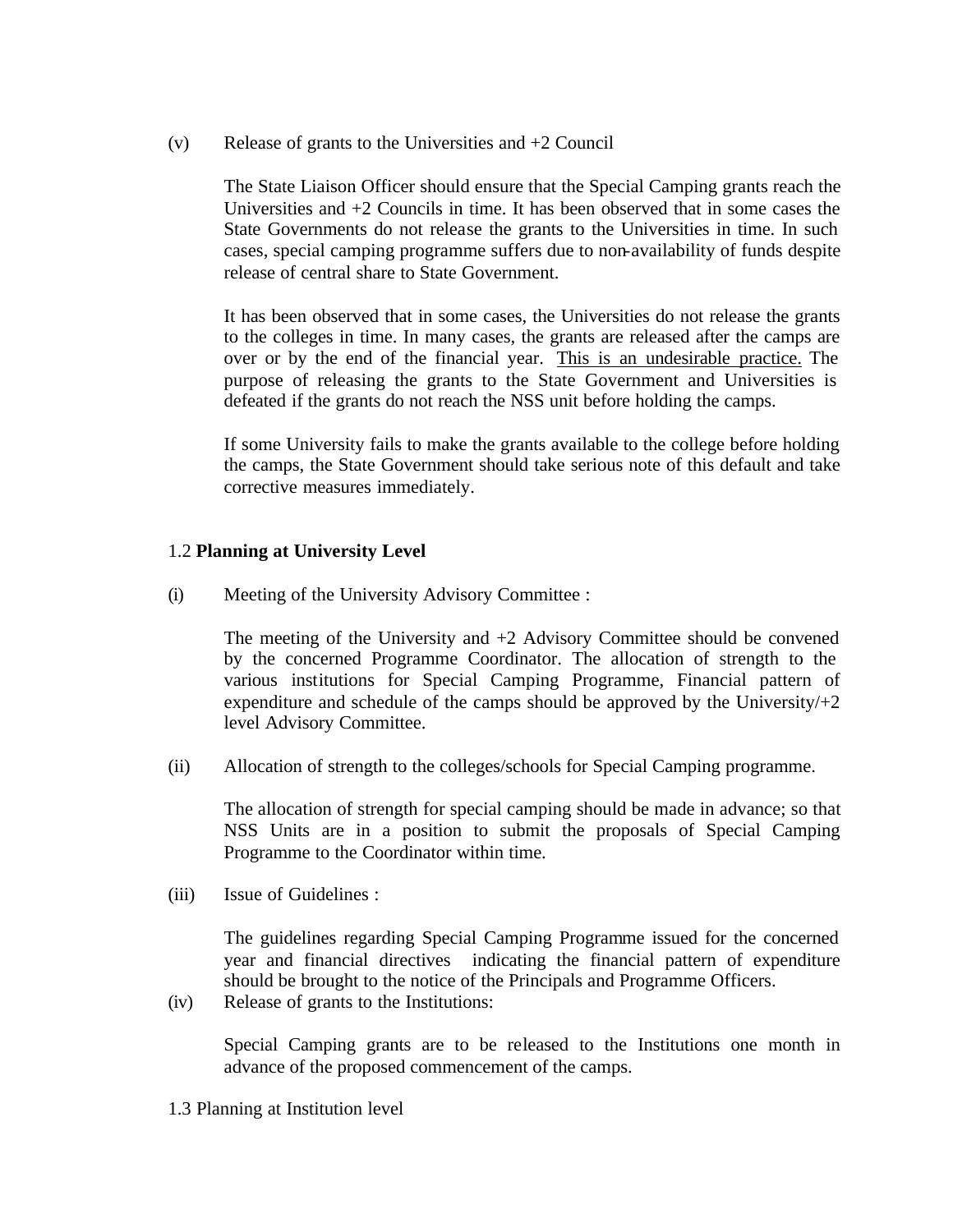#### (i) Socio-economic and health survey:

It is expected that the concerned NSS Unit has already conducted the Socioeconomic and Health survey of the adopted village/slum. Unless the survey data are utilized for planning the programme , such surveys would not serve any useful purpose. This data should therefore, be made available to the concerned authorities and followed-up during regular NSS activities. It would be preferable if such surveys in adopted village/slum (where camps are planned) are conducted as part of the normal regular programme before start the camps. Departments and authorities who would be in a position to make use of the survey data should also be involved in the conduct of the survey. It would then form part of the pre-camp planning.

(ii) Identification of the problems and needs of the adopted area:

The data collected during these surveys would give a clear idea of the needs and potential of the community. Based upon this, the projects for the camps could be planned and programmes arranged so that the projects meet the felt needs of the community.

(iii) Discussion with NSS Group Leaders, Volunteers and Colleagues regarding camp projects :

As the Special Camp is considered to be a joint venture of the teaching community and students, like NSS leaders, volunteers and teachers, the Programme Officers should take necessary initiative to discuss the details of the projects and required arrangements of the Special Camping. Efforts may be made to involve more and more people in the organisation of the camp, so that the Special Camp does not remain only as an activity organised by the Programme officer but it becomes a programme of the entire Institution.

(iv) Meeting the college/+2 level Advisory Committee :

After discussion with NSS volunteers and active colleagues, the Programme officer should convene the meeting of the Advisory Committee for finalisation of the camp details like time, dates, venue, site, projects, inauguration and the names of the guests to be invited etc.

(v) Submission of projects to the Programme Coordinator and Regional Centre :-

The Programme Officer should convey the information regarding the proposed Special Camp to the Programme Coordinator, NSS Regional Centre, State Liaison officer and the concerned TOC/TORC. The information should contain the dates, time, venue and other details of the camp. The nature of the projects to be undertaken may also be intimated to the above authorities.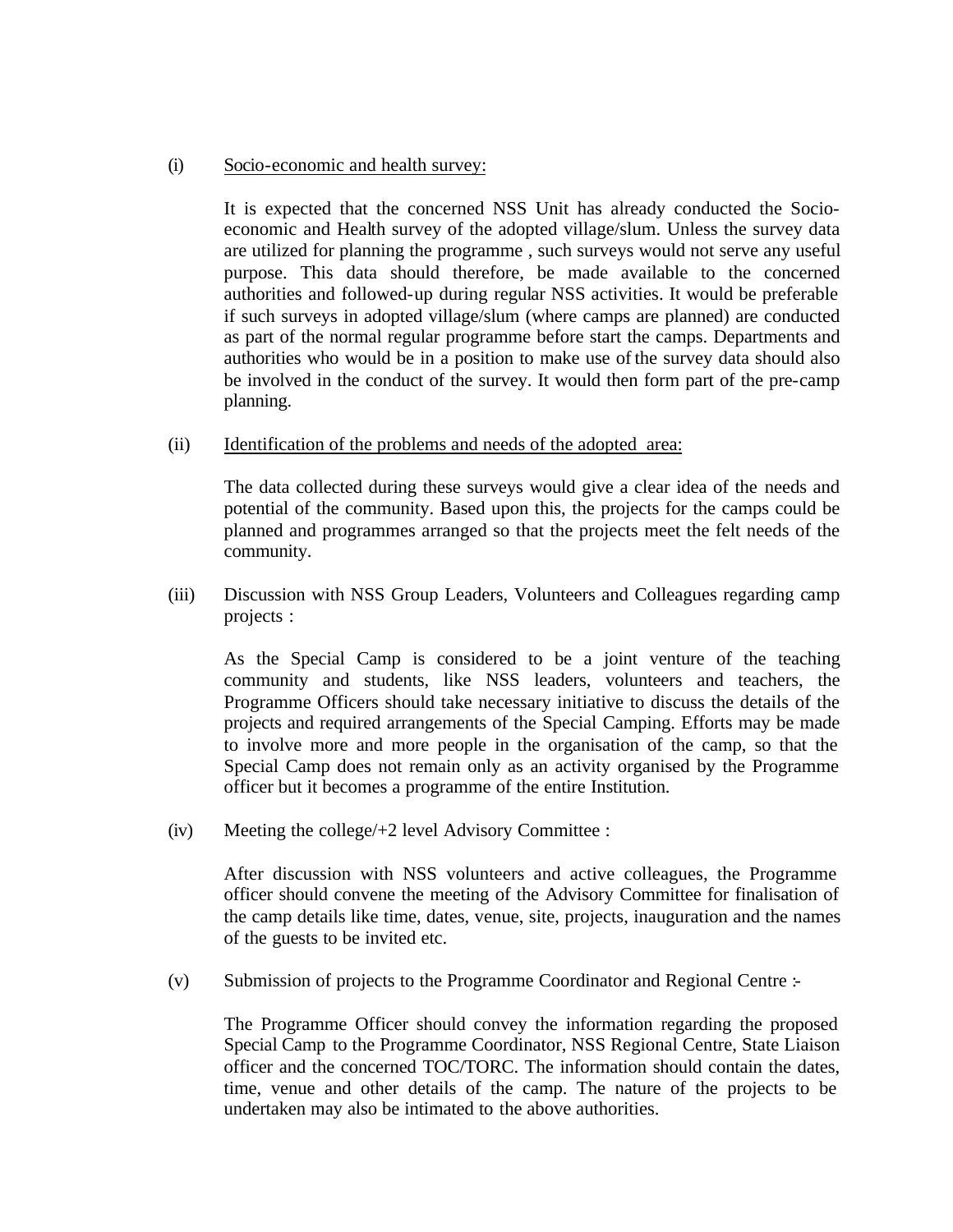## **Preparation**

## **2. Preparation at University Level**

(a) Orientation of NSS Programme Officers and NSS Leaders at University Level :

Proper orientation of teachers and student-leaders is necessary. Pre-camp orientation is compulsory for all colleges organising camps, particularly in view of the fact that special camping involve various technical aspects with which the camp organizers and students may not be familiar. Special orientation would, therefore, help in proper programmes planning and implementation. It would be preferable if the orientation for the teacher-in-charge and two student leaders from each unit is held at the University/+2 level in collaboration with NSS Regional Centre, the concerned Government Departments and Training & Orientation Centres and covers both programmes and administrative aspects of the camps. The Programme Officer (teacher-in-charge and the two student leaders) can then organise the orientation for all the students going to participate in the camp at the unit level itself or at the camp site, utilizing the services of locally available technical personnel and experts.

(b) Consultation with the local authorities :

The preparation at the unit level should ensure consultation with the concerned local departments, the support of the local panchayat and the community in the village/slums and with active participation by local youth (upto 10%). Arrangements for upkeep of the assets created as a result of the camps shall also be ensured by the local community. Efforts should be made to identify and involve representatives of different Departments who can be approached for guidance and assistance.

(c) Approval of Proposals submitted by the units:-

The Programme Coordinator should intimate the approval of the projects submitted by the NSS Units one month in advance. It will enable the programme officer to make necessary arrangements and contact the local authorities for the successful organisation of the camp.

(d) Release of grants :

The grants released by the Government of India and the State Governments, may be made available to the NSS Units organising the camp before the camp actually starts. The university must advance the Special Camping grant admissible to the NSS Units subject to the conditions of submission of proper accounts. The remaining balance may be released on the submission of final accounts by the concerned NSS Units.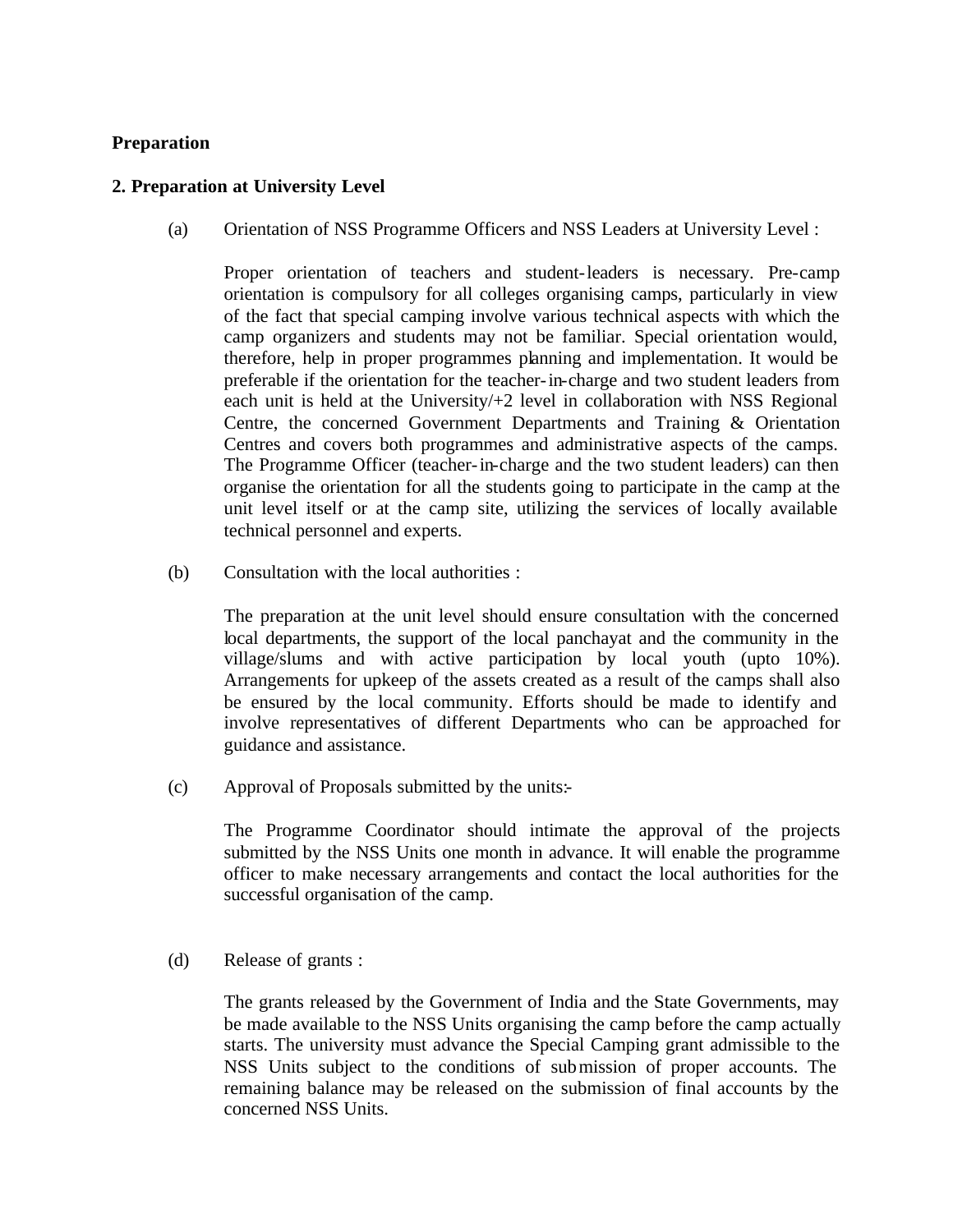## **2.1 Preparation at Unit Level**

- (a) The Programme Officer will consult the relevant Departments, Panchayats, Local bodies and concerned officials of the other Departments while preparing projects. He/she must have proper assessment of the facilities available from the Departments, so that he/she does not face an untenable situation if promised facilities are not made available to him/her. The Programme officer should also consult the concerned Departments before undertaking any project on Government land, or based on its resources, so that complications may not arise at a later stage.
- (b) The Programme Officer will make necessary arrangements for the board required for the volunteers during camp. He/she will also ensure that the tools and equipments required for the projects in the camp are available in sufficient number. It has been observed that in many cases, improper supply of food and insufficient quantity of tools and equipments adversely affect the camp.
- (c) The Programme Officer should make Pre-camp visits to the area for making proper board and lodging arrangements. He/she must ensure that sufficient facilities of latrines and bath are available.
- (d) Care must be taken to see that necessary facilities are available to girl students to maintain their privacy and meet their needs.
- (e) The Programme Officer should impart training to the NSS volunteers in which all the details of the projects should be given. The volunteers should be divided into different groups and committees and the role of each committee and group should be defined to avoid over-lapping.

## **2.2 Guidelines for the success of Camp**

(a) Selection of proper projects :

The selection of proper projects for special camping programme can boost the morale of the campers and develop in them a sense of achievement. Hence, it is essential that suitable projects must be selected with utmost care. While identifying the projects/activities in special camping programmes, the following criteria may be kept in mind :

- (i) The needs of the locality;
- (ii) Facilities available in the area;
- (iii) Local participation;
- (iv) Possibility of completing or developing the project in 10 days and
- (v) Possibility of follow-up action in Regular Activities.
- (b) Personality Development :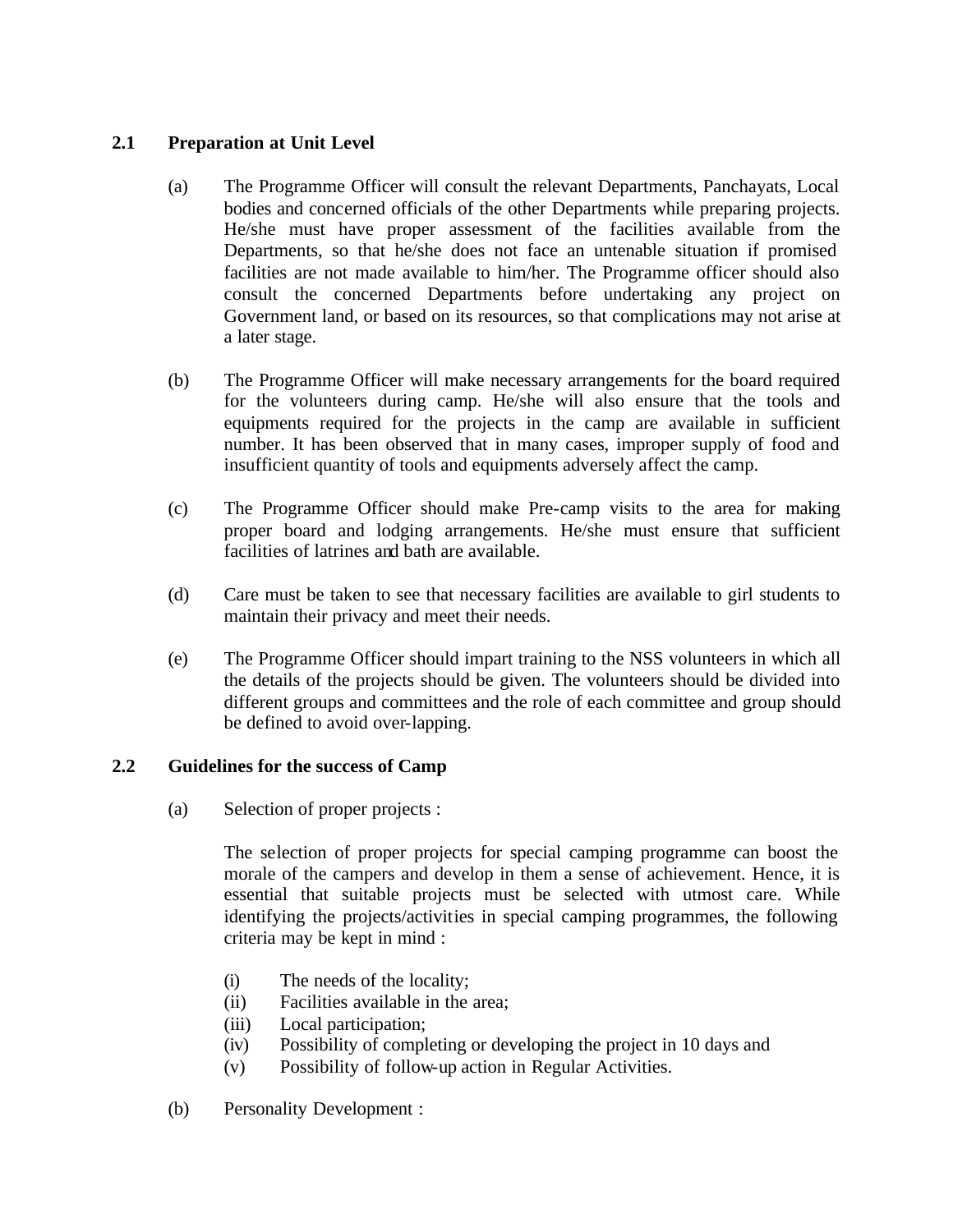As the NSS aims at camps should be designed to achieve this objective. Groupwork, team-building, community dynamics, leadership, communication skills and creativity should form part of special camps. If n developing the personality of student youth, therefore special necessary, a few camps may be developed exclusively for the purpose involving key NSS volunteers.

#### **3. Importance of successful camping programme**

Special camps are considered as training grounds to train the educated citizens of tomorrow to undertake the responsibility of national reconstruction. Therefore, it is of utmost importance that the NSS volunteer who is the main participant in the whole programme draws sufficient strength and experience to play his/her role in the society. Successful camps organised with specific projects and motivation can prove a source of strength and inspiration for him/her and encourage him/her to play a positive role in the emerging society.

## **4. Guiding Principles**

- (a) The camp should provide an environment conducive for democratic and cooperative way of life. It must encourage the NSS volunteers to participate and cooperate in camp life.
- (b) Special camps also aim to promote the spirit of self-reliance and self-disciplined way of life in society. Major emphasis should be on the fact that the NSS volunteers should direct their behaviour themselves under the guidance of the Programme Officer. The entire work of organising and running the camp e.g. clearing of the site, pitching of tents (wherever necessary), provision of sanitary services and recycling of human and vegetable wastes, cooking and serving food etc. ought to rest on the shoulders of the participants. As some of the students who participate in the camps are not trained for these elementary tasks, there should be a group of trained volunteers which can be shifted from camp to camp to provide this training.
- (c) The NSS volunteers should be able to identify themselves with the community. The gap between the poor and rich and educated and illiterate is widespread in the society.

Hence, our effort should be to bridge this gap by taking the NSS volunteers to the village to provide with opportunities to understand the community, its problem and possible solutions. An earnest effort should be made so that NSS volunteers relate themselves with the community, and not remain alienated individuals. It should be ensured that there is no discordance with the general standards of living of the areas. The task of developing a feeling of relation with the community for seeking whole-hearted cooperation of local youth, should be understood as the most vital task in the camp.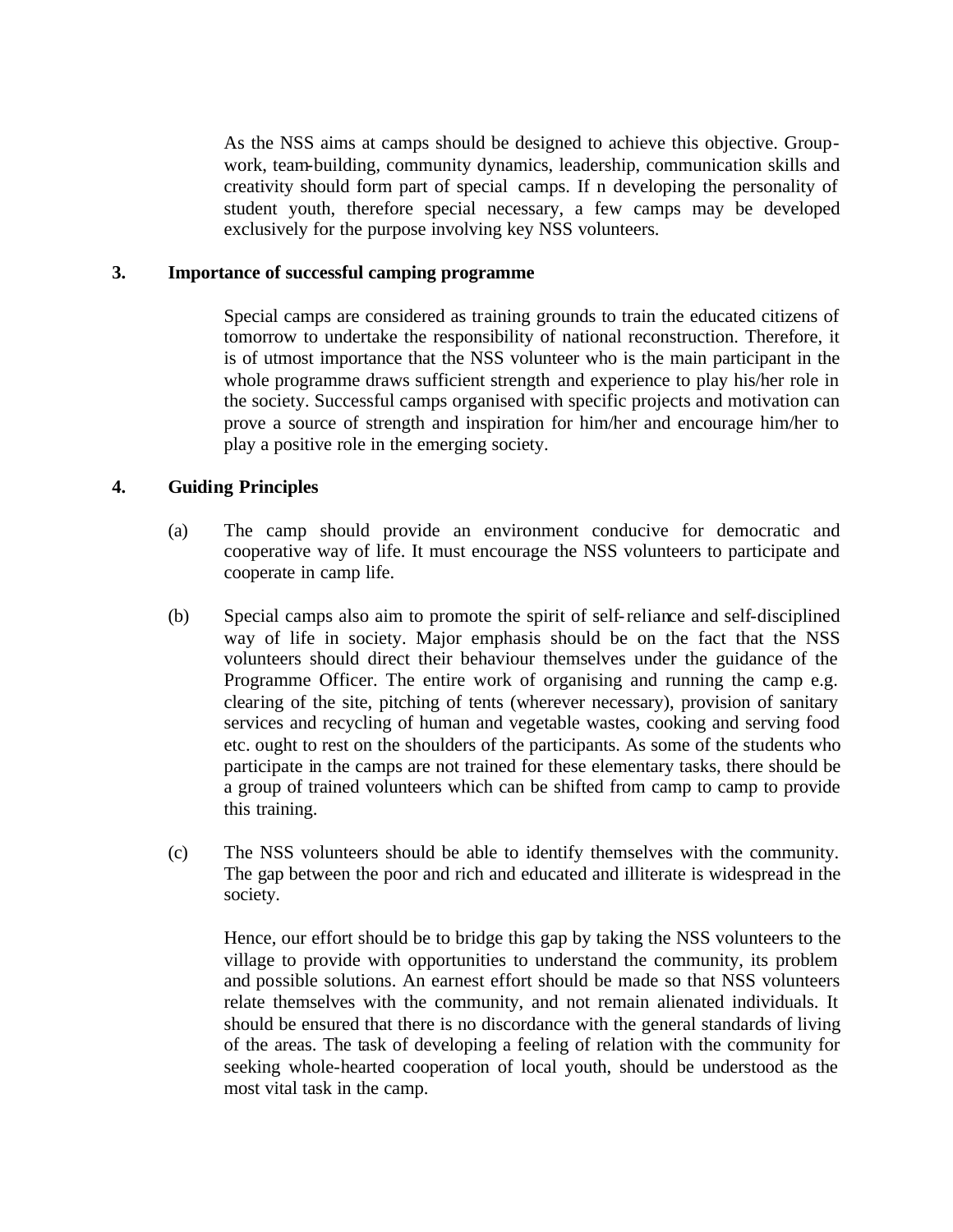## **5. Organisation of camp**

- (a) Each camp will have 1-2 teachers and 2-5 student leaders who will work as camp organizers/work supervisors. Each camp may consist of a minimum of 40 and maximum of 50 participants depending upon local needs.
- (b) Active participation of local student and non-student youth (up to 10% of the camp strength) may be ensured. This can be done through suitable cultural and educational programmes, through dance, drama, music etc. undertaken in the evenings in cooperation with the local peoples.
- (c) The NSS Programme Officers should ensure adequate representation of students belonging to SC/ST and minority communities, so that young persons belonging to these communities feel fully involved in the development of the country.
- (d) Female NSS volunteers should be encouraged to participate in the camps organised by the co-educational Institutions.
- (e) Students from foreign countries may also be involved in the NSS camps, if possible.

## **6. Administration of the Camp**

- (a) Maximum number of NSS volunteer leaders and teaching community of the institution may be involved in conducting the camp.
- (b) All NSS volunteers participating in the camp should be divided into different groups. Each one will undertake activities according to one's aptitude, educational qualification and skill. For example, one team can take up mass immunization against preventable diseases, another team can look after environmental sanitation and popularization of Gobar Gas Plants; yet another team can concentrate its work on provision of potable water or other activities chosen by the institution etc. each group may have a few local non-student youth so as to ensure local support on voluntary basis, and to ensure proper follow-up to the programmes during the term time.
- (c) The management of the camps may be done through Committees which take care of various aspects of camp life. Punctuality and discipline should be emphasised. All the participants including the teachers should strictly abide by the camp rules and stay in the camp. It is suggested that the following Committees may be formed for running the camp :-
	- (i) **Mess Committee** : It will look after the food arrangements of the camp
	- (ii) Programme Committee : To conduct the day-to-day activities of the camp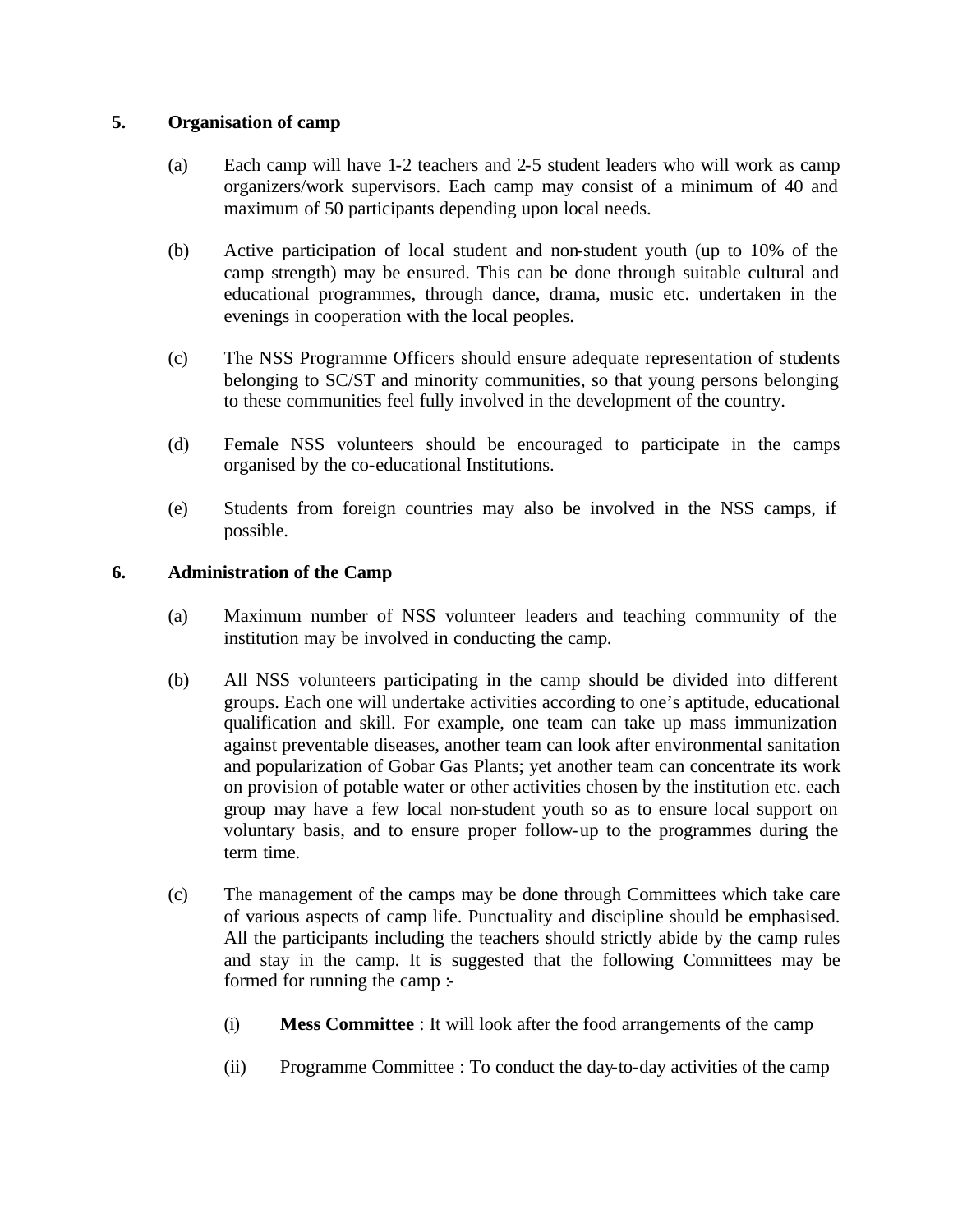- (iii) Project Committee : To take care of the project work including supply of tools and equipment.
- (iv) Cultural Programme Committee : To arrange the cultural programmes in the way that all participants get opportunity to show their skill and talent. Group performance may be given preference over individual performance.
- (v) General Discipline Committee : It will look after the discipline in the camp.
- (vi) Reception and Guest Committee : It will look after the guests in the camp, and make necessary arrangements for their arrival and departure.

## **7. Duration of the Camp**

- (a) The NSS camp will be of 10 days duration. The NSS volunteers are expected to be in the camp throughout the period, including on the inaugural day and depart from the camp only on closing day after valedictory function.
- (b) Camps beyond 10 days may be organised by the Institution, subject to the condition that no additional finance will be made available. The additional expenditure may be met by exercising economy in the camp expenditure. The camp may be extended by five days over and above the mandatory period of 10 days.
- (c) In case an important project has been undertaken and it remains incomplete and it is very essential to the community, the NSS units may plan to organise a second camp to complete the project.

## **8. Lodging Arrangements**

- (a) The lodging arrangements of the camp should be made in a building of the village or Panchayat school.
- (b) In case of non-availability, a community building like Panchayat house etc. should be utilized for such purpose, with the consent of the influential people of the village.
- (c) No camp should be held in the premises of the college/school. The NSS volunteers must reside in the adopted area where the camp is being held.
- (d) Generally, slums in metropolitan cities are not convenient for the students to stay overnight during the project. In such cases, the arrangements for stay should be made in the institution itself (the colleges and schools are expected to adopt nearby slums). However, where this is not possible, 'Day Camp' can be orgnaised. This provision is only for Urban Units, who find it extremely difficult to get suitable accommodation for campers. The approval of the Programme Coordinator may be obtained in advance for organising 'Day Camps'.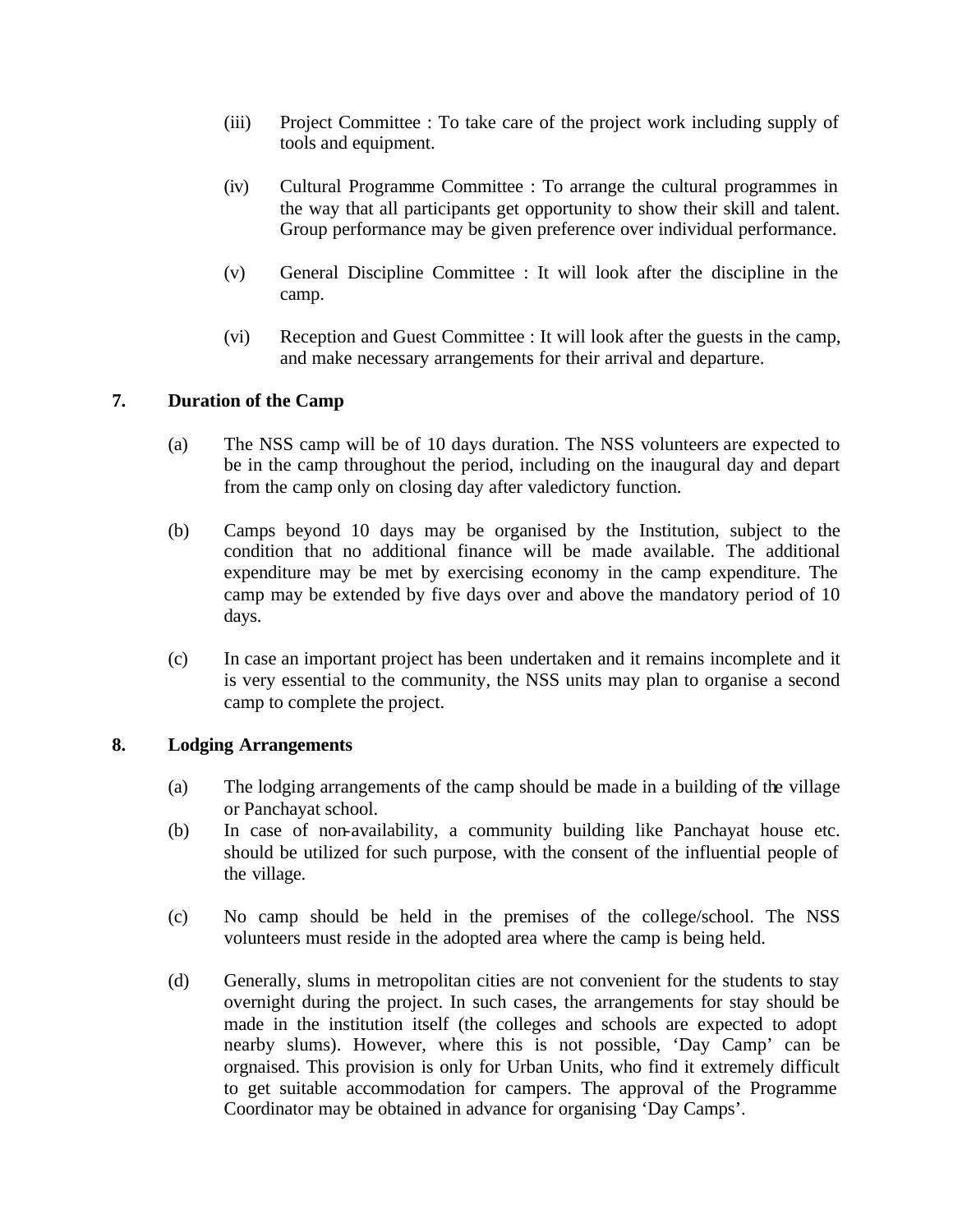## **9. Board Arrangements**

- (a) The mess should be managed by Mess Committee. The practice of giving the responsibility of food supply to a contractor should be avoided.
- (b) Food in the camps should be simple but balanced. It should be at minimum cost and as far as possible, prepared out of locally available materials. Meals should be carefully planned with the assistance of such institutions and individuals having knowledge of food and nutrition as may be available in the State. The participants should also be explained about meal planning as an educational lesion; and its propagation among the local community should be an important extension activity of the campers.
- (c) It should be ensured that the food served in the camp is not very much different from the general standard of the villagers living in the area.

## **10. Project Work**

- (a) The projects should be selected as per the guidelines, after identifying the needs of the village/slums. No project should be undertaken, which is irrelevant to the needs of the village/slum.
- (b) The project should be approved by the competent authority to avoid conflict at later stages.
- (c) The availability of the materials/equipments and technical advice may be ensured in advice may be ensured in advance for the success of the project.
- (d) All efforts should be made to complete the project during the camp period itself. Every precaution should be taken not to leave the project incomplete.

## **11. Involvement of the Community**

Every effort should be made to involve the local people in project work. It must be explained that the work is for their benefit and therefore, they should contribute to it. If all the physical effort is done only by the students then the villages population may feel that the students are doing it to get a degree or some such benefit. The object of the programme should, therefore, be to involve the village population actively in rural welfare programmes and make them see that, by their own coordinated efforts, they could live a better and richer life.

## **12. Camp Programme**

(a) It is very essential to prepare a suitable schedule for the camp, so that is helps to develop a sense of discipline and devotion among the campers. As the camp is an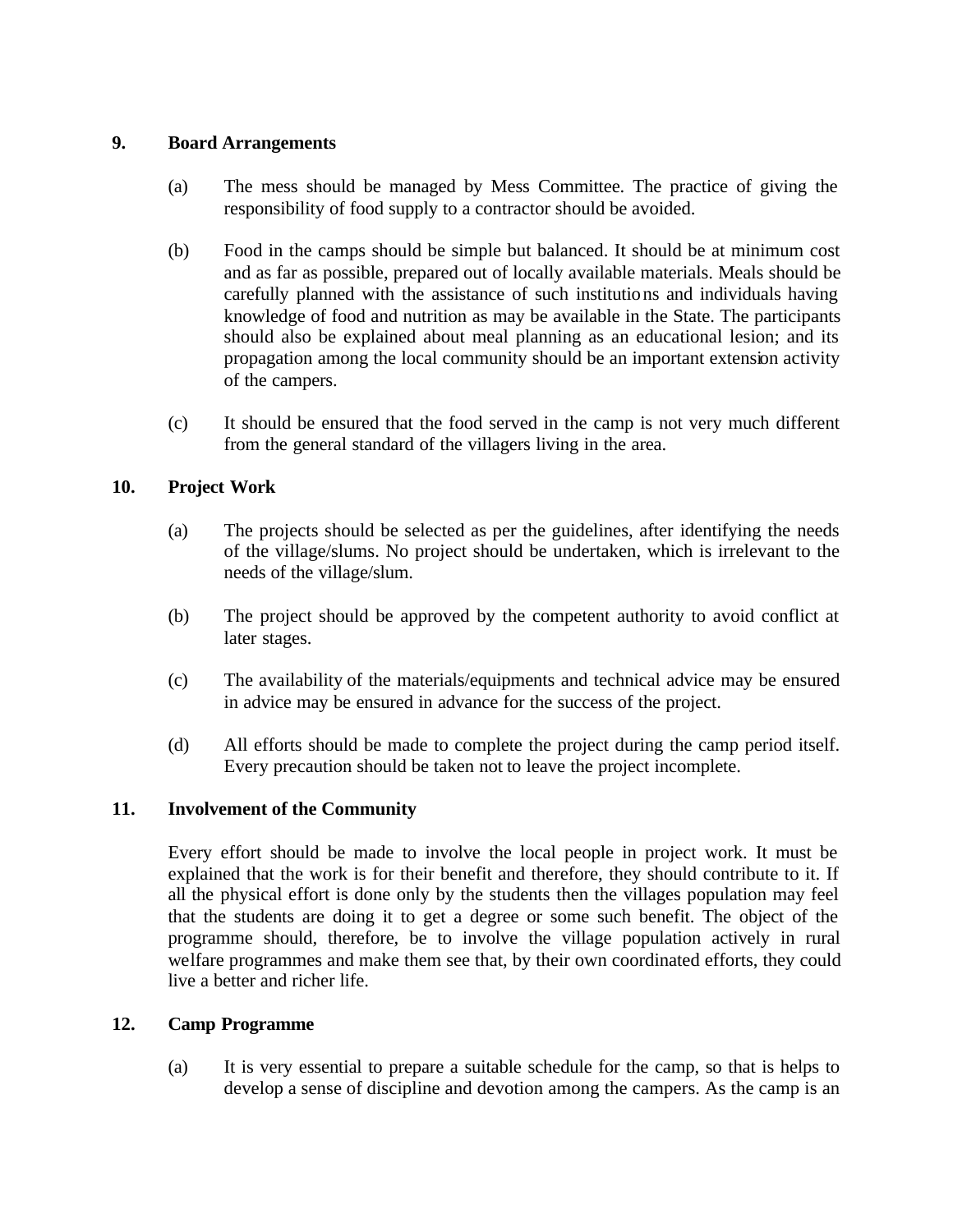occasion for establishing rapport with the community, it should not be treated as a picnic or excursion.

- (b) No uniform schedule of activities can be suggested for a work camp due to considerable variety in the scope and content of the projects, the NSS units should ensure that various activities undertaken during the camp are so planned and organised that is ultimately leads to fulfillment of the objectives of holding a camp. In addition to some manual work, the camp should provide opportunity for community, living, discussion in group and cultural activities etc. A good camp can adopt the following daily schedule of important activities :-
	- (i) Manual work for accomplishment of the project like construction of small village complex, sustainable development activities like laying out gardens, tree plantation etc. or any other project depending on local needs and priorities.  $\cdot$  5 Hours

- (ii) Discussion on topics like freedom struggle, characterbuilding, development of culture, family welfare, health and hygiene, national integration, eradication of social evils like casteism, regionalism, dowry, untouchability, alcoholism, corruption, gambling and superstitions, civil, social and national responsibilities of citizens, small savings, improved agricultural practices etc.  $\cdot$  2 Hours
- (iii) Cultural programmes/community singing in the evening : 2 Hours

It is advisable that during the course of discussions on various topics and the cultural programmes – maximum number of villagers/residents (irrespective of their age) are provided an opportunity to benefit from such discussion and cultural programmes. If some of them are unable to participate in the manual work, but are interested in discussions and cultural programmes, this may be encouraged. Cultural programmes, may, as far as possible, be of educative value with social messages. Efforts should be made to get some documentary films on development issues screened for the benefit of the community.

(e) It has been decided that as a part of the camp, the students should be taken to nearby projects with a rural development content like IRDP, NREP, ICDS, midday meals, adult literacy, village roads and sanitation, rural cooperative housing activity, dairying and animal husbandry, social forestry, soil and water conservation projects, and monuments of historical importance, to educate them about the cultural heritage as well as economic and technological advancement of the country. It would be necessary to spend a day fore this purpose by economizing on the budget provided for Special Camping Programme and extending the duration of the camps by 1 or 2 days. Effective coordination has to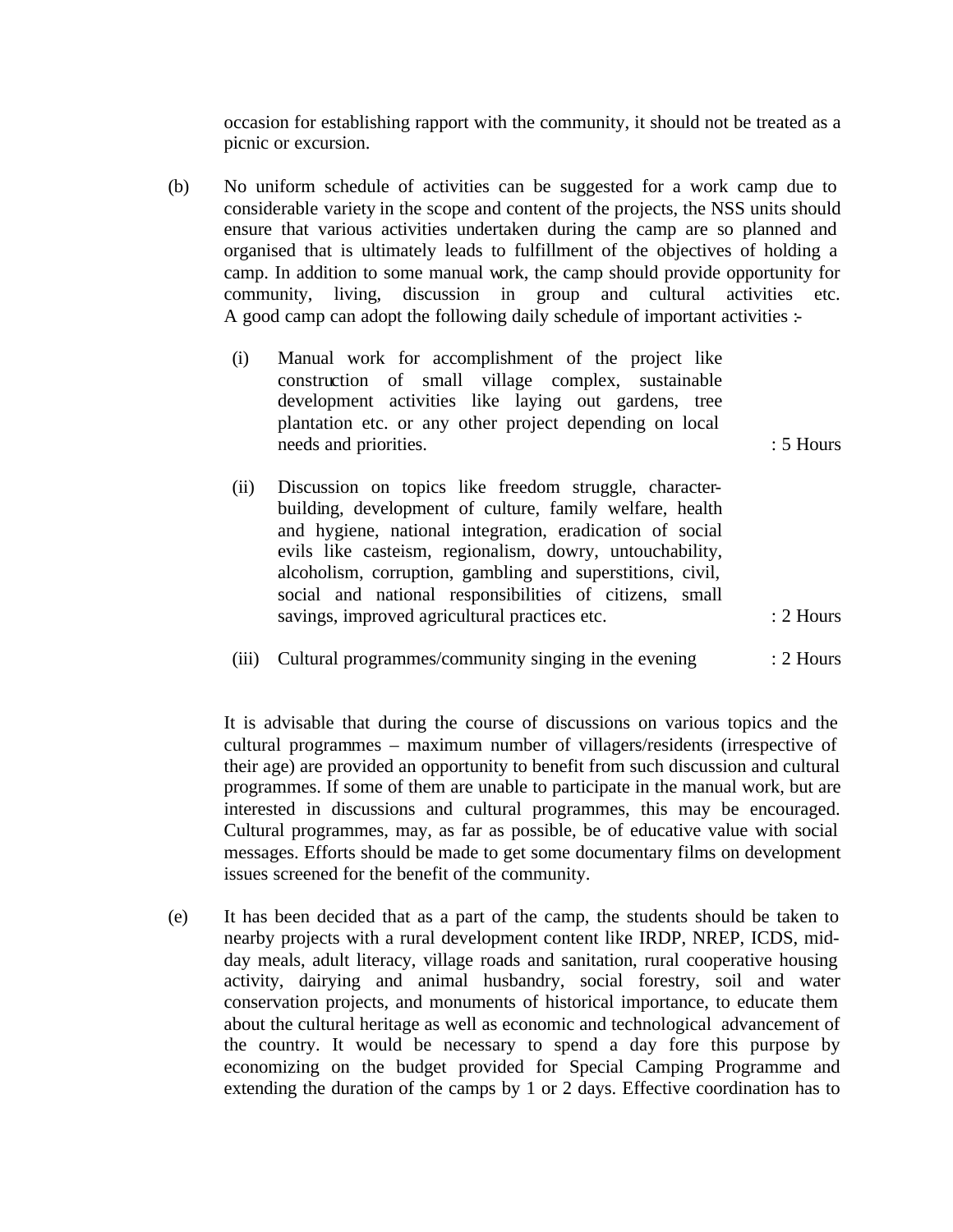be made with State Government and District Authorities to get all assistance in this regard.

# **13. Suggestive Model Schedule**

|                | Waking Up                                        | 0500 Hrs.              |
|----------------|--------------------------------------------------|------------------------|
| 2              | Morning Assembly and Physical Exercises          | 0600 Hrs. to 0630 Hrs. |
| 3              | Break Fast and Collection of tools etc.          | 0630 Hrs. to 0715 Hrs. |
| $\overline{4}$ | Project work                                     | 0730 Hrs. to 1230 Hrs. |
| 5              | Personal Hygiene                                 | 1230 Hrs. to 1300 Hrs. |
| 6              | Lunch                                            | 1300 Hrs. to 1400 Hrs. |
|                | Rest                                             | 1400 Hrs. to 1500 Hrs. |
| 8              | Talks by eminent visitors followed by discussion | 1500 Hrs. to 1700 Hrs. |
| 9              | Community visit                                  | 1700 Hrs. to 1930 Hrs. |
| 10             | Recreation and socio-cultural programme          | 1900 Hrs. to 2000 Hrs. |
| 11             | Dinner                                           | 2000 Hrs. to 2100 Hrs. |
| 12             | Review of Day's Work                             | 2100 Hrs. to 2130 Hrs. |
| 13             | Light Off                                        | 2200 Hrs.              |
|                |                                                  |                        |

## **14. Home Stay**

In order to promote Inter-faith, Inter-community and Inter-personal understanding, some universities and NSS Units have experimented with the concept of Home Stay by placing NSS volunteers for a few days, volunteer (s) of one religion or community in a local family belonging to a different faiths and communities. This experiment has worked out well and has great educational value. During each special camp, certain number of willing student may be encouraged to undergo this experience for 2/3 day in a host family and share their experiences with the rest of the campers.

## **15. Joint Camps and State Level Camps**

(a) Joint Camps :

It has been experienced that joint camps involving more than one Institution are not as good as the camps of individual NSS Units in terms of performance. Often joint camps require joint responsibilities and these lead to difficulties in accountability for various things, besides creating difficulties in accounts. The only purpose served by joint camps is that a greater number of Institutions can be involved in the camp. But in this process the performance of each NSS Unit gets diluted. Further, follow up of the programme is also not possible in a joint manner. Hence, it is now decided that joint camps should not be permitted.

(b) State level Camps :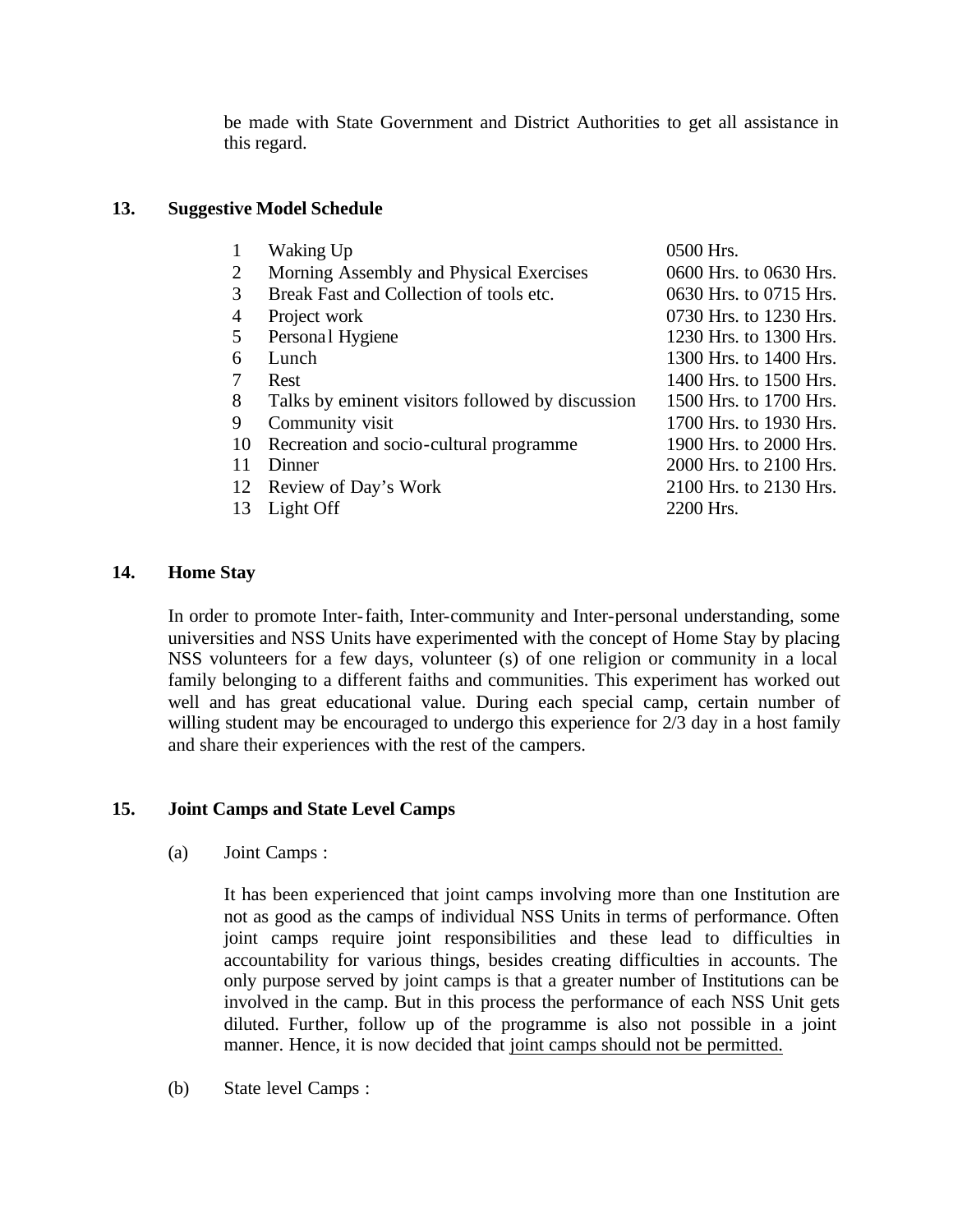While each NSS Under would undertake a project under the Special Camping Programme during vacations depending on the local needs and priorities, some projects of national or regional importance may be undertaken at State level during vacations every year. The State Liaison Officer may coordinate and execute such projects with select volunteer representatives from various NSS Units within the approved pattern of special camping.

## **16. Publicity**

Adequate attention should be given for proper publicity of the camps planned/organised at the State/University/College/School and village levels to create an awareness of the importance of this programme in the process of rural reconstruction and development. The programme should be publicised through the Press, Radio, Television, documentaries and other mass media. Information and Public Relation Departments of State Governments should also be requested for assistance in this regard. At the college/+2 level, each NSS unit may prepare a few posters/charts on the campaign in the regional language and display them at suitable places in the village/slum areas to make the desired impact.

# **17. Reports and Accounts**

# **(a) Reports :**

As soon as the camp is over, a detailed report indicating, inter-alia the location of the camp, the actual number of participants, duration of the camp (including exact dates), activities undertaken during the camp, response of the community, community assets created and the follow-up plan should be sent by the Programme Officer to (a) Programme Coordinator of NSS in the concerned University or +2 Council (b) concerned officer in the State Government and to the (c) concerned NSS Regional Centre. The Programme Coordinator will send a consolidated quarterly report on these camps to all concerned.

(b) Accounts :

Accounts of the expenditure on the camps should be prepared along with the progress of the camps so that no difficulty is faced by the colleges in the matter of rendering accounts at the close of the year. The universities and  $+2$  Councils may furnish the details of expenditure (audited) on camps to the State Government as soon as they are available from the college/school. Submission of expenditure accounts on time by all levels, is of utmost importance for the smooth flow of Central/State share grants for the implementation of NSS Programme.

## **18. Follow-up Action**

Organisation of a camp should not be an end in itself. Before the camp comes to a close, it should be ensured, through the local community, that the assets created will be maintained by the local authorities and/or the community. In case of the Tree Plantation, the trees planted should be nurtured and maintained by the local community. The follow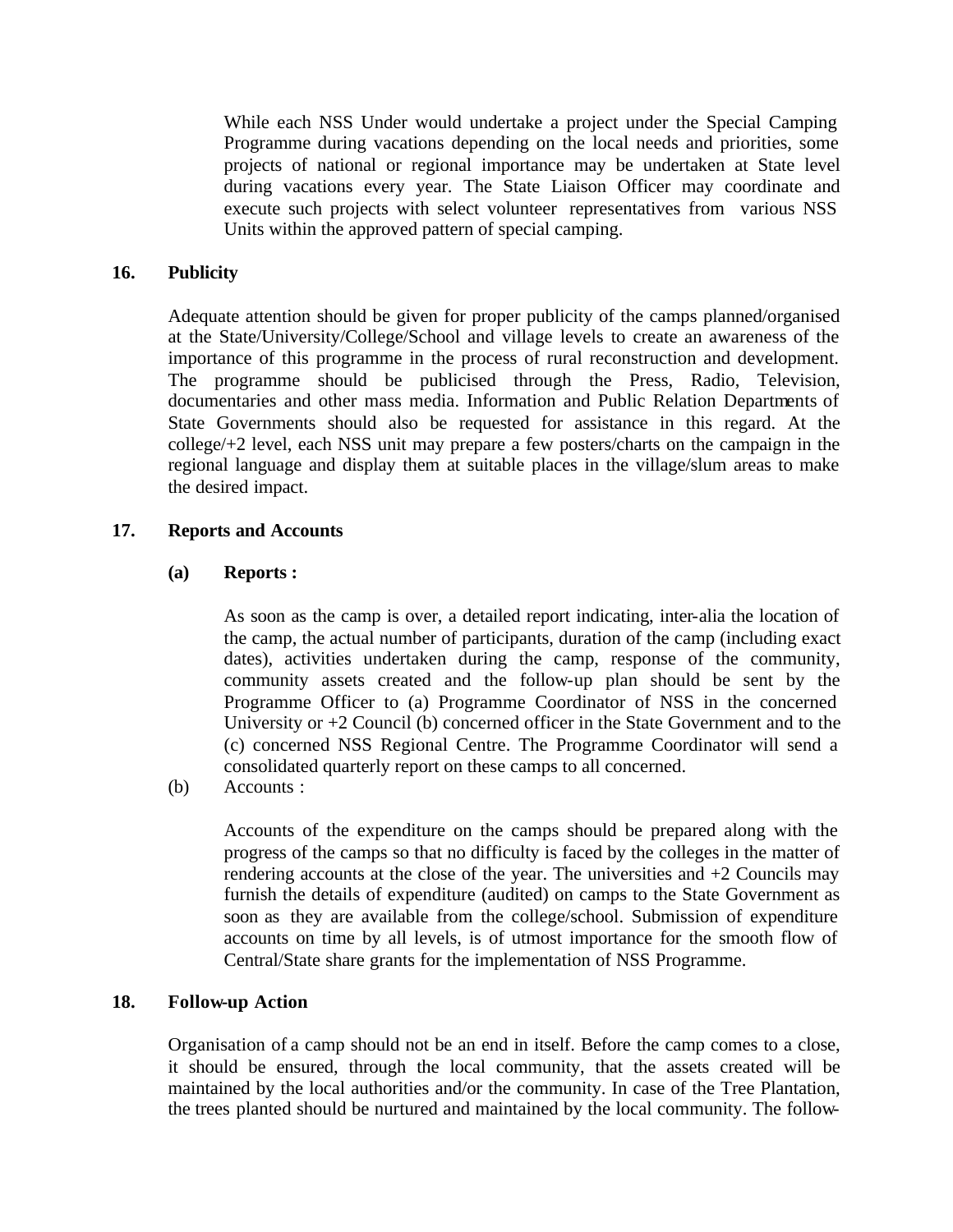up of the camps in the adopted village(s)/slum(s) should be undertaken as one of the regular activities of the NSS unit of the institution concerned. This is necessary to consolidate the achievements of the camps and to instill a confidence in the community. This also implies that the project areas should be adopted villages/slums which are located not far from the colleges so that follow-up becomes easy and possible. While sending the camp report to the University, each college should indicate clearly the follow-up plan of the NSS Unit in respect of the work undertaken during the camp.

## **19. Evaluation**

- (a) The State, TOC Coordinator and the University/+2 NSS Coordinator should visit the camps to enthuse and encourage the students and guide them wherever necessary. During the camp visit, they should also see that guidelines for the camp have been taken care of.
- (b) The programme would be evaluated by independent organisations. The names and addresses of the ogranisations will be intimated to the State Governments and Universities in due course. The Universities should intimate to that organisation the names of colleges/+2 school (and other details) which plan camps as soon as they hear from each college. The designated organisation will then send to each college/school, well before the camp starts, a questionnaire to elicit information in various aspects of the camps. The colleges/schools may return the questionnaire duly completed directly to the organisation as soon as the camp is over to enable them to evaluate the camp as it progresses.

# **Chapter – 3 : FINANCIAL PATTERN OF EXPENDITURE FOR SPECIAL CAMPING PROGRAMME**

## **1. Finance**

The NSS Programme is funded by the Government of India and the State Government. As NSS is an education and service based scheme, adherence to the financial rules at the time of expenditure is very vital.

(a) The expenditure on the scheme is being shared by the central and State Governments in the ratio of 7:5 except in the case of state of jammu & Kashmir and the UTs without legislatures in whose case the entire expenditure is met by the Government of India. The expenditure on Special Camping Programme is also shared on the above mentioned basis between the Central and State Governments.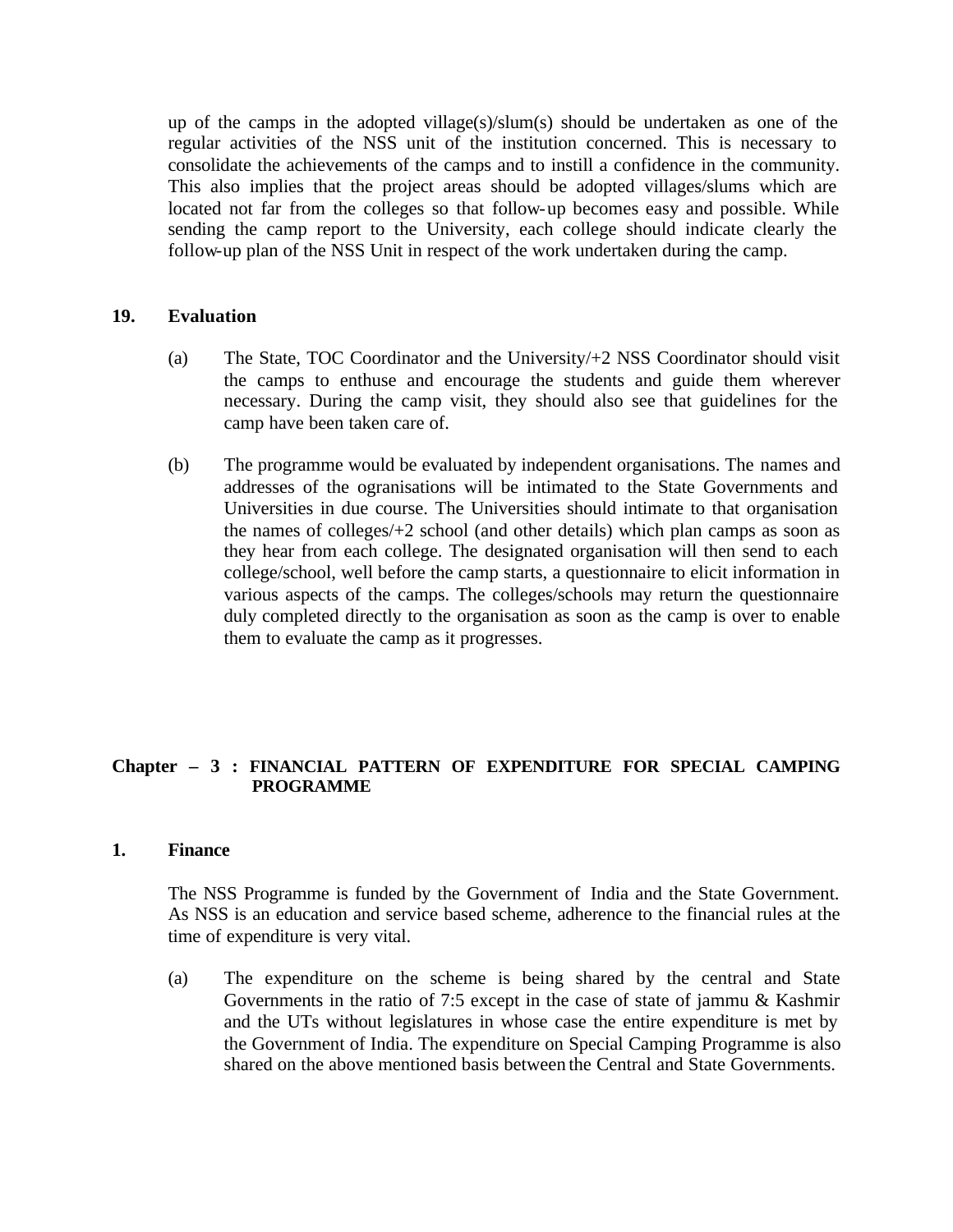- (b) (i) The permissible expenditure for a 10 day camp is Rs. 200/- per camper at present. Therefore, the expenditure on board, lodging, light, water etc. and transport should not exceed Rs. 20/- per day.
	- (ii) Rs. 20/- per camp per day on board and lodging and transport, contingency expenses etc. is the outer limit and every effort should be made to keep the expenditure on the lower side especially in view of the need for austerity.
	- (iii) To achieve economy in expenditure, the camp should be held in the village/slums in the vicinity of the college/schools. Thus, the expenditure on travel should be minimized.
	- (iv) Other expenditures like those on pre-camp orientation, Resource Persons, Planning of Activities, Evaluation etc., may be met from the NSS regular funds and should not be charged from camping funds.
	- (v) The Universities may further organise the University level camps within the jurisdiction of the University. The State Level camps can be organised with the approval of the State Advisory Committee within the State only.
- (c) In case of camps in Urban slums, Day-camps are permitted wherever found absolutely necessary. In the day camps, the expenditure on food will be reduced substantially as the student may be provided only lunch and afternoon tea. In most of the metropolitan cities the bus service or other cheaper transport service is available. In smaller cities the students can use their bicycles. Thus the expenditure on transport can also be moderate even thought the students will be coming to the camps and going back every day. It is, therefore, felt that the expenditure on a day camp on food, transport, incidentals etc. will not exceed Rs. 8/- per camper per day. The expenditure on per volunteer in a 10 days should be limited to Rs. 80/- (Rupees eighty only).
- (d) As the organisation of Joint Camps by the colleges is against the administrative and policy directives, the expenditure incurred on joint camps will not be permissible from the grants meant for NSS special camping programme.

## **2. Audit and Inspection of Records**

Accounts are liable for inspection and audit, it is therefore, advised that proper care should be taken to maintain proper records of expenditure in the camp. It will be befitting if the accounts are transparent. The records and accounts will be produced before the officials of the NSS Regional Centre, State NSS Cell and concerned Universities and also officials of Accountant General or local fund authorities for inspection and audit whenever demanded.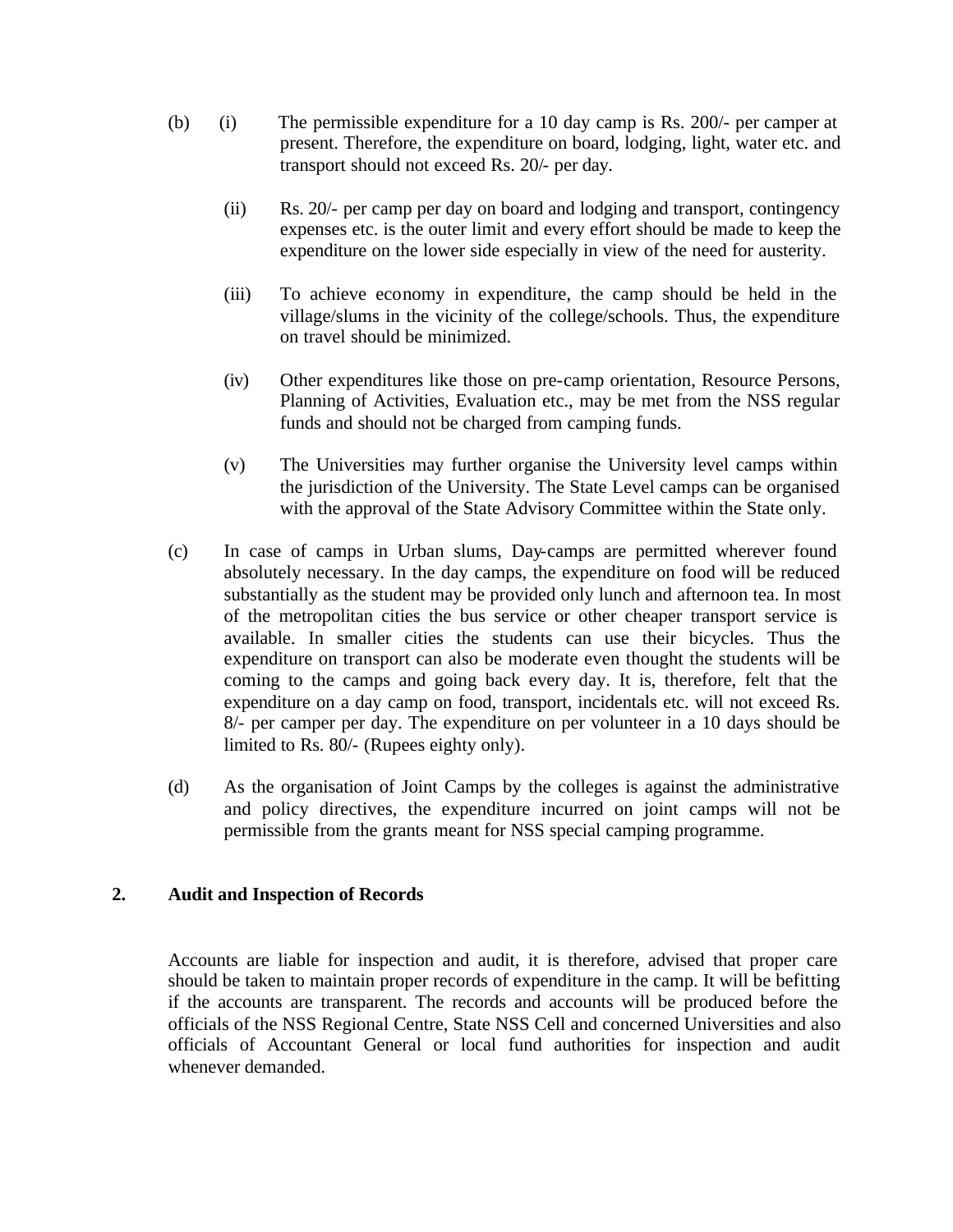## **PART – IV ADMINISTRATIVE STRUCTURE**

## **Chapter – 1 : ADMINISTRATIVE STRUCTURE AT NATIONAL LEVEL**

Youth Programme like National Service Scheme requires administrative structures at various levels for its successful planning and implementation. Therefore, organizational structures have been envisaged at Central, State, University/+2 and College levels. It is vital for the programme to get support at all the levels and to make sure that the programmes and activities get the required attention :

# **National Level**

## **1. Department of Youth Affairs and Sports, New Delhi and NSS Regional Centres**

- (a) The Department of Youth Affairs and Sports in the Ministry of Human Resource Development is the nodal department for NSS and has been given the administrative responsibility for the Policy Planning, Implementation and Evaluation of NSS programme.
- (b) National Service Scheme falls under the jurisdiction of Department of Youth Affairs and Sports, which is looked after by the Senior Officer of the rank of the Joint Secretary as far as administration and implementation of the programme is concerned.

## **2. Programme Adviser**

In the Department of Youth Affairs and Sports a Senior Officer is designated as Programme Adviser. The functions of the Programme Adviser and head of NSS organisation are as under :-

- (a) To advise the Department for the development of NSS Programme in all respects.
- (b) To help the Department to plan and implement the NSS programmes :
- (c) To liaise with the State Governments, Universities and with other organisations which may help in the growth and development of the programme directly or indirectly;
- (d) To make the arrangements of training of key persons and Programme Officers through the TOCs and TORCs.
- (e) To make arrangements for the evaluation of NSS from time to time by the TORCs or other suitable agencies;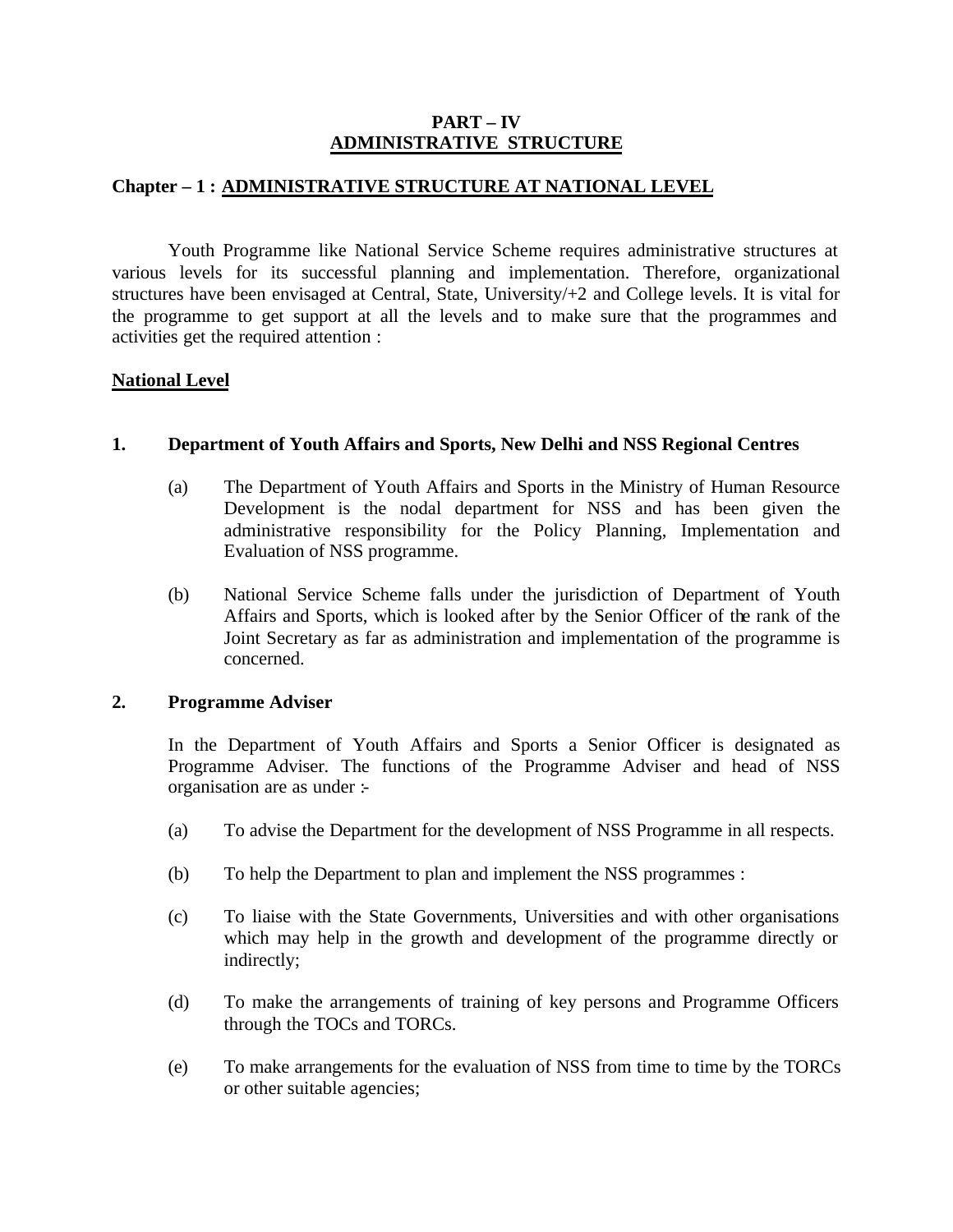- (f) To encourage Research and Publication work in connection with NSS;
- (g) To oversee the maintenance of State-wise, University-wise record on implementation of the Programme.
- (h) To supervise the functioning of NSS Regional Centre (RCs) set up by the Department in the various regions/States in the country.

## **3. Programme Adviser's Cell**

The Department has set up Programme Adviser's Cell to assist the Programme Adviser for implementing, monitoring and evaluating the NSS Programme at various levels. The Programme Adviser's Cell is headed by a Deputy Programme Adviser and a core support staff. The cell also functions as programme monitoring centre for the collection and compilation of data from the states, Universities and NSS Regional Centres and provides this information to the Department as feedback. Thus the PA Cell for all practical purpose functions as the NSS Headquarter.

## **4. NSS Regional Centres.**

- (a) The Department of Youth Affairs and Sports has set up 15 NSS Regional Centes in the country to maintain liaiso0n with the State Governments, Universities,  $+2$ Councils and TOC/TORCs for the effective implementation of NSS Programme. The list of NSS Regional Centres is given at Annexure – II.
- (b) NSS Regional Centre (RC) which is a subordinate field office of the Department of Youth Affairs & Sports and depending upon the volunteers strength and size of the state, RC is either headed by a Deputy Programme Adviser or an Assistant Programme Adviser. The Deputy Programme Adviser/Assistant Programme Adviser belong to Group-A grade of the Central Government Service.
- (c) Deputy Programme Adviser/Assistant Programme Adviser who head the Regional Centre are given a core staff for his/her support.

## **5. Functions of NSS Regional Centres**

In addition, NSS Regional Centres will function in close coordination with TOCs/TORCs and State Liaison Cells. The functions of the NSS Regional Centres with reference to the State Governments, Universities and TOC/TORCs are as under :-

#### **(a) State Government**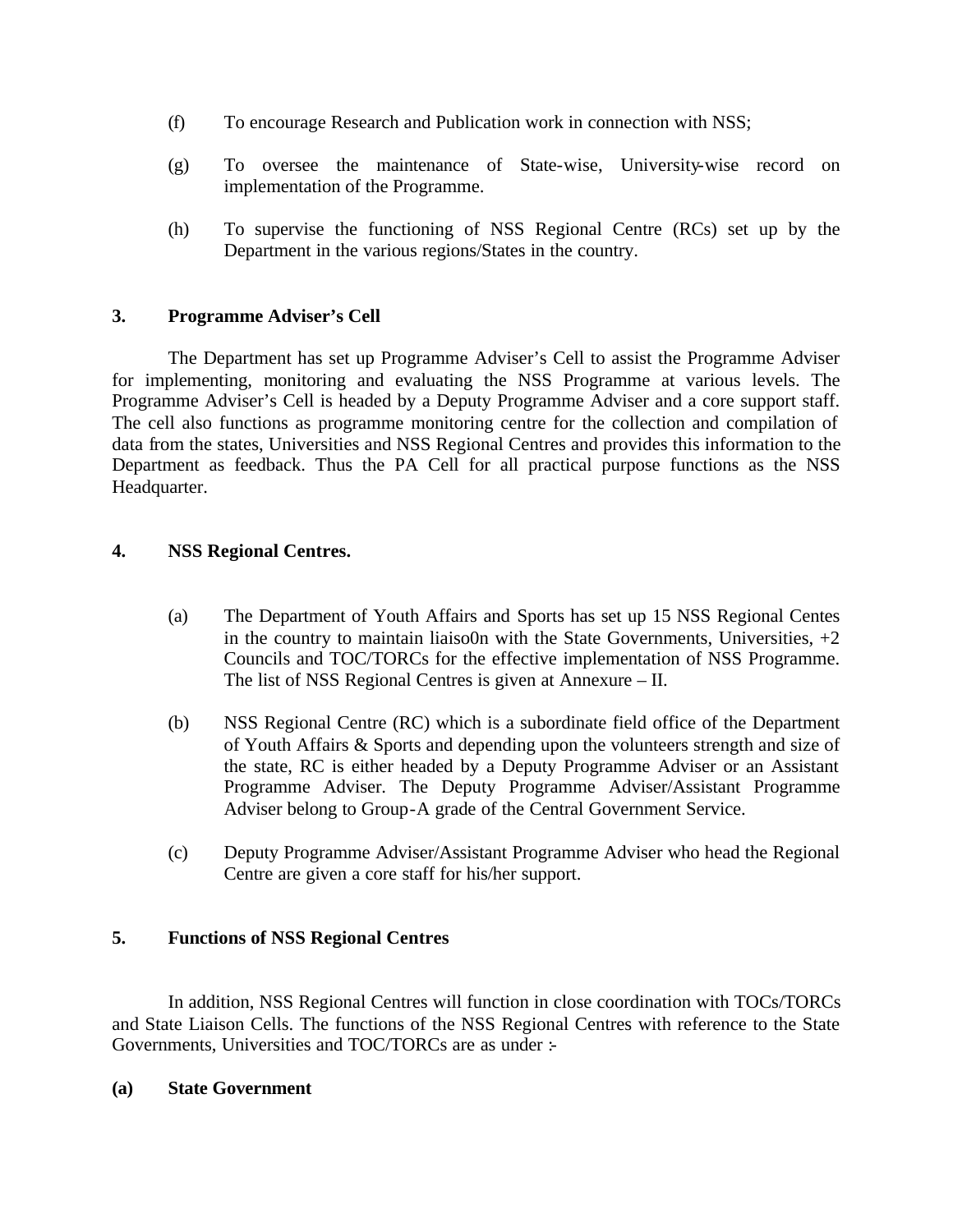- (i) To explain the policies of the Department regarding NSS and other Youth Programme to the State Governments, for the successful implementation of NSS and other Youth Programmes.
- (ii) To strive for removal of bottlenecks in the implementation of NSS Programme in the field.
- (iii) To ensure that the grants including central and state share reach the Universities, colleges and schools in time, so that NSS activities are implemented as per time schedule.
- (iv) The NSS Regional Centre will keep the State Governments informed of the recent developments in different aspects of NSS and the Youth Programme of Government of India for their implementation as and when required.
- (v) Remain in touch with State government officials for expediting accounts and other reports.
- (vi) Collaborate with the State Liaison Officer for proper implementation of NSS Programme and timely action.

## **(b) Universities**

- (i) To present the views of the Ministry and if advised bys the State Government, the view of the State Government, in the University Advisory Committees and to the Vice-Chancellors of the Universities, Principals of the Colleges, other persons connected with NSS Programmes;
- (ii) To assist in preparation of NSS Programmes, including Special Camping Programmes, in conformity with the policies and guidelines;
- (iii) To keep the Vice-Chancellors and heads of +2 Councils apprised of the state of the programme in their respective Universities and Colleges/institutions;
- (iv) To take steps to see that funds are released in time by the University to the college;
- (v) To visit different NSS units and camps for supervision, consultancy, guidance etc;
- (vi) The ensure that the NSS programme is implemented as per NSS manual and administrative instructions issued by the Government of India from time to time. Deviation from the established policies may be brought to the notice of the Department and the Programme Adviser.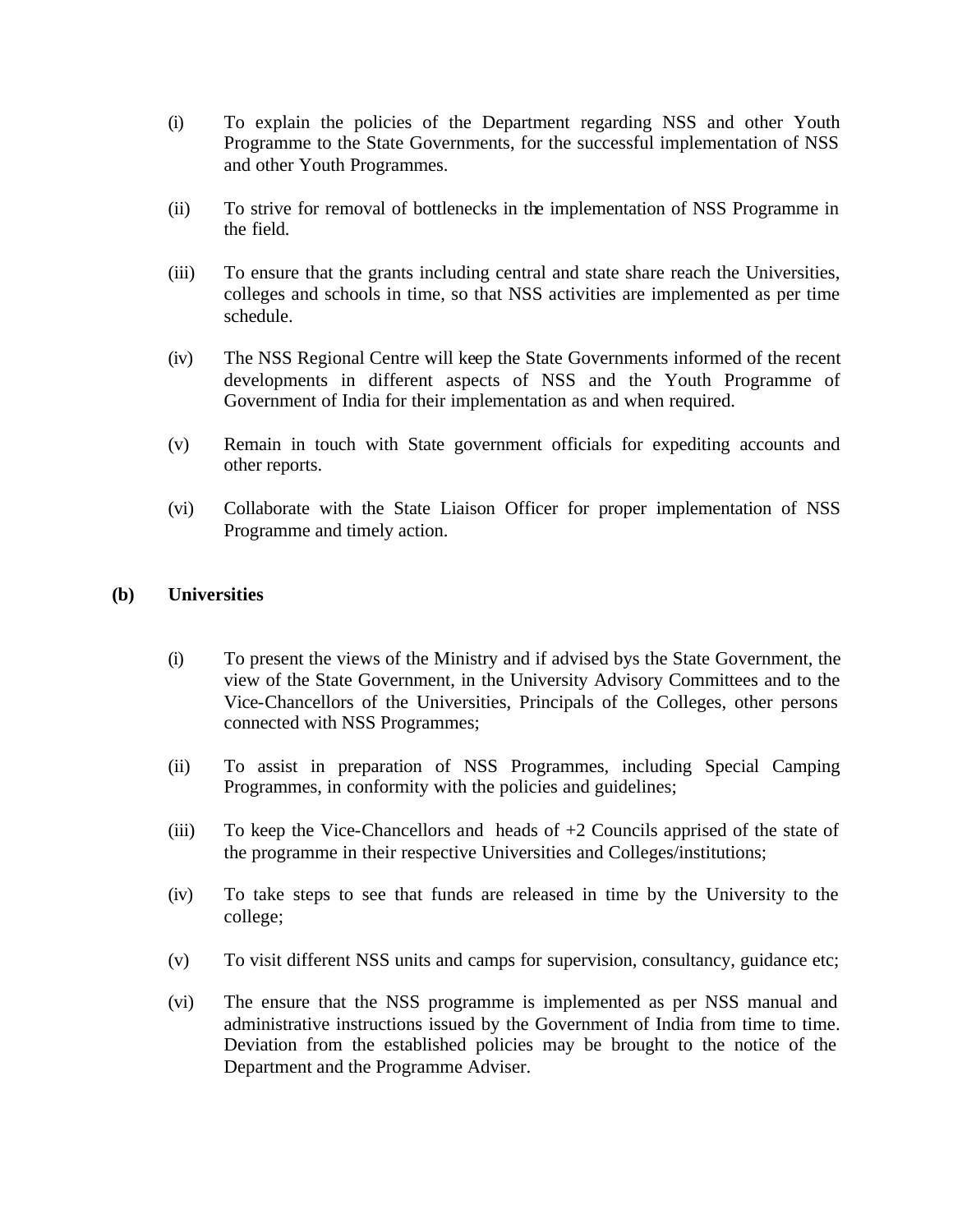#### **(c) TOCs/TORCs and Evaluating Agencies**

Orientation and training of persons attached with NSS being a vital input for sustaining its dynamism in universities, colleges and +2 schools, it is necessary that the various facts of the programme are studied, understood and evaluated. The NSS Regional Centres have to play their role in this sphere mainly :-

- (i) To observe the organisation of orientation training, research and evaluation and other activities in these institutions;
- (ii) To visit the training programmes whenever possible and advise the TOC/TORCs on policies and guidelines;
- (iii) To function as a resource person in the orientation and training programme;
- (iv) To help the TOC/TORCs in the evaluation of regular and special camping programme;
- (v) To report the progress of the TOC/TORCs as member of the Training Advisory Committee.

## **(d) Other Youth Programmes**

In addition to the role of NSS Regional Centres vis-à-vis the State Governments, Universities, Colleges, +2 Schools and TOC/TORCs, they also have the responsibility of assisting in the implementation of various other youth programmes of the Department meant for the students/non-student youth. Such programmes include youth work by voluntary agencies, promotion of adventure programmes, national integration, inter-state travel, Nehru Yuva Kendras etc. These offices are expected to establish cordial relations, based on mutual understanding and respect, with a the relevant functionaries of the State Governments, Universities, Colleges, Training and Orientation Centres etc. It is also important that they undertake touring in their respective regions outside their headquarters. The minimum touring prescribed for regional officers as well as the youth officers working under them is 20 days in a quarter.

## **(e) Clearing House of Information**

The Deputy Porgramme Adviser/Assistant Programme Adviser who heads the NSS Regional Centew in various States frequently come in contact with the senior officers of the Government of India, State Government and different agencies. Therefore, they are in a position to get information regarding NSS Programme and other Youth Programmes. Thus they have the opportunity to provide feed-back to the Programme Adviser regarding the recent development of the Programmes in the States and vice versa. Similarly, the NSS Regional Centres are expected to reply the queries regarding the NSS Programme and other Youth Programmes, made byd the public in general and students and teachers in particular.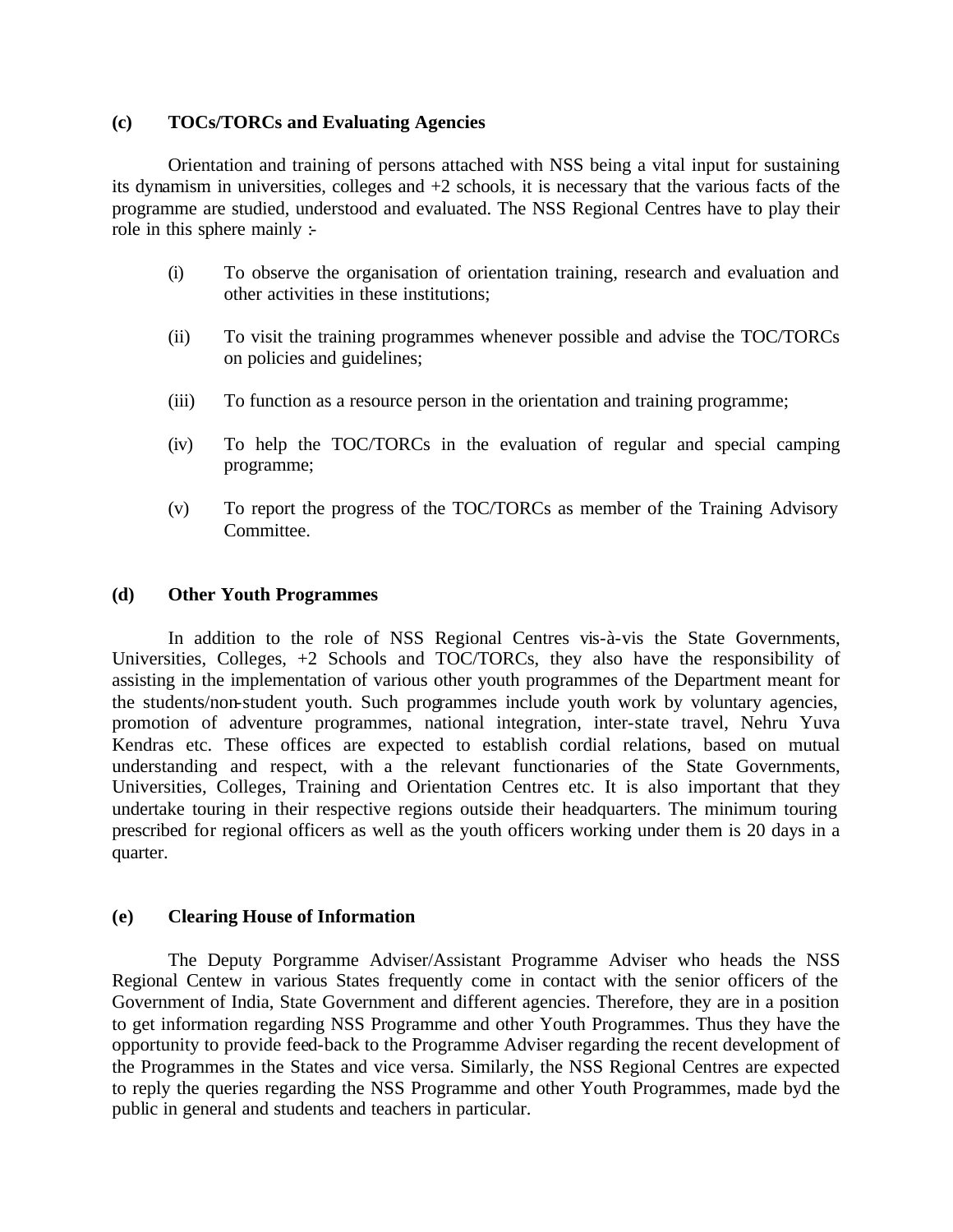# **6. Responsibility and Accountability**

- (a) As the NSS Regional Centres are subordinate field offices of the Department, it is their main responsibility to ensure the implementation of NSS and other Youth Programmes as per the spirit and letter of the manual and guidelines issued by the Government of India from time to time.
- (b) It is the duty of the heads of the Regional Centres to explain the Government polices, without any fear and favour in the discharge of their duties, particularly furnishing elaboration and explanation to the universities and colleges. Heads of Regional Centres cannot remain silent under the pressure of universities and/or State.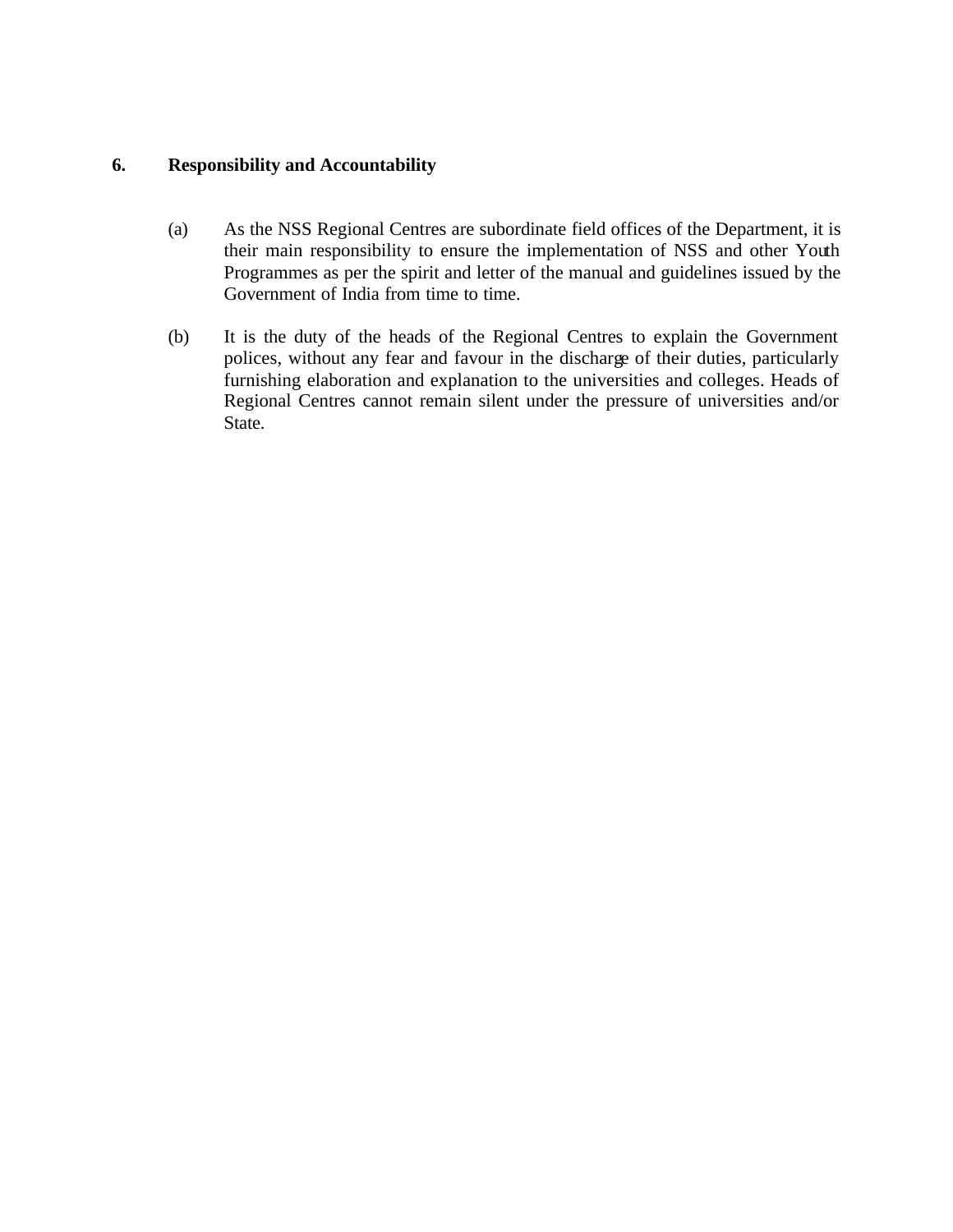#### **Chapter – 2 : ADMINISTRATIVE STRUCTURE AT STATE LEVEL**

Since National Service Scheme is jointly sponsored by the Government of India and the State Government, active participation of the State Government is essential for the proper growth and development of NSS Programme in the State. To achieve this aim, the following administrative structure is envisaged at state level, consisting of the State Liaison Cell and State Advisory Committee.

## **State NSS Cell**

1. At the State level, there will be a State NSS Cell headed by the State Liaison Officer (SLO). The Government of India extends cent percent financial assistance for establishing the State NSS Cell.

#### **1.1. Staff Pattern of State NSS Cell**

The Government of India has prescribed a staffing pattern for the state NSS Cell based on the strength of NSS volunteers in the State as under :-

|   | Sl. No. No. of NSS volunteers allocated |                             | <b>Staff permitted for NSS Cell</b>                                                                                                                                 |            |
|---|-----------------------------------------|-----------------------------|---------------------------------------------------------------------------------------------------------------------------------------------------------------------|------------|
| 1 | 500-1000                                |                             | A Senior NSS Programme Officer of<br>the head quarter city/town capital may<br>be designated liaison Officer with an<br>honorarium of Rs. 250/- PM to look<br>after |            |
| 2 | 1001-3000                               | $\mathbf{1}$                | Assistant Director in Lecturer's<br>scale                                                                                                                           | One        |
|   |                                         | 2                           | LDC/Typist                                                                                                                                                          | One        |
| 3 | 3001-10000                              |                             | Liaison officer in Reader's Scale                                                                                                                                   | One        |
|   |                                         | $\mathcal{D}_{\cdot}$       | UDC/Accountant                                                                                                                                                      | One        |
|   |                                         | 3                           | LDC/Typist                                                                                                                                                          | <b>One</b> |
|   |                                         | 4                           | Peon                                                                                                                                                                | One        |
| 4 | 10001-30000                             |                             | Liaison officer in Reader's Scale                                                                                                                                   | <b>One</b> |
|   |                                         | $\mathcal{D}_{\mathcal{L}}$ | <b>Statistical Assistant</b>                                                                                                                                        | <b>One</b> |
|   |                                         | 3                           | UDC/Accountant                                                                                                                                                      | One        |
|   |                                         | 4                           | LDC/Typist                                                                                                                                                          | <b>One</b> |
|   |                                         | 5                           | Peon                                                                                                                                                                | One        |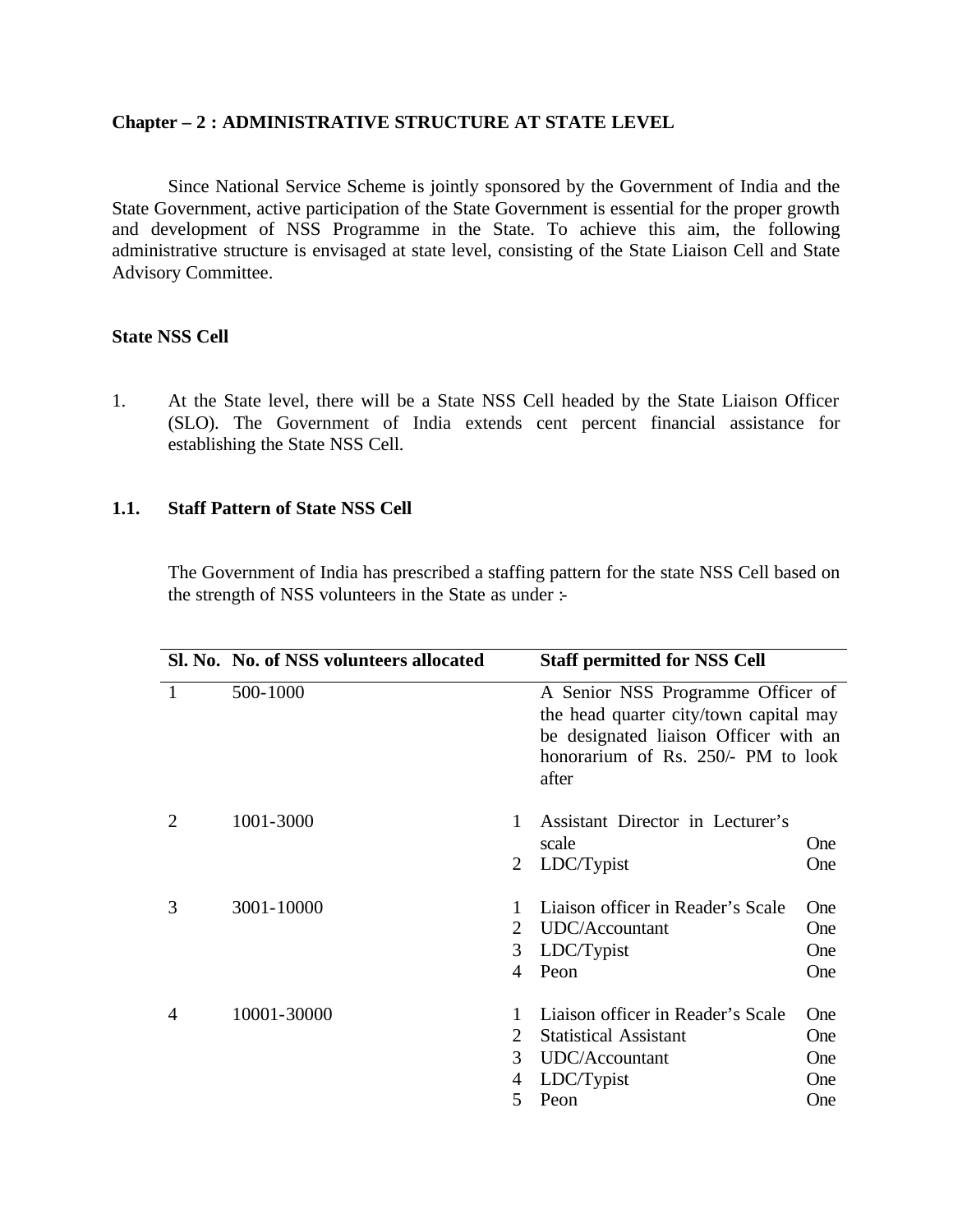| 5 | 30001-80000     | 2<br>$\mathcal{R}$<br>4<br>5<br>6 | Liaison officer in Reader's Scale<br>Stenographer<br>Accountant<br><b>Statistical Assistant</b><br><b>UDC</b><br>LDC/Typist<br>Peon | <b>One</b><br><b>One</b><br><b>One</b><br><b>One</b><br><b>One</b><br>One<br><b>One</b> |
|---|-----------------|-----------------------------------|-------------------------------------------------------------------------------------------------------------------------------------|-----------------------------------------------------------------------------------------|
| 6 | 80000 and above | 2<br>$\mathcal{R}$<br>4<br>5<br>6 | Liaison officer in Reader's Scale<br>Stenographer<br>Accountant<br><b>Statistical Assistant</b><br><b>UDC</b><br>LDC/Typist<br>Peon | One<br><b>One</b><br><b>One</b><br><b>One</b><br>Two<br>Two<br><b>One</b>               |

# **1.2 Functions of the State NSS Cell**

The main functions of the State NSS Cell are :-

- (a) To ensure, that budgetary provisions are made for NSS programme in the State budget;
- (b) Timely allocation of NSS st4rength to respective Universities in the State.
- (c) Timely release of grants to Universities and colleges/+2 councils.
- (d) Submission of accounts, statements and programme reports to Government of India.
- (e) Convening of meetings of State NSS Advisory Committee from time to time.
- (f) Monitoring of the programme through Universities/+2 councils and in consultation with NSS Regional Centre.
- (g) Coordinating with development agencies and departments for NSS programme development in the state.

## **1.3 State Liaison Officer**

The State Liaison officer will be the head of the State NSS Cell which is set up in the State Secretariat. The State Liaison Officer will be looking after the functions of the cell as stated above and to get all matters expedited and take follow-up action at appropriate levels in the State for effective implementation of NSS.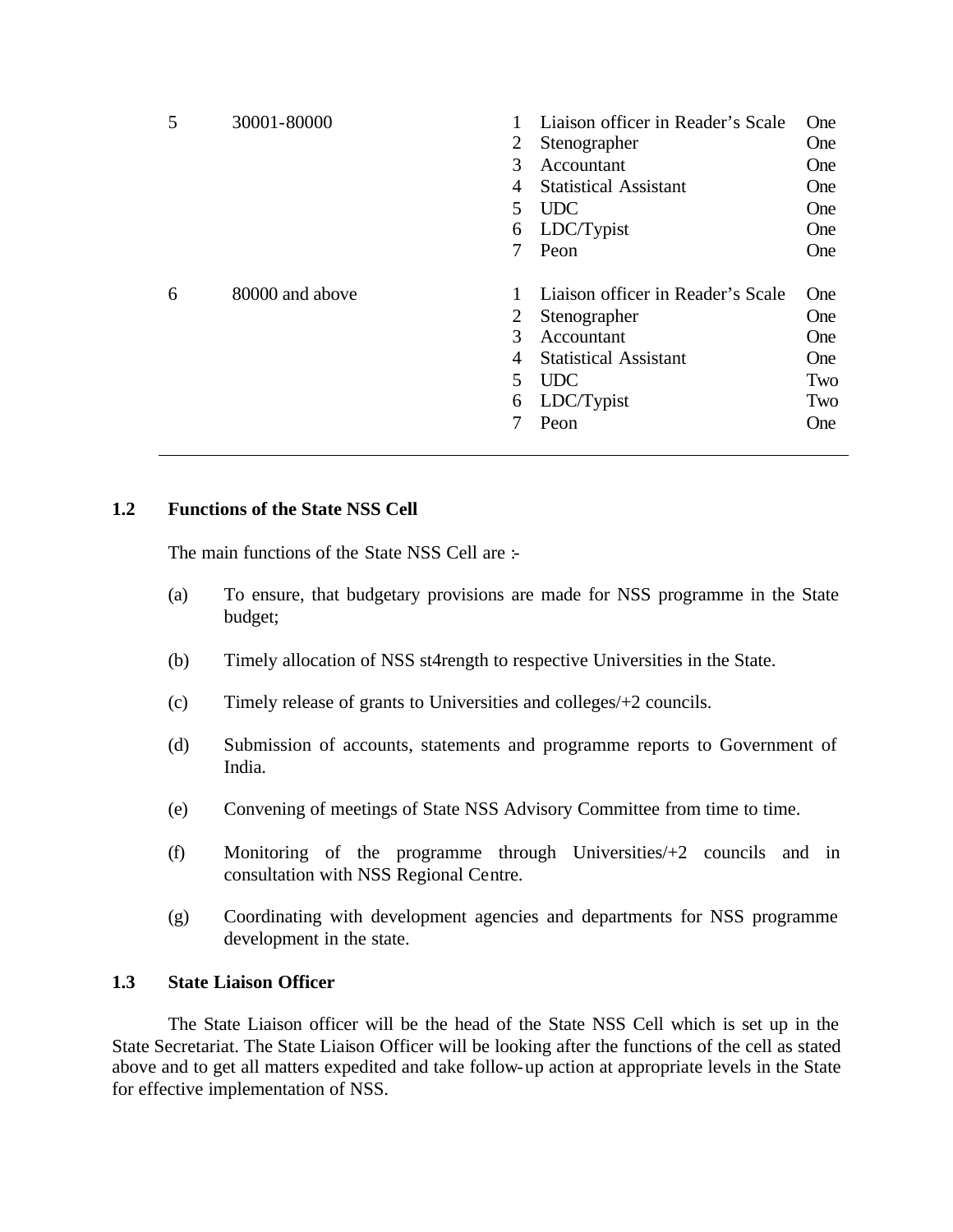## **1.4 Selection of the State Liaison Officer**

The selection of the State Liaison Officer will be as per the procedure laid down as under

- :-
- (a) The information about the post will be circulated among Universities and colleges and application will be invited.
- (b) Interview will be conducted by the Selection Committee constituted for this purpose.
- (c) The Committee will recommend the name of suitable candidate for the appointment as State Liaison Officer.

## **1.5. Composition of Selection Committee**

- (a) Secretary of Nodal Department dealing with NSS Chairperson
- (b) The Commissioner/Director of Hr. Education & Youth Affairs Member
- (c) The nominee of the Department of Youth Affairs & Sports, N. D. Member

## **1.6 Qualifications for the post of State Liaison Officer**

- (a) He/she should have served as Programme Coordinator in the University or Programme Officer in a college at least for four years continuously.
- (b) He/she should possess the academic qualifications for being appointed as Programme Coordinator as prescribed by the Department of Youth Affairs & Sports, Government of India.
- (c) he/she should have interest in Youth work in particular and social work in general.

## **1.7 Tenure of the State Liaison Officer**

The State Liaison Officer will be appointed on deputation or contract basis for a period of two years initially. The period of deputation may be extended by another two years subject to the satisfactory work as State Liaison Officer.

## **1.8 Functions of State Liaison Officer**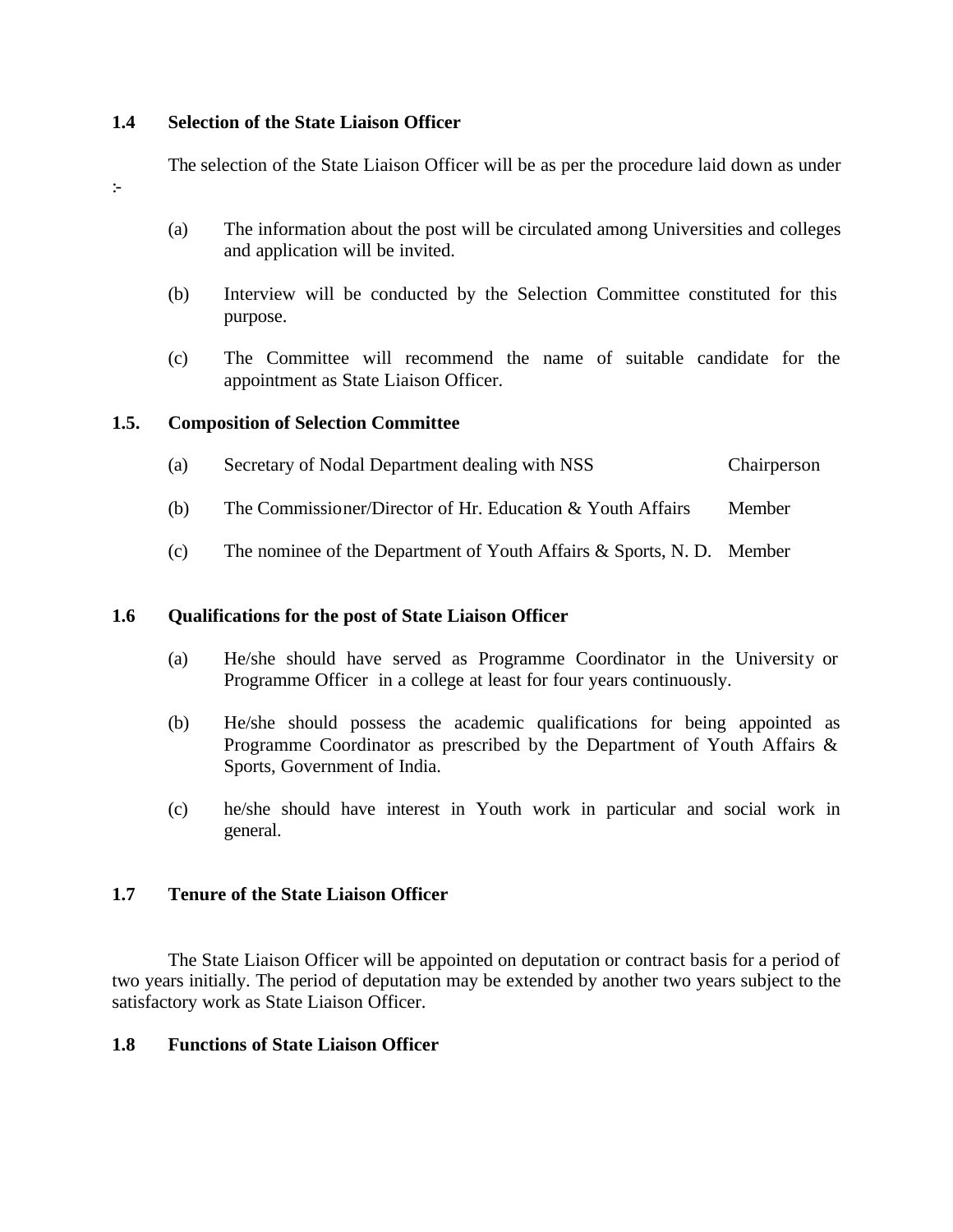- (a) The State Liaison Officer will ensure that sufficient budgetary provisions are made well in advance in the budget of the State Government as per the financial pattern every year so that necessary funds are available from the States for the implementation of NSS Programme.
- (b) He/she will ensure that the NSS grants are released in time to the Universities/+2 stage. He/she will further ensure that the Universities $/+2$  stage release the grants to the colleges and schools in time.
- (c) He/she will further ensure that the grants are utilized by the Universities/+2 stage as per the administrative and policy directives of the Government of India.
- (d) He/she will further ensure that the grants are utilized for NSS activities without any diversion. In case of misuse of NSS funds, he/she will also conduct necessary investigation and submit report to the Department of Youth Affairs and Sports, Government of India, New Delhi along with his/her recommendations.
- (e) He/she will ensure that the Universities/+2 councils maintain separate accounts in respect of NSS grants and submit the accounts duly audited to the State Government in time. He/she will further ensure that consolidated accounts of the grants released to the State Government duly audited along with the utilization Certificates are sent to the Department of Youth Affairs & Sports, New Delhi in time. This will enable the Department to release further grants in time.
- (f) The State Liaison Officer will ensure that the NSS volunteers strength allocated by the Government of India is further re-allocated to the Universities and  $+2$ councils in time. He/she will also call the meeting of the Programme Coordinators of +2 councils and Head of NSS Regional Centre to assess the demand of NSS Strength by the various Universities/+2 councils in the light of the performance of the Universities+2 councils during the last year. He/she will also issue the necessary office orders regarding allocation of NSS strenght5 by  $30<sup>th</sup>$  May every year.
- (g) He/she will ensure the convening of the meeting of the State NSS Advisory Committee periodically as prescribed by the Department. The State Advisory Committee should meet twice a year. In the absence of the meeting of the State Advisory Committee, he/she will ensure that the State NSS Coordination Committee meets to review the progress of NSS Programme during the year.
- (h) He/she will ensure the Inter-Departmental coordinaton of the various State Government departments relating to NSS Activities. He/she will further ensure that close coordination is maintained between the Regional Centres, Programme Coordinators and TOCs/TORCs. He/she will convene the meeting for planning, review and evaluation of NSS activities in the State by inviting Heads of the office of NSS Regional Centre, Programme Officers, Programme Coordinators of the Universities/+2 stage and TOC/TORCs. He/she in turn will give feed back to the Programme Adviser.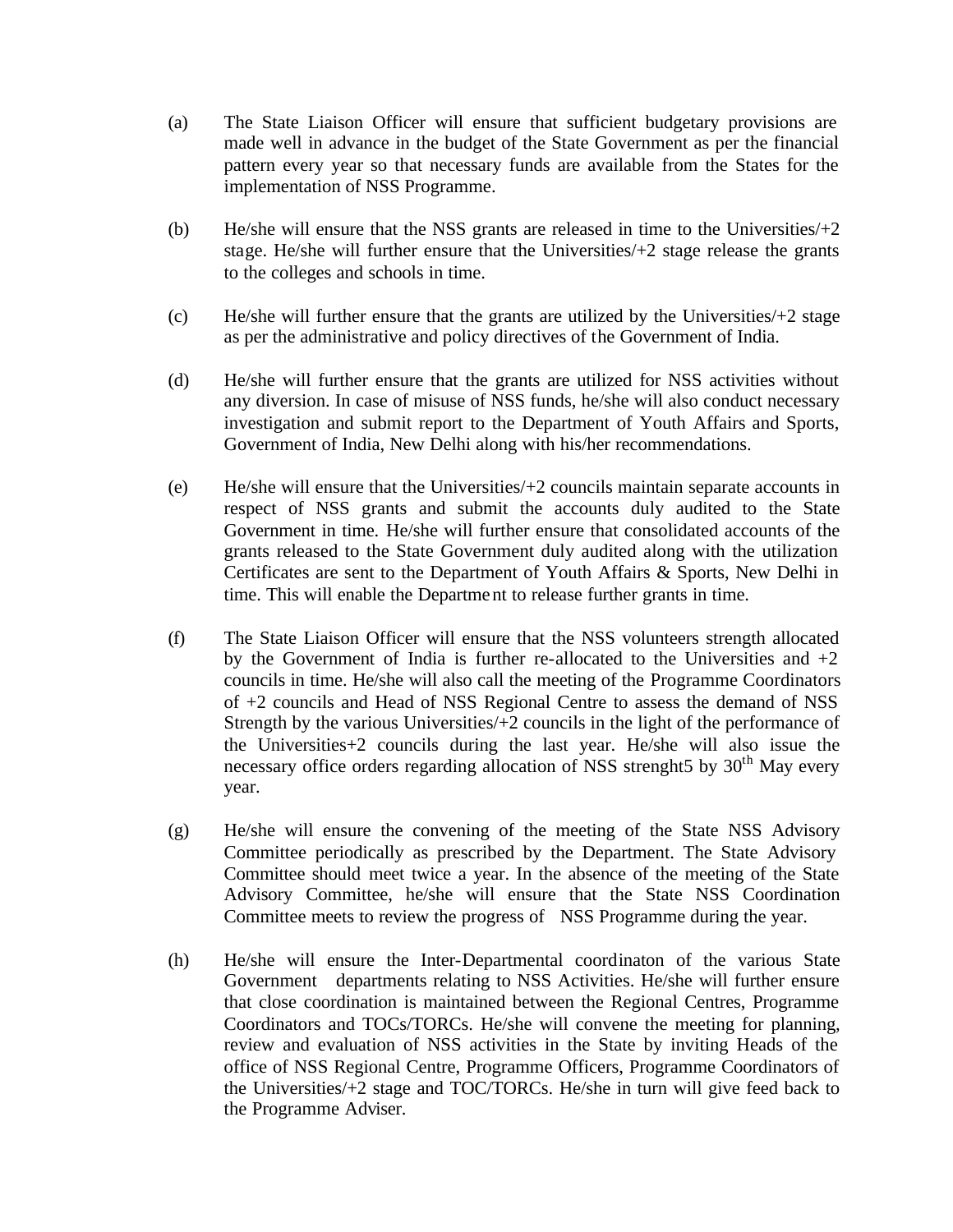- $(i)$  He/she would also ensure that the Programme Coordinators in the Universities/ $+2$ councils are appointed by the Universities in time as per the terms, conditions and procedure laid down by the Government of India and no post of Programme Coordinator remains vacant for a long time in any university.
- (j) He/she will ensure that the Programme Officers for NSS units in the colleges/+2 schools are selected as per terms, conditions and procedure laid down by the Department. He/she will also ensure that the teachers selected as Programme Officers are relieved by the Institutions for their training and orientation, organised by TOC/TORCs from time to time.
- (k) He/she will ensure the proper coordination in the State level/Inter-University programmes like Workshop, Conferences, State Youth Awards, Pre-camp training of the State contingent of the volunteers selected for national events etc.
- (l) He/she will process and evaluate the reports received from the various Universities/+2 level of the NSS activities. He/she will ensure that submission of data and periodical reports to the Programme Adviser and the Department regarding regular activities, special camping programme, adoption of village/slums and other related activities on the prescribed proforma (see Annexure – III).
- (m) He/she will also bring out suitable NSS literature periodically, and publish annual reports of NSS activities conducted in his/her State.
- (n) He/she will make visits to the Universities, colleges, schools to assess the implementation of NSS programme, not exceeding 15 days in a quarter.

## **State NSS Cell and NSS Regional Centres**

A few instances have come to the notice of the Department regarding some confusion relating to the role overlapping between the Regional Centre and the State Liaison Cell. As a result the NSS Programme received a setback in those states. If a few basic facts are considered dispassionately, such confusions can be avoided.

- (a) NSS Regional Centres and State Liaison Cells have been established for the implementation and development of NSS programme.
- (b) The expenditure on Regional Centres and State Cell is borne by the Department of Youth Affairs & Sports, Government of India.
- (c) The Regional Centres are basically field offices headed by Deputy Programme Adviser/Assistant Programme Adviser, who are to render necessary guidance and services in development of programme by the nature of their duties. On the other hand, State Cells have the Staff whose duties are that of secretarial nature.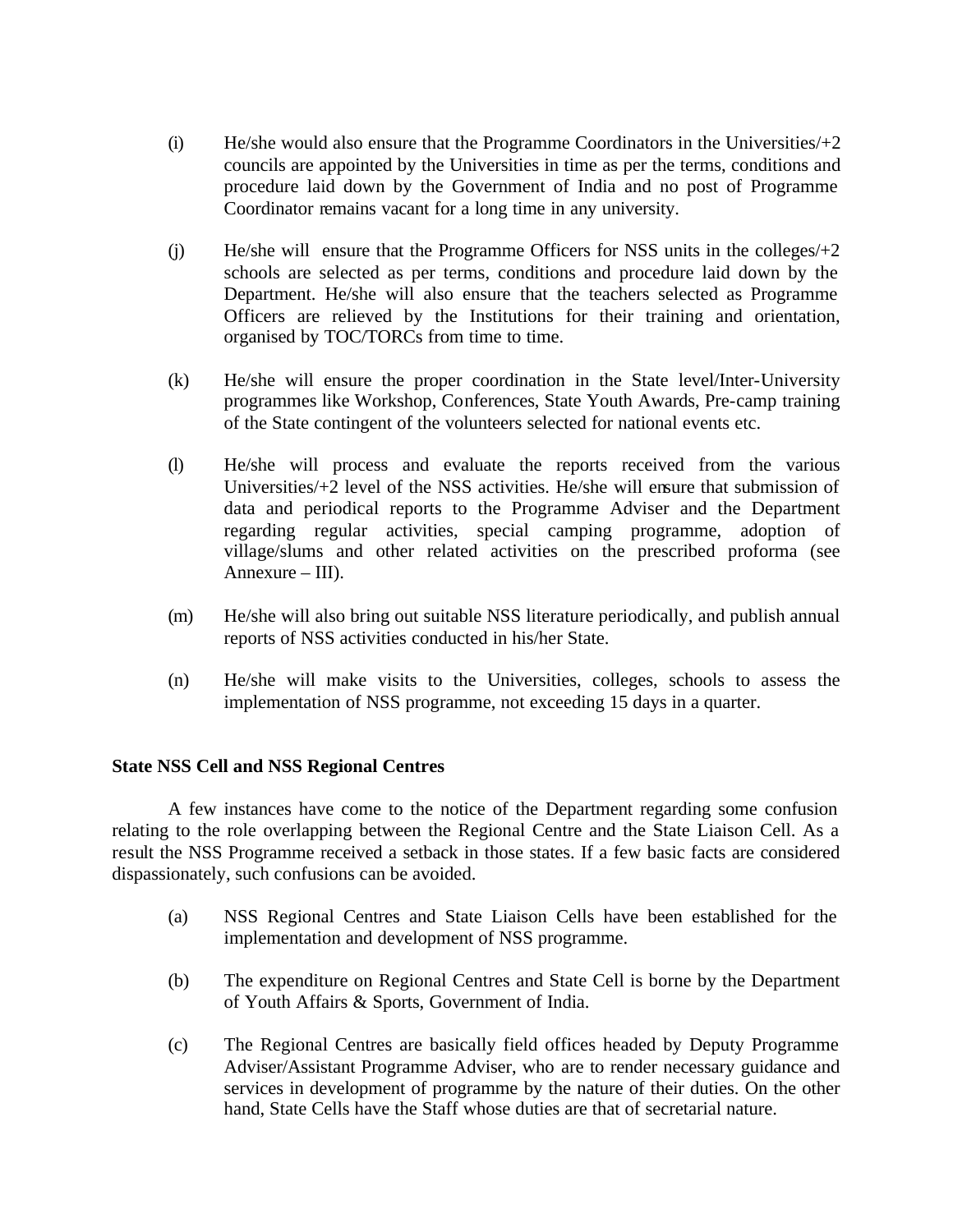- (d) The main responsibility of the State Cell is to cut out red tape and to expedite matters in the State Governments so that the Programme funds are sanctioned in time and reach appropriate levels without any delay.
- (e) Therefore, the roles of the Regional Centre and the State Cells are clearly demarcated and it is expected that they function in close coordination and supplement each other.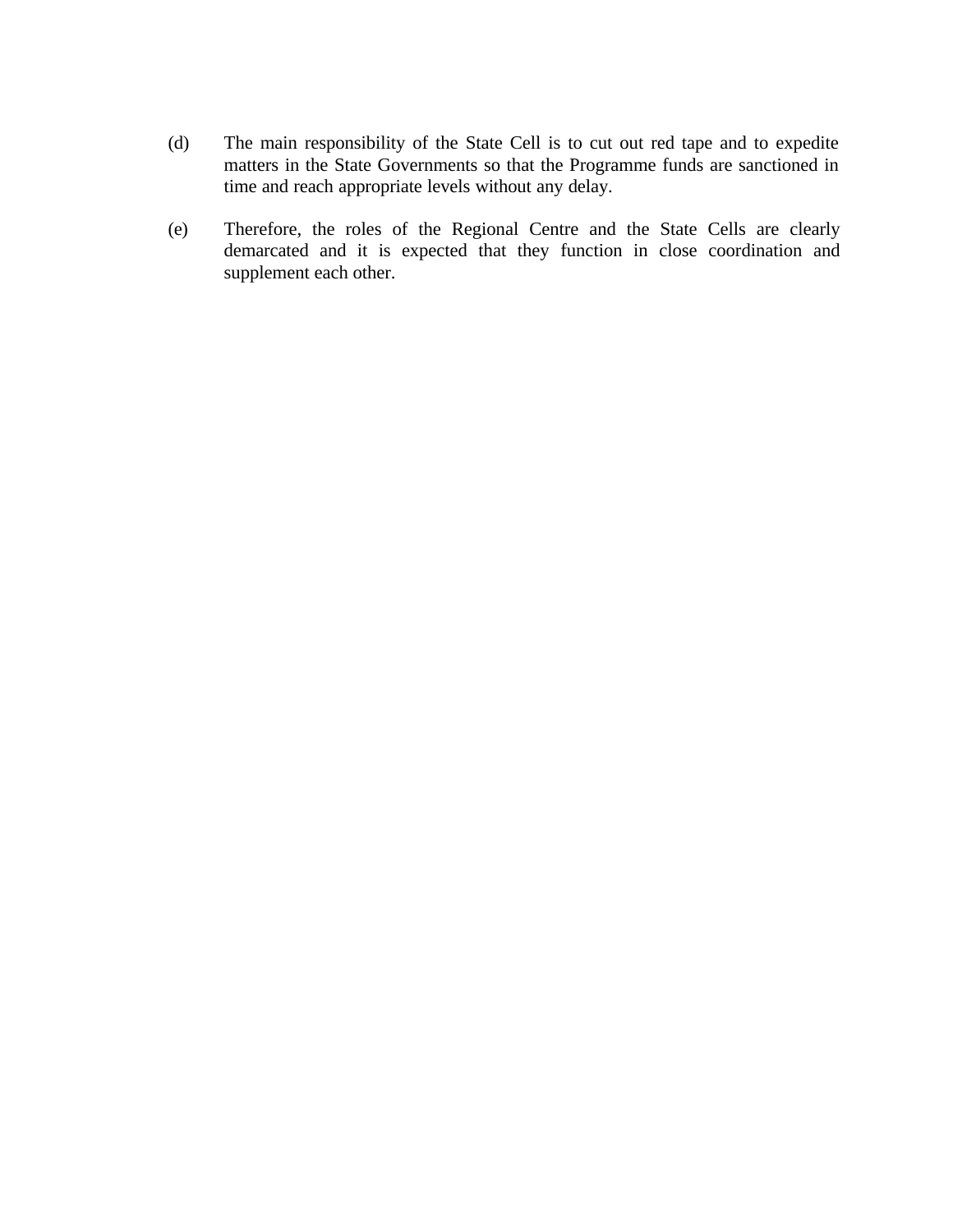#### **Chapter - 3 : ADMINISTRATIVE STRUCTURE AT UNIVERSITY LEVEL**

The National Service Scheme covers students at the level of higher education. Thus the administrative structures of the higher education have the responsibility of looking after NSS and its implementation at college/school/universities level. The successful functioning of NSS cell at University level will give impetus for proper implementation of NSS in the unit level.

# **1. NSS University Cell**

Every University should have an NSS Cell to supervise and coordinate NSS Programme in Colleges affiliated to it.

- 1.1. The Universities having strength of more than 10000 NSS volunteers should have full time programme coordinators. The Universities having strength of less than 10000 NSS volunteers may have part time programme coordinators.
- 1.2. NSS being an academic extension programme the University will provide necessary infrastructure and other facilities like telephone, office and office equipment and secretarial assistance for the smooth functioning of the cell.
- 1.3. The cell will function under the Vice-Chancellor, the Programme Coordinator, NSS will be incharge of the cell and the main executive functionary.

## **2. Programme Coordinator**

The Programme Coordinator is the key functionary as far as NSS is concerned. Therefore, a dedicated and devoted Programme Coordinator can plan, execute and evaluate the NSS activities in a proper perspective. The Programme Coordinator will execute all administrative and policy directives of the government, decisions of the State Advisory Committee and University Advisory Committee. The NSS programme will be prepared in the light of the guidelines issued by the Government of India.

## 2.1 **Selection of the Programme Coordinator**

The selection of the Programme Coordinator will be made by the Selection Committee as per the following procedure :-

- (a) The vacancy of the post will be advertised in local and National dailies.
- (b) The suitable candidates will be interviews by the Committee. At least 5 persons should be short listed for interview.
- (c) The candidate will be selected by the Committee constituted for this purpose.

## 2.2 **Composition of the Selection Committee**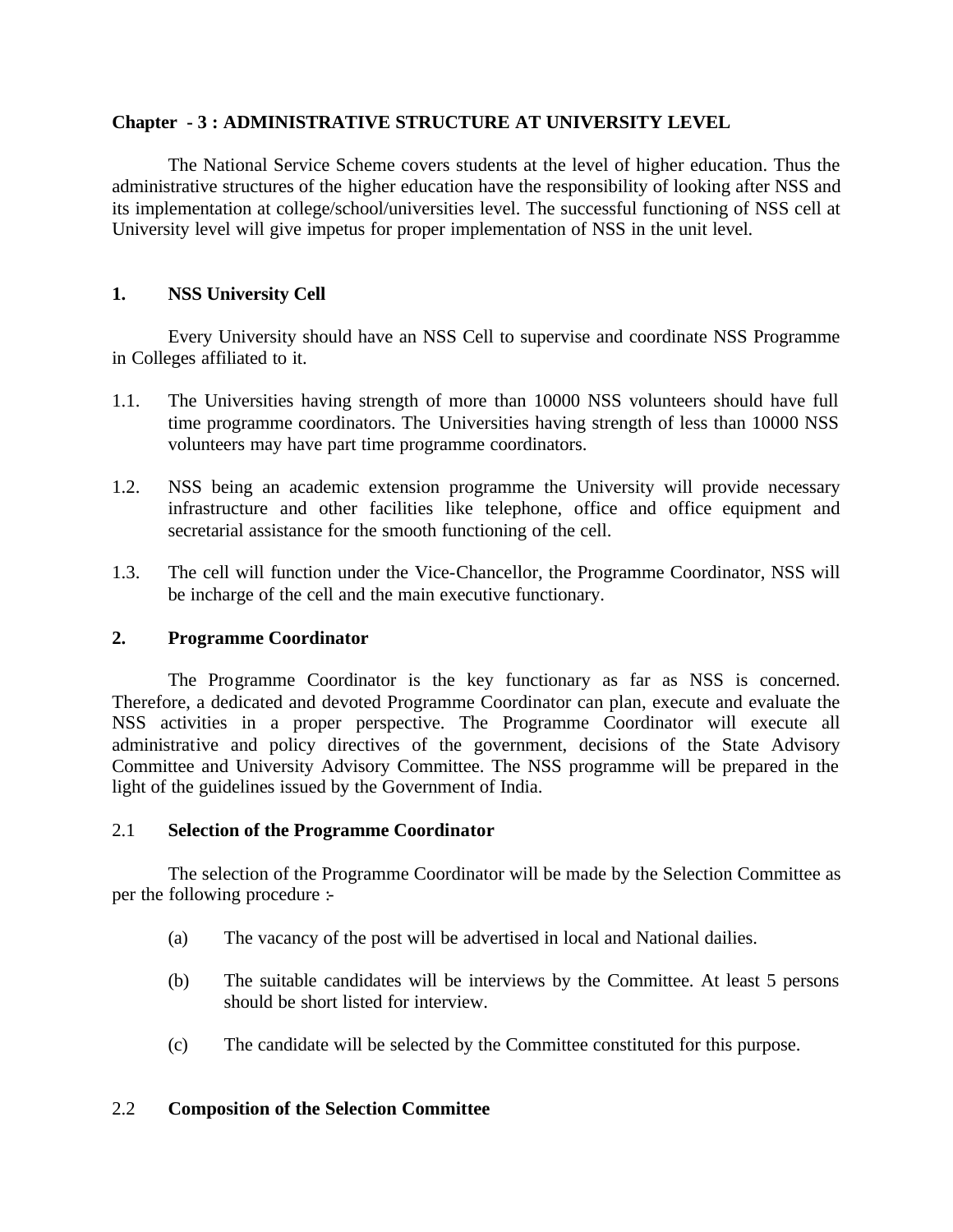| (a) | Vice Chancellor/Head of Institution                                                                 | Chairperson             |
|-----|-----------------------------------------------------------------------------------------------------|-------------------------|
| (b) | Secretary of the Department dealing with NSS<br>His/her nominee                                     | Member                  |
| (c) | Head of NSS Regional Centre not below the rank<br>of Dy. Programme Adviser/Asstt. Programme Adviser | Member                  |
| (d) | Registrar of the University                                                                         | <b>Member Secretary</b> |

# 2.3 **Qualifications of the Programme Coordinator**

- (a) Reader/senior lecturer in the University or affiliated college.
- (b) Principal of affiliated college, of the status of Reader, with NSS back ground.
- (c) Must have been a Programme Officer(NSS0 for at least three years.
- (d) Must have undergone NSS orientation in a TOC/TORC.
- (e) Not more than 50 years of age at the time of selection as Coordinator.

## 2.4 **Term/Tenure of the Programme Coordinator**

The Programme Coordinator will be appointed on deputation/short term contract for the period of three years extendable by one year further. No Programme Coordinator will be appointed on Permanent basis.

## 2.5 **Functions of the Programme Coordinators**

- (a) To assist and guide the NSS unit for implementation of NSS programmes at college level.
- (b) To help in organising camps, training and orientation programmes for the NSS leaders.
- (c) To visit the NSS units for monitoring and evaluation.
- (d) To ensure implementation of NSS Regular activities and special camping programmes.
- (e) To ensure timely release of grants to colleges.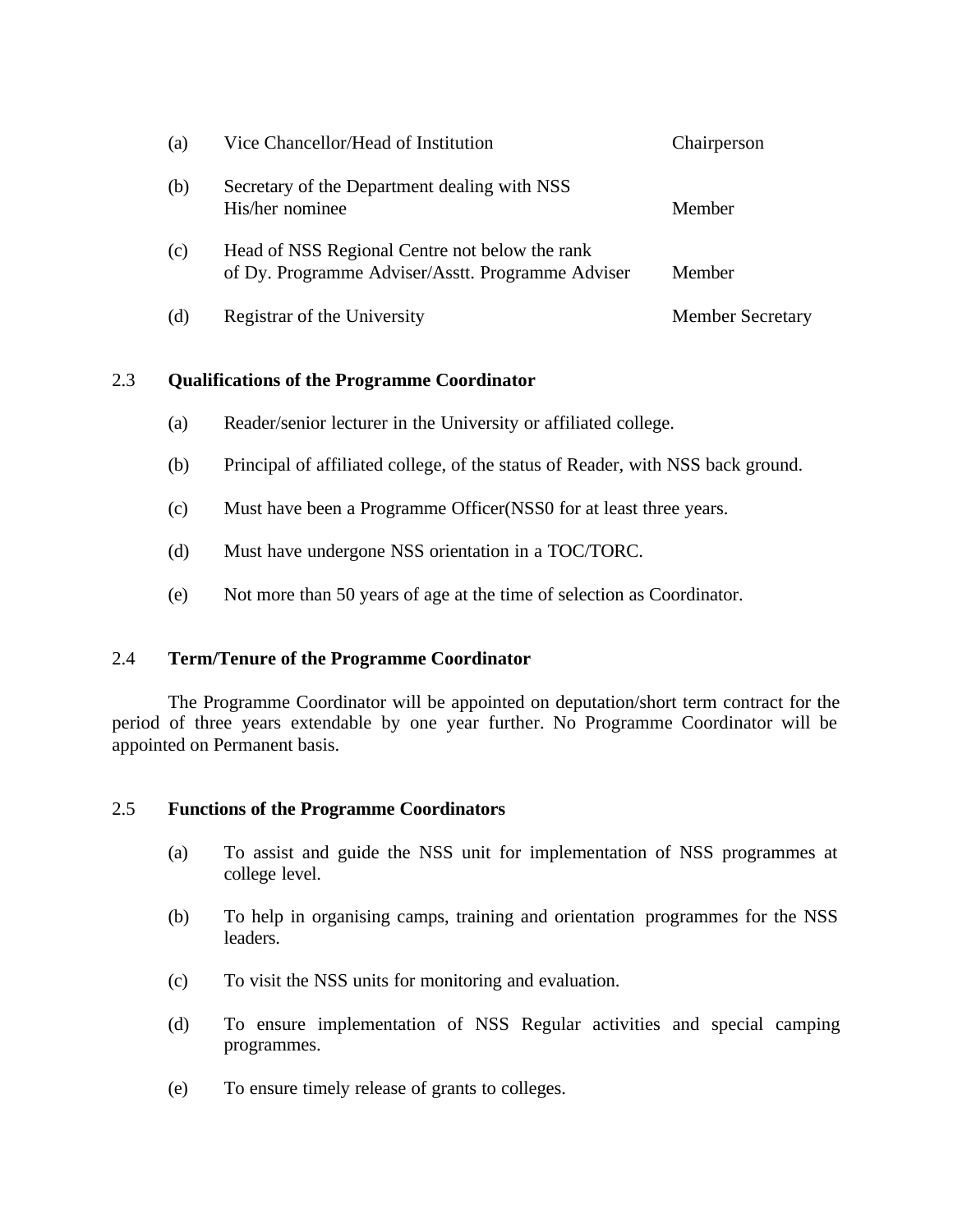- (f) To submit the reports and returns to Programme Adviser, Regional Centre, State Liaison Officer and TOC/TORC.
- (g) To ensure selection of new Programme Officers as per guidelines and ensure their orientation within the stipulated period.
- (h) To submit half yearly reports and other information required to Government of India, Regional Centre and State Liaison Officer on the prescribed proforma.
- (i) To have liaison with Regional Centre and State Liaison Officer and TOC/TORC for the implementation of NSS programme.
- (j) To bring out documents and reports on the achievements of NSS.

# **3. Pattern of expenditure at University Level**

- (a) The Programme Coordinator may incur expenditure on NSS cell as per pattern of financial expenditure sanctioned by the Government of India as given in part (viii) dealing with "finances and accounts" in this manual.
- (b) The Programme Coordinator will get the budget approved by the University Advisory Committee on NSS.
- (c) As the financial pattern of expenditure falls in the category of administrative and policy directives, the Universities are requested to strictly adhere do it.

## **4. Appointment of Assistant Programme Coordinator**

It has been noticed that some Universities have appointed full time Assistant Programme Coordinators in their NSS Cells. The appointment of full time Asstt. Programme Coordinators violates the administrative and financial directives regarding the expenditure on NSS. The appointment of staff other than those authorized by the administrative and policy directives is not admissible.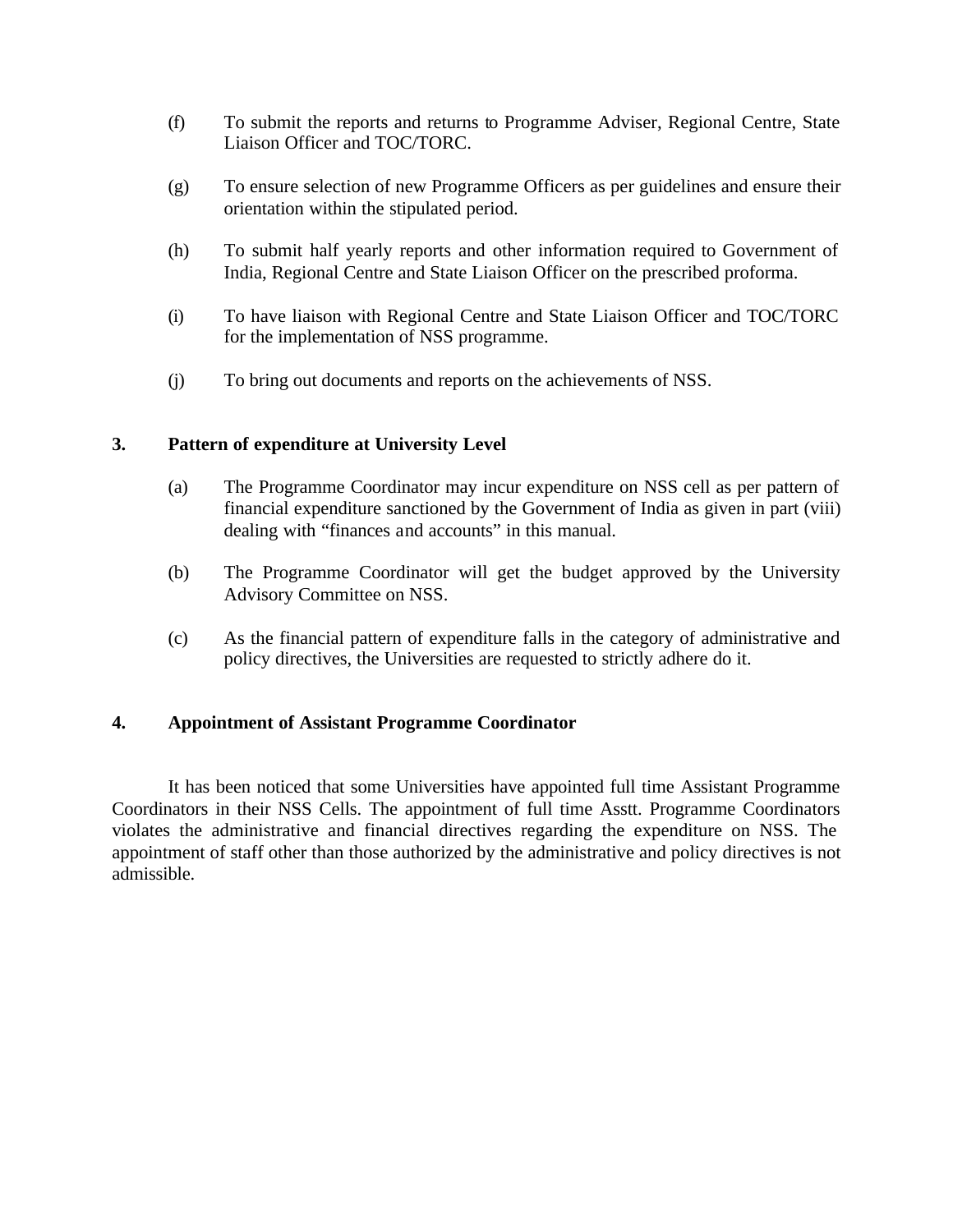## **Chapter – 4 : ADMINISTRATIVE STRUCURE AT +2 LEVEL**

#### **National Service Scheme at +2 Level**

During VII Plan many State Governments approached the Department of Youth Affairs and Sports, Government of India for extension of National Service Scheme at +2 level also. Initially, NSS was introduced at +2 level in Kerala, Karnataka, Tamilnadu, West Bengal and Goa on experimental basis. In course of time many other States have also introduced NSS at +2 level. The response of the NSS volunteers at  $+2$  level has been very encouraging. Approximately 120000 volunteers have been enrolled in +2 by the end of the year 1992-93. At present, the following infrastructure has been established in the States for the implementation of NSS Programme.

#### **1. NSS Cell at +2 Level**

- (a) NSS Cell at +2 level will be established in the Directorate of Higher Secondary Education/Secondary School Education to supervise and coordinate the NSS Programmes in the schools covered under NSS at Higher/senior Secondary School level. Students admitted into  $+2$  i.e.  $11<sup>th</sup>$  and  $12<sup>th</sup>$  standard only are eligible to join NSS.
- (b) The Education Department/Director of Sec. Education/School Education/+2 Council will ensure that a full time Programme Coordinator is provided where the strength of NSS volunteers at  $+2$  level is more than 10000. however, a regular officer can serve as part time Programme Coordinator if the strength of NSS volunteers is less than 10000.
- (c) A full time coordinator is expected to look after more than 10000 NSS volunteers. If the strength of NSS volunteers crosses 15000, another Programme Coordinator may be appointed to provide effective supervision, coordination and implementation of NSS Programme.
- 1.2 The Education Department/Director of Sec. Education/high School Education/+2 council will provide necessary infrastructure and other facilities, like telephone, office accommodation, office equipment and secretarial assistance for the smooth function of the NSS cell.
- 1.3 The NSS Cell/Cells will function under the Director of Secondary Education/School Education/+2 Council. The Programme Coordina tor will be incharge of the Cell.
- 1.4 The NSS Advisory Committee will be constituted to advise and guide the Programme Coordinator . the details of the NSS Advisory Committee  $at +2$  level are given in Chapter No.5 of this part.
- **2. Programme Coordinator**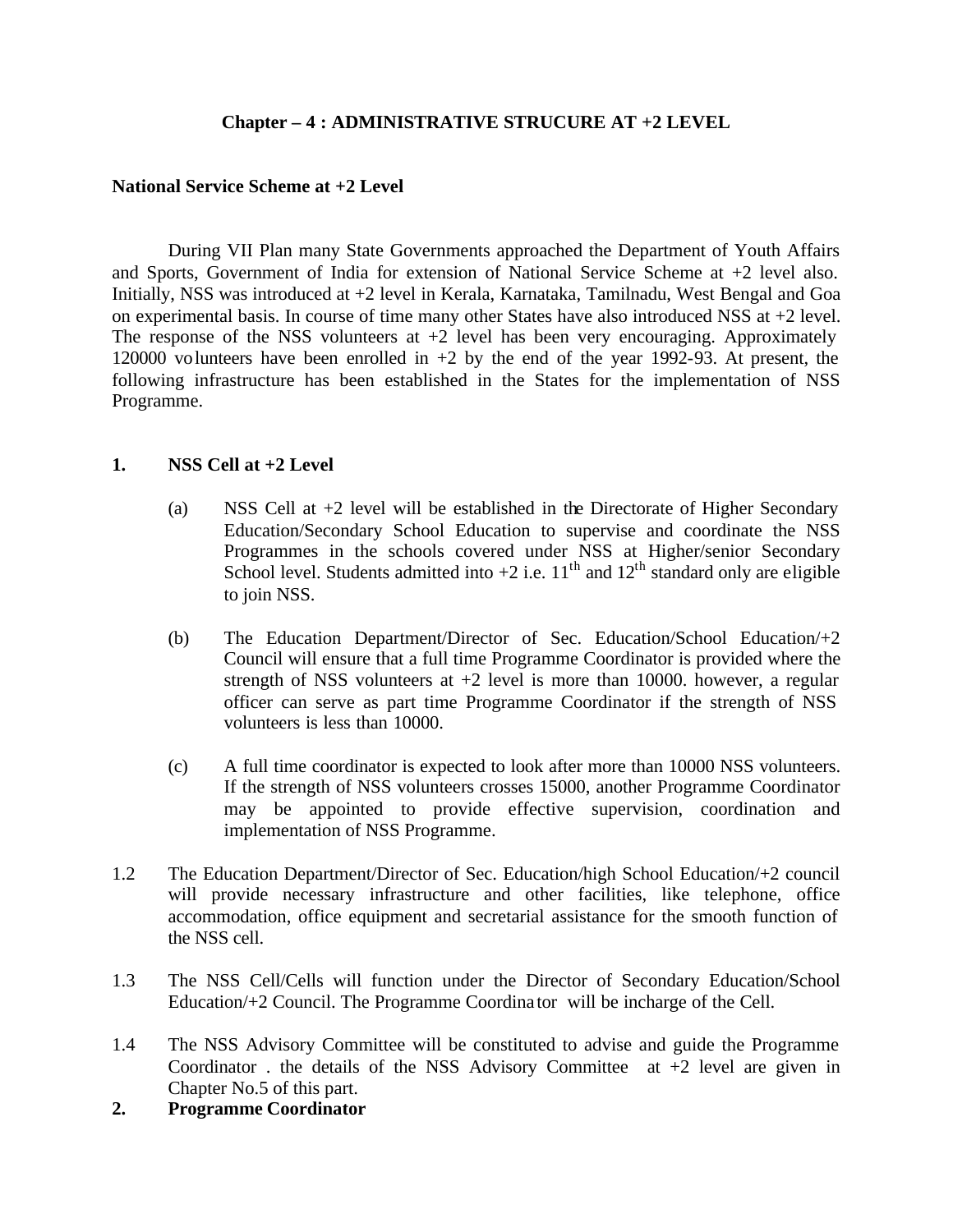The Programme Coordinator is the key functionary as far as NSS is concerned. Only a dedicated and devoted Programme Coordinator with adequate experience in youth work can plan, execute and evaluate the NSS activities in the proper perspective.

The Programme Coordinator will execute all administrative and policy directives of the Government of India and the State Government, decisions of the State Advisory Committee, +2 Advisory Committee for implementation of NSS Programme. The NSS programme will be prepared in the light of the guidelines issued by the Government of India.

## 2.1 **Selection of the Programme Coordinator**

The selection of the Programme Coordinator  $at +2$  level will be made by a duly constituted Selection Committee as per the following procedure :

- (a) The vacancy of the post will be advertised in the local and national dailies.
- (b) The suitable candidates will be interviewed by the Committee. At least 5 persons will be short listed for interview.
- (c) The candidate will be selected by the Committee constituted for this purpose.

## 2.2 **Composition of the Selection Committee**

The Selection Committee for the post of Programme Coordinator  $+2$  stage will consist of the following members :

| (a) | The Education Secretary                                          | Chairperson |
|-----|------------------------------------------------------------------|-------------|
| (b) | NSS State Liaison Officer                                        | Member      |
| (c) | Head of the concerned NSS Regional Centre                        | Member      |
| (d) | The Director of Sec. Education/School Education/<br>$+2$ Council | Member      |

# 2.3 **Qualifications for the post of Programme Coordinator at +2 stage**

(a) Principal of a Higher Secondary School not below the rank of Distt. Education **Officer**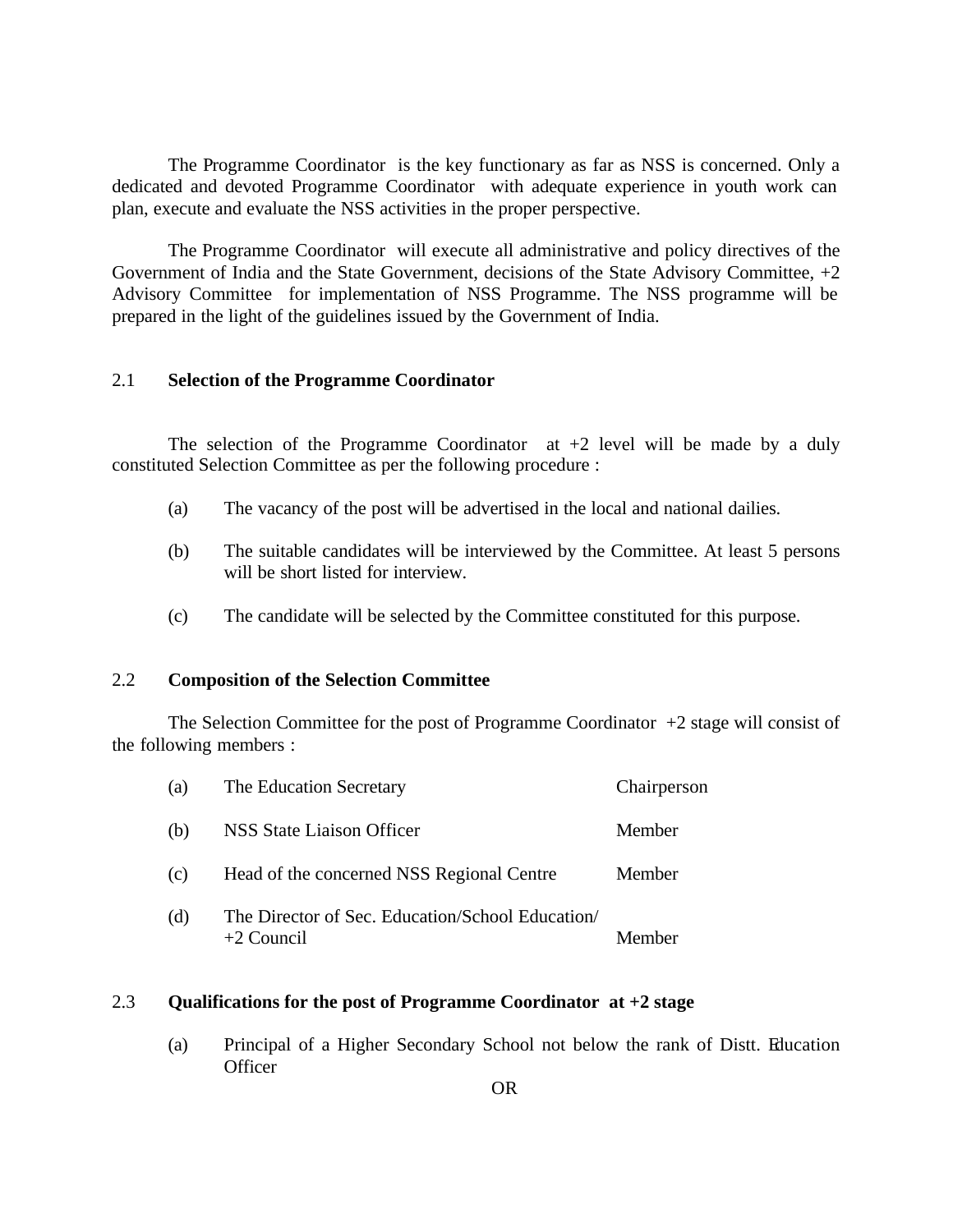Officer of the Education Department not below the rank of Distt. Education Officer.

- (b) Should have served as Programme Officer in a school or college at least for 3 years.
- (c) Should have undergone NSS orientation in a TOC/TORC.
- (d) Not more than 50 years of age at the time of selection as Programme Coordinator.

## 2.4 **Term/Tenure of the Programme Coordinator**

The Programme Coordinator will be appointed on deputation/short term contract for the period of 3 years initially. It may be extended for another year subject to satisfactory performance.

## 2.5 **Functions of the Programme Coordinator**

- (a) To assist and guide the NSS units for implementation of NSS Programmes at  $+2$ level.
- (b) To help in organising camps, training and orientation programmes for the NSS group leaders and Programme Officers.
- (c) To visit the NSS Units for monitoring and evaluation.
- (d) To ensure implementation of NSS Regular Activities and Special Camping Programme.
- (e) To ensure timely release of grants.
- (f) To submit reports and returns to Programme Adviser, Regional Centre and State Liaison Cell.
- (g) To select new Programme Officers as per guidelines and ensure their orientation within the stipulated period.
- (h) To submit half yearly reports and other information required to Government of India, Regional Centre, State Liaison Officer and TOC from time to time as desired by the Government of India.
- (i) To liaise with Regional Centre, State Liaison Officer and TOC/TORC for implementation of NSS Programme.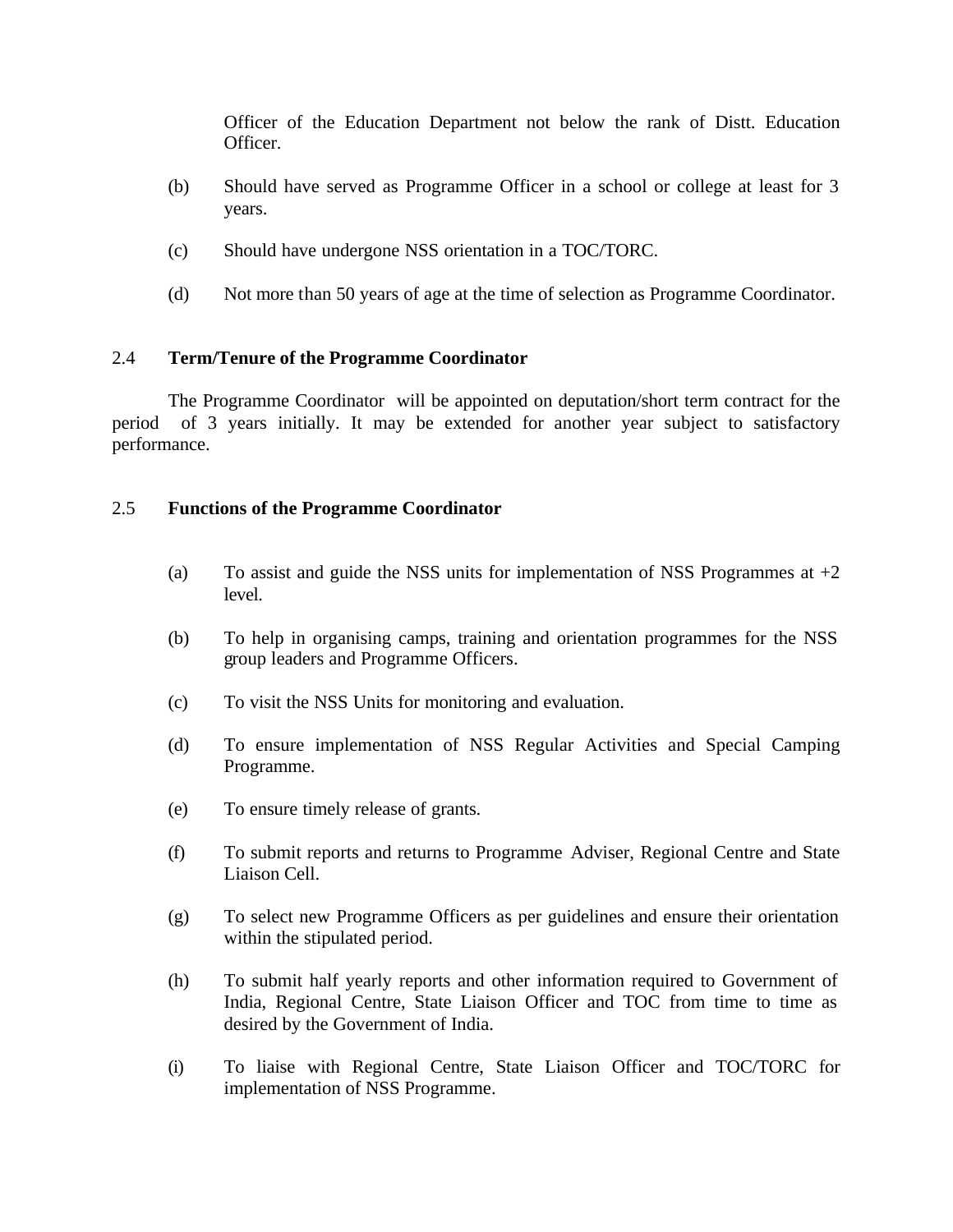(j) To bring out the publication and reports throwing light on the achievements.

# **3. Pattern of Expenditure at +2 Level**

- (a) The Programme Coordinator may incur expenditure on NSS Cell as per pattern of financial expenditure sanctioned by the Government of India as given in part – IX dealing with "finances and accounts" in this manual.
- (b) The Programme Coordinator will get the budget approved by the NSS Advisory Committee.
- (c) As the financial pattern of expenditure falls in the category of Administrative and Poly directives, the +2 Cells are requested to strictly adhere to it.

## **4. NSS Advisory Committee at +2 Stage**

- (a) The Education Department or its wing for+2 Education will constitute an NSS Advisory Committee as stated in para No. 1 of chapter 6 of this part. The Advisory Committee will advise the Programme Coordinator in planning and developing NSS programme and projects in the school under NSS. It will also review the NSS activities undertaken during the past years. It will also ensure the allocation of NSS student strength and release of grants to the schools.
- (b) The Advisory Committee is an apex body for implementation of NSS at +2 level. The Programme Coordinator/s will approach the committee for the approval of NSS budget covering the NSS activities and establishment expenditure on NSS Cell.
- (c) Para No.5.2 and 5.3 of chapter 6 of this part dealing with Advisory Committees may be referred to for further details regarding the composition of the NSS Advisory Committee, frequency of the meetings and limitations.

# **5. Organisation and Adminisitration of Unit**

The provisions regarding the organisation and administration of NSS Unit have been given in the Chapter dealing with NSS Unit in part – VI. All these provisions will be applicable to NSS Unit in the school under +2 stage.

# **6. NSS Programme Officer**

The role of NSS Programme Officer ha been discussed exhaustively in Chapter dealing with Programme Officer in Chapter 2 of part – VI. All these provisions will be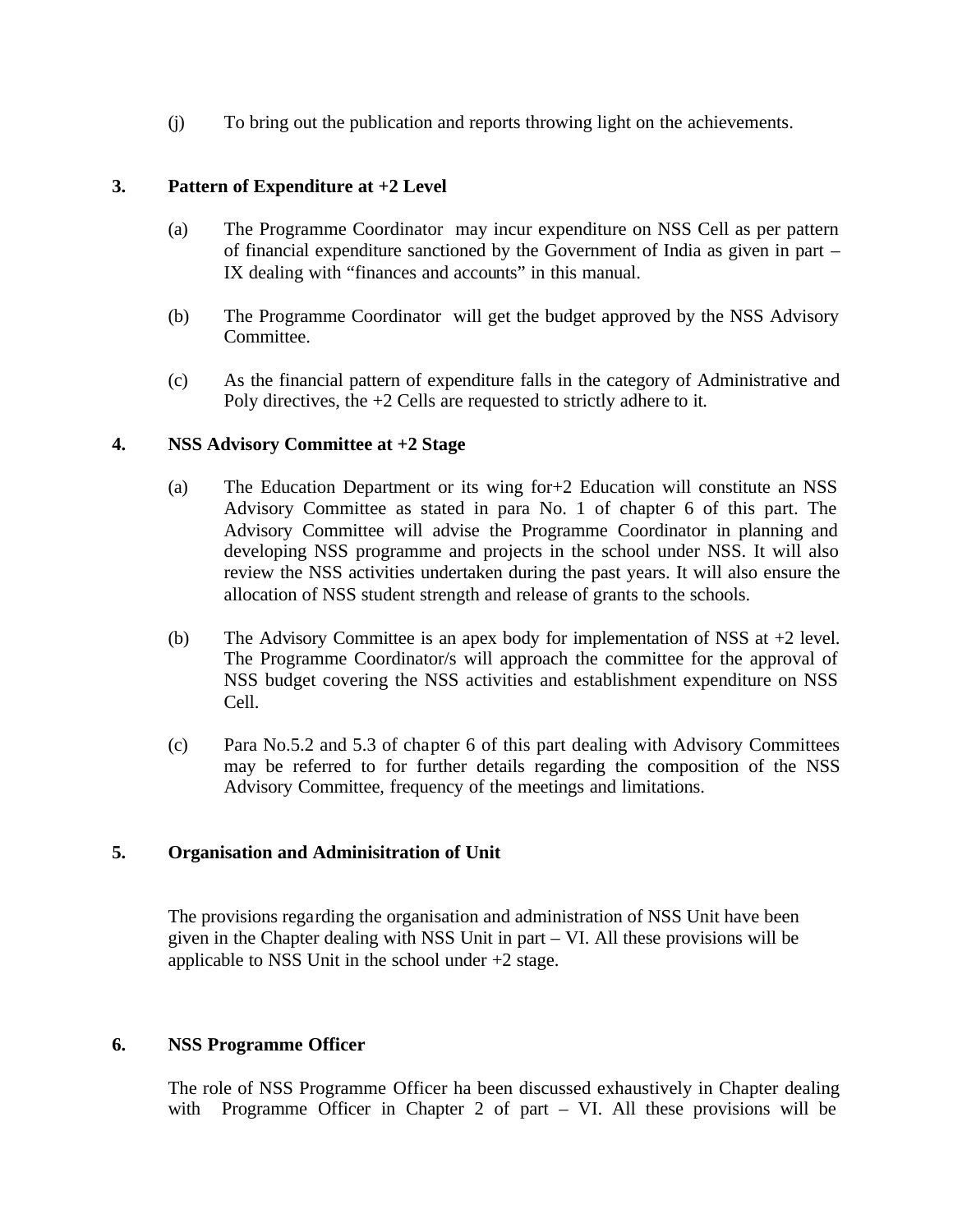applicable to Programme Officers in the schools at  $+2$  stage except the provisions given as under :

- (a) Qualifications of the Programme Officers:
	- (i) He/she must be a member of teaching faculty.
	- (ii) He/she must hold post graduate degree.
	- (iii) He/she must be less than 40 years at the time of his/her selection as Programme Officer.
	- (iv) Physical Education Teacher and the teacher who are NCC Officer will not be appointed as NSS Officers.
- (b) The Provisions discussed in the above sections will be applicable to the NSS Cell, Programme Coordinator, NSS Advisory Committee and Programme Officers at +2 Stage as special provisions. All other provisions of the NSS Manual will also be applicable to the NSS at +2 stage where no exception has been made.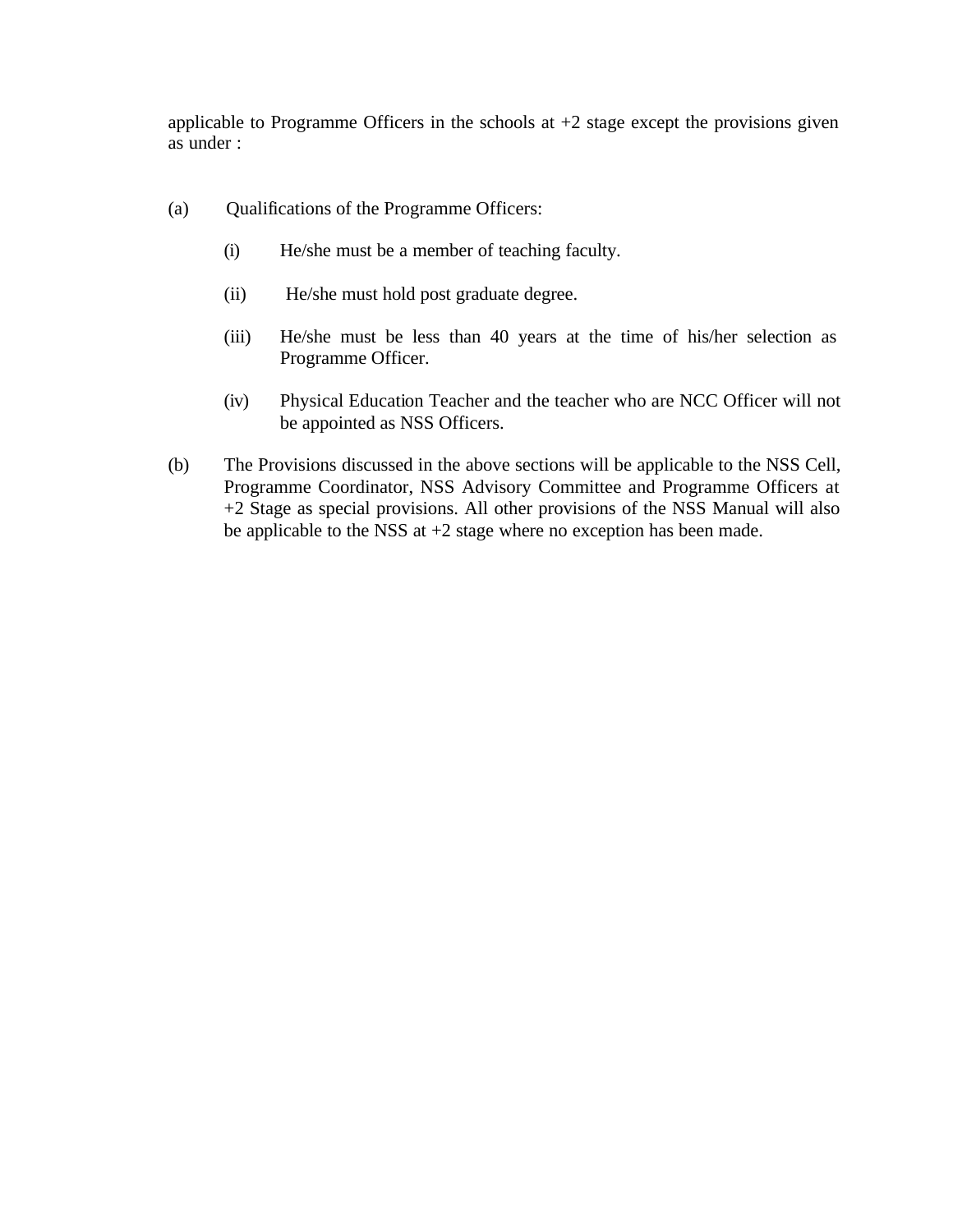#### **Chapter 5 : NSS Advisory Committees**

The NSS programme is based on the principles of participative action, self-reliant and self-disciplined way of life. The institution of Advisory Committee provides machinery for associating more people with the NSS programme sharing their experiences and wisdom. It aims at institutionalization of the NSS programme at various levels.

The Advisory Committee provide platforms for discussion and evaluating NSS programme by the functionaries associated with NSS, experts in allied fields and eminent persons in the field of social and public service. The experiences and suggestions of these persons in the field of education, administration, social work, youth movements and in technical fields have been enriching the NSS programme in the processes of planning, supervision and evaluation.

NSS Programme has envisaged Advisory Committee at State University, college and +2 levels to ensure the participation of the people at all stages.

#### **1. State Advisory Committee**

The State Governments are expected to constitute the State NSS Advisory Committee in their respective States. The Committee will consider the following matters :-

- (a) All important matter relating to the development of the NSS programme in the state.
- (b) Allocation of NSS volunteers strength to Universities and +2 councils.
- (c) Approval of the NSS budget for the State/UT.
- (d) Selection of colleges and  $+2$  schools for covering NSS programme.
- (e) Securing assistance and coordination of different development departments and government and non-Government agencies.
- (f) Allocation of grants to Universities and +2 councils.
- (g) Coordination, review and evaluation of the programme at State level.

#### **1.1 Composition of the State Advisory Committee**

- (a) Minister of Education/Youth Services in the state Chairperson
	-
- (b) Chief Secretary Member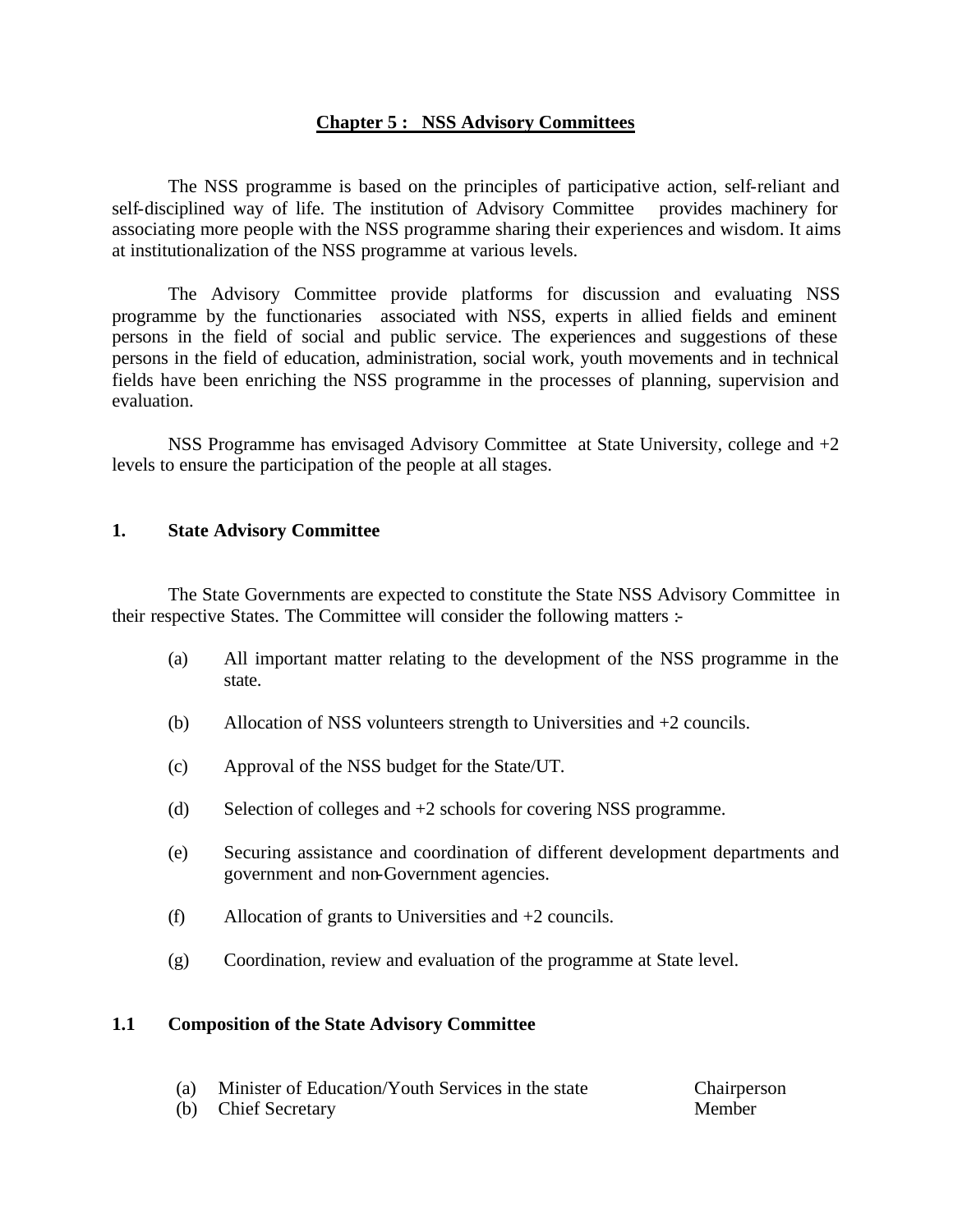| (c) | Vice Chancellors of all the Universities and Head of $+2$ Member<br>Councils in the State operating NSS Programme.                                                                                           |         |
|-----|--------------------------------------------------------------------------------------------------------------------------------------------------------------------------------------------------------------|---------|
| (d) | Secretaries, Heads of Education, Youth Services and related Member<br>Departments including Rural Development/Panchayati Raj,<br>Public Relations and Mass Media etc.                                        |         |
| (e) | Head of the NSS Regional Centre of Government of India                                                                                                                                                       | Member  |
| (f) | <b>Relief Commissioner</b>                                                                                                                                                                                   | Member  |
| (g) | <b>TOC/TORC Coordinator</b>                                                                                                                                                                                  | Member  |
| (h) | 2 representatives from Voluntary/Organisation engaged in<br>developmental work in general and youth work in particular<br>whom the state Govt. finds appropriate.                                            | Members |
| (i) | The Programme Adviser, NSS, representative of the Deptt.<br>of Youth Affairs and Sports in the Ministry of Human<br>Resource Development, Government of India may attend<br>such meeting as special invitee. |         |
| (j) | The Programme Coordinators may attend the meeting as<br>special invitee.                                                                                                                                     |         |

(k) The State Liaison Officer, NSS Member Secretary

#### **1.2. Frequency of the meeting**

The State Advisory Committee should meet at least twice a year. The first meeting should be held during the month of April/May and the second meeting in the month of December.

The review of the NSS activities during the last year and the planning of the NSS activities for the current year may be considered in the first meeting. The progress made in the NSS activities may be considered and necessary measures may be recommended for improving the activities in the meeting to be held in December.

#### **1.3 Sphere of Consultations**

(a) The State Advisory Committee is expected to work in the light of the NSS guidelines as far as NSS Programme is concerned. The State Advisory Committee is free to make necessary recommendations in the improvement of NSS activities. As far as administrative and policy directives are concerned, the Advisory Committee will not make any changes unilaterally.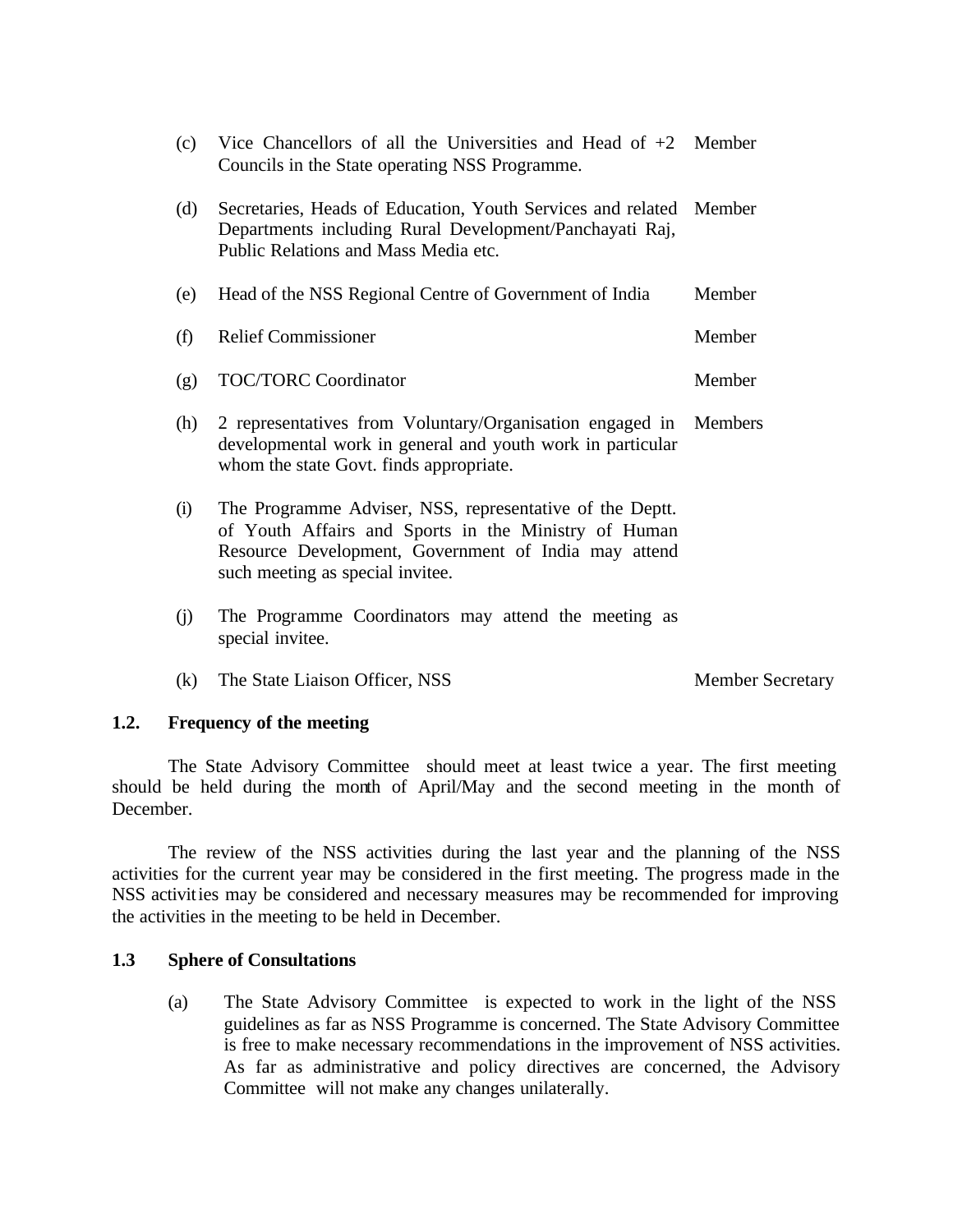(b) Instances have been noticed where some universities got the limits of financial expenditure enhanced from the State/University Advisory Committees. Similarly higher pay scales have been not approved for the Programme Coordinators. The Government of India does not agree to such decisions. It will be more convenient if such cases are referred to the Department of Youth Affairs and Sports, New Delhi, before such decisions are taken.

#### **2. State Coordination Committee**

It has been observed that in some states, NSS State Advisory Committee are unable to meet for a long time due to certain unforeseen circumstances and certain constraints. Thus the consultation process and the coordination between various departments received a setback. It is therefore, suggested that the coordination between various Government, Departments, Local bodies and other corporate bodies may be achieved through a Standing Committee under the Chairmanship of the Chief Secretary. This Committee may be known as State Coordination Committee.

#### 2.1 **Composition of the State Coordination Committee**

| a)            | <b>Chief Secretary</b>                                                       | Chairperson         |
|---------------|------------------------------------------------------------------------------|---------------------|
| b)            | ducation secretary/Secretary Department of Youth Affairs<br>dealing with NSS | Member              |
| $\mathbf{c})$ | Director, Higher Education                                                   | Member              |
| $\mathbf{d}$  | Director School Education                                                    | Member              |
| e)            | Director, Youth Services                                                     | Member              |
| f)            | Head of the NSS Regional Centre                                              | Member              |
| g)            | <b>TOC/TORC Coordinator</b>                                                  | Member              |
| h)            | Head of the Department related to NSS/Social Work                            | Member              |
| $\ddot{i}$    | 2 eminent person from the field of social service/youth work                 | Member              |
| $\mathbf{j}$  | <b>State Liaison Officer, NSS</b>                                            | Member<br>Secretary |

## **3. University Advisory Committee -NSS**

Each University has to set up an NSS Advisory Committee to advise on programme planning and development under the Chairmanship of the Vice-Chancellor. It will review the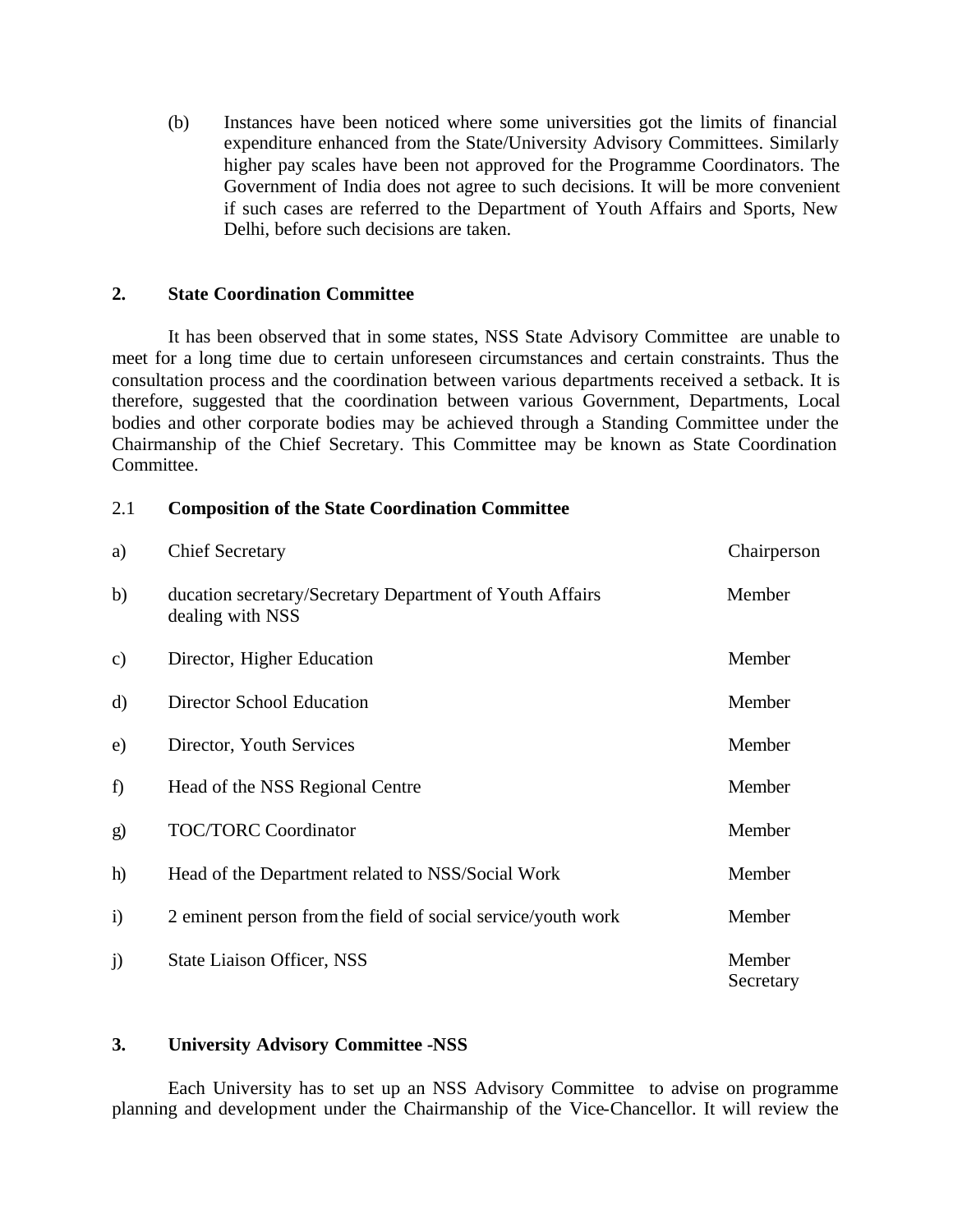NSS activities in the area of the University and ensure allocation of NSS students strength and release of grants to its colleges.

# **3.1 Composition of University Advisory Committee - NSS**

| (a)               | Vice Chancellor                                                                                                                                                                                                     | Chairmanship            |
|-------------------|---------------------------------------------------------------------------------------------------------------------------------------------------------------------------------------------------------------------|-------------------------|
| (b)               | Commissioner of Administrative Division or<br>His/her representative                                                                                                                                                | Member                  |
| (c)               | Registrar                                                                                                                                                                                                           | Member                  |
| (d)               | Secretary/Director of Education/Youth Services                                                                                                                                                                      | Member                  |
| (e)               | Head of concerned NSS Regional Centre                                                                                                                                                                               | Member                  |
| (f)               | <b>TOC/TORC Coordinator</b>                                                                                                                                                                                         | Member                  |
| (g)               | 3 faculty members                                                                                                                                                                                                   | Member                  |
| (h)               | 4 principals of colleges                                                                                                                                                                                            | Member                  |
| (i)               | One or two NSS student representative                                                                                                                                                                               | Member                  |
| (i)               | One or two Programme Officers                                                                                                                                                                                       | Member                  |
| $\left( k\right)$ | <b>State Liaison Officer NSS</b>                                                                                                                                                                                    | Member                  |
| (1)               | 5 representative from concerned Govt./<br>Non-Govt. organisations involved in youth<br>Programmes/social work/rural development<br>work at divisional /district level (like NYK,<br>Scouts & Guide, NCC, NGOs etc.) | Member                  |
| (m)               | <b>Finance Officer</b>                                                                                                                                                                                              | Member                  |
| (n)               | Programme Coordinator, NSS                                                                                                                                                                                          | <b>Member Secretary</b> |

3.2 The NSS Advisory Committee at University Level will be an apex body as far as implementation of NSS at University Level is concerned. The Programme Coordinator will approach the University Advisory Committee for approval of NSS budget, covering NSS activities and establishment expenditure on NSS cell and also programme activities to be undertaken during the year.

# 3.3 **Frequency of meetings**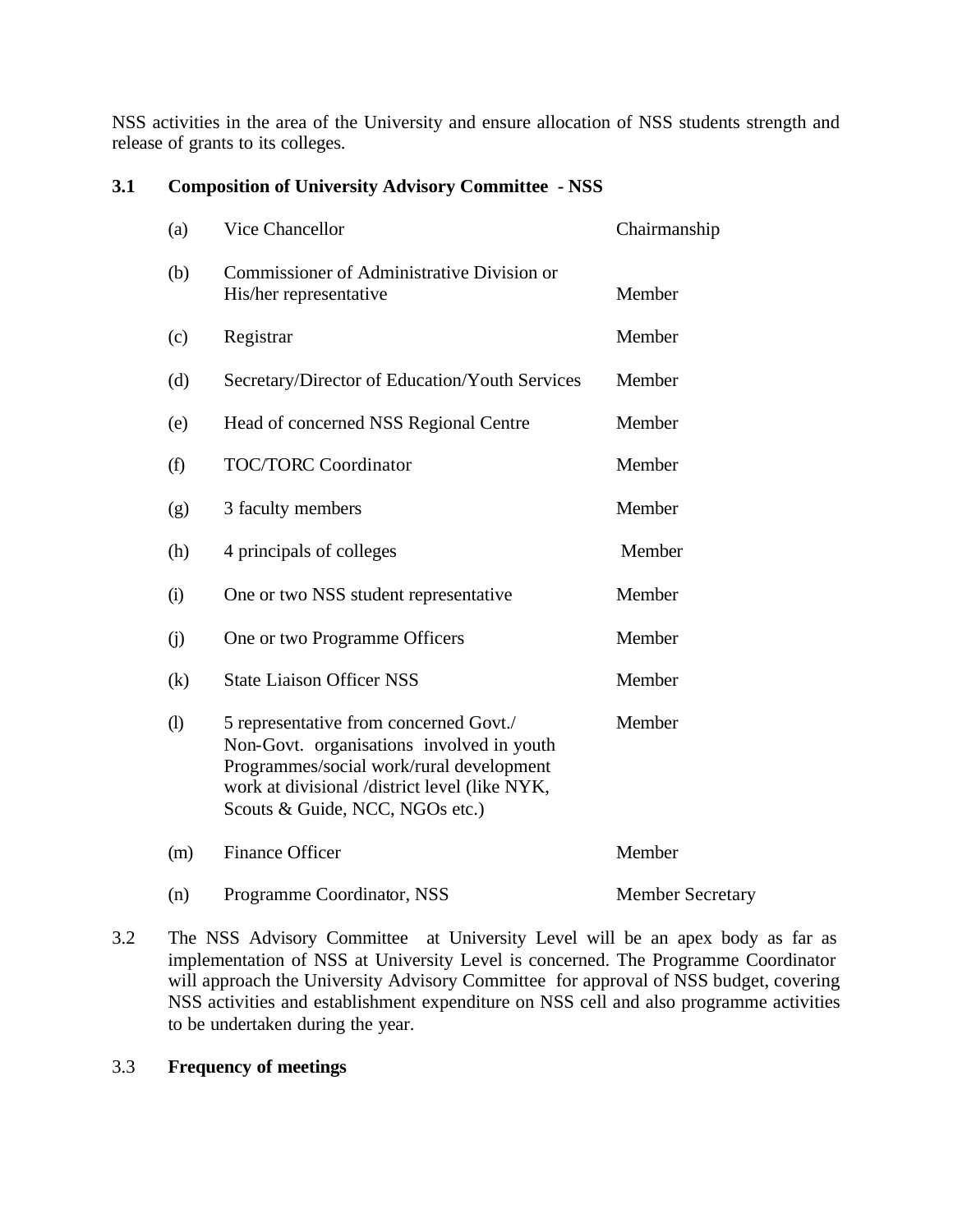The University Advisory Committee should meet at least twice a year to review, plan and monitor the NSS activities.

#### 3.4 **Limitations**

The University NSS Advisory Committee will consider the financial and establishment proposals as per the administrative and policy directives issued by the Government of India and contained in NSS Manual. No decisions against these directives should be taken as these will not be acceptable to the Government of India. As far as NSS Programme s and activities are concerned, these can be selected as per needs and requirements of the respective Universities.

#### 4. **College and +2 Schools Level NSS Advisory Committee**

College and  $+2$  Schools have to set up an NSS Advisory Committee to advise on programme/planning and development under the Chairmanship of the Principal. It will review the NSS activities at college and school level.

#### 4.1 **Composition of College/+2 Schools Advisory Committee**

| (a) | Principal                                                           | Chairperson             |
|-----|---------------------------------------------------------------------|-------------------------|
| (b) | 2 Staff members having social work background                       | <b>Members</b>          |
| (c) | One representative of the development department                    | Member                  |
| (d) | One representative from the adopted village/slum/<br>Welfare agency | Member                  |
| (e) | 2 NSS student leaders                                               | <b>Members</b>          |
| (f) | Programme Officer, NSS                                              | <b>Member Secretary</b> |

## 4.2 **Frequency of the meeting**

College/+2 schools Advisory Committee should meet at least four time during a year, once every quarter. The aim of holding periodical meetings is to assess the development of NSS programme in the institution and promote a sense of participation among the members of the staff, public and students for community work.

#### 4.3 **Limitations**

The colleges/+2 school Advisory Committee will consider the proposals submitted by the Programme officer according to the administrative and policy directives. No administrative and financial changes can be made in the pattern of financial expenditure by the college Advisory Committee. As far as programme is concerned, the Advisory Committee is free to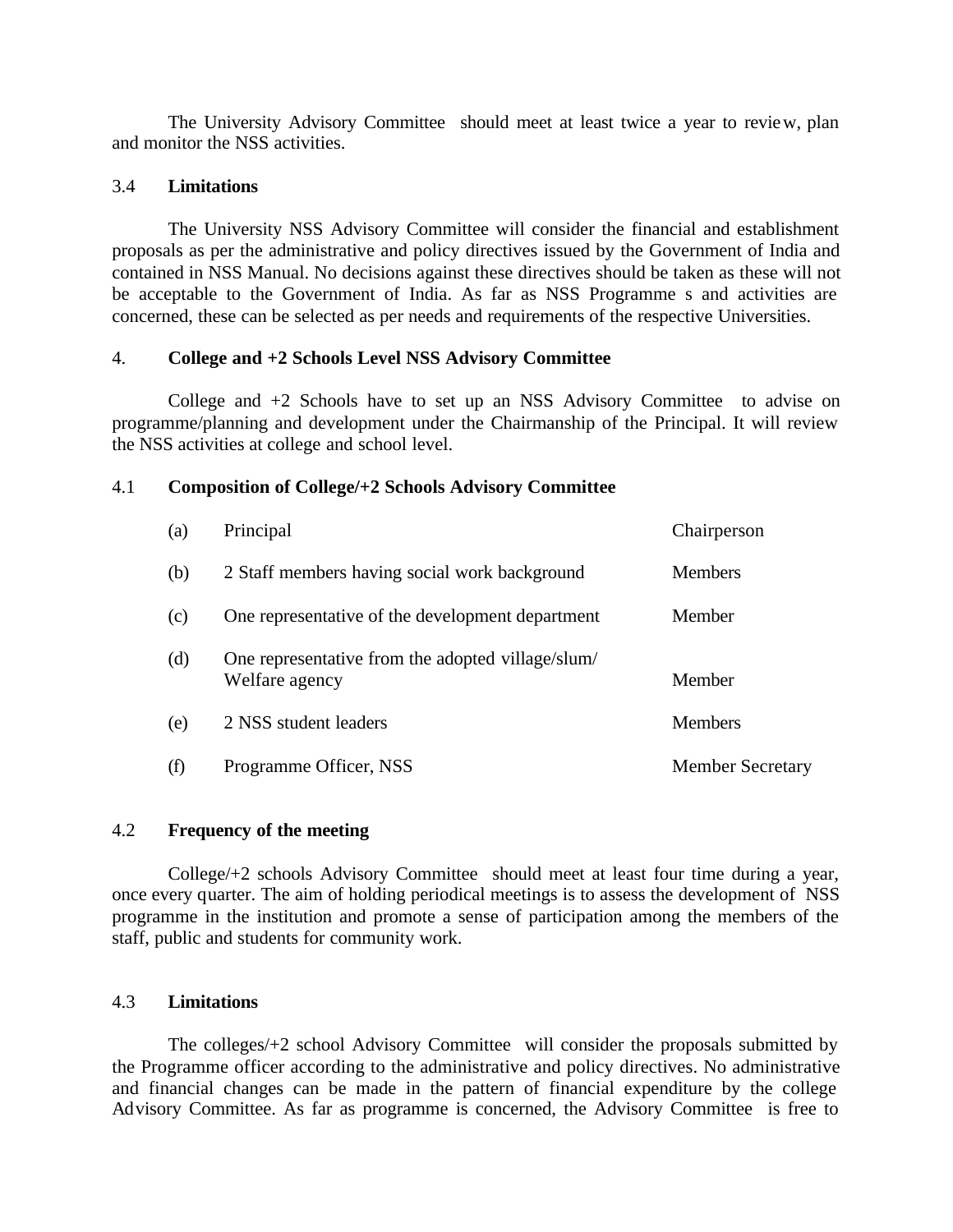select the activities suitable for their area and people from amongst the activities, suggested in NSS Manual or added at state level.

## 5. **Advisory Committee (NSS) at +2 level**

The NSS Advisory Committee at  $+2$  level will be set up to advise the Programme Coordinator at +2 level on programme planning and development of NSS programme. It will review the NSS activities in the schools covered under +2 level in a State and ensure the allocation of NSS students' strength and release of grants to the schools.

# 5.1 **Composition of Advisory Committee at +2 level**

| (a) | Director of Education (incharge of $+2$ ) level                                                                                           | Chairperson         |
|-----|-------------------------------------------------------------------------------------------------------------------------------------------|---------------------|
| (b) | Head of NSS Regional Centre                                                                                                               | Member              |
| (c) | <b>State Liaison Officer, NSS</b>                                                                                                         | Member              |
| (d) | Coordinator (Trg.) TORC/TOC                                                                                                               | Member              |
| (e) | 2 principals from the schools covered under NSS                                                                                           | <b>Members</b>      |
| (f) | 2 Programme Officers whose record in National Service<br>has been excellent                                                               | <b>Members</b>      |
| (g) | 3 Officers of District, State/Deptt. Administration who are<br>helpful to NSS for taking up projects in the field of community<br>service | <b>Members</b>      |
| (h) | 3 Distt. Education officers of schools                                                                                                    | <b>Members</b>      |
| (i) | 3 outstanding persons of voluntary organisations who are<br>working in the field of community and social service                          | <b>Members</b>      |
| (j) | Programme Coordinator at $+2$ level                                                                                                       | Member<br>Secretary |

Note : The officers in State/District Administrations who are concerned with community development and other developmental agencies may be coopted as Members or be invited as special invitees to participate in such meetings.

## **5.2 Frequency of Meeting**

The Advisory Committee  $at +2$  level should meet at least twice a year to review plan and monitor the NSS activities.

## **5.3 Limitations**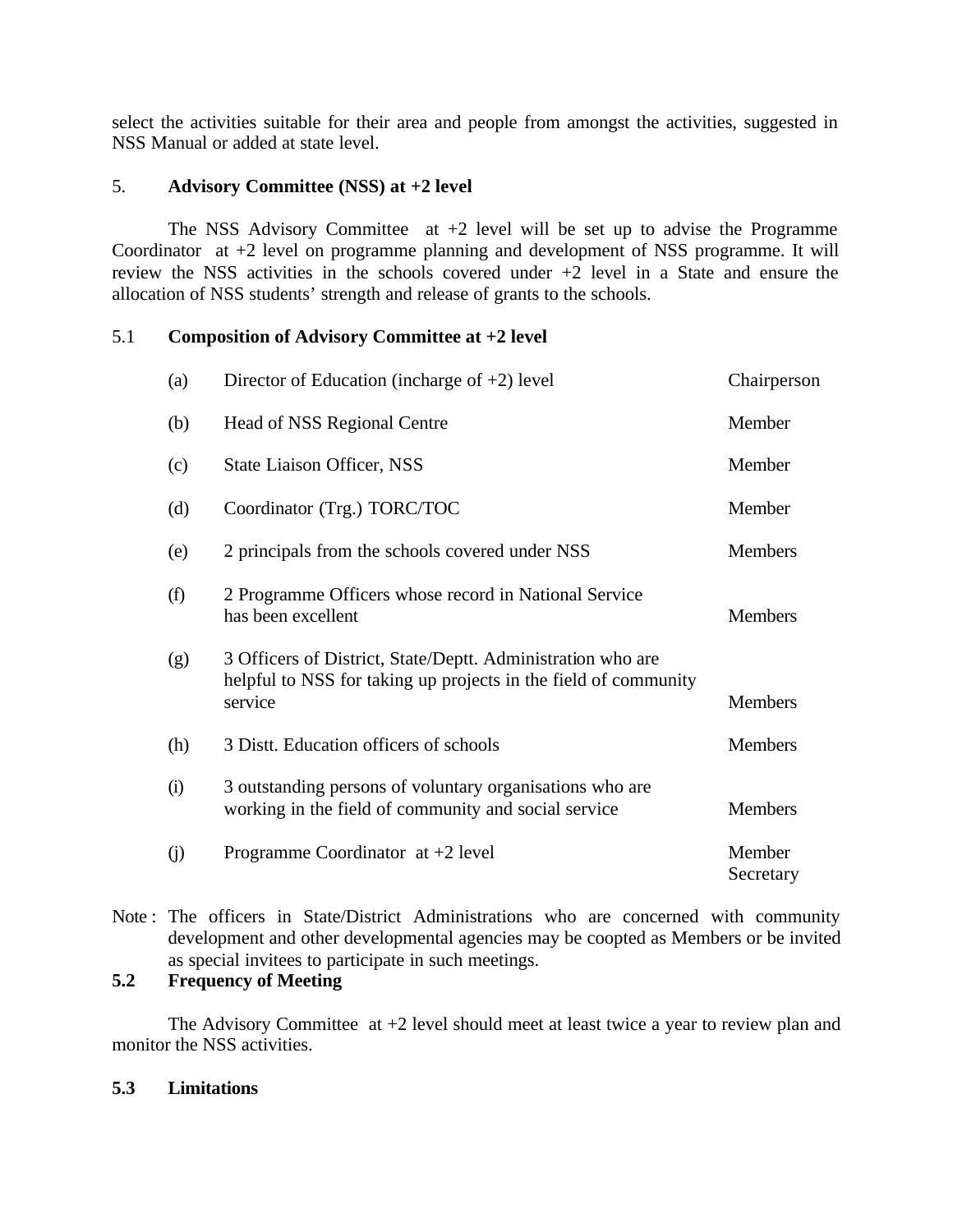All the provisions of limitations discussed under University level Advisory Committee in para in 3.4 will be applicable to the NSS Advisory Committee at +2 level also.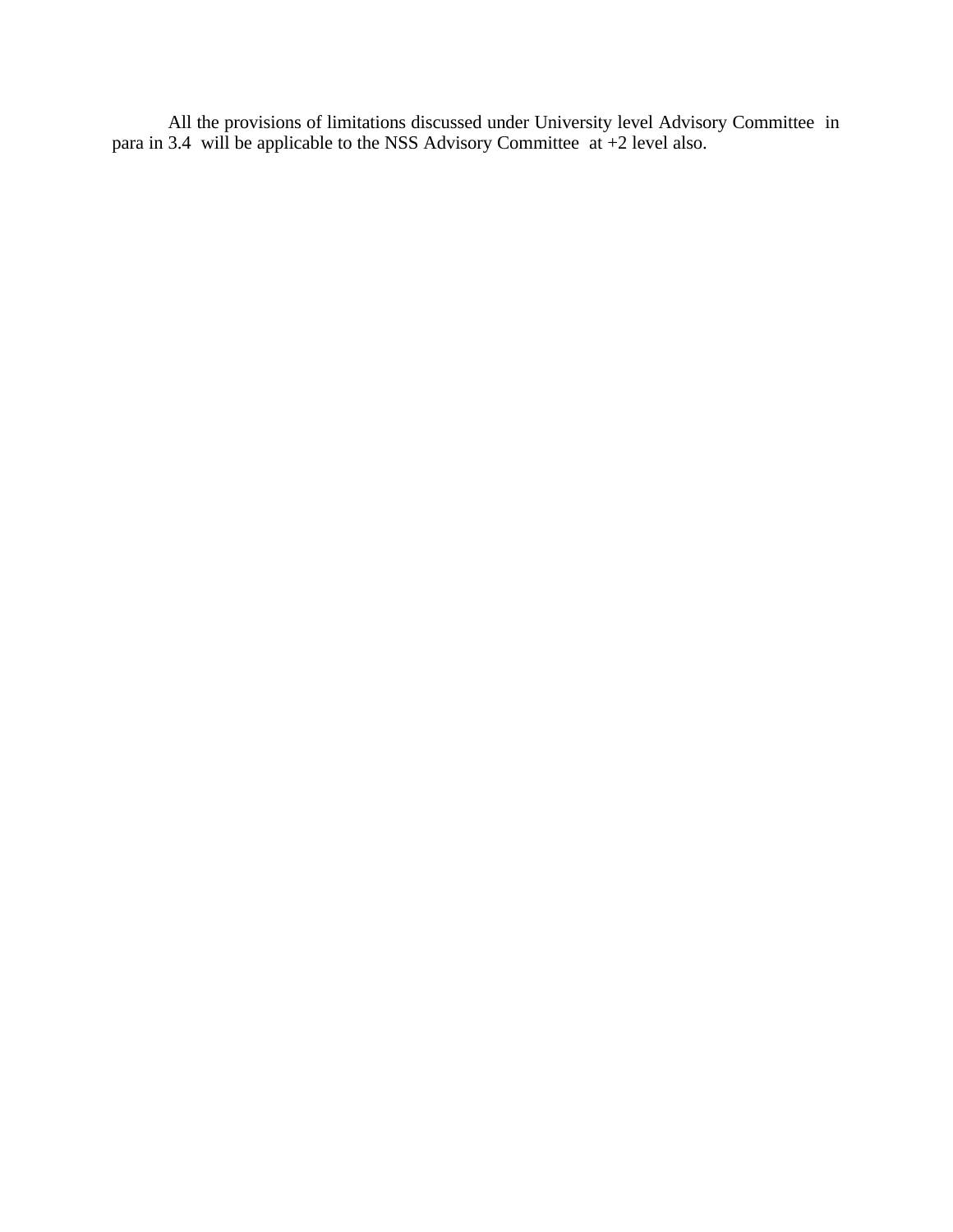# **PART – V PLANNING OF PROGRAMME/ACTIVITIES**

#### Chapter – 1 : PLANNING AT STATE LEVEL

Planning plays on important role in achieving the set targets of any programme. It further helps to involve the peoples in a proper manner in any national reconstruction work and presents a model for their training. In a programme like National Service Scheme where different agencies like Central Government, State Governments, Universities, Colleges, Schools, Youth and the community are involved, proper planning and close coordination with these different agencies is essential to achieve the basic aims and objectives. Since State Government is responsible for ensuring the provisions of funds for NSS activities and inter-departmental coordination, the planning at State level is of vital importance.

#### **1. Meeting of State Advisory Committee**

The Meeting of State Advisory Committee should be convened in the first week of March every year. The following agenda may be set :-

- (a) Review of the progress of the NSS activities during the current year and the past years if not reviewed earlier;
- (b) Prepare the plans for the next financial year regarding regular activities and special camping programme, special programme like national integration, promotion of adventure programmes etc.
- (c) Tentative allocation of the NSS strength to the Universities for the current year and the next year;
- (d) Evaluate the progress of NSS Programme and other allied projects.

#### 2. **Meeting of Programme Coordinator, State Liaison Office, Regional Centre, TROC/TOC.**

After ensuring the provisions of funds and acceptance of NSS strength and NSS projects to be undertaken during the next year from the NSS Advisory Committee, the State Liaison Officer should convene the meeting of the Programme Coordinators, Regional Centre, Coordinator (Trg.), TORC/TOC. The meeting should be convened in consultation with the NSS Regional Centre. The following points should be taken for consideration in this meeting :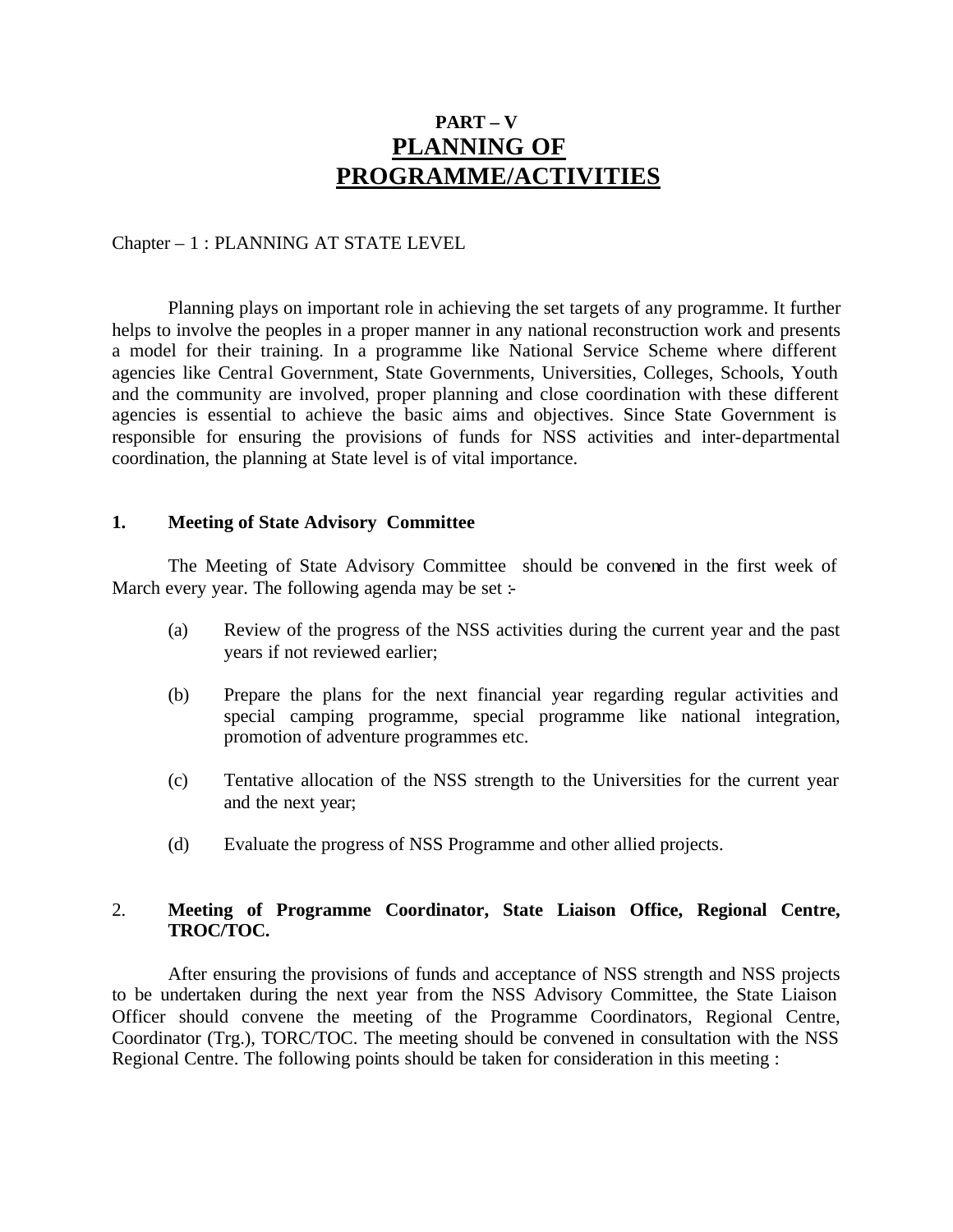- (a) Review of the progress of NSS Programme/activities in the universities during the current year;
- (b) Prepare the plans for current year of NSS programmes and youth programmes. The NSS strength to the universities should also be earmarked;
- (c) Problems and bottlenecks responsible for hampering the progress of NSS activities should also be discussed and feasible remedial measures should be adopted;
- (d) Finalization and submission of accounts should also be discussed. It should be ensured that the universities have utilized the funds properly and are in a position to submit the audited accounts to the department for finalization of accounts;
- (e) Any other important issue may also be taken up in this meeting which may affect the functioning of NSS programme. The meeting should be held preferable in the month of April every year.
- (f) As far as possible, the meeting should be chaired by the Secretary, Education/Youth dealing with NSS.

## 3. **Issue of Communication**

The State Liaison Officer should ensure that the official communications are issued in time regarding the allocation of strength to the universities, release of grants and guidelines etc. to the concerned institutions. The process should be completed by the month of May or first half of June every year.

#### 4. **Release of Grants**

The State Liaison Officer should ensure that the regular grants are made available to the universities by the month of July. At least 50% of the grants should be released in the first instance. The balance may be released on the receipt of accounts of the last year. For special camping the grant should be made available one month before the actual camps start.

## 5. **Second meeting of the State Advisory Committee**

Second meeting of the State Advisory Committee should be held during the month of December. It should take stock of the progress of the NSS activities and targets achieved during the current year. The committee may suggest the remedial and corrective measures to complete the targets.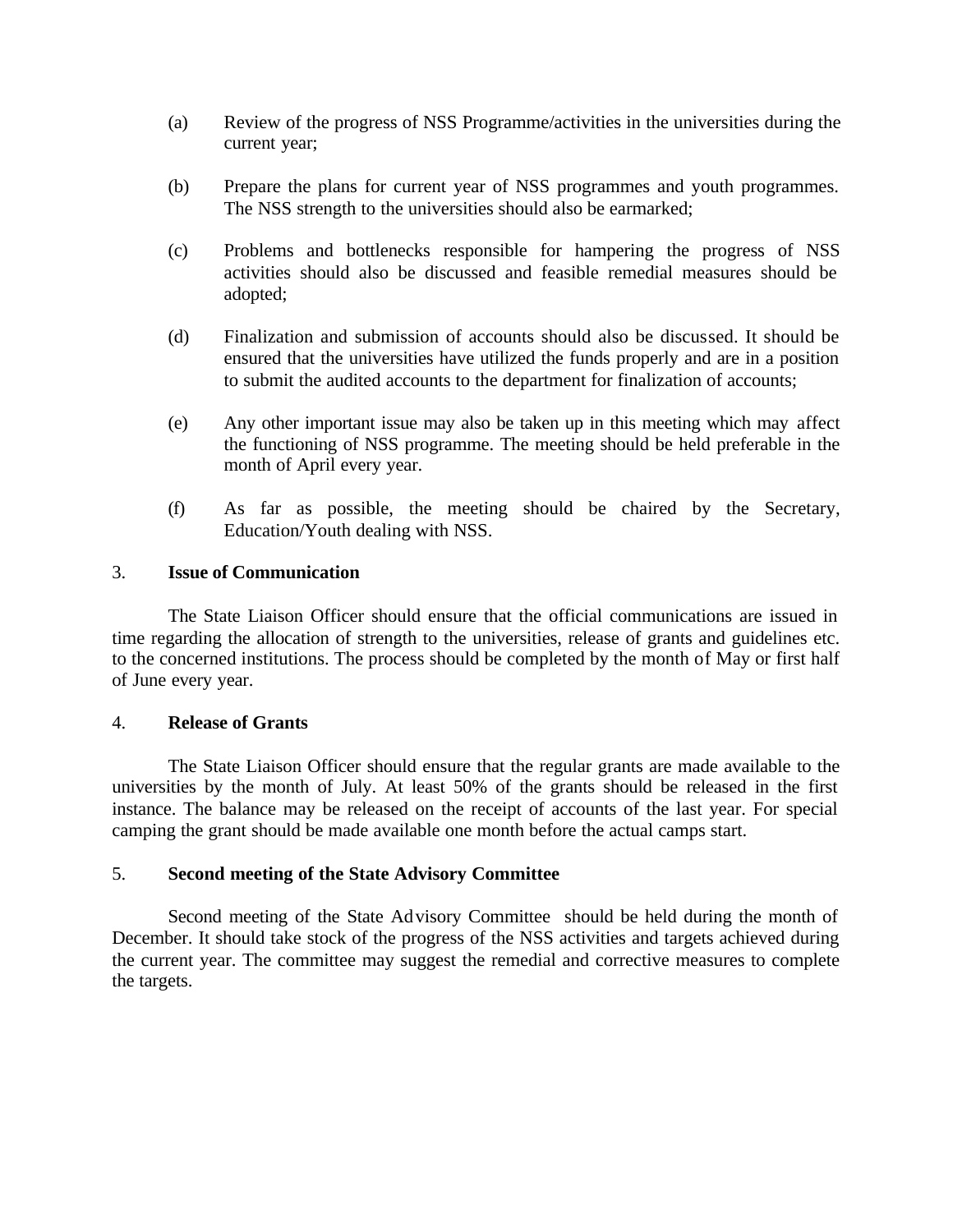## **Chapter 2 : Planning at University Level**

NSS cells at University and +2 level play a pivotal role in National Service Scheme. The Programme Coordinator NSS at directly connected with the Programme Officers of NSS manning the units at the college/school level. As the NSS units are dependent upon the Programme Coordinator for administrative instructions, guidelines for the implementation of NSS Programme, approval of projects and release of funds, the NSS Cell at University level can give right direction for the development and growth of NSS Programme by planning the NSS activities properly for the units. While planning the NSS activities for the current year the feedback regarding the activities undertaken during the previous year, bottlenecks, if any and the results can serve as guide for the formulation of current plans. For proper planning, some actions at different stages are suggested.

#### 1. **Seminar/workshop of Principals and Programme Officers**

- (a) To learn from the past experiences and problems, it is essential that Programme Coordinators should get correct feed-back from the principals and Programme Officers where NSS is being implemented. To achieve this end, it is suggested that a seminar/workshop of the principals should be convened just after the end of financial year. In this workshop two days may be devoted for the discussions with the Programme Officers regarding the NSS activities undertaken during the past year and the proposals regarding the projects to be undertaken during the current year. It will be worthwhile if the nature of outstanding projects and special camps and other special activities is decided in this very workshop or meeting.
- (b) The occasion of workshop/meeting should be utilized for planning the activities for the current year. The NSS activities concerning special camping programme, PMFL, UTA, special projects to be undertaken under regular NSS activities may also be decided.
- (c) The allocation, enrollment made to various NSS units may also be reassessed in the light of performances of the NSS units.
- (d) The problems and difficulties faced by the Programme Officers during the last year may also be discussed in this meeting. The Programme Officers should be encouraged to give the factual and real picture of State of affairs. The problems thus brought into limelight may be communicated to the NSS Regional Centre, State Liaison Officer and Programme Adviser's Cell for their information and further necessary action. Some of them may be discussed in the Unviersity $/+2$ Advisory Committee.
- (e) One day should be utilized for having discussions with the principals of the college to understand the state of NSS programmes in college. The occasion should be utilized for creating favorable environment for the NSS programme. The Vice-Chancellor of the university may motivate principals for taking initiative for the development of NSS programme in their institutions.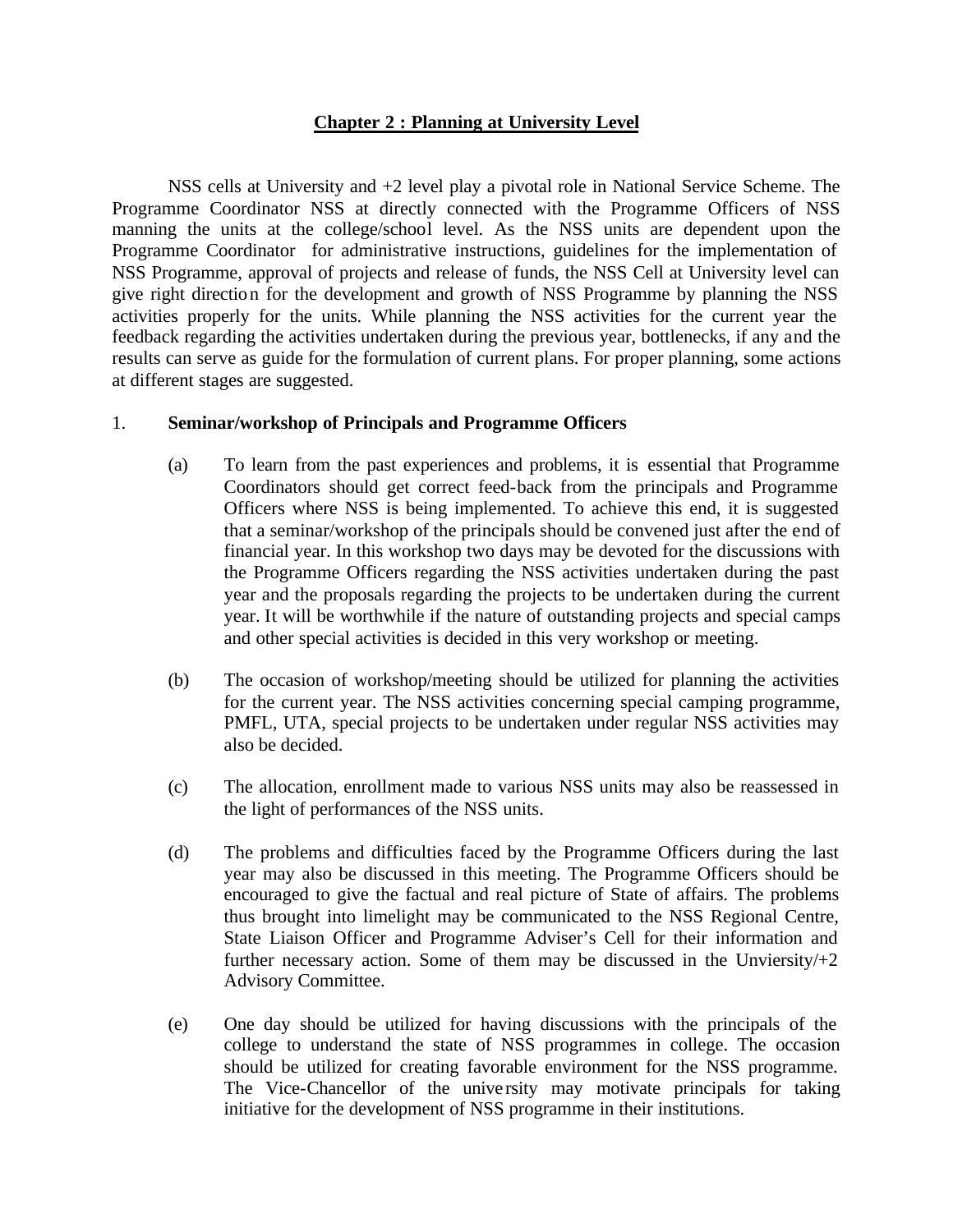- (f) In fact his seminar and workshop should provide necessary information and data for formulation of the plans regarding NSS at university level in the light of past experience and performance of the NSS units at college/school level.
- (g) Programme Coordinators should ensure participation of Programme Officers in training programmes at TOC/TORC.

# 2. **Meeting of University and +2 Advisory Committee**

University and  $+2$  NSS Advisory Committee are the apex bodies as far as NSS is concerned. It is always important to seek the advice and guidance of the Advisory Committee by presenting the experience drawn from the performance of the last year. Therefore, this committee should concentrate on the following issues :-

- (a) Review and progress of the NSS during the previous year;
- (b) Formulation of the plans for NSS programmes and activities to be undertaken during the current year;
- (c) Approval of the allocation to be made to the NSS units during the current year;
- (d) Approval of the budget of the NSS cell at university level including establishment and programme expenditure at university and college levels;
- (e) Approval of special projects to be undertaken during the year. The Programme Coordinator will convey the acceptance of the allocated strength to the Govt. of India under intimation to NSS Regional Centre and State Liaison Officer. He/she will reallocate the strength to the colleges/schools under its jurisdiction.

# 3. **Orientation for Selected NSS Group Leaders**

As the aim of National Service Scheme is to develop the qualities of leadership among the NSS volunteers, it is necessary to orient and enable selected NSS leaders to play their role more effectively in the implementation of NSS Programme. They should be provided with opportunities to develop the qualities of a good leader, organiser and manager. To achieve this end, it is proposed that the universities/+2 councils organise 1-2 days orientation for selected NSS leaders at university/+2 level. The following issues may be considered in the orientation for NSS leaders :-

(a) The concept & philosophy of NSS should be impressed upon the minds of NSS leaders. The information regarding current lime of thinking on NSS programmes/activities should be explained to the NSS leaders. They should be helped to plan the activities to be undertaken during the current year;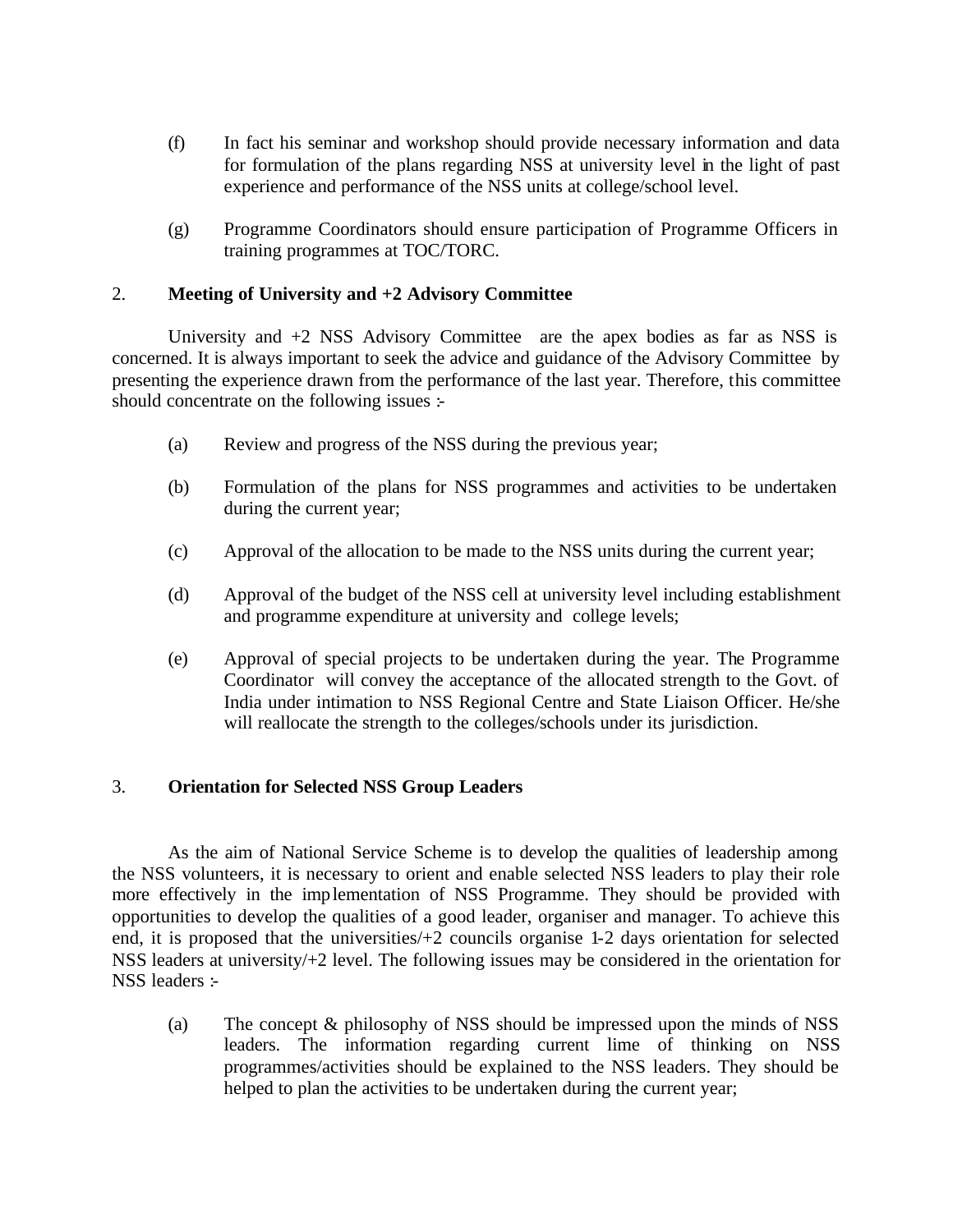- (b) The current administrative and policy directives along with guidelines should be brought to the notice of NSS volunteers. They should be fully clear about the schemes and programmes to be undertaken during the current year. They should be encouraged to express their views without any fear or favor;
- (c) The student-leaders should be encouraged to express their opinion and views regarding the NSS activities undertaken during the last year. This opportunity should be utilized to get feed-back from the NSS volunteers and to prepare success stories from the NSS projects undertaken;
- (d) The importance should be impressed upon the NSS team leaders about their contributions in implementation of the special projects under regular activities and special camping so that the essentials of the Govt. policies regarding NSS are conveyed to the NSS volunteers and members of the community through them.

# 4. **Calendar of Activities**

The Programme Coordinator should prepare a calendar of activities to be undertaken during the current year for the guidance of NSS units under the jurisdiction of university $/+2$ council. A suggestive calendar of activities has been prepared by the Programme Adviser's Cell (NSS), Department of Youth Affairs & Sports, New Delhi. The Coordinator may refer to the calendar of activities for guidance for preparing their own calendar. Accordingly, the NSS units may be advised to prepare a calendar of activities for their units also. The calendar of activities is given in Chapter 4 of this part.

# 5. **Participation in other Youth Programme**

The Government of India has appreciated the role of NSS volunteers in community service and national reconstruction. Accordingly the Department of Youth Affairs & Sports has earmarked certain youth programmes for the NSS volunteers. Such programme included National Integration Camps, Promotion of Adventure among youth, National Service Volunteer scheme etc. The universities/+2 councils can utilize these schemes for the benefit of the NSS volunteers by preparing plans and submitting them in time to the Department of Youth Affairs & Sports through NSS Regional Centres. Therefore, it is suggested that university may avail these opportunities for the benefit of the NSS volunteers. For further details NSS Regional Centre s of the state can be contracted.

# 6. **Submission of Annual Action Plan**

By initiating actions as stated in paras 1 to 5 the Programme Coordinator at university/ $+2$ councils NSS Cell has sufficient material to formulate his/her plans. He/she should forward the plans of the university/+2 council NSS activities to the undertaken during the current year to NSS Regional Centre, State Liaison Officer, Coordinator (Trg.) TORC/TOCs under intimation to Programme Adviser's Cell.

# 7. **Release of Grants**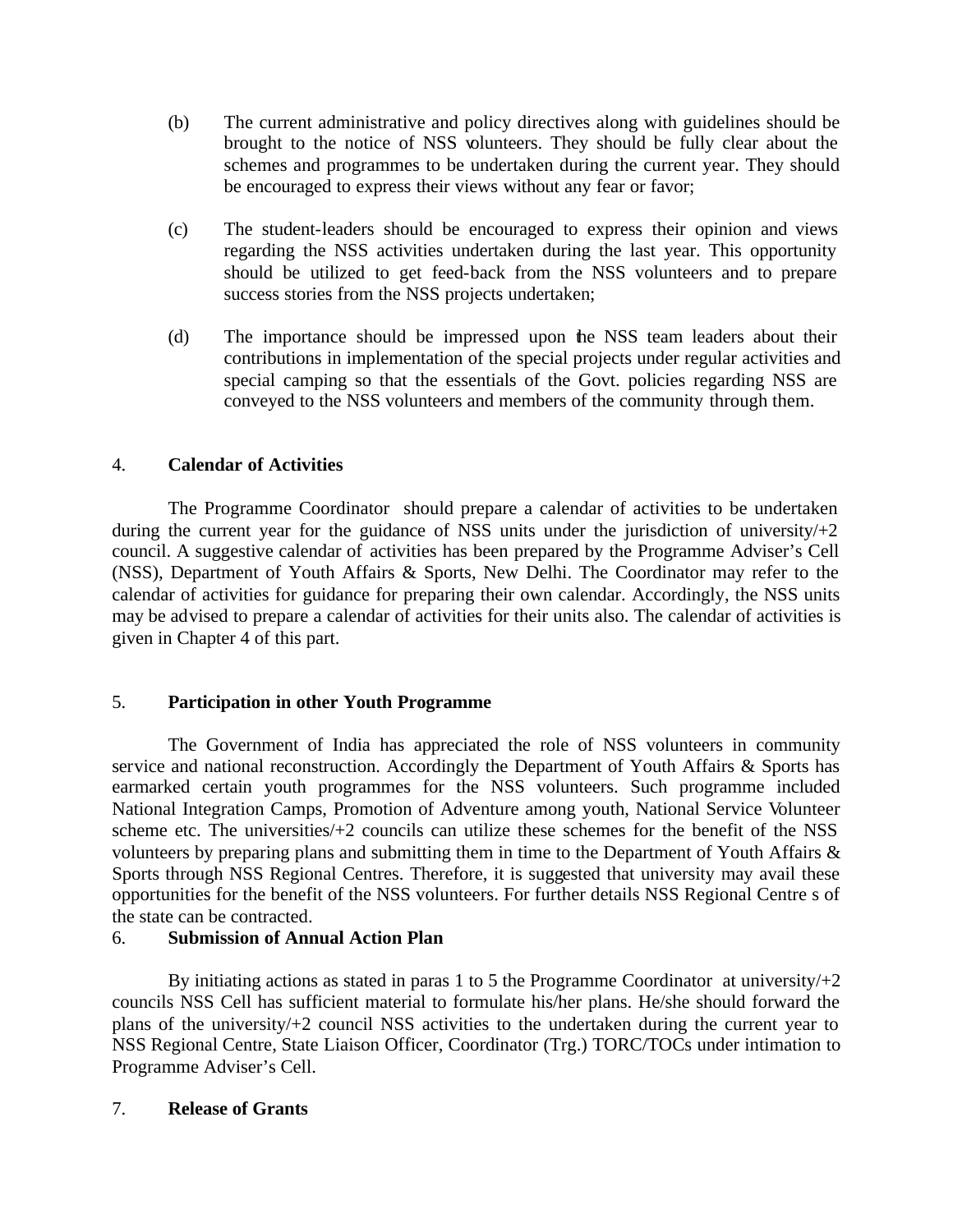The whole exercise will be futile if financial support is not given to the NSS units in tome. Generally Govt. of India releases the grants for NSS in time. The State Govt. are expected to release the regular grants to the universities by  $30<sup>th</sup>$  June, i.e. before the new academic session starts. However, Special Camping grant needs to be released well before the camp starts. The universities and  $+2$  councils will ensure that the grants are passed to the NSS units in time to enable them to undertake regular activities and special camping programme as proposed and approved.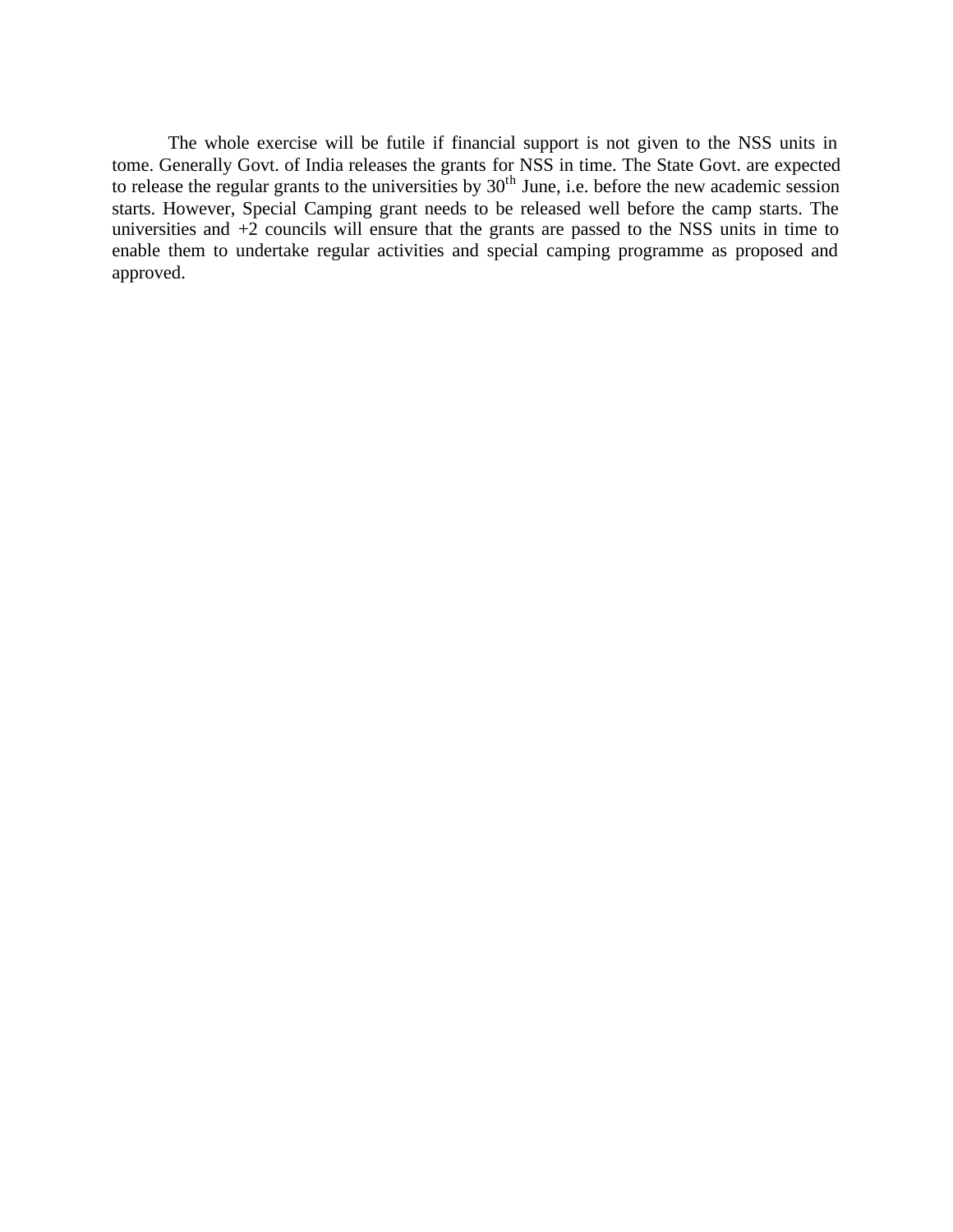#### **Chapter – 3 : Planning at Institution Level**

Each institution is allotted a certain number of NSS units according to the student strength. Each unit consists of 100 NSS volunteers and functions under a member of teaching faculty who is known as Programme Officer. The Programme Officer is responsible for the implementation of NSS Programme in a college/institution as far as his/her unit is concerned. After enrollment the NSS volunteers come in contact with the members of the community who live in village or urban slums. Thus, repeated inter-action among the student masses, community, teaching faculty and administration takes place. This interaction can affect the personality of NSS volunteer to a great extent. Therefore, it is very crucial that NSS Programme Officer plans the NSS activities in such a way that the interaction of different sections of the community are favourable, encouraging and satisfying.

Further, the Programme Officer is also watched by 100 NSS volunteers, members of the teaching faculty and officials of the administration and members of the community. His/her success or failure is likely to influence all these sections. Thus, it is imperative that NSS Programme Officer plans the NSS activities properly so that his/her projects are completed successfully and his/her image along with NSS programme is enhanced. In this way, he/she will become a role model for 100 NSS volunteers.

#### 1. **Division of Unit**

The Programme Officers should divide the NSS unit into groups and teams. Each group and team should be given specific projects/activities. It should be ensured that students are grouped together as per their inherent inclinations and aptitudes. The task of each group/team should be specifically defined. The group should be explained all aspects of the activities or projects without any reservation so that the NSS volunteers can associate themselves with these projects whole heartedly.

## 2. **Selection of Projects**

Projects/activities should be selected with due care keeping the capability of NSS volunteers in view for its successful completion.

- (a) Parameters of each projects should be decided in detail in advance. Selection of the projects should be made considering the needs of the society, availability of resources, raw-material, and trained personnel for its completion.
- (b) All constraints which can prove bottlenecks in this programme should be thought of in advance keeping in mind the corrective measures.
- (c) The scope and nature of beneficiaries should be decided in advance. It will be better if the specific projects are undertaken for a specific group or community.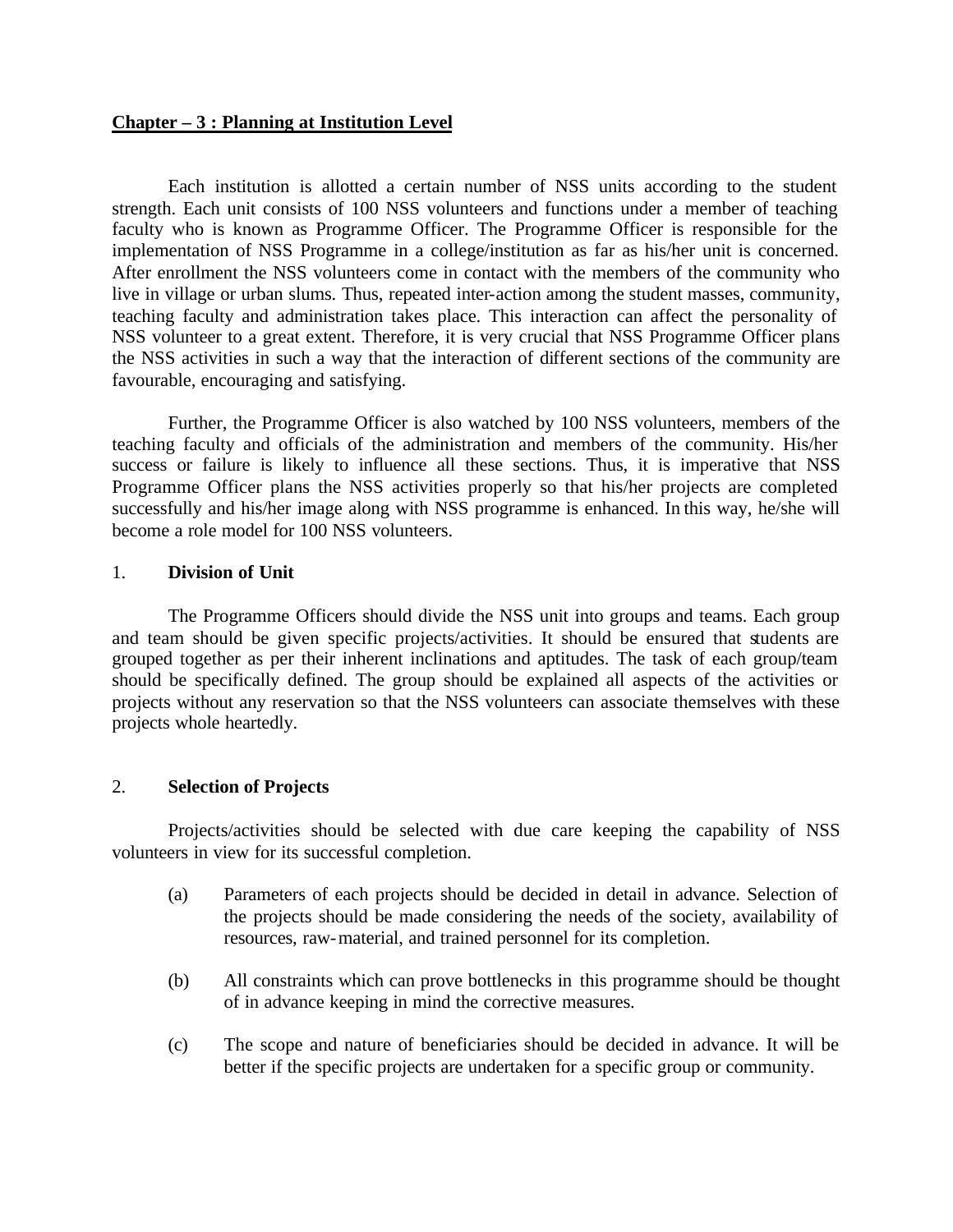(d) The golden rule of selecting the project should be that NSS volunteers must be in a position to complete the project successfully. There are many to share a glory but few to share the burden of failure. This golden rule should be always kept in mind while selecting the project.

## 3. **Meeting of NSS Advisory Committee**

The Programme Officers should convene the meeting of college NSS Advisory Committee in the beginning of the academic session for preparing the plans for the current year. In the first meeting of the Advisory Committee the following points are be considered:

- (a) Review of NSS activities/projects undertaken during the previous academic year;
- (b) Preparation of action plan for NSS activities/projects for the current year;
- (c) Approval of the budget of the NSS unit;
- (d) The outstanding work of the NSS volunteers of the unit should be recognized by awarding special certificates. The work of such volunteers should be brought to the notice of the Programme Coordinator of the university under intimation to NSS Regional Centre of concerned region.
- 4. The Govt. of India has started many Youth programmes for the benefit of student and non-student youths. Considering the valuable contribution of the NSS volunteers towards community service and national reconstruction the Department of Youth Affairs and Sports has extended the benefit of these programmes to NSS volunteers also. National Integration Camps, Promotion of Adventure among youth, National Service Volunteers Scheme have been extended to the NSS volunteers. Such special projects are exclusively for NSS volunteers. The Programme Officer should plan the participation of his/her outstanding volunteers in such programmes specially national integration camps by contacting the Programme Coordinator of the University. For further details the Programme Officer may contact the Programme Coordinator and Head of the NSS Regional Centre for his/her help.
- 5. Programme Officers should prepare a calendar of activities of the NSS unit for the year in the light of model calendar of activities and forward the copy of the same to the Programme Coordinator and NSS Regional Centre, State Liaison Officer and TORC/TOC. If some special projects/activities have been selected, the plan of such activities should be forwarded to the Programme Coordinator and NSS Regional Centre.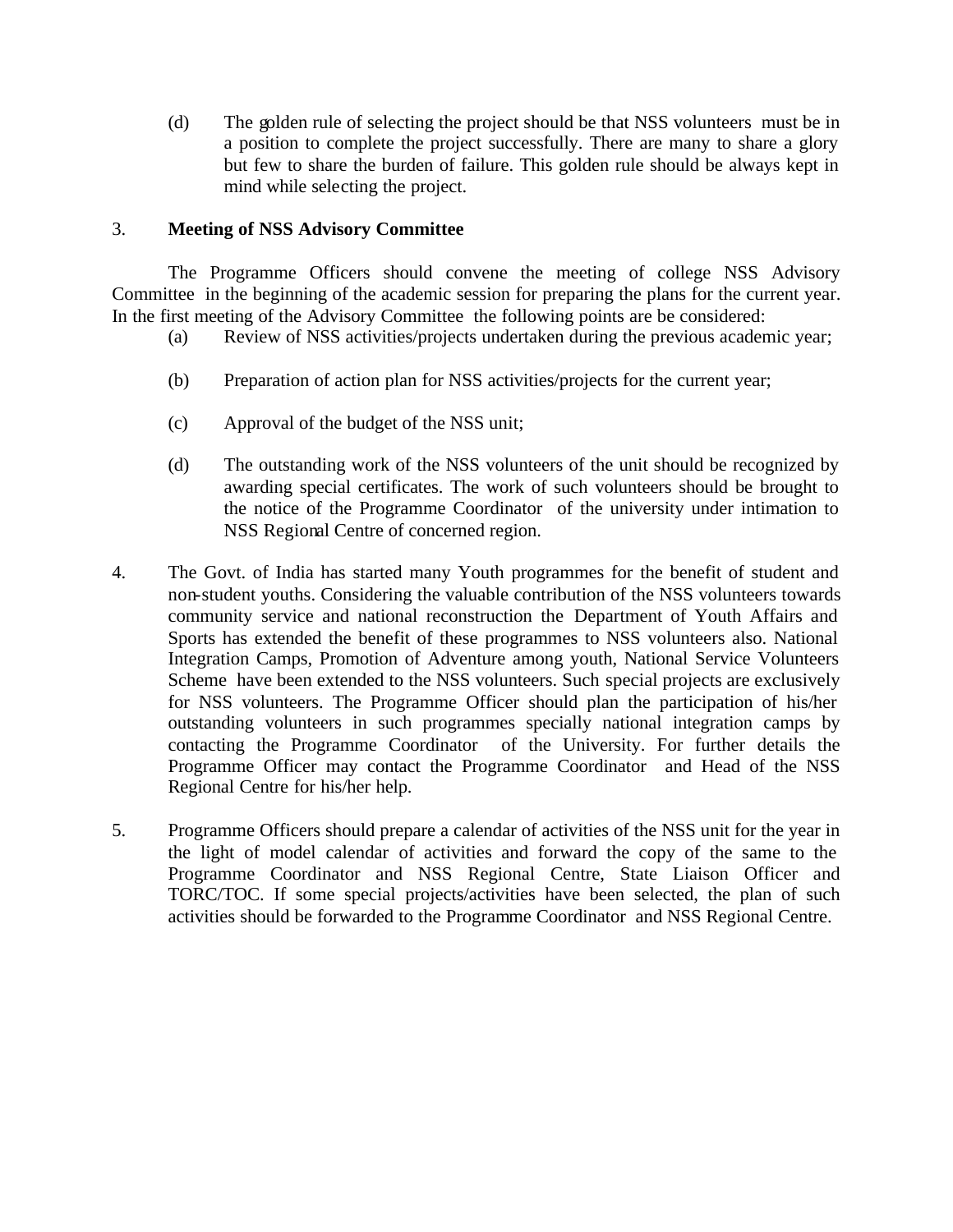#### **Chapter – 4 : Planning of NSS Programmes**

#### **Calendar of Activities**

Planning plays an important role in achieving the set targets and goals in a very systematic manner. It gives scope for continuous feed-back, proper monitoring and execution of the assigned task. The cardinal principle of planning not only spaces the given tasks, which are to be undertaken, but also provides clear cut design for implementation. National Service Scheme, in the present context, has reached a stage where it is strongly felt that the planning of NSS activities to achieve the assigned goals is very essential right from the grass-root level. Further, proper planning in NSS has assumed greater importance in view of frequent disturbances and curricular variations in the academic institutions.

## **1. Month-wise Suggested Action**

The Programme Adviser's Cell, Department of Youth Affairs and Sports, New Delhi has prepared a model action plan. The model action will help the Programme Coordinators and the Programme Officers for their universities and colleges. The model action plan is given as follows :-

## **1.1 July**

#### (a) **Quarterly Report**

Submission of Quarterly report to the NSS Programme Coordinators on MPFL and other projects and Special Camping Programme for the period April to June  $(7<sup>th</sup>$  July by the NSS units). Programme Coordinators have to submit the same (after compilation), to the State Liaison Officer and Regional Centre by 15<sup>th</sup> of July. This is the pattern for all Quarterly Reports.

#### (b) **Enrollment**

NSS Programme Officers are to launch an enrollment drive. In order to attract sincere and service-minded students, Programme Officers may take necessary steps based on local circumstances like :-

- (i) Involving senior volunteers/students to encourage new students to join NSS;
- (ii) Posters, leaflets, handbills reflecting the aims and objectives may be distributed among students and they may be displayed in college library, notice boards, etc;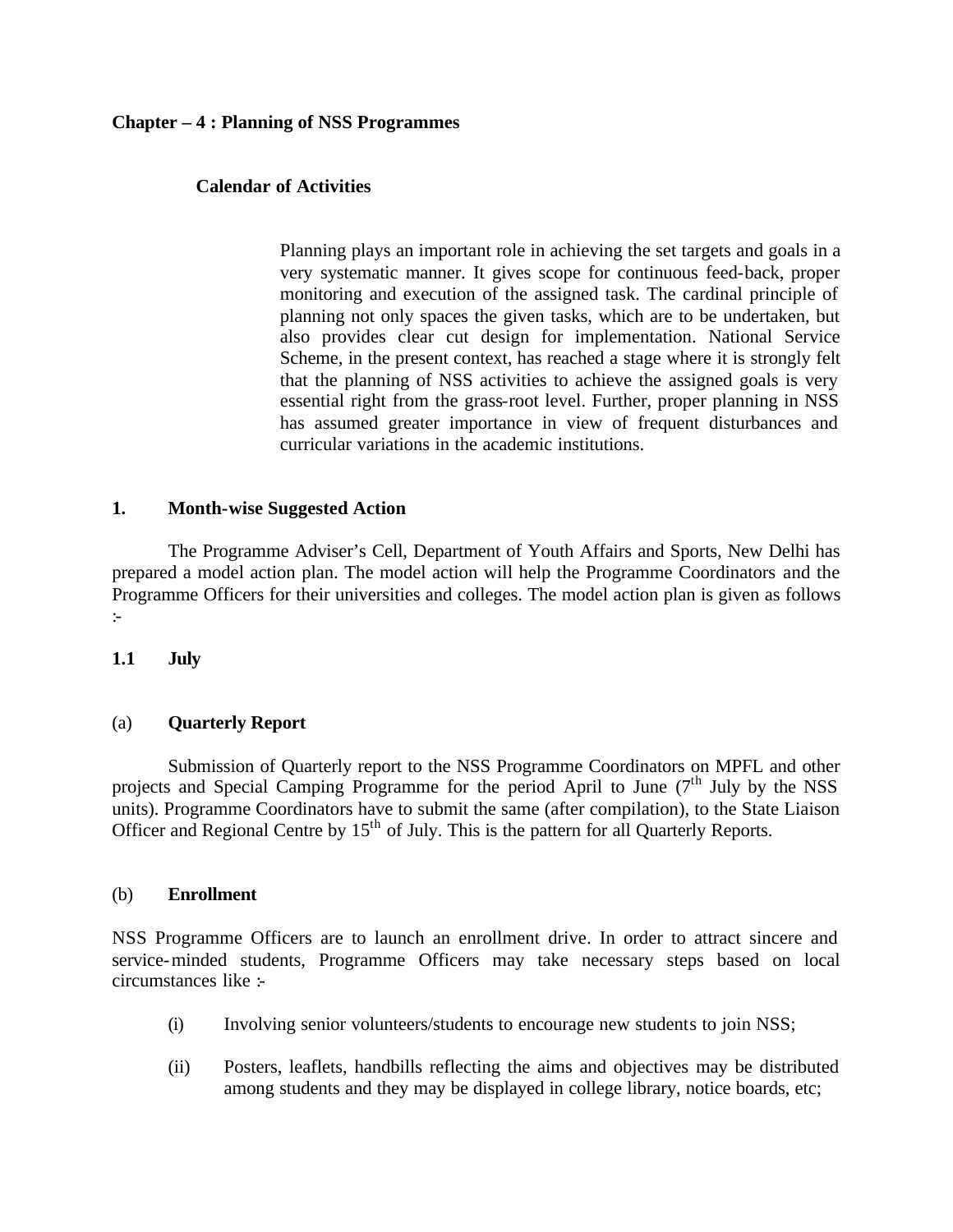(iii) Programme Officers may hold one or two general meetings in auditorium/common hall in which the philosophy, aims and objectives of NSS may be explained to the new students and they may be encouraged to join NSS.

# **(c) Vanmahotsava Week 1st to 7th July**

Mass Tree Plantation in the campus and adopted villages/areas and upkeep of existing trees should be undertake. In case enrollment has not been started or completed, programme may be organised involving senior NSS volunteers and general students. For saplings, Forest/Horticulture/Soil Conservation Departments may be contacted. However, plantation should be taken up only at Places where protection and survival are assured.

## **1.2 AUGUST**

#### (a) **Completion of Enrollment**

Programme Officers are to complete enrollment (depending on admissions) in August every year followed by submission of detailed enrollment data to the concerned NSS Programme Coordinator of the university/+2 level.

## (b) **Constitution of College/+2 Level NSS Advisory Committee**

College/+2 level NSS Advisory Committee may be constituted, if not done earlier, with the Principal as the Chairman and the Programme Officer as the member-Secretary. Lecturers/Readers/Faculty members having inclination towards social service and youth activities, representatives of local service agencies/organizations a few present and ex-volunteers may be taken as Members. Local Development Agencies may be associated along with contact persons/penchant members of the Adopted Villages/Slums area.

## (c) **NSS Advisory Committee**

It may hold its first meeting and prepare the Annual Plan for regular as well as special camping activities and other community development programmes. The under-developed area (village cluster/slum) near the college/school is to be adopted for organising NSS activities. The Annual Plan (covering regular and special camping activities) may be submitted to the Programme Coordinator who will prepare the University Level Annual Plan and submit it to the State Liaison Officer and the NSS Regional Centre. The State Liaison Cell, NSS will prepare the State level Annual Plan in consultation with the NSS Regional Centre and submit it to the Programme Adviser's Cell through the concerned NSS Regional Centre so that the PA Cell, New Delhi will prepare the National level Annual Plan on NSS activities.

## (d) **Beginning of the Regular Activities**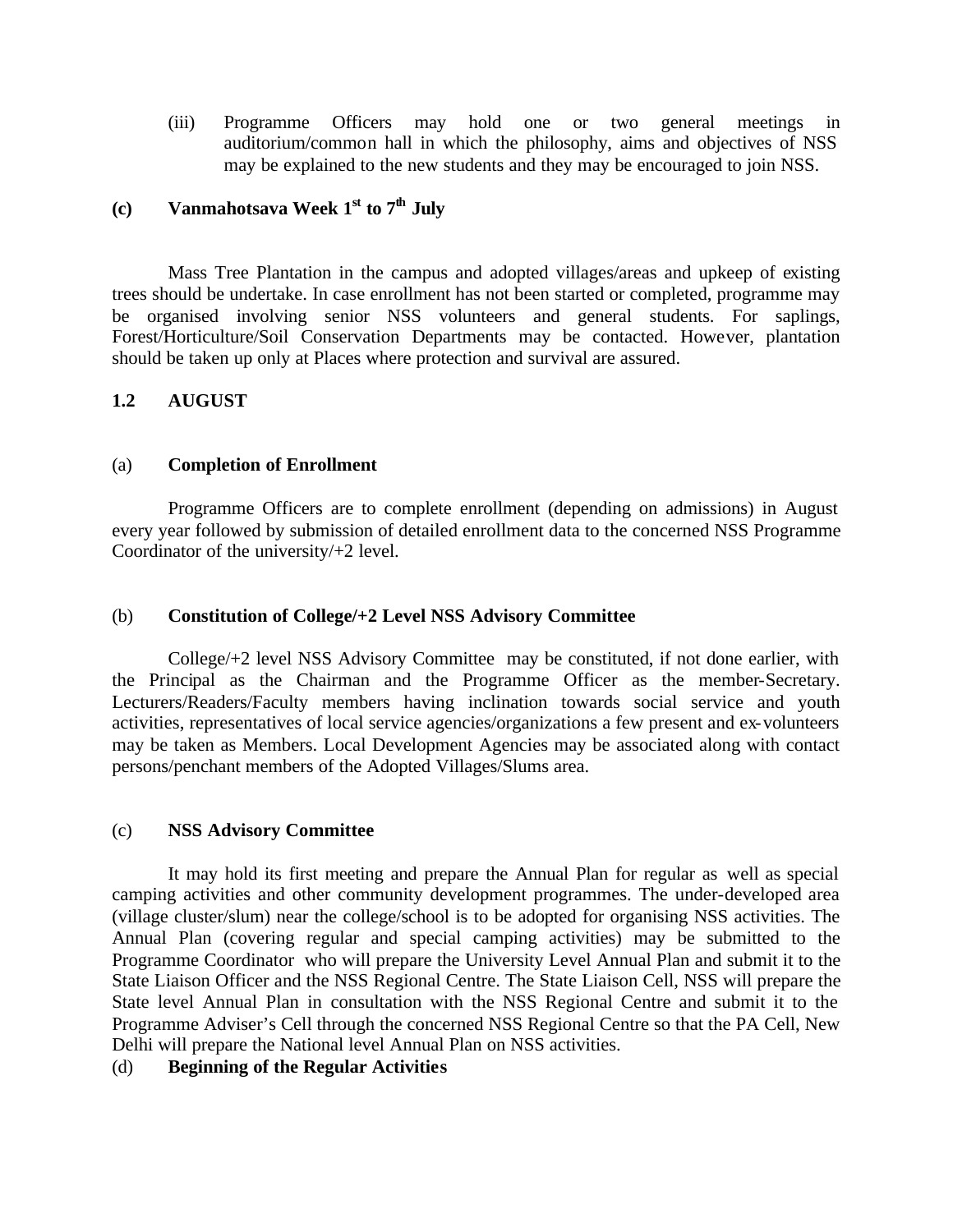An early beginning of the regular activities may be made at least by  $15<sup>th</sup>$  August. If the enrollment does not take place by this date, activities can be started with the senior volunteers.

## **(e) Orientation**

Soon after the enrollment of NSS volunteers in the beginning of the academic sessions, an orientation on NSS for 3 days covering various aspects of community service may be organised for fresh recruited NSS volunteers to be involved in various types of NSS programmes. Topics like role of youth in literacy, environment enrichment and conservation, Drug Abuse, Health, AIDS Prevention, Family Welfare, health Education and Nutrition, Social Service Programmes, Women and Child Development, etc. may be included.

## (f) **Environment Enrichment & Tree Plantation**

Some institutions remain closed for vacation and hence, are unable to organise 'Van Mahotsav'. Therefore, depending on monsoon, the NSS units may take up tree plantation in college campus, public institutions, adopted villages/slum areas, and wasteland as one of the regular activities of the Quarter (with assured protection of trees planted).

## (g) **Disaster Management**

NSS units may be kept ready to extend their help in hand to local authorities during emergency times like flood, cyclone, etc. Relief and rescue work inoculation and immunization, distribution of medicines, essential goods, may be undertaken in collaboration with the concerned agencies/local authorities.

## (h) **Adopted Village**

Connections with the adopted villages may be reviewed and activities may be carried on as per the decisions of the college Advisory Committee. Programme Officers with the help of other Government agencies may aim and plan for literacy promotion and basic facilities like drinking water, pucca/kutchha road, school shed/buildings, cooperative/self employment scheme, etc. Such projects may be undertaken through a process of mutual consultation between the college and village. In cities, slums or underdeveloped areas may be adopted for the purpose. While organising service camps in these areas, the NSS volunteers should also make people aware about the country's development in different fields and the need for peoples' participation in the task of Nation-building. In colleges/schools having more than one NSS unit, each NSS unit is to adopt in area or all the NSS units of one institution should adopt collectively a village/slums cluster. Each college should submit necessary information about the villages/areas adopted on the prescribed Performa to the concerned NSS Programme Coordinator at the beginning of the academic session every year.

## (i) **Total Literacy**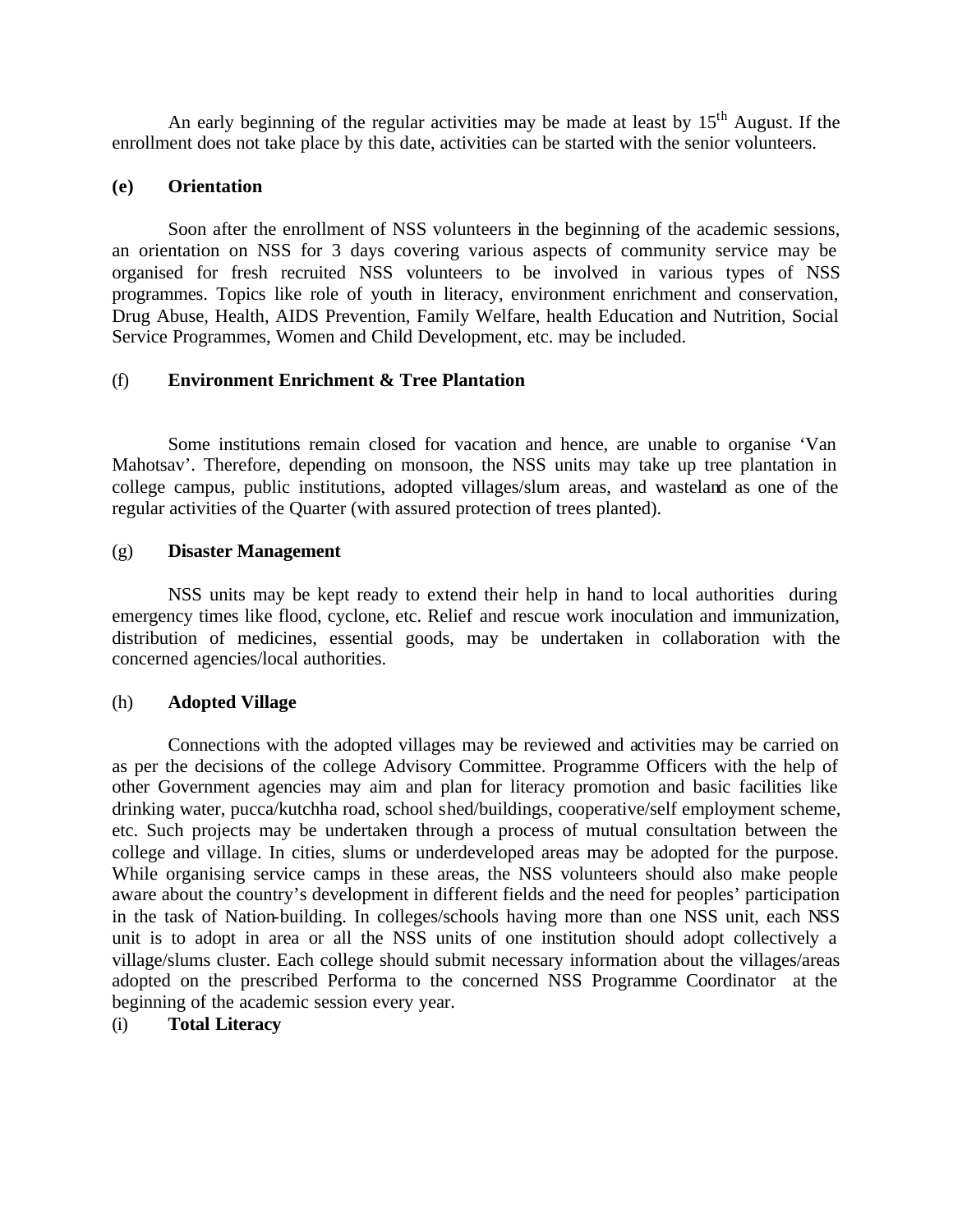Work done may be reviewed. College $/+2$  unit may aim and achieve 100% literacy in their adopted village/slum areas within a reasonable period of 2 or 3 years. Where full literacy has been achieved, other developmental programmes are to be taken up.

## (j) **Health Service & Awareness**

Women college units and women volunteers of co-educational college units may take up health service/hospital service programme as one of the major activities. They may also associate in:-

- (i) Integrated Child Development Programme
- (ii) Health Education
- (iii) Healthy baby and mother competition, with special emphasis on Girl Child and her education
- (iv) Family visits to meet lady members-explain the role of mother/lady in family set up
- (v) Motivating parents to send children to school.
- (vi) HIV/AIDS Awareness Programme.

## 1.3 **September**

- (a) Submission of Quarterly report on MPFL and Special Camping Programme for the period from July to September (by  $7<sup>th</sup>$  of October).
- (b) Apart from continuing the Programme taken up during July and August, a few more new programmes also may be taken up as per local needs.
- (c) Celebration of NSS Day on  $24<sup>th</sup>$  September, from the year of 1994 onward vide Department's letter No. F.16-7/95 YS.III dated 18<sup>th</sup> May, 1994 which is given at Annexure – IV.

# (d) **International Literacy Day and Week (8th September)**

Action agenda for involvement of NSS in the celebration of the International Literacy Day and Week is given as under :

(i) Pledge-taking ceremony, on  $8<sup>th</sup>$  September, by NSS volunteers to be administered by the Principal/Programme Officer/a prominent social worker. (it may be ensured that his pledge-taking should not remain a ritual but becomes a motivated action)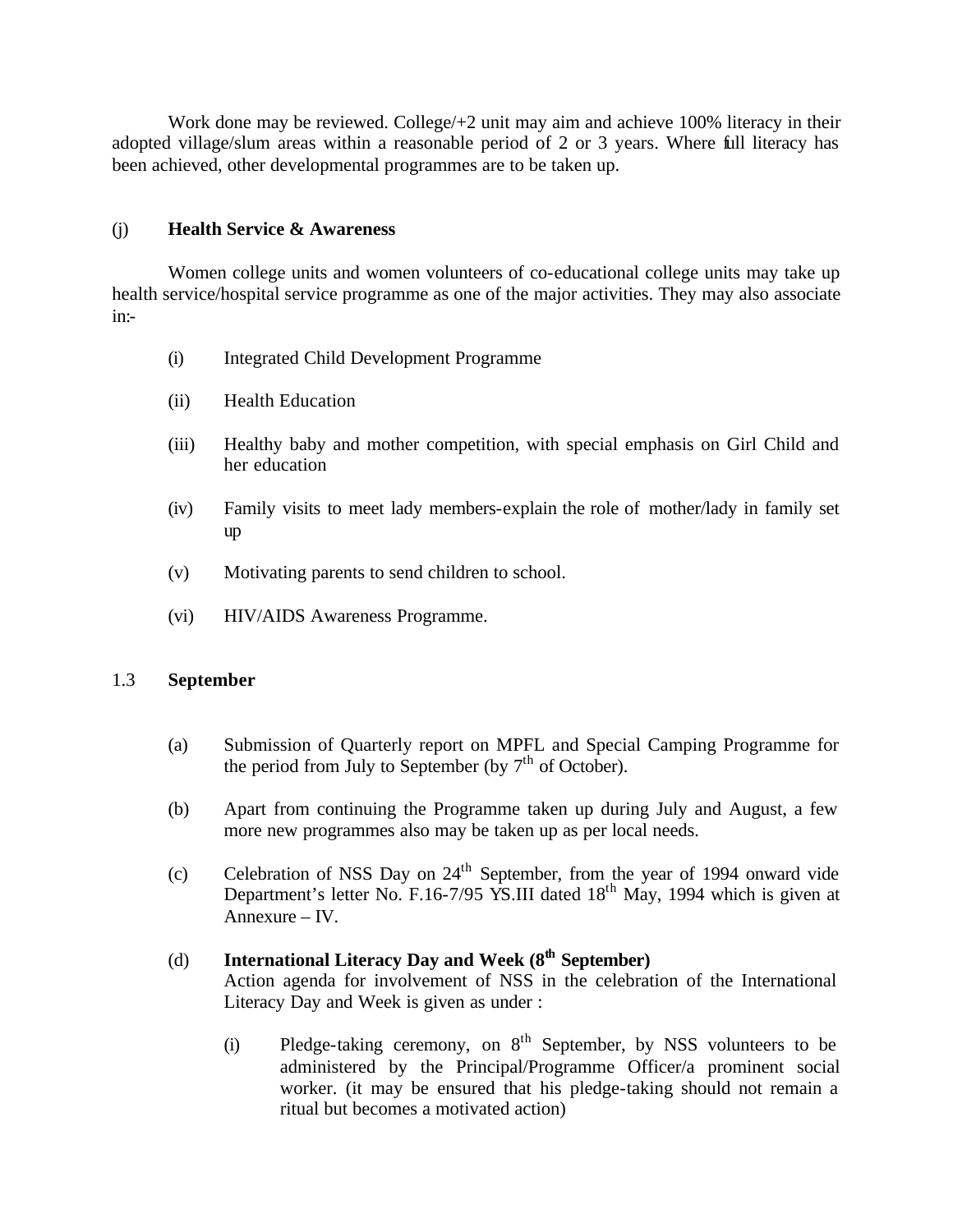- (ii) Visit to adopted village/slum organise dialogue and discussion on the importance of literacy.
- (iii) Putting up hoardings, banners at prominent places in the local area as well as in campus for focusing public attention.

## 1.4 **October**

#### (a) **Enrollment Report**

Final enrollment particulars are to be submitted to the Programme Coordinators latest by  $30<sup>th</sup>$  September.

## (b) **Half yearly Reports**

May be prepared and submitted to the Programme Coordinators for the period April to September.

## (c) **Organisation of Autumn Camp**

Advisory Committee meeting may be held to discuss and decide about organisation of a special camp in September/October holidays. Advance orientation on the theme of the special camping project may be provided to the selected volunteers so that the volunteers involvement would be more effective. The main thrust during the special camping programme would be on Youth for Sustainable Development with focus on Watershed Management & Wasteland Development for 1995 onwards. The special camping theme is decided from time to time according to the national priorities.

# (d) **Gandhi Jayanti (2nd October)**

## **Communal Harmony Day.**

#### **1.5 November**

Quami Ekta Week may be observed from  $19<sup>th</sup>$  to  $25<sup>th</sup>$  November. The following are the days to be observed during the week :

| (a) $19th$ November |                | National Integration Day: Meetings, Symposia,             |  |
|---------------------|----------------|-----------------------------------------------------------|--|
|                     |                | Seminars, etc. to be held to emphasise the theme of       |  |
|                     |                | secularism, anti-communalism and non-violence.            |  |
|                     |                | The integration pledge would be taken on 19 <sup>th</sup> |  |
|                     |                | November. This can also form a part of the                |  |
|                     |                | Mother's Day Celebration                                  |  |
| (b) $20th$ November | $\mathbb{R}^n$ | <b>Welfare of Minorities Day: Welfare programmes</b>      |  |
|                     |                | for the minorities may be initiated along with a          |  |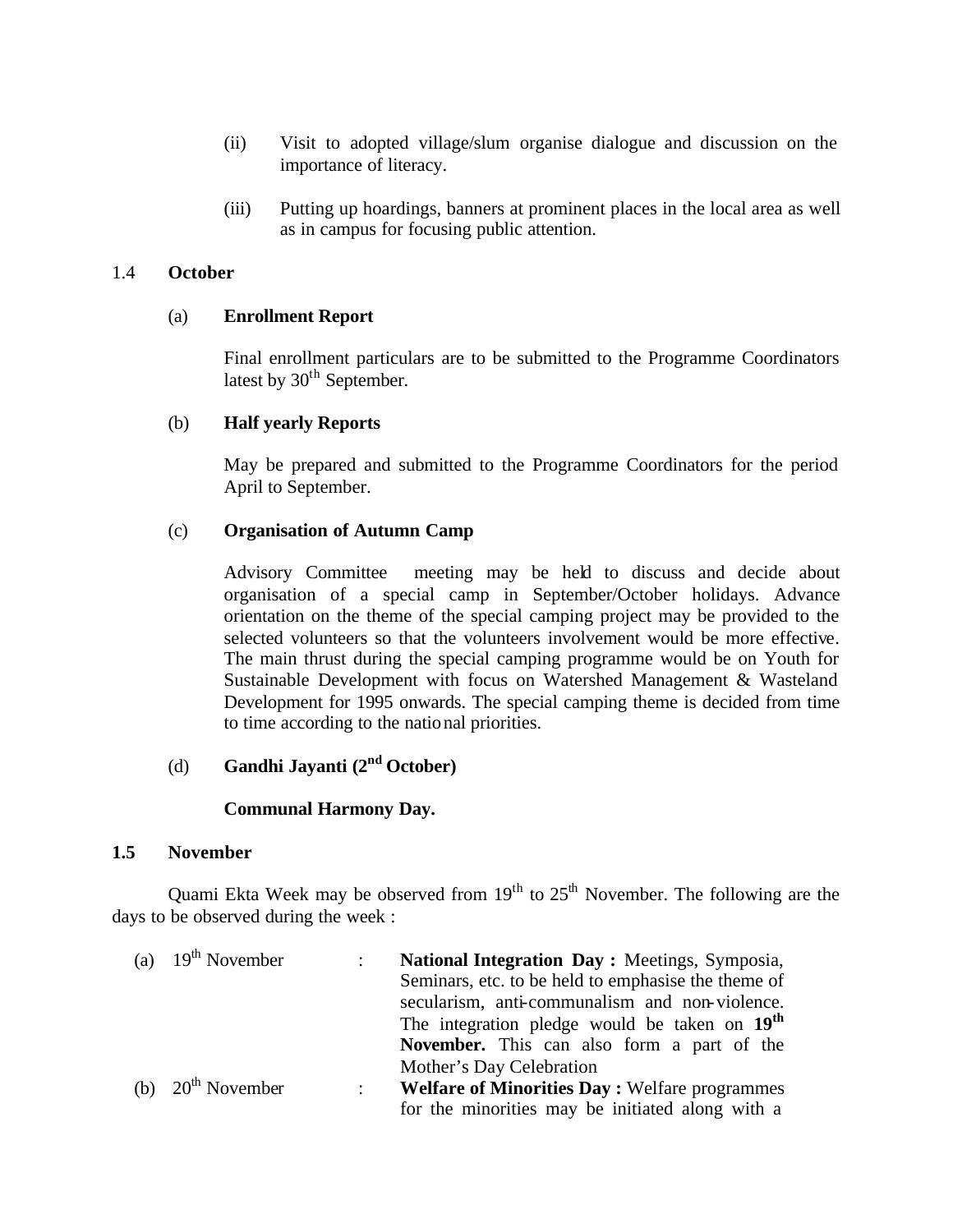|                                                   |                      | public awareness drive. In riot-prone areas, peace-<br>marches and special fraternal processions may be<br>taken out.                                               |
|---------------------------------------------------|----------------------|---------------------------------------------------------------------------------------------------------------------------------------------------------------------|
| (c) $21^{\text{st}} \& 22^{\text{nd}}$ November : |                      | Weaker Sections Day: Special functions and<br>programmes may be organised to enable people of<br>each region to appreciate the heritage of other parts<br>of India. |
| (d) $23^{\text{rd}}$ November                     | $\ddot{\phantom{0}}$ | <b>Cultural Unity Day: Programmes to promote the</b><br>cultural unity may be organised.                                                                            |
| (e) $24^{\text{th}}$ November                     | $\ddot{\cdot}$       | Women's Day : Programmes concerned with<br>women's education, employment, etc. may be<br>organised to emphasise the role of women in our<br>society.                |
| (f) $25^{\text{th}}$ November                     | $\ddot{\cdot}$       | Conservation Day: Programme in association<br>with Forest Department to environmental<br>conservation may be arranged.                                              |

However, in case the 'week' comes in conflict with the examination schedule only on day may be celebrated with the components of all aspects of the week.

## 1.6 **December**

#### **(a) 1 st December : World's AIDS Day**

The recent surveys/researches have proved that there is a latent danger of explosion of AIDS in our country. Some surveys have estimated that within next 10 years, 40% of the population in India may suffer from AIDS. Therefore, it is a matter of great concern for the nation. The NSS should participate in creating awareness among school and college going students regarding the HIV/AIDS and preventive measures thereof. This message can be spread by organising lectures, public discussions, film shows, rallies and street-plays in their colleges and adopted villages. The college may organize poster competitions and exhibitions on this topic.

## (b) **Organisation of Winter Camp**

The unit level Advisory Committee may be held to discuss and decide about winter camps. Efforts should be made to cover the incomplete special camping target fixed for the NSS unit during this period. Advance orientation to the selected volunteers may be arranged. Soon after the camp, report may be prepared and submitted to the Programme Coordinator.

## 1.7 **January**

- (a) Submission of quarterly reports (progressive) on MPFL and special camping programme for the period October to December (by  $7<sup>th</sup>$  January).
- (b) **National Youth Week** is to be observed in an appropriate manner from 12-19 January. It may be noted that  $12<sup>th</sup>$  January is the most important day of the youth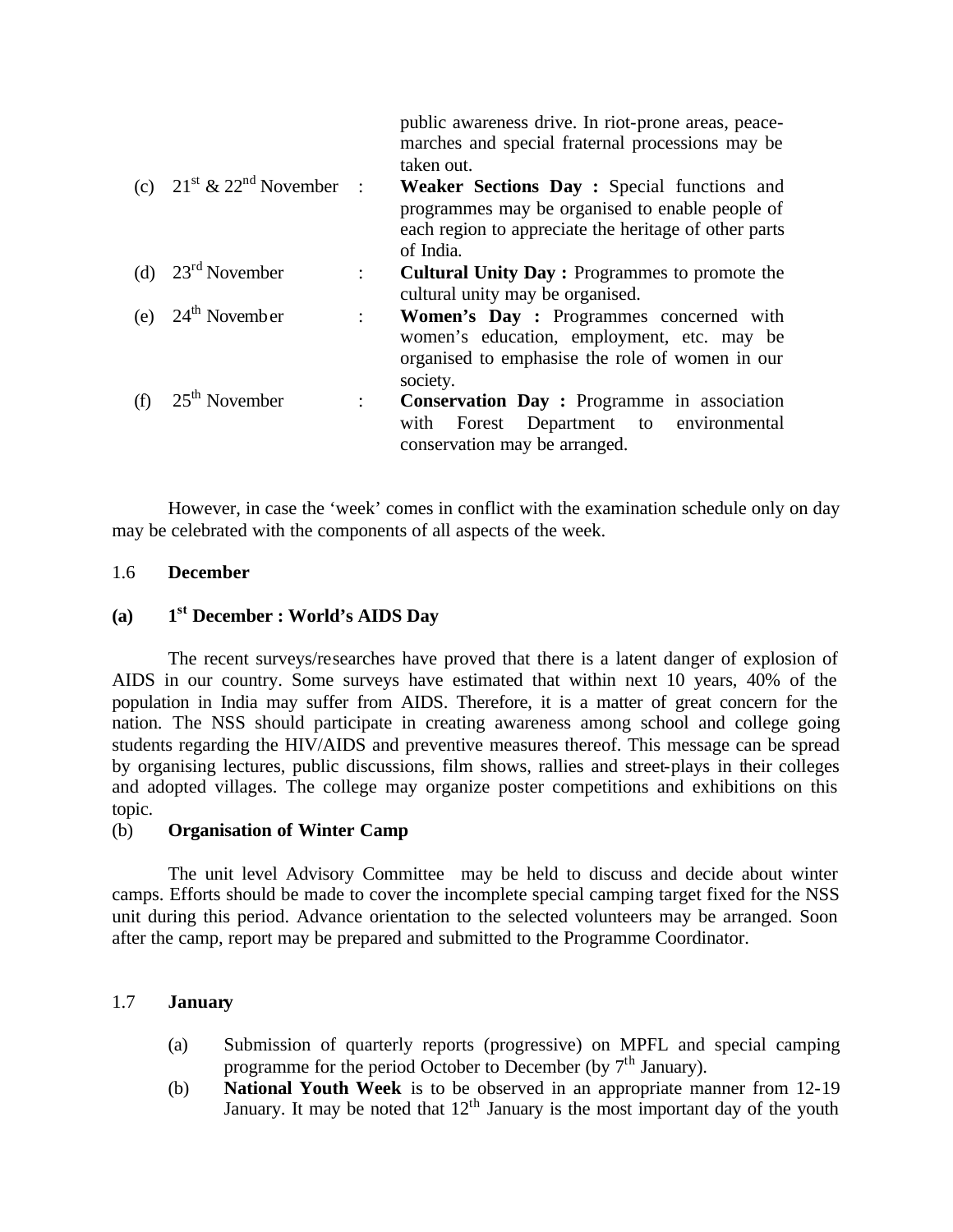week. In case, it is felt difficult to celebrate all the days because of other academic activities at least  $12<sup>th</sup>$  January i.e. National Youth Day may be observed.

## (c) **12th January : National Youth Day (Birthday of Swami Vivekanand)**

- (i) Presentation of Youth Award.
- (ii) Lectures/Symposia on the philosophy and teaching of Swami Vivekanand, Mahatma Gandhi, Pandit Jawahar Lal Nehru and other national leaders as a source of inspiration to Indian Youth.
- (iii) Debate on the role of youth in the contemporary situation with particular reference to character-building.
- (iv) Essay/drawing competitions amongst youth on philosophy and teachings of national leaders particularly Pt. Jawaharlal Nehru/Mahatma Gandhi.

## (d) **Republic Day**

The occasion may be celebrated in a befitting manner. If majority of the volunteers complete 240 hourss/120 hours of work, they may be informed so, and the volunteers who could not complete 240/120 hours of work may be asked to complete the required service hours in February and March.

## 1.8 **February & March**

(a) List of the senior volunteers who completed the required 240 service hours, may be prepare. The general as well as the special camping certificates may be presented to the qualified volunteers so that they will be used by the volunteers for seeking admission in higher classes/employment, wherever such weightage is given. Steps for graded certificates to the volunteers completing literacy assignment may be initiated.

## **(b) Women's Day (8th March)**

- (i) The period 1991-2000 is being celebrated as **SAARCH DECADE FOR THE GIRL CHILD.**
- (ii) Special programmes may be made to give significant role to women and also to girl child. Issues like status of women in the society and the need for gender justice may be highlighted.
- **(c)** Identification of new adopted village/slum area by the NSS units may be initiated, if the work in the present adopted areas have been completed.
- (d) **MPFL**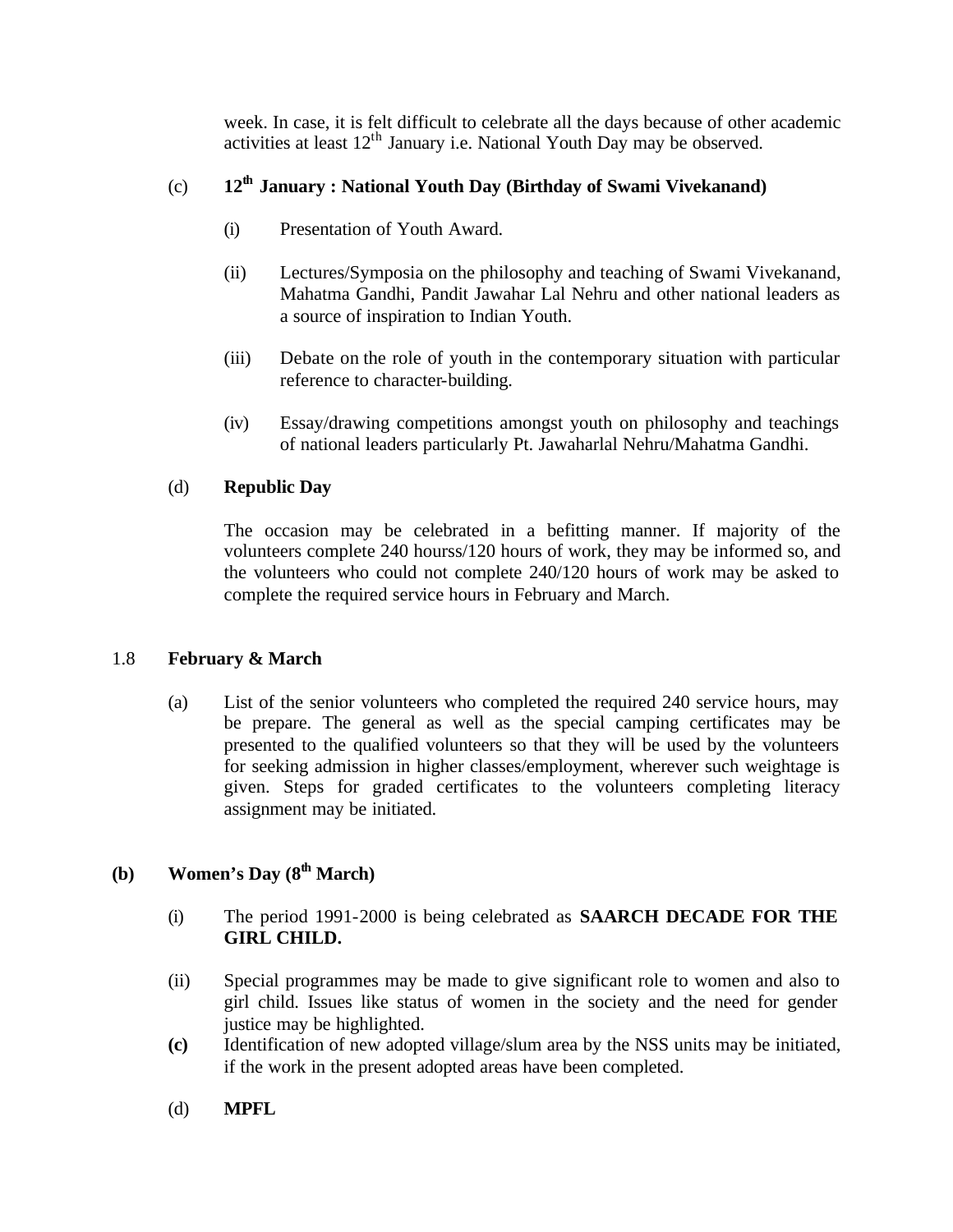All advance preparations for literacy drive must start in this month. The Programme Officers may provide and supply kits to at least 50% of the volunteers so that they can take up the literacy programme in summer vacation soon after the final examination. Henceforth, the NSS approach towards MPFL would be two pronged :-

- (i) Individual-to-individual basis (each-one-teach-one)
- (ii) **Area based** to be concentrated on the NSS adopted villages and urban slums to achieve 100% literacy. However, the emphasis should be on neighborhood through area-based approach. The entire literacy campaign of the institution will be coordinated by the Principal and the NSS Programme Officer. The Programme Officer should prepare a phase-wise Action Plan for total literacy of the area at unit level and send the same to the Programme Coordinator concerned.

## (e) **Advisory Committee Meeting**

The committee may meet to review the activities of the year and planning may be made for the special camp to be organised in summer vacations.

#### 1.9 **April**

Accounts, Quarterly reports (January to March), Half Yearly reports (October to March), etc. may be prepared and submitted to the Programme Coordinator latest by  $7<sup>th</sup>$  April. Planning for the programme during summer vacations, contacting developmental agencies, etc.

#### 1.10 **May & June**

Continuation of Literacy Campaign.

- (b) Organisation of special camps on the theme 'Youth for Sustainable Development with the focus on Watershed Management and Wasteland Development'.
- **(c)** Preparation and submission of progress reports on literacy, camping, etc. the first quarterly report in the prescribed proforma to submitted by the NSS unit to the concerned Programme Coordinators indicating adopted villages/slum areas, volunteers and learners enrollment by  $30<sup>th</sup>$  June. The II, III and IV quarterly reports will indicate cumulative progress made as on  $30<sup>th</sup>$  September,  $31<sup>st</sup>$ December and 31<sup>st</sup> March.
- (d) **World Environment Day (5th June)**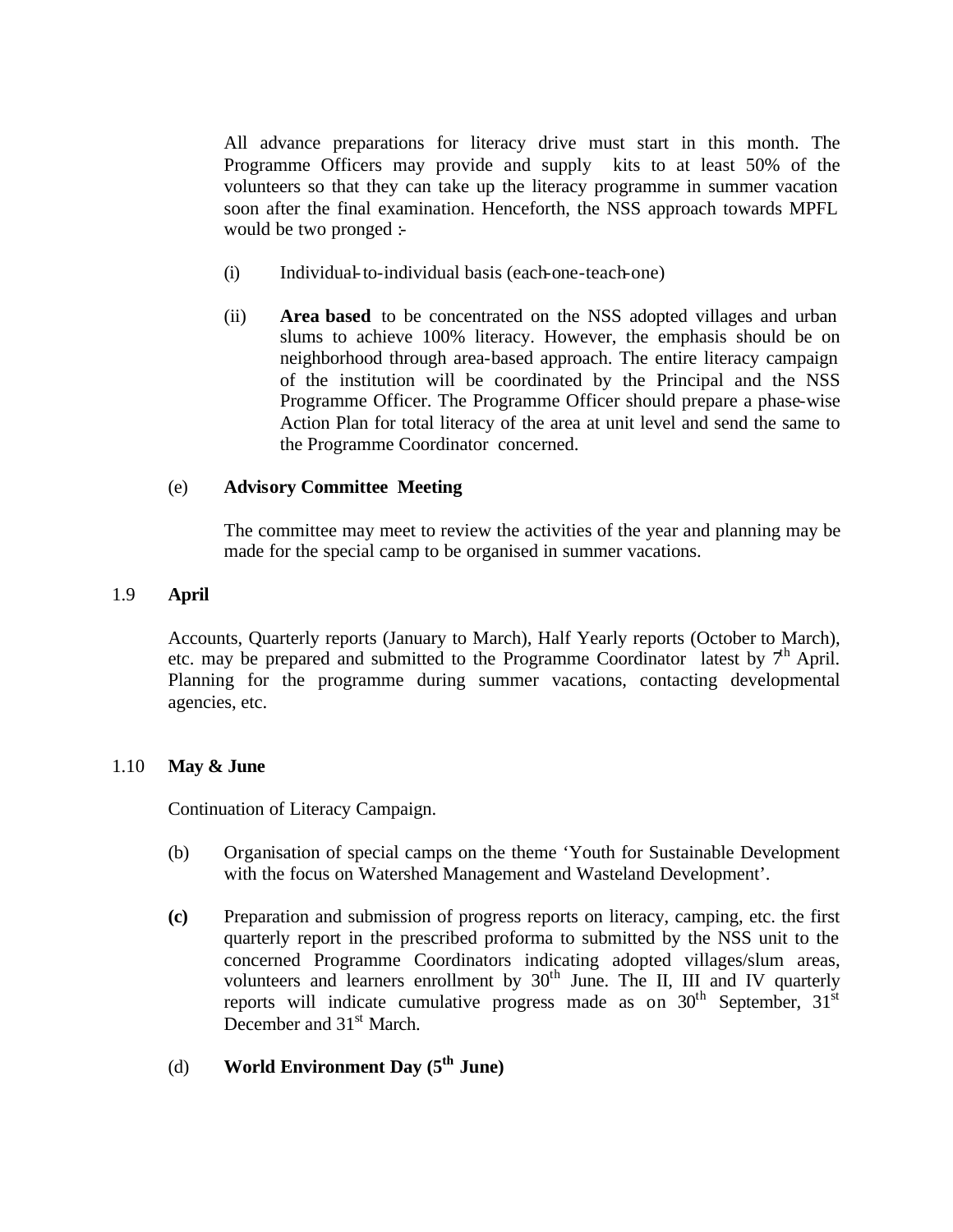Environment enrichment programmes may be organised in the adopted village/slum areas. Programme Officers/Principals may contact the agencies working for wasteland Development, Social Forestry, Horticulture, Soil Conservation, etc. Plantation programme in the identified projects, with assured protection. Mass awareness programmes about global warming, green house effect, ozone depletion, soil, water and air pollution, etc. may be initiated to sensitize the people.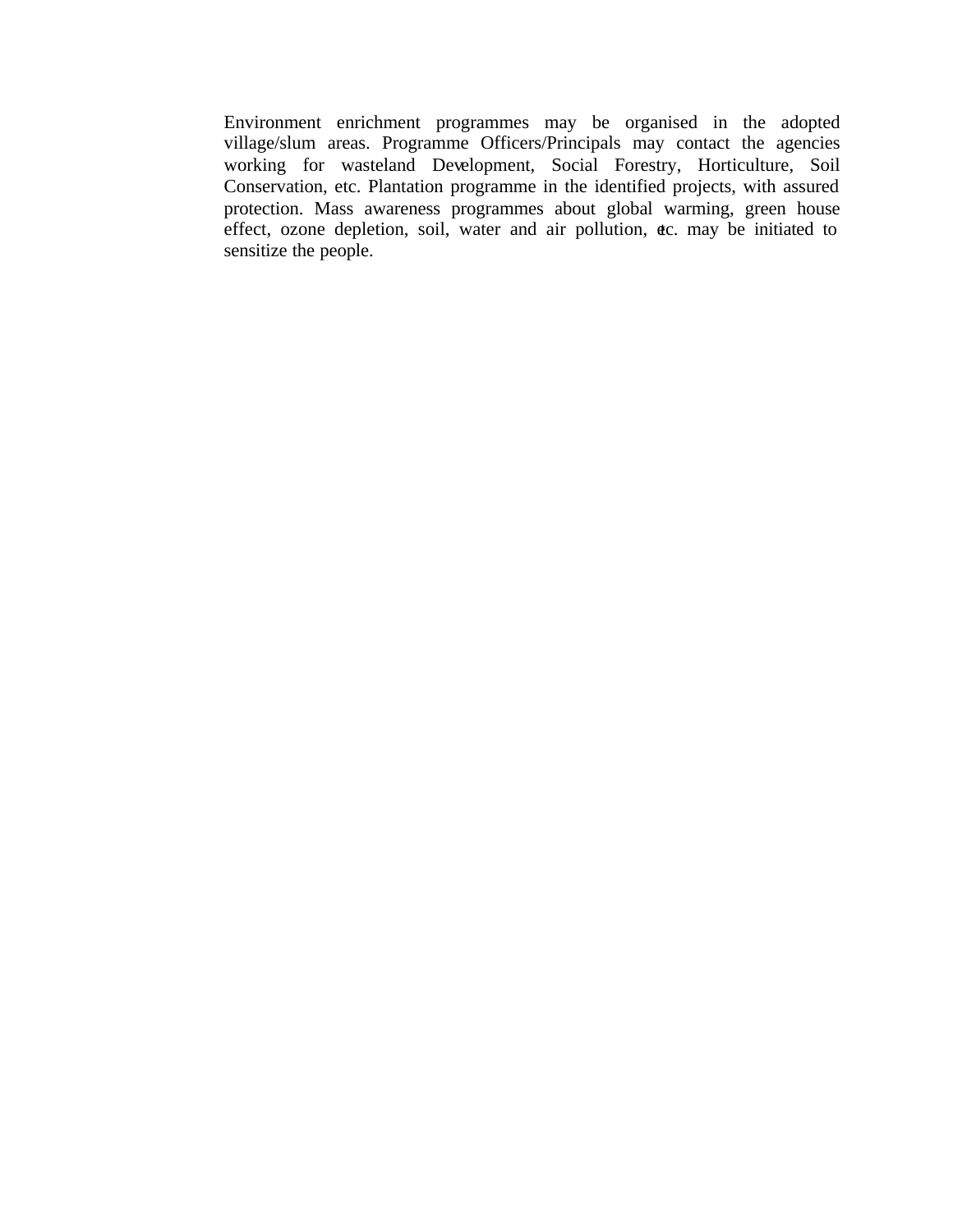## PART – VI **IMPLEMENTATION OF NSS PROGRAMMES**

## **Chapter 1 : NSS at institution level – Organistion and Administration of NSS unit**

The unit at college/+2 level is the grass-root unit in NSS. The organisation keeps contact with the community, administration, student youth and teaching faculty through this unit only. Therefore, the organisation and management of NSS unit are of vital significance.

## 1. **NSS Unit**

An institution will be allotted NSS units according to the strength of students. The number of units will be allotted by the Programme Coordinator in consultation with NSS Regional Centre and State Liaison Officer considering the demands of the institution. It is expected that the institution will provide necessary facilities for the successful running of the NSS unit because it is a part of the institution i.e. college or school.

- 1.1 The strength of a unit will be 100 NSS volunteers normally. The strength of the NSS unit can be extended upto 120 volunteers in exceptional cases where second unit cannot be raised due to constraints. It is always preferable that a separate unit is started instead of enrolling more NSS volunteers.
- 1.3 In exceptional cases where the total strength of students enrolled is very small, a smaller NSS unit can be started with the strength of 75 NSS volunteers.

## 2. **Enrollment of NSS Volunteers**

At college level the NSS volunteers will be enrolled from the first and second year degree-class students. Preference should be given to the students who have worked as NSS volunteers at +2 level also.

- 2.1 Students belonging to minority communities, scheduled castes and scheduled tribes should be encouraged to participate in NSS. They should be given due representation where more students desire to join NSS.
- 2.2 In co-educational colleges the girls should be motivated to join NSS.
- 2.3 The students from foreign countries studying in Indian universities should also be encouraged to join NSS so that they may share the experiences of national reconstruction and community work.
- 2.4 NCC cadets will not be allowed to join NSS. Similarly NSS volunteers will not participate in NCC or any other youth organisation as long as they are in NSS. Same restriction will apply to the NSS Programme Officers also.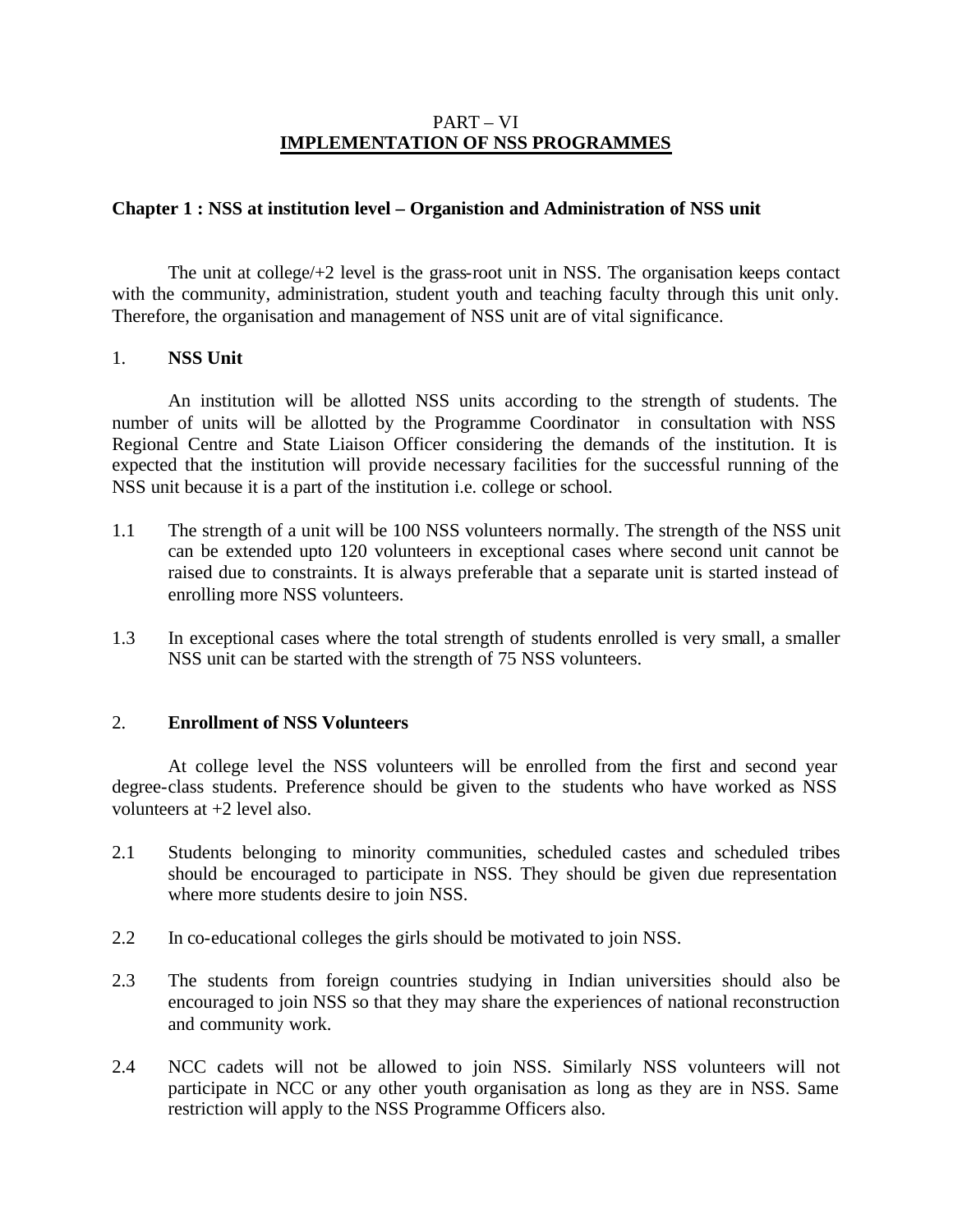## 3. **Programme Officers**

One Programme Officer will be incharge of one unit only.

- 3.1 Only those belonging to the teaching faculty will be considered for appointment as Programme Officer.
- 3.2 Programme Officer will be responsible for the organisation of NSS unit, implementation of NSS programme under the supervision and direction of Principal of the college or head of the institution.
- 3.3 The Programme Officer will be responsible to carry out the instructions issued by the Programme Coordinator of the University, NSS Regional Centre and State Liaison Officer for the implementation of NSS activities as per the NSS Manual, programme guidelines and administrative and policy directives.
- 3.4 There shall not be any clash between the instructions issued by the NSS Regional Centre or State Liaison Officer or Programme Coordinator as these instructions are to be based on NSS Manual/Programme guidelines or administrative or policy directives issued by the Government of India.
- 3.5 Other details regarding the Programme Officers are given in chapter 2 of this part.

## 4. **Approach**

The main objective of NSS programme is to prepare the NSS volunteers for the democratic, self-disciplined and self-reliant way of life. It is, therefore, of vital importance that the NSS units are organised and run on democratic lines. The student leaders, NSS leaders, NSS volunteers and other members of the staff, and eminent personalities from the community are also to be associated with it. They should be encouraged to participate in planning, execution and evaluation of NSS programme.

## **5. Physical Facilities : Office & Storage**

- (a) With the growing importance of the National Service Scheme, certain physical facilities have become essential. It is, therefore, expected that college **/**school authorities would provide a separate room along with furniture and other services for the NSS unit.
- **(a)** Similarly the college/school will provide necessary facilities for the storage of NSS materials and equipments. For this, following points have to be taken care :-
	- (i) The articles/materials purchased out of NSS funds will be stored separately and used for NSS purpose only.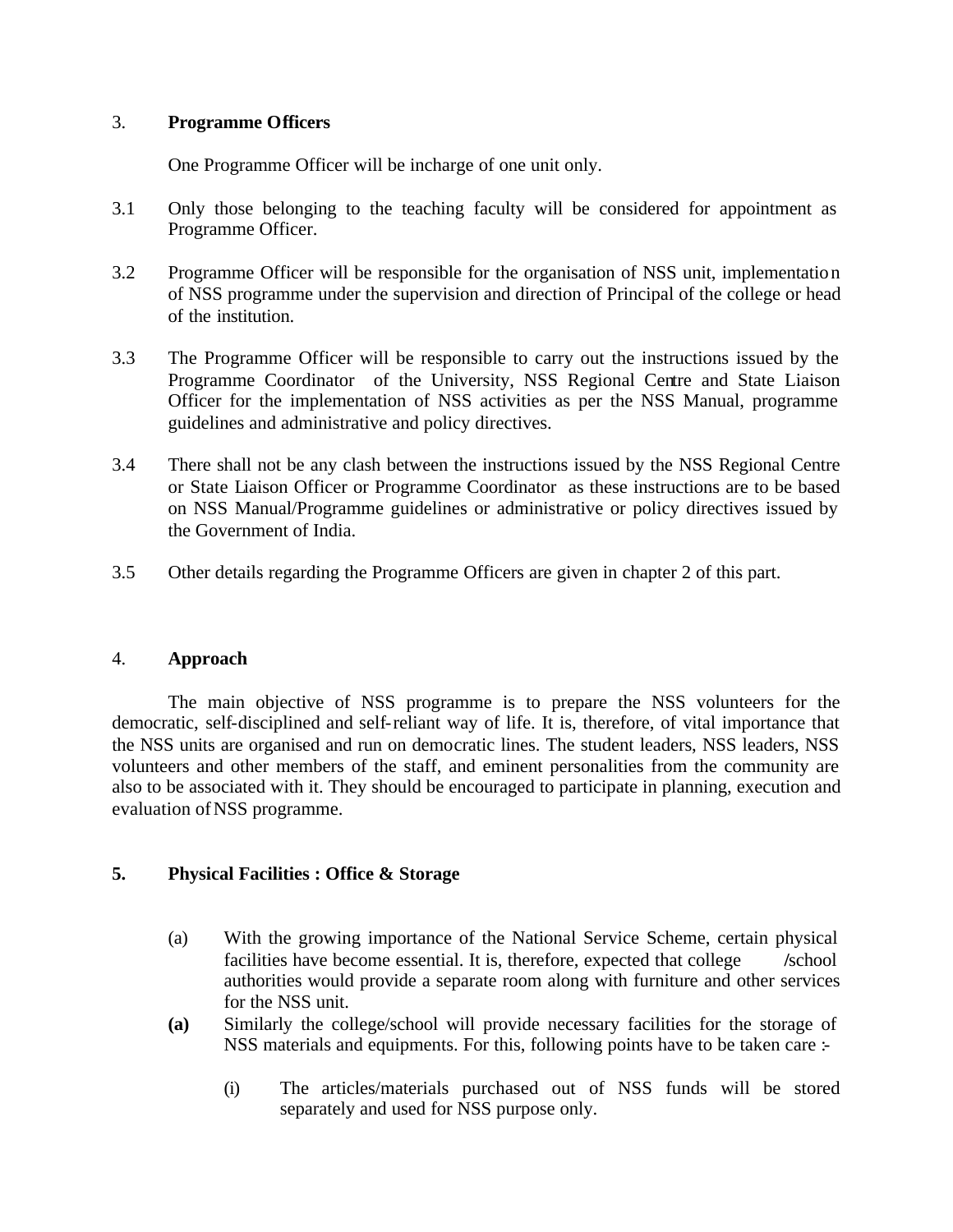- (ii) The stores and equipment will be entered in a stock register properly. The entries in the stock register will be endorsed/initialed by the head of the Institution as required under normal financial rules.
- (iii) At the time of change of Programme Officer, the Head of Institution will ensure that the charge of NSS stores and materials is properly handed over by the outgoing Programme Officer to the new Programme Officer. Necessary certificate of transfer of charge will be duly countersigned by the head of the institution in the stock register.

## 6. **Records and Registers**

The NSS Programme is financed by the public funds. Therefore, the institution should maintain the financial records and registers as required under financial rules and these have to be kept open for inspection and audit.

- 6.1 The records and registers will be properly handed over by outgoing Programme Officer to the newly appointed Programme Officer.
- 6.2 The following records/register are to be maintained in the NSS unit at college level :-

## (a) **Enrollment Register**

A register with complete particulars and profile of the students enrolled in NSS should be maintained, unit wise. This register should have information about the names, sex, SC/ST, and class of NSS students, their interests, and experience in NSS, and other service activities.

## (b) **Project Register**

This register is to be maintained by the Programme Officer with the help of students. It should provide a list of the projects undertaken during the year with complete information on each project, viz; places/area/institutions, target group, number of students (also names) involved in the particular activity and financial allotment, if any, for the particular project. The project register should give a picture of the adopted are – say for instance, village profile or description of the institution and also periodically the outcome of a particular project. For example, if the project is in the area of health education, details of the number of children covered under the immunization programme could be indicated. This record in course of time, should reflect on the success or failure of a particular project.

## (c) **Stock Register**

A stock-register, listing separately, the consumable and non-consumable items, should be maintained. In addition, an issue/lending register must be maintained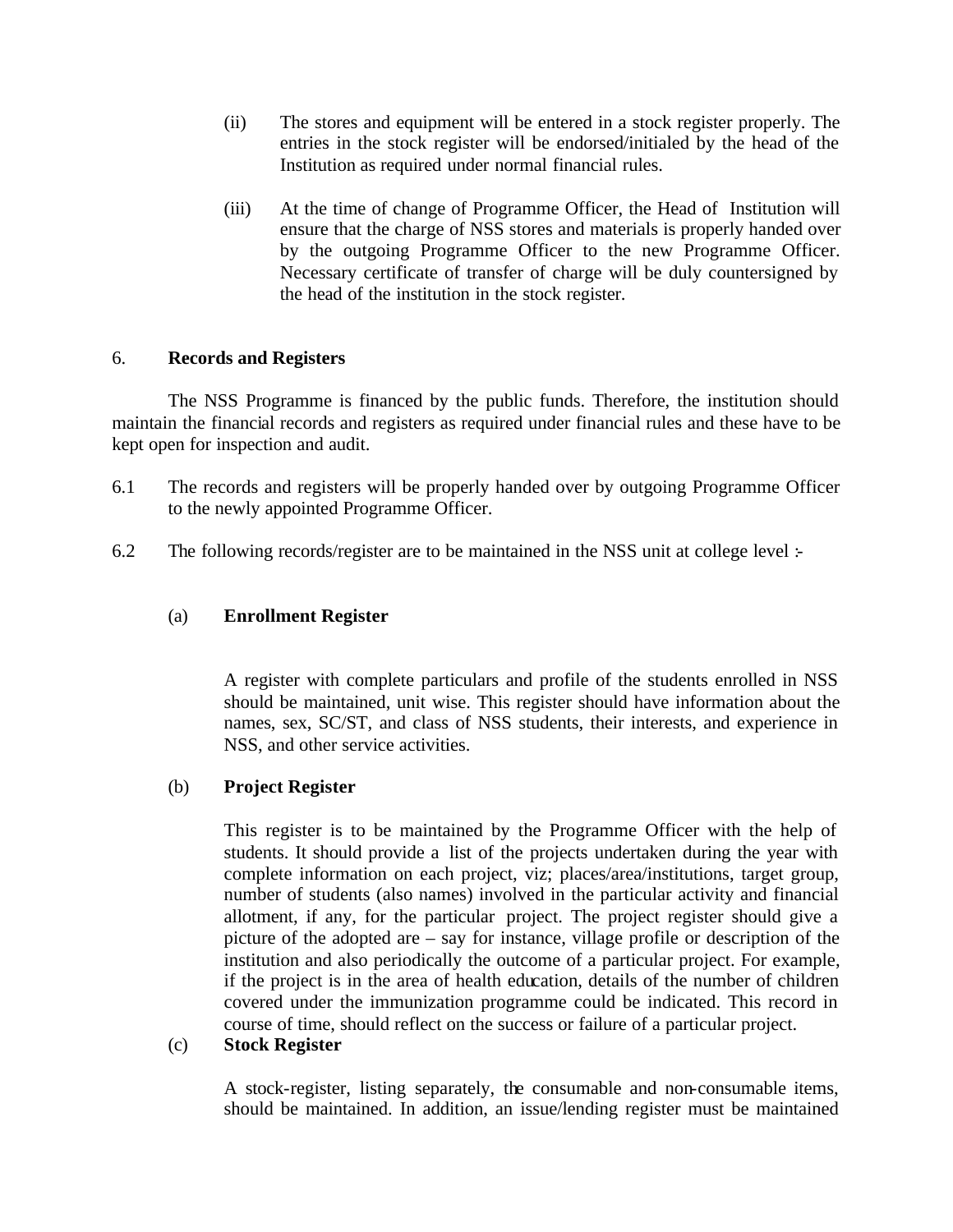for purpose of verification and periodic stock-checking. The entries in stockregister will be initialed or countersigned by the Head of the Institution.

## (d) **Record of Attendance**

Attendance of student volunteers at the various sessions/camps of NSS must be recorded and their signatures must also be obtained.

## (e) **Minutes Book**

The Programme Officer should record the minutes of meetings of the advisory committee and other meetings held periodically. This would help him/her in taking suitable follow-up action.

#### (f) **Personal Work-Diary of Programme Officer**

Maintaining a personal work-diary will be useful for the Programme Officer wherein he/she notes the projects details, difficulties encountered in the project, number of hours spent for NSS and future plans of action.

## (g) **Work-Diary of NSS volunteer**

It will be helpful for each student volunteer to maintain a work diary to note details of area of work, target groups, activities conducted, time spent, problems and plans of further action. NSS student leaders of various projects could give details of the activities and programmes, extra hours spent, attendance of the members (volunteers) and target groups.

## 7. **Financial Records**

While the college/school office is responsible for separately maintaining accounts for NSS and ensuring their audit, the Programme Officer concerned, should keep himself/herself informed of the progress of the expenditure and be aware of the accounting procedure adopted by the institutions' office. He/she should ensure submission of expenditure statement and utilization certificate to the university/state government in time. College/schools having more than one NSS unit may select of the Programme Officers to look after the accounts, records, reports and returns etc.

- 7.1 The accounts regarding the receipt of NSS grants and their utilization will be maintained as per financial norms. These accounts will be open for inspection to audit parties, officers of NSS organisation State Liaison Officer and Programme Coordinator also.
- 7.2 NSS accounts will be maintained separately. These will not be integrated with other accounts of the institution.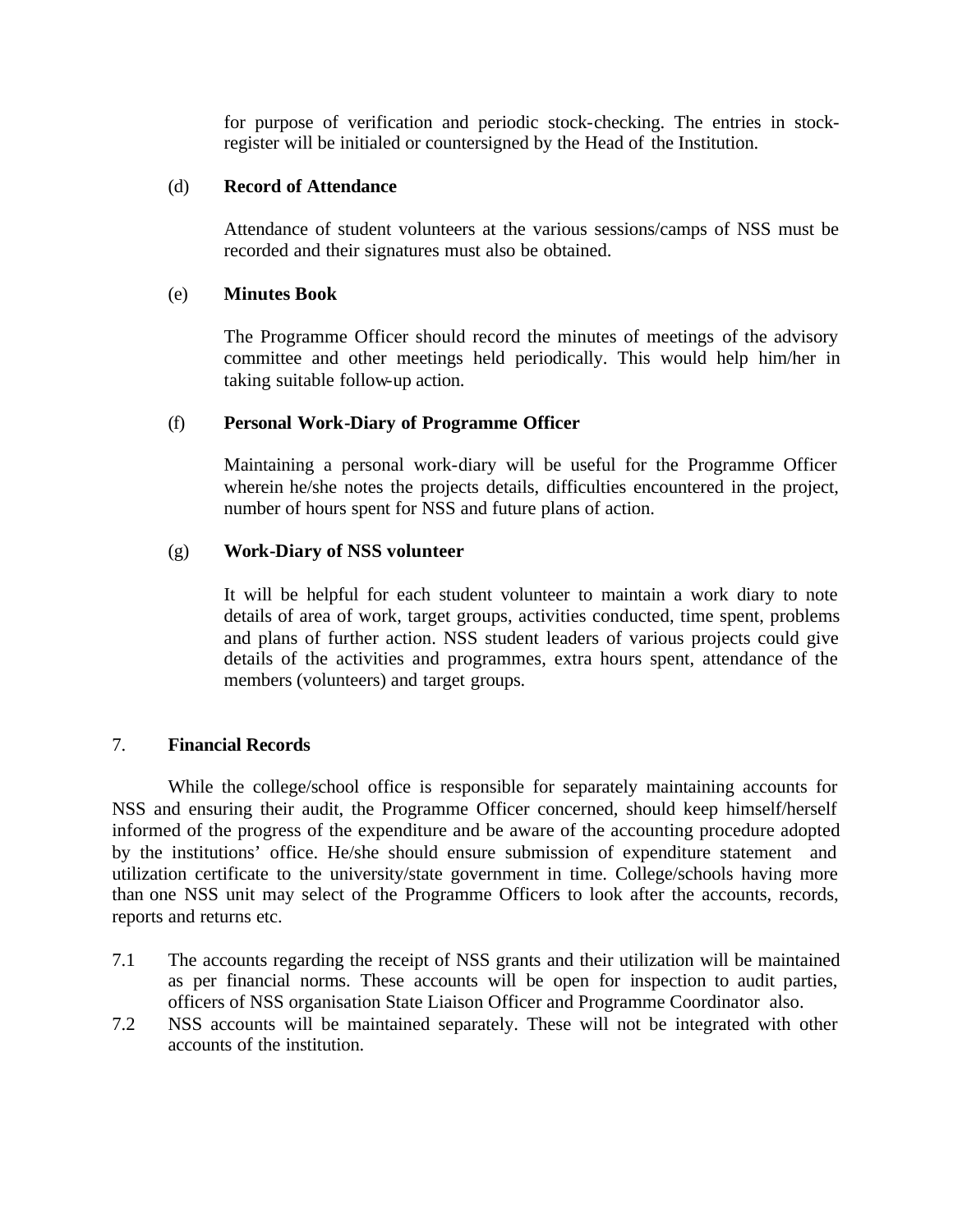- 7.3 The Programme Officers will send the periodical reports to the NSS Programme Coordinator on the prescribed proforma. The copies of such reports will be endorsed to NSS Regional Centre and State Liaison Officer.
- 7.4 Report of special camping projects undertaken by the NSS units may also be sent to the Programme Coordinator under intimation to NSS Regional Centre, State Liaison Officer for information and projection at appropriate level.

## 8. **Financial Expenditure**

## **8.1 Contingent Expenditure for NSS Unit**

The NSS unit is initially supported by NSS grants received from Central and State Governments. The Programme Coordinator releases the grants to the concerned colleges at appropriate time subject to certain conditions. Details of such grants and norms of utilization are given in Chapter 2 of Part-IX dealing with financial accounts under expenditure at institution level.

## 8.2 **Raising Internal Resources**

Proposals have come from a few universities for raising resources internally to meet the on-going establishment expenditure. In this context, the guidelines in para 5 of this chapter may kindly be referred to, which state clearly that it would be the responsibility of the university/institution to provide necessary infrastructure, secretarial assistance and other facilities for the smooth functioning of the NSS cell at the universities level and unit level. The universities can provide this assistance by making additional budgetary provisions or by raising resources internally in the pattern being followed in respect of sports, youth welfare and other extra-curricular programmes. In this respect, the Department would not have any objection, if nominal fees not exceeding Rs. 5/- per student per annum are charged from the university or college/school/student/NSS volunteers from the current academic session, after following all rules and procedures. Out of the fee so collected, the college/+2 schools can retain Rs.2/- (Rupees two only) towards meeting the establishment expenditure at the NSS unit level.

8.3 It has also been decided that the bank interest accrued on NSS grants deposited in NSS accounts may be utilized for the purchase of essential equipments for the purpose of programme development by the institution concerned vide letter No. 2-1/91-YS.III dated  $16<sup>th</sup>$  March, 1992, given at Annexure – V.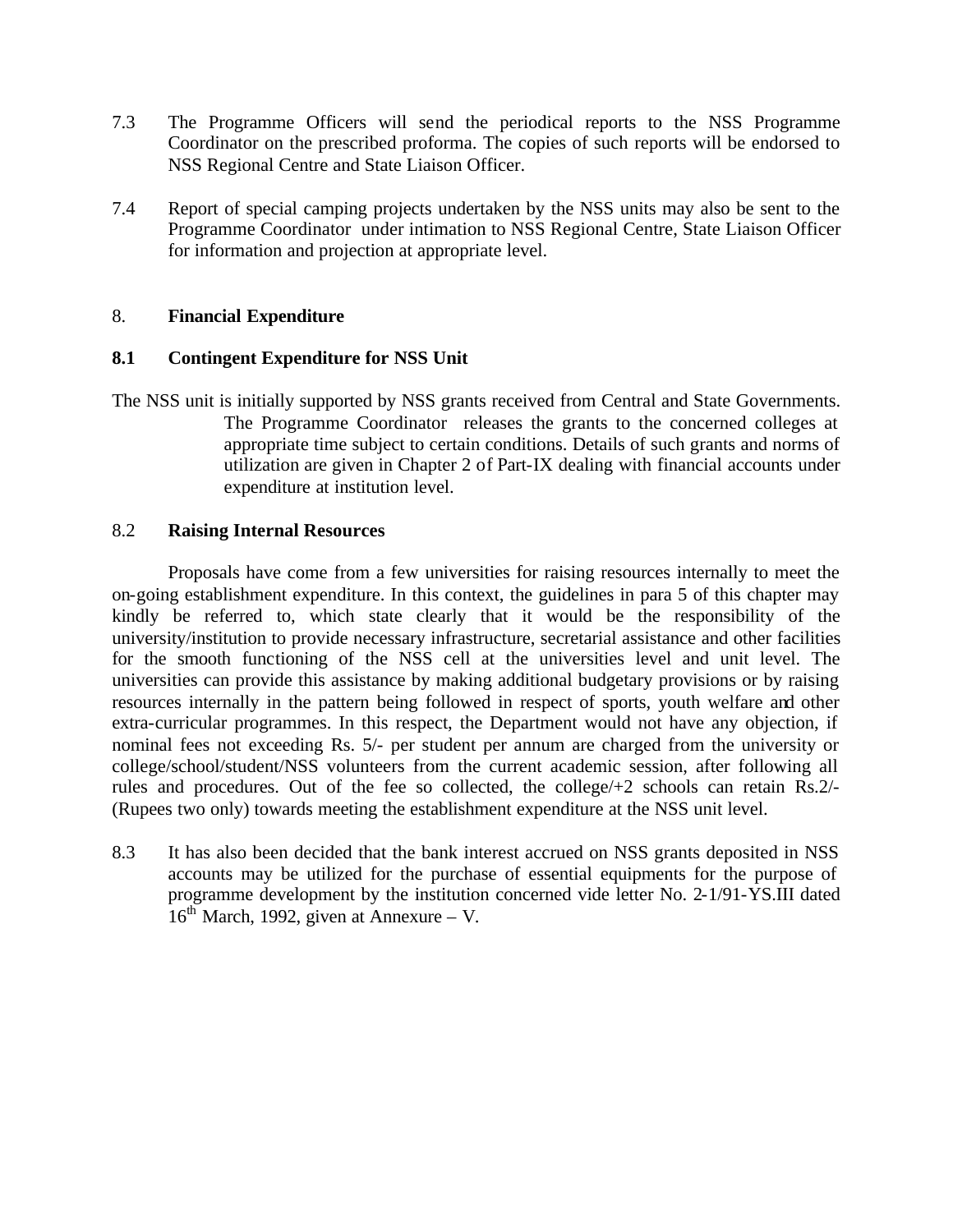## **Chapter 2 : PROGRAMME OFFICER – APPOINTMENT, DUTIES AND FUNCTIONS**

The Programme Officer is expected to motivate student youth to understand the values and philosophy of NSS. The overall functions of Programme Officer is to help the students to plan, implement, and evaluate the activities of NSS under his/her charge and give proper guidance and directions to the student volunteers.

1. To discharge his/her obligations under NSS Programme the Programme Officer plays the role of an organiser, an educator, a coordinator, a supervisor, an administrator, and public relation officer to improve the quality and magnitude of NSS programme in his/her institution. His/her functions can be stated as under :-

#### (a) **As an Organizer**

- (i) To interpret the scheme to the students and other members of the college community and create awareness about the scheme;
- (ii) To Motivate, recruit and select student for NSS work;
- (iii) To enlist cooperation and coordination of community agencies, government departments and non-governmental agencies; and
- (iv) To select service projects on the basis of utility an feasibility.

#### (b) **As an Educator**

- (i) To prepare orientation programme for NSS volunteers, explain them about the concept of social service, and teach them methods and skills required for achieving the objectives of the scheme;
- (ii) To promote community education through meetings, talks, news bulletins discussions etc.; and
- (iii) To help in formulating NSS programmes which will have direct relationship with the academic curricula.

## (c) **As a Coordinator**

- (i) To coordinate NSS activities in accordance with the students ability and community demands.
- (ii) To coordinate internal resources available in the form of teaching expertise of teachers for enhancing the knowledge and skills of the students in implementation of the scheme; and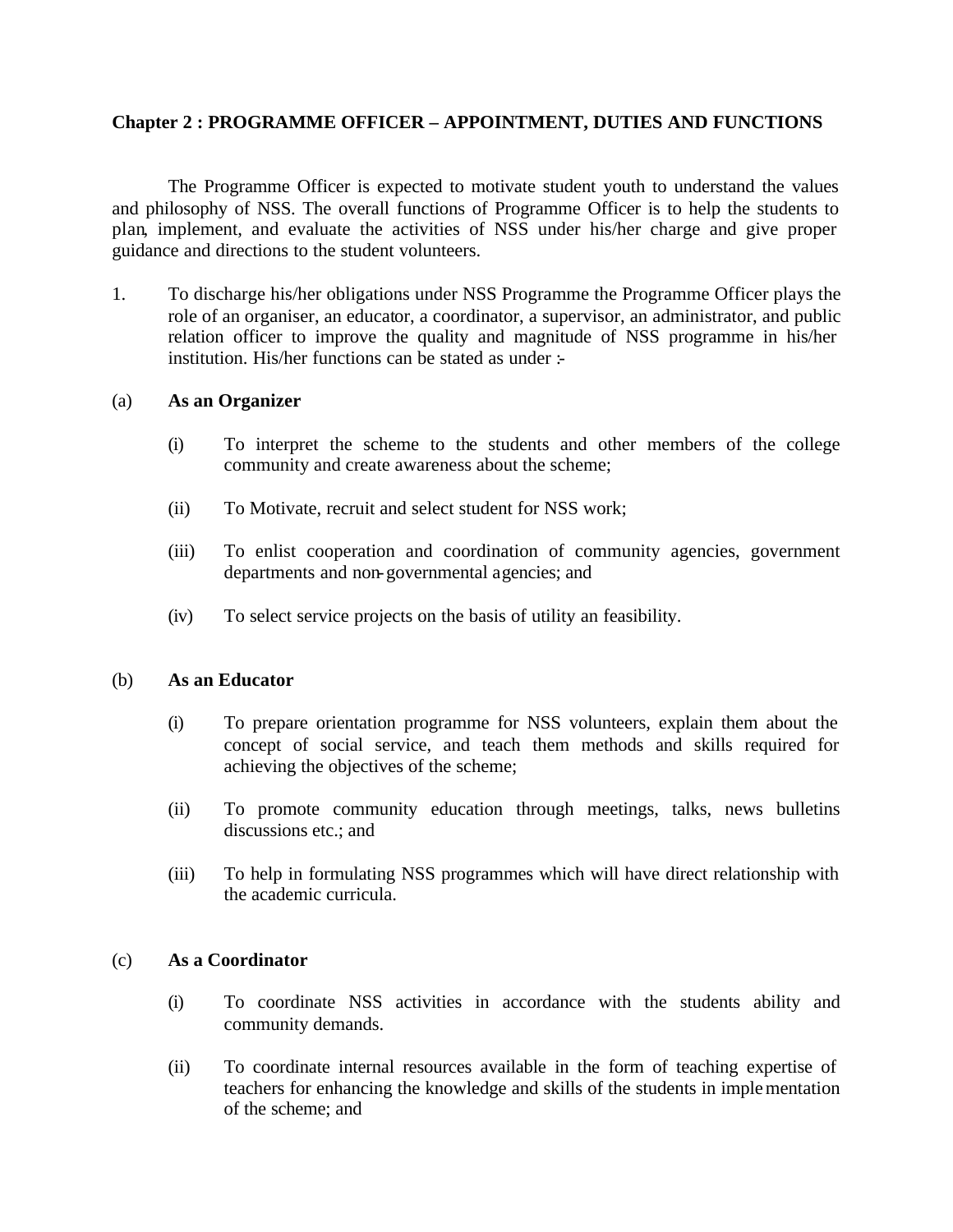(iii) To coordinate various external resources available in the forms of government services; welfare agencies and voluntary bodies for the success of the NSS programme.

## (d) **As a Supervisor**

- (i) To assist students to learn how to do their jobs. His/her supervisory and consultative skills should enable students to set realistic goals and see problems as challenge and take appropriate steps to solve them.
- (ii) To assist in evaluation and follow-up work.

## **(e) As an Administrator**

- (i) To keep the Principal, College Advisory Committee and the Programme Coordinator of the University informed of the activities of the unit;
- (ii) To run day-to-day administration of the programme;
- (iii) To attend correspondence regularly;
- (iv) To maintain record of students participation and activities undertaken;
- (v) To prepare progress report periodically for submission to college/school and university;
- (vi) To keep accounts and stock in the prescribed forms; and
- (vii) To prepare annual calendar of activities to be undertaken.

## (f) **As a Public Relation Person**

- (i) To inform the community about the scheme through press reports, radio and television programmes, pamphlets, seminars and speaker's forums.
- (ii) To initiate IEC campaigns for image building of NSS in order to inspire and motivate the students and community.

## 2. **Selection of the Programme Officer**

The selection of the Programme Officer will be made by the Principal of the institution in consultation with the Programme Coordinator of the respective university/+2 level.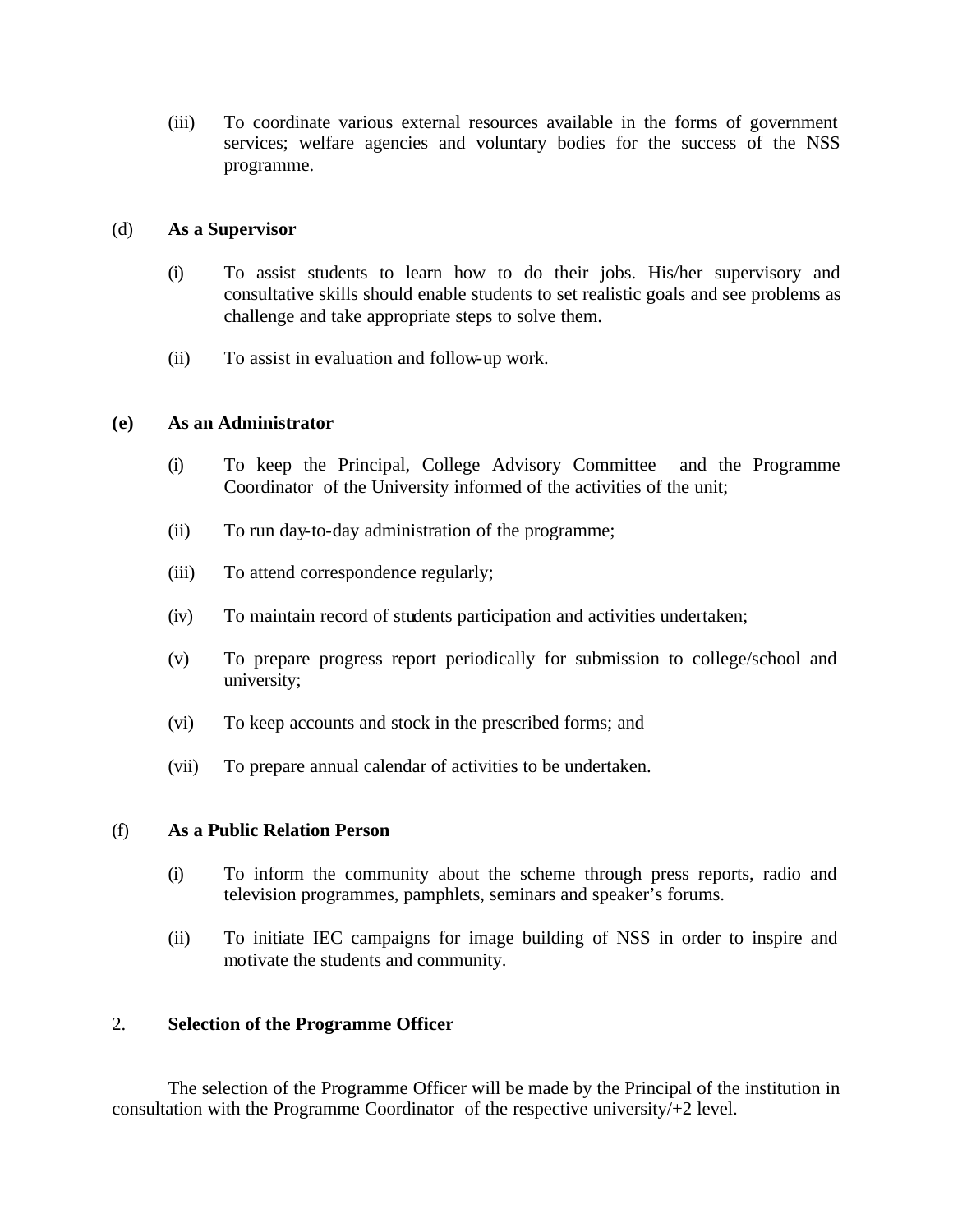## 2.1 **Qualification**

- (i) Programme Officer will be selected from the members of teaching faculty only.
- (ii) NCC Officers and Physical Education Directors should not be appointed as NSS Programme Officer.
- (iii) In women college/girls schools a lady teacher should be appointed as Programme Officer. However, male members may help the lady Programme Officer.
- (iv) A teacher who has high level of, motivation, inclination and aptitude for community work and above all very good report with students should be preferred as Programme Officer.

## 2.2. **Tenure**

The maximum period for which a teacher is appointed as Programme Officer will be 3 years in the first instance. However, this period is extendible upto  $4<sup>th</sup>$  year, on the basis of the review of his/her performance by the Principal and Programme Coordinator.

## 3. **Training/Orientation**

The Programme Officer will be sent for orientation course within 3 months of his/her selection. The Programme Officer must undergo the orientation training within one year of the date of his/her selection in case the orientation is not conducted in the stipulated period of 3 months.

- 3.1 The Principal of the institution will intimate to the Programme Coordinator, NSS Regional Centre and TORC/TOC concerned regarding the selection of the Programme Officer and necessary arrangement of the orientation of the selected Programme Officer. The Principal will also ensure that the Programme Officer is relieved for participation in orientation training organised by TORC/TOC. Similarly, the Programme Officer is expected to attend refresher course after every two years and it is the obligation of the head of the institution to relieve the Programme Officer for this purpose.
- 3.2 If the selected Programme Officer does not undergo the orientation training for any reason within one year from the date of his/her selection, he/she will cease to function as Programme Officers and another person will be selected and given training in time. No Programme Officer without orientation will continue to work as Programme Officer if he/she is not trained within the stipulated period.

## 4. **Functions of Programme Officer**

The Programme Officer will perform the following functions :-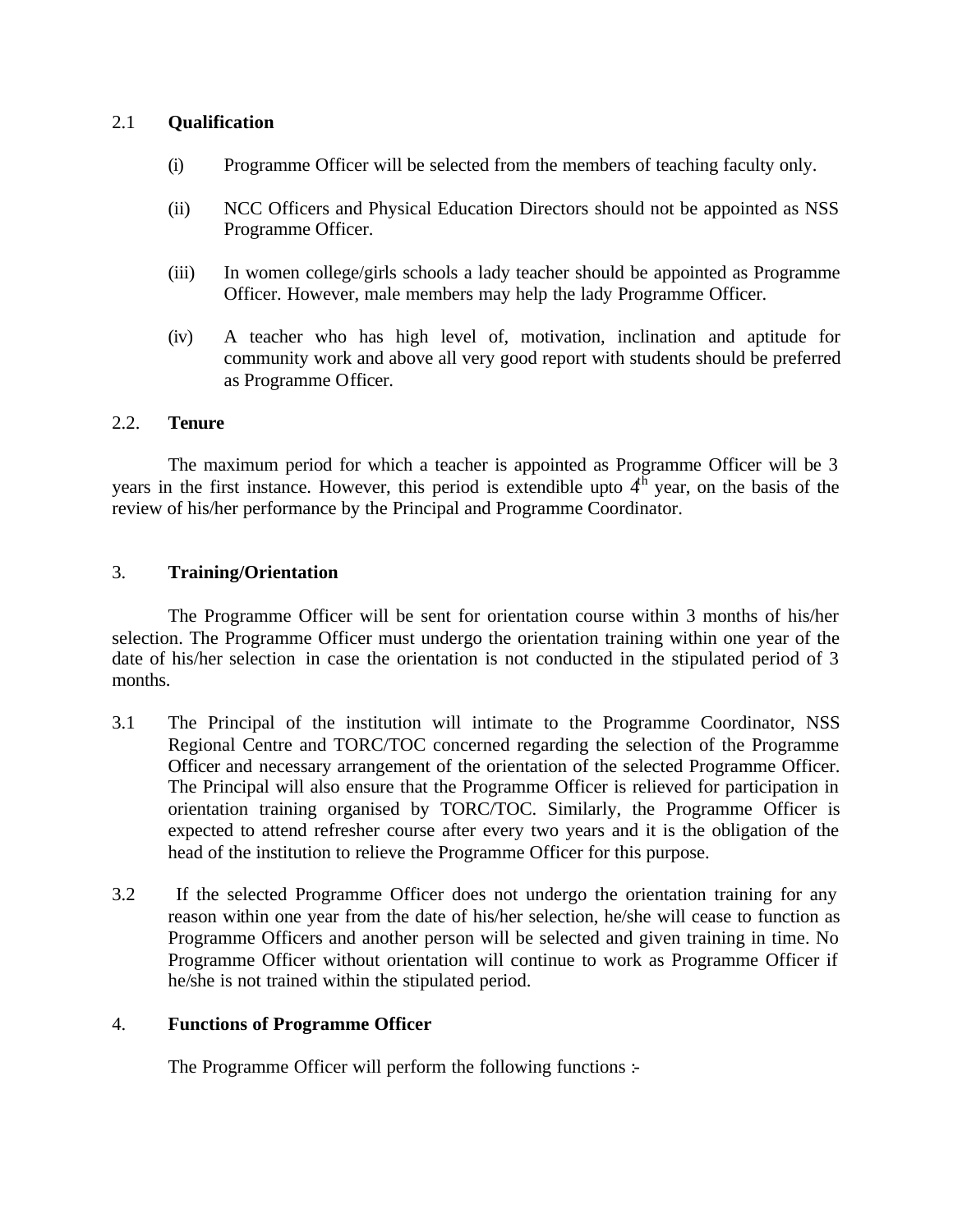- (a) He/she will plan the NSS regular activities and special camping programme as Programme guidelines issued by the Government of India and Programme Coordinator of the concerned university.
- (b) The Programme officer will ensure that NSS volunteers complete the prescribed hours in regular activities and participate in special camping programme as per requirements. The orientation of the NSS volunteers should be conducted in a befitting manner and 20 hours should be devoted to orient the NSS volunteers.
- (c) He/she will divide the NSS unit into different groups and assign the definite task and targets and projects to each group.
- (d) He/she will supervise the working of NSS volunteers.
- (e) He/she will ensure that the basic aims of NSS Programme i.e. personality development of NSS volunteers, interaction of the different classes of society take place harmoniously and the NSS volunteers and community are benefited from the activities of NSS unit.
- (f) He/she will maintain the necessary records and registers prescribed by Government of India and Programme Coordinator of the university.
- (g) He/she will be responsible for the equipment and stores purchased out of NSS funds. He/she will hand over the charge of NSS equipment and stores to his/her successor at the end of his/her tenure.
- (h) He/she will spend the NSS grants as per administrative and financial directives of the Government of India and NSS Programme Coordinator.
- (i) He/she will depute NSS volunteers for participation in various programmes sponsored by the Department of Youth Affairs & Sports, Government of India such as National Integration Camps, Adventure Programmes, Republic Day Parade and any other function organised by the NSS Regional Centre and concerned University.
- (j) He/she will submit the reports to the NSS Regional Centre periodically, Programme Coordinator, NSS State Liaison Officer and TORC/TOC.
- (k) He/she will ensure the submission of accounts in time. The accounts may be got audited from a chartered accountant or departmental auditor along with the utilization certificate.
- (l) He/she will liaise with the officials of the department for NSS projects and activities. He/she will also coordinate with the voluntary organizations working in the field of community development in general and youth work in particular.
- (m) He/she will convene the meeting of the college advisory committee in consultation with the Principal of the institution as laid-down in the NSS Manual.
- 5. **Out-of-Pocket Allowance**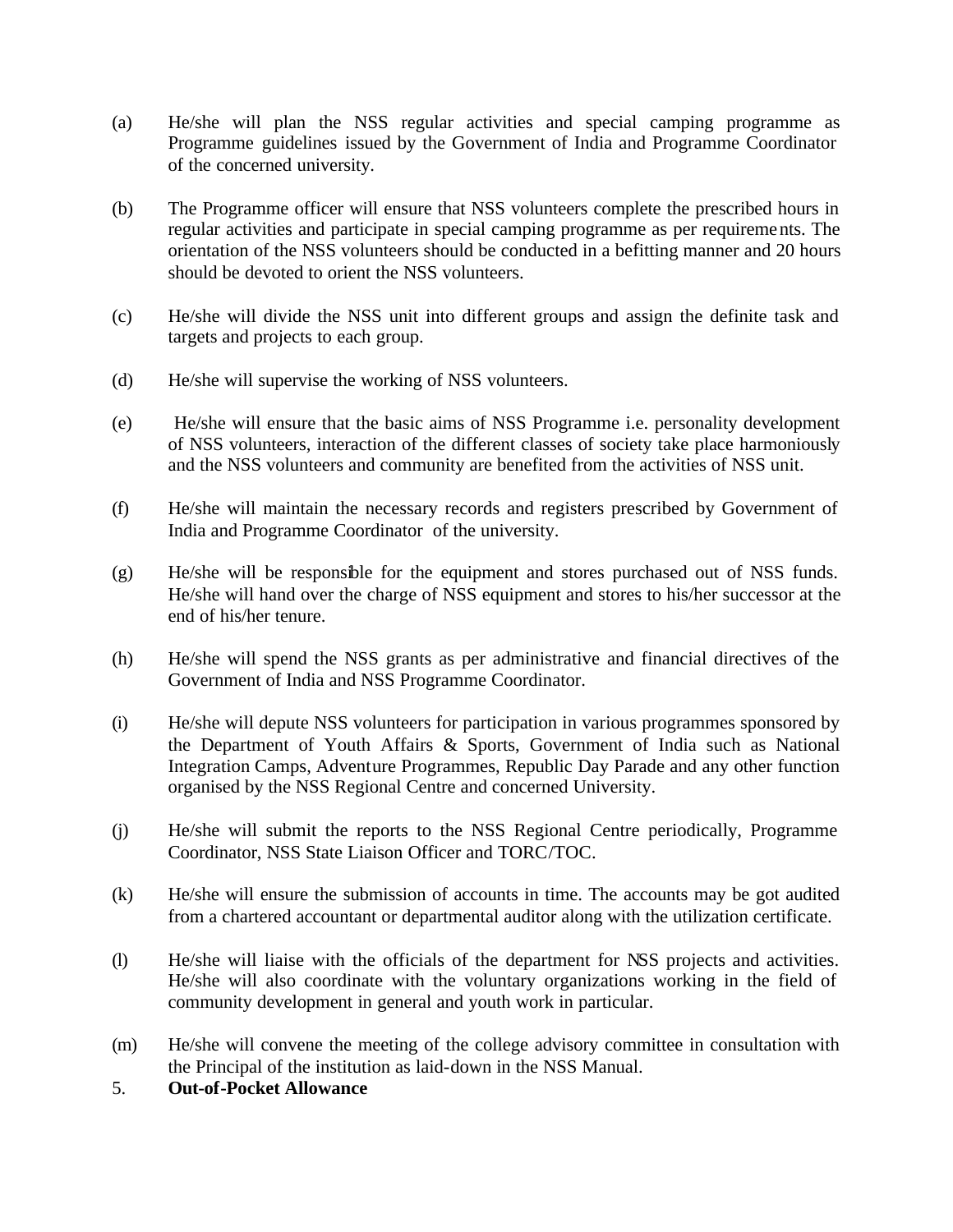The Programme Officer, NSS conducts and supervises the NSS activities and for that he/she has to incur expenditure on meeting people, placement of students and travel within municipal limits and adopted villages. This expenditure is reimbursed in the form of out-ofpocket allowance. The Programme Officers are paid @ Rs. 75/- per month for this purpose initially. The Department of Youth Affairs & Sports, New Delhi has revised the out-of-pocket allowance to Rs. 200/- per month w.e.f. the financial year of 1991-92 in case of a full unit of 100 NSS volunteers. The admissible out-of-pocket allowance to the Programme Officer in case of smaller units of 75 volunteers will, be @ Rs. 150/- per month.

Out-of-pocket allowance admissible to the Programme Officer is exempted from the payment of Income-tax as per circular No. 1-12/77-SY dated  $27<sup>th</sup>$  July, 1977. Copy of the letter is appended at Annexure – VI.

#### 6. **Financial Pattern**

Each NSS unit should get Rs. 95/- or Rs. 100/- per volunteer per year from the Regular Grant of Rs. 120/- from the Programme Coordinator of the concerned university/+2 council for the implementation of NSS regular activities i.e. university/+2 council having NSS strength of 10,000 volunteers will deduct Rs. 25/- towards administrative expenditure per volunteers whereas university/+2 council having a strength of 10001 and above volunteers will deduct Rs. 20/- per volunteer. Out of this grant an expenditure of Rs. 30/- per volunteer per annum is incurred on the college/school level expenditure for a unit of 100 NSS volunteers. The establishment expenditure at college/school level is suggested as under :-

| (a) | Out-of-pocket allowance to Programme Officer      | $Rs. 1,400/-$ |
|-----|---------------------------------------------------|---------------|
| (b) | Stationary, Postage and Clerical assistance, etc. | $Rs. 600/-$   |

#### (c) **Programme Development**

The balance of funds i.e. Rs. 70/- or Rs. 65/- per volunteer per annum will be utilized on Programme development by NSS units on items, e.g. refreshment to volunteers during programme/camp, volunteers camp/community visit expenses by public transport, purchase of essential working tools, camp equipment, etc. required for programmes, travel expenses of Programme Officers for participation in official meeting/training programme and so on. For technical institutions the State Advisory Committee will decide the nature of tools and equipment. For details chapter 2 of Part – IX 'Pattern of Financial Expenditure' may be referred.

#### 6.1 **Financial Pattern of NSS Regional Special Camping Programme**

The admissible is expenditure on annual special camping programme will be Rs. 200/ per campers. The details of this expenditure have been given under Part-III special camping programme. The rate of regular and special camping grant get enhanced periodically for which Government of India issue expenditure guidelines.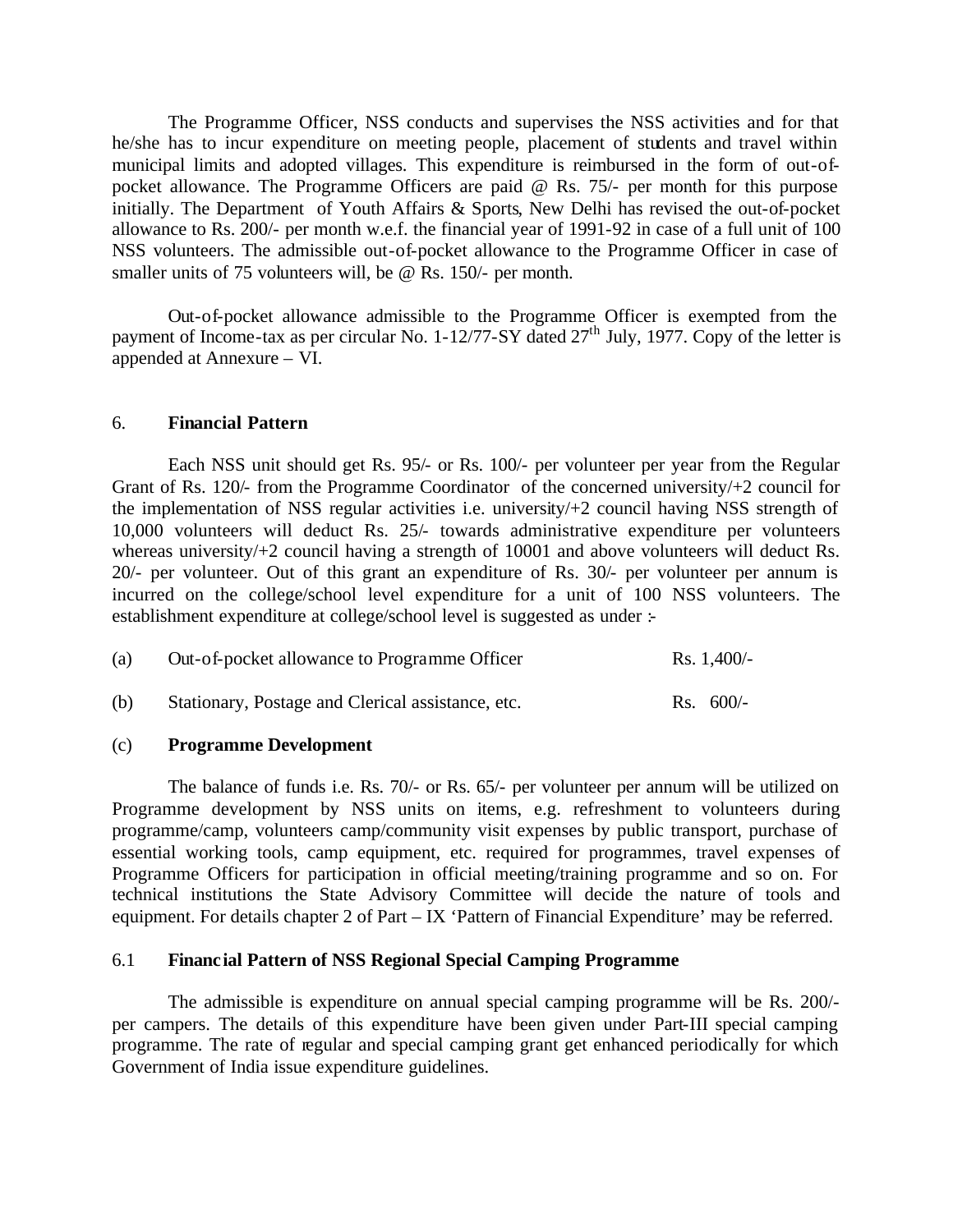#### **7. Incentives**

A teacher who is desirous of doing community service and youth service joins NSS as Programme Officer. As a Programme Officer he/she comes into contact with his./her colleagues, NSS volunteers, Government Officials and members of community as a whole. As he/she devotes his/her time and energy towards community work, motivation of NSS volunteers and service of community, it is befitting that his/her services should be recognized by the community and the institution. Therefore, it is in the interest of National Service that incentives should be given top outstanding NSS Programme Officers for their dedication and devotion. The following incentives are recommended :-

- (a) The University Grants Commission has recognized NSS as community extension service work. Therefore, the outstanding work of NSS Programme Officers should be recorded in his/her annual performance appraisal report by the controlling officer. It is also desirable to treat outstanding contribution to NSS for 3 years on par with research as NSS is considered the real third dimension of the higher education system already recognised in the new education policy. All universities and  $+2$  council should take appropriate initiative in this matter;
- (b) The Department of Youth Affairs & Sports, Government of India has instituted National awards for the Programme Coordinators for the best NSS unit, Programme Officer and NSS volunteers. The details of NSS awards are given at Annexure – VII.
- (c) The State Governments may also institute NSS awards for the Programme Officers who have done excellent work in the field of community development and youth work through National Service Scheme. Such awards may be awarded at State and District levels. The terms and conditions of the award at State level may be decided by the state authorities;
- (d) The universities may also devise ways and means to award the NSS Programme Officers and volunteers who have done excellent job of community service by NSS Programme Officers in their universities. The terms and conditions of the award at university level may be decided by the university advisory committee.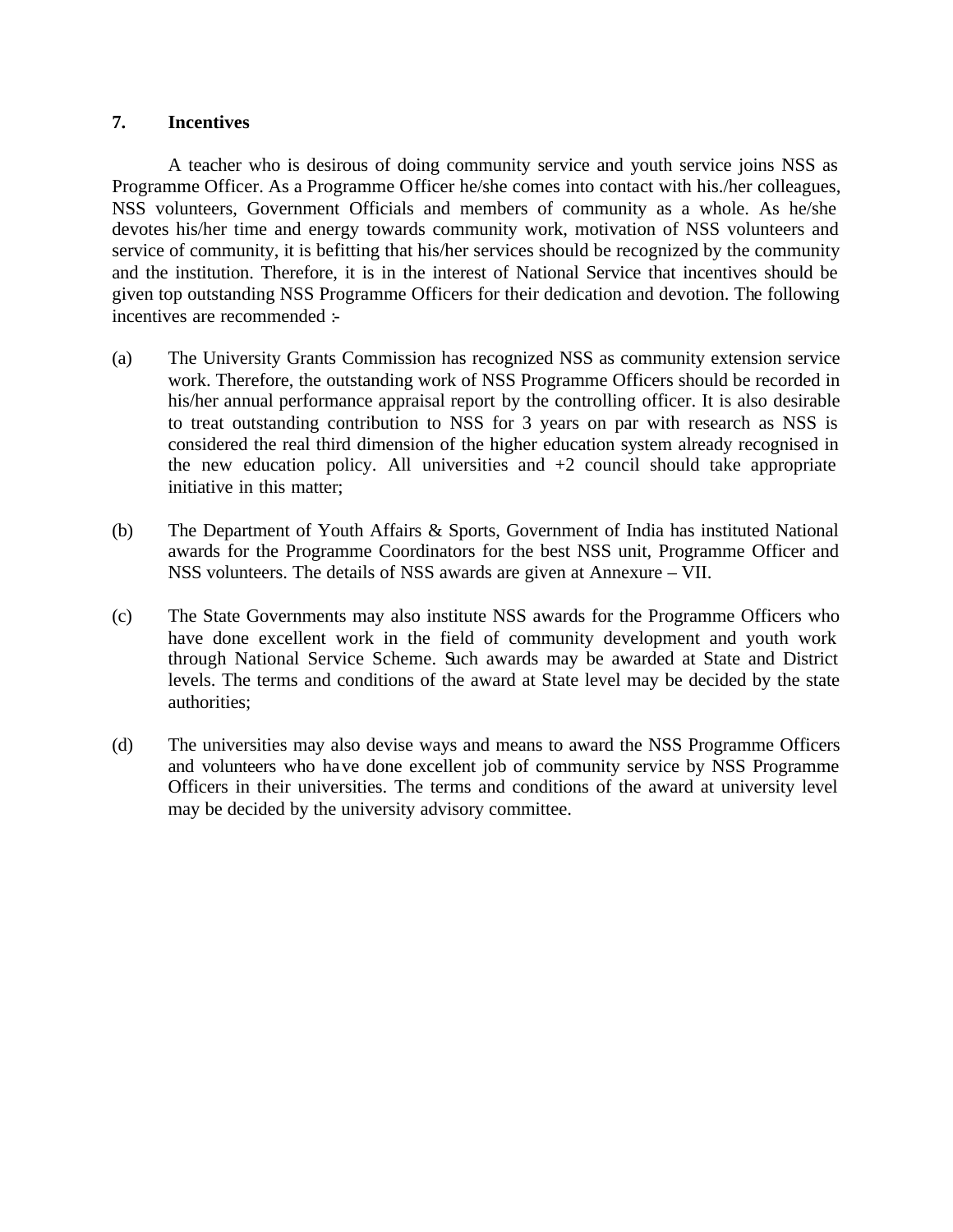## **Chapter 3 : NATIONAL SERVICE SCHEME VOLUNTEERS**

Since National Service Scheme is aimed at developing the personality of NSS volunteers through community service, hence, all NSS activities provide an opportunity to NSS volunteers to involve themselves in community service.

## 1. **Participation in NSS Programme/Training**

A student enrolled as NSS volunteers will have to put in 120 hours for community work in a year for a period of 2 years. He/she is likely to participate in different programmes and projects under NSS. The distribution of 120 hours on NSS activities is given as under :-

## **(a) Orientation**

- (i) Each NSS volunteers who joins NSS will undergo an orientation in NSS Programme for 20 hours out of 120 hours. The 20 hours meant for orientation will further be divided as general orientation  $-2$  hours; special orientation  $-8$  hours and Programme skill learning  $-10$  hours. During the general orientation the NSS volunteers will get to know the history and growth of NSS programme, aims, objectives and other basic concepts of NSS.
- (ii) After the general orientation is completed the students will be given special orientation where information regarding the realities of life pertaining to community and its problems. Volunteers will be encouraged to know more about the problems of village/urban slums and will be oriented for the schemes which are sponsored by the Government agencies and voluntary organizations in the field of community service;
- (iii) The  $3<sup>rd</sup>$  place of orientation will consist of developing programme skills which are essential for community work and completion of NSS projects. During the orientation the NSS volunteers should be given information regarding the following :-
	- 1. To establish report with the people in the project area;
	- 2. Identify needs, problems and resources of the community;
	- 3. Plan programmes and carry out the plans;
	- 4. Relate learning and experience towards finding solutions to the problems identified; and
	- 5. Record the activities in work diary systematically and assess the progress periodically and effect changes, as and when needed.
- **(b) Campus Projects**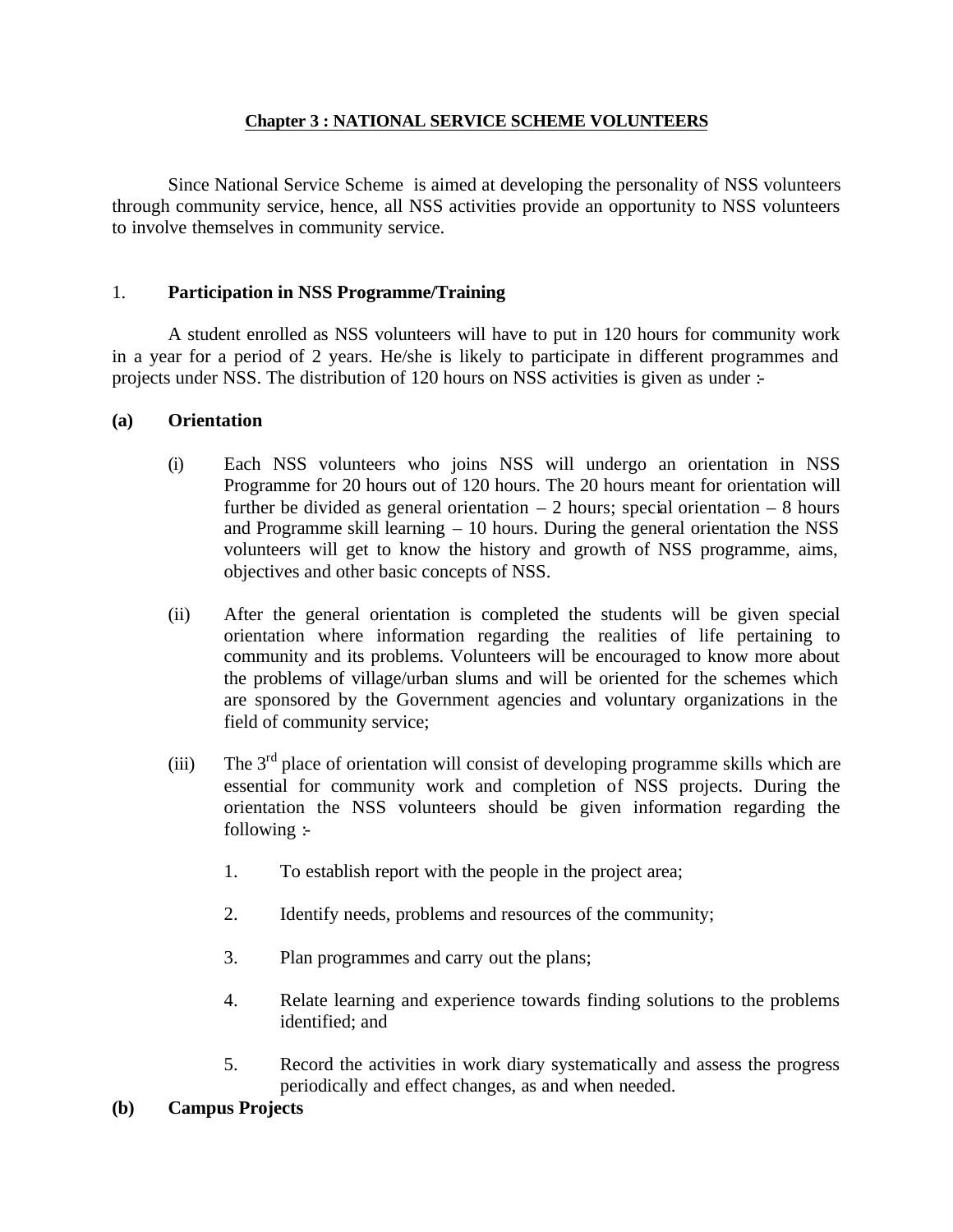The NSS volunteers may be asked to participated in the campus projects not exceeding 20 hours. The purpose of the campus project is to motivate the NSS volunteers for manual work and to instill dignity of labour.

## (c) **Community Work**

NSS has made efforts to link the campus with community. Hence, the remaining 80 hours will be devoted to the community work. The NSS volunteer is expected to participate in projects prepared by the Programme Officer for community work. The aim of such projects is to bring the NSS volunteer face to face with the realities of life and needs & requirements of the community. The volunteer is expected to develop rapport with the community by sharing their problems and help them to overcome their difficulties. This first hand exposure to community realities does help to develop the personality of the volunteer.

#### 2. M**aintenance of Diary**

Every NSS volunteer will keep a record of his/her project work in his/her work diary supplied by the Programme Officer. The proforma of work diary is given at Annexure – VIII.

#### 3. **Certificate**

NSS volunteer who has completed 240 hours of regular activities in the period of 2 years and attended one annual special camp, will be issued an NSS certificate by the respective university.

In case, a volunteer does not fulfill the above condition and has to miss the university certificate, the college authorities may issue a certificate to the NSS volunteer. A model certificate to be issued to the NSS volunteer is given at Annexure – IX.

#### 4. **Incentive**

- (a) The NSS volunteers should get appropriate weightage if he/she completes 2 years in NSS and gets the certificate signed by the Vice-Chancellor of the university/Head of  $+2$  council Universities may give preference to such NSS volunteers in matters of admission, promotion and other privileges as decided by them.
- (b) NSS volunteers should be honoured at university level for their excellent and outstanding work in NSS. The universities may prepare guidelines for such incentives.
- (c) The states may also institute state level/district level awards for outstanding NSS volunteers.

## **Chapter 4 : IMPLEMENTATION & ADMINISTRATIVE SUPPORT TO NSS PROGRAMME AT STATE, UNIVERSITY AND +2 COUNCIL LEVEL**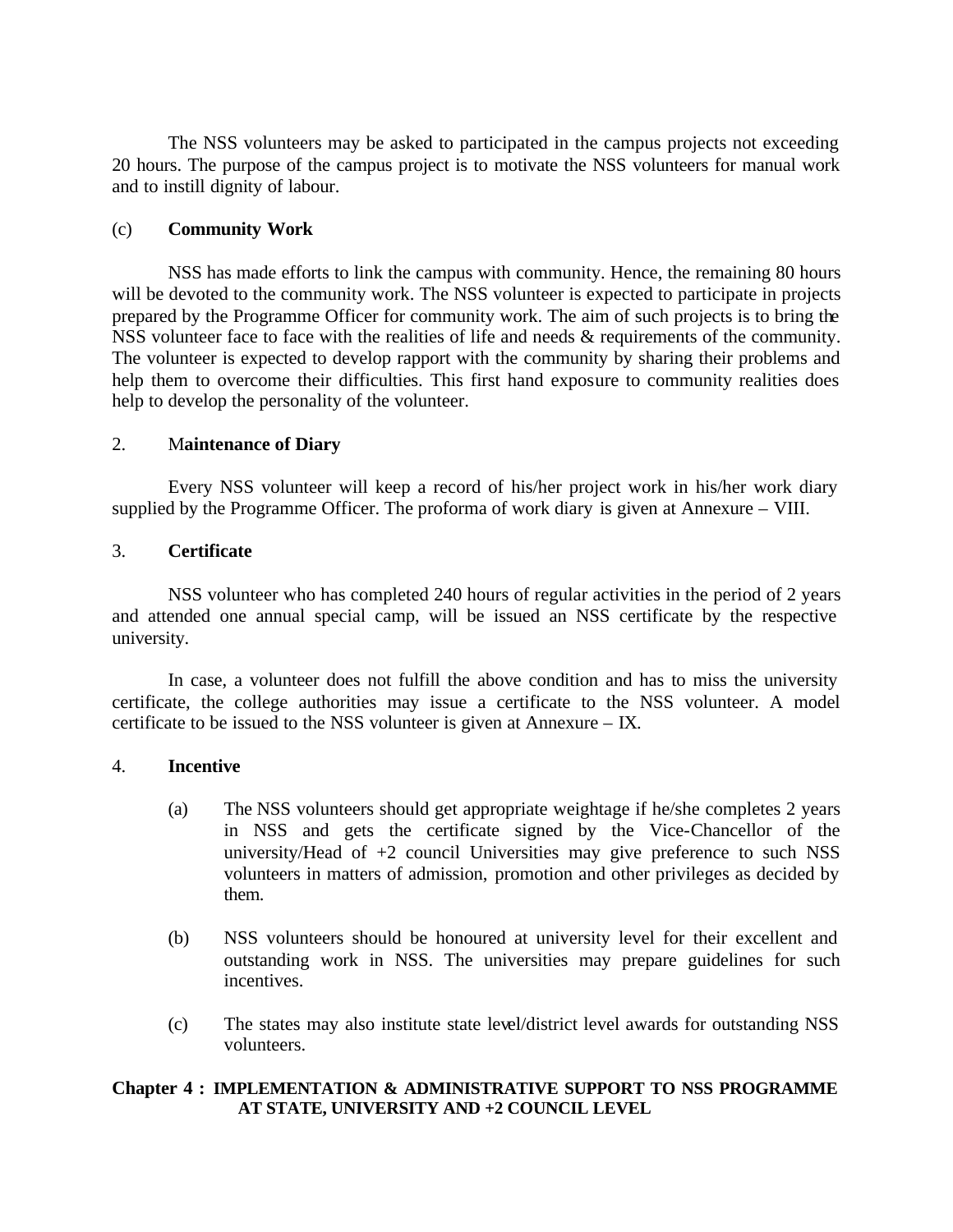The successful functioning of NSS units and NSS volunteers at grass root levels depends upon the administrative actions initiated at State, University and  $+2$  council levels. A little delay in such administrative actions can disrupt the smooth functioning of NSS programme at university and college level. The timely administrative actions will strengthen the NSS programme at all levels and will bring credit to the programme. For achieving the targets, it is of utmost importance that administrative actions are initiated at appropriate time at state, university  $& 2$  council levels. The most vital factors for the implementation of successful NSS programme are allocation of NSS volunteers to universities and colleges, completion of enrollment within time limits and release of funds to the universities, colleges/schools.

## 1. **Allocation of NSS volunteers**

- 1.1 The Central Government would make allocation of NSS students strength among different State/UTs in the month of September/October every year so that the States/UTs are in a position to make necessary provisions in their budget for meeting their share of expenditure on NSS programme in the next financial year.
- 1,2 Immediately after the allocation of NSS students strength is received from the Government of India by the State Governments and UT administrations, they should provide adequate matching provisions in their budget for implementation of NSS programme in the next financial year and intimate to the Department the amount of funds so provided.
- 1.3 The Secretary to the Department concerned in the State/UTs should, immediately after the allocation of NSS student strength, convene a meeting of the Programme Coordinator of NSS in universities/+2 level and the NSS officers of the Regional Centres and decide upon the distribution of student strength among different universities. This meeting should be convened in March every year since the Government of India's allocation of student strength will be communicated much earlier. Universities/+2 councils having comparatively lesser student strength under NSS should be encouraged to increase the students under the scheme. Efforts may be made to increase the coverage by at least 10 percent every year over the enrollment achieved in the preceding year.
- 1.4 Each Programme Coordinator will thereafter convene a meeting of Programme Officers and decide the allocation among various colleges. In this meeting itself, decisions should be taken to open new units in colleges where NSS has not yet been started and also in colleges already having NSS.

## 2. **Actual Enrollment of NSS Volunteers**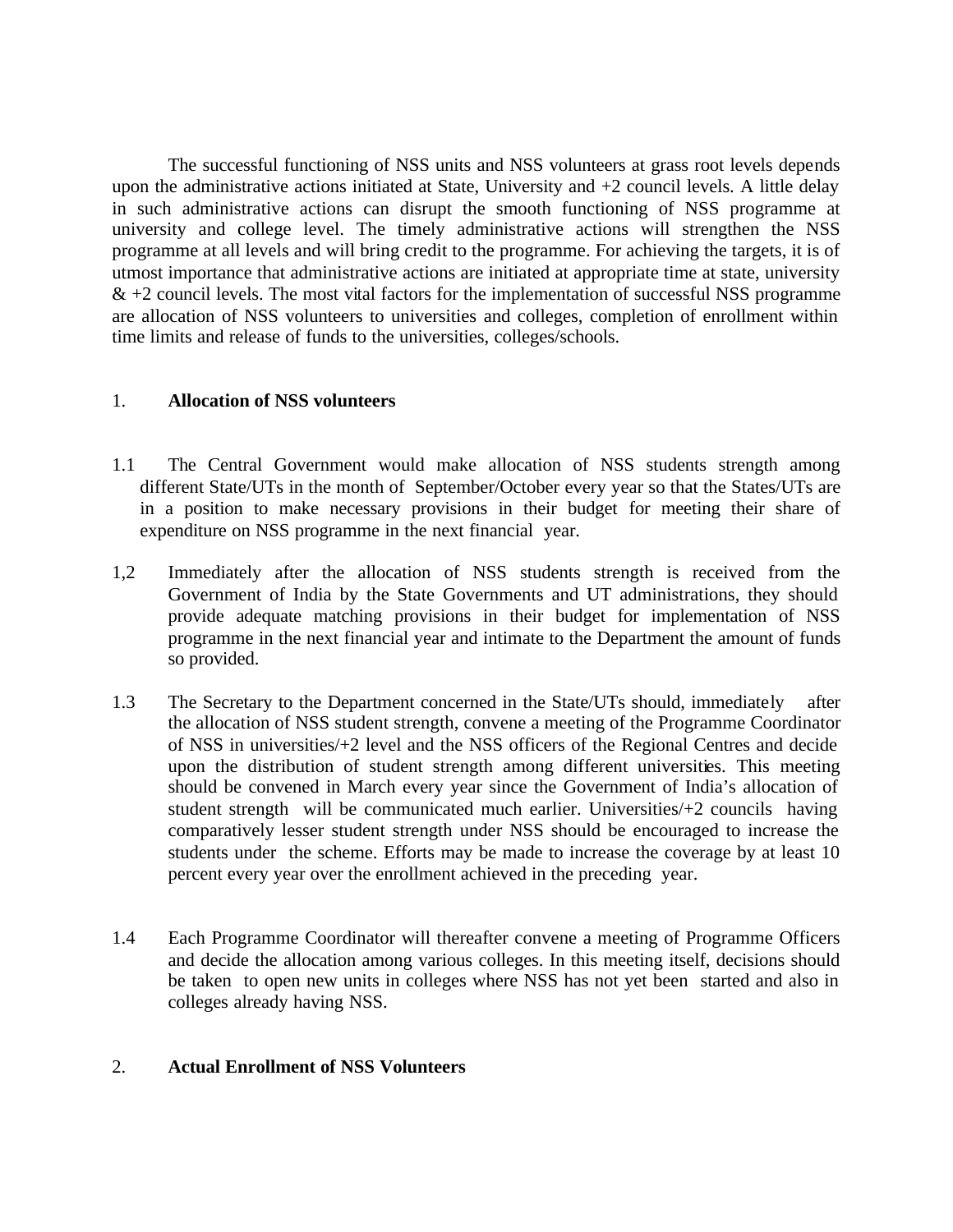- 2.1 The NSS Programme Officers should give sufficient publicity to NSS programme and its activities among the new entrants in the college/+2 schools. To achieve this end, writeups regarding the NSS programme, and achievements can be displayed on notice boards. It is further suggested that the NSS Programme Officers may organise a meeting of the new students and inform them about NSS programme and its activities and achievements. The NSS group leaders may also take part in these sessions. They should be motivated to narrate their experiences to the new entrants to encourage them to join NSS.
- **2.2** The NSS Programme Officer will ensure that enrollment of the students under NSS is completed within one month of opening of the institution or by  $31<sup>st</sup>$  August every year whichever is earlier.
- 2.3 The NSS Programme officer will intimate the strength of NSS volunteers actually enrolled to the Programme Coordinator of the University before the  $30<sup>th</sup>$  September every year positively. The List of NSS volunteers enrolled along with their class, roll number and residential address will be submitted to the Programme Coordinator, NSS Regional Centre and State Liaison Officer for their records.
- 2.4 In case of the institutions affiliated to the university in which academic sessions does not start in time for one reason or the other, the enrollment should be completed by  $30<sup>th</sup>$ September positively and intimated to the Programme Coordinator, NSS Regional Centre and State Liaison Officer be fore 31<sup>st</sup> October every year.
- 2.5 The State Liaison Officer NSS of state governments/UT administrations will convene a meeting of Programme Coordinators, Coordinators(Trg) TORC/TOC and head of NSS Regional Centre in the first week of October every year in consultation with NSS Regional Centre. The aim of the meeting will be to collect the figures of actual enrollment from the Programme Coordinators and to discuss the other details regarding actual enrollment of NSS volunteers. The projects to be undertaken by the various universities and special programmes and activities can be discussed in this meeting so that the NSS Regional Centre and the State Liaison Officer get a picture of the important NSS activities which are going to be undertaken by the Universities/institutions during the academic year.
- 2.6 The actual enrollment figures will be intimated to the Government of India by the State Liaison Officer and Regional Centres by the end of October every year.
- 2.7 The Programme Coordinators will convey the information regarding actual enrollment of the colleges under their jurisdiction to the State Liaison Officer and NSS Regional Centre s. For submitting the report, please refer the format of Half-Yearly Report of the Unviersity/ $+2$  council, which is given at Annexure – X.

## 3. **Release of Grants**

The NSS Programme can be successfully organised only if funds flow at various levels in time so that the programmes planned by NSS units could be undertaken in time. At times, the programmes suffer due to non-release of grant by the state Governments (alongwith the central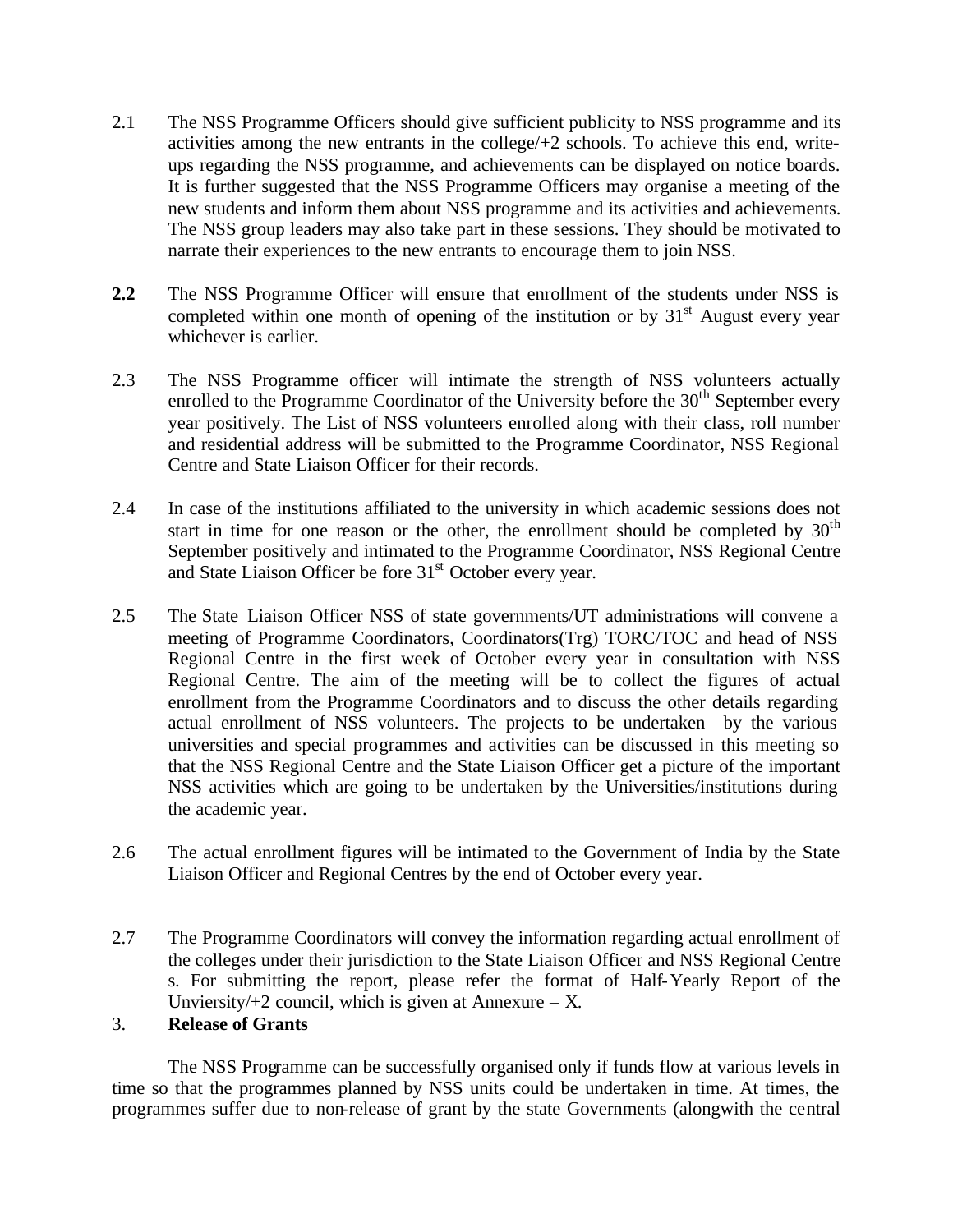share) to the universities which results in delay by the universities to release the funds to the colleges. To ensure the timely release of funds, the following arrangements should be made at various levels :-

## 3.1 **Release of grants for Special Camping Programme**

- (a) The first installment of central share of grant for special camping programme would be released in January preceding the financial year in which the camps are to be organised. The state governments would release the grant to the universities (along with their matching share) by the  $15<sup>th</sup>$  of March of the preceding financial year. The universities will ensure that the funds released to the colleges by 15<sup>th</sup> April of the financial year in which camps are to be organised.
- (b) As no deduction is to be made out of special camping grants, the state governments and the universities will release the special camping grants to the college by  $15<sup>th</sup>$  of April of even earlier.
- (c) The Programme Coordinator of NSS will send a certificate to the state government, concerned NSS Regional Centre and the Department of Youth Affairs & Sports that all the grants (central and state share both) have been released to the institutions within stipulated time positively by  $30<sup>th</sup>$  April every year.
- (d) The second installment of the grant will be released only on the receipt of such consolidated certificate from the state government and also on the receipt of accounts of the grants sanctioned upto the last 2 years.
- (e) Grants released for special camping programme will be accounted separately.

## 3.2 **Release of Grants for Regular Activities**

- (a) The Central Government will release first installment for regular NSS programme to the state governments either in January or February preceding the financial year in which activities are to take place. In any case, the first installment would be released in the first quarter of the concerned financial year.
- (b) The State Government will ensure that the process of release of grants by them to the universities/ colleges is completed by  $30<sup>th</sup>$  May positively. As the State Liaison Cells have been established in the States fully funded by the central government, states will release the grants to the universities/+2 councils without any deductions on account of administrative expenditure. In the case of states where State Liaison Cells have not been established, the administrative expenditure at the approved rate can be deducted.
- (c) The university/+2 council will release the grants to the institutions concerned, after deducting Rs. 30/- per volunteer for meeting administrative expenditure, by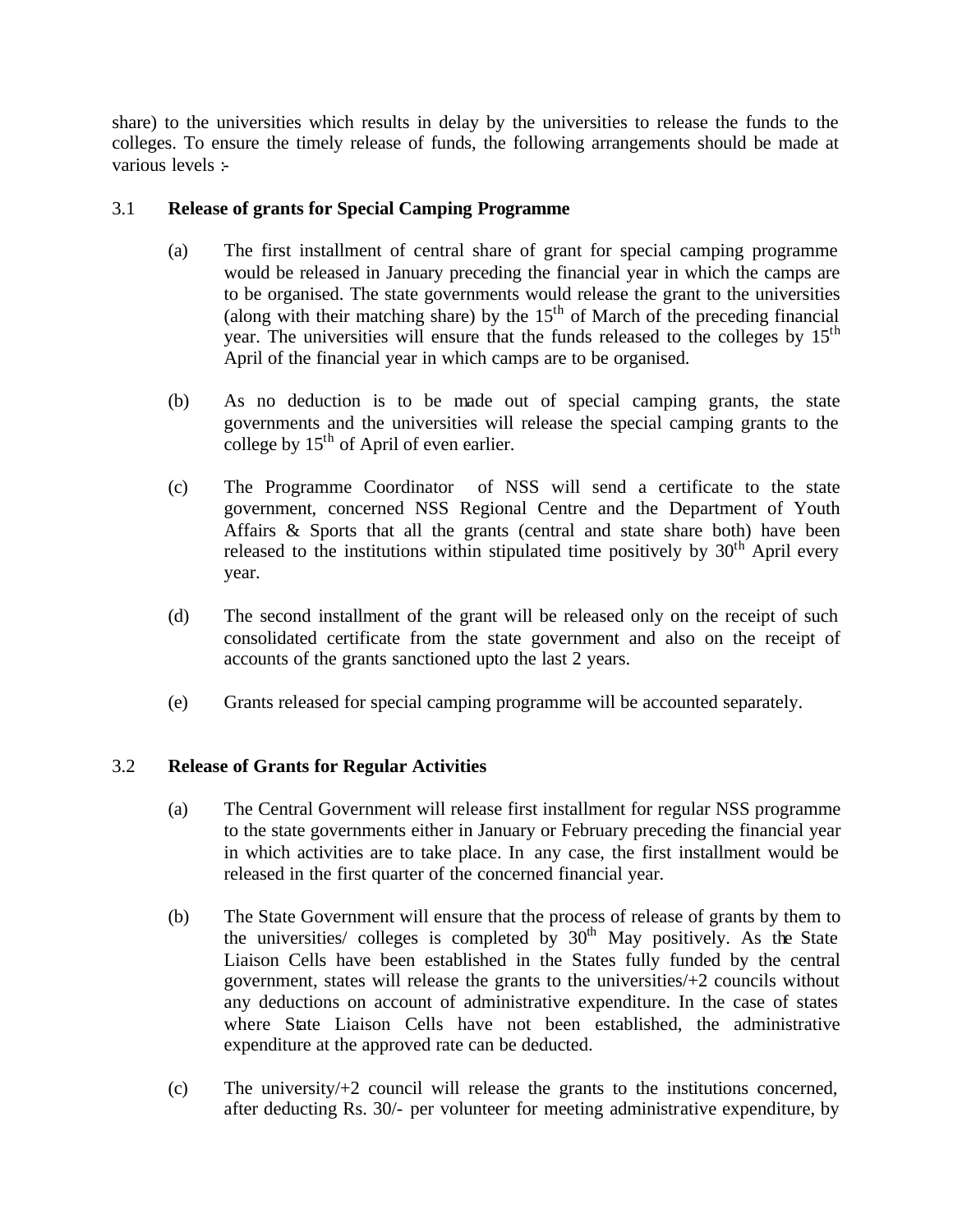$30<sup>th</sup>$  June positively so that the funds could be utilized by the NSS units for regular activities immediately after reopening of the colleges.

- (d) The second installment of the regular activities grants would be released by the Central Government on receipt of following informations :-
	- (i) A certificate to the effect that all grants (Central and State Share both) have been released by the State government to the Universities $/+2$ councils and by the universities/councils to the colleges/schools. In case, there is some amount not disbursed, the same will be reflected in the certificate alongwith reasons for its non-release.
	- (ii) Accounts in respects of grants sanctioned upto two years before the year in which second installment is to be released. As second installment would be released on the basis of actual enrollment, a statement indicating the actual enrollment done by various universities/colleges in the state upto  $30<sup>th</sup>$  September would also be necessary. The names of the universities which failed to furnish this information to the state government will be indicated in the statement so that proportional deduction could be made and corrective measures could be taken to make improvements in the functioning of the programme.
	- (iii) The universities/+2 councils may send accounts to the state government leaving out the defaulting colleges/schools so that the NSS programme in the active college/schools does not suffer because of one or two defaulting colleges/schools only. On receipt of such accounts the state governments may, in turn, send such accounts to the central government leaving out the accounts in respect of defaulting colleges/schools, clearly stating this fact. On receipt of these accounts, the central government would release grants to the state government on the basis of the accounts sent by them after making proportional deduction of grants admissible to defaulting colleges/schools. Such defaulting colleges/schools would get further grants only when they render accounts.

#### **Chapter 5 : SUPERVISION AND MONITORING**

Major policies are conceived and planned and then it passes through number of channels. Therefore, there are chances that the administrative, policy decisions and programme guidelines may be diluted through these stages. It is further apprehended that the national characteristic of the NSS programme may be changed due to local pulls and pressures. It is, therefore, essential to see that it is properly supervised and effectively monitored to keep the basic characteristics of the National Service Scheme intact as envisaged.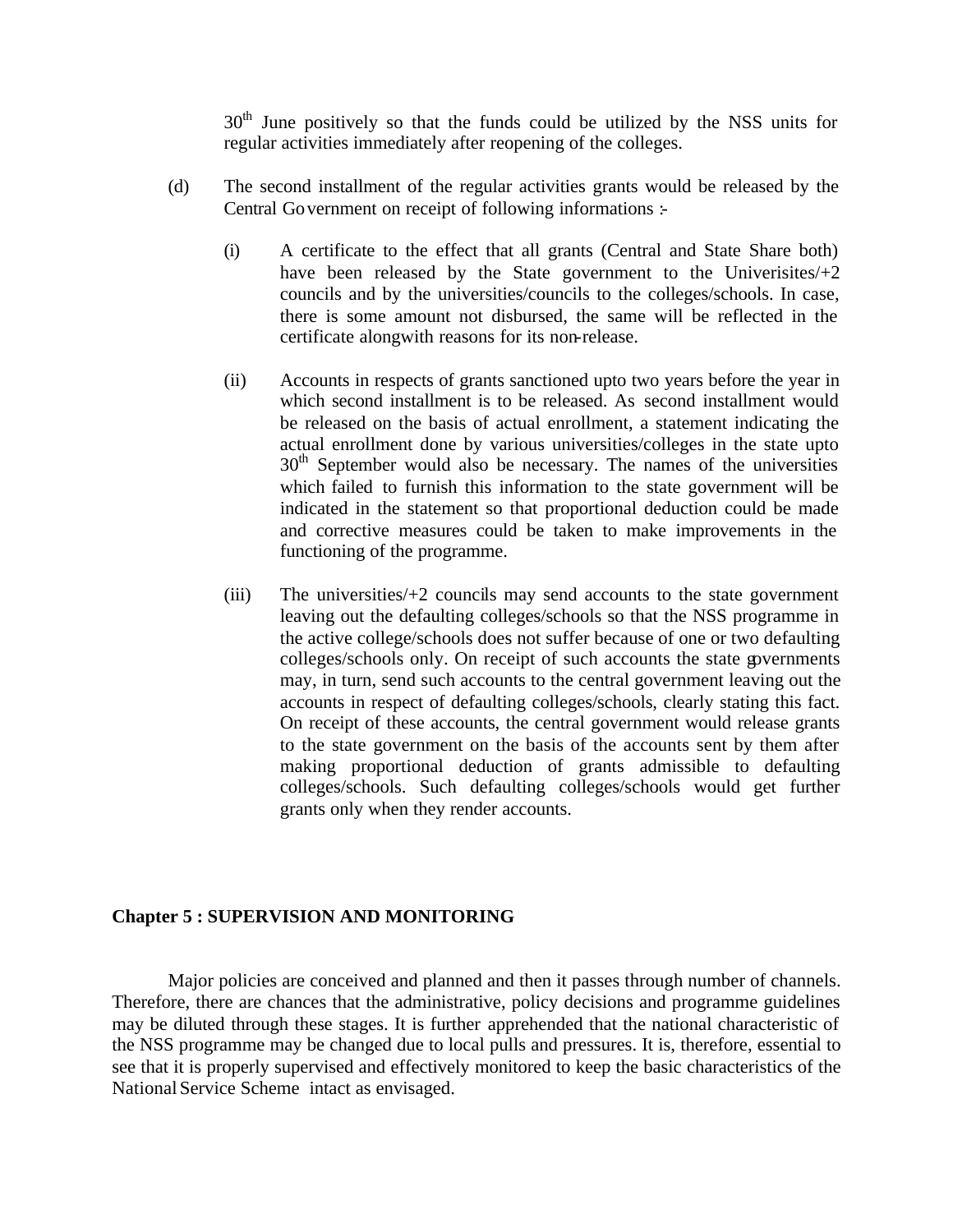## 1. **Supervision**

The traditional concept of supervision has undergone sea changes. Earlier, the supervisors, visits were considered as an occasion to find faults only. At present, the supervising officers are expected to take stock of the situation on the whole, advise and guide the Programme Officers and NSS units for furthering the NSS activities.

- 1.1 The officers of NSS Regional Centres, officers of the State Governments, Programme Coordinators, NSS in the universities and  $+2$  level should visit as many programmes as possible both regular activities and special camping programme. The Principals of the colleges and schools under NSS should also be invited to visit the special projects undertaken by the universities/+2 councils at their level.
- 1.2 The officers of NSS Regional Centre s will be on tour in every quarter for 20 to 25 days. They will visit as many NSS units and their adopted villages as possible so that the feedback regarding the actual state of affairs is given to the Department. The occasion of such visits should be utilized to discuss the implementation of NSS programme at unit level, completion of special projects with the Programme Officers and the Principal. During the special camping programme they should also visit maximum number of camps.
- 1.3 The Head of the NSS Regional Centre should also utilize the services of Youth Officers, Youth Assistants Grade – I and Grade – Ii for collecting data regarding the participation of NSS volunteers in special camping programme and allied information.
- 1.4 The State Liaison Officer will also undertake field visits to NSS units, special projects and special camping programme. His/her absence from the headquarter on account of field visits will not exceed more that 15 days in a quarter.
- 1.5 NSS Programme Coordinators will ensure that they at least visit each institution during an academic year. Similarly, they will make necessary arrangements to visit maximum number of special camps organised bys the NSS units in his/her university/+2 council.
- 1.6 During the special camping session the Coordinators of TORC/TOC will also make visits to camps. He/she will also forward his/her report to the NSS Regional Centre, State Liaison Officer and Programme Coordinator under intimation to the Programme Adviser. Similarly, the report of the visit to colleges and special projects should also be forwarded to the officers mentioned above.
- 1.7 As a matter of principle the NSS Programme Coordinator is responsible for fixing the targets to be achieved by the NSS units. Similarly, he/she is to identify the projects and the NSS units to be deployed on such projects under intimation to the NSS Regional Centre and State Liaison Officer. The supervising officer will keep them posted the progress and achievements of targets and completion of special projects undertaken.
- 1.8 The head of the NSS Regional Centre will keep the state governments and central government apprised of the progress of special projects. He/she will ensure that the state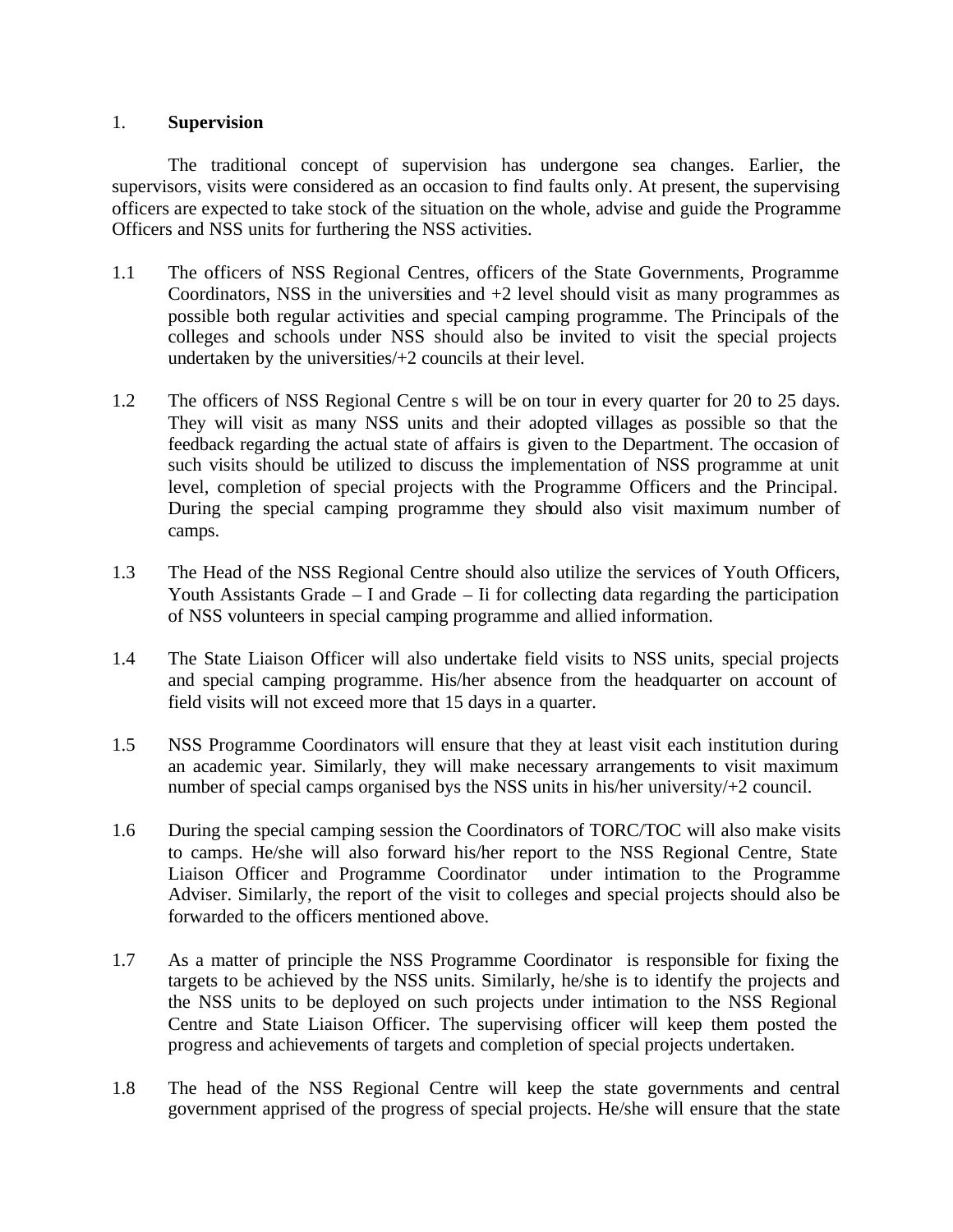government is kept informed of the development and growth of NSS programme within the state.

- 1.9 All the supervising officers will take necessary action to intimate the Department of Youth Affairs & Sports through the Programme Adviser regarding the measures taken for the improvement and development of NSS regular activities and special camping programme. They may also forward their suggestions to the Programme Adviser for further necessary action.
- 1.10 The State Liaison Officers and Programme Coordinators will discuss such suggestions with their controlling officers and ensure that the decision making bodies are kept informed of such suggestions.
- 1.11 In order to avoid confusion the State Liaison Officer, Head of NSS Regional Centre and the Programme Coordinator should plan their supervisory visits properly. Reports of Regional Centre and State Liaison Officer should be attended forthwith by the Programme Coordinator.

## 2. **Monitoring**

To ensure proper growth and development of NSS, it is very essential to monitor the progress of activities in the field. Proper monitoring ensures that necessary corrective measures are initiated at appropriate time and at appropriate level to correct any damage by wrong decisions or negligence at all levels. Monitoring also helps to keep a watch on achievement of targets and appraise the plans and projects in the light of actual experience in the field.

- 2.1 The NSS programme can be monitored constantly through field visits and meeting the key functionaries and periodical reports.
- 2.2 The field visits have to be discussed with the head of institutions in details. It will be in the interest of NSS programme if each visit is made useful keeping in view the basic aims of NSS.
- 2.3 Meeting of the key functionaries plays an important role in proper monitoring. Therefore, it is necessary that the NSS Regional Centre, State Liaison Officer and NSS Programme Coordinators meet frequently to discuss the implementation of NSS and problems being faced.
- 2.4 The State Liaison Officer will convene quarterly meeting of head of NSS Regional Centre, Programme Coordinators and Coordinator (Trg.), TORC/TOC. Such meetings should be held in the first week of July, October, January and April for taking stock of the NAA programme at various levels.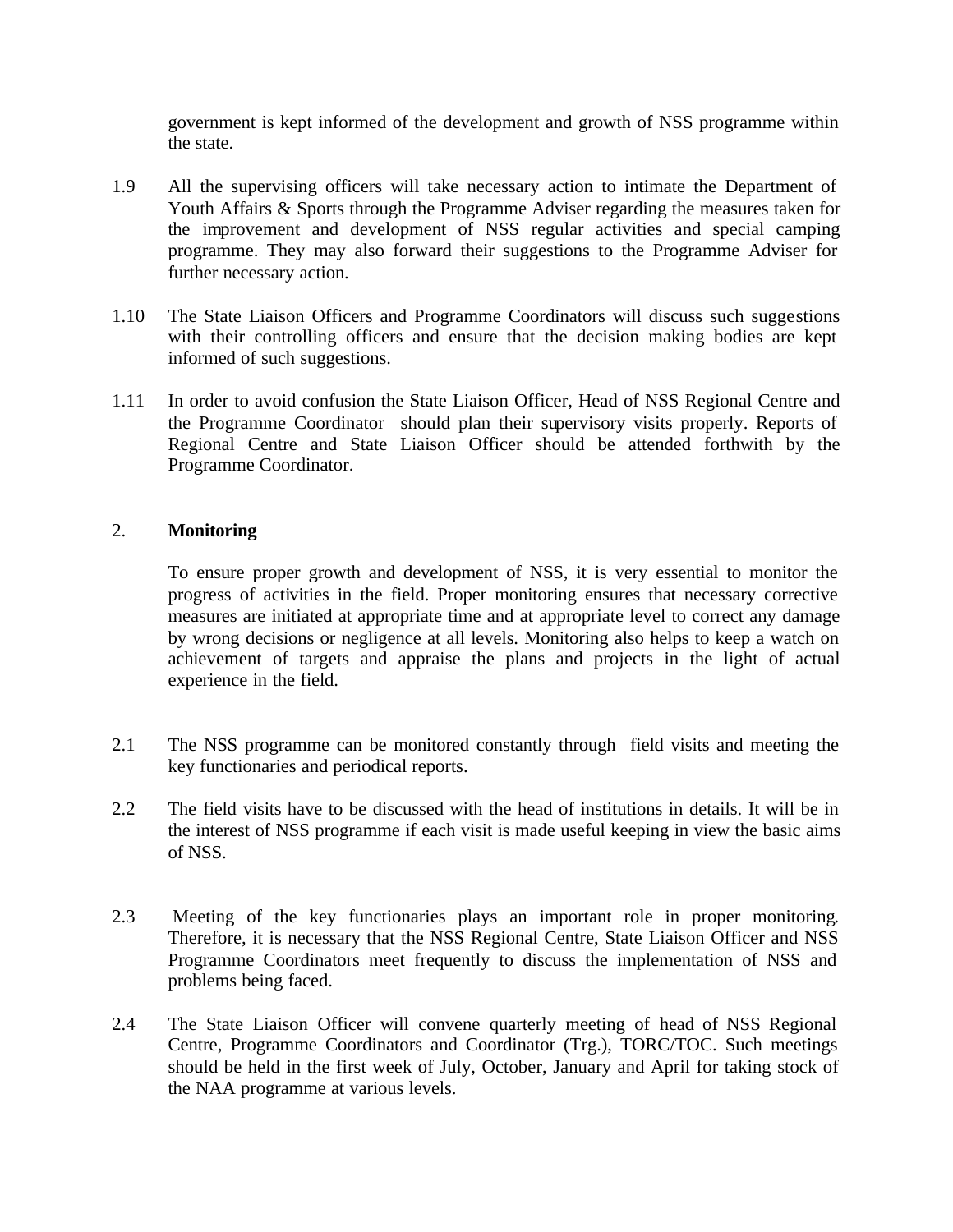- 2.5 The quarterly meeting of the NSS key functionaries held in  $2<sup>nd</sup>$  and  $4<sup>th</sup>$  quarter of the year should be chaired by Education Secretary/Secretary of the Department dealing with National service Scheme. The purpose of these two meeting under the Chairmanship of the Secretary is that the feed-back of the actual position of the NSS programme is made known to the senior officers in State Governments who are responsible for taking important decisions. Therefore, associating Education Secretary/Secretary of the Department dealing with NSS will give an impetus to the programme. It will further enable initiation of corrective measures in time at an appropriate level. The minutes of such meeting are to be forwarded to the Programme Adviser also.
- 2.6 The Programme Coordinator will also arrange one or two meetings of the Programme Officers during a year as suggested in the part dealing with planning. Such meetings will bring the shortcoming of the programme to the notice of Programme Coordinator and enable him/her to initiate necessary remedial measures.
- 2.7 The Head of the NSS Regional Centre will also convene the meeting of the Programme Coordinators and State Liaison Officer in case of emergency. Generally the meeting should be convened by the State Liaison Officer in consultation with the Head of the NSS Regional Centre.
- 2.8 The Head of NSS Regional Centre in consultation with State Liaison Officer may convene the meeting of Programme Coordinators and Programme Officers for a specific project which has been sponsored by the Department of Youth Affairs & Sports.
- 2.9 It is envisaged that a series of such meetings will establish harmonious rapport between the Head of the NSS Regional Centre, State Liaison Officer and NSS Programme Coordinators/Programme Officers who are the key functionaries of NSS programme.

## **3. Reporting**

The reporting system is aimed at [providing necessary feed-back about the field to the head of administration regularly. Such feed-back enables the head of administration to keep a watch over the execution of plans and ensure necessary remedial actions be taken to achieve the targets allotted to them.

## 3.1 **Reports at College/School Level**

a) The colleges /schools will submit a quarterly report of activities to the NSS Programme Coordinator of the university/+2 councils concerned. Quarterly reports will be submitted within 15 days after the end of the every quarter. These reports should reach the NSS Programme Coordinator by  $15^{th}$  October,  $15^{th}$  January and  $15^{th}$  April and  $15^{th}$ July.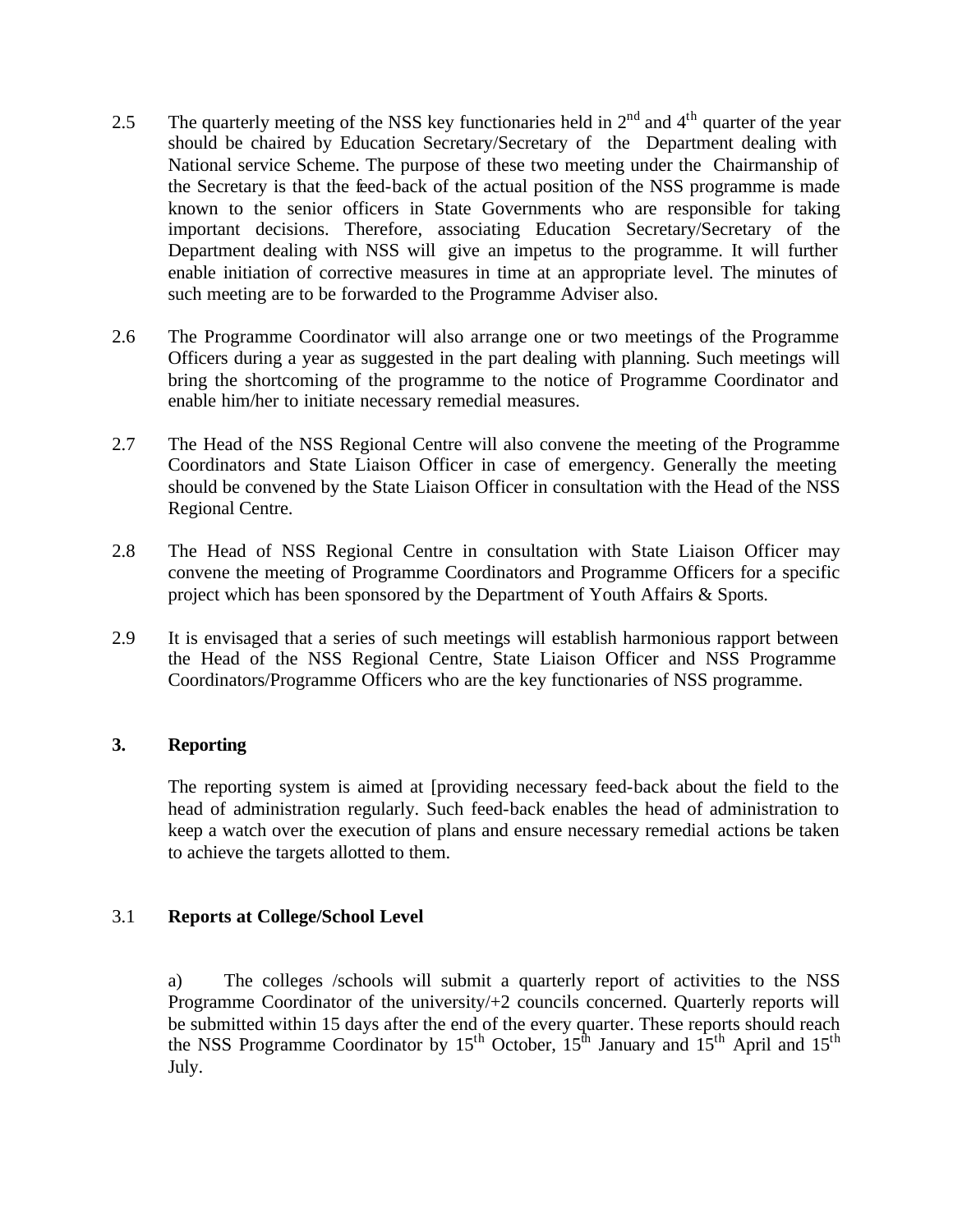b) The colleges/schools will intimate the NSS Programme Coordinator regarding the dates, venue and number of NSS volunteers participating in special camping programmes. This information should reach the NSS Programme Coordinator, NSS Regional Centre, State Liaison Officer and Coordinator (Trg.) TORC/TOC 15 days ahead of the date of commencement of the camp (s). On the  $2<sup>nd</sup>$  day of the camp, the Programme Officer shall inform the Programme Coordinator about the actual number of campers.

c) After the camps are over the NSS Programme Officer will submit a report to the NSS Programme Coordinator regarding the participating in the camp, completion of the projects and financial expenditure as prescribed by the Programme Coordinator.

- d) If any special project is undertaken by the NSS unit (s), complete report of the project should be sent to the NSS Programme Coordinator, Regional Centre, State Liaison Officer and TORC/TOC for their information.
- e) The NSS Programme Coordinators will provide the NSS units with the Performa on which the quarterly report of regular activities and the reports regarding special camps are to be furnished to him/her by the NSS units.

## 3.2 **Reports at TORC/TOC level**

The Coordinator (Trg.) TORC/TOC will furnish a quarterly report of the activities of his/her TORC/TOC undertaken during a quarter to head of the Regional Centre under intimation to State Liaison Officer also. Copy of the same quarterly report will be endorsed to the Department of Youth Affairs and Sports . The quarterly reports will reach the NSS Regional Centre by  $15^{th}$  April,  $15^{th}$  July,  $15^{th}$  October and  $15^{th}$  January.

## 3.3 **Reports at University/+2 Council Level**

a) NSS Programme Coordinator will send two reports in a year after every six months. The half yearly reports for the period ending  $30<sup>th</sup>$  September and  $31<sup>st</sup>$  March and these are to be sent within 30 days after the end of the period. For example, for the period ending  $30<sup>th</sup>$  September the report should reach the concerned officers by  $31<sup>st</sup>$  October and for the period ending  $31<sup>st</sup>$  March by the  $30<sup>th</sup>$  April every year.

b) The NSS Programme Coordinator will make the Performa available to all the colleges/schools in advance so that the colleges/schools will be in a position to send the information to the Programme Coordinator by  $15<sup>th</sup>$  October every year to enable the Programme Coordinator to initiate action for the preparation of the half yearly report to be sent to the Department by  $31<sup>st</sup>$  October and 30 April.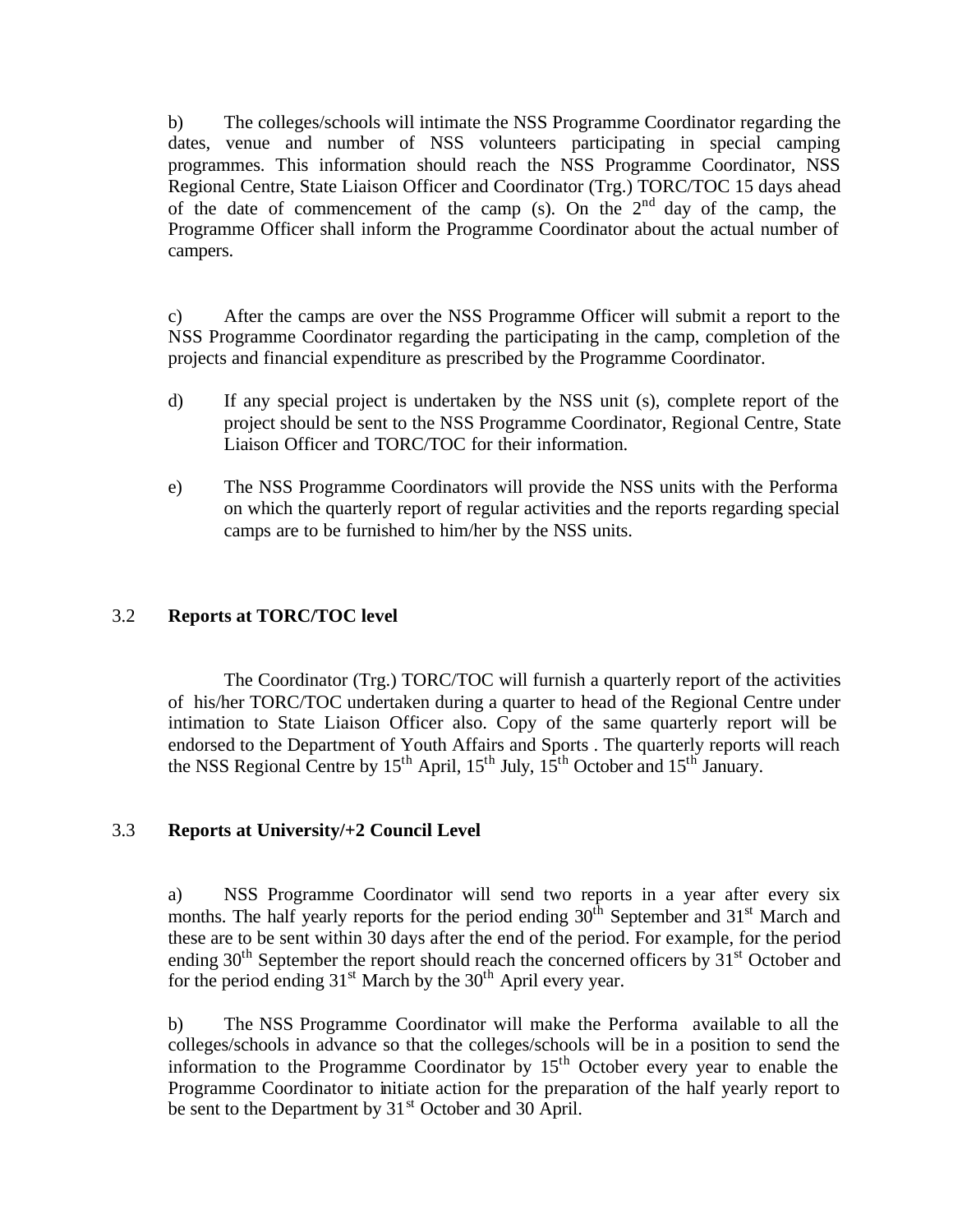c) The Performa for the half yearly report is given at Annexure  $- X$ . Reports, therefore, should be sent only on this Performa and no other Performa should be used.

d) Information received through the half yearly reports will be computerized for record and the Department will bring out a report on NSS every year. It is, therefore, necessary that information given in Performa should be complete in all respects.

e) The half yearly reports will be sent to the following officers : (i) Programme Adviser, Department of Youth Affairs & Sports, Shastri Bhawan, New Delhi; (ii) Head of NSS Regional Centre concerned ; (iii) State Liaison Officer at State/UT level and (iv) Coordinator (Trg.) TORC/TOC concerned.

## **PART – VII TRAINING, ORIENTATION, RESEARCH AND EVALUATION**

#### **Chapter 1 : TRAINING AND ORIENTION CENTRES**

The trained key persons play an important role in the successful implementation of any programmes. Therefore, it has been acknowledged that the well trained State Liaison Officer, Programme Coordinators and Programme Officers can discharge their duties effectively.

With a view to provide training/orientation and to develop right thinking, approach and understanding about the philosophy of NSS, 14 institutions have been designated as the Training and Orientation Centres with a view to develop right thinking and approach, leadership, commitment, and understanding of the philosophy of National Service Scheme. In addition to these, four Training , Orientation and Research Centres have also been established. The list of these institutions is given at the end of this Part.

#### **1. Function of TOCs**

The Training and Orientation Centres will perform the following functions: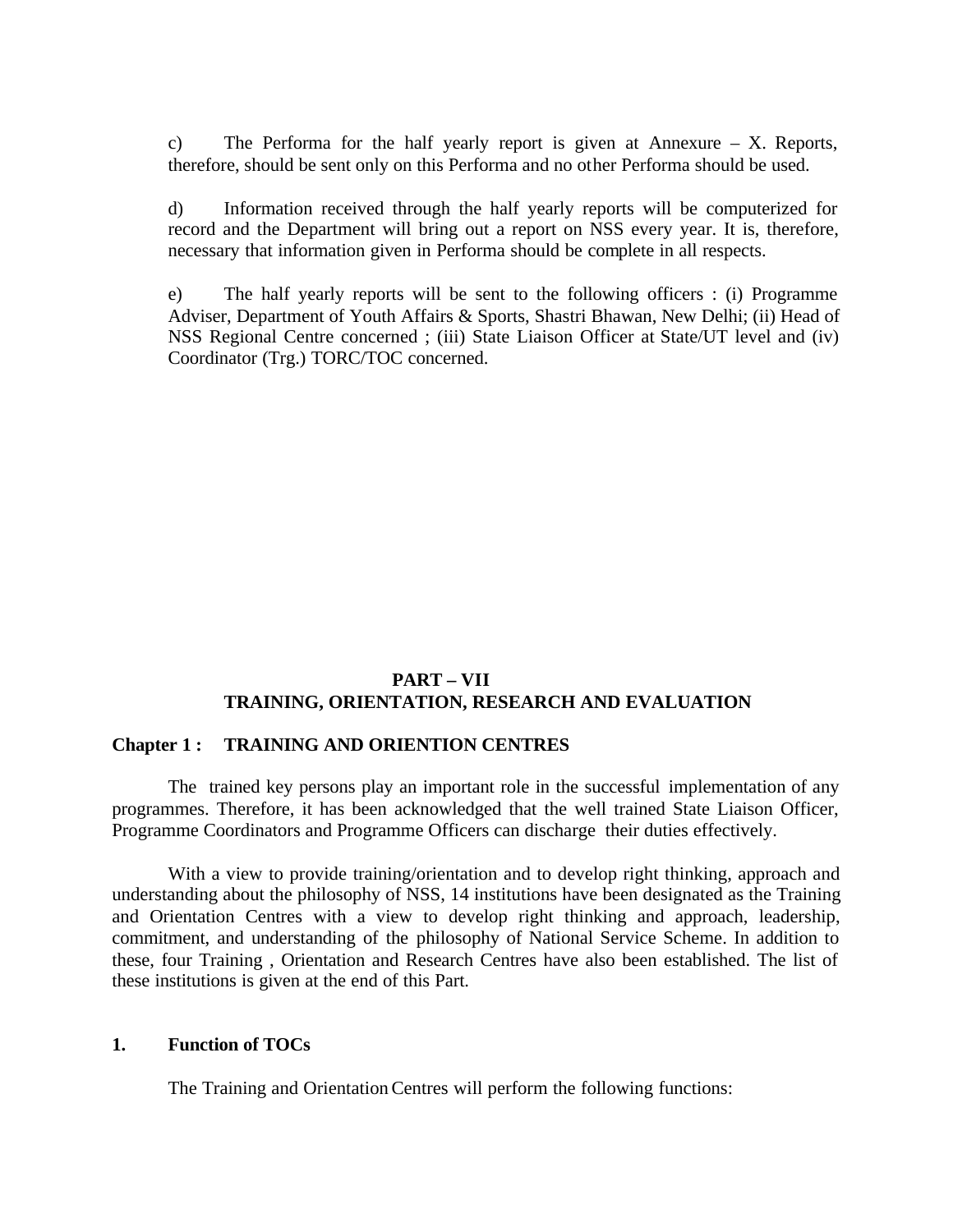- a) Organising orientation course and refresher courses and special courses for the programme officers ;
- b) Providing assistance to universities and +2 Councils in planning and conducting special camping programme ;
- c) Developing and providing consultancy services to universities and colleges/schools in defferent areas of programme, planning , supervision, evaluation etc. Such consultancy services may be provided through group discussions, seminars, preparation and supply of subject papers, personal discussions during visits to universities/colleges ; correspondence on specific points etc ;
- d) Developing demonstration projects under NSS on inter-collegiate basis with the objective of developing further experience for the use of universities and colleges ;
- e) Acting as clearing house of information on NSS ;
- f) Providing on-the –spot guidance to the universities and colleges in camps etc. through personal visits.

## **2. Composition of Training and Orientation Centres**

The Department of Youth Affairs & Sports provides full financial assistance for the establishment of Training & Orientation Centres. The following staff will be provided at the Centre :

| a)           | Coordinator (Trg.) in the pay scale of Reader of university                 | One post |
|--------------|-----------------------------------------------------------------------------|----------|
| $\mathbf{b}$ | Lecturer in the pay scale of Lecturer in the college/university             | One post |
| c)           | Stenographer in the pay scale prescribed by the Institution<br>for the post | One post |

## **3. Selection of Coordinator (Trg.) and Lecturer**

The Coordinator (Trg.) /Lecturer will be selected as per procedure laid down as under :

a) The publications for the posts of Coordinator (Trg.)/Lecturer will be invited through advertisement in local daily/dailies ;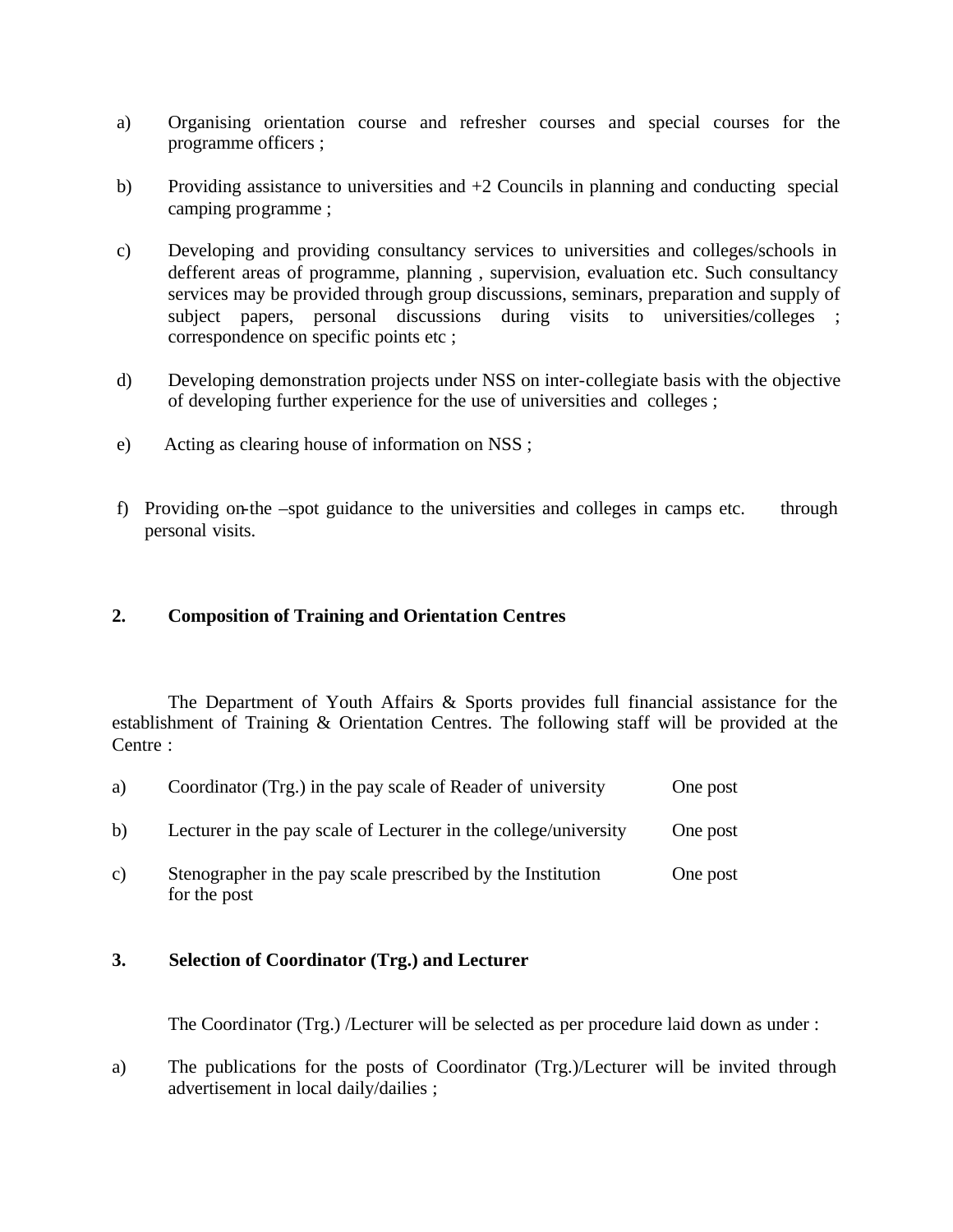- b) The candidates for the post of Coordinator (Trg.)/Lecturer will be interviewed by the selection committee. At least 3 persons will be short-listed ;
- c) The Selection Committee will forward the names of the selected candidates as per merit.

## **4. Composition of Selection Committee**

The Selection Committee would consist of the following members :

| a)           | Vice-Chancellor/Head of the Institution                                                                                                         | Chairperson |
|--------------|-------------------------------------------------------------------------------------------------------------------------------------------------|-------------|
| b)           | Secretary Department of Education/Youth Services of<br>State/UT Govts. or his/her nominee not below the rank<br>of Joint Secretary/Director/SLO | Member      |
| $\mathbf{c}$ | Nominee of the Deptt. of Youth Affairs & Sports, Govt. of India                                                                                 | Member      |
| d)           | Registrar of the University/Institution                                                                                                         | Member      |

## **5. Qualifications for the post of Coordinator (Trg.)**

- a) requisite basic qualification as for the appointment of Reader as per UGC norms in the university ;
- b) Experience in the organisation of NSS/Youth Programme at least for a period of 3 years ;
- c) Have the basic skill to impart training to the NSS functionaries ;
- d) Experience as trainer in youth work, and relevant publication in this field and/or research work will be considered as additional qualification ;
- e) Age limit: The person so selected should not be more than 50 years of age at the time of selection.
- f) However, the Selection Committee at its discretion may relax the conditions as given above at pt.No. a and e, in the case of person (s) otherwise extremely qualified and widely experienced in the field of Youth Work and training.

## **6. Qualifications for the post of lecturer**

a) The post will be field by the persons having the requisite qualifications as for the appointment of Lecturer in the university/affiliated college Institutions ;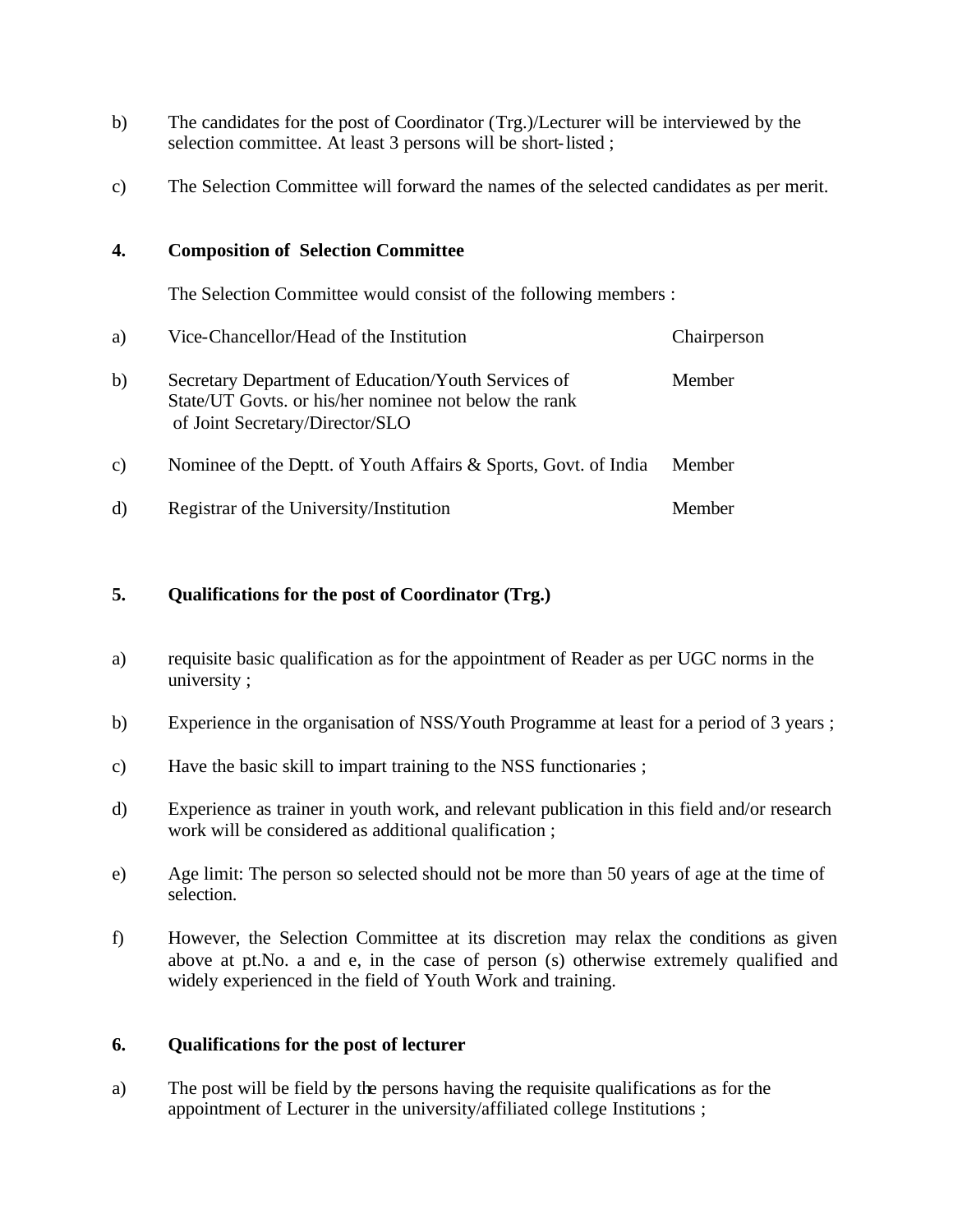- b) The persons should have at least 2 years experience in organising NSS and other youth programme ;
- c) Any other additional qualifications and experience in youth work, community work, publications, research and training will be considered as desired qualifications ;
- d) The person so selected should not be more than 40 years of age at the time of selection.
- e) However, the Selection Committee at its discretion may relax the conditions as given above at pt. No.a and d, in the case of person (s) otherwise extremely qualified and widely experienced in Youth Work/Community Work training.

## **7. Tenure and Terms of Appointment**

The person selected for the post of Coordinator (Trg) will be appointed on deputation/short term contract for a period of 3 years at the first instance. The period may be further extended by one year subject to the satisfactory work and discharge of duties.

7.1 TOCs are not permitted to appoint or continue the Coordinators on permanent basis.

## **8. Functions of Coordinators (Trg.)**

- a) He/She will prepare plans and initiate action to achieve the objectives as prescribed in the functions of TOC vide para No.1 of this chapter ;
- b) Prepare the plans for orientation/refresher courses to be organised for the Programme Officers during the year. He/She will submit the proposals in time to the Department of Youth Affairs & Sports for financial assistance ;
- c) He/She will develop a model depicting NSS activities for demonstration during the orientation and refresher courses;
- d) He/She will ensure that the financial accounts are submitted to the Department in time ;
- e) He/She will ensure that the periodical reports, and returns are submitted to the concerned authorities in time ;
- f) He/She will give necessary feed-back on the status of the programme in the field to the NSS Headquarter and the Regional Centre ;
- g) He/She will make visits to the Special Camps for the assessment. Similarly, he/she may visit the special projects being undertaken by the colleges ;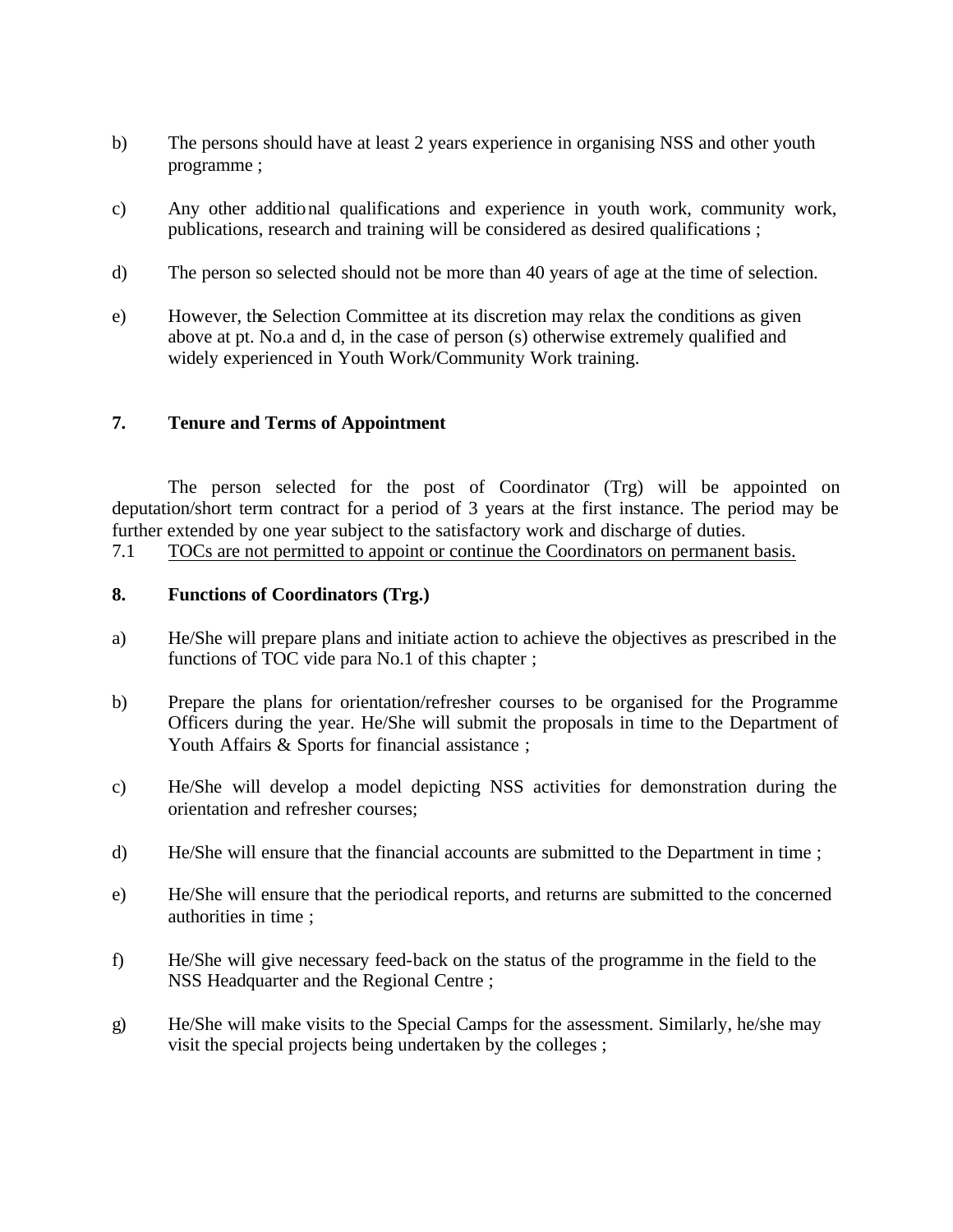- h) He/She will act as Member Secretary of the TOC Training Advisory Committee and convene its meetings as and when required. The TOC Advisory Committee must meet atleast twice a year ;
- i) He/She will get the yearly plans of training and budget approved by the Advisory Committee ;
- j) He/She will maintain close liaison with the State Liaison Officer, NSS and NSS Regional Centre. He/She will also ensure that training courses are properly held in time.
- k) He/She will liaise with the State Liaison Officer to ensure the deputation of the Programme Officer for the training courses.

## **9. Functions of the Lecturer**

- a) He/She will assist the Coordinator (Trg) in discharging the functions of TOC ;
- b) He/She will assist the Coordinator (Trg.) in conducting the Orientation and training courses ;
- c) He/She will assist the Coordinator (Trg.) in developing a demonstrative project for the benefit of Programme Officers and key functionaries of NSS depicting the various aspects of NSS under the over-all supervision of the Coordinator (Trg.) ;
- d) He/She may conduct case studies regarding the impact of NSS on students, community and institutions in consultation with the Coordinator (Trg.) ;
- e) Any other duty assigned by the Coordinator (Trg.) relating to NSS and TOC in discharge of functions of TOC.

#### **10. Pattern of Financial Assistance to TOCs**

The financial assistance to the Training and Orientation Centres will be admissible under

- :
- a) Salary of Coordinator (Trg.), Lecturer and Steno-typist on the basis of as admissible on the pay-scales prescribed for the posts.
- b) Contingencies (Per annum ) Rs. 18,000/-

#### **11. TOC Advisory Committee**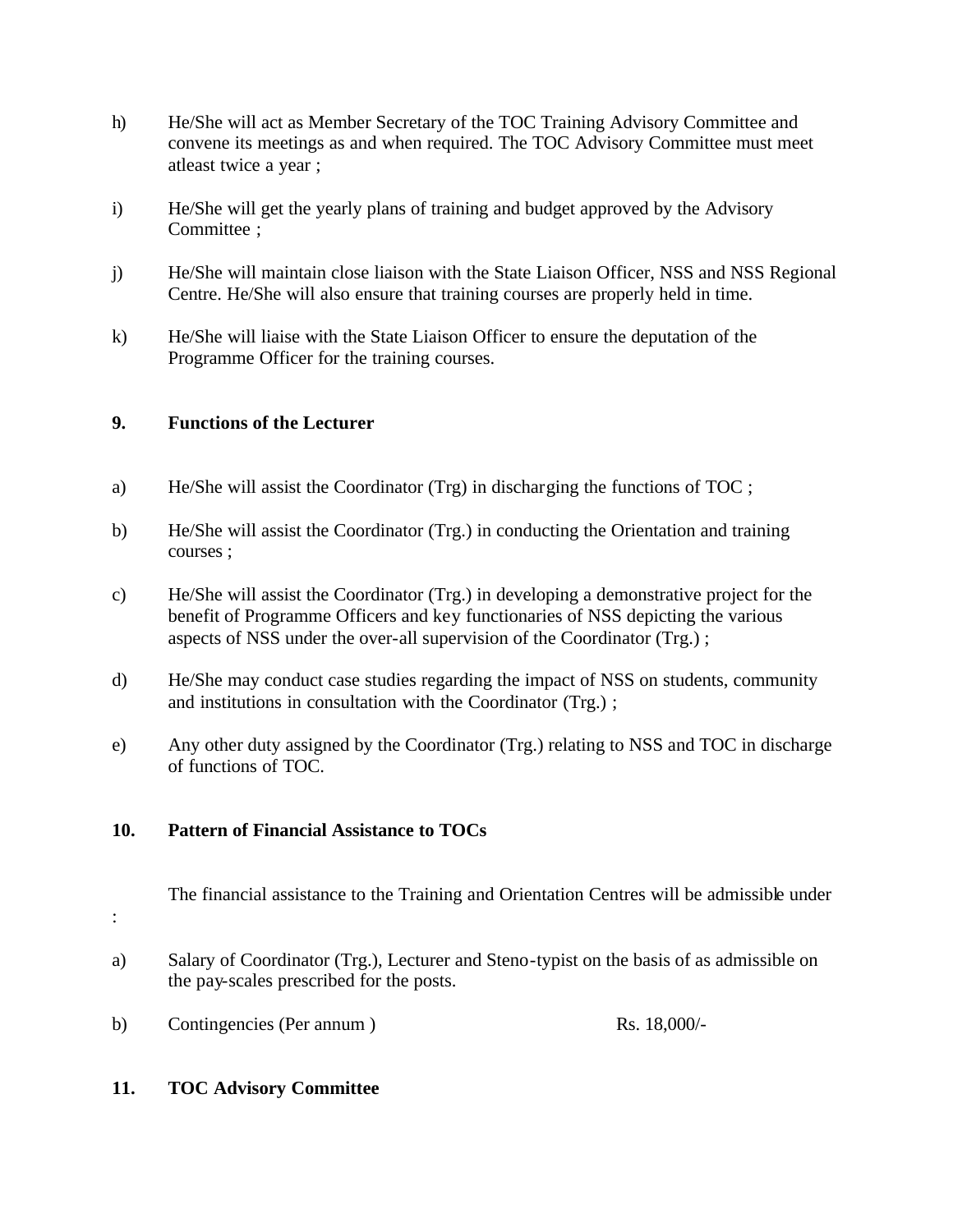The Advisory Committee will advise the Coordinator (Trg.) to conduct all training programme and other activities undertaken by the TOC. Advisory Committee will also review the activities of TOC in the light of para No.1 of this chapter dealing with the functions of the TOC. The Advisory Committee will consist of the following :-

| a)            | Vice-Chancellor in case of University/ Head of the Institution<br>under which TOC is functioning. | Chairperson         |
|---------------|---------------------------------------------------------------------------------------------------|---------------------|
| b)            | Head of the NSS Regional Centre                                                                   | Member              |
| $\mathbf{c})$ | State Liaison Officer NSS of the concerned State under which<br>TOC falls.                        | Member              |
| d)            | 3 Programme Coordinators with larger strength of NSS volunteers Members                           |                     |
| e)            | Coordinator (Trg.) of the concerned TOC                                                           | Member<br>Secretary |

#### **11.1 Limitations**

The Advisory Committee will not take any decision in modification of or against the administrative and policy directives issued by the Department of Youth Affairs & Sports. The Advisory Committee will restrict itself to the activities of TOC only.

#### **12. Reporting**

The Coordinator (Trg.) will furnish a half-yearly report of the activities to the Head of the NSS Regional Centre concerned with the period ending March and September every year regularly under intimation to the Department. The copies of the report will also be endorsed to the Programme Adviser's Cell, NSS, New Delhi (See proforma at Annexure-XI).

#### **Chapter 2 : TRAINING OF PROGRAMME OFFICERS AND KEY PERSONNEL**

The beneficiaries of the programme belong to different classes of the community, in terms of economic status, age group, living conditions and standard of education are altogether different from each other in case of Programme Officer, NSS volunteers and ordinary villagers living in a remote village of slum. Therefore, proper training of the Programme Officers and other key persons implementing the NSS programme is important, so that various sections of the society can give encouraging response to the organizers of the programme. Further the NSS programme envisages different projects which require technical knowledge for their implementation . Therefore, training key personnel is imperative to train its key personnel.

#### **1. Orientation of the NSS Programme Officers**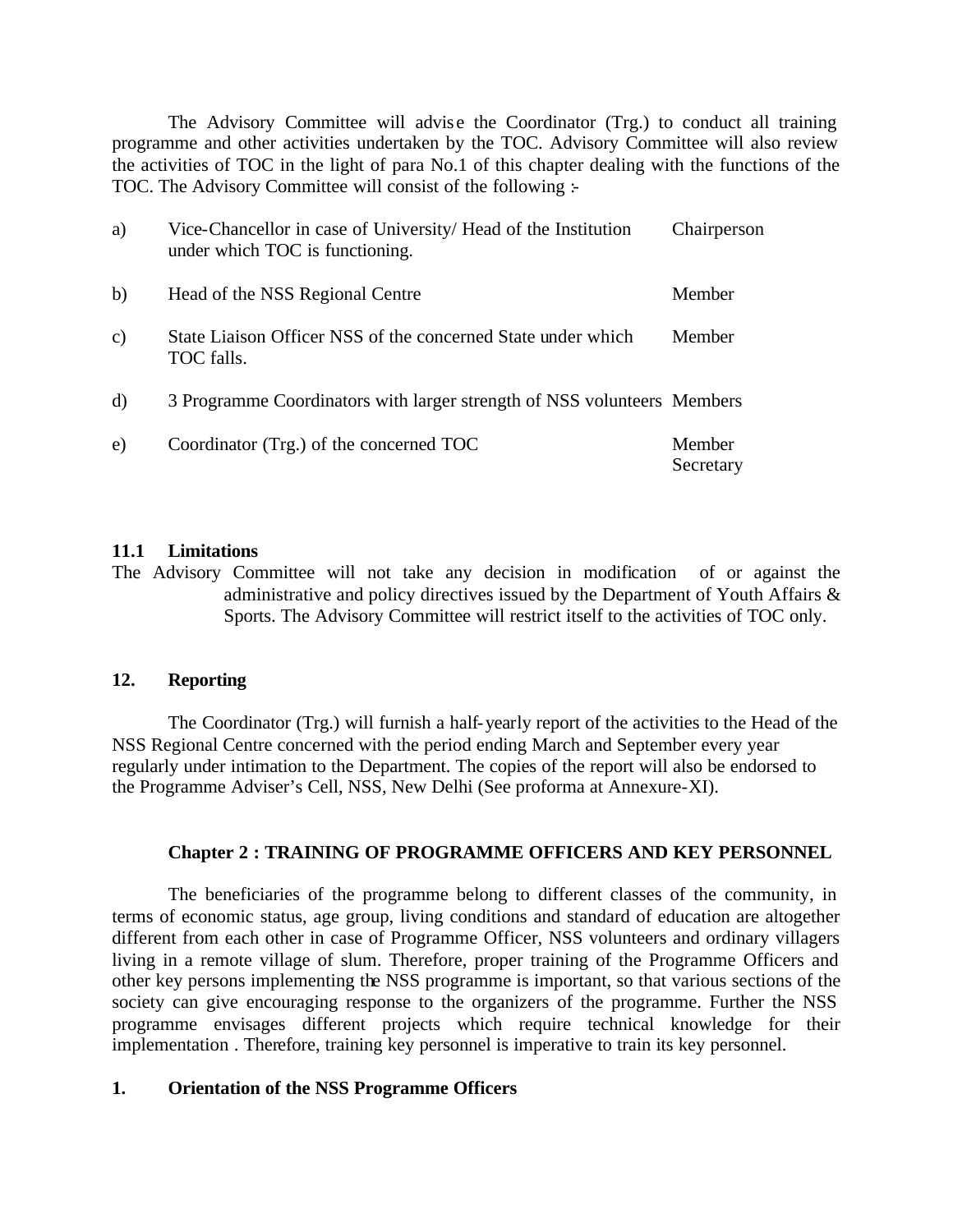It is mandatory that every NSS Programme Officer has to undergo the training within one year of his/her appointment as Programme Officer. He/She will not continue as Programme Officer without orientation/training within the stipulated period. Therefore, he/she must report to the Training & Orientation Centre for orientation when he/she is called for.

## **2. Duration of the Course**

The Training & Orientation Centre conducts two types of courses i.e. Orientation Course and Refresher Course.

a) The duration of Orientation Course will be of 10 days. Three working days will be set apart for working in Rural areas/slums/Institutions involved in Social Work etc.

b) Three Refresher Course will be of a duration of 5 days. These courses will be organised in a manner that each Programme Officer attends at least one Refresher Course once in two years.

## **3. Objectives**

These training courses aimed at providing necessary knowledge, skills and attitude required for effective implementation of NSS programmes. Following are the objectives of these courses :-

- a) To bring about a re-orientation in attitude and values of teachers and to prepare them for new roles and responsibilities in the NSS ;
- b) To enable them to play the role of an extension worker between the college and the community and to function as a catalyst;
- c) To equip them with knowledge relating to various functional areas of service;
- d) To provide them skills of working with individuals, groups and community; and
- e) To equip them with basic skills in planning organisation, supervision, survey, evaluation, administration, communication and resource building for NSS.

## **4. Methods**

The following methods should be used depending upon the local conditions and needs :-

- a) Demonstration and audio-Visual Methods;
- b) Field Visits;
- c) Supervised field work assignment in a nearby village;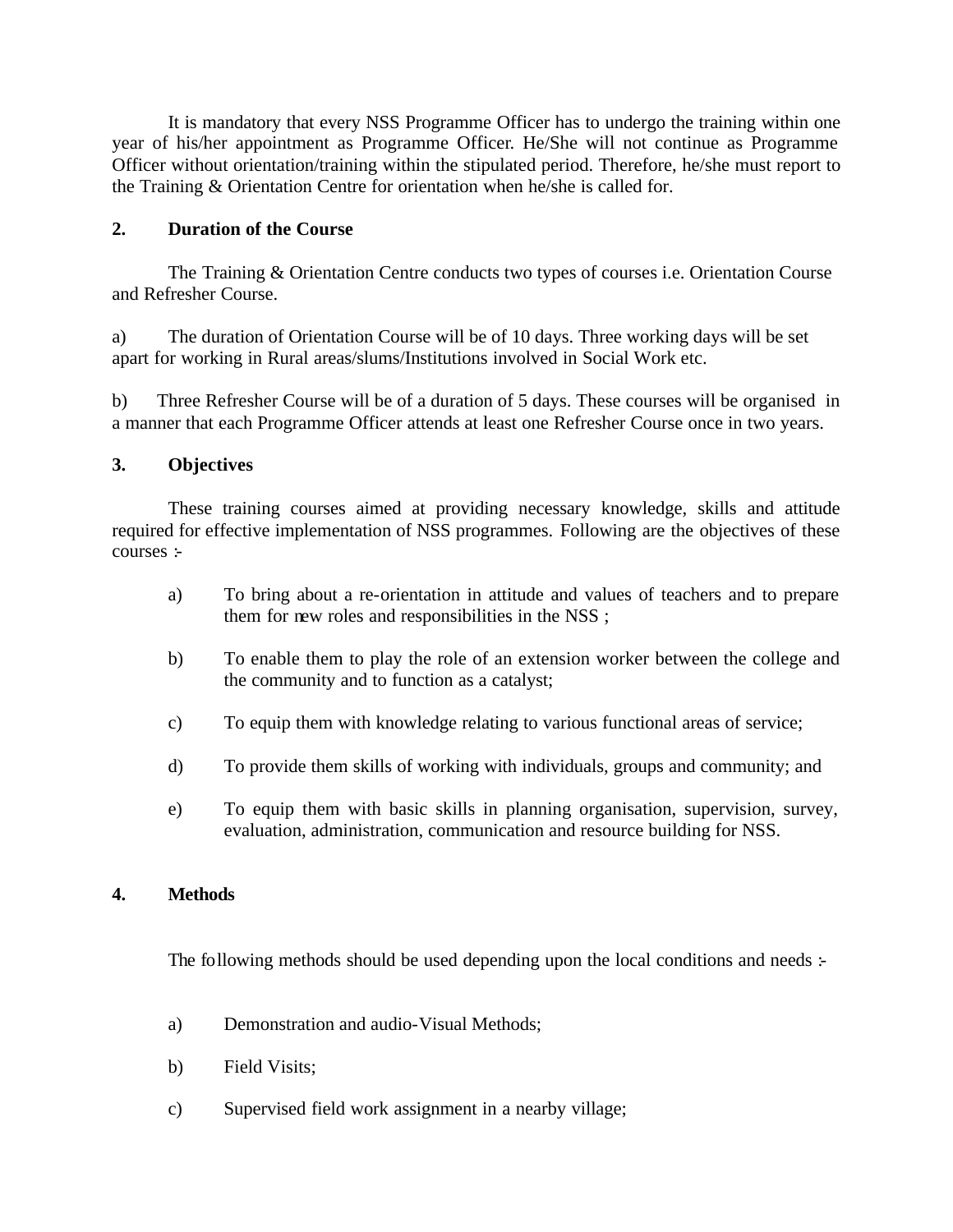- d) Case Methods;
- e) Lecture-cum-discussions;
- f) Group/Panel discussions;
- g) Workshop.
- h) The theoretical information in the form of synopsis of lectures, bibliography, publications etc. would be prepared by the Training and Orientation Centre and mailed to the trainees in advance so that they come prepared in the orientation course, which is considered time – saving.

#### **5. Model Syllabus for the training courses**

#### **a) History and Philosophy of the NSS**

- Contents : 1. NSS in a historical perspective;
	- 2. Basic components of NSS administration the Central and the State Government , the University and the College.
	- 3. Role of universities and colleges in community education.
	- **4.** Integration of NSS into Curriculum (two sessions).

#### **b) Society and Youth**

- Contents : 1. Current issues and social problems, poverty, ill-health, illiteracy, rapid population growth, youth employment and underemployment etc.
	- 2. Nature of social deviance, delinquency and crime, beggary, corruption, adulteration, hoarding, profiteering, dowry system, etc.
	- 3. Problems of physically and mentally handicapped.
	- 4. Problems of socially/educationally backward communities i.e. Scheduled Castes, Scheduled Tribes and Denitrified Tribes.
	- 5. problems resulting from regional or national catastrophes draught, flood etc.
	- 6 Rural Reconstruction and 20 –point Economic programme.

( Six Sessions )

#### **c) Programme planning and implementation**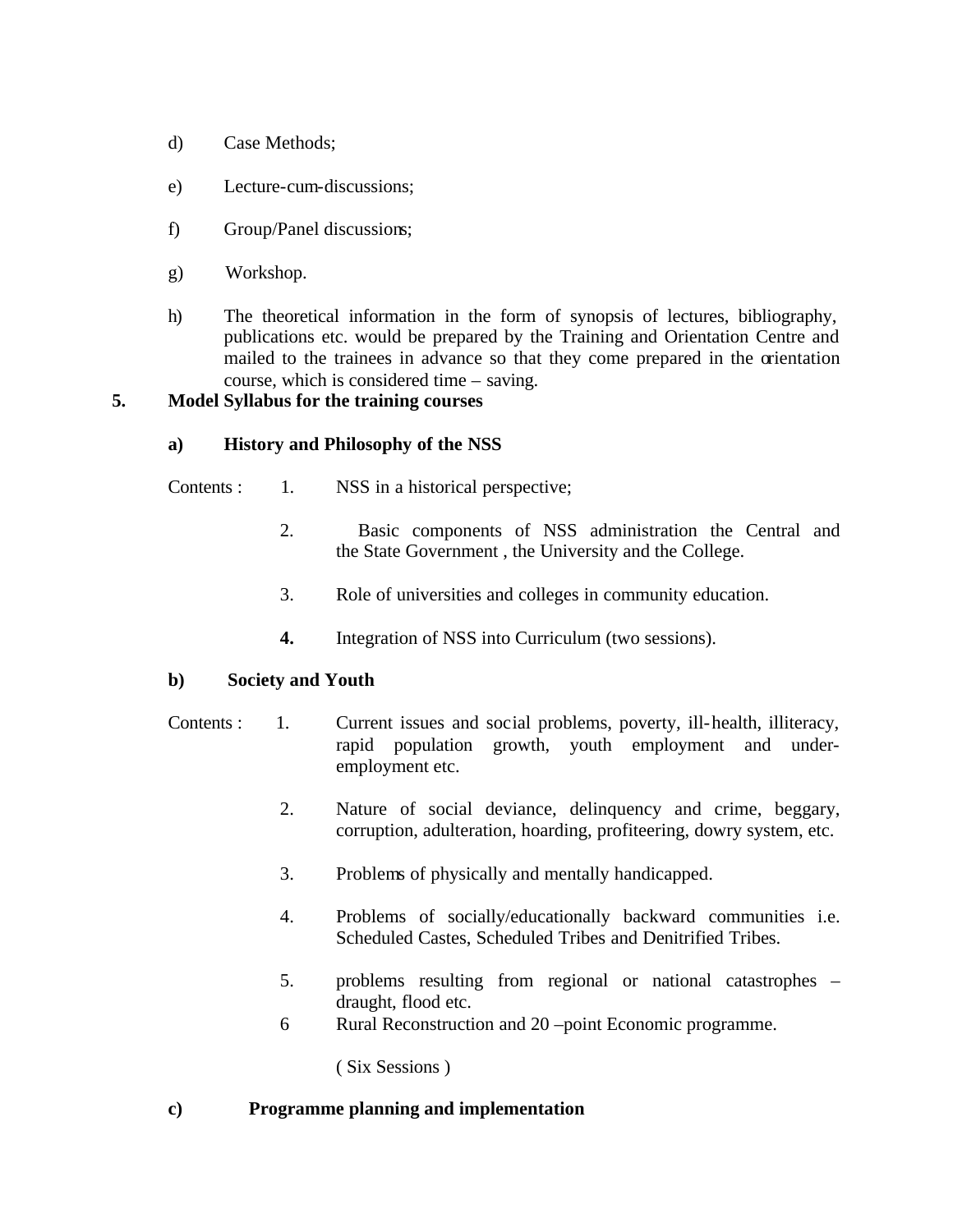- Contents: 1. Importance of programme planning ;
	- 2. Principles and methods of programme planning ;
	- 3. Factors involved in exploring field placements for NSS volunteers;
	- 4. Selection of time bound and target oriented programmes, including adoption of villages/urban slums.

#### ( Two Sessions )

#### **d) Methods and Techniques of working with people**

- Contents 1. Working with individuals skills and techniques required in working with NSS volunteers and adult leaders in the community;
	- 2. Working with groups group formation, group development, group dynamics, leadership development and working with NSS volunteers;
	- 3. Working with communities Nature of Communities and their organisations, as method, techniques in human relations and communications, coordination with other agencies/Government Departments.

#### **(e) Organisation and Management of NSS**

- Contents 1. Organisation and administration of NSS units;
	- 2. Regular Programme under the NSS;
	- 3. Camping under N.S.S.,
	- 4. Management of NSS Unit Financial pattern accounting, recordkeeping, fund-raising reporting, evaluation, publicity of the programme, public relations etc.
	- 5. Techniques of training of NSS student leaders.

( Four Sessions )

#### **f) Supervision**

- Contents 1. Nature and scope of supervision in the NSS;
	- 2. Supervision as a helping process;
	- 3. Methods and tools of supervision;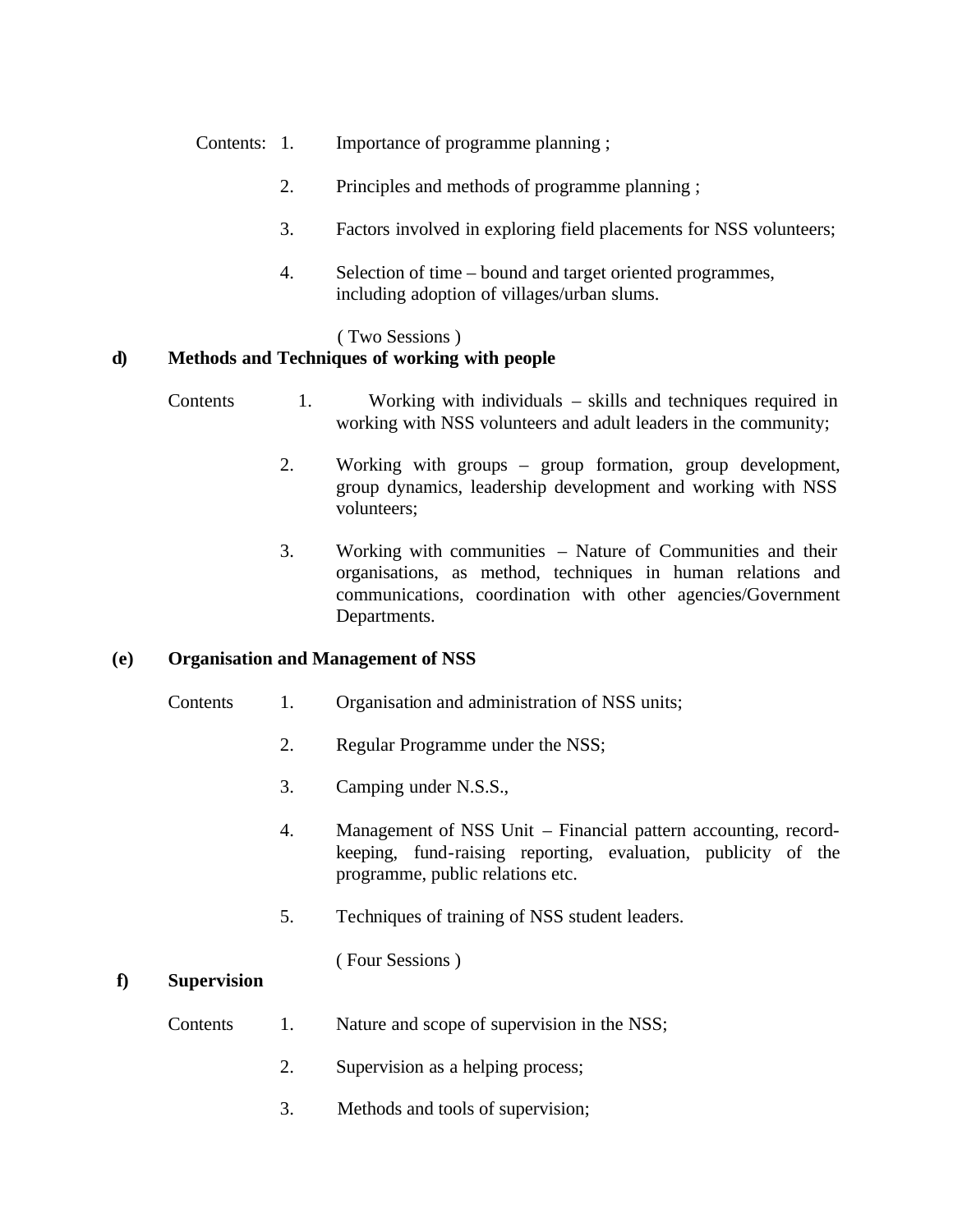4. Supervision of students groups. ( Four Sessions )

## g) **Evaluation**

- Contents 1. Significance and need for evaluation;
	- 2. Methods of Evaluation;
	- 3. Use of Evaluation for future programme planning. ( One Session )

#### **h) Social Survey**

- Contents 1. Need for action-oriented surveys in NSS;
	- 2. Identification and selection of Community problem for investigation;
	- 3. Methods of collecting information;
	- 4. Analysis of collected data and preparation of report;
	- 5. Application of survey findings in problem solving process.

### i) **Laws and Legislation relating to Social Welfare**

- Contents 1. Local and national laws on legal age, Marriage, voting Rights, education, apprenticeship and employment;
	- 2. Lows on care and protection of illegitimate children , destitute, orphans, delinquents, victimized, rescued, drug addicts etc
	- 3. Fund-raising regulations;
	- 4. International declaration of Human Rights.

( Two Sessions )

#### (j) **Rural work under NSS**

- **Contents** 1. Nature of rural society;
	- 2. Problems in rural and tribal areas:
		- (a) Agricultural problems low Productivity tenancy, problems of bonded labour:
		- (b) Rural migration to towns and cities: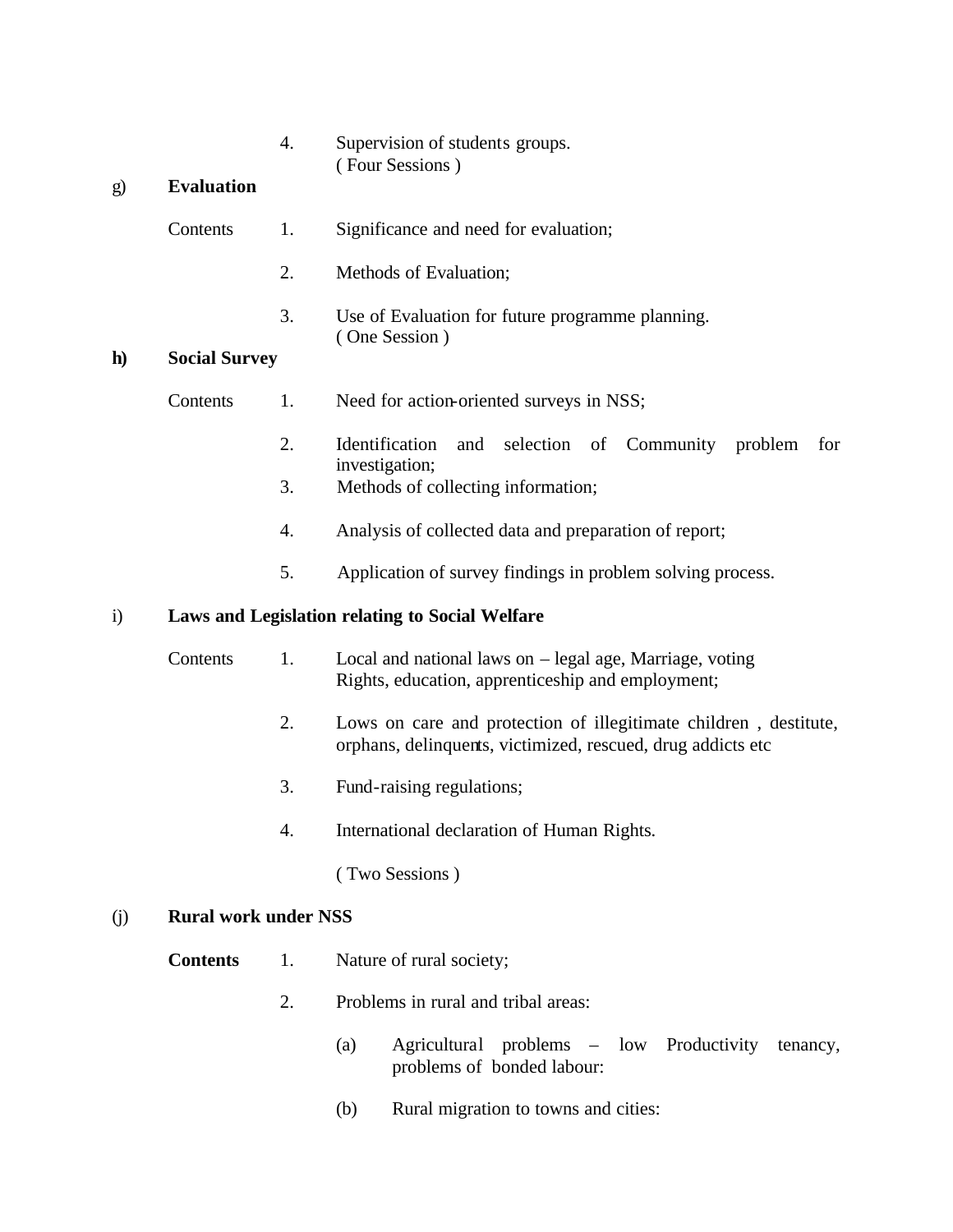- (c) Rural medical health services prevention of diseases, environmental sanitation through disposal of garbage, construction of soak pits, drains, roads etc. and provision of safe drinking water supply:
- (d) Need for subsidiary occupation for the poor organisation of village industries:
- (e) Difficulties in organising the literacy programmes and rural libraries:
- 3. Rural Youth Programme organisation youth club, Young Farmers' club, Mahila Mandal.
- 4. Concept of Integrated Rural Development:
- 5. Structure of Extension Agencies in rural areas:
- 6. Credit facilities in rural areas;
- 7. Land reforms and tenancy:
- 8. Programme for weaker sections of the society in relation to the 20- Point Economic Programme, e.g. allotment of house sites to schedule castes/schedule tribes, legal aid to the rural poor etc.
- 9. Re-cycling of waste and use of gobar gas plants;
- 10. NSS and other youth programmes.

#### **(K) Family and child care**

- Contents 1. Organisation of Family and Child Care programme
	- (a) Philosophy of Family and Child Care Programme
	- (b) Role of Government and voluntary agencies in the development of family and child care programme with special reference to :-
		- (i) Integrated Child Development Service:
		- (ii) Applied Nutrition Programme
		- (iii) Mid-day meals programme
		- (iv) Special nutrition programme
	- **2. Prevention and control of communicable diseases :**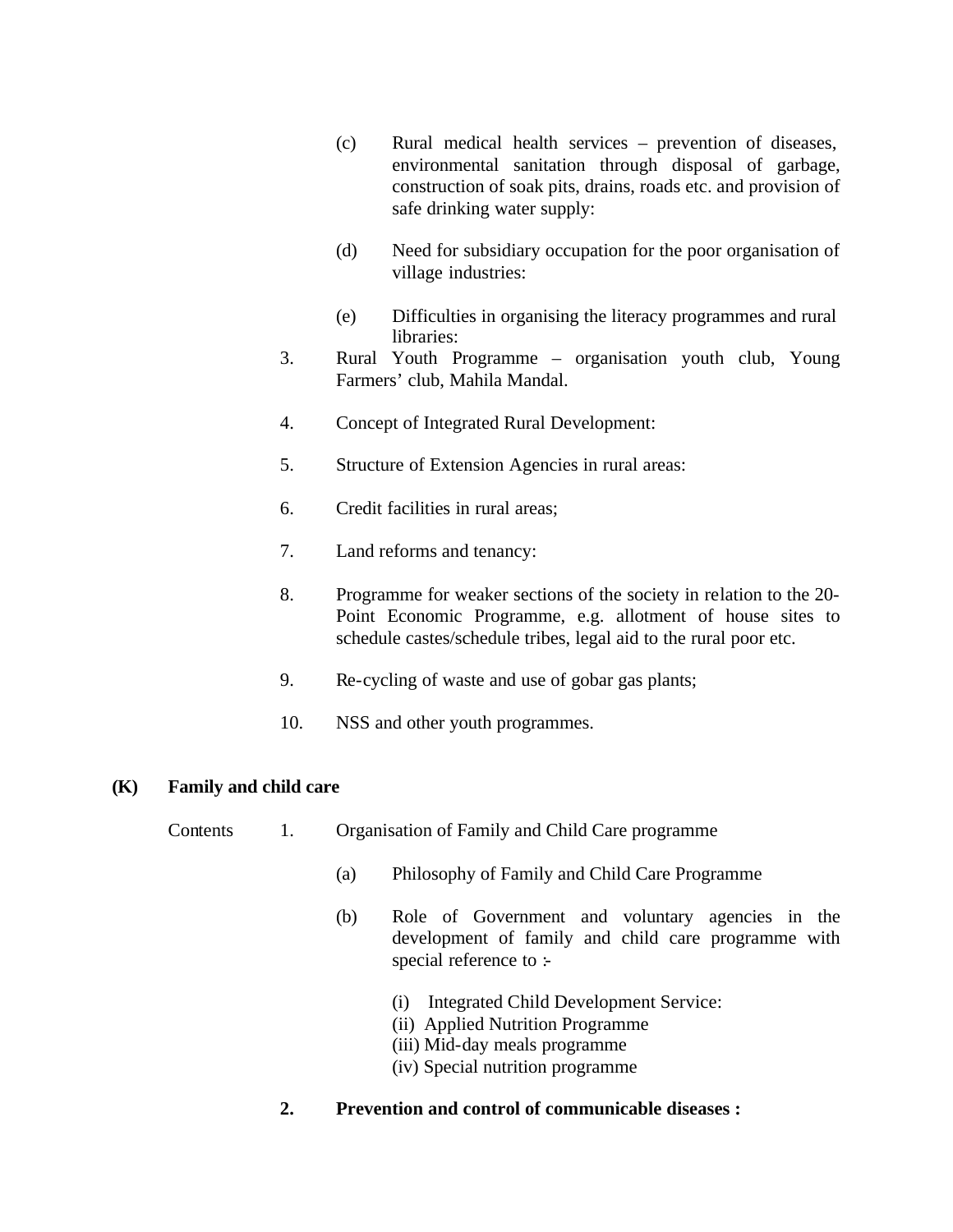- (a) Infectious diseases
- (b) Mass Communication

### **3. Maternity and Child Care :-**

- (a) Mother's mental and physical health care during pregnancy and delivery
- (b) Child development from conception till maturity Role of parents, peer groups, school community in socialization of the child health Programme.
- (c) Common ailments of infancy and childhood, infectious diseases, immunization, booster doses,

## **4. Population Dynamics and Family Planning**

- (a) Population problems, goals of family planning;
- (b) Methods of family planning
- (c) Methods and media of communication in family planning
- (d) Population education and the role of NSS

## **5. Nutrition**

- (a) Calories, protein and vitamin requirements of the child during development stages
- (b) Balanced diet
- (c) Prevention of diseases, caused by some deficiency
- (d) Nutrition education

(Four sessions)

## **(l) Afforestation and Tree Plantation**

Contents 1. Creation of tree consciousness among the community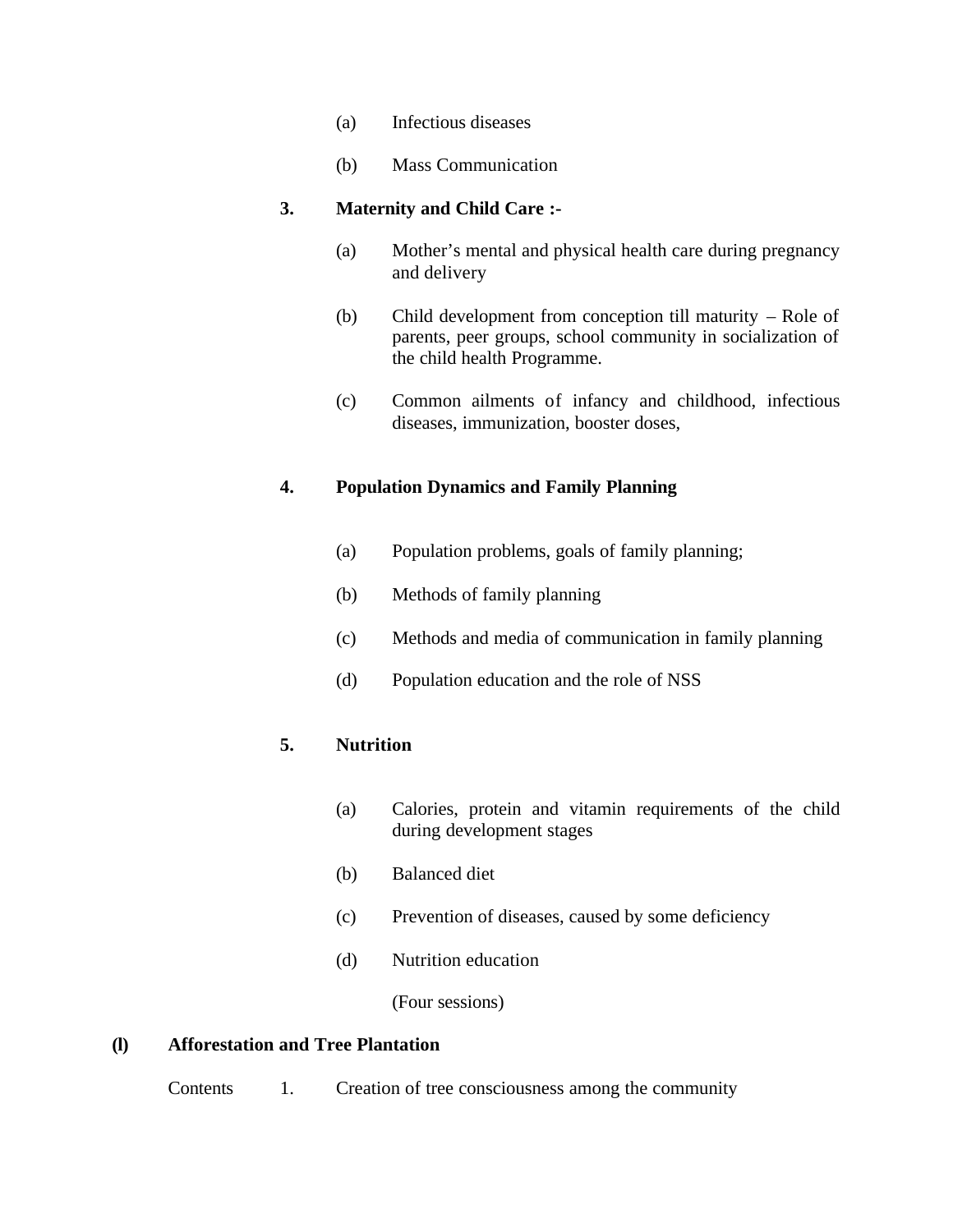- 2. Prevention of soil erosion
- 3. Establishment of nurseries
- 4. Plantation of trees and preservation and upkeep of trees
- 5. Weed control, pest management, rodent control

(One Session)

#### **(m) Urban work under NSS**

- Contents 1. NSS work in urban slums housing projects, health services,
	- 2. Medical social service work and community health programme;
	- 3. NSS programme in Welfare Institutions;
	- 4. NSS programme in primary schools.

( Two sessions )

#### n) **Preservation and beautification of monuments**

( One session )

**o) Non-formal education**

( One session )

### p) **NSS Practical Work**

- Contents 1. Agency visits;
	- 2. Supervised field work assignment in a nearby village/urban slum;
	- 3. Supervised field work in institutional setting;
	- 4. Demonstrations eg. Nutrition, First-Aid in emergencies and accidents, Civil Defence, Kitchen gardening, compost pits . ( 12 Sessions )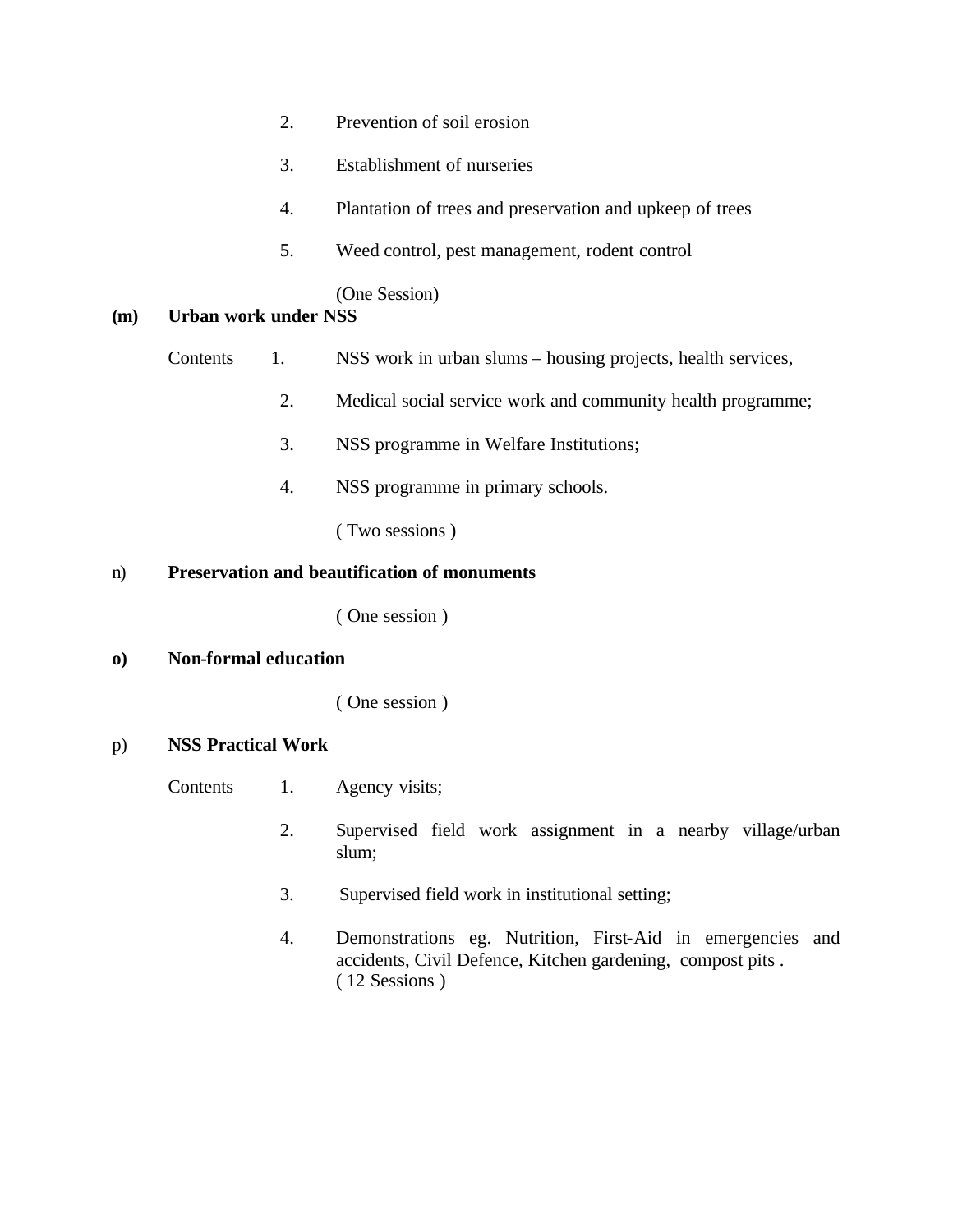#### 6. **Consolidated Statement of Session**

| <b>No. of Days</b>              | 10 days                                      |
|---------------------------------|----------------------------------------------|
| <b>Total of No. of Sessions</b> | 54 (Each session to be of 1 hour 20 minutes) |
|                                 | Duration)                                    |

| S. No. | Particulars                                    | No. of Sessions |
|--------|------------------------------------------------|-----------------|
| 1.     | History and philosophy of NSS                  | 2               |
| 2.     | Society and Youth                              | 6               |
| 3.     | Programme Planning and Implementation          | $\overline{2}$  |
| 4.     | Methods and techniques of working with people  | 3               |
| 5.     | Organization and Management of NSS             | 4               |
| 6.     | Supervision                                    | 4               |
| 7.     | Evaluation                                     |                 |
| 8.     | Social Survey                                  | 3               |
| 9.     | Law and Legislation relating to social welfare | 2               |
| 10.    | Areas of NSS work                              | 6               |
| 11.    | Family and child care                          | 4               |
| 12.    | Afforestation and tree plantation              |                 |
| 13.    | Urban work under NSS                           | 2               |
| 14.    | Preservation of monuments                      |                 |
| 15.    | Non-formal education                           |                 |
| 16.    | Practical work                                 | 12              |
|        |                                                |                 |

#### 7. **Miscellaneous**

During the period of training, Vice-Chancellors, officers of NSS Regional Centre, Programme Coordinators, subject specialists, Resource persons and experienced officers of different agencies may be invited to participate in the training. Each training session may cover different aspects of NSS programmes as per Model Syllabus for Orientation course.

#### **8. Finance**

Training and Orient ation Centres will be given Financial Assistance for organising orientation and Refresher Courses @ Rs.104/- and Rs.112/- respectively per person per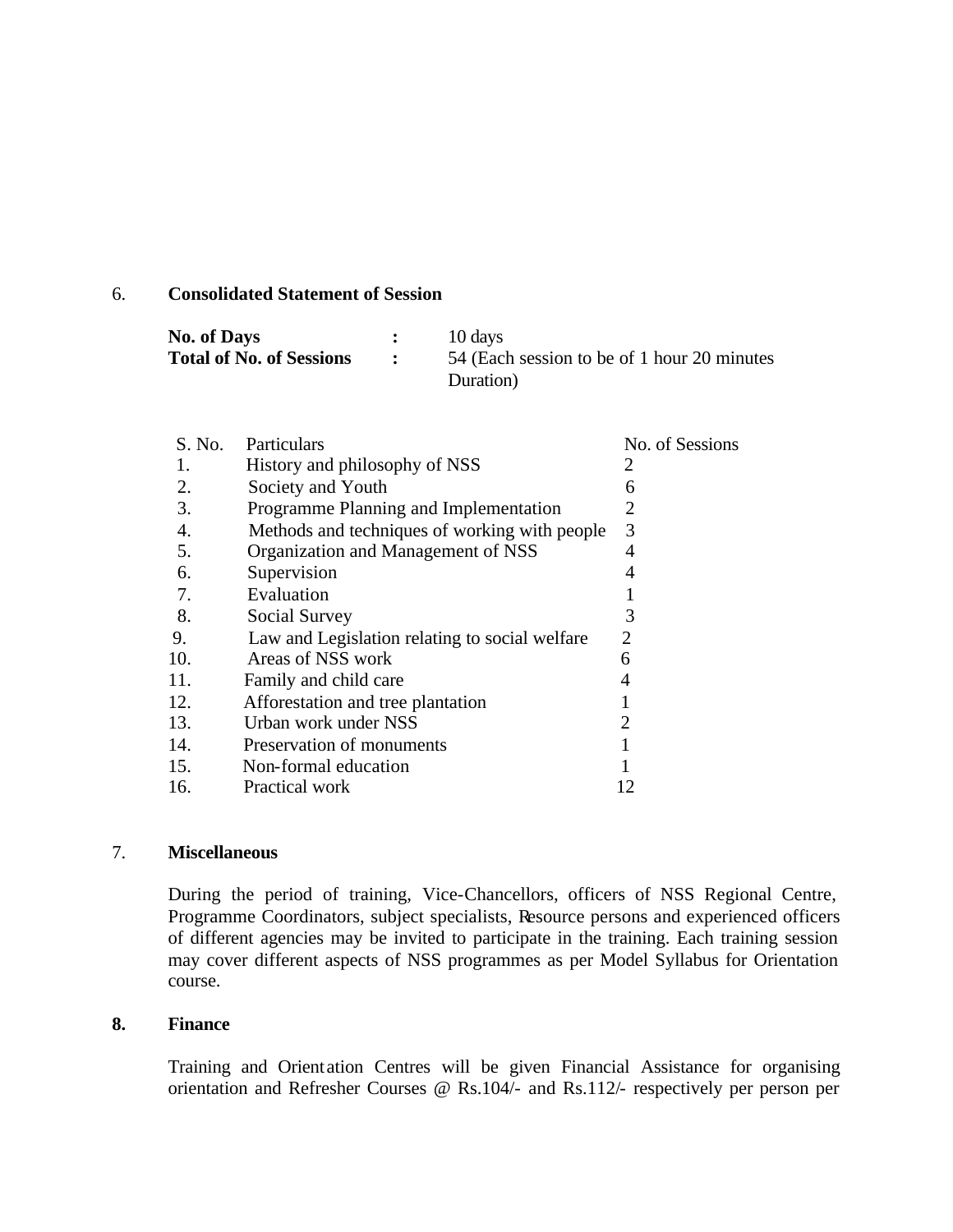day for meeting all expenditure connected with Training Programme (Orientation and Refresher Course).

# **Chapter 3 : RESEARCH, EVALUATION AND PUBLICATION**

The Department of Youth Affairs & Sports has established 4 Training, Orientation Centres, list of which is given at the end of this part. Besides conducting Orientation and Refresher courses for the Key – functionaries, the Training, Orientation & Research Centres will also undertake the evaluation, publication and research on NSS programmes.

## 1. **Functions of Training, Orientation & Research Centres**

The functions of these TORCs are as under :

- a) Organising Orientation courses and refresher courses for programme officers;
- b) Providing assistance to universities and +2 Councils in the planning and conducting of special camping programme;
- c) Developing and providing consultancy services to universities and colleges in different areas of programme, planning, training, supervision, evaluation etc. Such consultancy services may be provided through group discussions, seminars, preparation and supply of subject papers, personal discussions during visits to universities/colleges, correspondence on specific points etc.
- d) Undertaking research and evaluation studies on specific NSS programmes;
- e) Developing demonstration projects under NSS on inter-collegiate basis with the objective of developing further experience for the use of universities and colleges;
- f) Acting as clearing house of information on NSS through preparation, publication and circulation of literature on various aspects of the programme; and
- g) Providing on the spot guidance to the universities and colleges in camps etc. through personal visits.

#### **2. Research and Evaluation**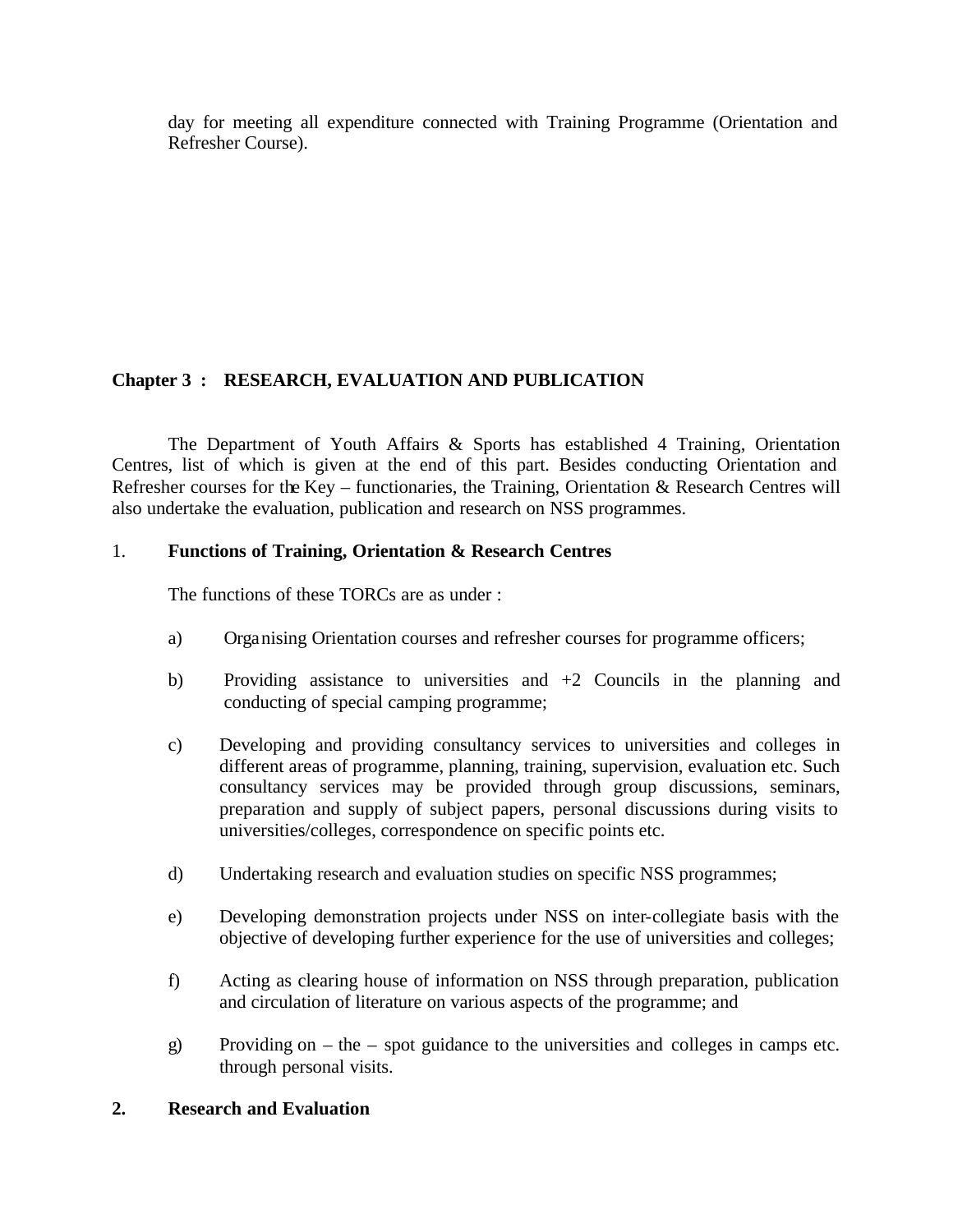Research, evaluation and publications are important ingredients for effective implementation of the NSS programmes. It is intended to ascertain whether and to what extent the programme has succeeded in achieving better results from the operation of the programme.

#### **2.1 Research**

Research and innovation play a vital role for any organisation to grow. For NSS it has great utility as the activities are implemented through the students youth in the community. Needless to mention that NSS should be able to cope with the social dynamics that it remains continuously useful in future. For this action research and studies have to be closely linked with NSS. It is high time that research is conducted for further strengthening the organisation and its activities.

#### **2.2 Evaluation**

The purpose of evaluation is to find out the extent and impact of programme, the factors responsible for effective implementation of the programme and suggest improvements in the functioning of the programme. In the past the special camping programmes on themes like 'Youth Against Famine', 'Youth Against Dirt & Disease', 'Youth for Afforestation and Tree Plantation and ' Youth for Rural Reconstruction' etc., have been eva luated by the Delhi School of Social Work, Delhi, Tata Institute of Social Sciences, Mumbai and Madras School of Social Work, Chennai and the Indian Institute of Public Administration, New Delhi. There have been instances of programme evaluation on regional basis as an effective tool for making continuous improvement in the programme. The NSS programme are being evaluated by special evaluating agencies every year with the sole support of central assistance.

#### 3. **Publication**

Publications on various aspects of youth development in general and NSS in particular will continue to be encouraged by way of bringing out news letters/periodicals/booklets, on special aspects of the programme and such other literature as may prove useful to the NSS units.

#### 4. **Composition of Training, Orientation & Research Centres**

The Training, orientation and Research Centres will consist of the following staff:

| a) | Coordinator (Trg) in the pay scale of Reader |                                                              | One |
|----|----------------------------------------------|--------------------------------------------------------------|-----|
| b) | Lecturer                                     | In the pay scale of lecturer in<br>University and affiliated | One |
| C) | Lecturer-cum-Community<br>Organizer          | colleges/Institutions                                        | One |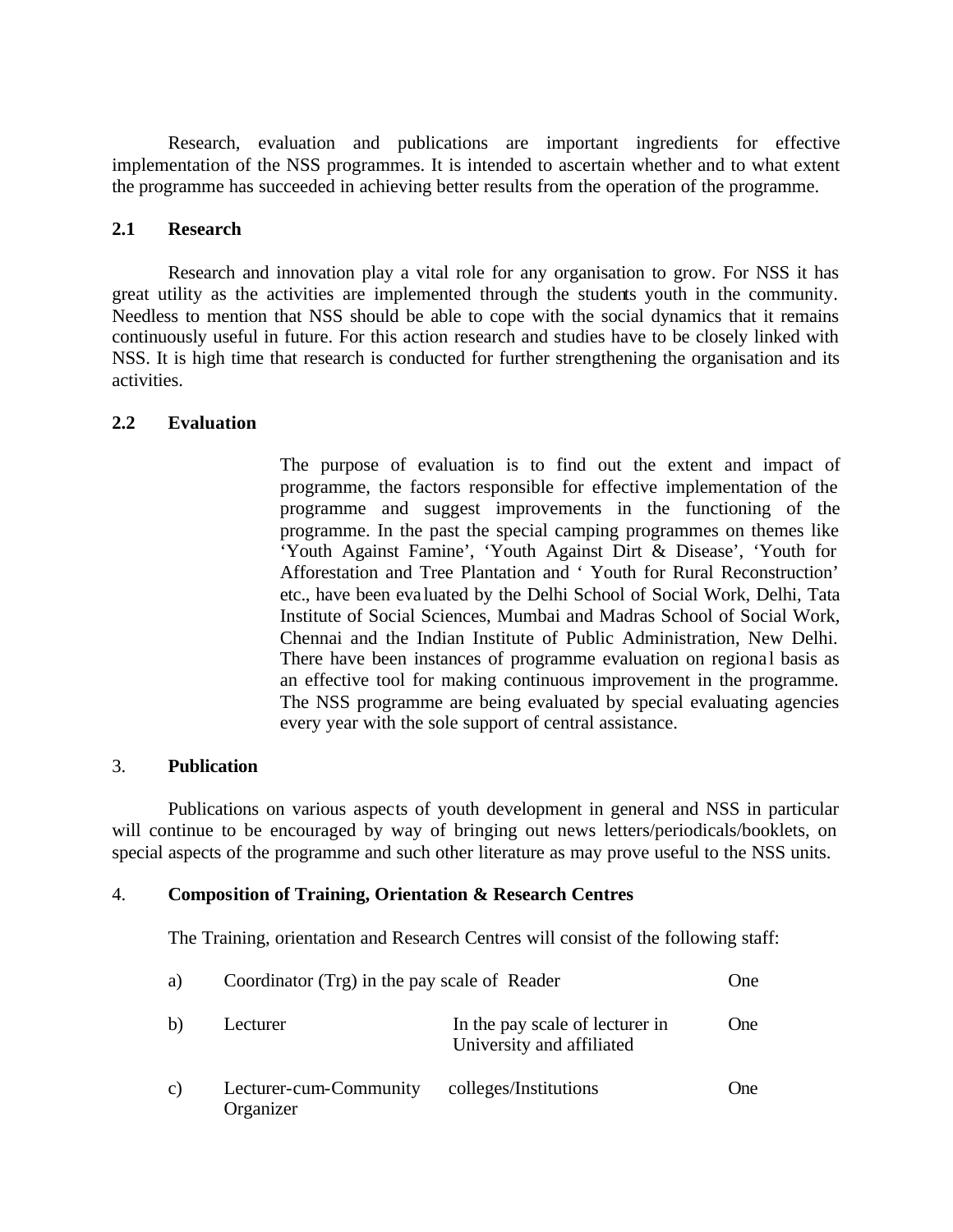d) Stenographer One

#### 5. **Selection Procedure**

The selection of TORC Coordinator, and Lecturer-cum-Community Organiser will be made as per the procedure laid down as under :

- a) The post of Coordinator, Lecturer and the Lecturer-cum-Community Organiser will be advertised in local/national daily news papers;
- b) The selection will be made through personal interview and discussions by the selection committee;
- c) selection Committee will short list at least 3 eligible candidates against the vacancy.

#### **6. Composition of Selection Committee**

| a)            | Vice-Chancellor of the University of Head<br>of the organisation                                                                     | Chairperson         |
|---------------|--------------------------------------------------------------------------------------------------------------------------------------|---------------------|
| b)            | Secretary Department of Education/Youth Services of<br>State Govt./UT or his nominee not below the rank of Jt.<br>Secretary/Director | Member              |
| $\mathbf{c})$ | Nominee of the Department of Youth<br>Affairs & Sports, Government of India                                                          | Member              |
| d)            | Registrar of the University/organisation other than<br>University                                                                    | Member<br>Secretary |

### 7. **Qualifications for post of Coordinator (Trg)**

- (a) The post of Coordinator (Trg) will be filled up by appointing person having the requisite qualifications for appointment as a Reader as per UGC norms.
- (b) The person should have adequate experience in organising NSS and other youth programmes;
- (c) He/She must have basic skill for imparting training to NSS functionaries;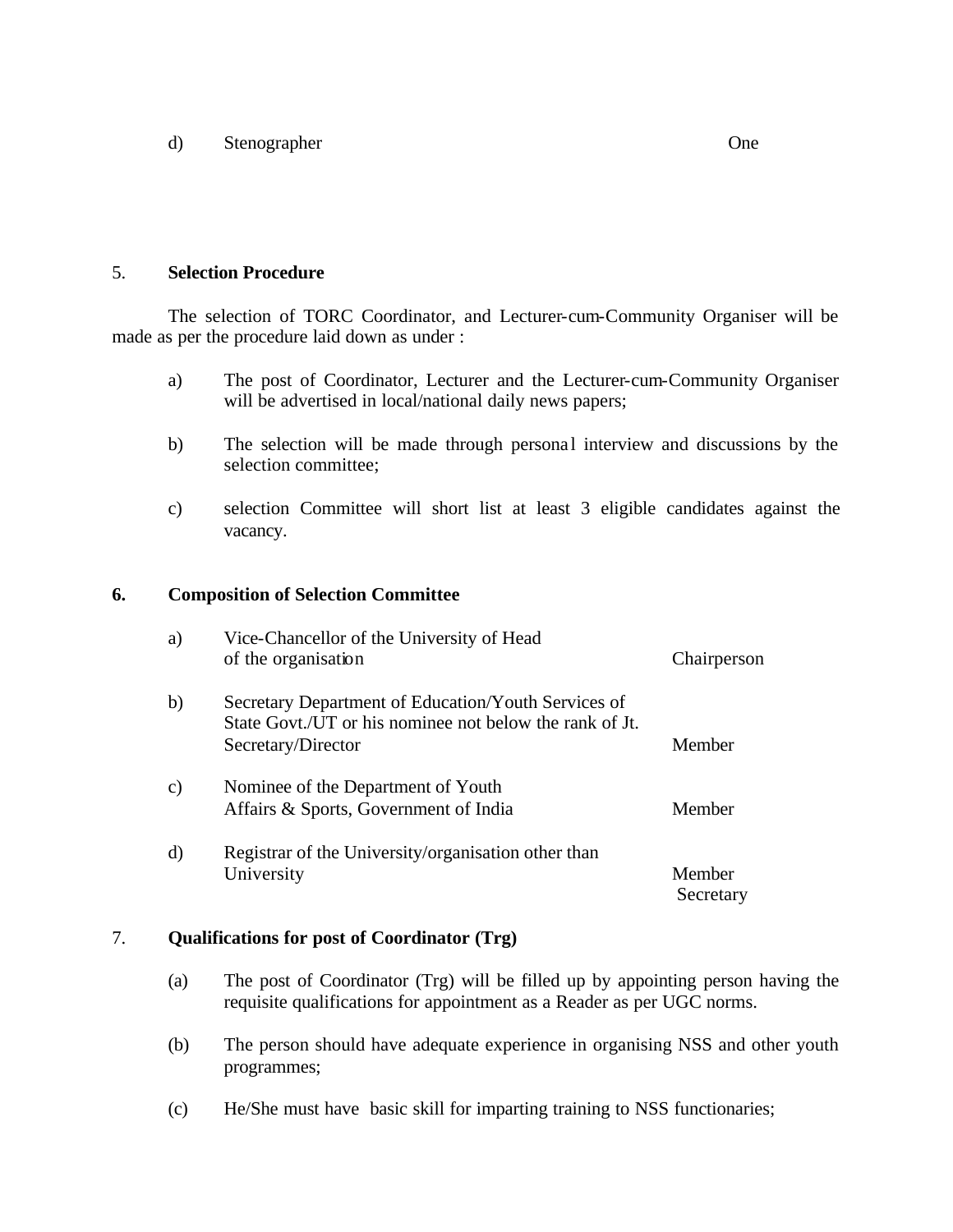- (d) He/She should have experience as trainer in youth work and community work;
- (e) Publications in the field of NSS, Youth Work, Community Work, and research in these fields will be considered as additional qualifications;
- (f) Age limit The person so selected should not be more than 50 years of age at the time of selection.
- (g) However, the Selection Committee at its discretion may relax the conditions as given above at pt. No. a and f, in the case of person (s) otherwise extremely qualified and widely experienced in the field of Youth Work and training.

## 8. **Qualification for the post of Lecturer and Lecturer-cum-Community Organiser**

- (a) This post will be filled by the persons having requisite qualification for appointment as Lecturer in Universities/affiliated colleges /institutions;
- (b) The person should have at least 2 years experience in organising NSS and other youth programme;
- (c) Any other additional qualification and experience in youth work, community work, publications, research and training shall be considered as desired qualification.
- (d) The person so selected should not be more than 40 years of age on the date of selection;
- (e) The selection committee may, however, relax the condition as given in para No. (a) & (d) in the case of persons otherwise extremely qualified and widely experienced in youth work, community work training in the case of lecturer-cum-Community organiser.

#### 9. **Terms and tenure**

The person selected for the post of Coordinator (Trg.) Lecturer, and Lecturer-cum-Community Organiser will be appointed on deputation/short term contract for a period of 3 years initially. The period may be extended by one year subject to satisfactory work.

9.1 TORCs are not permitted to appoint or continue Coordinators (Trg.) , Lecturer, and Lecturer-cum-Community Organisers on permanent basis.

#### 10. **Function of Coordinator (Trg.)**

The Coordinator (Trg.) will perform the following function :-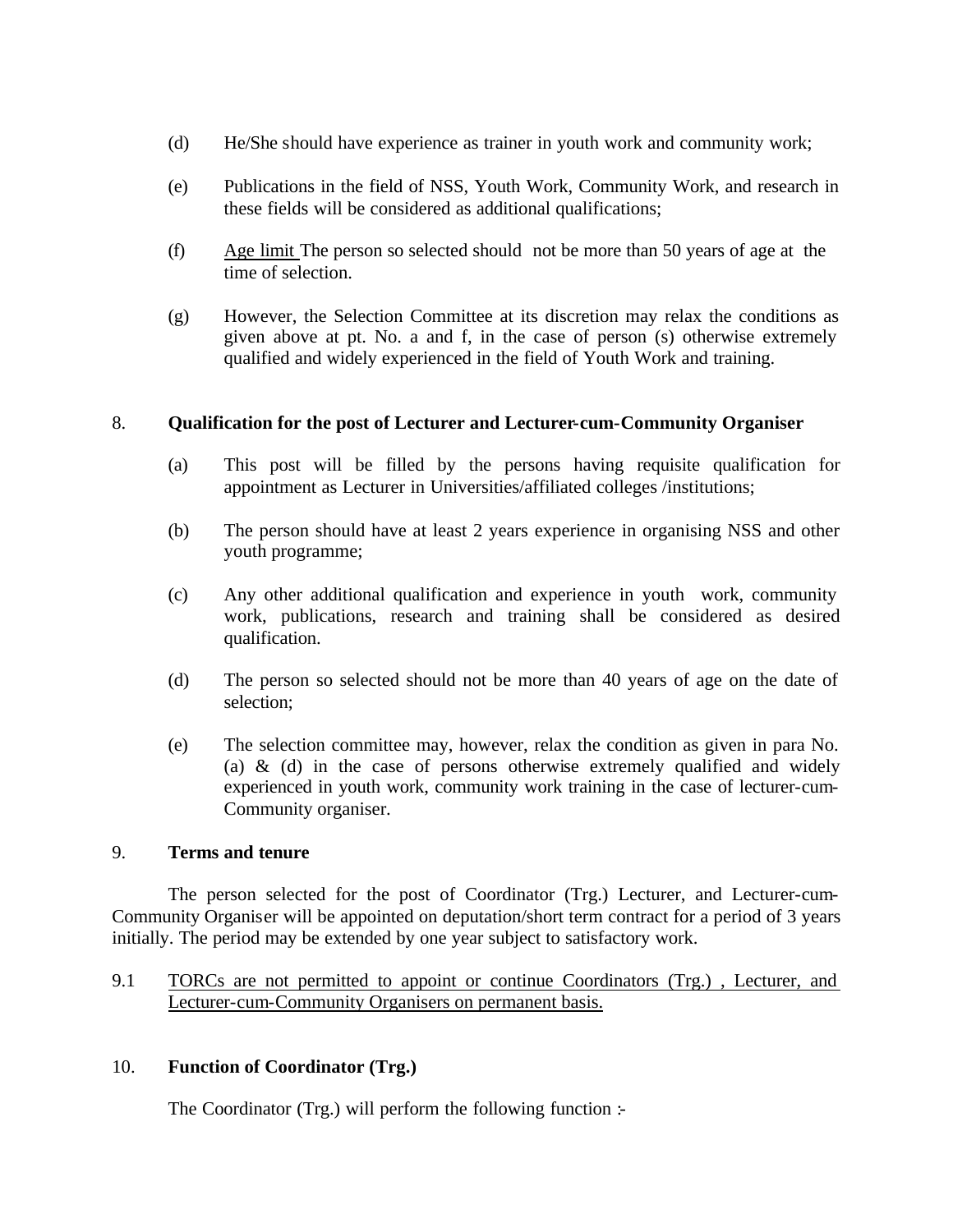- (a) He/she will prepare plans and initiate action to enable the TORC to discharge its obligations as laid-down in para No.1.
- (b) He/she will prepare proposals for the publication and research work and submit the proposals to the Department;
- (c) He/she will initiate action for the evaluation of special camping programme and NSS Regular activities being undertaken by the universities under the jurisdiction of TORC;
- (d) He/she will develop a model for demonstration to Programme Officers who come for orientation and refresher courses depicting NSS activities;
- (e) He/she will ensure that the financial accounts submitted to the Department in time;
- (f) He/she ensure that the periodicals, reports, and returns are submitted to concerned authorities in time;
- (g) He/she will provide necessary feed-back on the status of the programme in the field to the NSS Headquarter and the Regional Centre;
- (h) He/she will make visits to the camps being held under special camping programme to assess the camp. Similarly he/she may visit the special projects being undertaken by the college/schools on selective basis;
- (i) He/she will act as Member Secretary of the TORC Advisory Committee and convene its meetings as and when required. The TORC Advisory Committee must meet at least twice a year;
- (j) He/she will get the plans of training and budget approved by the Advisory Committee;
- (k) He/she will maintain close liaison with the State Liaison Officer NSS, and NSS Regional Centre. He/she will also ensure that training courses and held in time properly.
- (l) He/she will liaise with the State Liaison Officer to ensure that the Programme Officers are deputed for the training course and are also relieved to participate in the training courses by the Principals.

#### **11. Functions of Lecturer & Lecturer-cum-Community Organiser**

(a) He/she will assist the Coordinator (Trg.) in discharging the functions of TORC;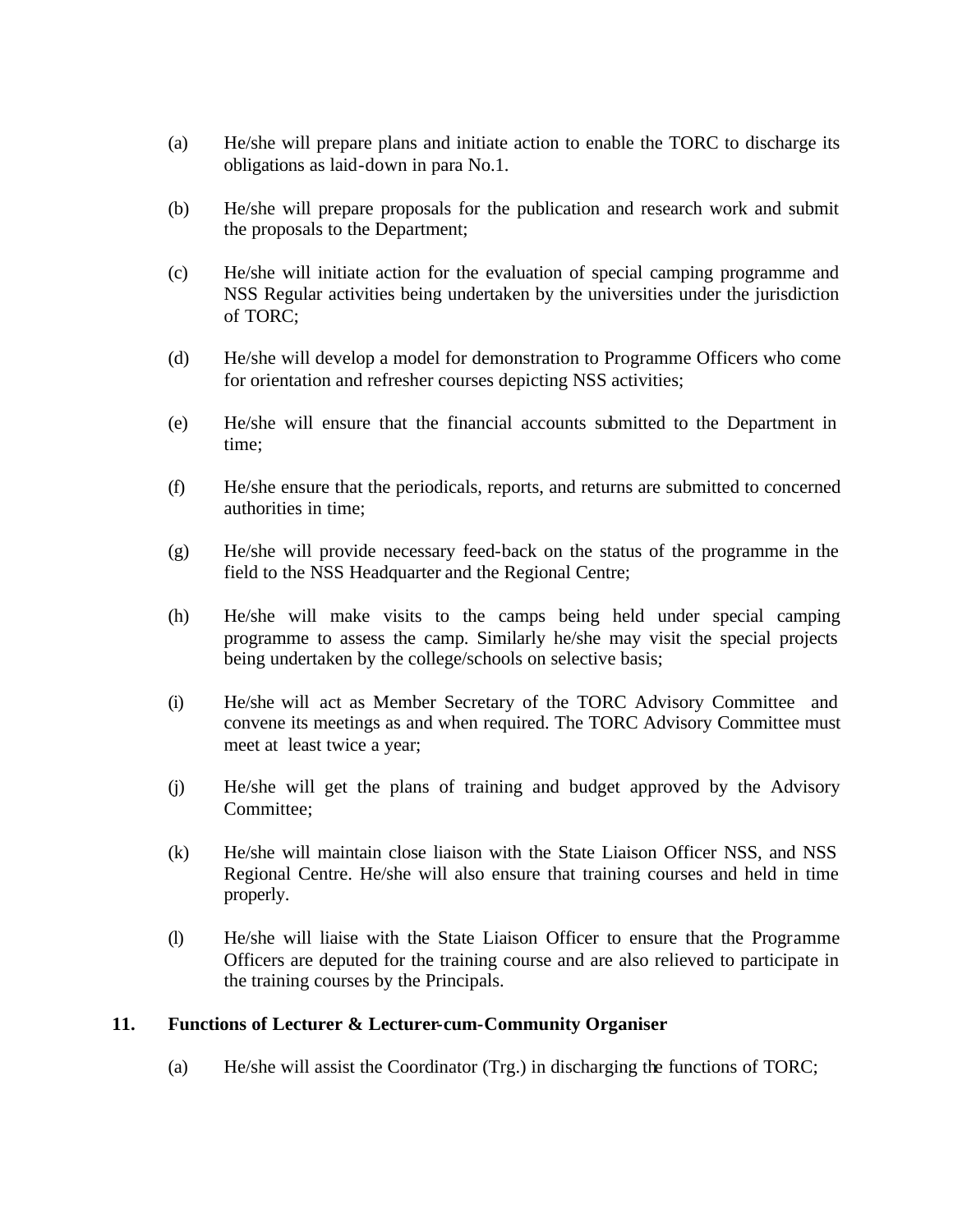- (b) He/she will conduct case studies on the effect of National Service Scheme on students, community, and institutions under the overall supervision of the Coordinator (Trg.);
- (c) He/she will develop a demonstration project for the benefit of NSS Programme Officers and key functionaries depicting the various aspects of NSS programme under the overall supervision of Coordinator (Trg.);
- (d) It is expected that Lecturer and Lecturer-cum-Community Organiser will assist the Coordinator in conducting training courses/evaluation/research and publication work as desired by the Coordinator.

### 12. **Pattern of Financial Assistance to TORCs**

The financial assistance will be given to the Training Orientation and Research Centre on the following pattern :-

- a) Salary of Coordinator (Trg.), two lecturers and one steno-typist on the basis of actual as admissible on the pay scales prescribed for the posts;
- b) Contingencies (per annum) Rs.65,000/-
- 12.1 Contingencies consist of Publications and Seminars, travel expenditure and contingencies like postage, stationery, printing of periodicals, telephone and other contingencies expenditure regarding TORC.

#### 13. **Advisory Committee for TORC**

Every TORC will have an Advisory Committee to advise and guide the Coordinator (Trg.). The Advisory Committee will consider the matters regarding training, evaluation, publication and research work to be undertaken by the TORC. Advisory Committee will review the activities of TORC in the light of para No.1-3 dealing with the functions of the TORC . The committee will also approve the budget of the TORC for discharging its functions.

13.1 The committee will consist of the following members :-

| (a)              | Vice-Chancellor or Head of the Institution. | Chairperson |
|------------------|---------------------------------------------|-------------|
| (b)              | Head of the NSS Regional Centre             | Member      |
| (c)              | <b>State Liaison Officer NSS</b>            | Member      |
| $\left(1\right)$ |                                             |             |

(d) 3 Programme Coordinators of the universities having larger strength of NSS volunteers in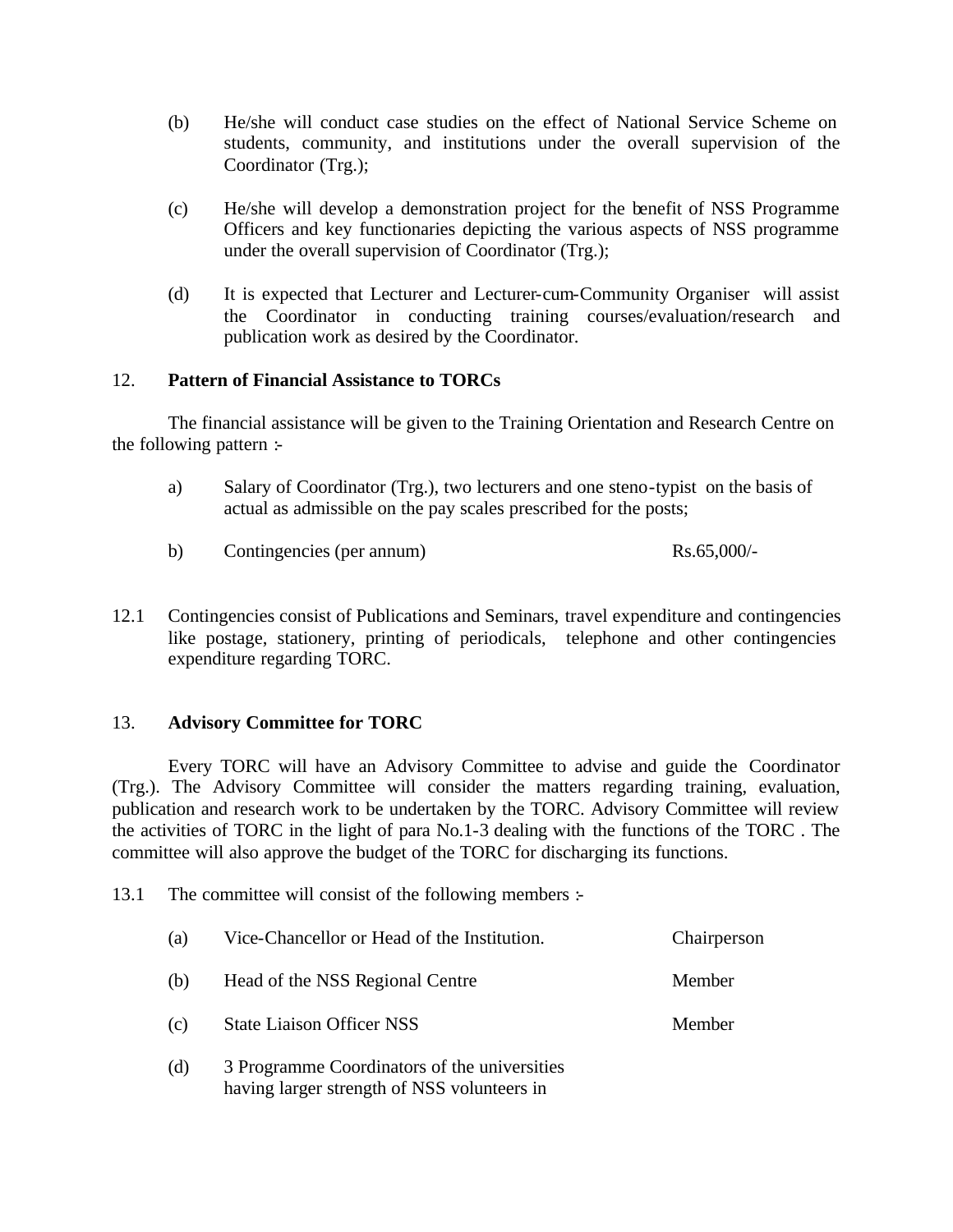|     | consultation with the Head of the NSS Regional Centre | Member              |  |
|-----|-------------------------------------------------------|---------------------|--|
| (e) | Coordinator (Torg.) TORC                              | Member<br>Secretary |  |

## **13.2 Limitations**

The Advisory Committee will not take any decision modifying or against the administrative and policy directives issued by the Department of Youth Affairs & Sports. The Advisory Committee will restrict itself to the activities of TOC/TORC only.

#### 14. **Reporting**

The Coordinator Training TORC will furnish a half-yearly report of the activities to the Head of the NSS Regional Centre concerned with the period ending on March and September every year regularly under intimation to the Department. The copies of the report will also be endorsed to the Programme Adviser's Cell (NSS), New Delhi (see proforma at Annexure-XI).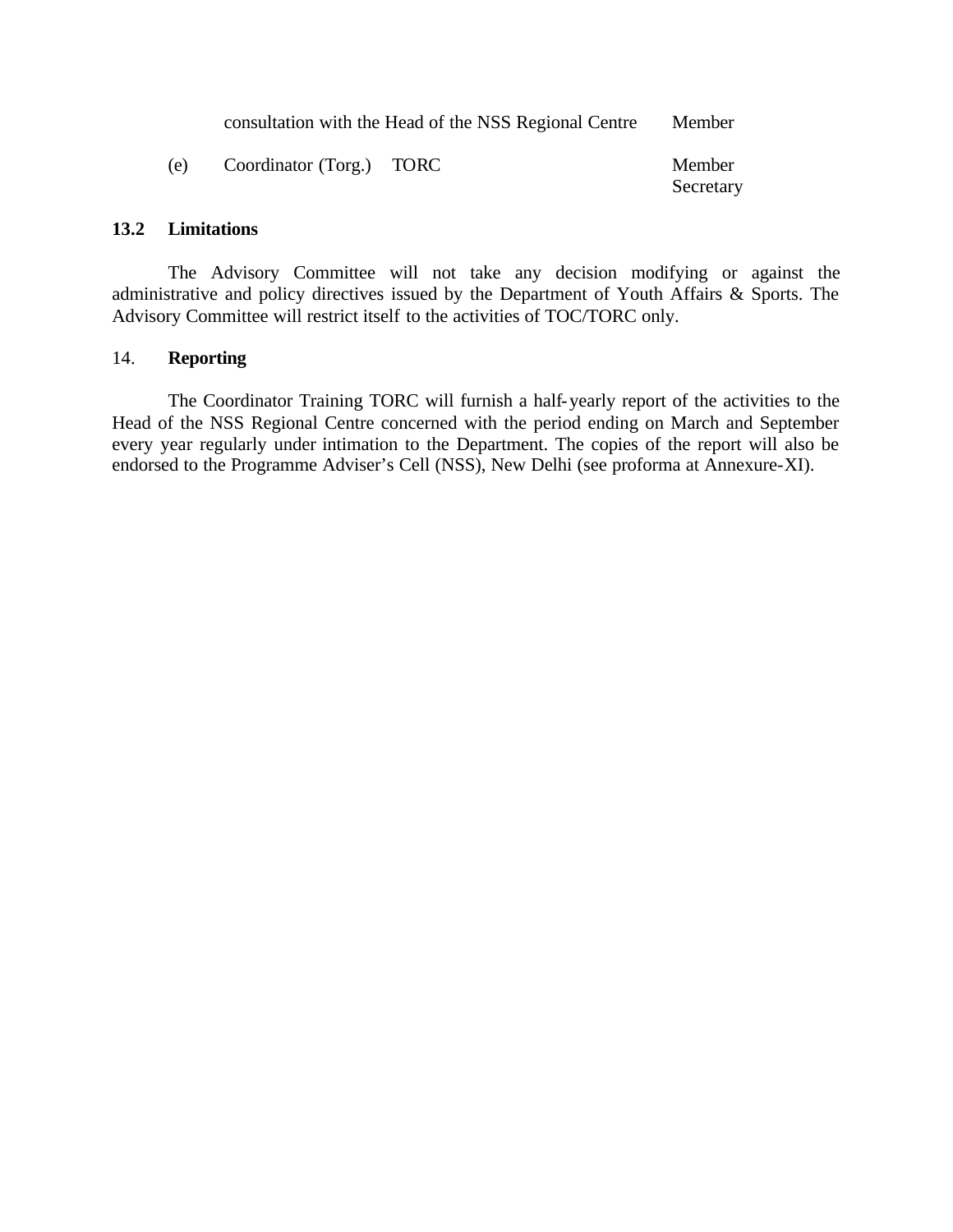## **LIST OF TOC/TORC**

## **TRAINING, ORIENTATION & RESEARCH CENTRE**

|   | Dr. Vishvadas Jayasingh             | $Code - 044$  | 2              | Sh. T. K. Panda                           | $Code - 033$ |
|---|-------------------------------------|---------------|----------------|-------------------------------------------|--------------|
|   | Coordinator (Training)              | 28195126(O)   |                | Coordinator (Trg.), NSS                   | 24772437(O)  |
|   | <b>TORC</b> for NSS                 | 25510419(R)   |                | <b>T.O.R.C.</b>                           | 24772081(R)  |
|   | <b>Madras School of Social Work</b> | 9444183818    |                | R. K. Mission Ashram Lokasiksha Parishad, | 24772070(F)  |
|   | 32, Casa Major Road,                | 28195127(F)   |                | Narendrapur, Kolkata-743103               |              |
|   | Egmore, Chennai 600008              |               |                |                                           |              |
| 3 | Sh. Khalil Ahmed                    | $Code - 022$  | $\overline{4}$ | Mrs. Rekha Dutt                           | $Code - 011$ |
|   | Coordinator (Trg.)                  | 25563290(O)   |                | Coordinator (Trg.)                        | 27667233(O)  |
|   | T.O.R.C., NSS                       | 26611878(R)   |                | T.O.R.C. NSS                              | 26218664(R)  |
|   | Tata Instt. Of Social Sc.           | 9820052171    |                | <b>Delhi School of Social Work</b>        |              |
|   | P. Box No. 8313, Sion-Trombay       |               |                | Delhi University,                         |              |
|   | Raod, Deonar, Mumbai-400088         |               |                | 3 University Road, Delhi-110007           |              |
| 4 | Dr. Satyavir Singh Malik            | $Code - 0172$ |                |                                           |              |
|   | Coordinator (Trg.)                  | 2707942(O)    |                |                                           |              |
|   | T.O.R.C., NSS                       | 222955(0)     |                |                                           |              |
|   | &<br>Development<br>Instt<br>for    | 2721033(R)    |                |                                           |              |
|   | Communication                       | 2702254(F)    |                |                                           |              |
|   | SCO No. 1126-1127, Sec-22/B         |               |                |                                           |              |
|   | Chandigarh                          |               |                |                                           |              |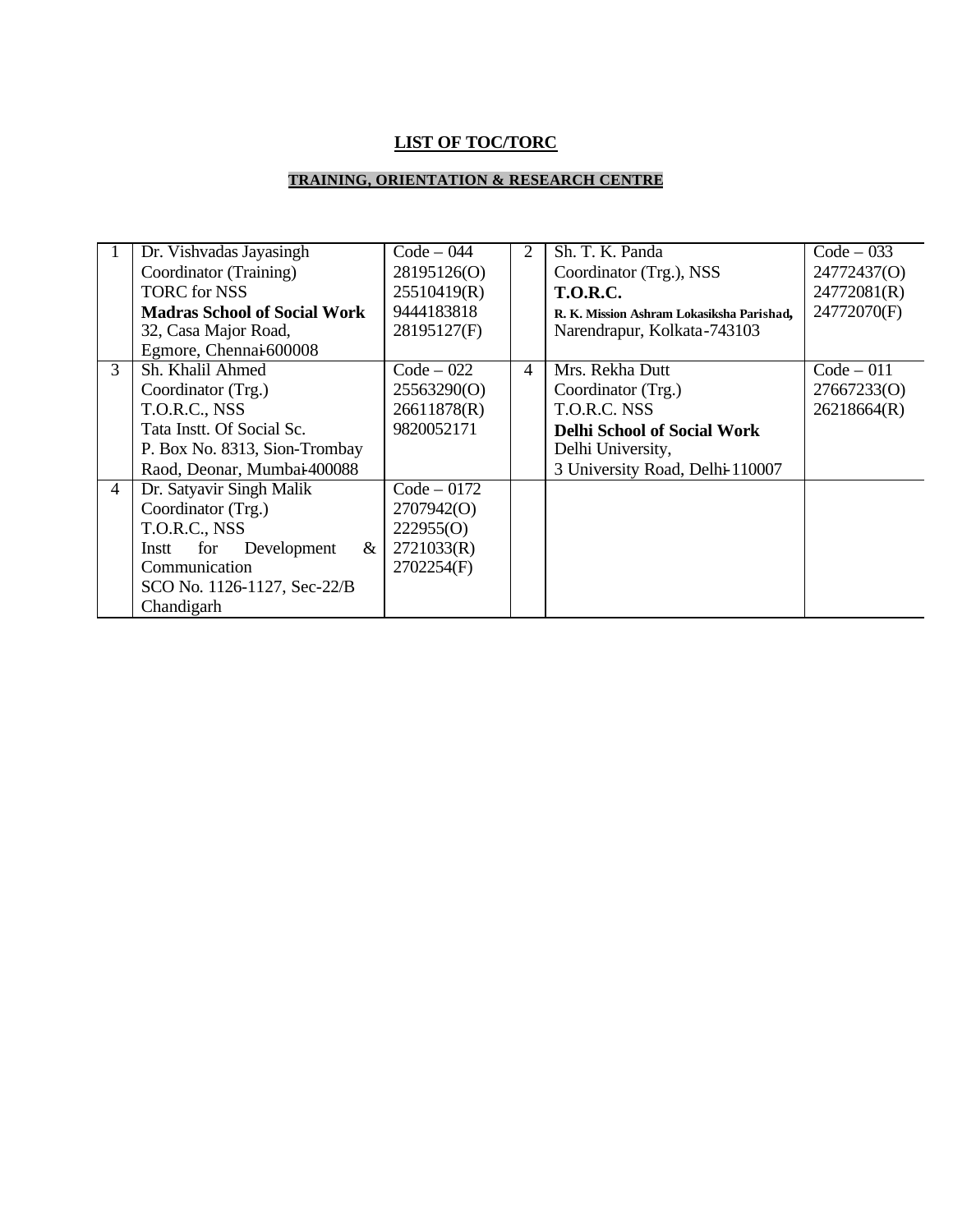### **TRAINING & ORIENTATION CENTRE**

|                | Ms. Smita Pawar<br>Coordinator (Trg.)<br>Trg & Orientation Centre, NSS<br>M.S. University<br>Behind Faculty of Social Work<br>Opp. Post Office, Fatehganj<br>Vadodara-390002 | $Code - 0265$<br>2782692(O)<br>2791551(O)                                                     | 2               | Dr. A. K. Saha<br>Coordinator (Trg.)<br>Trg. & Orientation Centre, NSS<br><b>Indian Instt. Of Technology</b><br><b>Rural Development Centre</b><br>Kharagpur-721302(WB)                                            | Code - 03222<br>282114(O)<br>282115,<br>277502(R)<br>255303(F)           |
|----------------|------------------------------------------------------------------------------------------------------------------------------------------------------------------------------|-----------------------------------------------------------------------------------------------|-----------------|--------------------------------------------------------------------------------------------------------------------------------------------------------------------------------------------------------------------|--------------------------------------------------------------------------|
| $\overline{3}$ | Dr. Balwant Singh<br>Coordinator (Trg.)<br>Trg. & Orientation Centre, NSS<br><b>Punjabi University</b><br>Room No. G-6, Arts Block-2<br>Patiala-147002                       | $Code - 0175$<br>2282461(O)<br>2216033(R)<br>9814209497                                       | $\overline{4}$  | Sh. P. K. Mohammed<br>Coordinator (Trg.)<br>Trg. & Orientation Centre, NSS<br>Rajagiri College of Social Sc.<br>Kalamassery-683104                                                                                 | $Code - 0484$<br>2550064(O)<br>2555564(O)<br>2315947(R)<br>2532862(F)    |
| 5              | Dr. A. N. Patnaik<br>Coordinator (Trg.)<br>Trg. & Orientation Centre, NSS<br><b>OUAT</b> , Bhubaneswar                                                                       | Code 0674<br>2406017(O)<br>9437261953                                                         | 6               | Dr. Dharam Singh<br>Coordinator (Trg.)<br>Trg. & Orientation Centre, NSS<br><b>Literacy House</b><br>Kanpur Road, PO-Manas Nagar<br>Lucknow-226023                                                                 | Code-0522<br>2472381(O)<br>2462154(R)                                    |
| $\tau$         | Dr. (Smt) Abha Ojha<br>Coordinator (Trg.)<br>Trg. & Orientation Centre, NSS<br>HCM Rajasthan State, Instt. Of<br><b>Public Administration</b><br>Jaipur                      | $Code - 0141$<br>2704950(O)<br>2704956(O)<br>Ex-425<br>2235156(R)<br>2705420(F)<br>2702542(F) | $\overline{8}$  | Dr. B. Venkat Naik<br>Coordinator (Trg.)<br>Trg. & Orientation Centre, NSS<br><b>Osmania University</b><br>Hyderabad-500007                                                                                        | $Code - 040$<br>27090181(O)<br>27682379(O)<br>27018847(R)<br>27090181(F) |
| 9              | Sh. R. D. Sampath Kumar<br>Coordinator (Trg.)<br>Trg. & Orientation Centre, NSS<br><b>Andhra University</b><br>Visakhapatnam-530003                                          | $Code - 0891$<br>2754871(O)                                                                   | 10              | Prof. B. S. Gurupadaswamy<br>Coordinator (Trg.)<br>Trg. & Orientation Centre, NSS<br><b>University of Mysore,</b><br>TOC Bhavan Maharaja College,<br>Hostel Warden Building,<br>Ramaswamy Circle,<br>Mysore-570006 | $Code - 0821$<br>2334181(O)<br>2513273(R)<br>2334181(F)<br>9880626140    |
| 11             | Prof. P. R. Gaikwad<br>Coordinator (Trg.)<br>Trg. & Orientation Centre, NSS<br><b>Ahmednagar College</b><br><b>Innovative Programme Centre</b><br>Ahmednagar-414001          | $Code - 0241$<br>353286(O)<br>259615(R)                                                       | $\overline{12}$ | Dr. S. Rajalakshmi<br>Coordinator (Trg.)<br>Trg. & Orientation Centre, NSS<br>Sh. Avinashilingam Instt for Home<br>Sc. And Hr. Education for Women<br>(Deemed University)<br>Coimbatore-641043                     | $Code - 0422$<br>2432542(O)<br>2440241(O)<br>2432131(R)<br>2432542(F)    |
| 13             | Dr. R. M. Shukla<br>Coordinator (Trg.)<br>Trg. & Orientation Centre, NSS<br><b>Vikram University</b><br>Kothi Marg, Ujjain-456010                                            | $Code - 0734$<br>2514272(O)<br>2530378(R)                                                     |                 |                                                                                                                                                                                                                    |                                                                          |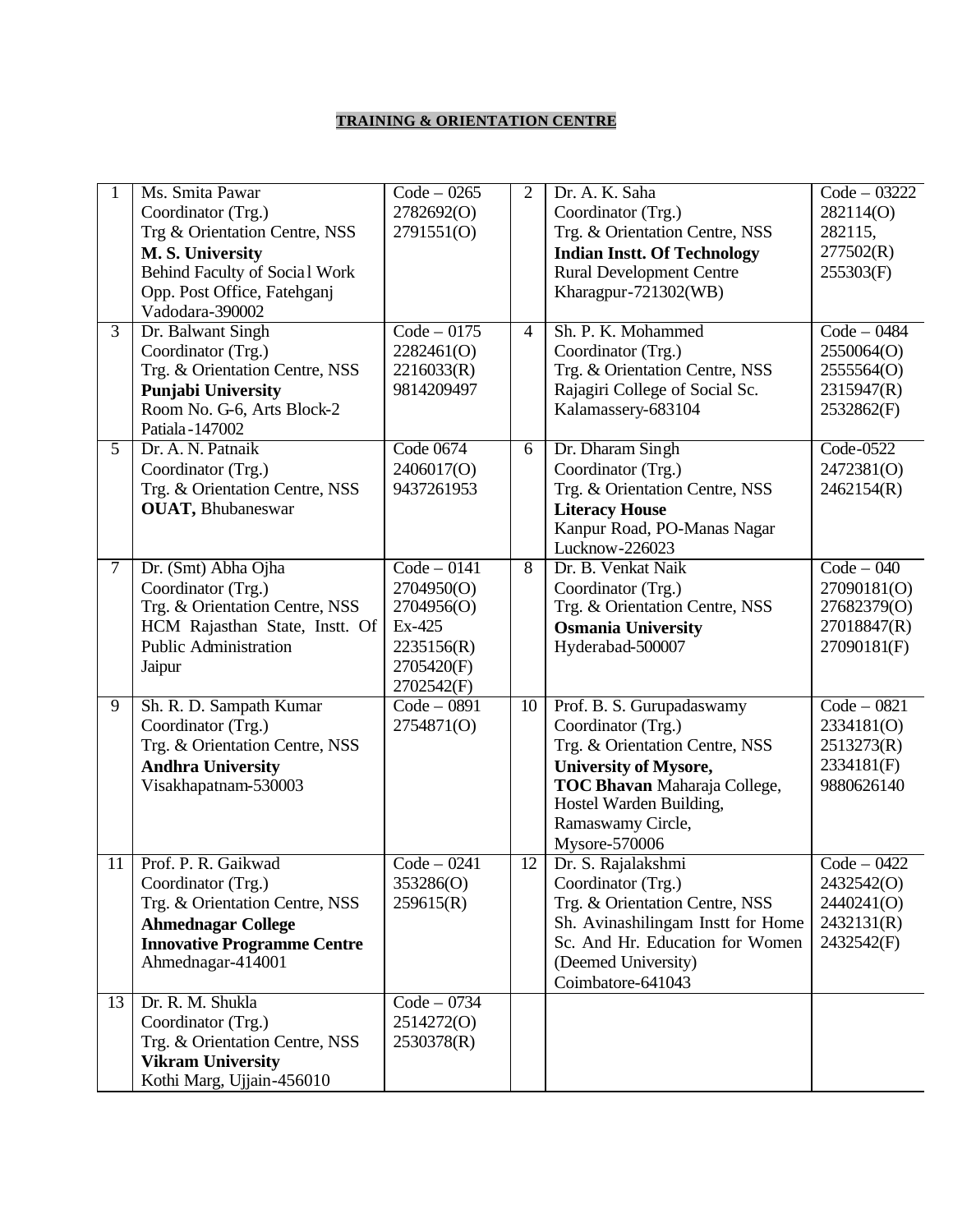### Part – VIII

## **FINANCES AND ACCOUNTS**

## **Chapter 1 : PATTERN OF FINANCIAL EXPENDITURE**

#### **1. NSS Programme Coordinator**

#### **(a) N.S.S. Regular Activities**

NSS volunteers undertake regular activities after college hours or during week ends and other holidays. The volunteers are expected to participate in these activities for 120 hours per year for a period of 2 years – the details are given in part No.11

#### **(b) Special Camping Programme.**

Under the Special Camping Programme, camps of 10days duration are organised during the vacations every year. Only 50 percent of the total strength of NSS volunteers in a university or college participate in these camps. A provision of Rs.20/- per volunteer per day is made for these special camps. This is mainly for expenditure on boarding and lodging and transport of the volunteers. For details, part No. III dealing with Special Camping Programme may be referred.

#### **2. Expenditure on Regular Activities**

- a) As stated earlier, an amount or Rs.120/- per volunteer, per annum is earmarked for expenditure on regular activities. The expenditure is shared in the ratio of 7:5 between Centre and State Governments, except Jammu and Kashmir and Union Territories without legislatures.
- b) Out of Rs.120/-, an amount of Rs.25/- or Rs.20/- per volunteer is to be spent on establishment/administration expenses at University/+2 level for details please see financial pattern on page No.134. Similarly, an amount of Rs.30/- per volunteer is incurred on establishment at college/school level.
- c) Balance of Rs.62/- or Rs.70/- is spent on programme development at grass root level.

#### **3. State Level Establishment and Administrative expenditure**

a) The State NSS Cells have been established in most of the States with cent per cent financial assistance from the Government of India. The financial assistance includes the salary of the State Liaison Officer, supporting staff, travel expenditure and office contingencies. Therefore, States with Liaison Cells do not spend nay amount out of NSS grants for establishment expenditure.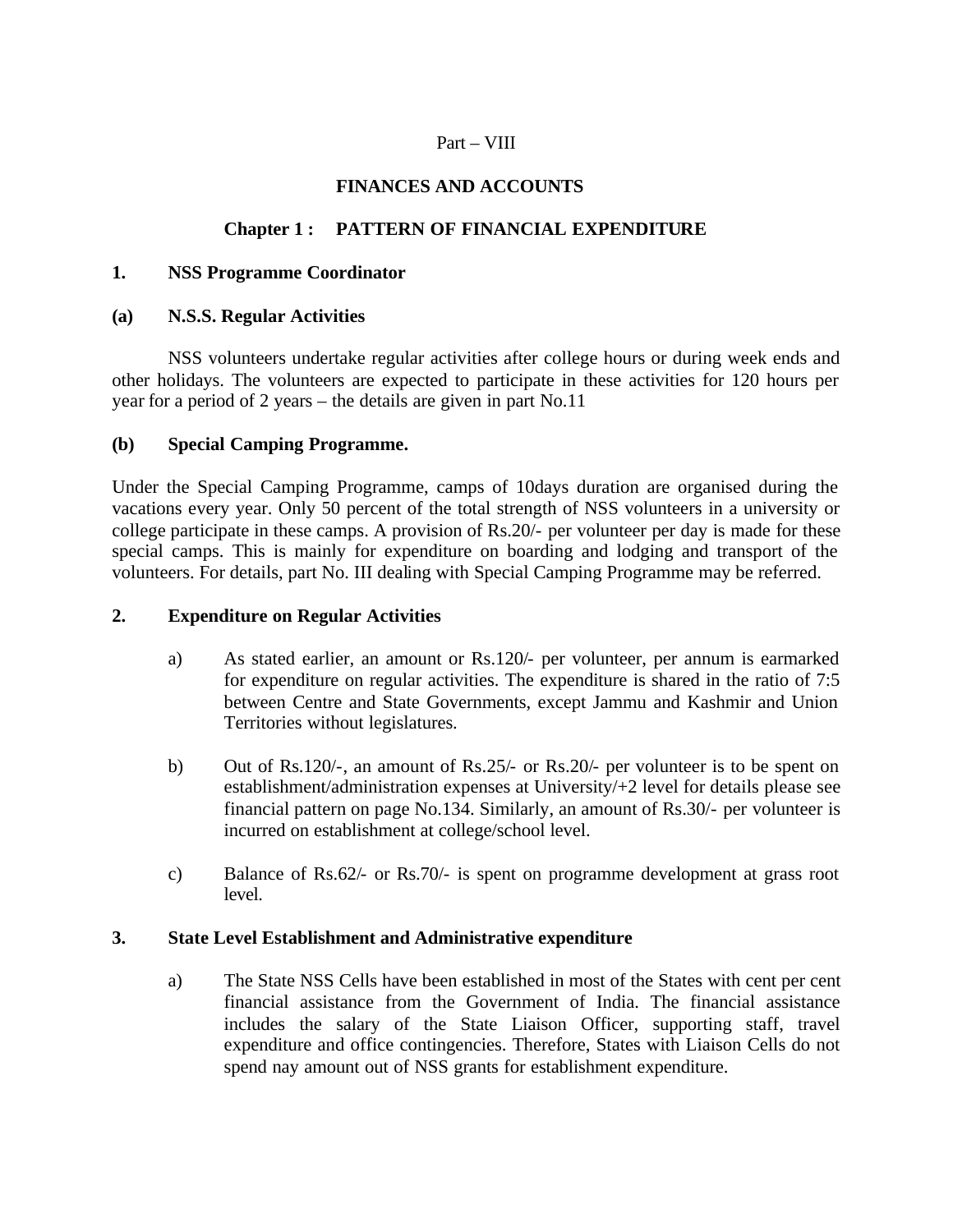- b) The State Liaison Officer and full-time staff work exclusively for NSS programmes at State level. The services of such staff will not be utilized for other programme.
- c) In cases, where NSS Cells have not been established at State level and State Liaison Officers have not been appointed with cent per cent Central financial assistance, the State level establishment expenditure should not exceed Rs.3/- per volunteer per annum. In such cases, an Liaison Officer for NSS in addition to his/her regular charge. The amount available through deduction @ Rs.3/- per volunteer out of NSS grants for regular activities can be utilized for the establishment expenditure on payment for part-time assistance or honorarium, if any.
- d) The State Governments/Universities will keep the actual administrative expenditure to the minimum possible and transfer the balance to NSS Units for programme development ( Department of Youth Affairs & Sports, New Delhi letter No.F.1-19/93-YS.III dated 29-9-1993, given at Annexure –XII).
- e) It has been observed that some Universities utilize the NSS grants for other purposes and release the funds to colleges in the last week of the March of the financial year. This practice in financial parlance is "misappropriation of public funds". Not only it is against financial norms, but also it defeats the very purpose of NSS grants. The State Governments will ensure that the Universities do not keep the NSS funds with them, but release the funds to the college/schools immediately.

## **4. Policy and Administrative Directives**

The Ministry of Finance approves the provision of funds and their expenditure under certain terms and conditions. Therefore, no State Govt. and University will modify the terms and conditions regarding the NSS funds and their expenditure unilaterally without the approval of the Deptt. of Youth affairs & sports, New Delhi. All instructions regarding the funds and its expenditure will be treated as **"Policy and administrative Directives".** State Liaison Officers and Programme Coordinators will observe the directions in letter and spirit.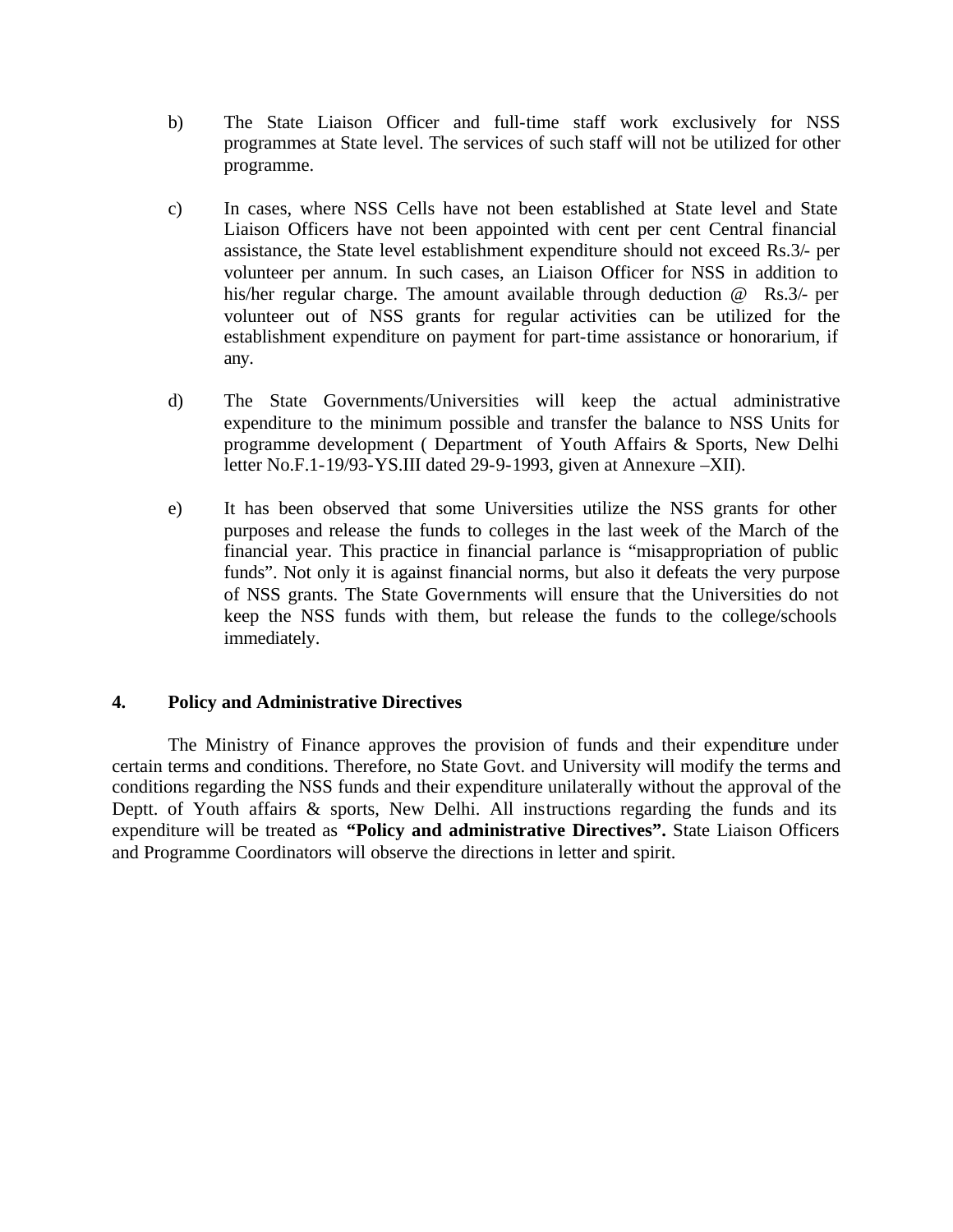## **Chapter 2 : PATTERN OF FINANCIAL EXPENDITURE**

### 1. **University and +2 level Council**

The NSS Cells at University and  $+2$  level being the grass root units play a very significant role in the implementation of NSS programmes. The Programme Coordinator provides necessary expertise to the NSS Units at college and school levels. The NSS Cells get funds for their establishment from the following sources;

- a) From the Government grants through the State Liaison Cell.
- b) From the bank interest on unspent grants if any, kept in banks.
- c) From contribution from the Colleges on account of admission charges allowed by the GOI.

## **2. Govt. Grants for establishment and Administrative Expenditure**

- a) In the initial stages, the Universities were allowed to deduct an amount of Rs.5/ per volunteer, per annum and this rate of deduction was revised to Rs.10/- after 1984-85. Considering the rise in the prices of materials and service, the r ate was again increased to Rs.15/- w.e.f. the financial year 1991-92.
- b) Consequent upon the revision of Pay Scales and DA rates, the Universities represented to the Govt. of India regarding the inadequacy of funds for running NSS Cells. Considering the facts, the Govt. of India made certain concessions for the Universities who are unable to run the NSS Cells with the admissible deduction at the rate of Rs.15/- per volunteer vide Letter No.F.1-19/93-YS.III dated 29-9-1993, given at Annexure-XII.
- c) The following revised rates will be admissible to the NSS Cells only where there is actual shortage of funds for administrative expenditure at University NSS Cells/+2 stage:
	- (i) The deduction admissible Rs.25/- for universities where per volunteer NSS per annum strength is up to 10,000 volunteers.
	- (ii) The deduction admissible Rs.20/- for universities, where per volunteer NSS volunteer per annum strength is 10,001 and above.
	- (iii) Where the existing deduction of Rs.15/- per volunteer per annum is adequate to meet the administrative expenditure, the above revision of rate will not be admissible
- **3. Bank Interest**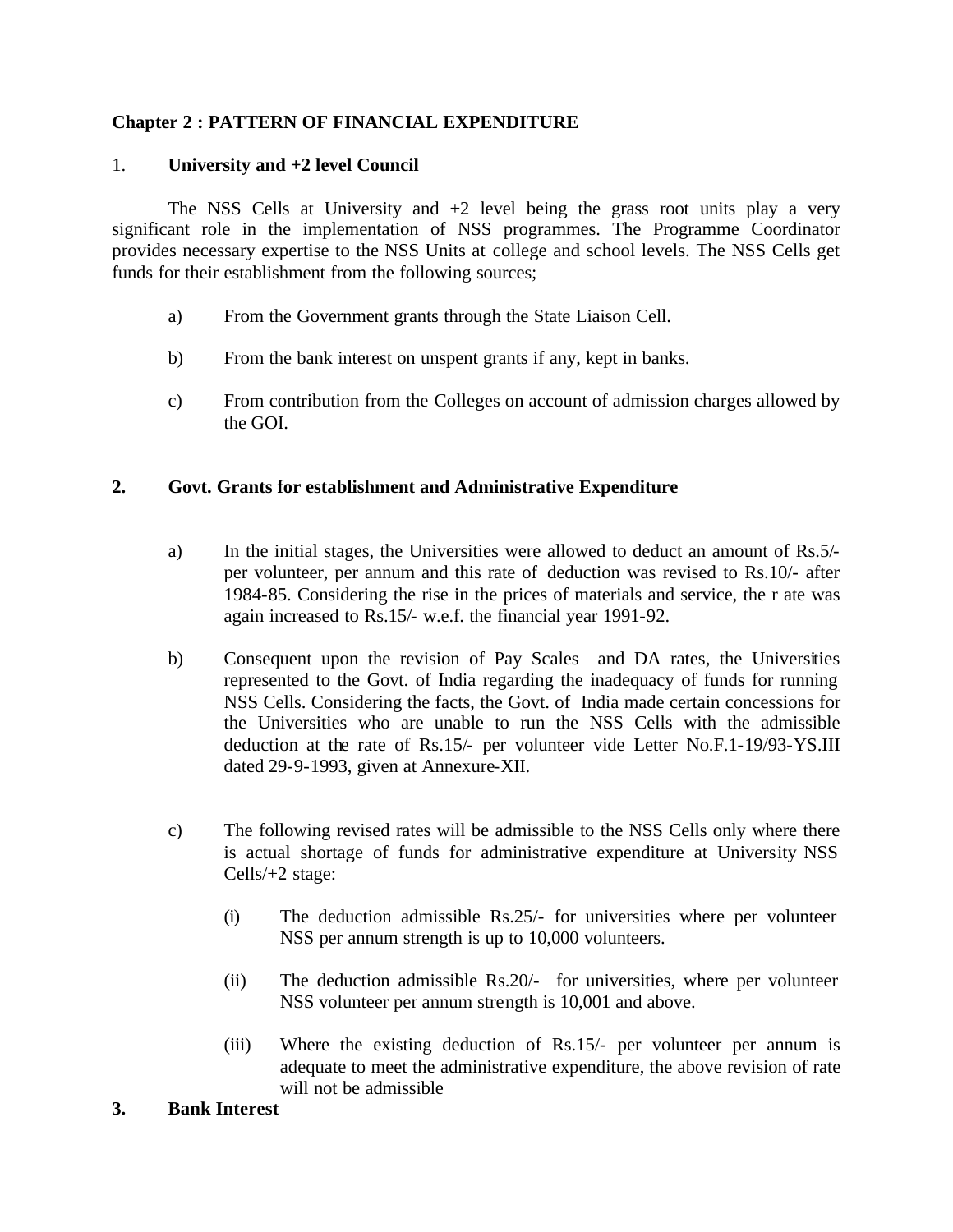As per the policy directives , the Universities and colleges are required to keep the NSS funds in saving bank accounts. The funds, thus deposited earn interest regularly. It has been decided that the amount of interest accrued in NSS saving bank account can be utilized for the purchase of equipment, which are considered essential for field work and programme development.

- 3.1 The purchase should be made only after the proposal of those purchases which have been approved by the University Advisory Committee.
- 3.2 As there is ban on the purchase of vehicle and expensive audio-visual aids and other expensive equipment, only very essential and less expensive equipment maybe purchased out of the amount made available from bank interest or savings. (Letter No.F.2-1/91- YS.IIIdated 16-3-1992 of Deptt. of Youth Affairs & Sports, New Delhi, given at Annexure-V).

## **4. Generation of Internal Resources**

- (a) With a view to encourage the active participation and association of NSS Units, the GOI has permitted the NSS Units to charge a nominal fee from the students who desire to join NSS.
- (b) The NSS Unit will keep 50 percent of this amount and pass the balance to the Programme Coordinators of the University. The fee may be used towards meeting the additional cost if any of establishment and innovative programme development, awards, incentives etc.
- (c) The amount, thus available will be used for the NSS programme only. Decision for any revision in the fee may be made at the State level.

#### 5. **Establishment/Administrative Expenditure at University and +2 level**

The funds made available to Programme Coordinators of University/+2 stage vide para No.2 of this chapter will be spent as follows:

#### **(a) Salary to Programme Coordinators (Full-time)**

At the University level, the teacher in-charge of the NSS will be known as Programme Coordinators. No other designation will be given to this post. The Programme Coordinator should be a whole-time teacher, especially in the case of affiliating Universities where strength of NSS volunteers is more than 10,000. His/her salary will be chargeable from NSS grants – Establishment and Administrative Expenditure. The post of Programme Coordinator will be treated as an academic post as NSS is also an extension education programme.

#### **b) Out-of-Pocket allowance to Part-time Programme Coordinator**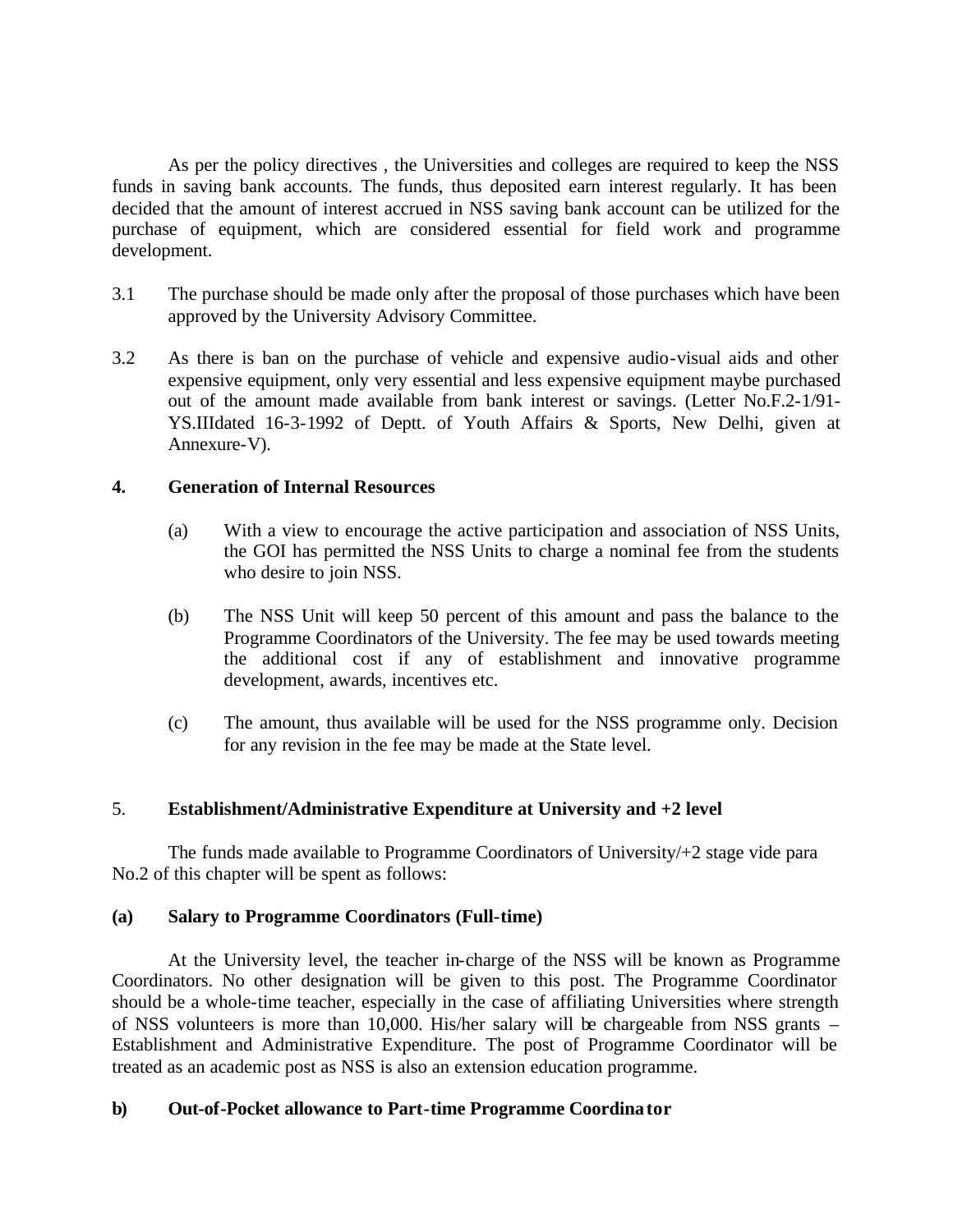- (i) A part-time Programme Coordinator may be appointed under the following circumstances:
	- 1. Where the strength of NSS volunteers is up to 10,000 in the case of affiliating university.
	- 2. In case of a residential university.
	- 3. In case of university having a small coverage.
	- 4. In case the post of Programme Coordinator remains vacant for sometime.
- (ii) A part-time Programme Coordinator will receive Rs.400/- per month out-of Pocket allowance as decided by the NSS Advisory Committee.
- (c) A Senior Programme Officer will be given the charge of Programme Coordinator, where the strength of NSS volunteers is less than 500 NSS volunteers.
- (d) The University will ensure that full-time staff paid out of NSS grant who works for NSS exclusively. Their services will not be used by any other department or for any other programme. It would be appreciated if the University/+2 council could provide secretarial support to the Programme Coordinator out of their own budget so that more funds could be diverted to programme.

## **6. T.A. & D.A. to Programme Coordinator & Staff**

The expenditure on travel undertaken by the Programme Coordinator dinator and his /her staff for the NSS programme will be admissible out of NSS grants – establishment expenditure.

The expenditure on journeys by air undertaken by Programme Coordinator and other members of the staff who are not entitled to travel by Air under rules will not be admissible out of NSS grants – establishment expenditure.

## **7. Contingent Expenditure**

The expenditure of contingent nature for the maintenance of NSS Cell and Programme may be incurred out of establishment expenditure as under :

- (a) The contingent expenses like stationery, postage, telephone and telegrams, etc.
- (b) Expenditure on Seminars/Workshops and periodical meetings of Principals, Programme Officers and active NSS volunteers .

(c) Training –cum-Orientation of NSS leaders and Programme Officers.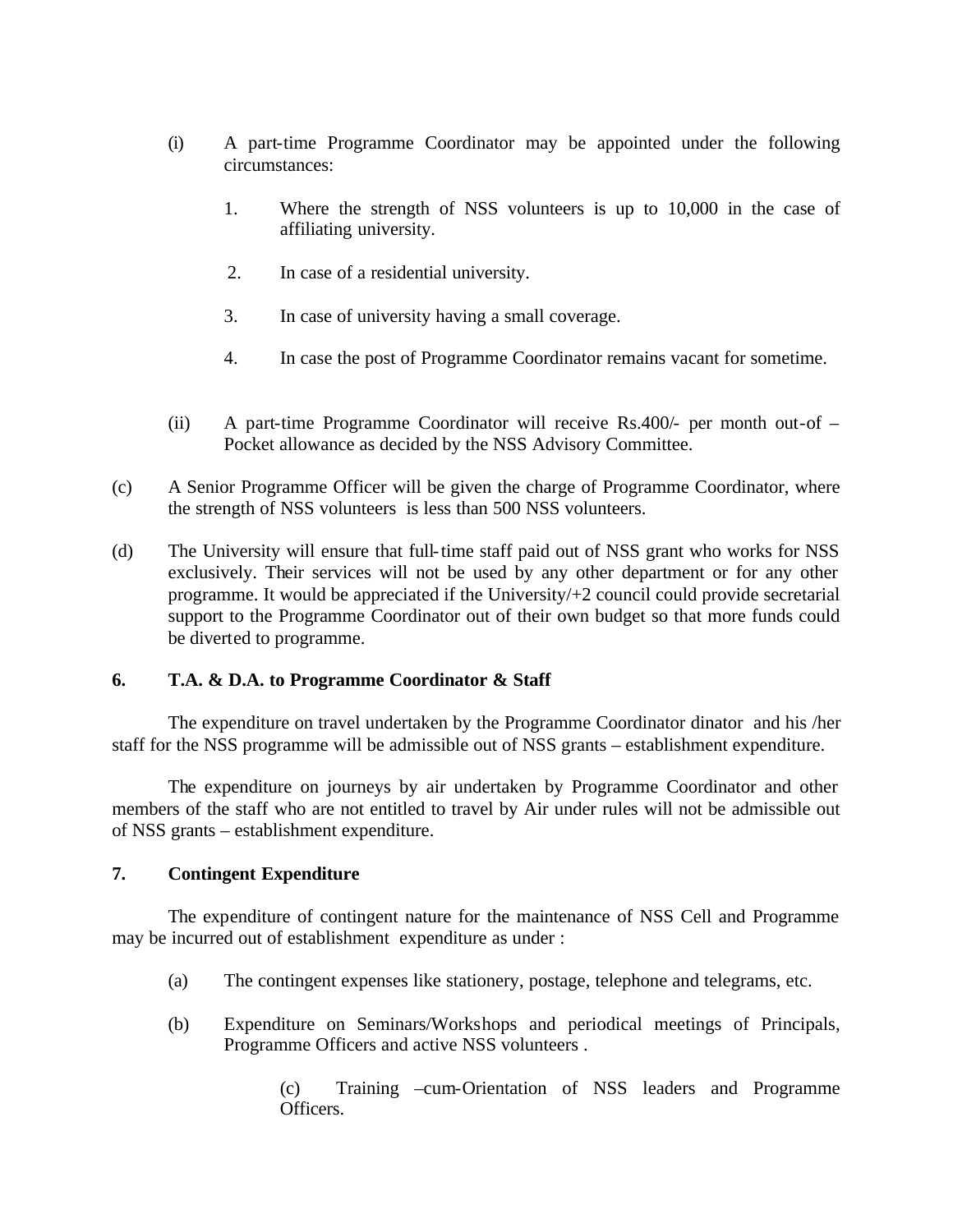- (d) Publication of NSS reports, publication and purchase of literature as may be authorized by the Department.
- (e) Other miscellaneous expenditure as decided by the University Advisory Committee within the framework of policy and administrative directives.
- (f) The expenditure on purchase of office equipment, furniture, telephone is not admissible out of NSS establishment expenditure. The Universities are expected to provide the facilities to NSS Cell out of their normal expenditure as their contribution to NSS programme.

#### 8. **Expenditure on vehicles provided by Universities**

The Universities should provide vehicles to the Programme Coordinators for NSS work on priority basis as the vehicles provided out of NSS funds have been transferred to the University Staff Car pool since last 10 years. The cost of POL and other charges as per University rules is admissible from the University level establishment expenditure.

The maintenance and running cost of the vehicles are to be borne by the University out of University funds and not out of NSS grants.

#### 9. **Financial Discipline**

- (a) The financial provisions fall under the category of policy and Administrative Directives. Therefore, all Programme Coordinators/Programme Officers will adhere to these provisions in letter and spirit.
- (b) The public expenditure is incurred as per norms of public expenditure laid in "General Financial Rules" of Govt. of India. The Programme Coordinators should familiarize themselves with these norms.
- (c) The accounts of the NSS grants should be maintained separately. This will speed up the rendering of accounts to State Governments and Govt. of India.
- (d) The accounts should be rendered in time and regularly to keep a smooth flow of funds.
- (e) NSS funds are provided out of public funds. Hence, the accounts/account books are open for inspection. The accounts/account books are to be produced before the inspection and audit, the State Liaison Officer and his/her staff, the representatives of the Deptt. of Youth Affairs & sports, New Delhi and officials of NSS Regional Centre of the concerned State.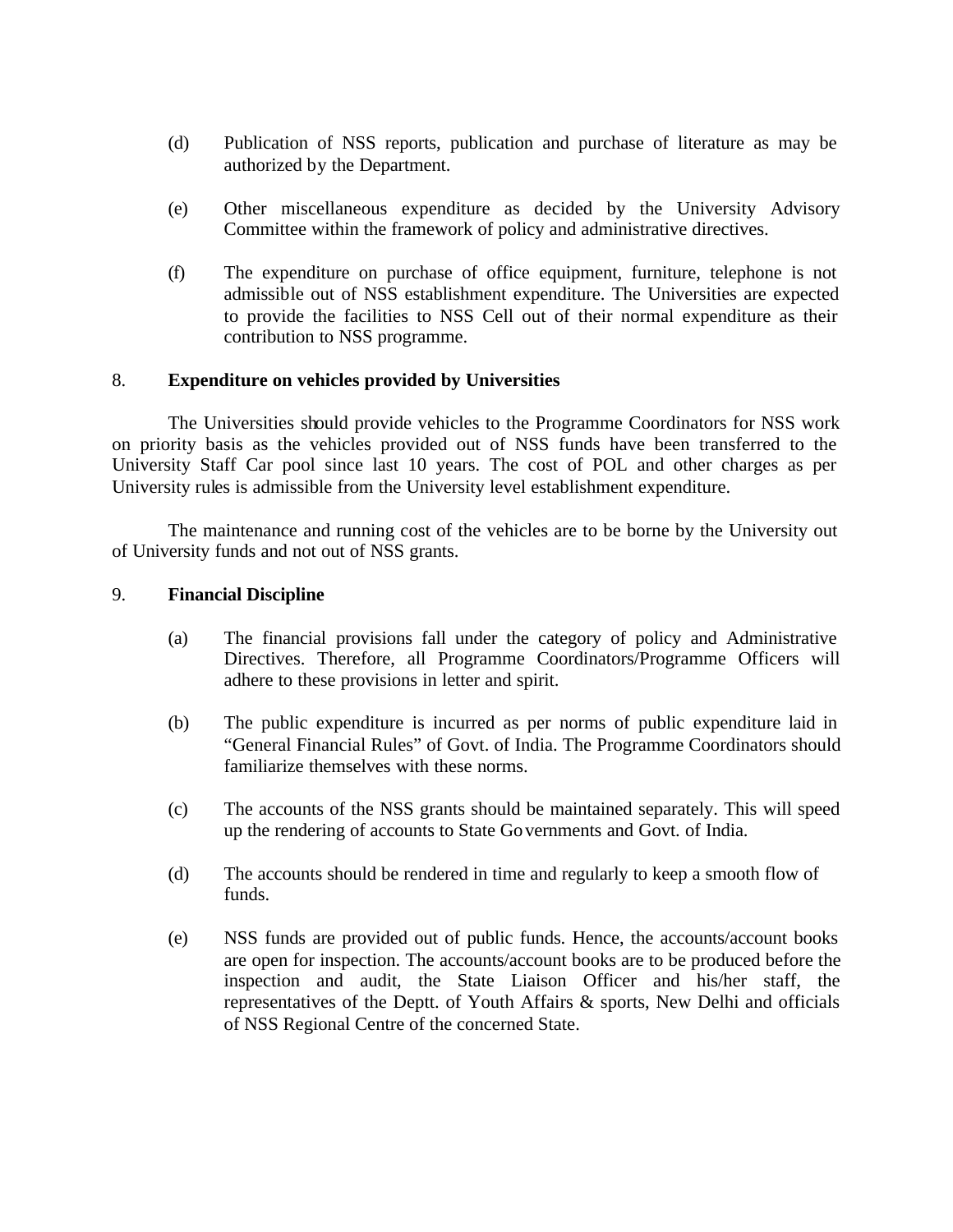#### **Chapter 3 : Pattern of Financial Expenditure at college**

- 1. (a) The NSS Unit at college or school level is important for the purpose of implementation of NSS projects under regular activities and special camping programme. All NSS volunteers participate in these activities at grass root level and come in contact with the various cross sections of the society, particularly rural community.
	- (b) The financial expenditure at unit level can be divided into two categories, viz., (a) Establishment and Administrative Expenditure and (b) Programme Development Expenditure.

2. (a) The NSS Unit at college and school level receives NSS funds from the

universities/ college/+2 stage normally. Some State Governments release funds to the Units directly due to administrative structures in those States.

(b) The NSS units will receive the funds after necessary deduction made by the universities for their establishment expenditure as authorized by the government.

#### 3. **Establishment and Administrative Expenditure as College and School levels**

(a) An amount of Rs.30/- per NSS volunteer per annum will be admissible for meeting the expenditure on payment of out-of-pocket allowance to Programme Officer, and contingent expenditure.

| (i) | Out-of-pocket Allowance to Programme Officer        | Rate of Pocket      |
|-----|-----------------------------------------------------|---------------------|
|     | $\omega$ Rs. 200/- for Unit of 100 or more than 100 | allowance per       |
|     | volunteers per month admissible                     | per annum volunteer |
|     | $(200x12=2400)$ - per annum                         | $Rs.24/-$           |

- (ii) For the Units having less than 100 volunteers the rate of out-of-pocket allowance will be reduced proportionately.
- (iii) The payment of out-of-pocket allowance to Programme officer will be subject to the specific work to be put in by hi/her every month. This will include (i) mobilization of 50 percent volunteers for special camping (ii) a minimum of three/four community visits per month to the adopted area for co-ordination and supervision (iii) maintenance of NSS records as specified in NSS Manual and (iv) submission of quarterly progress reports.

| (b) | Contingent expenditure admissible on           | @ of per volunteer per |
|-----|------------------------------------------------|------------------------|
|     | part-time clerical assistance purchase         | annum                  |
|     | of stationery, postage and other               |                        |
|     | miscellaneous expenses                         |                        |
|     | $(100x6=600/-$ for the unit of 100 volunteers. | $Rs.6/-$               |
|     | In the case of smaller units the expenditure   |                        |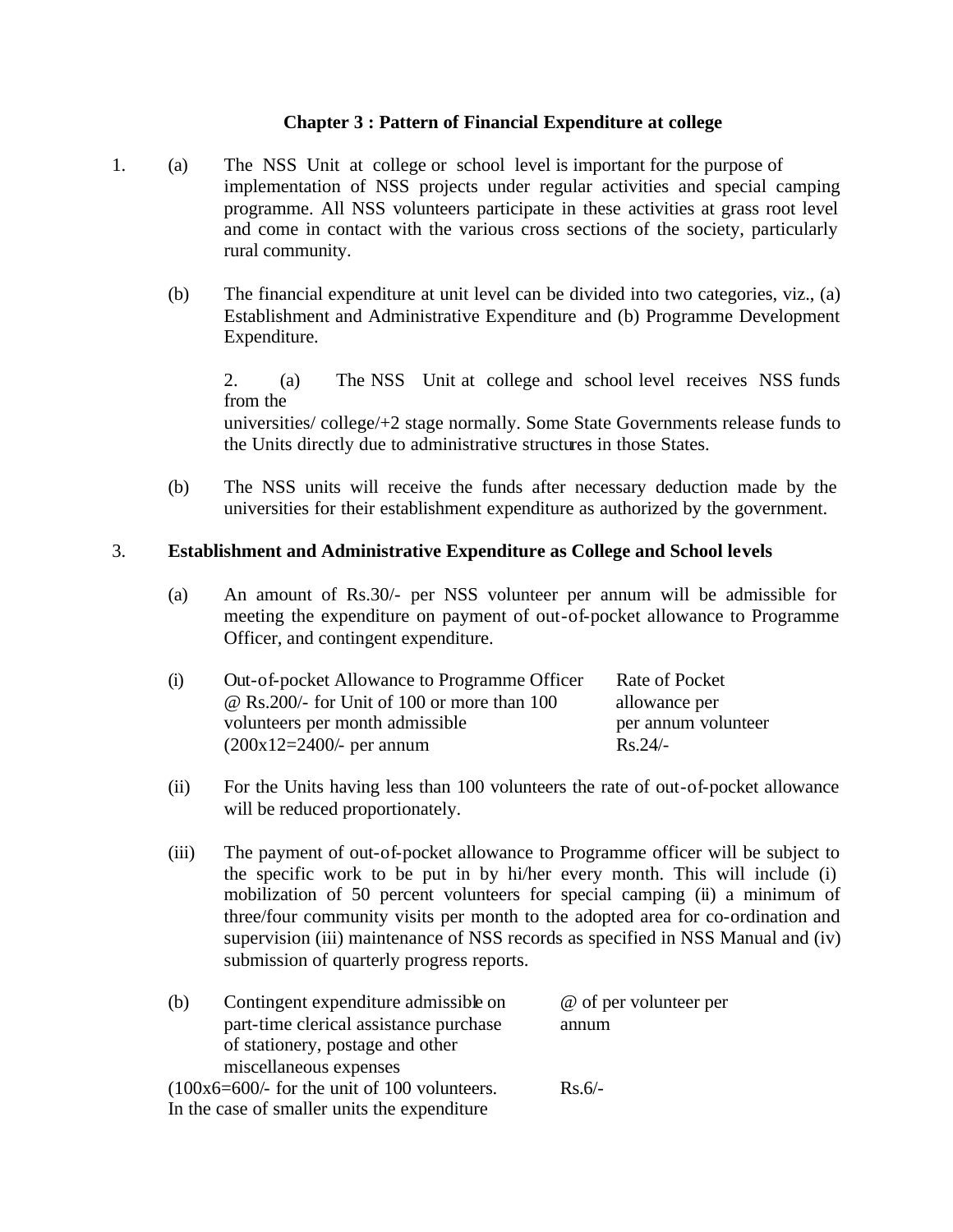Will be reduced proportionately.

### **4. Programme Development Expenditure at College/+2 school**

As per existing arrangement an amount of Rs.62/- to Rs.70/- per NSS volunteer per annum will be available for meeting the expenses on organisation and conduct of actual regular NSS activities/programmes. This amount will be utilized by the colleges for meeting expenditure on following items :-

- (a) Expenses on pre-camp preparation, orientation and post-camp evaluation.
- (b) Expenses on T.A. and honorarium to resource persons.
- (c) Refreshment to students participating in activities.
- (d) Travel expenses of students from college to place of work and back by the cheapest mode of transport.
- (e) Purchase of minimum equipments like utensils, pickax, shovel and petromax, etc required for camp and regular programmes.
- (f) Traveling expenses of Programme Officers for participation in meeting/seminars/orientation refresher courses, camps etc.
- (g) Travel expenses by the cheapest mode of transport in respect of NSS volunteers for participation in camps, meetings, seminars, conference, etc., within or outside the State organised by the Department and for participation in university level leadership camps.
- (h) Other contingent expenditure on actual organisation of regular NSS activities/programmes.

#### **5. Banned/Non-permissible Expenditure**

- (a) Purchase of luxury items and costly audio-visual aids like VCR, TV etc.
- (b) Cash Awards/cash incentives to NSS volunteers or others out of NSS grants are not permissible.
- (c) Expenditure on celebrating formal ceremonies or giving costly gifts and awards out of NSS grants is not permissible.
- (d) purchase of vehicle out of NSS grants is not admissible.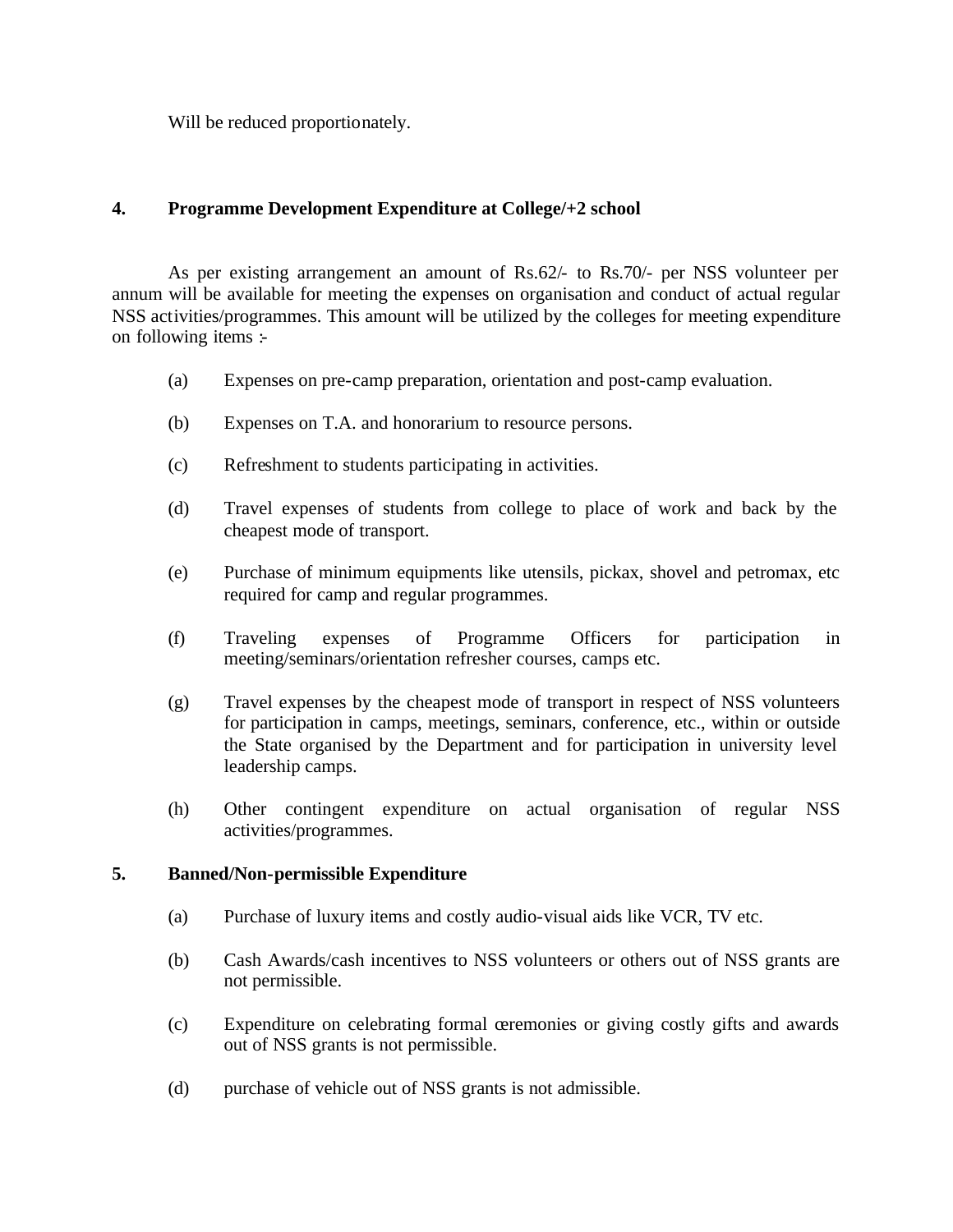Letter No.F.2-1/91-YS.III dt. 16-3-1992 (see Annexure-V) Letter No.F.1-13/78-YS.I dt. 28-4-1978 (see Annexure-XIII) Letter No.F.1-47/85-YS.III dt. 18-3-1986 (see Annexure-XIV) of Deptt. of Youth Affairs & Sports, New Delhi.

## **6. Day Camps**

- (a) In exceptional cases, when it is absolutely necessary for the completion of a specific regular project, the Day camps may be organised with the prior approval of the Programme Coordinator of the University. The proposal should contain the nature of project and tasks to be completed. After the completion of day camps, a report may be sent to the Programme Coordinator.
- (b) During a Day camp, NSS volunteers will work for 8 hours on the project.
- (c) An expenditure of Rs.8/- per volunteer will be admissible out of programme development expenditure at college level.

## **7. Pattern of Financial Expenditure on special Camping Programme** .

- (a) (i) Under the Special Camping Programme, camps of 10 days are organised during the vacations.
	- (ii) Only 50 percent of the NSS strength in a university/college/school participates in these camps during a year.
	- (iii) Since the financial year 1996-97, an expenditure up to Rs.20/- per day, per camper is to incur on board and lodging of campers, transportation of campers to the venue of camp and back and some miscellaneous expenditure. The total expenditure per volunteer for 10 days camp should not exceed Rs.200/-.

## **(b) Day camps under Special Camping Programme**

- (i) The general policy is that day camps under special camping should not be organised as it is not in the spirit of group living and collective experience sharing in a Special camp.
- (ii) However, in the exceptional cases, where night stay is extremely difficult, the university may permit a college to organise day camps.
- (iii) An expenditure of Rs.8/- per volunteer per day will be permissible in these exceptional cases.

## **Chapter 4 : MAINTENANCE OF ACCOUNTS**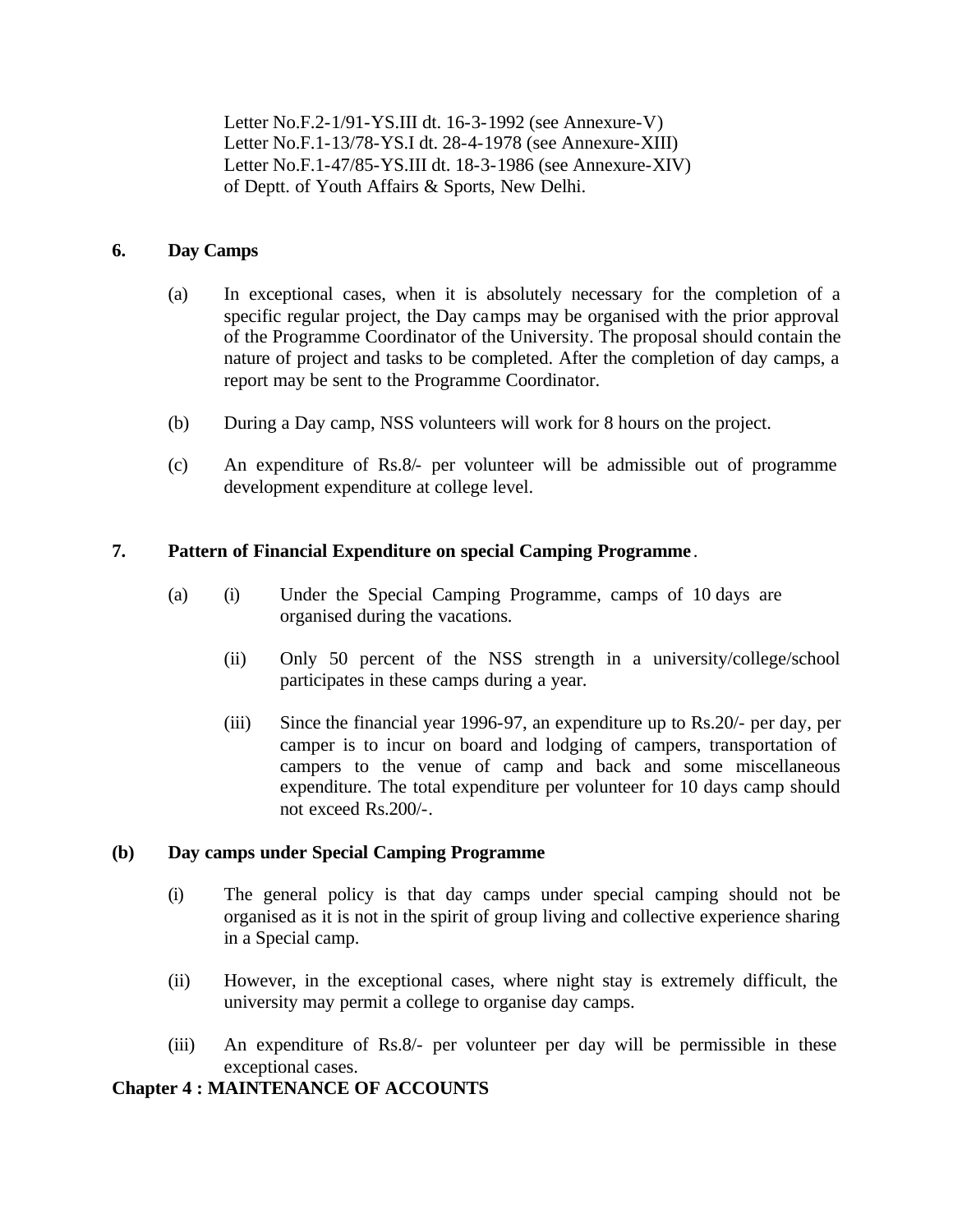1. The NSS programme can be implemented successfully, if the funds flow smoothly at all levels. It must be appreciated that the further release of NSS grants are also subject to the submission of accounts of the grants released during the past years. The grants for the current year can be withheld provided, the accounts of the previous two years are not finally submitted.

## **2. Method for Release of grants**

The method for the release of grants has been discussed exhaustively in part VI Chapter 4, paras 4 & 5. This part may be referred for details.

## **3. Maintenance of Accounts**

As the NSS funds are provided out of public revenue, it is essential that the accounts are maintained according to standard accounting procedure and instructions issued from time to time.

#### **4. Separation of Accounts**

- (a) The accounts of NSS grants will be maintained separately for making the rendering of accounts easy and timely to the concerned authorities. The integration of NSS accounts with the institutional accounts should be avoided as it delays the submission of NSS accounts.
- (b) The accounts of special camping programme and regular activities will be maintained separately. These accounts should not be mixed up as these are accounted for under different heads.
- (c) The funds received as NSS grants will be kept in a separate saving bank account in a nationalized bank solely for NSS.

## **5. Submission of Special Camping Programme Accounts**

- (a) The NSS Units/College/Schools will submit the accounts of NSS funds received for organising the annual special camp of 10 days, to the Programme Coordinator of the respective University/+2 level school within one month after the completion of the camp.
- (b) The accounts will get audited by the officials of the accountant General/Local funds or a Chartered Accountant.
- (c) The Statement of the audited accounts duly certified by the auditing authority along with utilization certificate will be furnished to the Programme Coordinator within the stipulated period.

#### **6. Submission of Special Camping Accounts**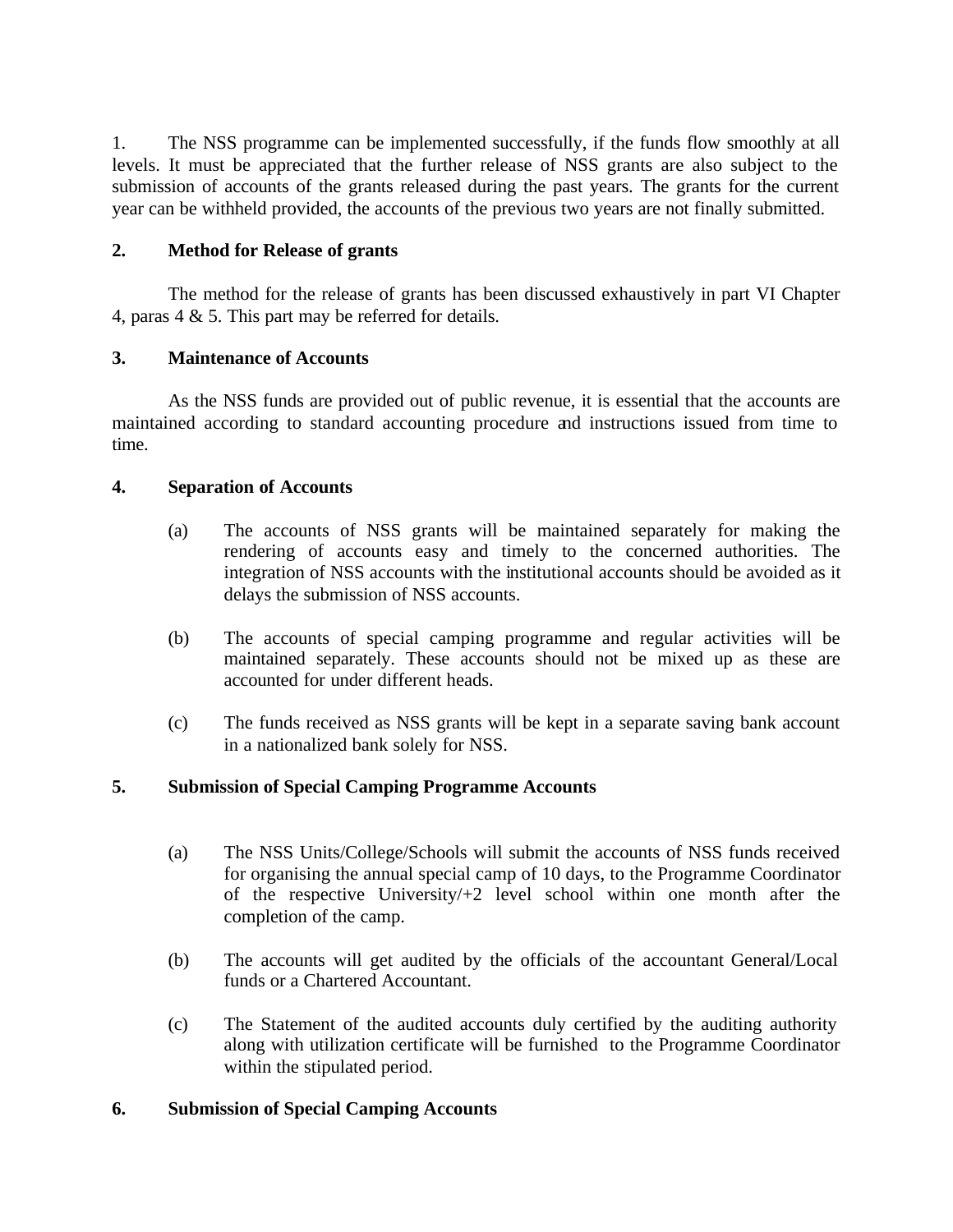## **(a) By the Programme Coordinator**

- (i) The Programme Coordinator will ensure the rendering of accounts of Special Camping Programme after the closing of the financial year. As the accounts from the NSS units would have been received much earlier than the closing of financial year, it will be feasible for the university/+2 state to render the consolidated accounts by the 3oth June of the succeeding year.
- (ii) The Programme Coordinator will render the accounts to the State Liaison Officer under intimation to NSS Regional Centre concerned.
- (iii) As already stated in para No.5 (ii)  $\&$  (iii), the accounts will be duly audited by the authorized agency. The statement of accounts duly certified by the auditing officer/cha rtered accountant will be acceptable to the Deptt. of Youth Affairs  $\&$ Sports , New Delhi and the State Liaison Officer/NSDS Regional Centres.

## **(b) By the State Liaison Officer**

- (i) The State Liaison Officer will furnish the accounts to the Deptt. of Youth Affairs & Sports , New Delhi within two years after the closing of the financial year concerned. If the accounts are not rendered within the stipulated period, further grants are likely to be delayed as the Govt. will not be in a position to release the grants without the compliance of these provisions as per policy directives.
- (ii) The accounts will be duly audited by the concerned auditing authority or a Chartered Accountant. The certified statement of the accounts and the utilization certificate will be furnished to the Deptt. of Youth Affairs & Sports, New Delhi and the NSS Regional Centre concerned.

#### 7. **Submission of Accounts of Regular Activities Grants**

- (a) The NSS Unit of the College/School will submit the accounts of the funds received for NSDS Regular activities to the Programme Coordinator within a period of one month after the close of the financial year.
- (b) The Programme Coordinator of University/+2 Stage, will furnish the consolidate accounts duly audited along with Utilization Certificate to the State Liaison Officer within a period of 3 months after the closing of financial year. A copy of the accounts will be endorsed to the NSDS Regional Centre concerned.
- (c) The State Liaison Officer will submit the consolidated accounts duly audited along with utilization certificate to the Deptt. of Youth Affairs & sports, New Delhi within a period of two years. After the closing of the financial year in which grants were received. Non-submission of accounts within the stipulated period is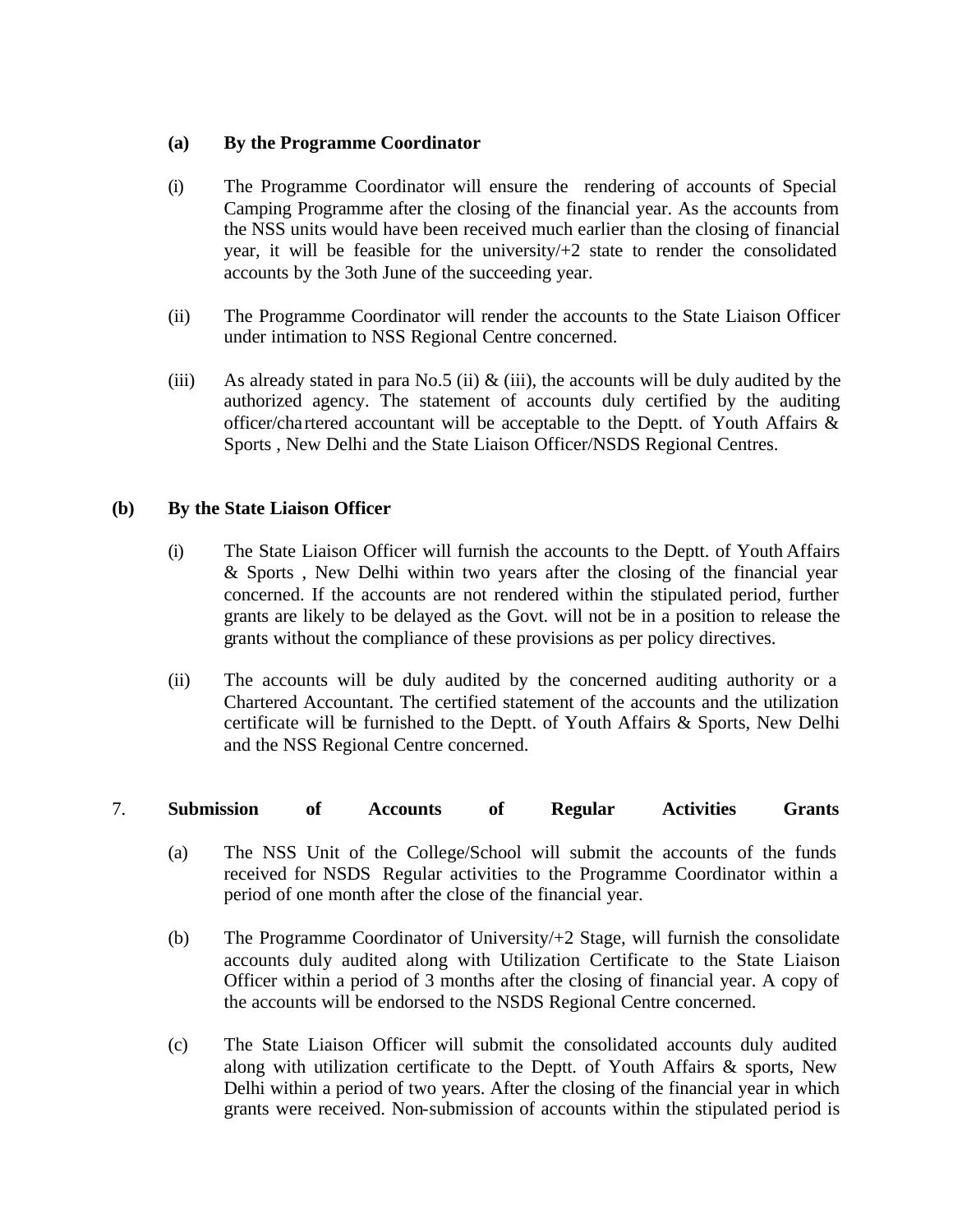likely to hamper the release of grants for the forthcoming years. A copy of the accounts is to be endorsed to the NSS Regional Centre concerned.

(d) All the provisions regarding the audit, statement of accounts and utilization certificates applicable to the accounts of Special Camping will be applicable to the accounts of NSS Regular activities grants. These provisions have already been stated in paras No.5 & 6.

#### **8. Production of Financial Records**

The records and registers pertaining to NSS accounts are open for inspection by the officials of the Accountant General, Local Fund Audit, State Liaison Officer and the NSS Regional Centre concerned. These records will be produced before these officials on demand in discharge of their official duties.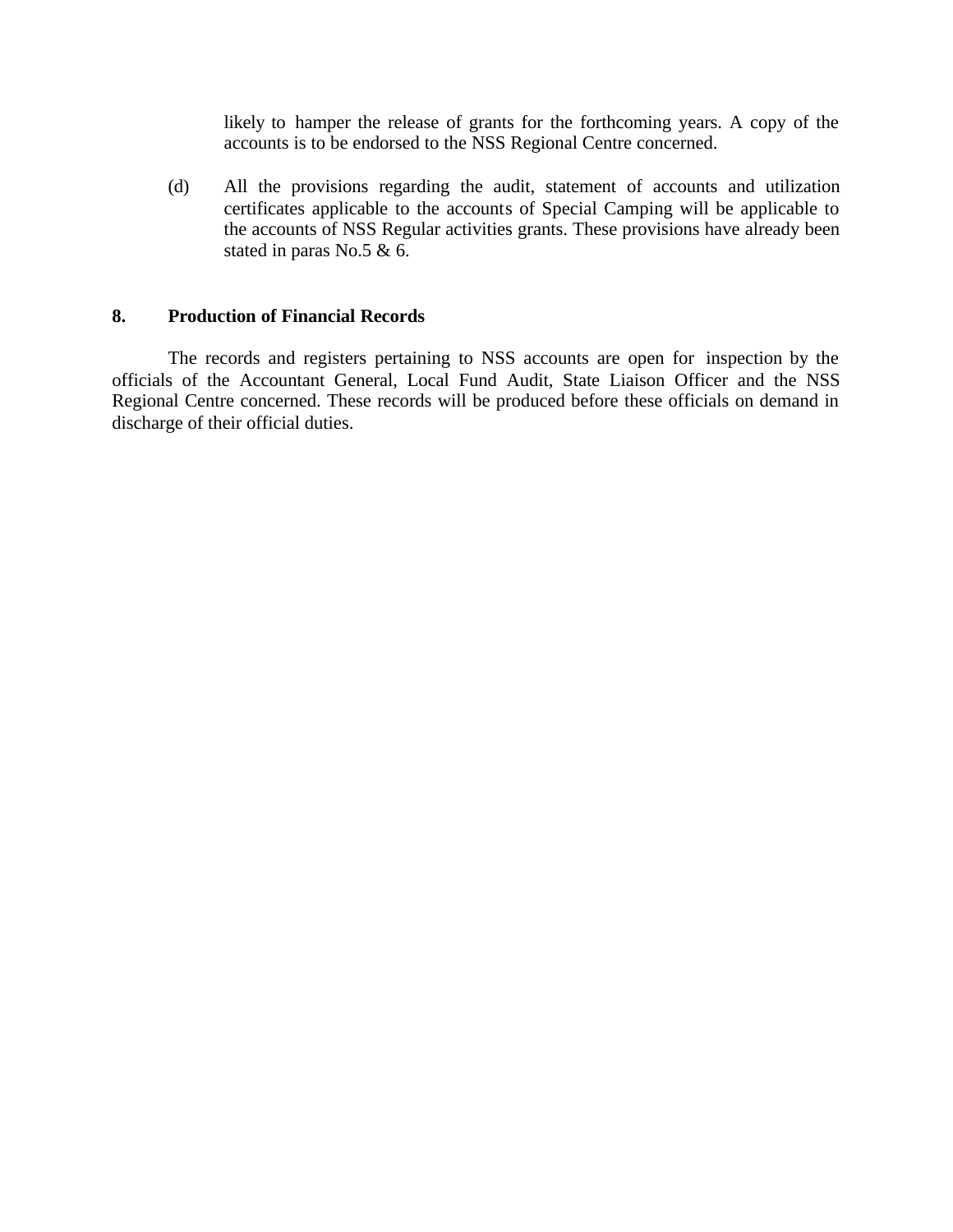|     | <b>DAYS</b>                        | <b>DATE</b>               |
|-----|------------------------------------|---------------------------|
| 01. | National Youth Day                 | $12th$ January            |
| 02. | Republic Day                       | $26th$ January            |
| 03. | Martyr Day                         | $30th$ January            |
| 04. | <b>International Women Day</b>     | $8th$ March               |
| 05. | World Health Day                   | $7th$ April               |
| 06. | Anti-Terrorism Day                 | $21st$ May                |
| 07. | World No Tobacco Day               | $31^{\rm st}$ May         |
| 08. | World Environment Day              | $5th$ June                |
| 09. | <b>World Population Day</b>        | $11^{\text{th}}$ July     |
| 10. | <b>Independence Day</b>            | $15th$ August             |
| 11. | Sadbavana Day                      | $20th$ August             |
| 12. | <b>International Literacy Day</b>  | $8th$ September           |
| 13. | <b>International Peace Day</b>     | $15th$ September          |
| 14. | <b>NSS Day</b>                     | $24th$ September          |
| 15. | National Blood Donation Day        | $1st$ October             |
| 16. | Communal Harmony Day               | $2nd$ October             |
| 17. | National Integration Day           | 19 <sup>th</sup> November |
| 18. | World AIDS Day                     | 1st December              |
| 19. | World Human Rights Day             | $10th$ December           |
|     | <b>WEEK</b>                        |                           |
| 01. | National Youth Week                | 12-19 January             |
| 02. | Van Mahotsava Week                 | $1-7$ July                |
| 03. | <b>International Literacy week</b> | $8-14$ July               |

# **LIST OF INTERNATIOAL AND NATIONAL DAYS/WEEKS TO BE OBSERVED BY NATIONAL SERVICE SCHEME**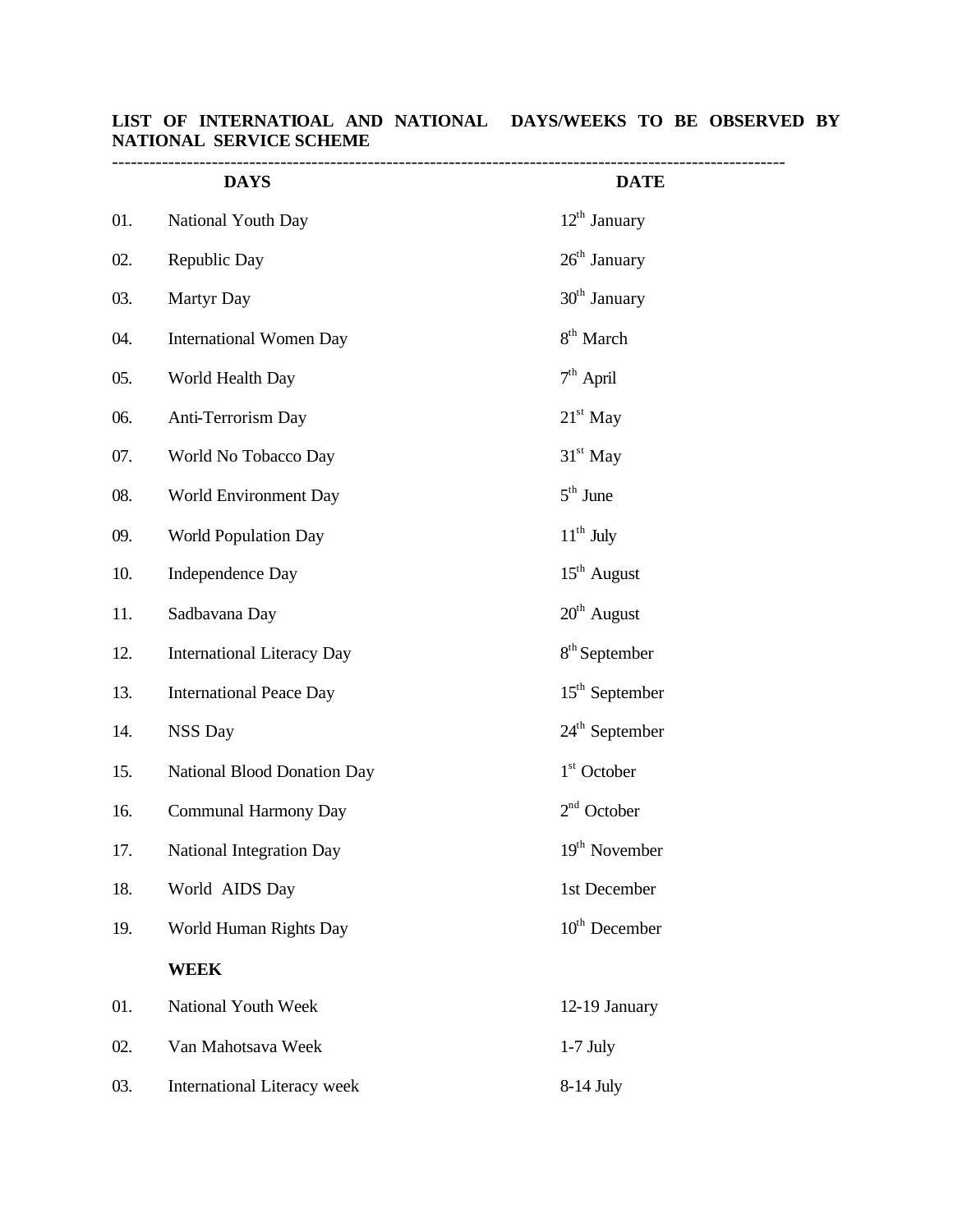# 04. Quami Ekta Week 19-25 November **LIST OF NSS HEAD OFFICE & REGIONAL CENTRES**

| 1               | Sh. H. K. Sharma<br>Asstt. Programme Adviser<br><b>NSS Regional Centre</b><br>2-Amul Society, Paldi<br>Ahmedbad-380007                                                  | $Code - 079$<br>26603141(O)                               | 2              | Sh. H. S. Suresh<br>Asstt. Prog. Adviser<br><b>NSS Regional Centre</b><br>57/190, R. V. Road,<br>Basavanagudi, Bangalore-560004                                         | $Code - 080$<br>26563530(O)<br>26573910(R)       |
|-----------------|-------------------------------------------------------------------------------------------------------------------------------------------------------------------------|-----------------------------------------------------------|----------------|-------------------------------------------------------------------------------------------------------------------------------------------------------------------------|--------------------------------------------------|
| $\overline{3}$  | Sh. S. S. Kain<br>Asstt. Prog. Adviser<br><b>NSS Regional Centre</b><br>$E - 1/123$ , Arera Colony<br>Bhopal-462016                                                     | $Code - 0755$<br>2464817(O)<br>2462572(R)                 | $\overline{4}$ | Ms. Sarita Patel<br>Youth Officer<br><b>NSS Regional Centre</b><br>Plot No. 754/1, Jayadev Vihar<br>Bhubaneswar-751013                                                  | $Code - 0674$<br>2360439(O)<br>2421746(R)        |
| $5\overline{)}$ | Sh. S. K. Sahwney<br>Dy. Prog. Adviser<br><b>NSS Regional Centre</b><br>Kendriya Sadan, 4 <sup>th</sup> Floor<br>$Sec - 9/A$ , Chandigarh-160009                        | $Code - 0172$<br>2743275(O)<br>2792912(R)                 | 6              | Sh. M. Rajamony<br>Youth Officer<br><b>NSS Regional Centre</b><br>$4th$ Floor, $4th$ Block<br>Shastri Bhawan, Haddows Road,<br>Chennai-600006                           | $Code - 044$<br>28225709(O)                      |
| $\overline{7}$  | Dr. Gopal Ji<br>Dy. Prog. Adviser<br>NSS, Programme Adviser's Cell<br>11/12, Jamnagar House<br>New Delhi-110011                                                         | $Code - 011$<br>23384513(O)<br>23073324(O)<br>23073324(F) | $\overline{8}$ | Sh. Gurdeep Singh Bhatti<br>Asstt. Prog. Adviser<br><b>NSS Regional Centre</b><br>11/15, Jamnagar House,<br>New Delhi-110011                                            | $Code - 011$<br>23382991(O)                      |
| $\overline{9}$  | Sh. Dipak Kumar<br>Youth Officer<br><b>NSS Regional Centre</b><br>Dhirendra Bhawan, 2 <sup>nd</sup> Floor<br>Sapta Sahid Path, Mathura Nagar<br>Dispur, Guwahati-781006 | $Code - 0361$<br>2330296(O)<br>2228945(R)                 | 10             | Sh. K. Rajendran<br>Asstt. Programme Adviser<br><b>NSS Regional Centre</b><br>$3rd$ Floor, $2nd$ Block<br>Kendriya Sadan, Sultan Bazar,<br>Hyderabad-500195             | $Code - 040$<br>24657369(O)                      |
| 11              | Sh. A. K. Kewalia<br>Asstt. Prog. Adviser<br><b>NSS Regional Centre</b><br>SB-12, Bhawani Singh Road,<br>(Opp. Durlabhji Hospital)<br>Bapu Nagar, Jaipur-302015         | $Code - 0141$<br>2701035(O)<br>22742181(R)                | 12             | Ms. A. Wallang<br>Dy. Prog. Adviser<br><b>NSS Regional Centre</b><br>3, Church Lane<br>Kolkata-700001                                                                   | $Code - 033$<br>2243-9233(O)<br>$2461 - 7803(R)$ |
| 13              | Sh. J. B. Singh<br>Asstt. Prog. Adviser<br><b>NSS Regional Centre</b><br>Kendriya Bhawan, 8 <sup>th</sup> Floor, Hall-1<br>Sec-H, Aliganj, Lucknow-226024               | $Code - 0522$<br>2381545(O)<br>2761753(R)                 | 14             | Sh. D. N. Pathak<br>Asstt. Programme Adviser<br><b>NSS Regional Centre</b><br>Renu Kutir, C/15-B, Opp Lalitha<br>Hotel, Bashawan Park Road,<br>S. K. Puri, Patna-800001 | $Code - 0612$<br>2205474(O)<br>2592596(R)        |
| 15              | Sh. M. S. Jambhule<br>Asstt. Programme Adviser<br><b>NSS Regional Centre</b><br>'ALANKAR' Building, 1 <sup>st</sup> Floor<br>25, Mukundnagar, Pune-411037               | $Code - 020$<br>24273078(O)                               | 16             | Asstt. Prog. Adviser<br><b>NSS Regional Centre</b><br>CGO Complex, $2nd$ Floor<br>PO-Poonakulam, Vellayani                                                              | $Code - 0471$<br>2481814(O)                      |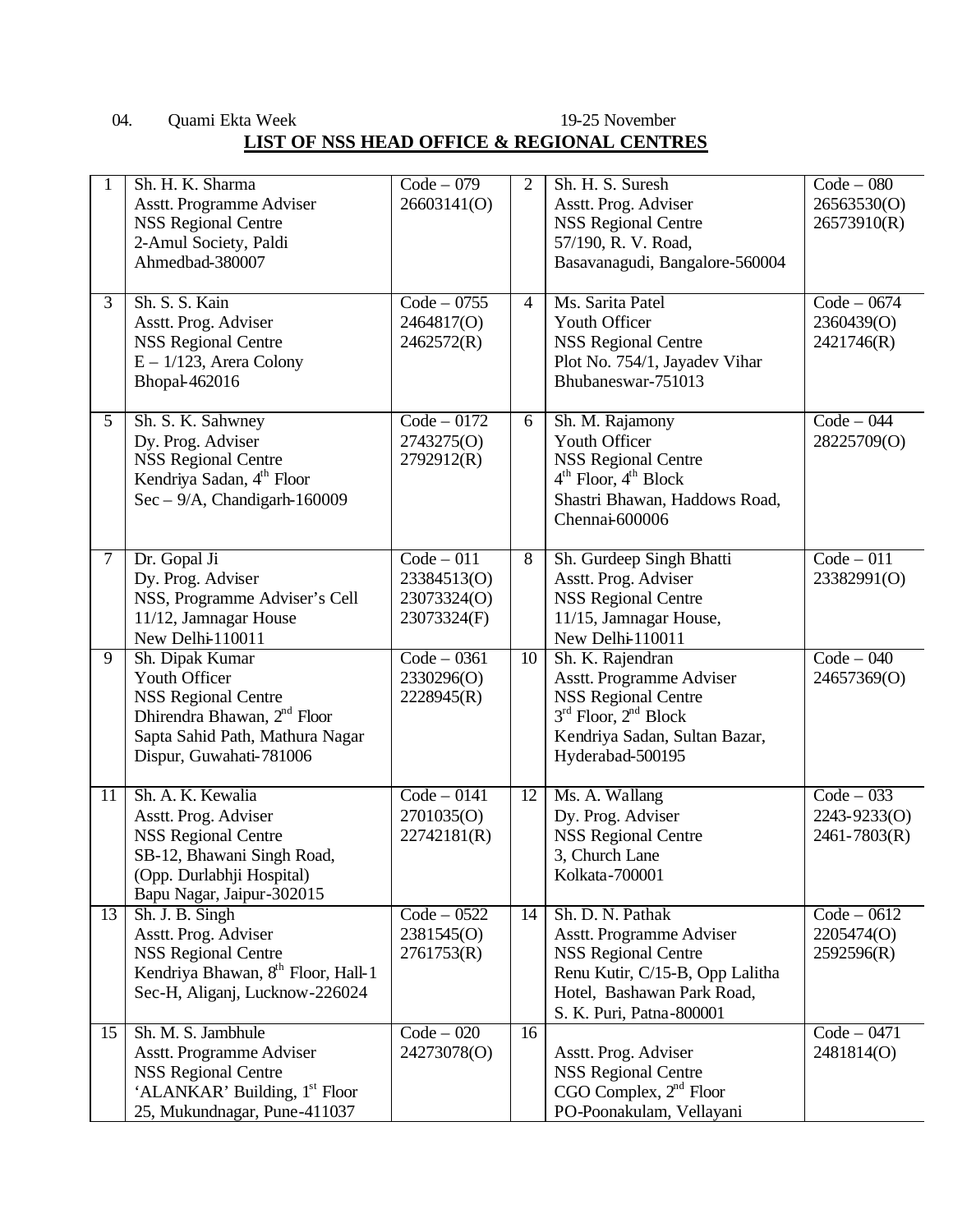Annexure-III

## **QUARTERY REPORT ON NSS FROM STATE LIAISON CELLS**

(**To be submitted to the Department of Youth Affairs & Sports, Government of India with copies to Programme Adviser's Cell and concerned Regional; Centres)**

## **(QUARTER ENDING MARCH/JUNE /SEPTEMBER/DECEMBER ------------------**

# **PART-I**

| 1              | Name of the State/UT                                                                                                                |                |                                    |
|----------------|-------------------------------------------------------------------------------------------------------------------------------------|----------------|------------------------------------|
| $\overline{2}$ | <b>Name of the State Liaison Officer</b>                                                                                            |                |                                    |
| 3              | Whether full time/part time (if full time,<br>holding any other charge<br>whether<br>in<br>addition to NSS. (If yes, give details.) |                |                                    |
| 4              | Date of joining                                                                                                                     |                |                                    |
| 5              | <b>Location of the State Liaison Cell</b>                                                                                           |                |                                    |
|                | Deptt. two which attached<br>(a)                                                                                                    |                |                                    |
|                | and designation of controlling<br>(b)<br>Name<br>/reporting officer                                                                 |                |                                    |
|                | Postal Address with PIN Code<br>(c)                                                                                                 |                |                                    |
|                | Telephone Numbers of SLO and his/her<br>(d)<br>controlling officer                                                                  | $\ddot{\cdot}$ | Office<br>Residence:<br>Telex/Fax: |
|                | PART-II                                                                                                                             |                |                                    |

## **1 Volunteer Strength**

- (a) NSS volunteer Strength allocated to the State Govt. by Govt. of India :
- (b) NSS strength accepted and allocated by the State Govt. To Universities/+2 level.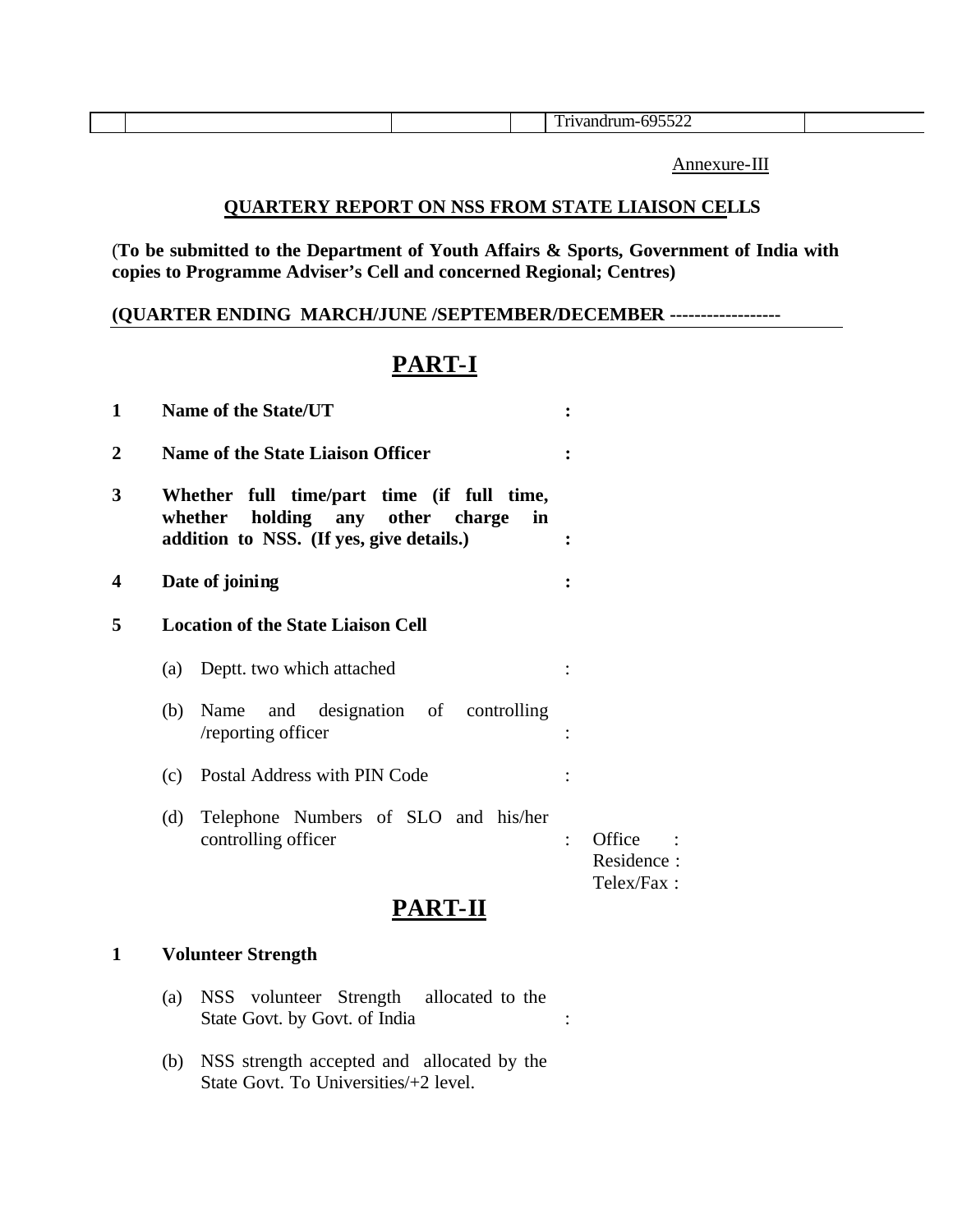|     | (i) Universities                                                                                                                                   |                  |               |              |
|-----|----------------------------------------------------------------------------------------------------------------------------------------------------|------------------|---------------|--------------|
|     | $(ii) +2$ Level Schools (if any)                                                                                                                   |                  |               |              |
|     | $-2-$                                                                                                                                              |                  |               |              |
| (c) | NSS operation in the State/UT.                                                                                                                     |                  |               |              |
|     | (a) No. of Universities have NSS                                                                                                                   |                  |               |              |
|     | (b) No. of colleges with NSS                                                                                                                       |                  |               |              |
|     | (c) No. of $+2$ school/Junior college with :<br><b>NSS</b>                                                                                         |                  |               |              |
|     | (d) No. of NSS Units                                                                                                                               | <b>College</b>   | $+2$ Schools  | <b>Total</b> |
|     | (e) No. of NSS Programme Coordinators in<br>the State/UT                                                                                           | <b>Full Time</b> | Part Time     |              |
|     | (f) Whether all the University Programme<br>Coordinators appointed as per guidelines<br>circulated in August to prevent violation<br>of guidelines |                  |               |              |
|     | (g) No. of Programme Officers trained<br>No. of Programme Officers to be trained                                                                   | <b>Male</b>      | <b>Female</b> | <b>Total</b> |
|     | (h) What steps have been taken to ensure<br>training for NSS Programme Officers                                                                    |                  |               |              |
| (d) | <b>Accounts</b>                                                                                                                                    |                  |               |              |
|     | (a) Upto which year audited statement of<br>accounts consolidated at State level<br>submitted to Govt. of India                                    |                  |               |              |
|     | (b) Steps taken for settlement of accounts to<br>Govt. of India in time                                                                            |                  |               |              |
| (e) | <b>NSS State Advisory committee</b>                                                                                                                |                  |               |              |
|     | (a) Whether NSS State Advisory Committee<br>has been constituted                                                                                   |                  |               |              |
|     | (b) Date (s) on which the State Advisory                                                                                                           |                  |               |              |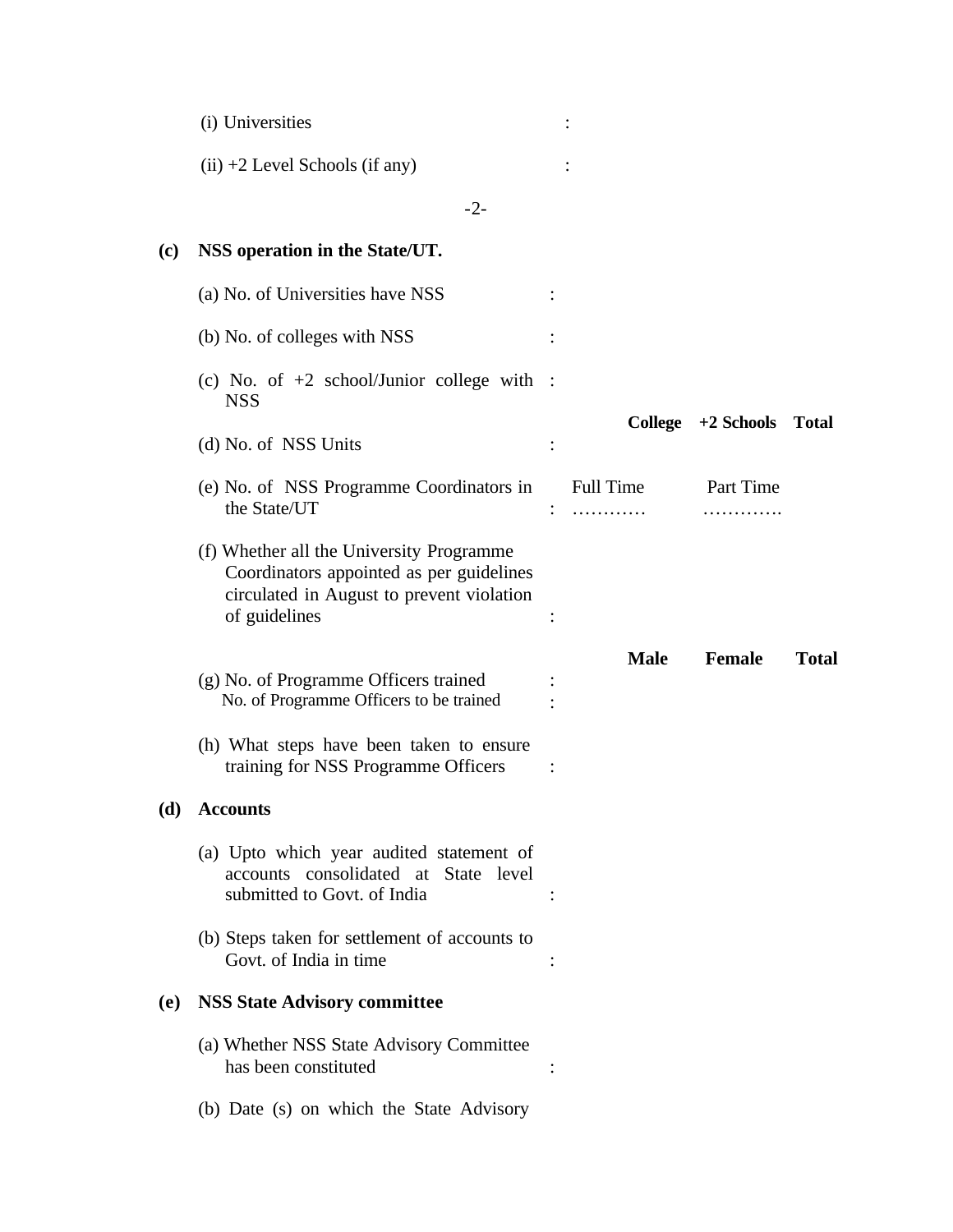#### Committee met :

(c) If the Committee has not met periodically, steps taken to convene the meeting

-3-

:

- **(f)** Have you noticed any violation of guidelines by the University/+2 level in NSS programme implementation in the State. If so, details of step taken to rectify **:**
- **(g)** Furnish details of visits, if any, to Universities/colleges and other Agencies during the quarter **:**

| Sl. No. | Date | <b>Place</b> | Purpose | Jutcome |
|---------|------|--------------|---------|---------|
|         |      |              |         |         |

- **(h)** Details of efforts made for successful implementation of the following centrally sponsored programmes and NSS related activities
	- (a) National Integration Camps
	- (b) National NSS award
	- (c) Selection of NSS R.D. Campers
	- (d) Youth Exhibitions
	- (e) Seminars/Workshops/Consultation, if any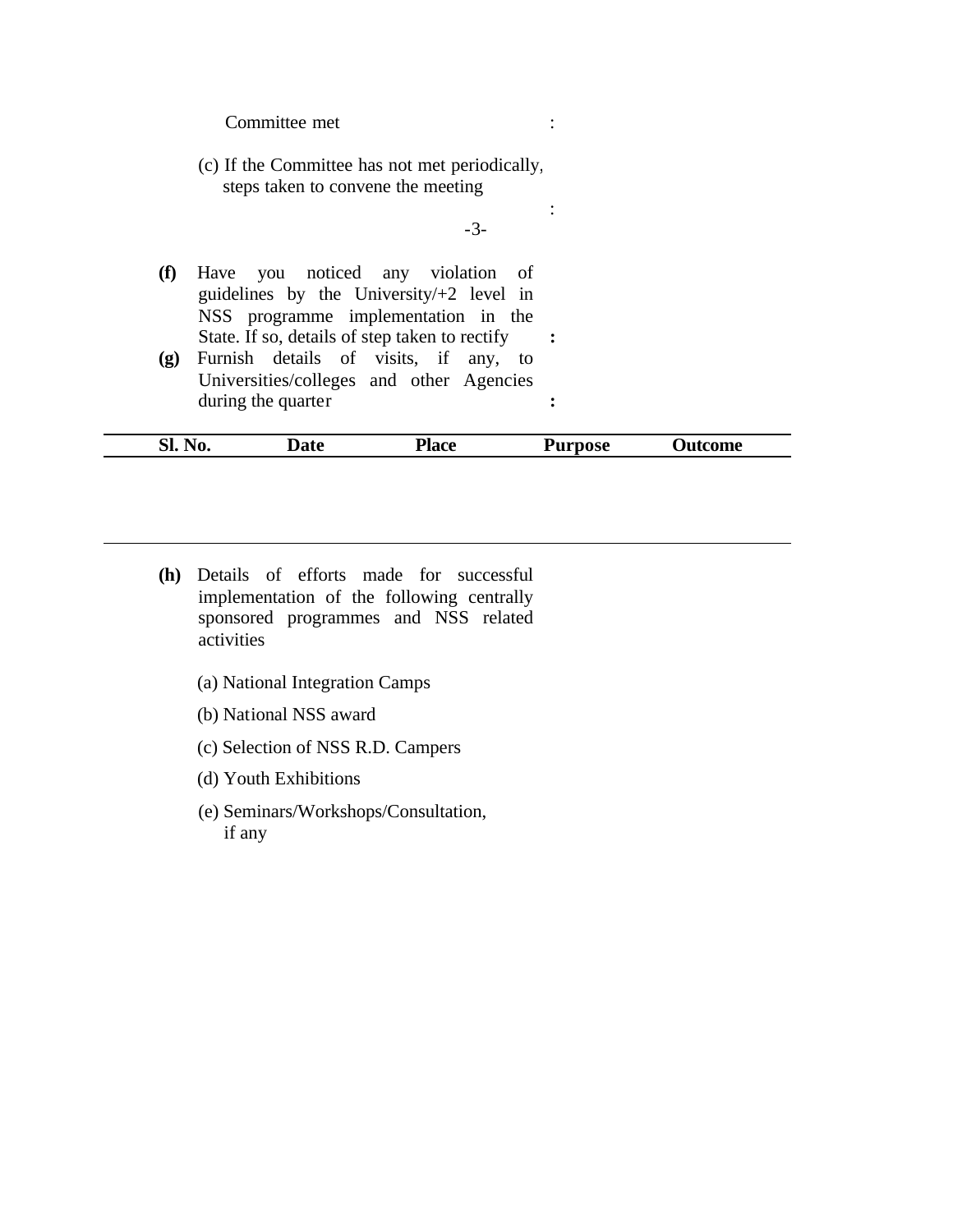**Copy of the letter No.F.16-7/93-YS.III dated 18th May, 1994 addressed to the Heads of all NSS Regional Centres/Programme Coordinators (NSS)/State Liaison Officers (NSS) /Coordinators (Trg.) (TOCs/TORCs)**

#### **Sub: Observance of NSS day – Change – Regarding**

As you may be aware, on 24<sup>th</sup> September, 1993 in his address at the National Convention of NSS key Personnel and Launching of NSS SJY Hon'ble Union Minister for Human Resource Development made an announcement that henceforth 24<sup>th</sup> September would be observed as NSS Day every year. In this context, I would like to inform you that necessary instructions may kindly be sent to all concerned under your jurisdiction to organize appropriate programmes on 24<sup>th</sup> September I future.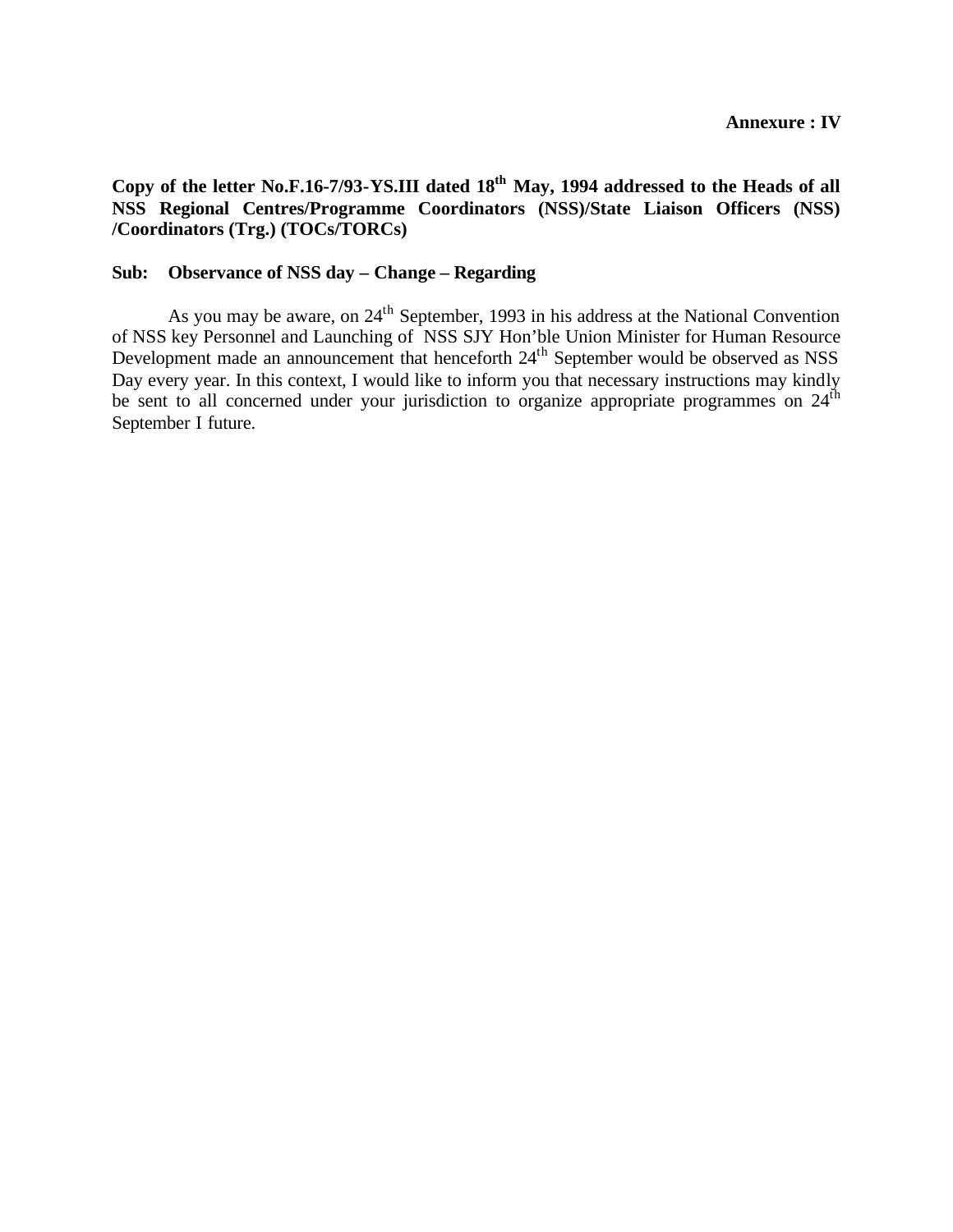**Copy of letter No.2-1/91-YS.III dated the 16th March, 1992 addressed to the Vice-Chancellors/State Liaison Officers/Heads of all the NSS Regional Centres/Programme Coordinators of all the Universities.** 

### **Sub : Instructions regarding utilization of interest accrued to the NSS grants in Saving Bank Account maintained by Universities.**

I am directed to state that the issue of utilization of amount of interest accrued to the NSS grants in Saving Bank Account maintained by the universities has been under consideration in the Department for some time. It has now been decided bank account can be utilized for purchase of equipment which are absolutely essential for field work. The purchase should be made only after the proposal of such purchase is decided in the University Advisory Committee Meeting duly represented by the NSS Regional Centre and State Liaison Officer.

2. As there is ban on purchase of vehicle and audio-visual aids and other expensive equipment by the Government, care should be taken that out of this amount only very essential and less expensive equipments be purchased.

---------------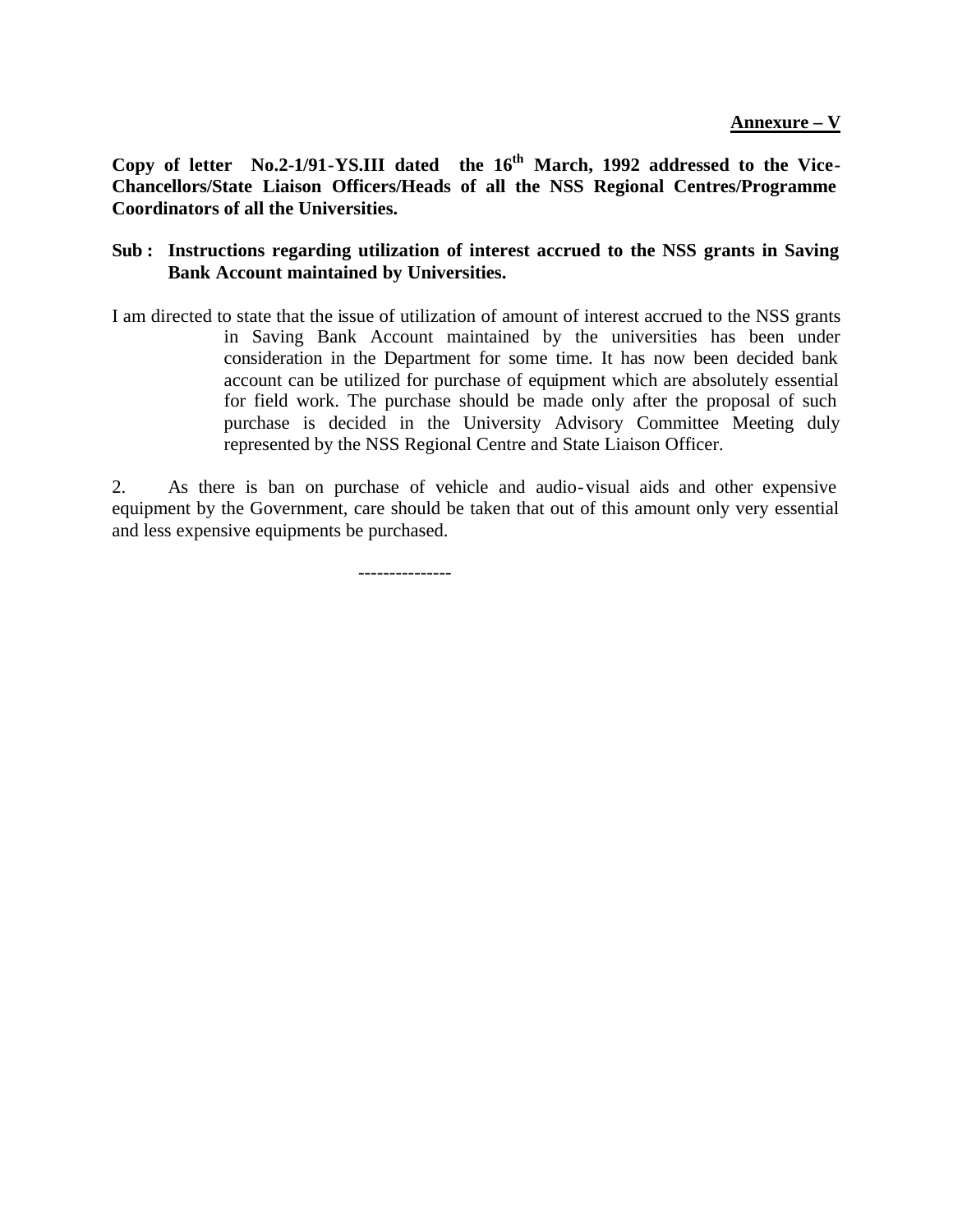### **Copy of letter No.F.1-12/77-YS. Dated the 27th July, 1977 addressed to the Programme Coordinator , NSS, Kurukshetra University Kurukshetra and endorsed to all Programme Coordinator, NSS in Universities.**

#### **Sub : Out-of- Pocket Allowance – Exemption from Income -tax.**

I am directed to refer to your letter No.NSS/3/1406 dated 12<sup>th</sup> May, 1977 on the subject mentioned above and to say that the Out-of-Pocket allowance (upto Rs.75/- per month) paid to teachers of NSS in colleges is to cover expenditure on meeting people, placement of students and other expenditures like travel within municipal limits/8 kms. is exempted from payment from Income Tax.

 This has been decided in consultation with the Central Board of Dirt Taxes, New Delhi with reference to their U.O. note No.200/61/77-I-T (A.I) dated 20-7-1997.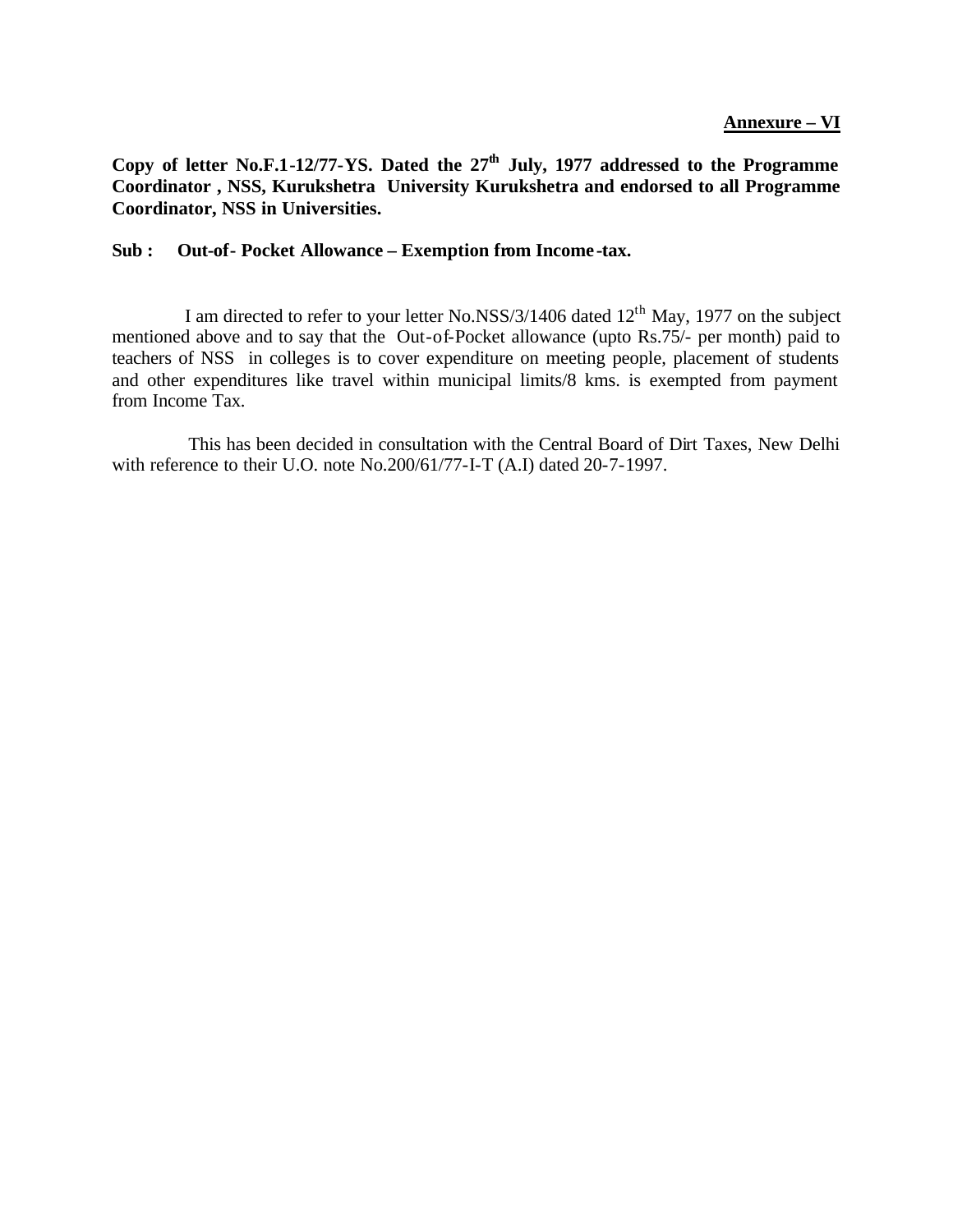### **INDIRA GANDHI NSS AWARD**

 Recognizing the voluntary services rendered by NSS Volunteers, Programme Officers, NSS Units and the Universities NSS Cell, Government of India has instituted NSS awards to the field functionaries.

### **2. OBJECTIVES :**

- \* To recognize outstanding contribution of University NSS Cell, Programme Officers, College/+2 NSS Units and NSS student volunteers in community service.
- \* To encourage young NSS student volunteers to develop their personality through community service and acquire positive social attitudes and values.

### **3. ELIGIBILITY FOR THE AWARD**

#### **3.1 University/+2 Council**

- (a) The University/+2 Council which has been operating NSS programme continuously for the last five years only shall be considered.
- (b) The minimum volunteers' strength of such institution should not be less than 1,000.
- (c) The institution must be very regular and punctual in submitting its programme reports and financial returns.
- (d) The actual enrolment and special camping targets should have been achieved fully and consistently for at least three years preceding the year in which NSS award is to be considered.
- (a) All the NSS units should have adopted villages/slums/localities for all round development and total literacy.
- (b) No vigilance case/enquiries should be pending against the NSS Cell.

### **3.2 NSS Units and Programme Officers**

(a) The NSS Unit should have been in existence continuously for a period of five years preceding the year for which the award is considered.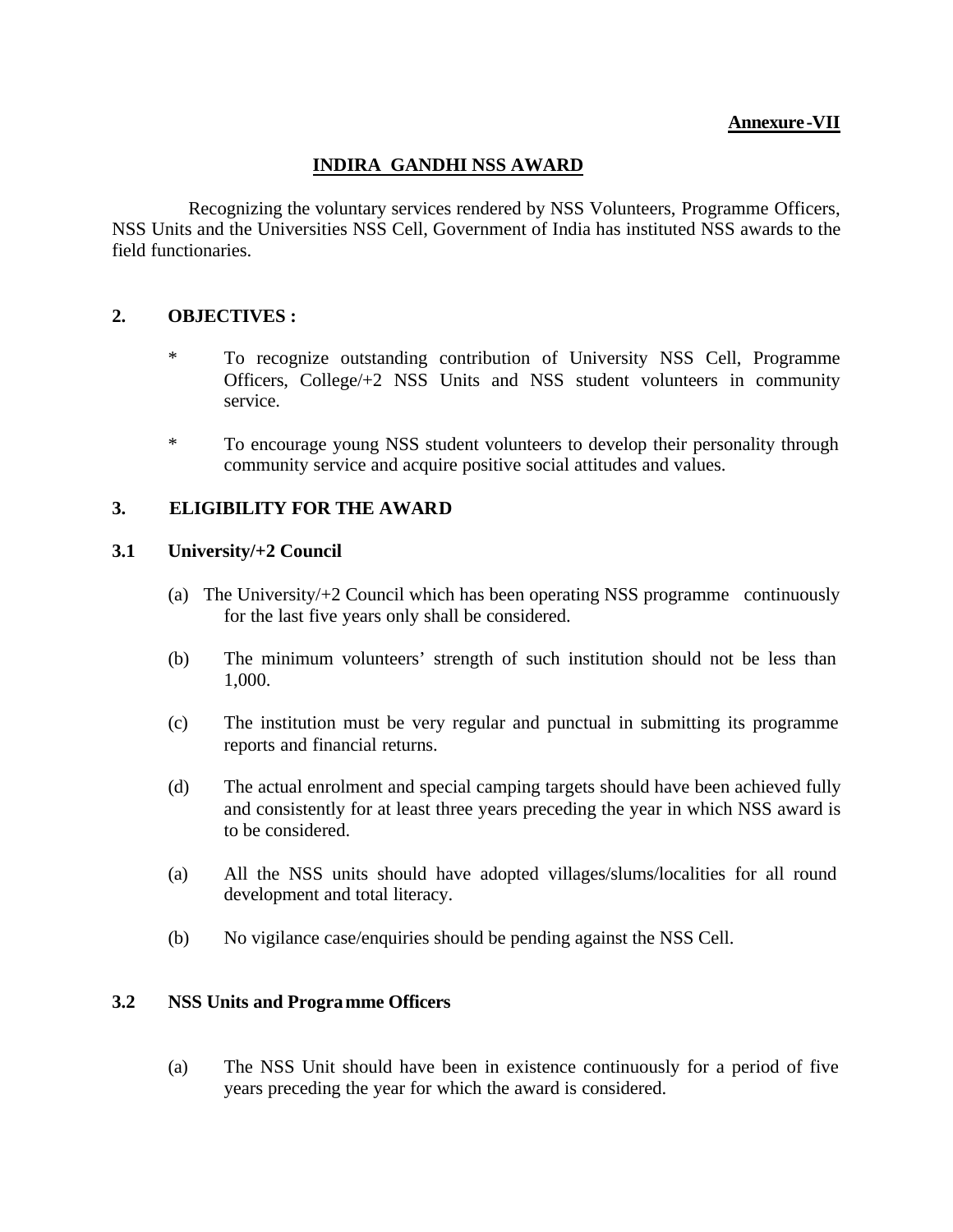- (b) The Unit (s) should have achieved its enrolment and special camping targets continuously for the last three years.
- (c) Colleges/Schools where there are more than one NSS units, such units should have achieved their enrolment and camping targets fully and consistently.
- (d) Each NSS Unit should have adopted village/slum/localities and carrying on their activities continuously.
- (e) The NSS Unit should have created durable assets and achievements in the adopted village/urban slum/community.
- (f) The Programme Officers for all the NSS Units should have been selected as per NSS guidelines.
- (g) He/she should have been trained at TORC/TOC and should have completed a minimum of two years as Programme Officer before consideration for the Award.
- (h) The NSS Programme Officer Award will go to those Programme Officer whose unit has bagged the NSS Unit Award for the same year.
	- (i) No vigilance case/investigation should be pending against him/her.

### **3.3 NSS Volunteer**

- (a) A student should have completed a minimum of two years of volunteer ship in NSS.
- (b) He/she should have participated in at least two Special Camping Programme and at least once in National Programme like R.D. Parade Camp in Delhi, National Integration Camps, National Motivation Camps, Inter State Youth Exchange Programme etc. sponsored by the Department of Youth Affairs and Sports.
- (c) He/she should not be less than 18 years and more than25 years in age. In case of SC/ST., the upper age limit can be relaxed by 3 years. In other words, the maximum age limit should be 28 years for SC/ST.
- (d) He/She should have completed 240 hours of community service during two consecutive years of volunteer- ship.
- (e) His/Her academic performance should have been reasonably good.

### **4. NATURE OF THE AWARD**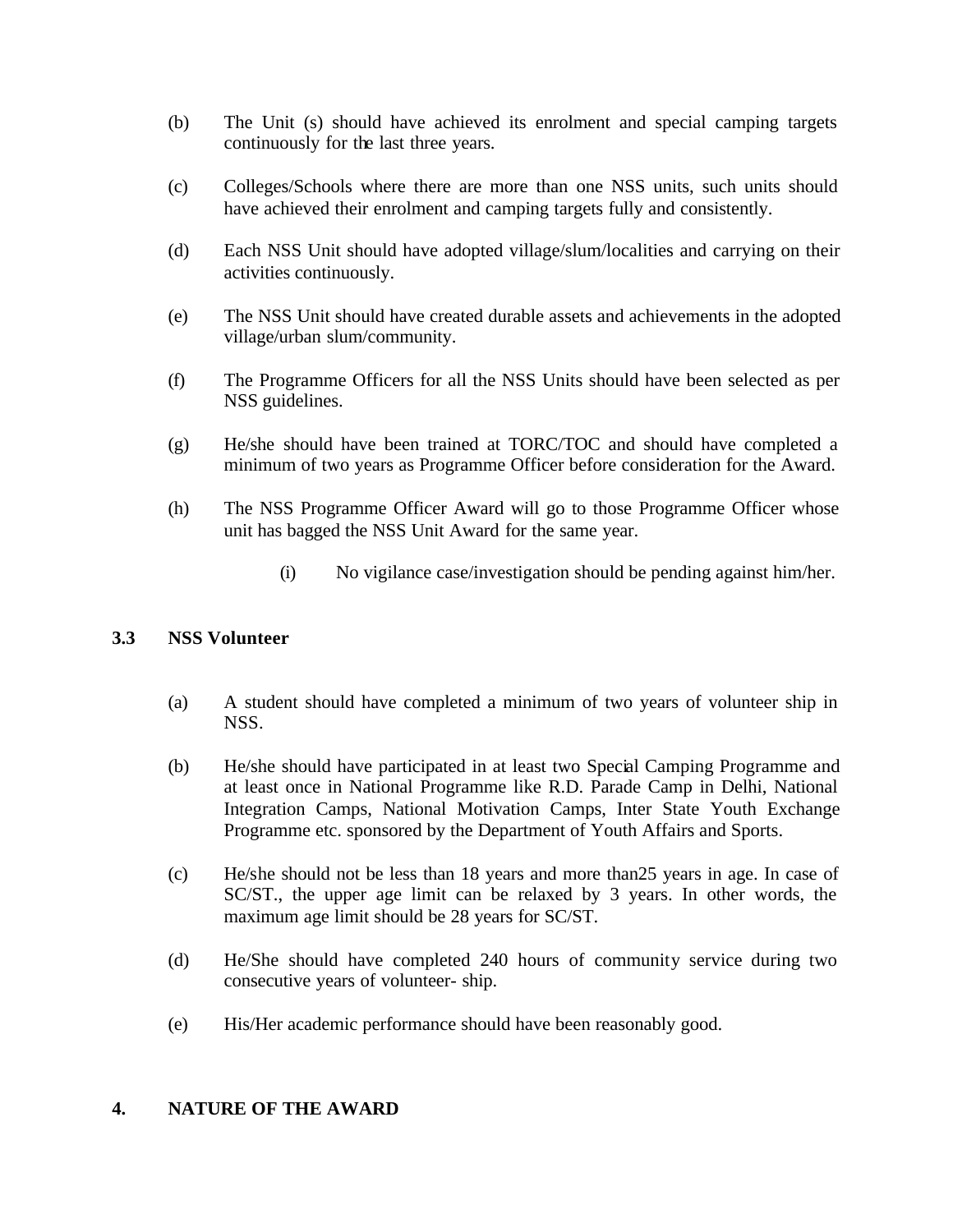#### **……………………………………………………………………………………………… S.No. Category No. of Award Value of Award** ………………………………………………………………………………………………

|                | University+2 Council (State Level) |    | $1,00,000/$ -<br><b>NSS</b><br>Rs.<br>(for |
|----------------|------------------------------------|----|--------------------------------------------|
|                |                                    |    | Programme Development)                     |
| $\overline{2}$ | Programme Officer                  | 6  | Rs. 10,000/- each                          |
| 3              | <b>NSS Unit</b>                    | 6  | $30,000/$ -<br>each<br>(for<br>Rs.         |
|                |                                    |    | Programme Development)                     |
| $\overline{4}$ | <b>NSS Volunteers</b>              | 16 | Rs. 8,000/- each inclusive of the          |
|                |                                    |    | expenses on placement for a                |
|                |                                    |    | week in a reputed voluntary                |
|                |                                    |    | grapeu working in the field of             |

|   | Rs. $1,00,000/$ - (for NSS        |  |
|---|-----------------------------------|--|
|   | Programme Development)            |  |
|   | Rs. 10,000/- each                 |  |
|   | Rs. 30,000/- each (for            |  |
|   | Programme Development)            |  |
| 6 | Rs. 8,000/- each inclusive of the |  |

s. 8,000/- eac expenses on placement for a week in a reputed voluntary agency working in the field of<br>Youth and Community and Community Development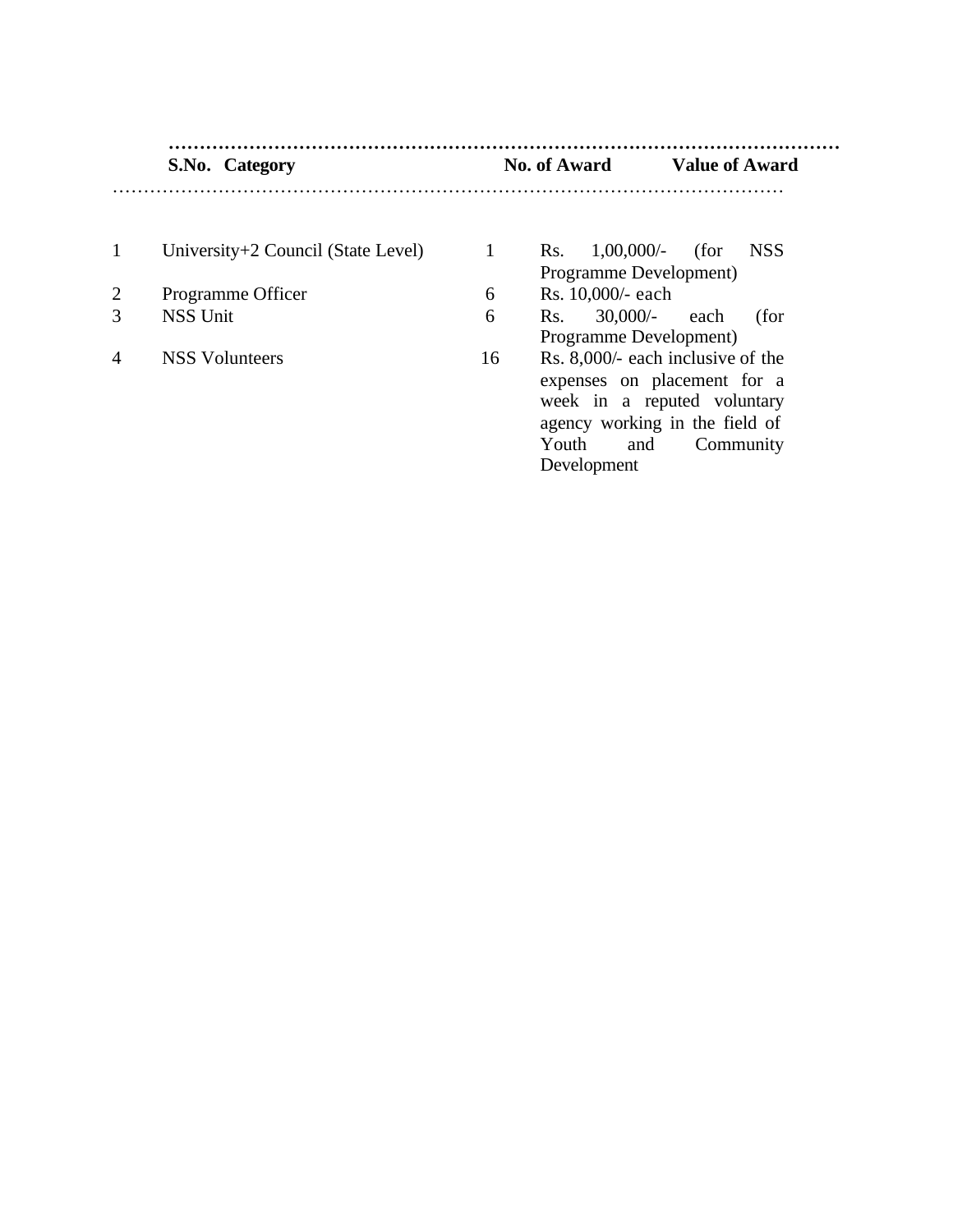**Annexure-VIII**

NATIONAL SERVICE SCHEME (NSS)

WORK DIARY

YEAR

NAME OF THE UNIVERSITY -------------------------

NAME OF THE COLLEGE --------------------------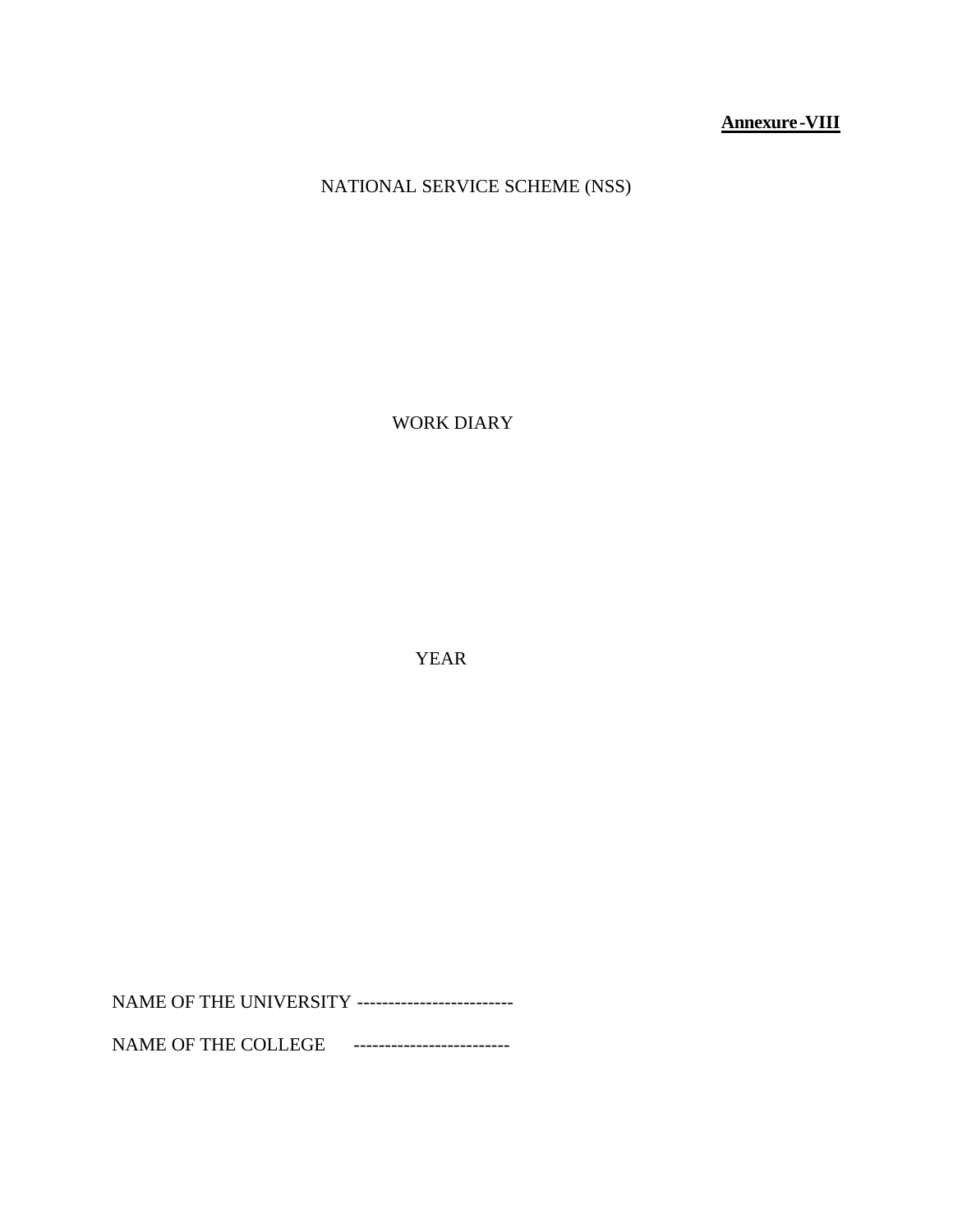# **BIO DATA**

| 1.  | Name                       |  |
|-----|----------------------------|--|
| 2.  | Date of Birth              |  |
| 3.  | Class in which studying    |  |
| 4.  | <b>Residential Address</b> |  |
|     |                            |  |
|     |                            |  |
| 5.  | Year of joining NSS        |  |
| 6.  | NSS Group No.              |  |
| 7.  | Father/Guardian's name     |  |
| 8.  | Occupation                 |  |
| 9.  | Address                    |  |
|     |                            |  |
| 10. | Blood Group of the student |  |

Signature of the Programme Officer

Signature of the Volunteer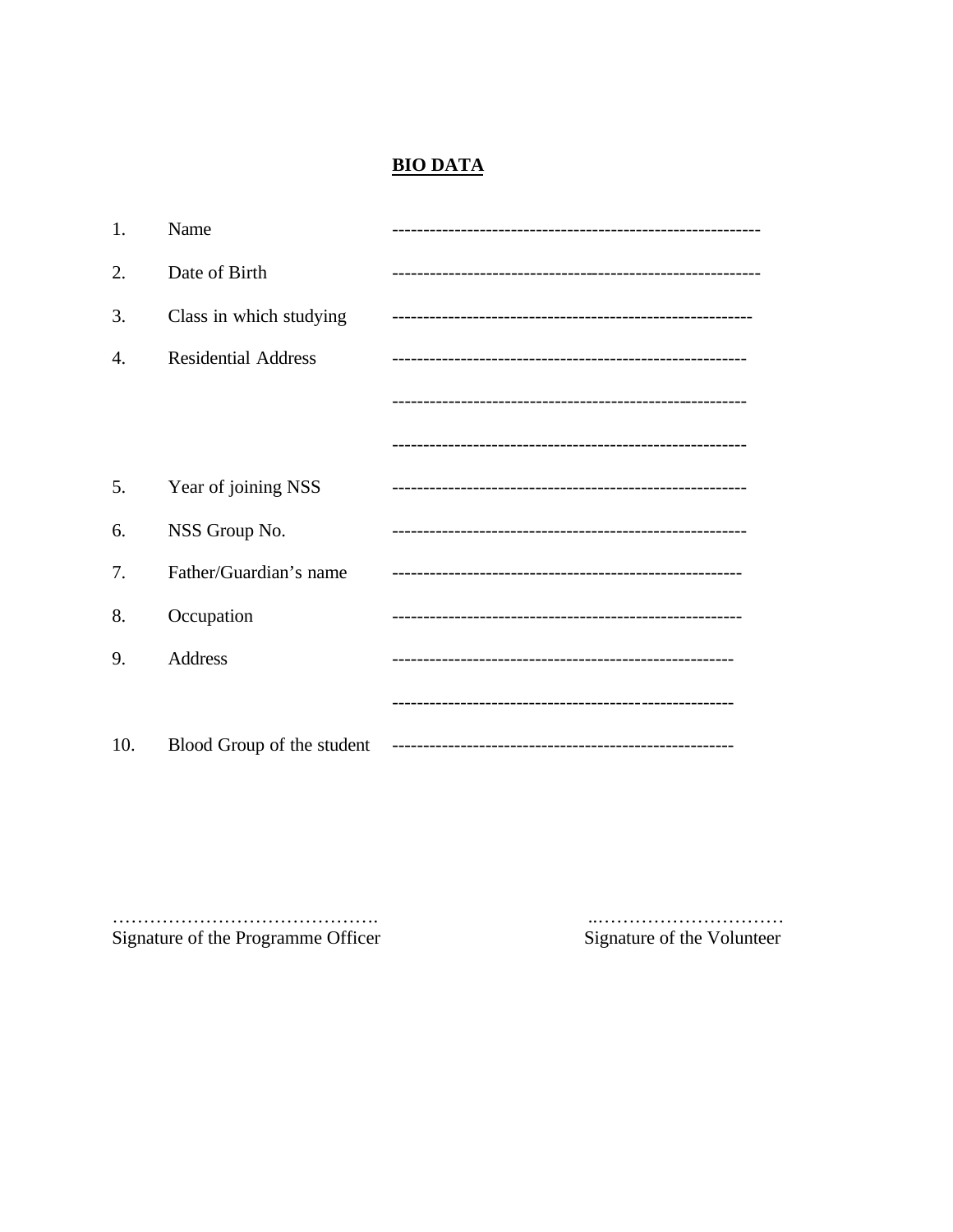### 1. **CODE OF CONDUCT FOR NSS STUDENTS**

- (i) All volunteers shall work under the guidance of a group leader nominated by the Programme Officer.
- (ii) They shall make themselves worthy of the confidence and cooperation of the group/community leadership.
- (iii) They shall scrupulously avoid entering into any controversial issue.
- (i) They shall keep day-to-day record of their activities/experience in the enclosed pages of the diary and submit to the Group Leader/Programme Officer for periodic guidance.
- (v) It is obligatory on the part of every volunteer to wear the NSS badge while on work.
- 2. Aims and objectives ( to be mentioned )
- 3. Terms of NSS ( to be mentioned )
- 4. Orientation ( to be mentioned )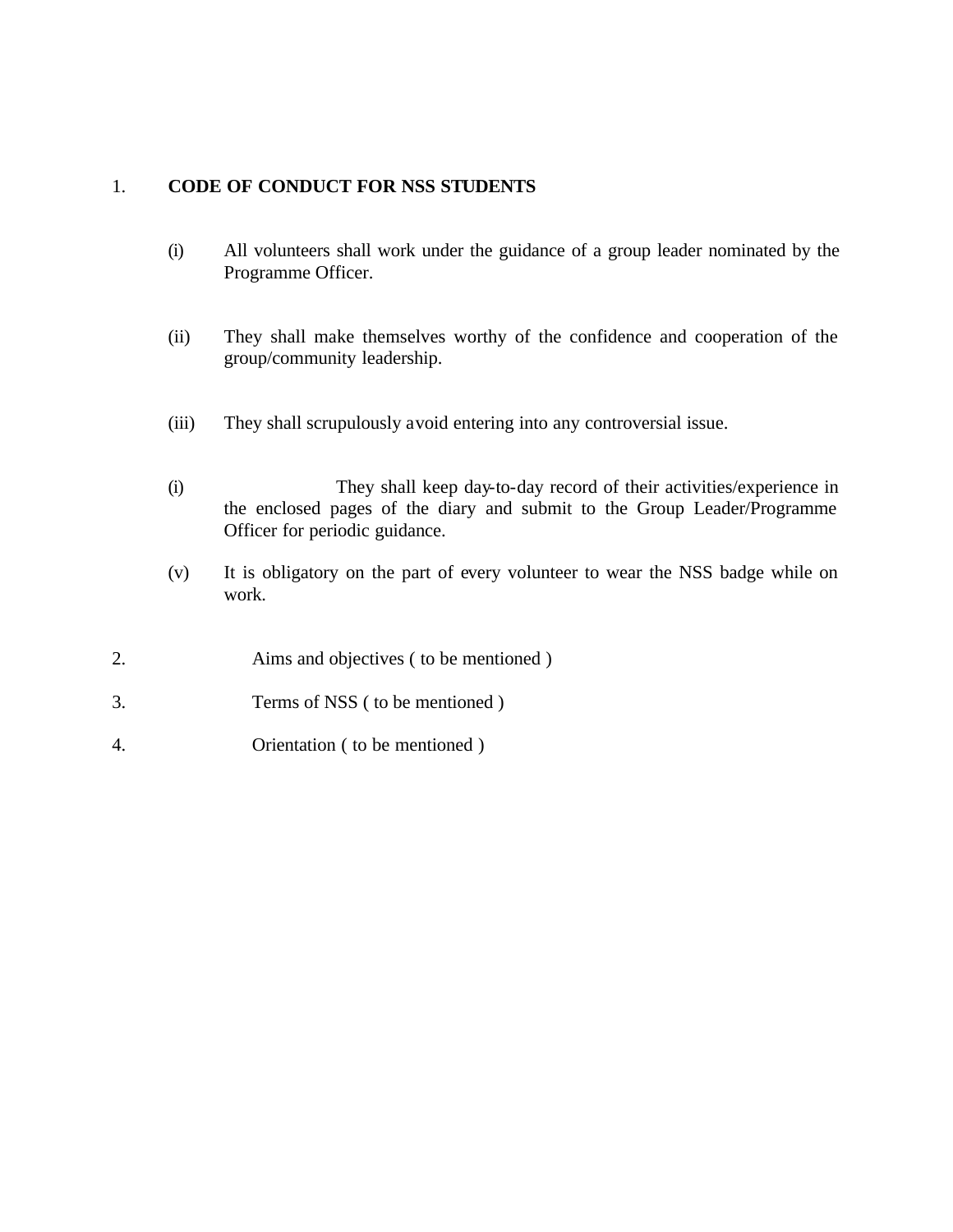| <b>NATIONAL SERVICE SCHEME</b> |      |                            |                           | <b>WORK DIARY (REGULAR ATIVITIES)</b> |      |                       |                                  |                                                |  |
|--------------------------------|------|----------------------------|---------------------------|---------------------------------------|------|-----------------------|----------------------------------|------------------------------------------------|--|
| SI.<br>No.                     | Date | <b>Place of</b><br>working | <b>Details</b><br>of work | <b>Hours</b>                          |      | Total<br><b>Hours</b> | <b>Signature</b><br>of volunteer | Signature Remarks<br>of Group<br><b>Leader</b> |  |
|                                |      |                            |                           | From                                  | - To |                       |                                  |                                                |  |

………………………………………………………………………………………………

**Signature of Programme Officer**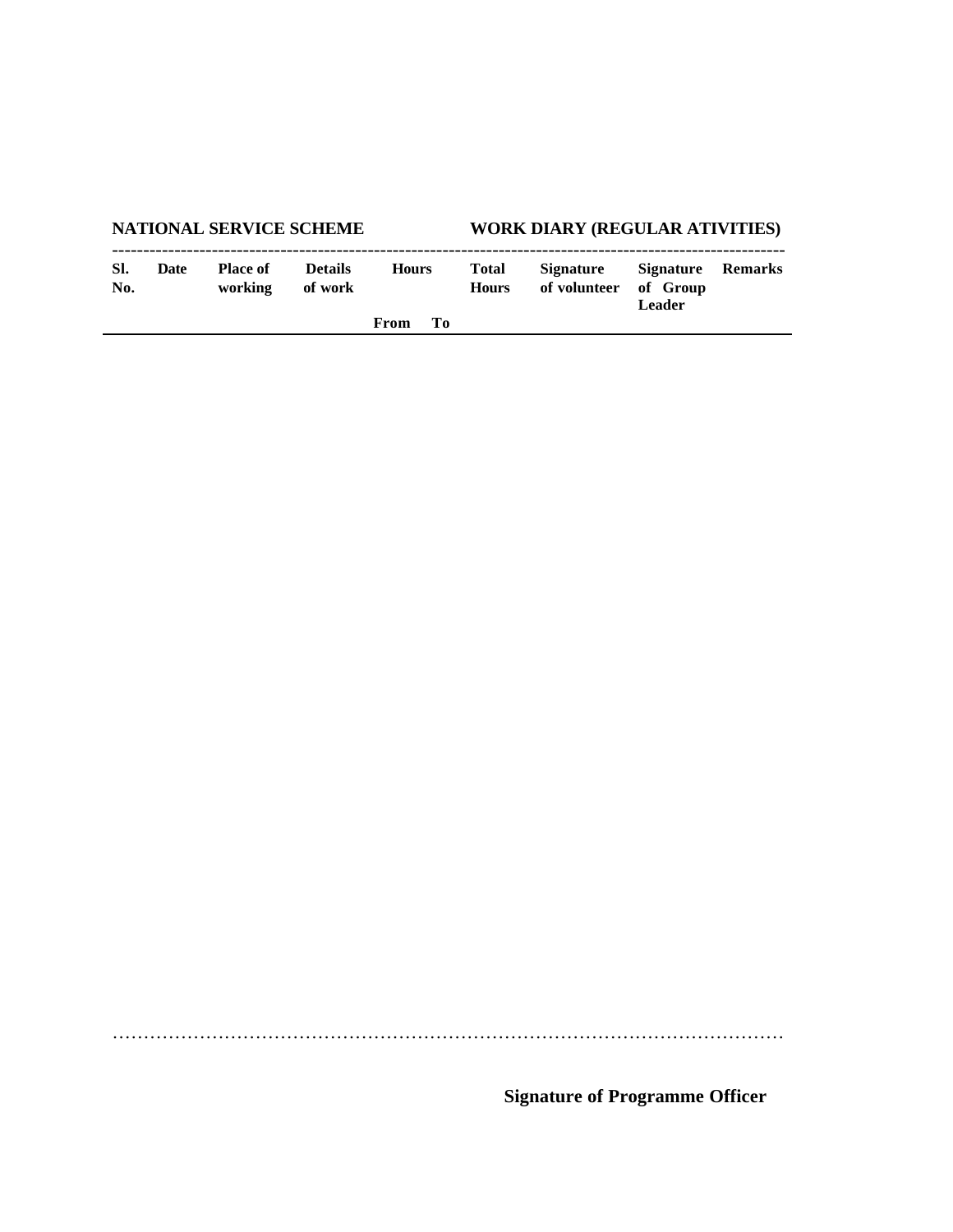# **NATIONAL SERVICE SCHEME WORK DIARY (Special Camping Programme)**

| Date |    |      | Place of Activities | Experience Difficulties faced |
|------|----|------|---------------------|-------------------------------|
| From | to | camp | undertaken          | & suggestion.                 |
|      |    |      |                     |                               |

Signature of volunteer(s) Signature of Programme Officer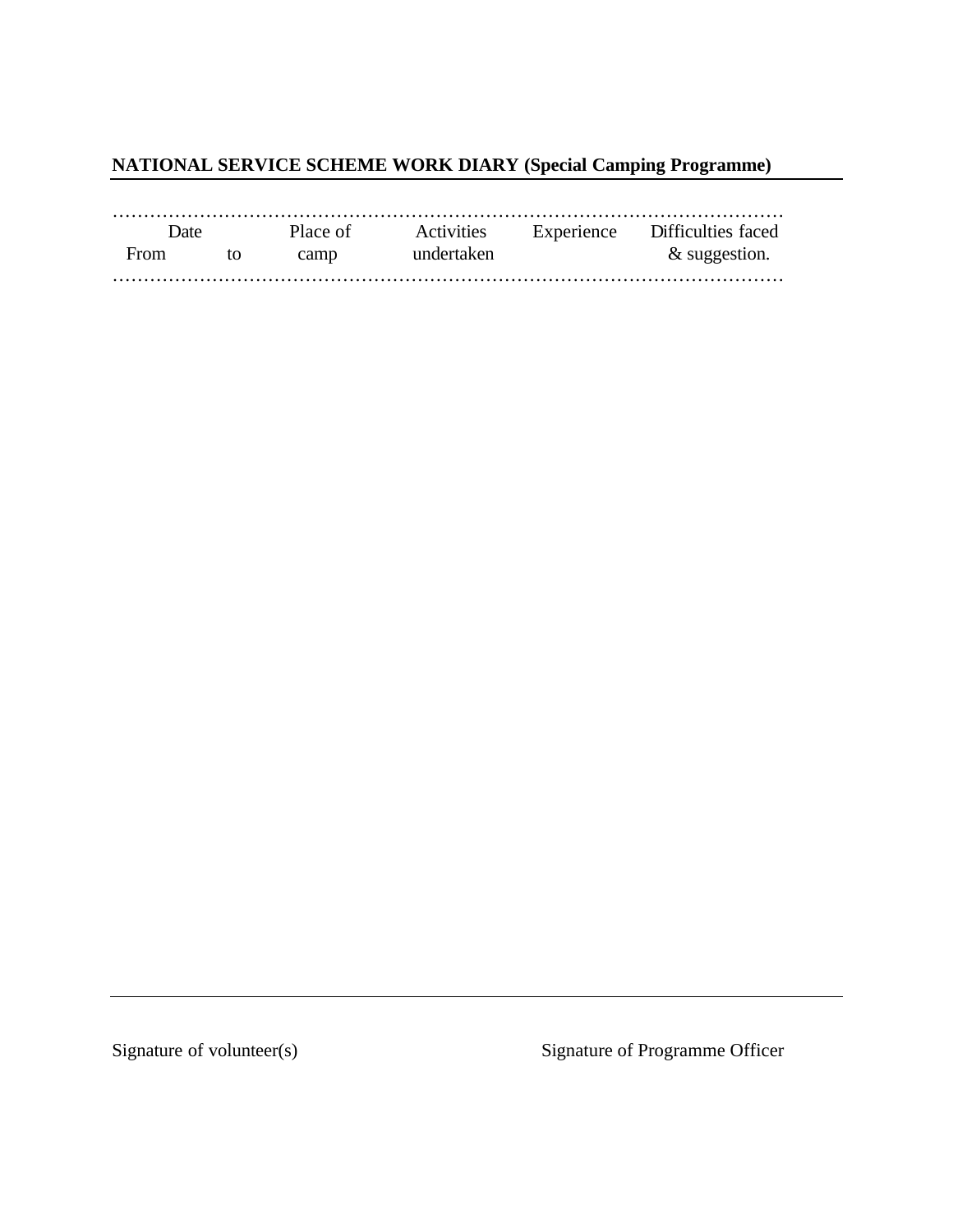#### **NOTES ON SIGNIFICANT EXPERIENCES/ACTIVITIES**

### **ANNEXURE-IX**

### **NAME OF THE UNIVERSITY NATIONAL SERVICE SCHEME**

### **(NSS SSYMBOL)**

|                        | This is to certify that Shri /Kum./Smt.                                          |  |
|------------------------|----------------------------------------------------------------------------------|--|
|                        |                                                                                  |  |
|                        |                                                                                  |  |
|                        | has completed a period of two years as NSS volunteer from ______________________ |  |
|                        |                                                                                  |  |
|                        |                                                                                  |  |
|                        |                                                                                  |  |
| '(theme)'.             |                                                                                  |  |
|                        |                                                                                  |  |
|                        |                                                                                  |  |
|                        |                                                                                  |  |
|                        |                                                                                  |  |
|                        |                                                                                  |  |
| <b>Vice-Chancellor</b> | <b>Programme Coordinator</b><br>Principal<br><b>NSS</b>                          |  |
|                        |                                                                                  |  |
| Dated                  |                                                                                  |  |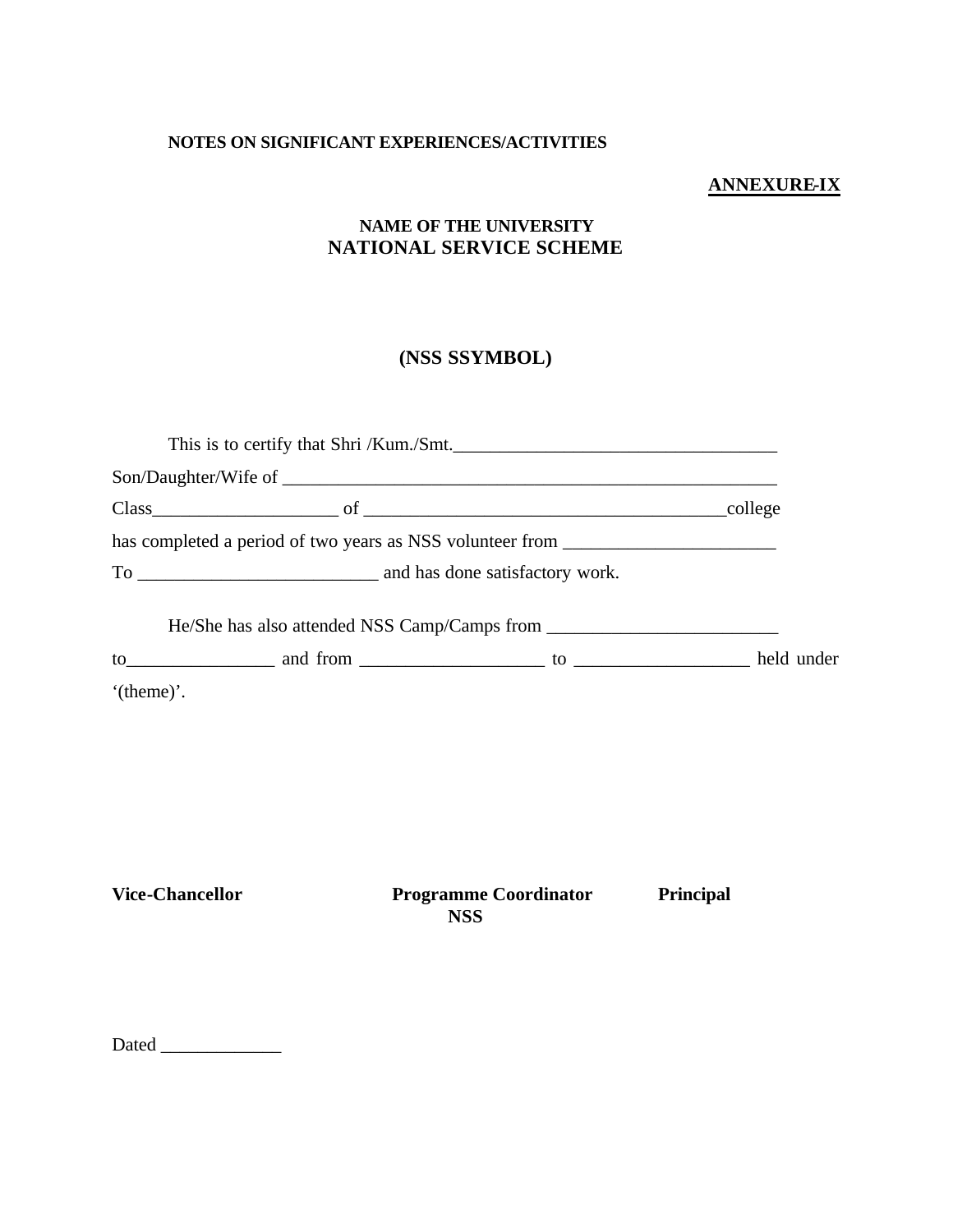#### **ANNEXURE-X**

#### **NATIONALSERVICE SCHEME HALF YEARLY REPORT OF THE UNIVERSITY/+2 COUNCIL**

*(To be submitted to State Government and NSS Regional Centre with copy to Programme Adviser's Cell, Govt. of India)*

**Report for the period ending September/March ………………………………………. Basic Information about University** 1 State : 2 University : 3 Name of the Programme Coordinator : 4 Whether Part/Full Time : 5 Date of Appointment : 6 No. of Supporting Staff for NSS at University/+2 level (including Programme Coordinator) : 7 Date of Last Meeting of university/+2 level Advisory Committee : 8 NSS volunteers Strength : 9 Total No. of Student Population of the University and College/+2 level : 10 NSS Strength Allocated by State Government/UTs : 11 Actual No. of NSS volunteers : **Male Female Total**  12 No. of Colleges/+2 Schools Having NSS : 13 Total No. of NSS Units : 14 No. of Programme Officers in Position : 15 No. of Programme Officers trained : 16 No. of Programme Officers to be trained :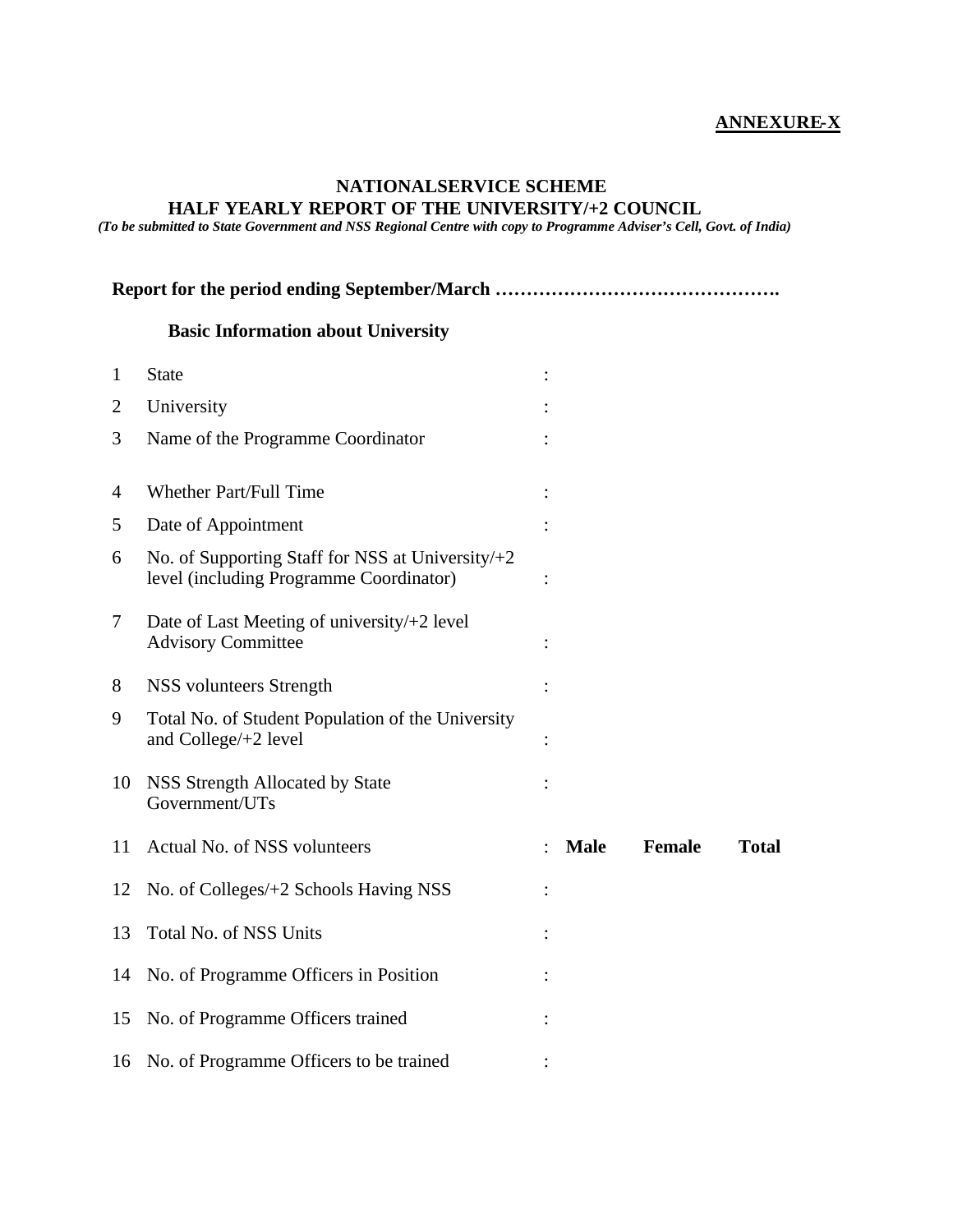No. of Villages/Slums adopted :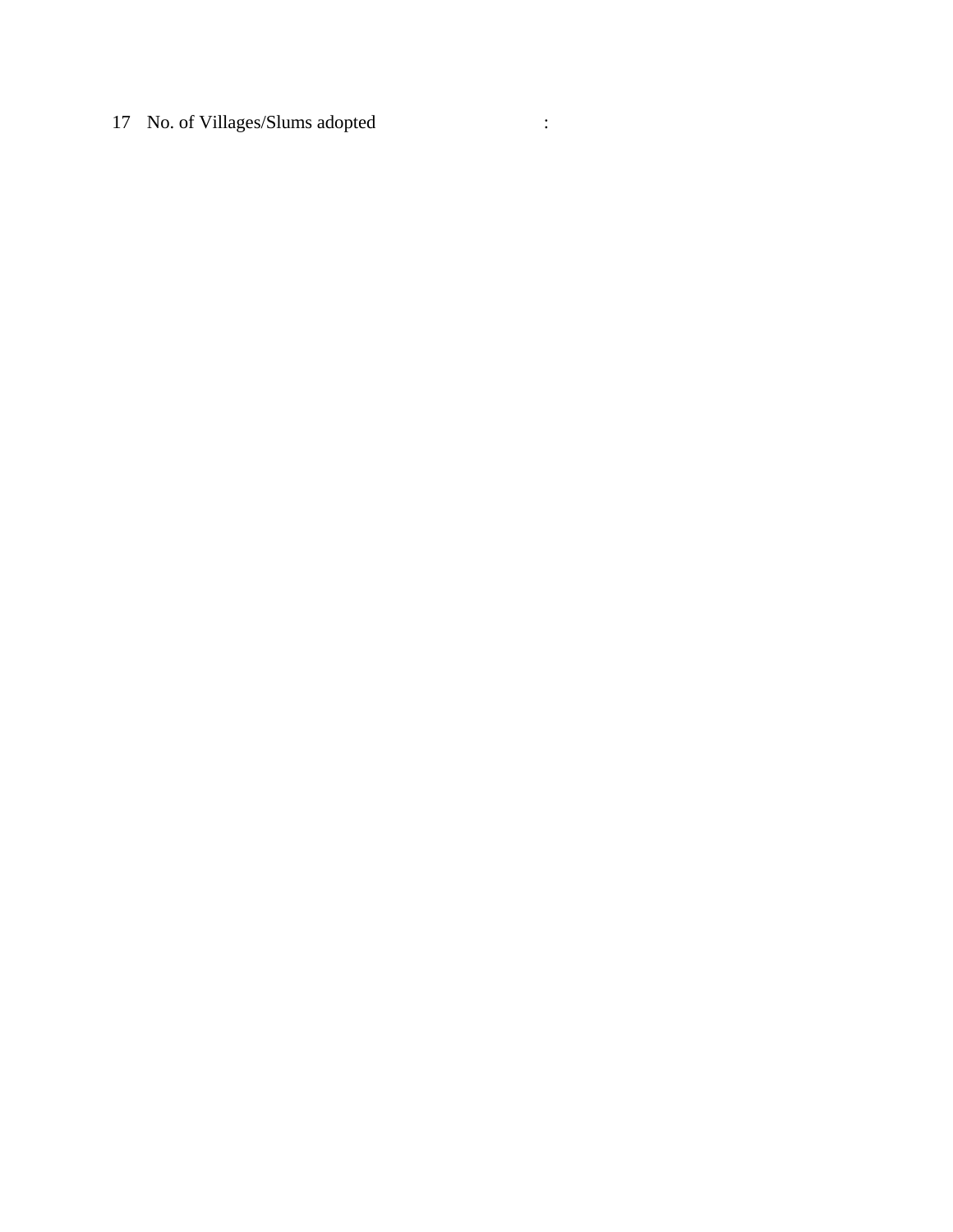# 18 **Funds for NSS Regular /Special**

**Programmes**

**Funds received by the University/+2 Council**

|   |                             | <b>For Regular Activities</b>                                                                                                             |                 | <b>For Special Camps</b> |              |  |  |  |
|---|-----------------------------|-------------------------------------------------------------------------------------------------------------------------------------------|-----------------|--------------------------|--------------|--|--|--|
|   |                             | Day of Receipt:                                                                                                                           | Day of Receipt: |                          |              |  |  |  |
|   |                             | Receiving Date:                                                                                                                           | Receiving Date: |                          |              |  |  |  |
|   |                             | Per Capita expenditure for<br>establishment at Univeristy/+2 Council                                                                      |                 |                          |              |  |  |  |
|   |                             | <b>Special Camping Programme</b>                                                                                                          |                 |                          |              |  |  |  |
|   |                             | (i) Total No. of Volunteers Participated                                                                                                  |                 |                          |              |  |  |  |
|   | (ii) No. of Camps organised |                                                                                                                                           |                 |                          |              |  |  |  |
| 1 |                             | <b>Literacy</b>                                                                                                                           |                 |                          |              |  |  |  |
|   | 1.1                         | No. of Student volunteers participated                                                                                                    | $:$ Male        | <b>Female</b>            | <b>Total</b> |  |  |  |
|   | 1.2                         | No. of villages/slums adopted for total literacy                                                                                          |                 |                          |              |  |  |  |
|   | 1.3                         | Total No. of illiterates                                                                                                                  | <b>Male</b>     | <b>Female</b>            | <b>Total</b> |  |  |  |
|   |                             | 1.4 No. of persons made literate                                                                                                          | <b>Male</b>     | <b>Female</b>            | <b>Total</b> |  |  |  |
|   | 1.5                         | No. of villages/adopted areas made fully<br>(indicate literacy status/percentage<br>literate<br>attained in the adopted area) attach list |                 |                          |              |  |  |  |
| 2 |                             | <b>Environment/Wasteland</b><br><b>Development</b><br>and<br><b>Conservation</b>                                                          |                 |                          |              |  |  |  |
|   | 2.1                         | No. of camps organised                                                                                                                    |                 |                          |              |  |  |  |
|   |                             | Tree Plantation (VAN)<br>2.1.1                                                                                                            |                 |                          |              |  |  |  |
|   |                             | No. of saplings planted<br>2.1.2                                                                                                          |                 |                          |              |  |  |  |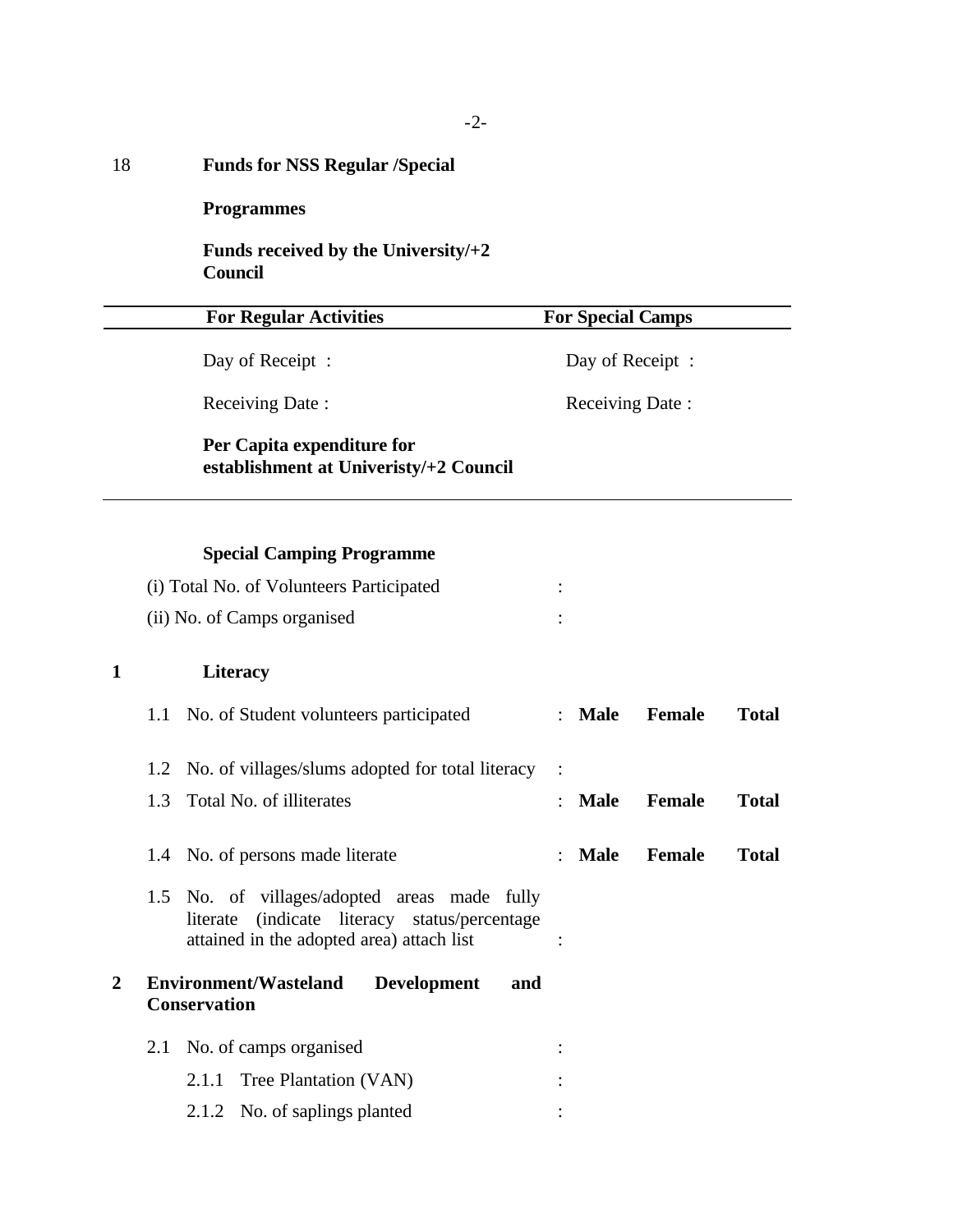### 2.1.3 Rate of survival :

### **(No. of Plants survived/total No. of Plantation) x 100**

-3-

|    |                  | 2.1.4 | Area proposed to be covered                                                                                 | :  Hectares                    |
|----|------------------|-------|-------------------------------------------------------------------------------------------------------------|--------------------------------|
|    |                  |       | Actual area covered                                                                                         | :  Hectares                    |
|    |                  |       | 2.1.5 Any other environment programme                                                                       |                                |
|    |                  |       | Area covered                                                                                                |                                |
|    |                  |       | No. of beneficiaries                                                                                        |                                |
|    | $2.2\phantom{0}$ |       | <b>Reconstruction/Repair of Roads</b>                                                                       |                                |
|    |                  |       | 2.2.1 Distance Laid                                                                                         | :  KM                          |
|    |                  |       | 2.2.2 No. of Days                                                                                           |                                |
|    | 2.3              |       | Watershed Conservation and Drinking<br><b>Water Facilities</b>                                              |                                |
|    |                  |       | 2.3.1 No. of Camps/Campings on the issue                                                                    |                                |
|    |                  |       | 2.3.2 No. of Wells/Cross Bunds/Watershed<br>Harvesting<br>Structures/Irrigation<br>Canals/ any other Planed |                                |
|    |                  |       | 2.3.3. No. of such facilities created                                                                       |                                |
| 3. |                  |       | <b>Health and Family Welfare</b>                                                                            |                                |
|    | 3.1              |       | <b>Immunisation/Health Camps</b>                                                                            |                                |
|    |                  | 3.1.1 | Immunisation/Health<br>Camps :<br>conducted                                                                 |                                |
|    |                  | 3.1.2 | Details<br>of<br>Health<br>Programmes<br>organised & Beneficiaries                                          |                                |
|    |                  |       | Health Programme (Specify)                                                                                  | $:$ Male $:$<br><b>Female:</b> |
|    | 3.2              |       | <b>Blood Donation Camps</b>                                                                                 |                                |
|    |                  | 3.2.1 | blood<br>donation<br>No.<br>of<br>camps :                                                                   |                                |
|    |                  |       | conducted<br>3.2.2 No. of units of blood collected                                                          |                                |
|    |                  |       |                                                                                                             |                                |

### **3.3. Population Education**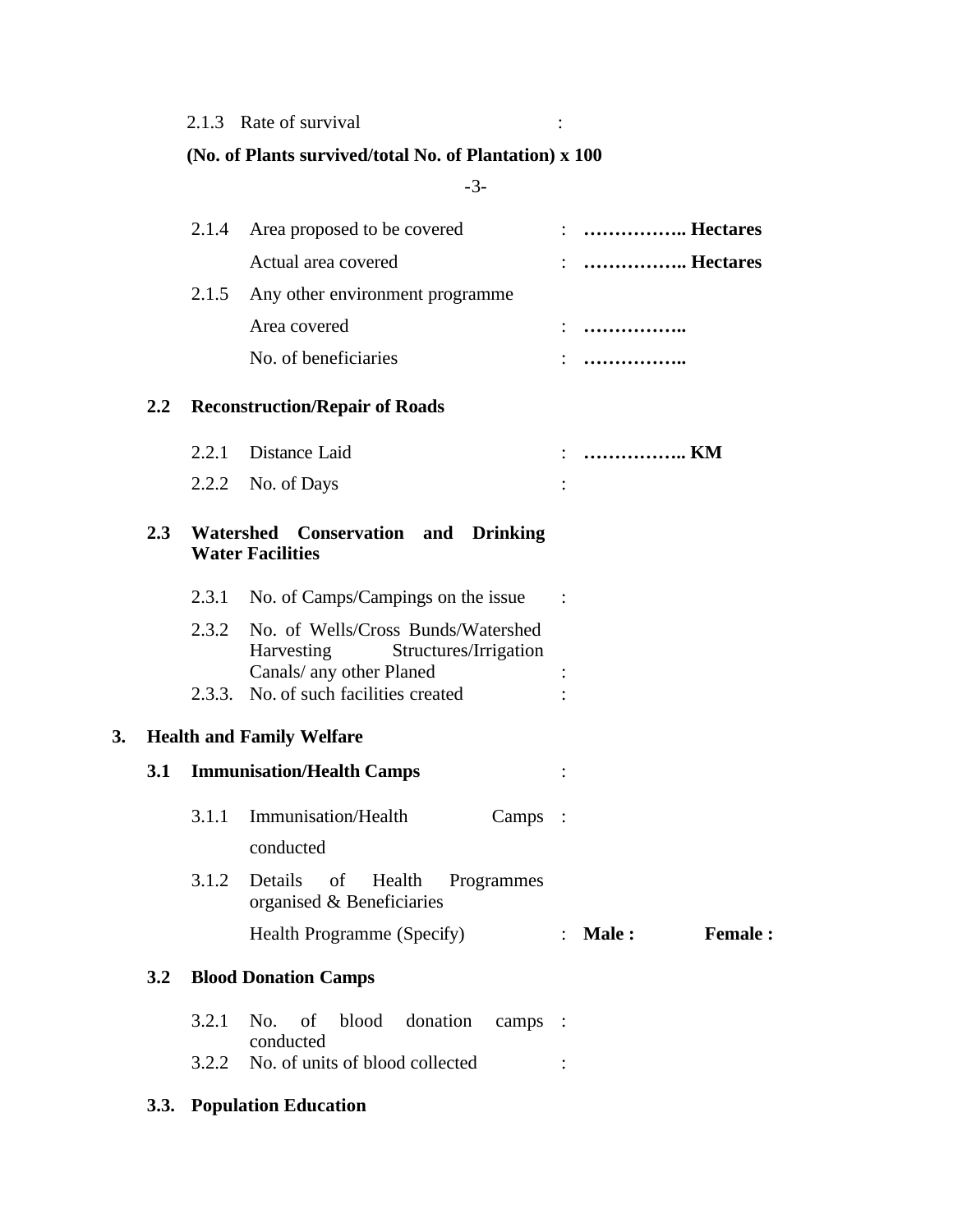|                         |     | 3.3.1 | No. of Campaigns conducted                                                       |       |                |
|-------------------------|-----|-------|----------------------------------------------------------------------------------|-------|----------------|
|                         |     | 3.3.2 | No. of persons covered                                                           | Male: | <b>Female:</b> |
|                         |     |       | $-4-$                                                                            |       |                |
|                         | 3.4 |       | <b>Eradication of Drug Abuse</b>                                                 |       |                |
|                         |     | 3.4.1 | No. of camps/awareness campings held                                             |       |                |
|                         |     | 3.4.2 | No. of beneficiaries                                                             | Male: | <b>Female:</b> |
| $\overline{\mathbf{4}}$ |     |       | <b>Programmes for Women</b>                                                      |       |                |
|                         | 4.1 |       | Nature of Programmes                                                             |       |                |
|                         | 4.2 |       | No. of Camps Organised                                                           |       |                |
|                         | 4.3 |       | No. of Beneficiaries                                                             |       |                |
|                         | 4.4 |       | Campaign against social evils (if any)                                           |       |                |
| 5                       |     |       | Work in Hospitals, Orphanages &<br><b>Destitute Homes</b>                        |       |                |
|                         | 5.1 |       | No. of persons Benefited                                                         |       |                |
| 6                       |     |       | <b>Work During Emergencies</b>                                                   |       |                |
|                         | 6.1 |       | Type of work: Cyclone/Earthquake/Floods/:<br>Draught/Riots/Other Areas (Specify) |       |                |
|                         | 6.2 |       | No. of persons benefited                                                         |       |                |
|                         |     |       | <b>AIDS Awareness (UTA)</b>                                                      |       |                |
|                         | 7.1 |       | No. of Colleges/+2 Schools identified                                            |       |                |
|                         | 7.2 |       | No. of Programme Officers Trained                                                |       |                |
|                         | 7.3 |       | No. of Peer Educators Trained                                                    |       |                |
|                         | 7.4 |       | No. of Beneficiaries                                                             | Male: | <b>Female:</b> |
| 8.                      |     |       | Any other programme not covered above, please                                    |       |                |

**give statistical data in 50 words**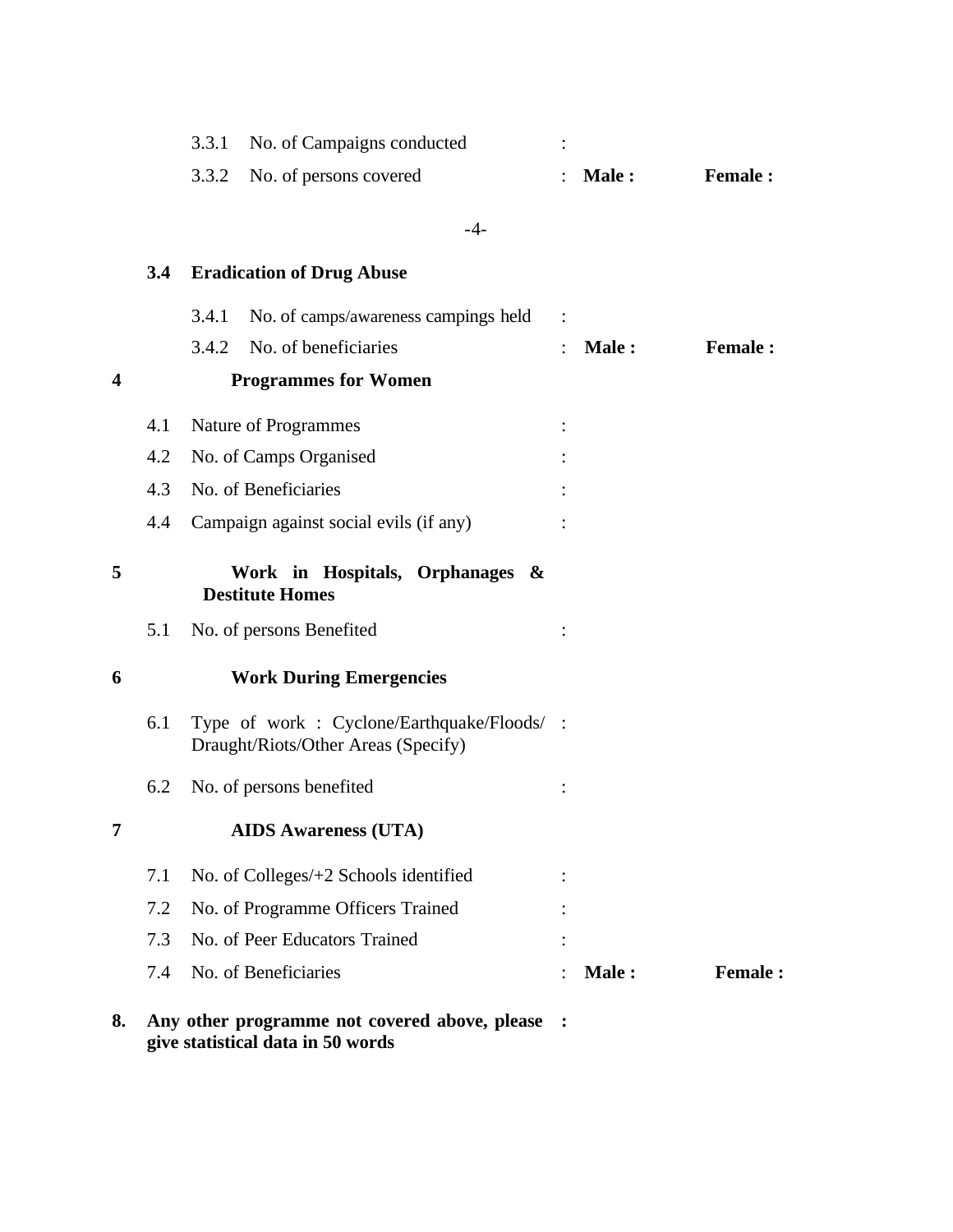…………………………………………

Place : Signature of the Signature of the Signature of the Signature of the Signature of the Signature of the Signature of the Signature of the Signature of the Signature of the Signature of the Signature of the Signature Date : Programme Coordinator, NSS

**Annexure – XI**

### **NATIONAL SERVICE SCHEME**

### **Half Yearly Report by TORC/TOC**

(To be submitted to NSS Regional Centre will copies to State Liaison Cell and Government of India (YS.III Section)

| $\mathbf{1}$  | Name of the Centre               |  |  |
|---------------|----------------------------------|--|--|
| 2             | <b>Address</b>                   |  |  |
| $\mathcal{R}$ | Residential Address with Ph. No. |  |  |

### **4 Personnel of TORC/TOC**

| S.No. | Name of the Official | Designation |      | enure |  |  |
|-------|----------------------|-------------|------|-------|--|--|
|       |                      |             | From |       |  |  |

### 5 **Calendar of Events of Orientation Courses**

| S.No. | Course No. | <b>Duration</b> | <b>No. of Participants</b> |                        |  |
|-------|------------|-----------------|----------------------------|------------------------|--|
|       |            | From<br>Tо      | Male                       | Total<br><b>Female</b> |  |

### 6 **Calendar of Events of Refresher Course**

| S.No. | <b>Course No.</b> | <b>Duration</b> | <b>No. of Participants</b> |
|-------|-------------------|-----------------|----------------------------|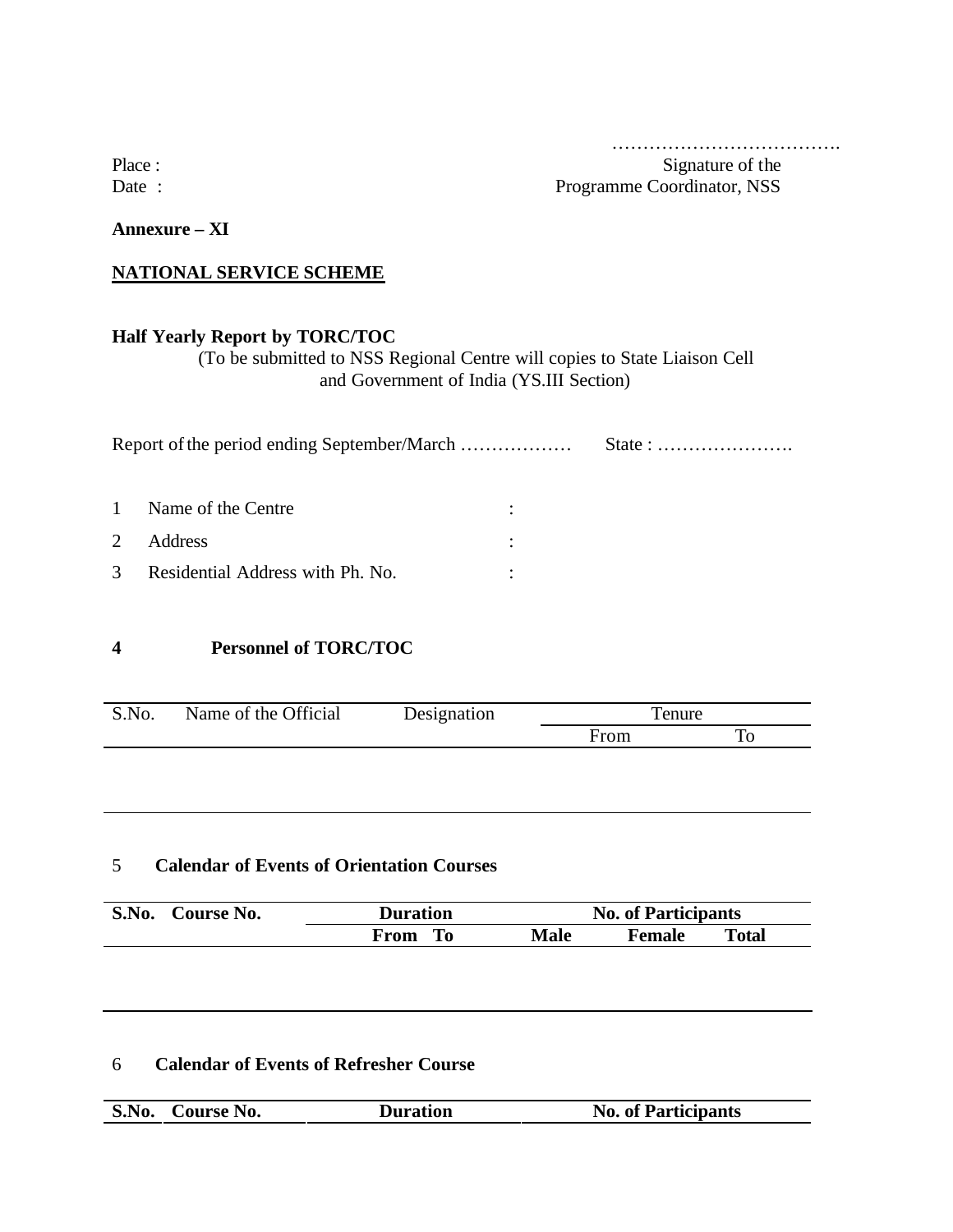|  |  | From | m<br>πu<br>__ | <b>Male</b> | nar<br>------- | otal |
|--|--|------|---------------|-------------|----------------|------|
|--|--|------|---------------|-------------|----------------|------|

### 7 **Calendar of Events of other courses/Programmes**

| S.No. | <b>Course No.</b> | <b>Duration</b> |             | <b>No. of Participants</b> |              |  |  |
|-------|-------------------|-----------------|-------------|----------------------------|--------------|--|--|
|       |                   | To<br>From      | <b>Male</b> | <b>Female</b>              | <b>Total</b> |  |  |

- 8. Programme Officers trained : (attach a list of participants)
- 9. No. of Programme Officers to be trained during current financial year
	- (a) Orientation Course :
	- (b) Refresher Course :

### 10. Field visits of the TORC/TOC Officials, if any

| S.No. Name of the | <b>Place of</b> | <b>Purpose</b> | <b>Duration</b> | <b>Remarks</b> |
|-------------------|-----------------|----------------|-----------------|----------------|
| <b>Official</b>   | visit           |                | To<br>From      |                |

### **11. Advisory Committee**

- (a) Whether Constituted :
- (b) If yes, No. of Meetings held :

### **12. Details of Grants Position**

| S.No. | <b>Unspent</b>  | balance Amount |           | Received Total Expenditure Unspent |                |      |
|-------|-----------------|----------------|-----------|------------------------------------|----------------|------|
|       | <b>lying</b>    | with date      | of amount |                                    | <b>Balance</b> | left |
|       | <b>TOC/TORC</b> | receipt        |           |                                    | over if any    |      |

#### **1 Establishment**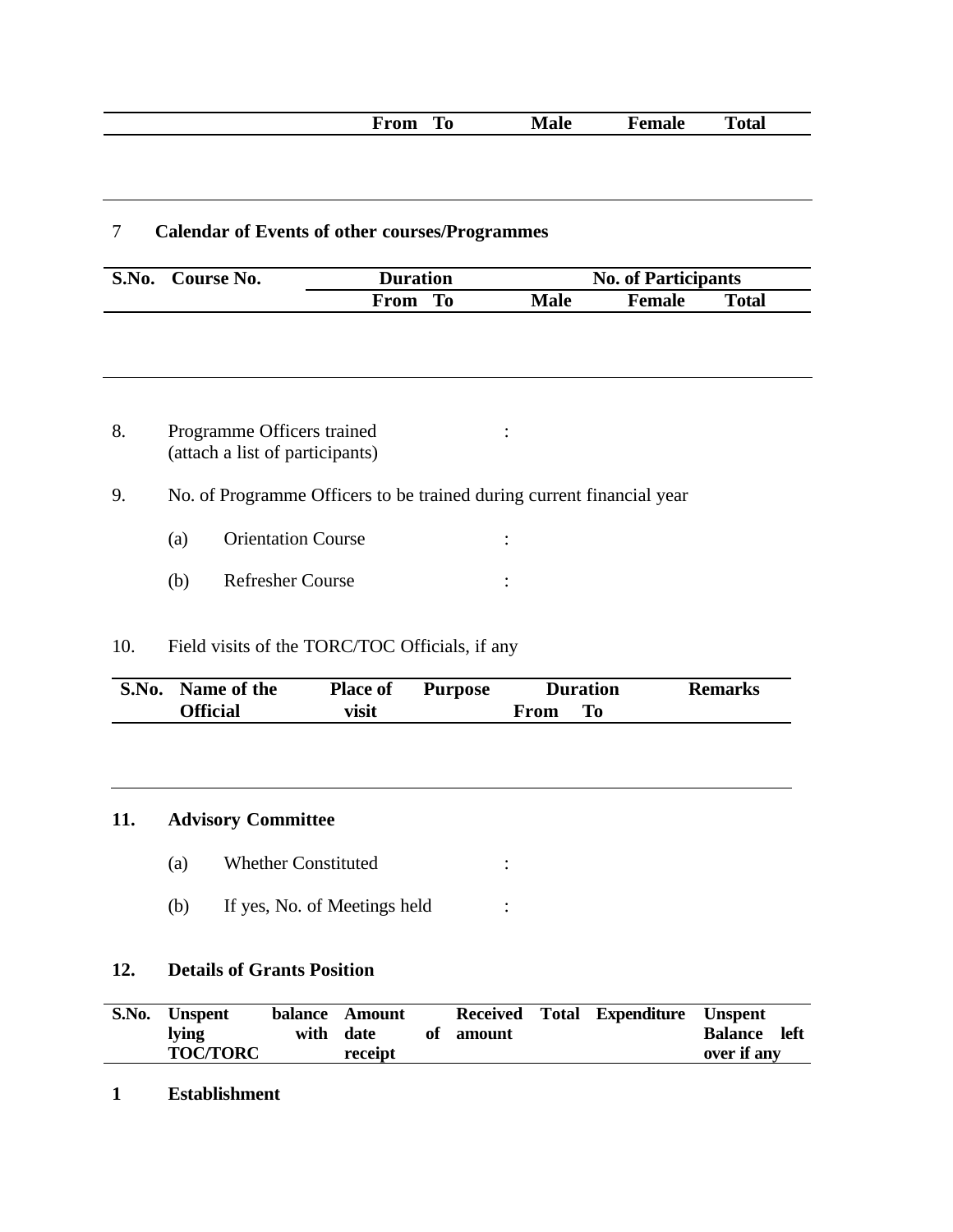**2 Programme**

### **3 Other Programme**

13. Projects, Research Documents, Publications (etc.)

………………………………………… Place :<br>
Date :<br>  $\qquad \qquad$  Signature of Coordinator (Trg.)<br>  $\qquad \qquad$  NSS : TORC/TOC  $NSS : TORC/TOC$ 

> Counter Signature of the Director (TORC/TOC) Head of the Institution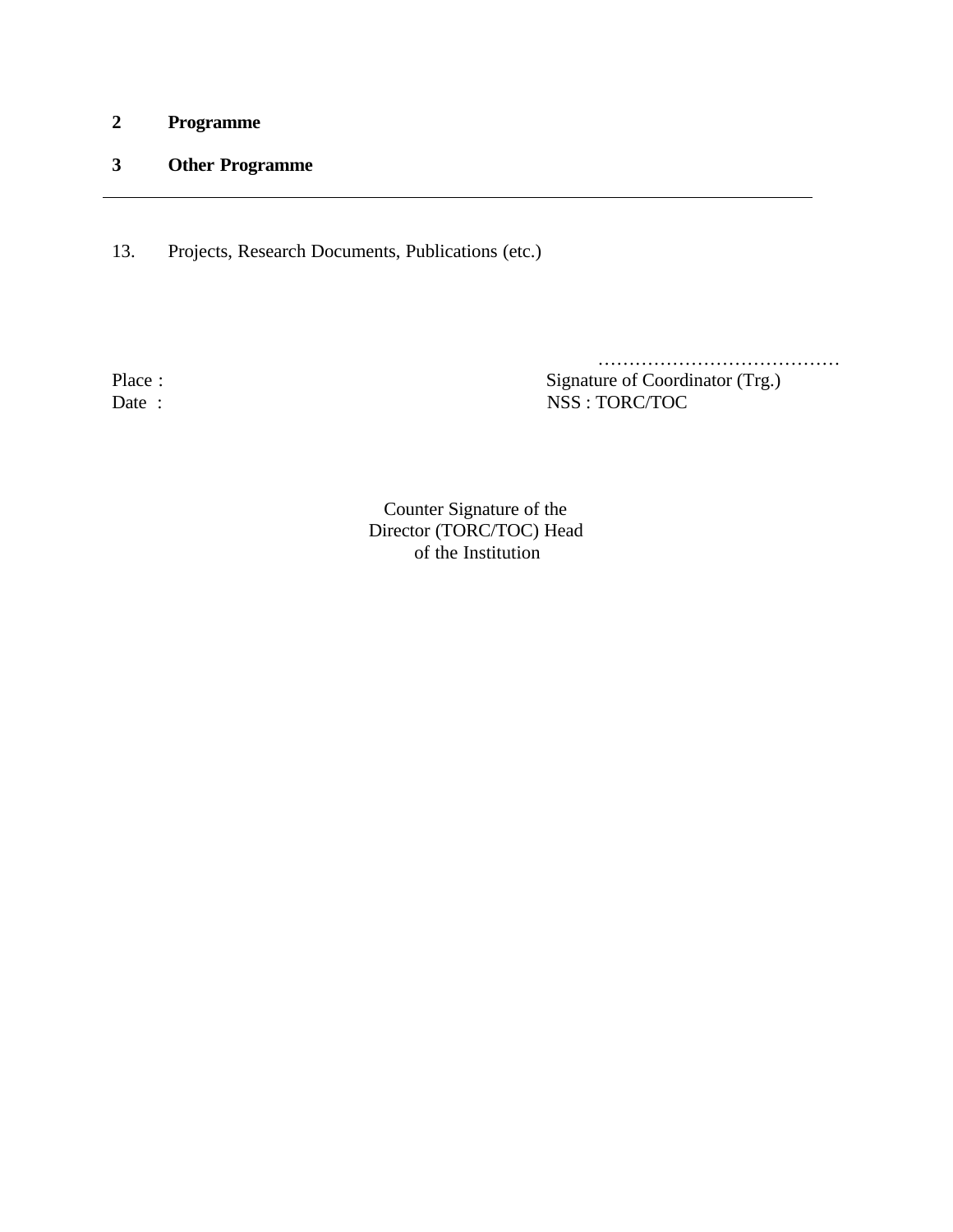Copy of the letter No. F.1-19/93-YS.III dated the 29<sup>th</sup> September, 1993 addressed to all the **State Liaison Officers (NSS)/Programme Coordinator, NSS/ Head of all the NSS Regional Centre s/Coordinators (Trg.) TORC/TOC.**

### Sub: **Revision of administrative expenditure at university level from Rs. 15/- per volunteer per annum to Rs. 20/- and Rs. 25/-**

The undersigned is directed to state that the issue of revision of administrative expenditure at university+2 level has been under consideration in this Department for some time in view of the shortage of maintenance expenditure being faced by the university level NSS Cells. It has now been decided to raise the amount of deduction of administrative expenditure from existing Rs.15/- per volunteer per annum to Rs.25/- for the universities with NSS volunteer strength upto 10,000 and an interim measure. The increased amount is to be met from the fund for programme development for the colleges/+2 schools. While implementing this decision State/UT Government/Universities are required to keep in mind the following conditions :-

- i) The above revised rate may be effective only where there is actual shortage of administrative expenditure at university NSS Cells. Where the existing deduction of Rs.15/- per volunteer per annum is adequate to meet the administrative expenditure, the revision of the administrative expenditure is not to be implemented.
- ii) State Government/Universities are required to keep the actual administrative expenditure to the minimum possible and transfer the balance to the NSS units for programme development.

2. This issue with the concurrence of Finance Unit vide their Dy.No.3275/93/FU dated 17.9.1993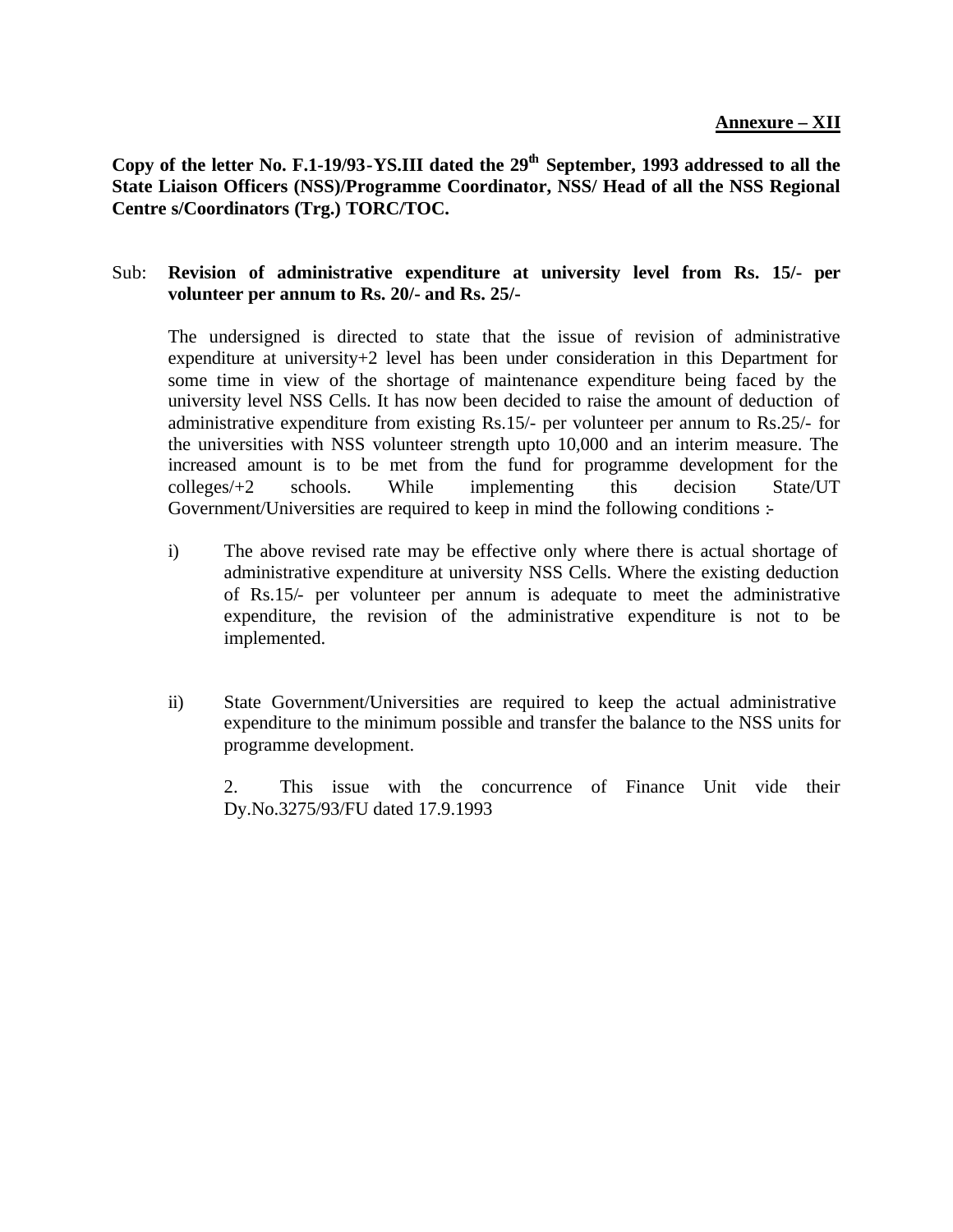### **ANNEXURE-XIII**

**Copy of letter No.F.1-13/78-YS.III dated the 28th April, 1978 addressed to the Educational Secretaries of all State Government/Union Territory Administrations.**

### **Sub:- National Service Scheme service Scheme – vehicles and equipment purchased out of NSS funds.**

The National Service Scheme has been in operation since 1969-70. The funds for the implementation of the Scheme are released by the Central Government to the State Government who in turn release the same to the universities after adding their own share. The universities and the expenditure out of it should be incurred, as far as possible, only on implementation of the various programmes under NSS.

- 2. For the effective implementation of the programme, especially the camping programme some minimum equipment like utensils, picks and shovels and patromax etc. become necessary; and there is no objection to the purchase of this type of equipment out of the normal NSS grant by the colleges. However, it has been noticed that a number of universities one or more vehicles have been purchased out of NSS funds. It has also been brought to our notice that in some universities costly audiovisual equipment like taperecorders and cameras have also been purchased out of NSS funds. This, it will be appreciated is against the spirit of the scheme.
- 3. The entire matter has been reviewed in this Ministry. In the light of the instructions for economy, it has been decided that there will be aa complete ban on the purchase of any vehicles or audio-visual equipment out of NSS funds. Similarly, the purchase of office furniture, office equipment, telephones etc. out of funds is not permissible. These are the facilities which should be provided by the universities out of their normal administrative budget.
- 4. In the case of universities which have already purchased one vehicle out of NSS funds, they may be asked to review the position. The case the vehicle has been purchased during or before 1972, it may be reviewed if the maintenance of vehicle or the mileage given by it is within the economic limits. In case the vehicle is beyond economic repairs/maintenance, it should be disposed of through public auction and the sale proceeds credited to the NSS funds of the University for the year in which the vehicle sold. No new vehicle is permitted to be purchased in replacement . In case the vehicle has been purchased after 1972 and/or is still found economic in its maintenance and repair, it may be pooled with other university vehicles on the condition that the NSS will get a priority for the its use on payment of POL charge as per university rules for such vehicles. The maintenance and running cost of the vehicle as well as the salary of the drivers will be payable out of the university normal administrative funds from which the expenditure on other vehicles is met. In the case of universities witch have purchased two or more vehicles, the vehicles over and above one vehicle, should be disposed of and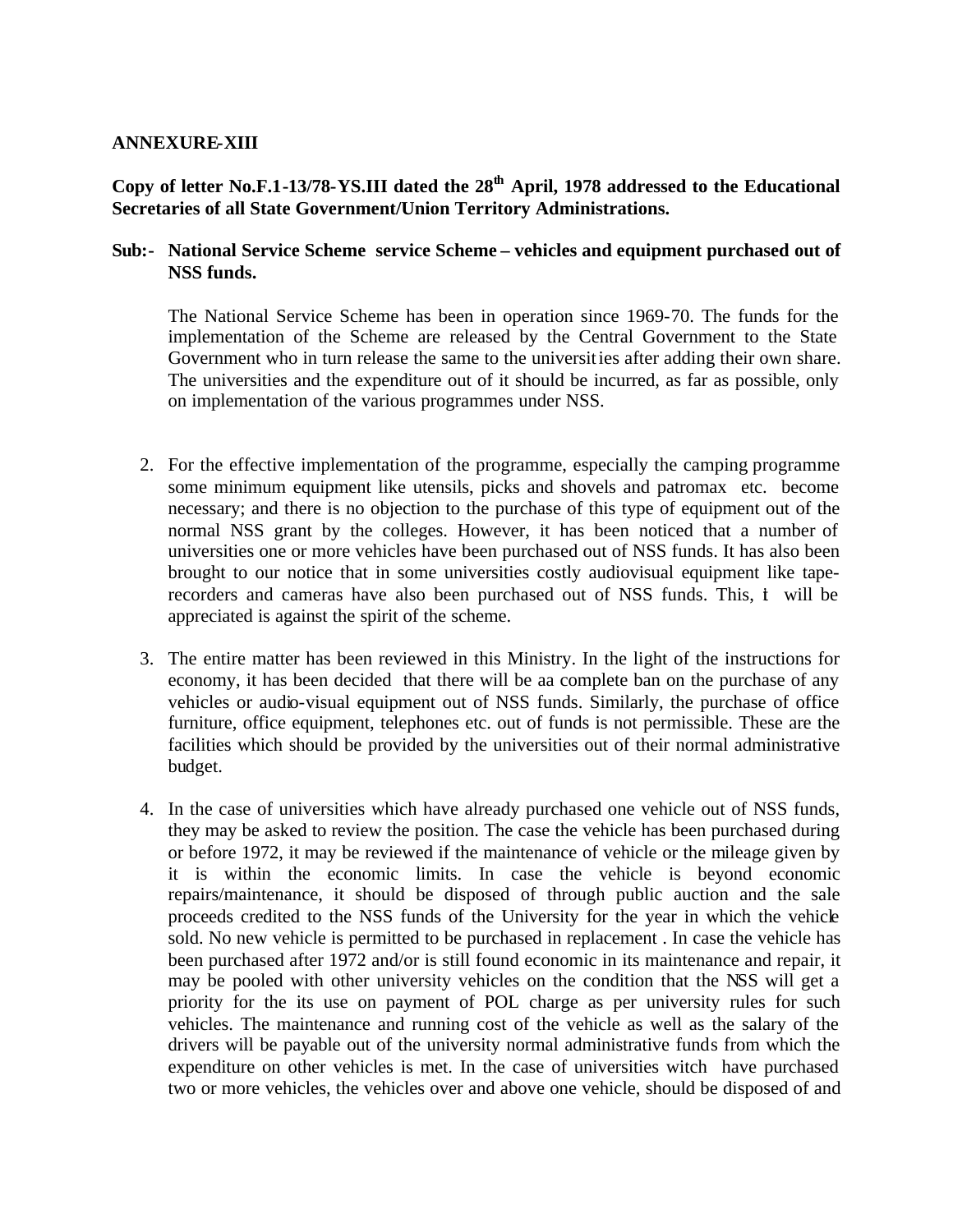the one vehicle left thereafter should be pooled with other university vehicles, as per procedure outlined above.

5. It is requested that suitable instructions may please be issued in this regard to all universities and they may be requested to take immediate necessary action in the matter. A final report in regard to the disposal or pooling of vehicles may kindly be consolidated at the State level and furnished to this Ministry by  $31<sup>st</sup>$  July, 1978.

The receipt of this letter may please be acknowledged.